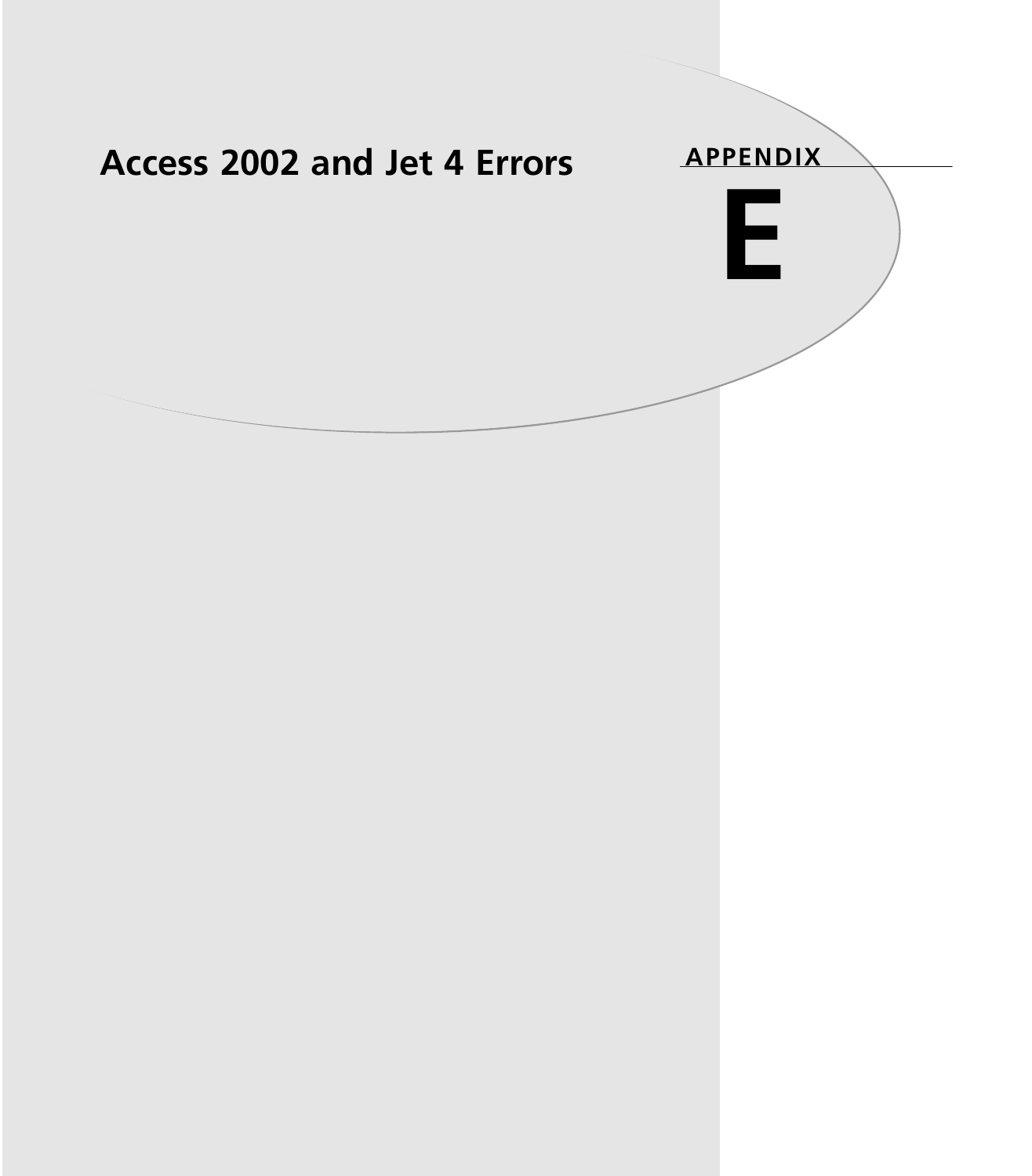Access lets you trap some errors that can occur during program execution. By using the errortrapping commands mentioned in Chapter 7, "Handling Your Errors in Access with VBA," you can anticipate errors and handle them accordingly.

The following table lists both Access 2002 application/VBA errors and Jet 4.0 errors. The error numbers can potentially go up to 32767, with user-definable errors from 30000 on.

The code in Listing E.1 creates the data in the upcoming table.

```
LISTING E.1 Storing All Access and Jet Errors to a Table
```

```
Sub CreateErrorTable()
Dim cnn As ADODB.Connection
Dim rst As New ADODB.Recordset
Dim lngCurr As Long
Set cnn = CurrentProject.Connection
cnn.Execute "Delete • From tblErrors"
 rst.Open "tblErrors", cnn, adOpenKeyset, adLockOptimistic
For lngCurr = 1 To 33000
  If Len(AccessError(lngCurr)) > 0 And AccessError(lngCurr) <> _
       "Application-defined or object-defined error" Then
     rst.AddNew
     rst![Error Number] = lngCurr
     rst!Description = AccessError(lngCurr)
     rst.Update
  End If
Next lngCurr
```

```
End Sub
```
A few items to note:

- Some Jet errors use the *|* symbol, which is a placeholder for variables passed to the errors. An example of this is error number 3006, *Database '|' is exclusively locked.*, in which the pipe would be replaced with the name of the database exclusively locked.
- It's best to create user-defined errors by using error numbers 30000 and above. By starting at 30000, you have a smaller chance of Access expanding its own errors up that far.
- Errors in which the message is an  $\cdot$  are special errors that Access handles in different ways.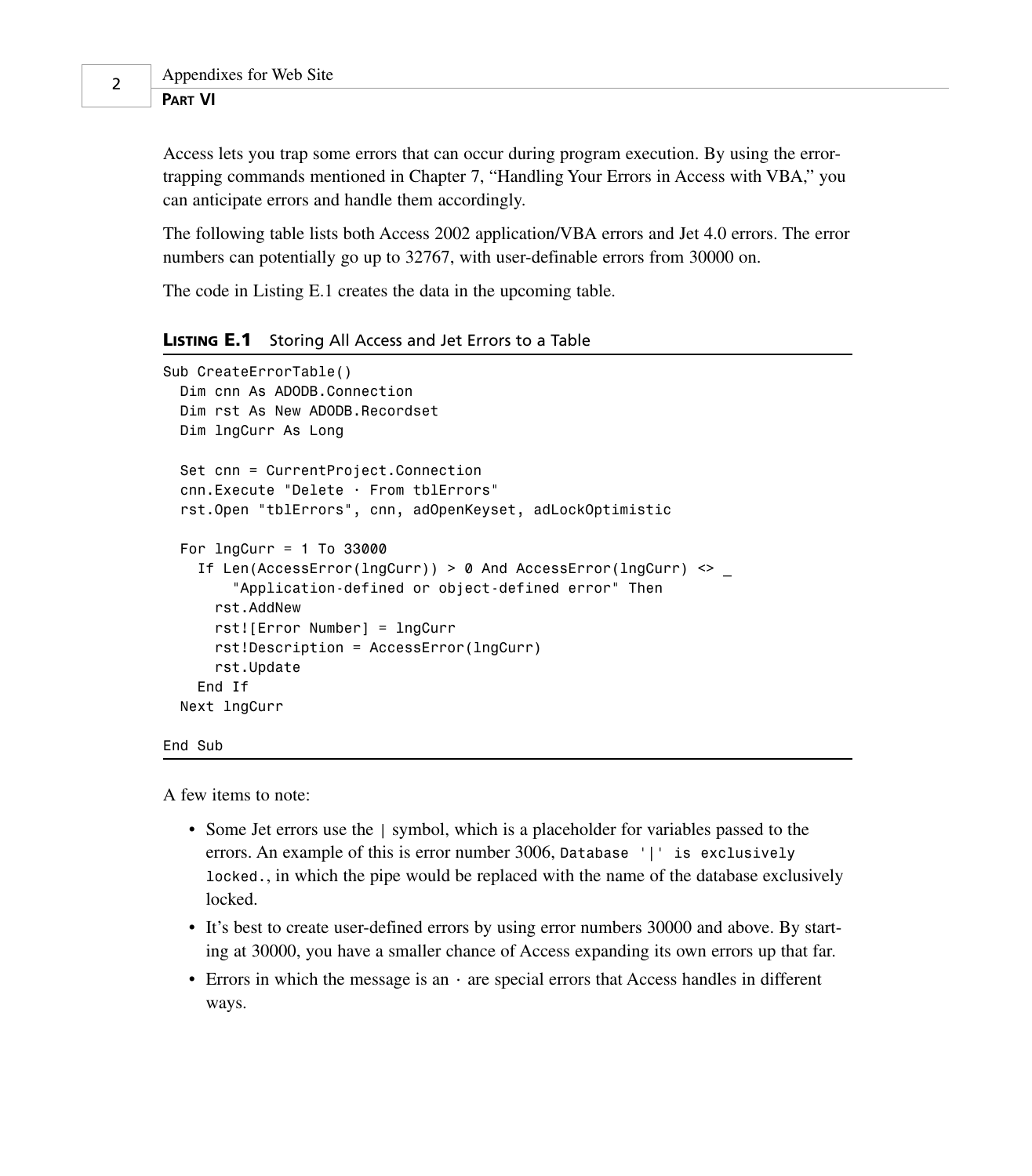| <b>ErrorCode</b> | ErrorString                               |
|------------------|-------------------------------------------|
| 5                | Invalid procedure call or argument        |
| 6                | Overflow                                  |
| 7                | Out of memory                             |
| 9                | Subscript out of range                    |
| 10               | This array is fixed or temporarily locked |
| 11               | Division by zero                          |
| 13               | Type mismatch                             |
| 14               | Out of string space                       |
| 16               | Expression too complex                    |
| 17               | Can't perform requested operation         |
| 18               | User interrupt occurred                   |
| 28               | Out of stack space                        |
| 47               | Too many DLL application clients          |
| 48               | Error in loading DLL                      |
| 49               | Bad DLL calling convention                |
| 51               | Internal error                            |
| 52               | Bad file name or number                   |
| 53               | File not found                            |
| 54               | Bad file mode                             |
| 55               | File already open                         |
| 57               | Device I/O error                          |
| 58               | File already exists                       |
| 59               | Bad record length                         |
| 61               | Disk full                                 |
| 62               | Input past end of file                    |
| 63               | Bad record number                         |
| 67               | Too many files                            |
| 68               | Device unavailable                        |
| 70               | Permission denied                         |
| 71               | Disk not ready                            |

• Errors not listed here are either application-defined or object-defined errors, or are reserved for future use in new versions of Access or with the Jet engine.

> **ACCESS 2002 AND JET 4 ERRORS**

**E**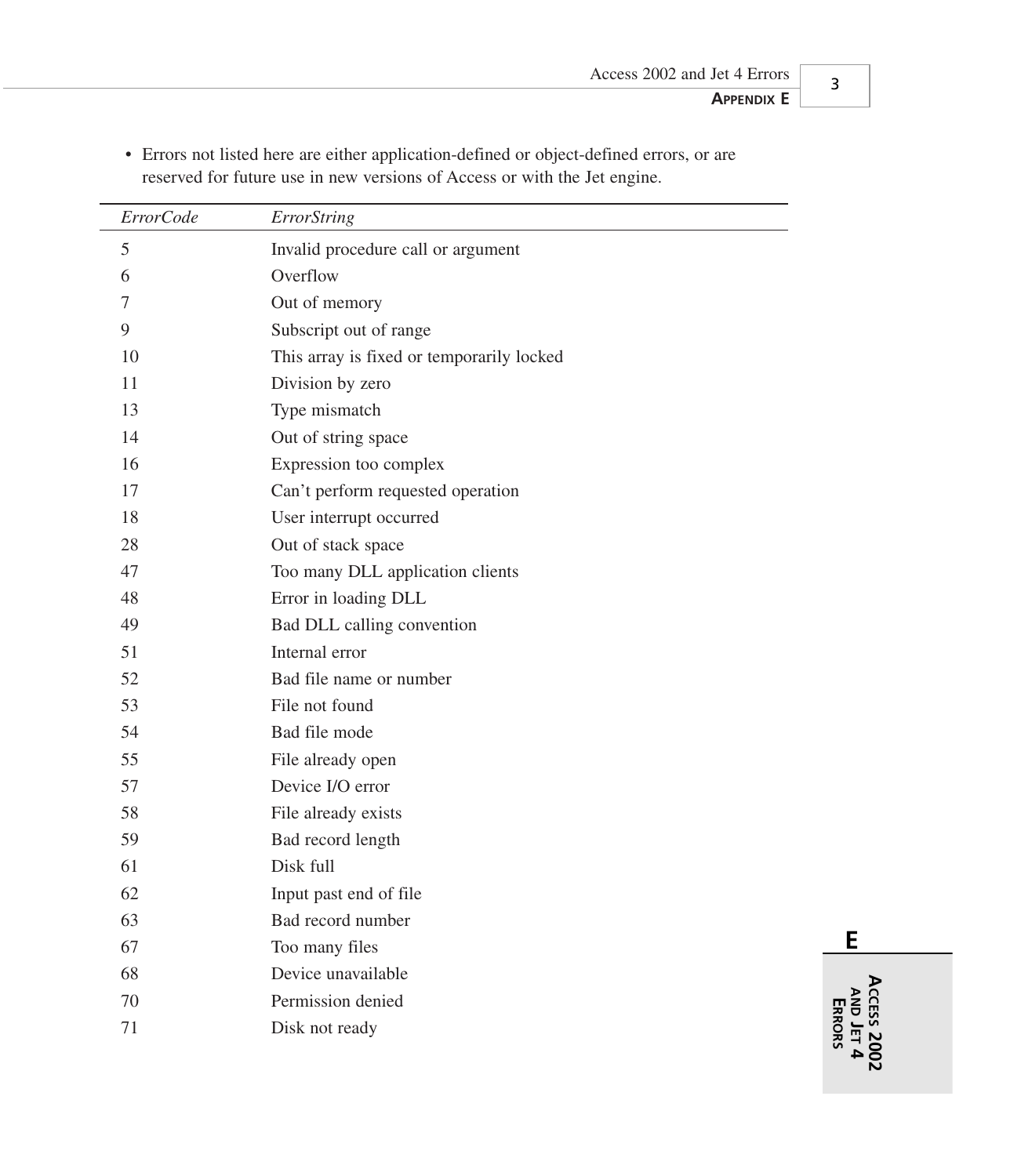| <b>ErrorCode</b> | ErrorString                                                                                                                              |
|------------------|------------------------------------------------------------------------------------------------------------------------------------------|
| 74               | Can't rename with different drive                                                                                                        |
| 75               | Path/File access error                                                                                                                   |
| 76               | Path not found                                                                                                                           |
| 93               | Invalid pattern string                                                                                                                   |
| 96               | Unable to sink events of object because the object is already firing<br>events to the maximum number of event receivers that it supports |
| 97               | Can not call friend function on object which is not an instance of defin-<br>ing class                                                   |
| 98               | A property or method call cannot include a reference to a private<br>object, either as an argument or as a return value                  |
| 321              | Invalid file format                                                                                                                      |
| 322              | Can't create necessary temporary file                                                                                                    |
| 325              | Invalid format in resource file                                                                                                          |
| 380              | Invalid property value                                                                                                                   |
| 381              | Invalid property array index                                                                                                             |
| 382              | Set not supported at runtime                                                                                                             |
| 383              | Set not supported (read-only property)                                                                                                   |
| 385              | Need property array index                                                                                                                |
| 387              | Set not permitted                                                                                                                        |
| 393              | Get not supported at runtime                                                                                                             |
| 394              | Get not supported (write-only property)                                                                                                  |
| 422              | Property not found                                                                                                                       |
| 423              | Property or method not found                                                                                                             |
| 424              | Object required                                                                                                                          |
| 429              | ActiveX component can't create object                                                                                                    |
| 430              | Class does not support Automation or does not support expected inter-<br>face                                                            |
| 432              | File name or class name not found during Automation operation                                                                            |
| 438              | Object doesn't support this property or method                                                                                           |
| 440              | Automation error                                                                                                                         |
| 442              | Connection to type library or object library for remote process has<br>been lost. Press OK for dialog to remove reference.               |
| 443              | Automation object does not have a default value                                                                                          |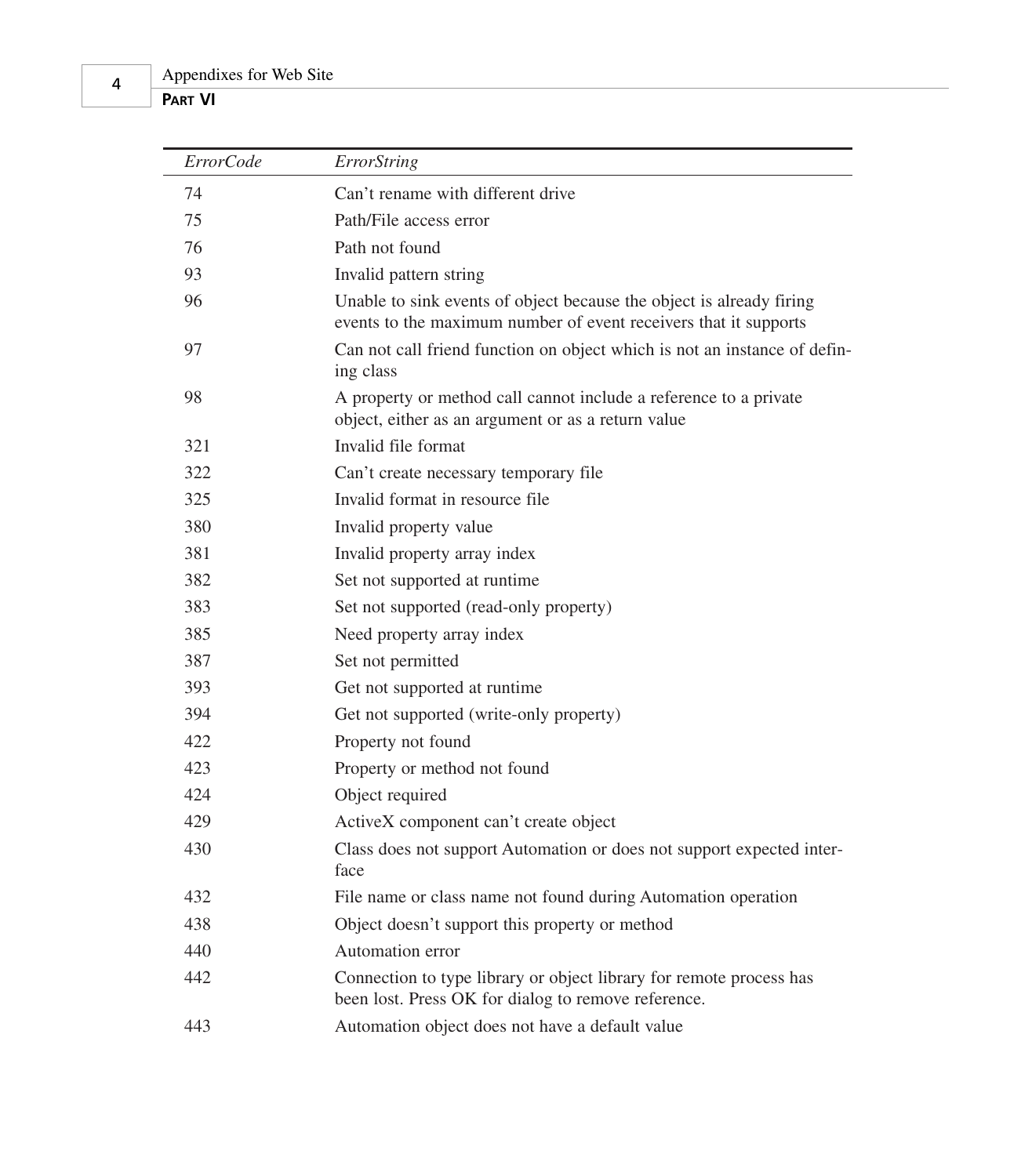| <b>ErrorCode</b> | ErrorString                                                                                                                                                                                                           |
|------------------|-----------------------------------------------------------------------------------------------------------------------------------------------------------------------------------------------------------------------|
| 445              | Object doesn't support this action                                                                                                                                                                                    |
| 446              | Object doesn't support named arguments                                                                                                                                                                                |
| 447              | Object doesn't support current locale setting                                                                                                                                                                         |
| 448              | Named argument not found                                                                                                                                                                                              |
| 449              | Argument not optional                                                                                                                                                                                                 |
| 450              | Wrong number of arguments or invalid property assignment                                                                                                                                                              |
| 451              | Property let procedure not defined and property get procedure did not<br>return an object                                                                                                                             |
| 452              | Invalid ordinal                                                                                                                                                                                                       |
| 453              | Specified DLL function not found                                                                                                                                                                                      |
| 454              | Code resource not found                                                                                                                                                                                               |
| 455              | Code resource lock error                                                                                                                                                                                              |
| 457              | This key is already associated with an element of this collection                                                                                                                                                     |
| 458              | Variable uses an Automation type not supported in Visual Basic                                                                                                                                                        |
| 459              | Object or class does not support the set of events                                                                                                                                                                    |
| 460              | Invalid clipboard format                                                                                                                                                                                              |
| 461              | Method or data member not found                                                                                                                                                                                       |
| 462              | The remote server machine does not exist or is unavailable                                                                                                                                                            |
| 463              | Class not registered on local machine                                                                                                                                                                                 |
| 481              | Invalid picture                                                                                                                                                                                                       |
| 482              | Printer error                                                                                                                                                                                                         |
| 735              | Can't save file to TEMP                                                                                                                                                                                               |
| 744              | Search text not found                                                                                                                                                                                                 |
| 746              | Replacements too long                                                                                                                                                                                                 |
| 2001             | You canceled the previous operation.                                                                                                                                                                                  |
| 2002             | You tried to perform an operation involving a function or feature that<br>was not installed in this version of Microsoft Access.                                                                                      |
| 2004             | There isn't enough memory to perform this operation. Close unneeded<br>programs and try the operation again.                                                                                                          |
| 2005             | There isn't enough free memory to start Microsoft Access. Close<br>unneeded programs and try again. For information on freeing memory,<br>search the Microsoft Windows Help index for 'memory, trouble-<br>shooting'. |

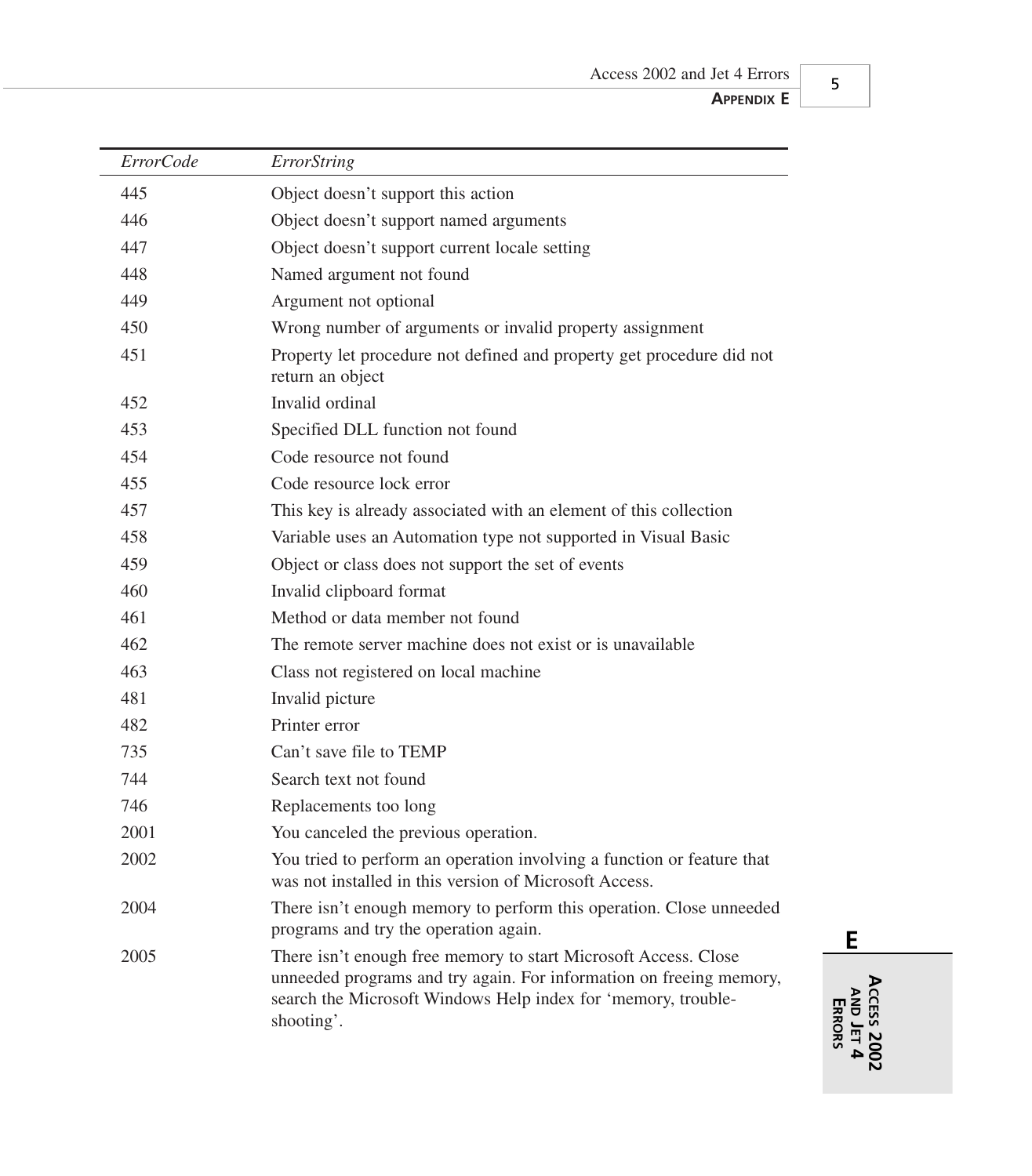| <b>ErrorCode</b> | ErrorString                                                                                                                                                                                                                                                                                                                                                         |
|------------------|---------------------------------------------------------------------------------------------------------------------------------------------------------------------------------------------------------------------------------------------------------------------------------------------------------------------------------------------------------------------|
| 2006             | The object name 'l' you entered doesn't follow Microsoft Access<br>object-naming rules. For more information about naming objects, click<br>Help.                                                                                                                                                                                                                   |
| 2007             | You already have an open database object named 'l.' Use a different<br>name for each database object of the same type. If you want this object<br>to replace the original object, close the original object, and then save<br>this object using the same name. For more information on renaming a<br>database object, click Help.                                   |
| 2008             | You can't delete the database object 'l' while it's open. Close the data-<br>base object, and then delete it.                                                                                                                                                                                                                                                       |
| 2009             | You can't rename the database object 'l' while it's open. Close the data-<br>base object, and then rename it.                                                                                                                                                                                                                                                       |
| 2010             | You can't delete the database object 'l' while it's open. Close the data-<br>base object, and then delete it.                                                                                                                                                                                                                                                       |
| 2011             | The password you entered is incorrect.                                                                                                                                                                                                                                                                                                                              |
| 2014             | You have given this 11 the same name as an existing 12 in your data-<br>base. You can't give a table and a query the same name. Give this<br>object a name that isn't already used by another table or query.                                                                                                                                                       |
| 2015             | There are no registered wizards of this type. Rerun Microsoft Access or<br>Microsoft Office Setup to reinstall the wizards. If you want to preserve<br>your security or custom settings, back up the Microsoft Access work-<br>group information file. For more information on backing up files,<br>search the Microsoft Windows Help index for 'backing up files'. |
| 2016             | You can't modify the attributes of System Tables.                                                                                                                                                                                                                                                                                                                   |
| 2017             | This Visual Basic for Applications Project has been protected with a<br>password. You must supply the password in the Visual Basic Editor<br>before you can perform this operation.                                                                                                                                                                                 |
| 2018             | The data access page name 'l' you entered is misspelled or refers to a<br>data access page that isn't open or doesn't exist.                                                                                                                                                                                                                                        |
| 2019             | The number you used to refer to the data access page is invalid. Use<br>the Count property to count the open data access pages and make sure<br>that the page number is not greater than the number of open data<br>access pages minus one.                                                                                                                         |
| 2020             | The data access page theme name 'l' you entered is misspelled or refers<br>to a theme name that doesn't exist.                                                                                                                                                                                                                                                      |
| 2021             | One or more operators in the filter expression is invalid. For a valid list<br>of operators refer to the help file.                                                                                                                                                                                                                                                 |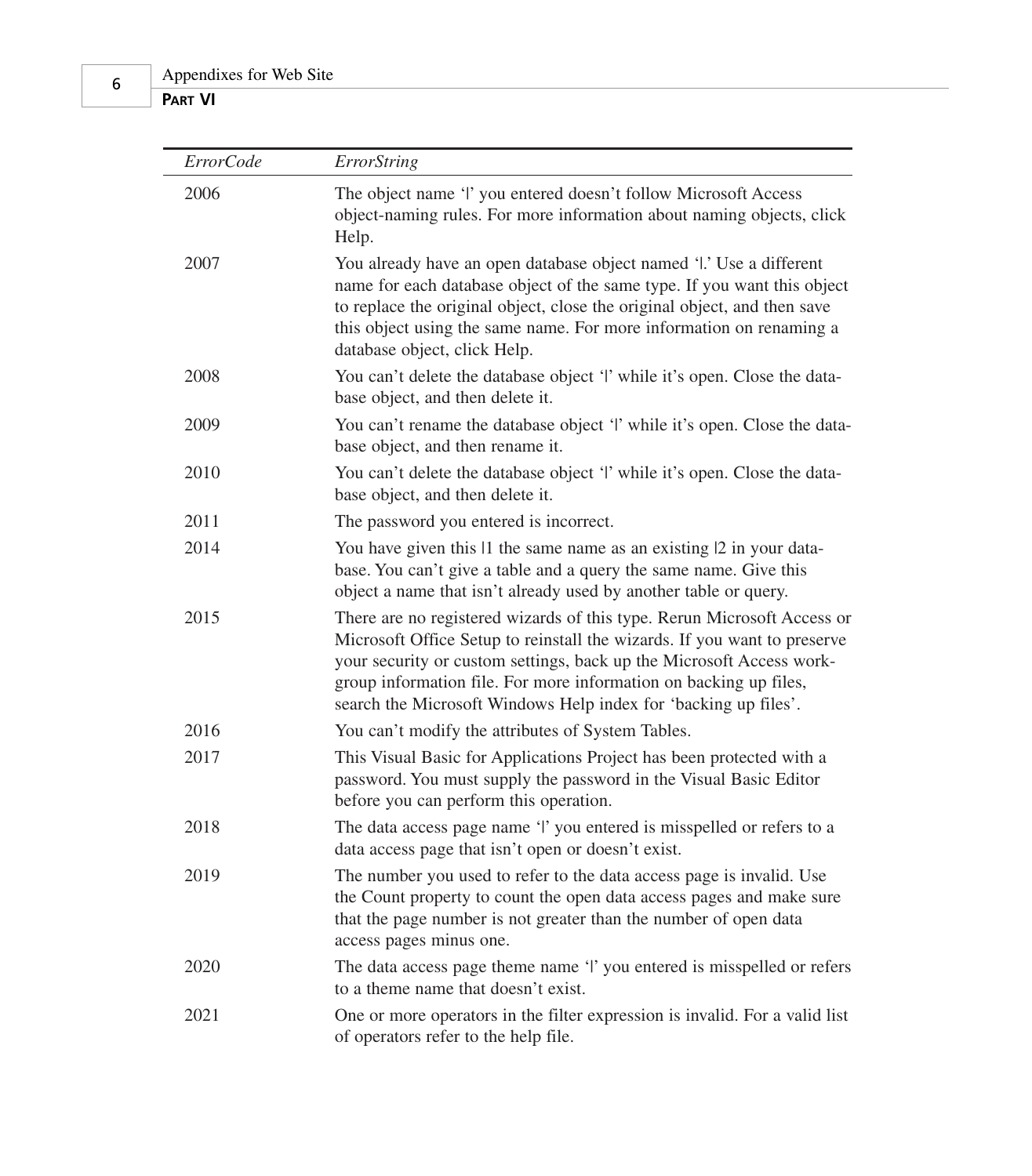| <b>ErrorCode</b> | ErrorString                                                                                                                                                                                                                                                                                                                                                                       |
|------------------|-----------------------------------------------------------------------------------------------------------------------------------------------------------------------------------------------------------------------------------------------------------------------------------------------------------------------------------------------------------------------------------|
| 2022             | You entered an expression that requires a data access page to be the<br>active window.                                                                                                                                                                                                                                                                                            |
| 2023             | The file name you specified for the data access page already exists.                                                                                                                                                                                                                                                                                                              |
| 2024             | The report snapshot was not created because you don't have enough<br>free disk space for temporary work files. To fix this, free up disk space<br>(for example, empty the Recycle Bin or delete unnecessary files).                                                                                                                                                               |
| 2025             | The file is not in the correct format for a Microsoft Access project.                                                                                                                                                                                                                                                                                                             |
| 2026             | Your computer is missing at least one of the Microsoft Access 97<br>object libraries. Your converted database will not work until you open<br>this database using Access 97 and then fix any missing references.<br>Press OK to continue saving this database in the Access 97 format with<br>missing references, or press Cancel if you no longer wish to save this<br>database. |
| 2027             | This operation is not supported for Microsoft Access 1.X databases.                                                                                                                                                                                                                                                                                                               |
| 2028             | Microsoft Access was unable to close the database object.                                                                                                                                                                                                                                                                                                                         |
| 2029             | Microsoft Office applications cannot suspend while you have docu-<br>ments open from a network location. Exit the applications or close the<br>open documents and try again.                                                                                                                                                                                                      |
| 2030             | The Microsoft Access project 'l' will be opened read-only because one<br>of the following occurred: The file is locked for editing by another<br>user, or the file (or the folder in which it is located,) is marked as read-<br>only, or you specified that you wanted to open this file read-only.                                                                              |
| 2031             | You can't convert or enable an MDE file.                                                                                                                                                                                                                                                                                                                                          |
| 2032             | Some errors happened during the conversion. No converted database<br>was generated.                                                                                                                                                                                                                                                                                               |
| 2033             | Name conflicts with existing module, project, or object library.                                                                                                                                                                                                                                                                                                                  |
| 2034             | Cannot Compile Project.                                                                                                                                                                                                                                                                                                                                                           |
| 2035             | Cannot Load Project of wrong version.                                                                                                                                                                                                                                                                                                                                             |
| 2036             | Microsoft Access does not support using ADP Projects when running<br>in Runtime Mode.                                                                                                                                                                                                                                                                                             |
| 2037             | Microsoft Access could not perform name AutoCorrect during this<br>operation. The 'Log name AutoCorrect' option is set, but the Data and<br>Misc. Objects is not checked out.                                                                                                                                                                                                     |
| 2038             | The file 'l' cannot be opened because it has been locked by another<br>user.                                                                                                                                                                                                                                                                                                      |
| 2039             | You cannot convert a workgroup file from Microsoft Access2000 to<br>Access 97. You must create new security settings in Access 97.                                                                                                                                                                                                                                                |

J.

**E ACCESS 2002 AND JET 4 ERRORS**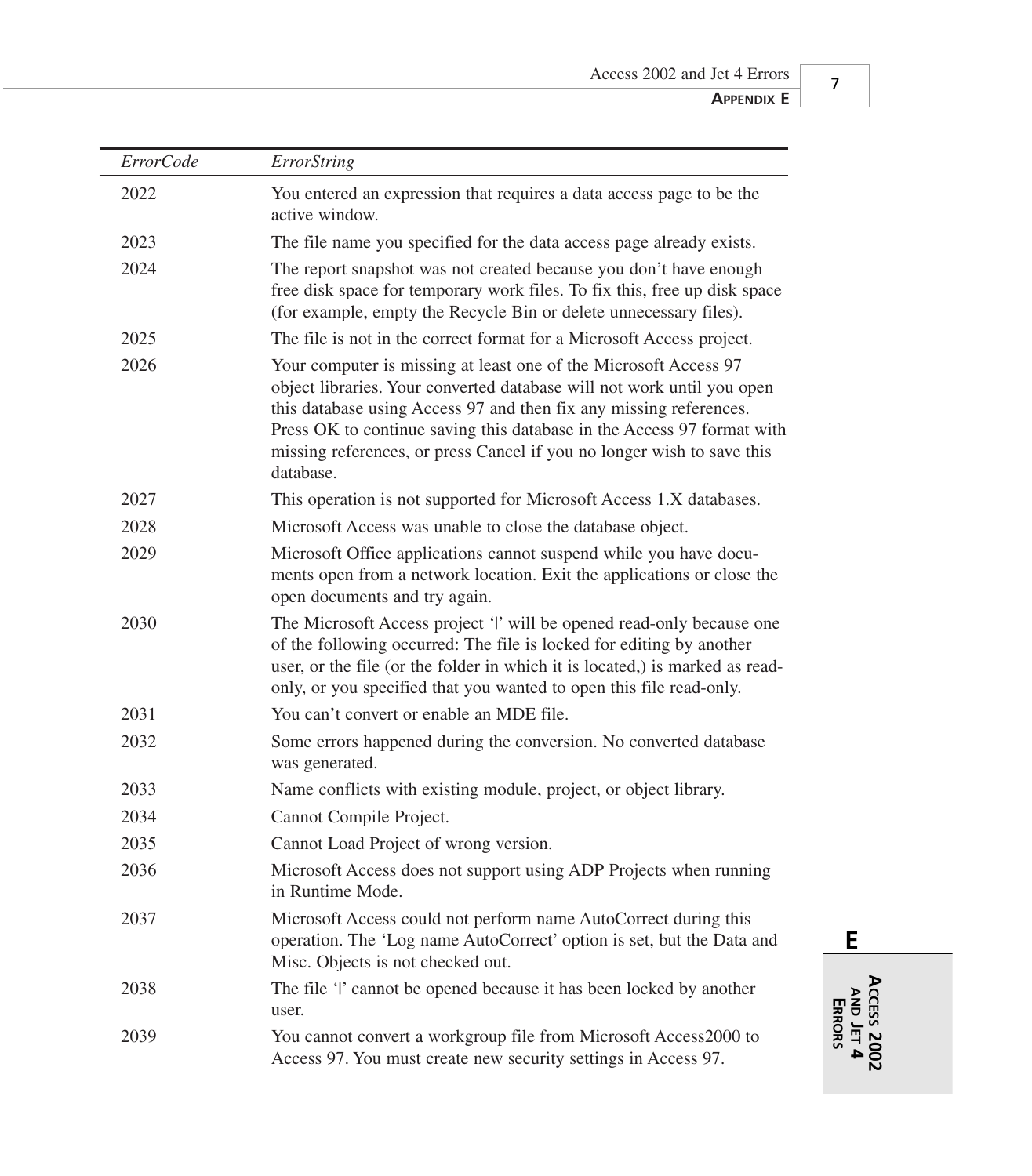| <b>ErrorCode</b> | ErrorString                                                                                                                                                                                                           |
|------------------|-----------------------------------------------------------------------------------------------------------------------------------------------------------------------------------------------------------------------|
| 2040             | Microsoft Access can't run.                                                                                                                                                                                           |
| 2041             | Microsoft Access couldn't find file 'l'. This file is required for startup.                                                                                                                                           |
| 2042             | A system error occurred, or there isn't enough free memory to start<br>Microsoft Access. Close unneeded programs and try again.                                                                                       |
| 2043             | Microsoft Access can't find the database file 'l.' Make sure you entered<br>the correct path and file name.                                                                                                           |
| 2044             | You can't exit Microsoft Access now. If you're running a Visual Basic<br>module that is using OLE or DDE, you may need to interrupt the mod-<br>ule.                                                                  |
| 2045             | The command line you used to start Microsoft Access contains an<br>option that Microsoft Access doesn't recognize. Exit and restart<br>Microsoft Access using valid command-line options.                             |
| 2046             | The command or action 'l' isn't available now.                                                                                                                                                                        |
|                  | • You may be in a read-only database or an unconverted database from<br>an earlier version of Microsoft Access.                                                                                                       |
|                  | • The type of object the action applies to isn't currently selected or<br>isn't in the active view. Use only those commands and macro actions<br>that are currently available for this database.                      |
| 2048             | There isn't enough free memory to open the file 'l.' Close unneeded<br>programs and try again. For more information on freeing memory,<br>search the Microsoft Windows Help index for 'memory, troubleshoot-<br>ing'. |
| 2049             | The Tahoma font is not present. To restore it, please run Detect and<br>Repair from the Help menu.                                                                                                                    |
| 2050             | Enter an OLE/DDE Timeout setting from 0 through 300 seconds.                                                                                                                                                          |
| 2051             | The object name 'll' can't be longer than l2 characters according to<br>Microsoft Access object-naming rules.                                                                                                         |
| 2052             | There isn't enough free memory to update the display. Close unneeded<br>programs and try again.                                                                                                                       |
| 2053             | The command name can't be blank. Please choose a name.                                                                                                                                                                |
| 2054             | Microsoft Access is unable to load the Visual Basic for Applications<br>dynamic-link library (DLL) Vbe6. Rerun the Microsoft Access Setup<br>program.                                                                 |
| 2055             | The expression 'l' you entered is invalid.                                                                                                                                                                            |
| 2056             | Microsoft Access can't supply context-sensitive Help.                                                                                                                                                                 |
| 2057             | There isn't enough stack memory left to perform the operation. The<br>operation is too complicated. Try simplifying the operation.                                                                                    |

 $\overline{\phantom{0}}$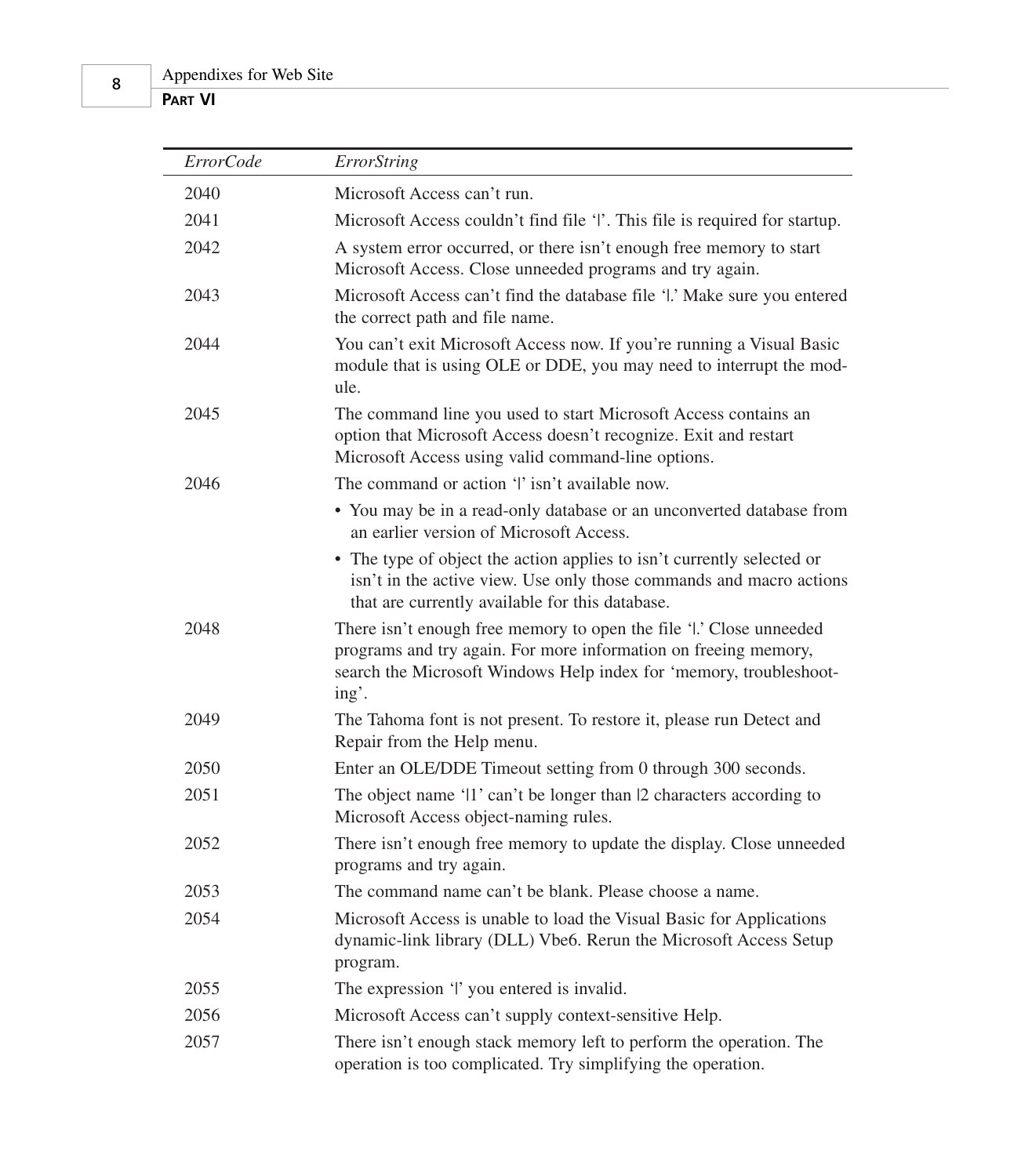| <b>ErrorCode</b> | ErrorString                                                                                                                                                                                                                                                                                                                                                                                                            |
|------------------|------------------------------------------------------------------------------------------------------------------------------------------------------------------------------------------------------------------------------------------------------------------------------------------------------------------------------------------------------------------------------------------------------------------------|
| 2058             | The file 'l' is incompatible. Microsoft Access needs to be reinstalled.<br>Run Setup to reinstall Microsoft Access. If you want to preserve your<br>security or custom settings, back up the Microsoft Access workgroup<br>information file. For more information on backing up files, search the<br>Microsoft Windows Help index for 'backing up files'.                                                              |
| 2059             | Microsoft Access cannot find the object 'l'. Make sure the object exists<br>and that you spell its name correctly.                                                                                                                                                                                                                                                                                                     |
| 2060             | You can't create a field list based on the action query 'l.' Action queries<br>don't have fields. A form or report must be based on a table, or on a<br>select or crosstab query. Change the RecordSource property for the<br>form or report, or open the action query and change it to a select query.                                                                                                                |
| 2061             | Enter a zero or greater-than-zero number for this option.                                                                                                                                                                                                                                                                                                                                                              |
| 2062             | The command name must be shorter than 255 Characters. Please<br>choose a name.                                                                                                                                                                                                                                                                                                                                         |
| 2063             | Microsoft Access can't create, open, or write to the index file 'l'; the<br>information (.inf) file it uses to keep track of dBASE indexes. The<br>index file may be damaged, or you may not have read/write permission<br>for the network drive you're trying to link to. You can link to the<br>dBASE file without specifying any dBASE indexes, but the existing<br>indexes will not be used with the linked table. |
| 2064             | The menu bar value 'l' is invalid. You supplied an argument to the<br>DoMenuItem method that refers to a menu bar that is invalid. Use an<br>intrinsic constant or numeric value that refers to a valid menu bar<br>value, such as acFormbar.                                                                                                                                                                          |
| 2065             | The name for the menu, command, or subcommand you entered is<br>invalid. You supplied an argument to the DoMenuItem method that<br>refers to a menu name, command, or subcommand that is invalid. Use<br>an intrinsic constant or numeric value that refers to a valid menu, com-<br>mand, or subcommand value, such as acRecordsMenu.                                                                                 |
| 2066             | A video adapter resolution of at least 640 x 480 pixels is required to<br>run Microsoft Access.                                                                                                                                                                                                                                                                                                                        |
| 2067             | A menu bar macro can only be run if the menu bar macro name is the<br>setting used by particular properties or options. You tried to run a menu<br>bar macro containing the AddMenu action. Set one of the following<br>properties or options to the name of the menu bar macro:                                                                                                                                       |
|                  | • The MenuBar property of a form or report.                                                                                                                                                                                                                                                                                                                                                                            |
|                  | • The ShortcutMenuBar property of a form, report, or control.                                                                                                                                                                                                                                                                                                                                                          |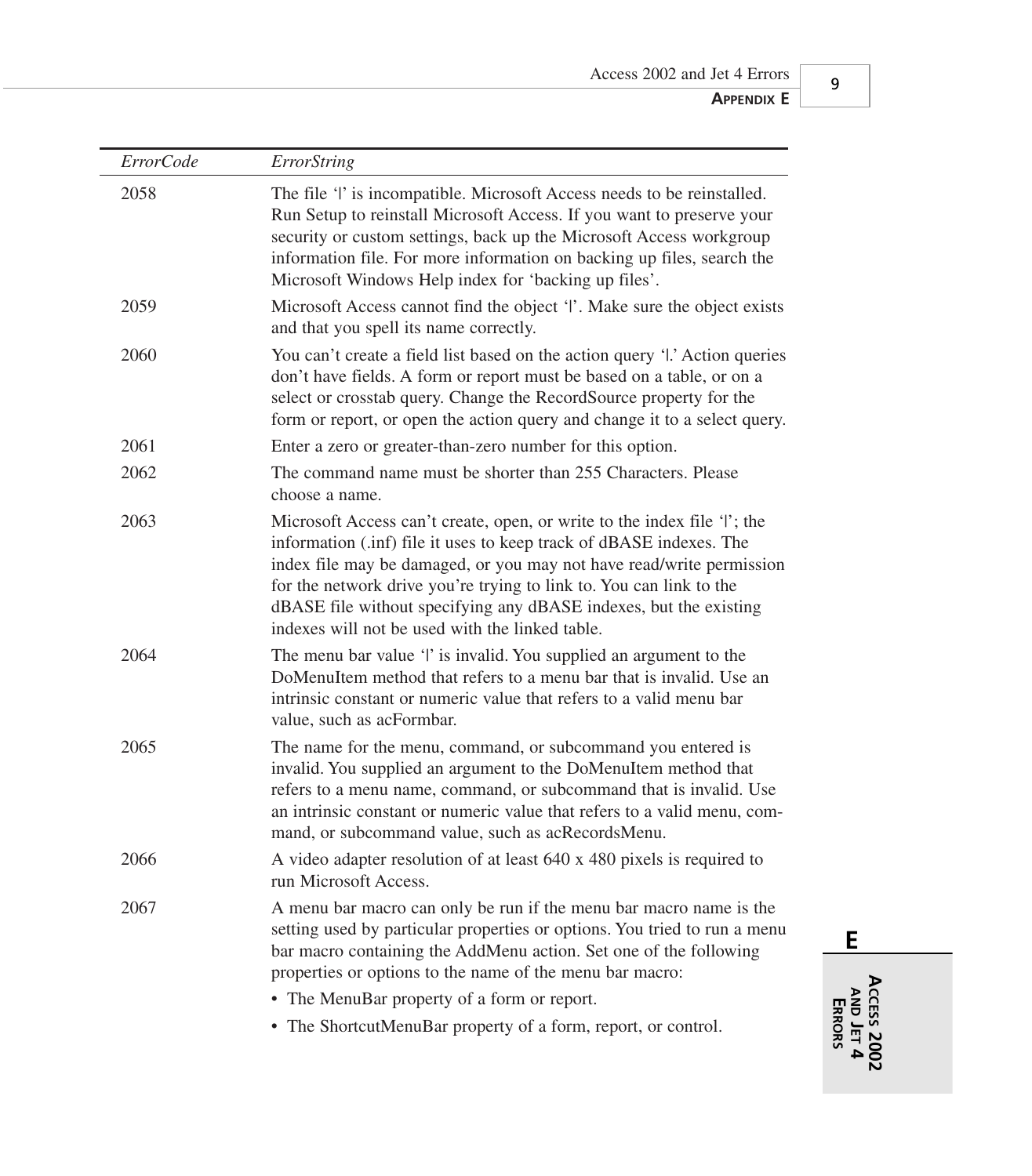| <b>ErrorCode</b> | ErrorString                                                                                                                                                                                                                                                                                                                                                                                                                                                                                                                                                  |
|------------------|--------------------------------------------------------------------------------------------------------------------------------------------------------------------------------------------------------------------------------------------------------------------------------------------------------------------------------------------------------------------------------------------------------------------------------------------------------------------------------------------------------------------------------------------------------------|
|                  | • The Menu Bar or Shortcut Menu Bar option in the Startup dialog<br>hox.                                                                                                                                                                                                                                                                                                                                                                                                                                                                                     |
|                  | This error also occurs if Microsoft Access attempts to run a menu bar<br>macro containing an AddMenu action that follows an action that makes<br>some other object the active object. For example, the OpenForm action.                                                                                                                                                                                                                                                                                                                                      |
| 2068             | The selected item is customized and doesn't have context-sensitive<br>Help. For more information on creating custom Help for a form, report,<br>or control, click Help.                                                                                                                                                                                                                                                                                                                                                                                      |
| 2069             | The key or key combination 11 in 12 has invalid syntax or is not<br>allowed. Use the SendKeys syntax to specify the key or key combina-<br>tions. For the allowed key or key combinations, click Help.                                                                                                                                                                                                                                                                                                                                                       |
| 2070             | You already assigned the key or key combination 11 in 12 to another<br>macro. Only the first key or key combination will be used.                                                                                                                                                                                                                                                                                                                                                                                                                            |
| 2071             | The Docking property can't be set to 'll' at this time. If you want to set<br>the Docking property to 'l2', move the toolbar from its current position<br>and try again.                                                                                                                                                                                                                                                                                                                                                                                     |
| 2072             | Successfully imported 'l'.                                                                                                                                                                                                                                                                                                                                                                                                                                                                                                                                   |
| 2073             | Successfully exported 'l'.                                                                                                                                                                                                                                                                                                                                                                                                                                                                                                                                   |
| 2074             | This operation is not supported within transactions.                                                                                                                                                                                                                                                                                                                                                                                                                                                                                                         |
| 2075             | This operation requires an open database.                                                                                                                                                                                                                                                                                                                                                                                                                                                                                                                    |
| 2076             | Successfully linked 'l'.                                                                                                                                                                                                                                                                                                                                                                                                                                                                                                                                     |
| 2077             | This Recordset is not updateable.                                                                                                                                                                                                                                                                                                                                                                                                                                                                                                                            |
| 2078             | Help isn't available due to lack of memory or improper installation of<br>Microsoft Windows or Microsoft Access. For more information on<br>troubleshooting a low memory problem, search the Microsoft Windows<br>Help index for 'memory, troubleshooting'. If you need to reinstall<br>Microsoft Access, you may want to preserve your security or custom<br>settings. To do so, back up the Microsoft Access workgroup informa-<br>tion file. For more information on backing up files, search the<br>Microsoft Windows Help index for 'backing up files'. |
| 2079             | Form is read-only, because the Unique Table property is not set.                                                                                                                                                                                                                                                                                                                                                                                                                                                                                             |
| 2080             | The toolbar or menu   already exists. Do you want to replace the exist-<br>ing toolbar or menu?                                                                                                                                                                                                                                                                                                                                                                                                                                                              |
| 2081             | The Create From Macro command only works when a macro is<br>selected in the Database window.                                                                                                                                                                                                                                                                                                                                                                                                                                                                 |
| 2082             | Only fields from the Unique Table can be edited.                                                                                                                                                                                                                                                                                                                                                                                                                                                                                                             |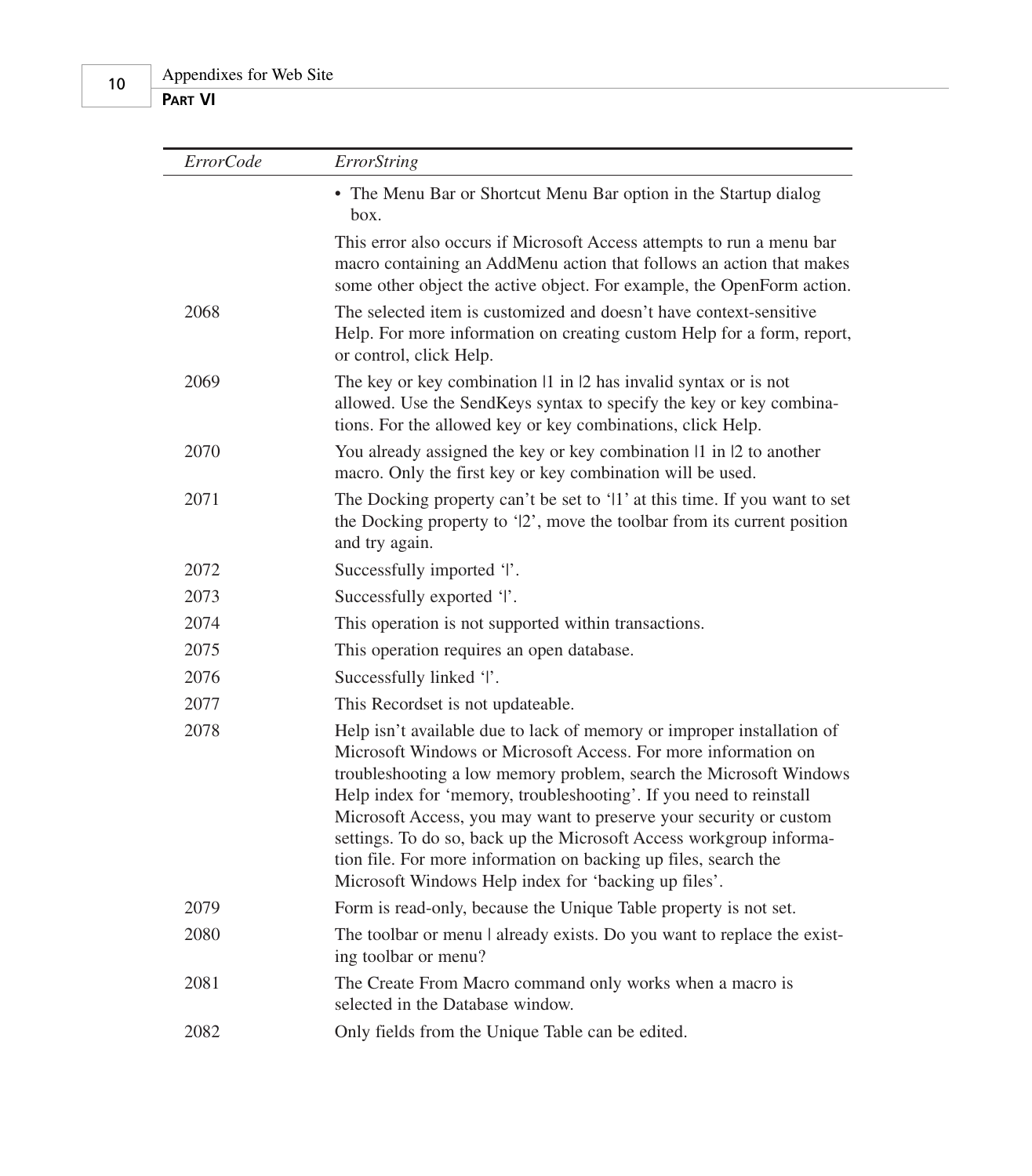| <b>ErrorCode</b> | ErrorString                                                                                                                                                                                                                                                                                                                                                                                                                                                                                                                                                                                                 |
|------------------|-------------------------------------------------------------------------------------------------------------------------------------------------------------------------------------------------------------------------------------------------------------------------------------------------------------------------------------------------------------------------------------------------------------------------------------------------------------------------------------------------------------------------------------------------------------------------------------------------------------|
| 2083             | The database 'l' is read-only. You can't save changes made to data or<br>object definitions in this database.                                                                                                                                                                                                                                                                                                                                                                                                                                                                                               |
| 2084             | Field 'l' is based on an expression and can't be edited.                                                                                                                                                                                                                                                                                                                                                                                                                                                                                                                                                    |
| 2085             | The ODBC Refresh Interval setting must be from 1 through 32,766<br>seconds.                                                                                                                                                                                                                                                                                                                                                                                                                                                                                                                                 |
| 2086             | Recordset requires a form to be updateable.                                                                                                                                                                                                                                                                                                                                                                                                                                                                                                                                                                 |
| 2087             | Microsoft Access can't display the Add-ins submenu. The Add-ins<br>submenu expression 'l' you entered exceeds the 256-character limit.<br>Shorten the macroname or functionname expression in the Menu Add-<br>ins key of the Windows Registry setting, and then restart Microsoft<br>Access. For more information on customizing Microsoft Access set-<br>tings in the Windows Registry, click Help.                                                                                                                                                                                                       |
| 2088             | Microsoft Access can't display the Add-ins submenu   because a setting<br>you entered in the Windows Registry is missing a macro name or func-<br>tion name expression. Supply the missing expression in the Menu Add-<br>ins key of the Windows Registry, and then restart Microsoft Access.<br>For more information on customizing Microsoft Access settings in the<br>Windows Registry, click Help.                                                                                                                                                                                                      |
| 2089             | Microsoft Access can't display the same menu more than once in a<br>menu bar.                                                                                                                                                                                                                                                                                                                                                                                                                                                                                                                               |
| 2090             | An action within the current global menu's macro group can't change<br>the global menu bar. Microsoft Access can't display the global menu<br>bar because the macro called when you first set the global menu<br>includes another action that tries to reset the global menu. Check your<br>menu bar macros, and make sure that you set the global menu bar only<br>once.                                                                                                                                                                                                                                   |
| 2091             | 'l' is an invalid name.                                                                                                                                                                                                                                                                                                                                                                                                                                                                                                                                                                                     |
| 2092             | The value you specified for the setting argument in the SetOption<br>method isn't the correct type of Variant for this option. You specified a<br>string when Microsoft Access expected a number. Check the Options<br>dialog box (Tools menu) to see what type of data is required to set this<br>particular option. For example, the setting for the Default Database<br>Folder option must be a string. To see what type of Variant you passed<br>to the SetOption method, use the VarType function. For more informa-<br>tion, search the Help index for 'Variant data type' and 'VarType<br>function'. |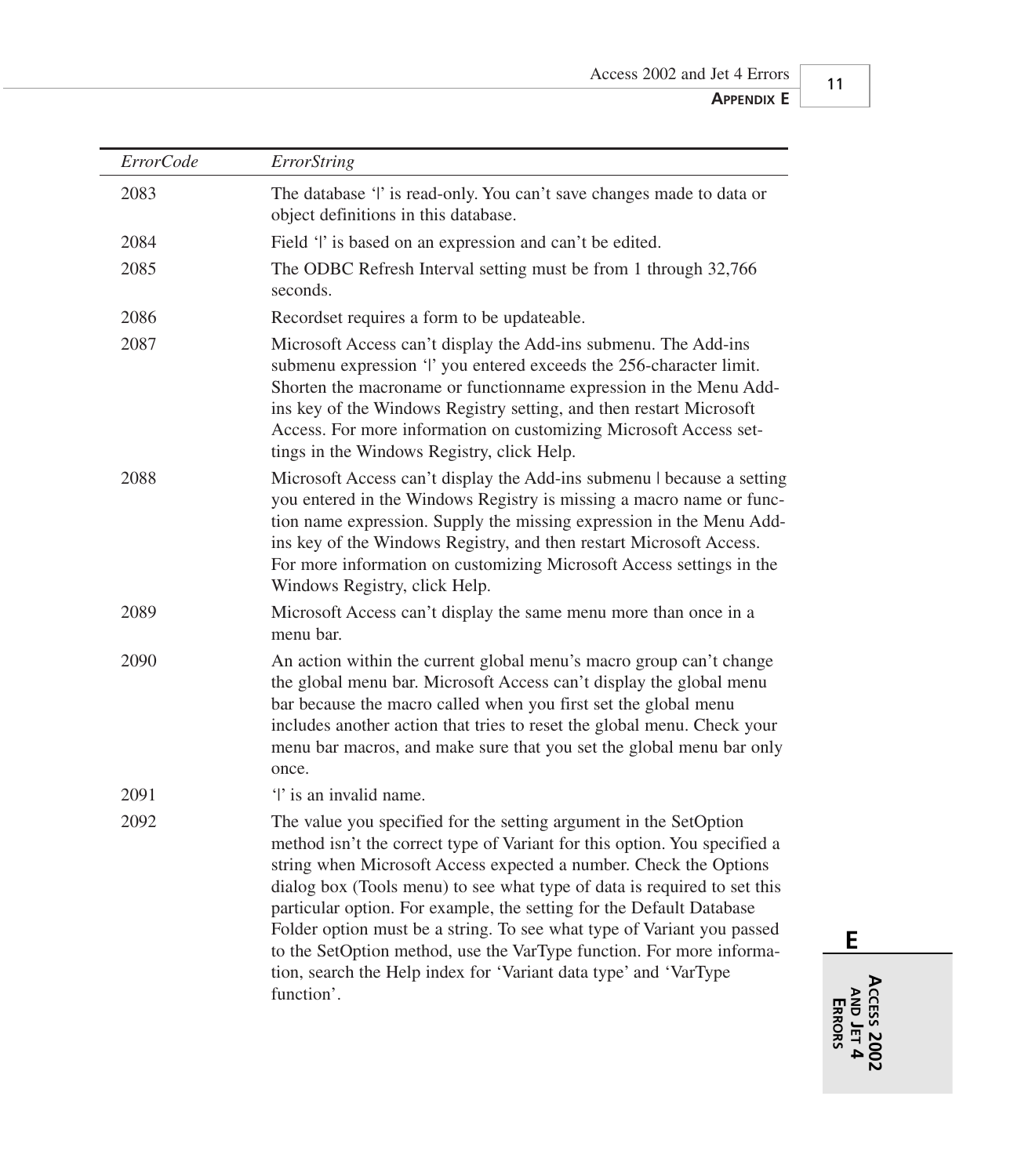| <b>ErrorCode</b> | ErrorString                                                                                                                                                                                                                                                                                                                                                                                                  |
|------------------|--------------------------------------------------------------------------------------------------------------------------------------------------------------------------------------------------------------------------------------------------------------------------------------------------------------------------------------------------------------------------------------------------------------|
| 2093             | The numeric value for the setting argument in the SetOption method<br>doesn't correspond to any list box or option group settings in the<br>Options dialog box. Valid settings are 0 (the first item in the list)<br>through I (the last item in the list).                                                                                                                                                  |
| 2094             | Microsoft Access can't find the toolbar 'l.' You tried to run a macro that<br>includes a ShowToolbar action or a Visual Basic procedure that<br>includes a ShowToolbar method.                                                                                                                                                                                                                               |
|                  | • The toolbar name may be misspelled.                                                                                                                                                                                                                                                                                                                                                                        |
|                  | • This action may refer to a custom toolbar that was deleted from or<br>renamed in the current database.                                                                                                                                                                                                                                                                                                     |
|                  | • This action may refer to a custom toolbar that exists in a different<br>database.                                                                                                                                                                                                                                                                                                                          |
| 2095             | Microsoft Access can't switch to l. The Microsoft application you tried<br>to open can't be found or hasn't been installed on your computer.                                                                                                                                                                                                                                                                 |
| 2096             | Microsoft Access can't open the Microsoft Office application because<br>it can't find the dynamic-link library Mstool32. Run Setup to reinstall<br>Microsoft Access. If you want to preserve your security or custom set-<br>tings, back up the Microsoft Access workgroup information file. For<br>more information on backing up files, search the Microsoft Windows<br>Help index for 'backing up files'. |
| 2097             | The table you tried to create an import/export specification for was cre-<br>ated in an earlier version of Microsoft Access. Convert this database to<br>the current version of Microsoft Access by using the Convert Database<br>command (Tools menu, Database Utilities submenu).                                                                                                                          |
| 2100             | The control or subform control is too large for this location. The num-<br>ber you entered for the Left, Top, Height, or Width property is too<br>large or is a negative number. Reduce the size of the control or sub-<br>form control, or enter a positive number.                                                                                                                                         |
| 2101             | The setting you entered isn't valid for this property. To see the valid<br>settings for this property, search the Help index for the name of the<br>property.                                                                                                                                                                                                                                                |
| 2102             | The form name 'l' is misspelled or refers to a form that doesn't exist. If<br>the invalid form name is in a macro, an Action Failed dialog box will<br>display the macro name and the macro's arguments after you click OK.<br>Open the Macro window, and enter the correct form name.                                                                                                                       |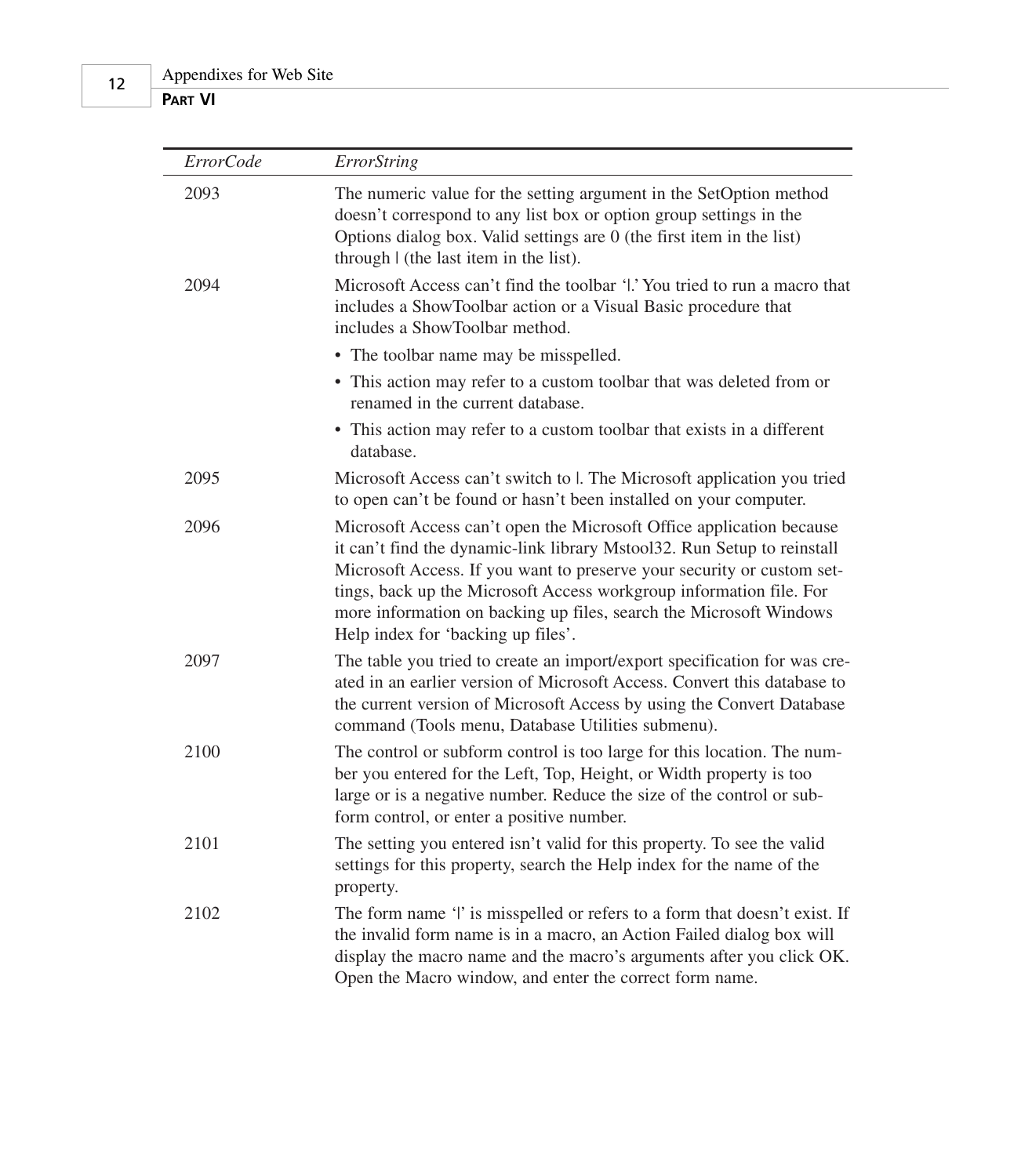| <b>ErrorCode</b> | ErrorString                                                                                                                                                                                                                                                                                                                                                                                                  |
|------------------|--------------------------------------------------------------------------------------------------------------------------------------------------------------------------------------------------------------------------------------------------------------------------------------------------------------------------------------------------------------------------------------------------------------|
| 2103             | The report name 'l' you entered in either the property sheet or macro is<br>misspelled or refers to a report that doesn't exist. If the invalid report<br>name is in a macro, an Action Failed dialog box will display the macro<br>name and the macro's arguments after you click OK. Open the Macro<br>window, and enter the correct report name.                                                          |
| 2104             | You entered the control name 'l,' which is already in use. You already<br>have a control on the form with this name, or an existing control has its<br>name mapped to this name for Visual Basic. Visual Basic maps spaces<br>in control names to underscores. For example, My Control and<br>My_Control are treated as duplicate names.                                                                     |
| 2105             | You can't go to the specified record. You may be at the end of a record-<br>set.                                                                                                                                                                                                                                                                                                                             |
| 2106             | I errors occurred when you loaded the form or report. You loaded a<br>form or report that has controls or properties that Microsoft Access<br>doesn't recognize and will ignore.                                                                                                                                                                                                                             |
| 2107             | The value you entered doesn't meet the validation rule defined for the<br>field or control. To see the validation rule, click Design view, click the<br>appropriate field, and then, if the property sheet isn't open, click the<br>Properties button on the toolbar. Then click the Data tab. To solve this<br>problem, enter a value that meets the validation rule, or press ESC to<br>undo your changes. |
| 2108             | You must save the field before you execute the GoToControl action,<br>the GoToControl method, or the SetFocus method. You tried to move<br>the focus to another control using the SetFocus method, GoToControl<br>action, or the GoToControl method. Set the macro or method to the<br>AfterUpdate property instead of the BeforeUpdate property so it saves<br>the field before changing the focus.         |
| 2109             | There is no field named ' <i>l</i> ' in the current record.                                                                                                                                                                                                                                                                                                                                                  |
| 2110             | Microsoft Access can't move the focus to the control .                                                                                                                                                                                                                                                                                                                                                       |
|                  | • The control may be a type that can't receive the focus, such as a<br>label.                                                                                                                                                                                                                                                                                                                                |
|                  | • The control's Visible property may be set to No.                                                                                                                                                                                                                                                                                                                                                           |
|                  | • The control's Enabled property may be set to No.                                                                                                                                                                                                                                                                                                                                                           |
| 2111             | The changes you made can't be saved. The save operation may have<br>failed due to the temporary locking of the records by another user.                                                                                                                                                                                                                                                                      |
|                  | • Click OK to try again. You may need to click OK several times (or<br>wait until the other user closes the table).                                                                                                                                                                                                                                                                                          |
|                  | • Click Cancel if repeated attempts to save your changes fail.                                                                                                                                                                                                                                                                                                                                               |

 $\equiv$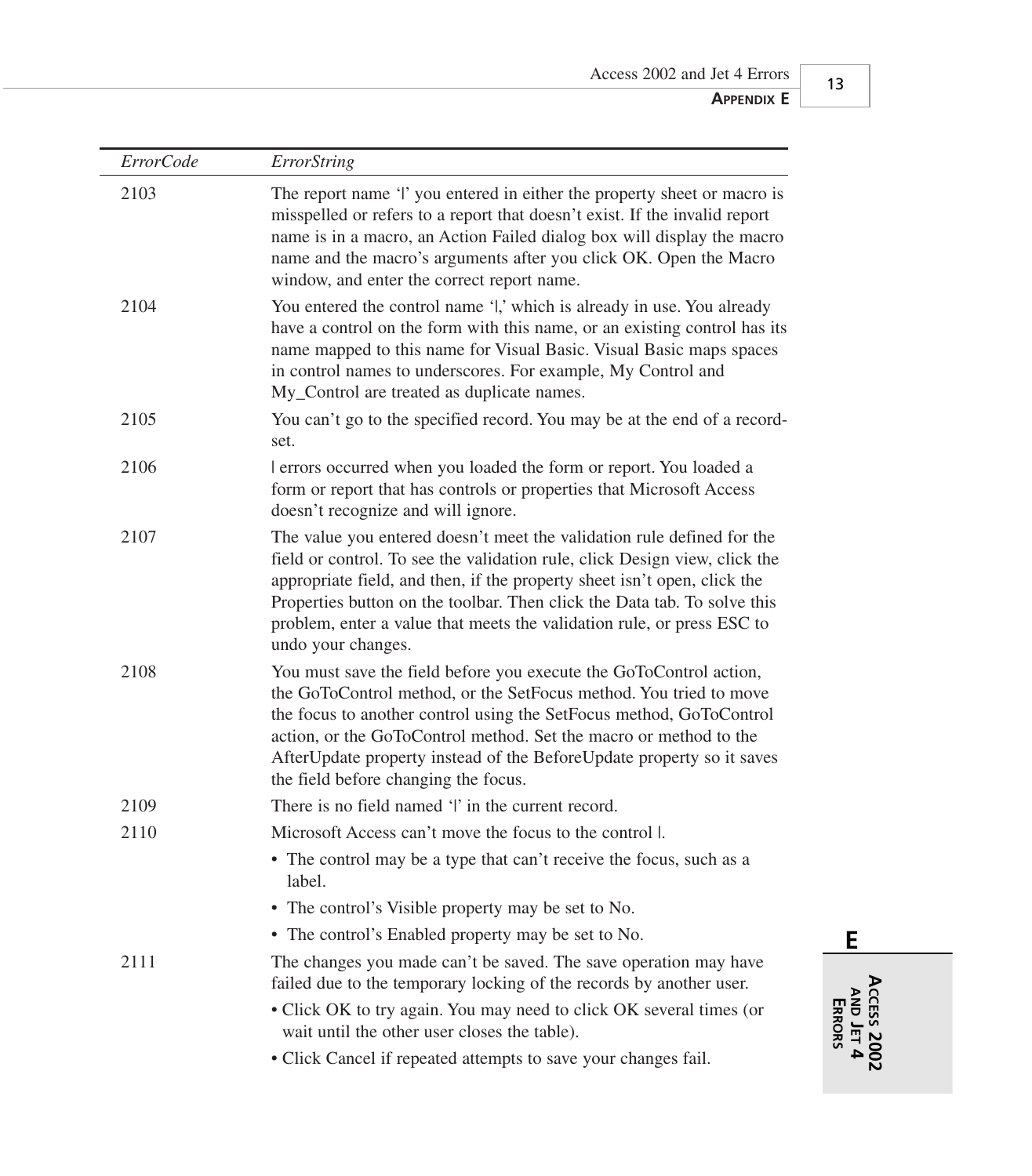| <b>ErrorCode</b> | ErrorString                                                                                                                                                                                                                                                                                                                                                       |
|------------------|-------------------------------------------------------------------------------------------------------------------------------------------------------------------------------------------------------------------------------------------------------------------------------------------------------------------------------------------------------------------|
| 2112             | The item on the Clipboard can't be pasted into this control.                                                                                                                                                                                                                                                                                                      |
| 2113             | The value you entered isn't valid for this field. For example, you may<br>have entered text in a numeric field or a number that is larger than the<br>FieldSize setting permits.                                                                                                                                                                                  |
| 2114             | Microsoft Access doesn't support the format of the file 'l,' or file is too<br>large. Try converting the file to BMP or GIF format.                                                                                                                                                                                                                               |
| 2115             | The macro or function set to the BeforeUpdate or ValidationRule prop-<br>erty for this field is preventing Microsoft Access from saving the data<br>in the field.                                                                                                                                                                                                 |
|                  | • If this is a macro, open the macro in the Macro window and remove<br>the action that forces a save (for example, GoToControl).                                                                                                                                                                                                                                  |
|                  | • If the macro includes a SetValue action, set the macro to the<br>AfterUpdate property of the control instead.                                                                                                                                                                                                                                                   |
|                  | • If this is a function, redefine the function in the Module window.                                                                                                                                                                                                                                                                                              |
| 2116             | The value in the field or record violates the validation rule for the<br>record or field. For example, you may have changed a validation rule<br>without verifying whether the existing data matches the new validation<br>rule. Click Undo on the Edit menu to restore the previous value, or<br>enter a new value that meets the validation rule for the field. |
| 2117             | Microsoft Access has canceled the Paste operation. The text on the<br>Clipboard is too long to paste into the form. For example, you may<br>have pasted too much text into a label or entered too much text in the<br>Column Widths property. Paste smaller sections. For labels, you must<br>paste fewer than 2,048 characters.                                  |
| 2118             | You must save the current field before you run the Requery action.                                                                                                                                                                                                                                                                                                |
|                  | • If you are running a macro from the Database window, save the field<br>first, and then run the macro.                                                                                                                                                                                                                                                           |
|                  | • If the macro name is the setting of the BeforeUpdate property in a<br>Visual Basic function, set the AfterUpdate property to the name of the<br>macro instead.                                                                                                                                                                                                  |
| 2119             | The Requery action can't be used on the control 'l.' Certain controls,<br>such as labels and rectangles, can't receive the focus; therefore, you<br>can't apply a Requery action to them.                                                                                                                                                                         |
| 2120             | To create a form, report or data access page using this wizard, you<br>must first select the table or query on which the form, report or data<br>access page will be based.                                                                                                                                                                                       |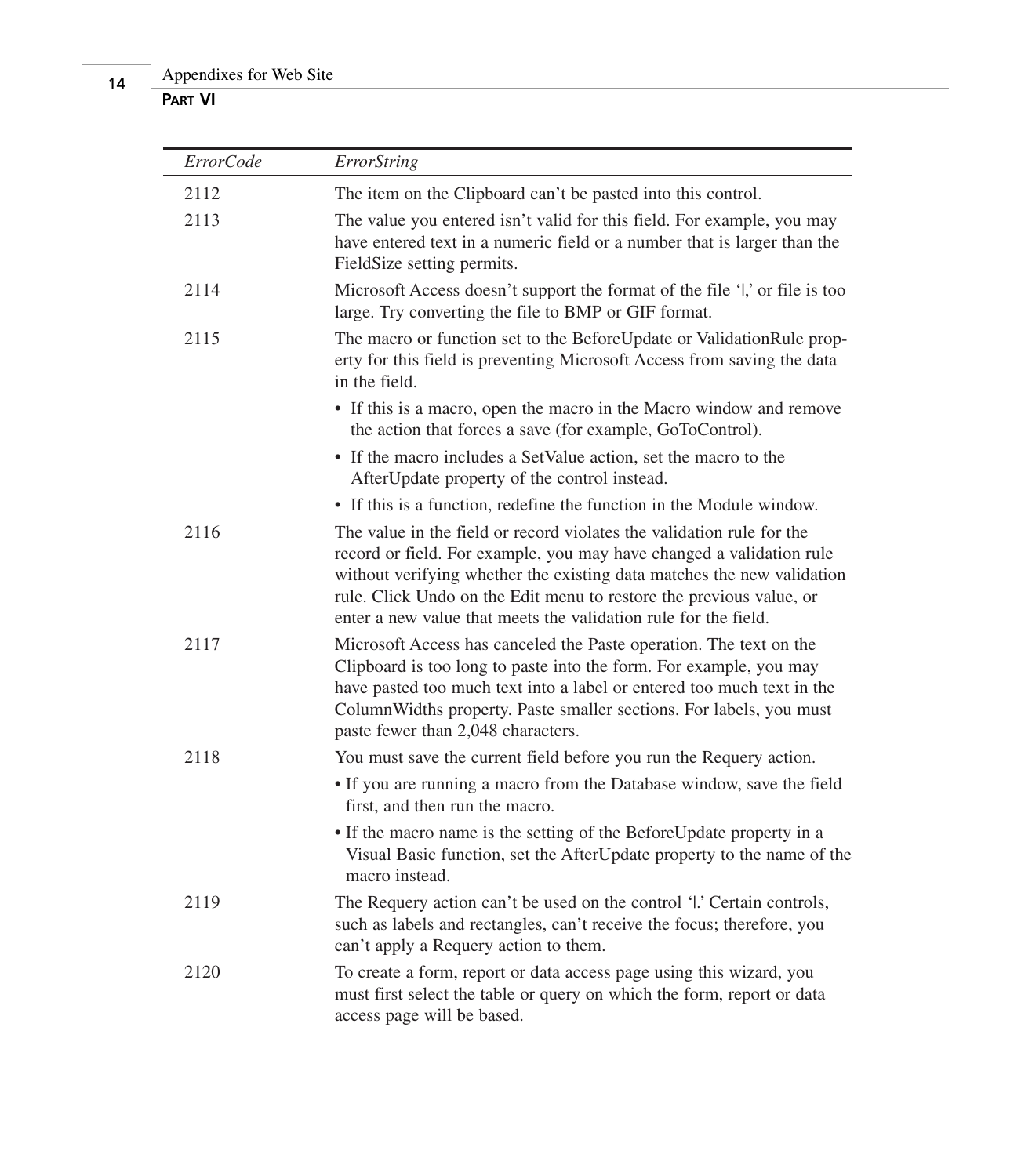**E**

**AND JET 4 ERRORS** **ACCESS**

| <b>ErrorCode</b> | ErrorString                                                                                                                                                                                                     |
|------------------|-----------------------------------------------------------------------------------------------------------------------------------------------------------------------------------------------------------------|
| 2121             | Microsoft Access can't open the form 'l.' It contains data that<br>Microsoft Access doesn't recognize. Re-create the form or, if you<br>maintain backup copies of your database, retrieve a copy of the form.   |
| 2122             | You can't view a form as a continuous form if it contains a subform, an<br>ActiveX control, or a bound chart. Set the DefaultView property of the<br>form to Single Form, Datasheet, PivotTable, or PivotChart. |
| 2123             | The control name you entered doesn't follow Microsoft Access object-<br>naming rules.                                                                                                                           |
| 2124             | The form name you entered doesn't follow Microsoft Access object-<br>naming rules.                                                                                                                              |
| 2125             | The setting for the FontSize property must be from 1 through 127.                                                                                                                                               |
| 2126             | The setting for the ColumnCount property must be from 1 through 255.                                                                                                                                            |
| 2127             | The setting for the BoundColumn property can't be greater than the<br>setting for the ColumnCount property.                                                                                                     |
| 2128             | Microsoft Access encountered errors while importing 11. For more<br>detailed error information, see the file ' 2'.                                                                                              |
| 2129             | The setting for the DefaultEditing property must be Allow Edits, Read<br>Only, Data Entry, or Can't Add Records. Enter 1, 2, 3, or 4 for the<br>DefaultEditing property.                                        |
| 2130             | The settings for the GridX and GridY properties must be from 1<br>through 64.                                                                                                                                   |
| 2131             | An expression can't be longer than 2,048 characters.                                                                                                                                                            |
| 2132             | The setting for the DecimalPlaces property must be from 0 through 15,<br>or 255 for Auto (default).                                                                                                             |
| 2133             | You can't place a form (or report) within itself. Select or enter a differ-<br>ent form or report to serve as the subform or subreport.                                                                         |
| 2134             | The setting for the Width property must be from 0 through 22 inches<br>$(55.87 \text{ cm}).$                                                                                                                    |
| 2135             | This property is read-only and can't be set.                                                                                                                                                                    |
| 2136             | To set this property, open the form or report in Design view. For more<br>information on this property, search the Help index for the name of the<br>property.                                                  |
| 2137             | You can't use Find or Replace now. The fields are not searchable due<br>to one of the following:                                                                                                                |
|                  | • The fields are controls (such as buttons or OLE objects).                                                                                                                                                     |
|                  | • The fields have no data.                                                                                                                                                                                      |
|                  | • There are no fields to search.                                                                                                                                                                                |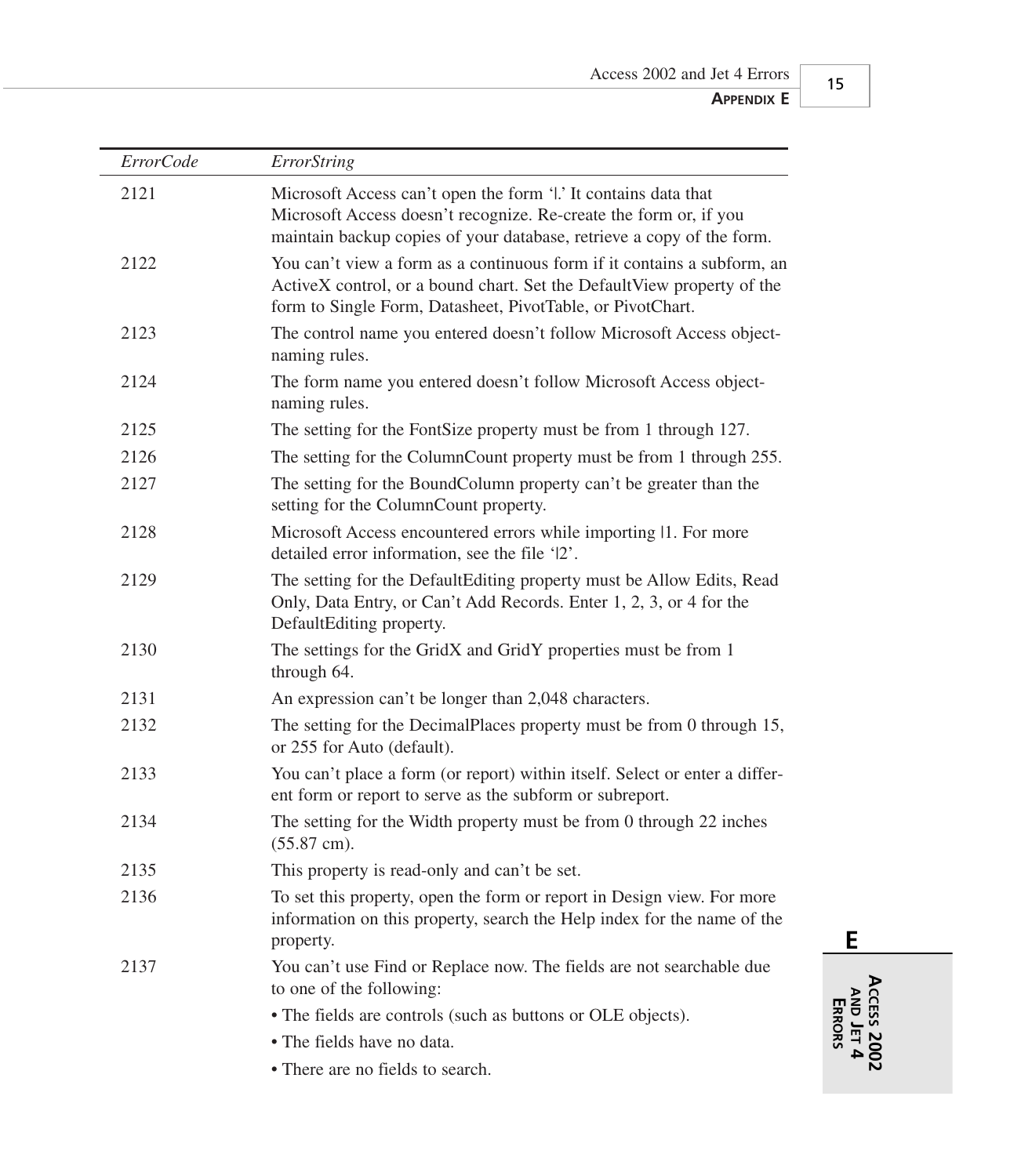| <b>ErrorCode</b> | ErrorString                                                                                                                                                                                                                                                                                                                                                                                                    |
|------------------|----------------------------------------------------------------------------------------------------------------------------------------------------------------------------------------------------------------------------------------------------------------------------------------------------------------------------------------------------------------------------------------------------------------|
| 2138             | You can't search the field for the specified value. Resolve the error<br>given in the previous error message before you attempt to search again.                                                                                                                                                                                                                                                               |
| 2139             | You can't replace the current value of the field with the replacement<br>text. Resolve any errors before making further replacements.                                                                                                                                                                                                                                                                          |
| 2140             | Microsoft Access can't save the change you made to the record in the<br>Replace operation for the reason given in the previous error message.<br>Click Undo Current Record on the Edit menu, or enter a new value in<br>the field.                                                                                                                                                                             |
| 2141             | Microsoft Access can't find the text you specified in the Find What<br>box.                                                                                                                                                                                                                                                                                                                                    |
| 2142             | The FindRecord action requires a Find What argument. You tried to run<br>a macro set to one of the current field's properties, but you left the Find<br>What argument blank. When you click OK, an Action Failed dialog<br>box will display the macro name and the macro's arguments. In the<br>Macro window, enter text or an expression for the Find What argu-<br>ment, and try the Search operation again. |
| 2143             | You didn't specify search criteria with a FindRecord action. In the<br>Macro window, insert a FindRecord action before the FindNext action.                                                                                                                                                                                                                                                                    |
| 2144             | The setting for the ListRows property must be from 1 through 255.                                                                                                                                                                                                                                                                                                                                              |
| 2145             | The Column Widths property setting must be a value from 0 through<br>22 inches (55.87 cm) for each column in a list box or a combo box. If<br>there is more than one column, separate the numbers with either a<br>semicolon or the list separator character. List separator characters are<br>defined in the Regional Settings section of Windows Control Panel.                                              |
| 2146             | Microsoft Access can't save the last change for the reason given in the<br>previous error message. For example, you may have entered a duplicate<br>value in a field with an index that prohibits duplicate values. Click<br>Undo on the Edit menu, or enter a new value in the field.                                                                                                                         |
| 2147             | You must be in Design view to create or delete controls.                                                                                                                                                                                                                                                                                                                                                       |
| 2148             | The number you used to refer to the form or report section is invalid.<br>Make sure that the number is less than the number of sections in the<br>form or report.                                                                                                                                                                                                                                              |
| 2149             | The constant you entered for the control type is invalid. For a list of<br>valid constants you can use to create a control, click Help.                                                                                                                                                                                                                                                                        |
| 2150             | This type of control can't contain other controls.                                                                                                                                                                                                                                                                                                                                                             |
| 2151             | The parent control can't contain the type of control you selected. For<br>example, you used the CreateControl function to designate an option<br>group as the parent of a text box.                                                                                                                                                                                                                            |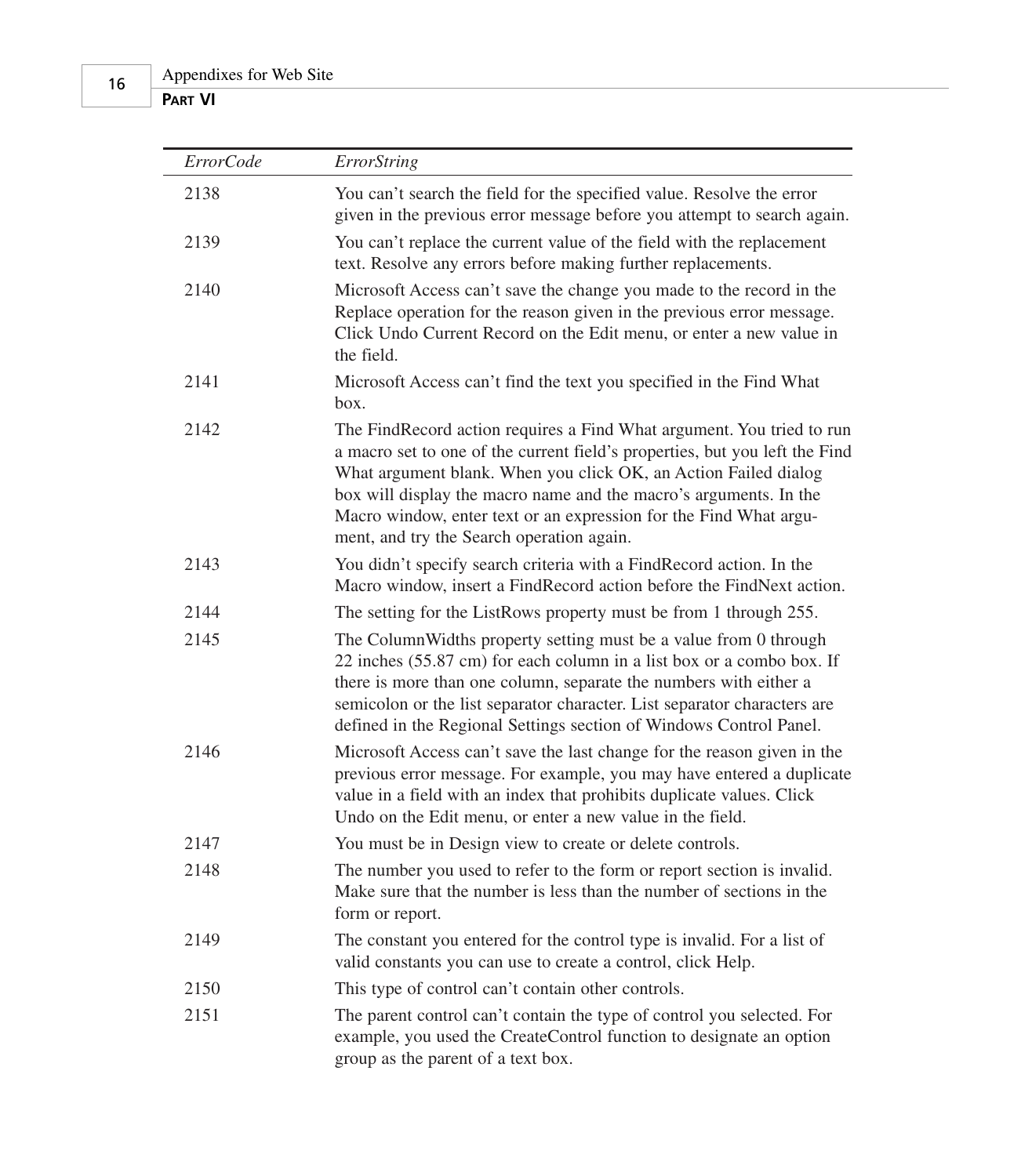| <b>ErrorCode</b> | ErrorString                                                                                                                                                                                                                                                                                                                                                                       |
|------------------|-----------------------------------------------------------------------------------------------------------------------------------------------------------------------------------------------------------------------------------------------------------------------------------------------------------------------------------------------------------------------------------|
| 2152             | You can set group levels for reports only, not for forms.                                                                                                                                                                                                                                                                                                                         |
| 2153             | You can't specify more than 10 group levels.                                                                                                                                                                                                                                                                                                                                      |
| 2154             | You can't call this function when the Sorting and Grouping box is<br>open.                                                                                                                                                                                                                                                                                                        |
| 2155             | Microsoft Access has encountered an error in compiling the Visual<br>Basic code. You don't have permission to edit code; inform someone<br>who does have permission about this error.                                                                                                                                                                                             |
| 2156             | Microsoft Access has encountered an error in compiling the Visual<br>Basic code. Do you want to view the error in its context?                                                                                                                                                                                                                                                    |
| 2157             | The sum of the top margin, the bottom margin, the height of the page<br>header, and the height of the page footer is greater than the length of<br>the page you are printing on.                                                                                                                                                                                                  |
| 2158             | You can use the Print method and the report graphics methods (Circle,<br>Line, PSet, and Scale) only in an event procedure or a macro set to the<br>OnPrint, the OnFormat, or the OnPage event property.                                                                                                                                                                          |
| 2159             | There isn't enough memory to initialize the Print method or one of the<br>report graphics methods (Circle, Line, PSet, Scale). Close unneeded<br>programs and try again to print or preview the report. For more infor-<br>mation on freeing memory, search the Microsoft Windows Help index<br>for 'memory, troubleshooting'.                                                    |
| 2160             | Microsoft Access couldn't create the graphic or text. An error occurred<br>while initializing the Print method or one of the report graphics meth-<br>ods (Circle, Line, PSet, Scale). Close unneeded programs and try again<br>to print or preview the report. For information on freeing memory,<br>search the Microsoft Windows Help index for 'memory, troubleshoot-<br>ing'. |
| 2161             | The text or expression you entered doesn't match the type of data you<br>are searching for. Redefine the text or expression, or search in a differ-<br>ent field.                                                                                                                                                                                                                 |
| 2162             | A macro set to one of the current field's properties failed because of an<br>error in a FindRecord action argument. In the Macro window, change<br>the Search As Formatted argument to Yes. If you want the argument<br>setting to remain No, do all of the following:                                                                                                            |
|                  | • Select No for the Match Case argument.                                                                                                                                                                                                                                                                                                                                          |
|                  | • Select Yes for the Only Current Field argument.                                                                                                                                                                                                                                                                                                                                 |
|                  | • Make sure you are searching in a bound control.                                                                                                                                                                                                                                                                                                                                 |

l,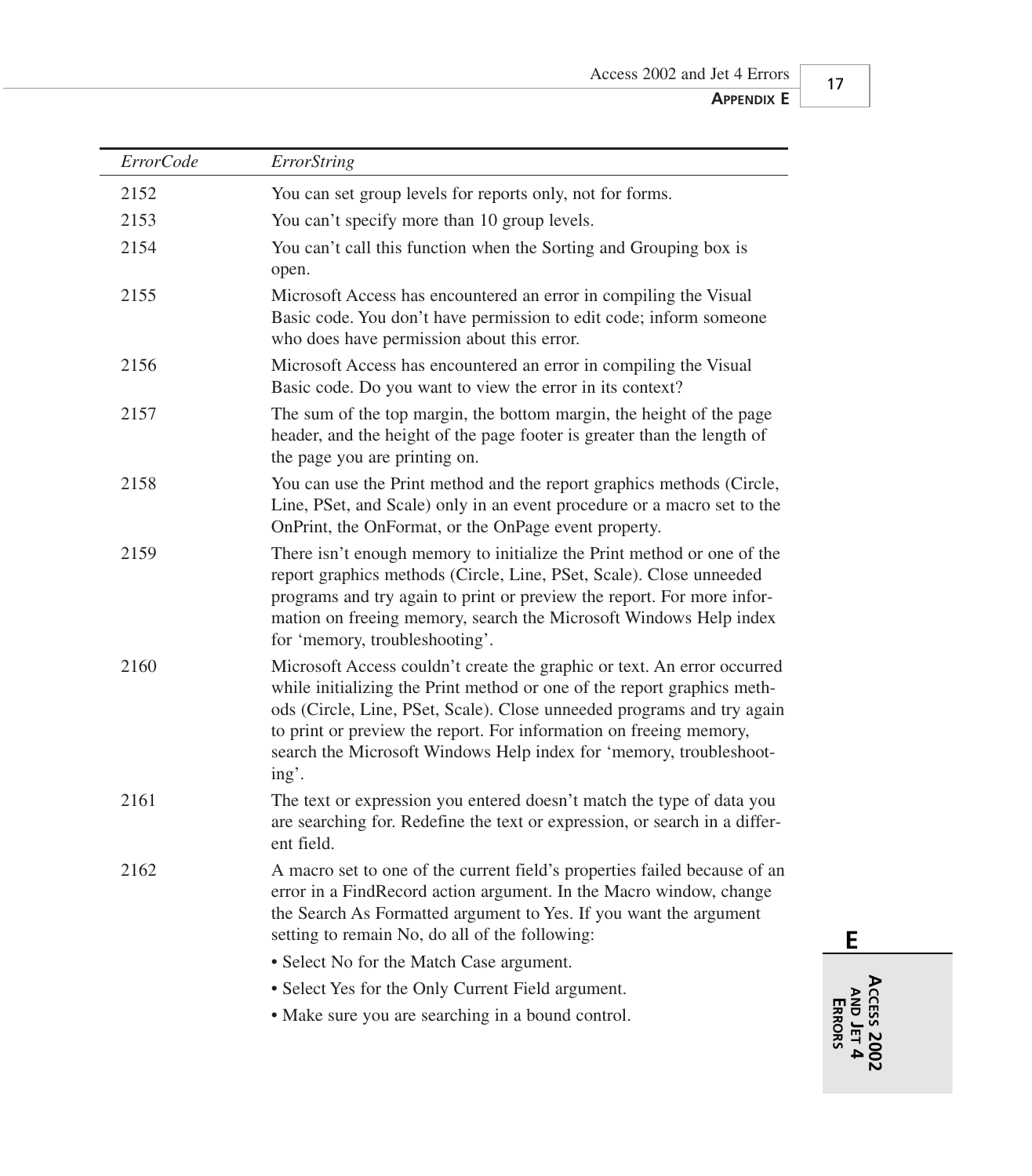$\sim$ 

| <b>ErrorCode</b> | ErrorString                                                                                                                                                                                                                                                                        |
|------------------|------------------------------------------------------------------------------------------------------------------------------------------------------------------------------------------------------------------------------------------------------------------------------------|
| 2163             | The page number you used as an argument for the GoToPage action or<br>method doesn't exist in this form.                                                                                                                                                                           |
| 2164             | You can't disable a control while it has the focus.                                                                                                                                                                                                                                |
| 2165             | You can't hide a control that has the focus.                                                                                                                                                                                                                                       |
| 2166             | You can't lock a control while it has unsaved changes.                                                                                                                                                                                                                             |
| 2167             | This property is read-only and can't be modified.                                                                                                                                                                                                                                  |
| 2169             | You can't save this record at this time. Microsoft Access may have<br>encountered an error while trying to save a record. If you close this<br>object now, the data changes you made will be lost. Do you want to<br>close the database object anyway?                             |
| 2170             | There isn't enough memory to retrieve data for the list box. Close<br>unneeded programs. Then close and reopen the active form, and click<br>the list box again. For more information on freeing memory, search the<br>Microsoft Windows Help index for 'memory, troubleshooting'. |
| 2171             | You can't have more than seven nested subforms in a main form.<br>Remove the eighth nested subform.                                                                                                                                                                                |
| 2172             | You can't use a pass-through query or a non-fixed-column crosstab<br>query as a record source for a subform or subreport. Before you bind<br>the subform or subreport to a crosstab query, set the query's<br>ColumnHeadings property.                                             |
| 2173             | The control 'I' the macro is attempting to search can't be searched. Try<br>one of the following:                                                                                                                                                                                  |
|                  | • Add a GoToControl action before the FindRecord action.                                                                                                                                                                                                                           |
|                  | • For the FindRecord action, change the Only Current Field action<br>argument from Yes to No.                                                                                                                                                                                      |
|                  | • Change the focus to a searchable control.                                                                                                                                                                                                                                        |
| 2174             | You can't switch to a different view at this time. Code was executing<br>when you tried to switch views. If you are debugging code, you must<br>end the debugging operation before switching views.                                                                                |
| 2175             | There isn't enough free memory to continue the Search operation.<br>Close unneeded programs. Then try the Search operation again. For<br>more information on freeing memory, search the Microsoft Windows<br>Help index for 'memory, troubleshooting'.                             |
| 2176             | The setting for this property is too long. You can enter up to either 255<br>or 2,048 characters for this property, depending on the data type.                                                                                                                                    |
| 2177             | You can't insert a report into a form. A report can be inserted only into<br>a report.                                                                                                                                                                                             |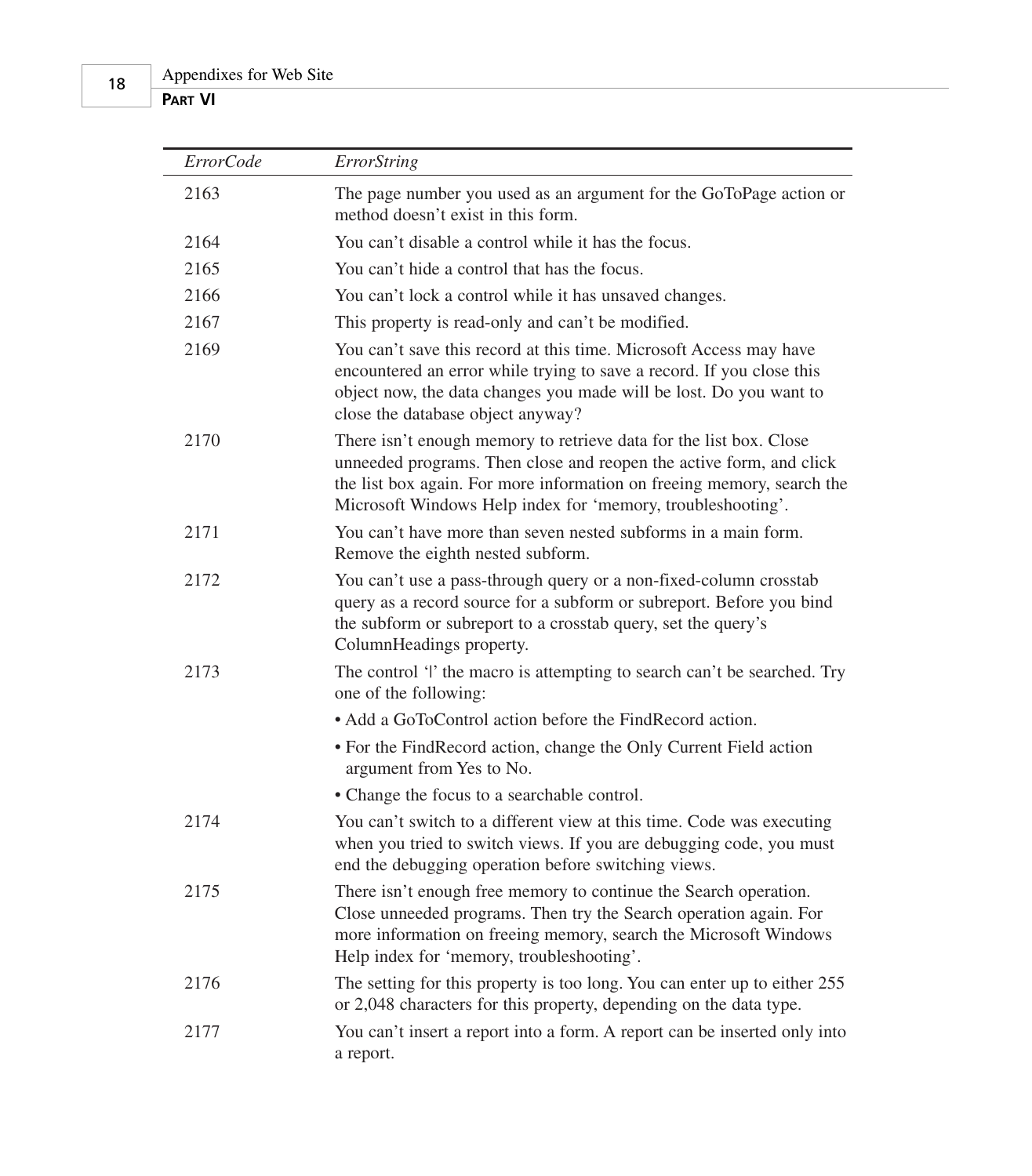| <b>ErrorCode</b> | ErrorString                                                                                                                                                                                                                                                                                                                                                                                                                                                                                                                                                                                                                                                                                                                                                                                                                                |
|------------------|--------------------------------------------------------------------------------------------------------------------------------------------------------------------------------------------------------------------------------------------------------------------------------------------------------------------------------------------------------------------------------------------------------------------------------------------------------------------------------------------------------------------------------------------------------------------------------------------------------------------------------------------------------------------------------------------------------------------------------------------------------------------------------------------------------------------------------------------|
| 2178             | You can't add another section now. The maximum total height for all<br>sections in a report, including the section headers, is 200 inches<br>(508 cm). Remove or reduce the height of at least one section, and then<br>add the new section.                                                                                                                                                                                                                                                                                                                                                                                                                                                                                                                                                                                               |
| 2181             | You can't sort on a calculated field in a form. You can sort on a calcu-<br>lated field only in a query. Create a calculated field in a query, sort the<br>field, and then base the form on the query. Because the query must<br>execute before the form opens, the form will open more slowly.                                                                                                                                                                                                                                                                                                                                                                                                                                                                                                                                            |
| 2182             | You can't sort on this field.                                                                                                                                                                                                                                                                                                                                                                                                                                                                                                                                                                                                                                                                                                                                                                                                              |
| 2183             | Microsoft Access can't create an object of the type requested. You are<br>trying either to create a form from a report that has been saved as text,<br>or to create a report from a saved form.                                                                                                                                                                                                                                                                                                                                                                                                                                                                                                                                                                                                                                            |
| 2184             | The value you used for the TabIndex property isn't valid. The correct<br>values are from 0 through l.                                                                                                                                                                                                                                                                                                                                                                                                                                                                                                                                                                                                                                                                                                                                      |
| 2185             | You can't reference a property or method for a control unless the con-<br>trol has the focus. Try one of the following:                                                                                                                                                                                                                                                                                                                                                                                                                                                                                                                                                                                                                                                                                                                    |
|                  | • Move the focus to the control before you reference the property. In<br>Visual Basic code, use the SetFocus method. In a macro, use the<br>GoToControl action.                                                                                                                                                                                                                                                                                                                                                                                                                                                                                                                                                                                                                                                                            |
|                  | • Reference or set the property from a macro or event procedure that<br>runs when the GotFocus event for the control occurs.                                                                                                                                                                                                                                                                                                                                                                                                                                                                                                                                                                                                                                                                                                               |
| 2186             | This property isn't available in Design view. Switch to Form view to<br>access this property, or remove the reference to the property.                                                                                                                                                                                                                                                                                                                                                                                                                                                                                                                                                                                                                                                                                                     |
| 2187             | This property is available only in Design view.                                                                                                                                                                                                                                                                                                                                                                                                                                                                                                                                                                                                                                                                                                                                                                                            |
| 2188             | The object you attempted to load from text has an invalid value for the<br>property 'll' on a l2.                                                                                                                                                                                                                                                                                                                                                                                                                                                                                                                                                                                                                                                                                                                                          |
| 2189             | Your code contains a syntax error, or a Microsoft Access function you<br>need isn't available. If the syntax is correct, check the Control Wizards<br>subkey or the Libraries key in the Microsoft Access section of the<br>Windows Registry to verify that the entries you need are listed and<br>available. If the entries are correct, you need to correct the Microsoft<br>Access Utility Add-in or the file acWzlib or this wizard has been dis-<br>abled. To reenable this wizard, click About Microsoft Access on the<br>Help menu, and then click the Disabled Items button to view a list of<br>addins which you can enable. Rerun Microsoft Access or Microsoft<br>Office Setup to reinstall Microsoft Access. Before you reinstall, delete<br>the Windows Registry keys for the Microsoft Access Utility Add-in and<br>acWzlib. |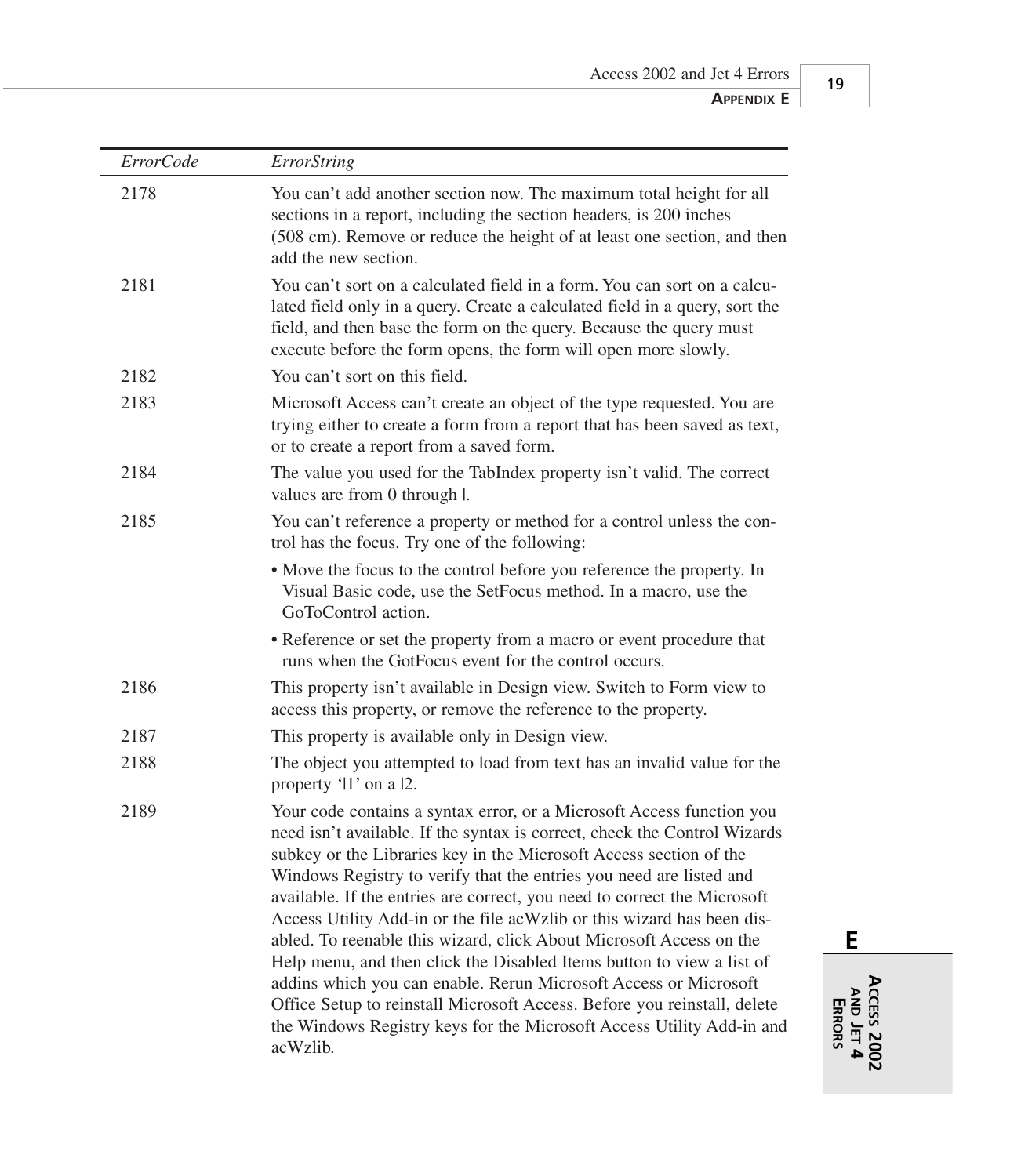| <b>ErrorCode</b> | ErrorString                                                                                                                                                                                                                                                                                                                                                      |
|------------------|------------------------------------------------------------------------------------------------------------------------------------------------------------------------------------------------------------------------------------------------------------------------------------------------------------------------------------------------------------------|
| 2190             | This property has been replaced by a new property; use the new prop-<br>erty instead.                                                                                                                                                                                                                                                                            |
| 2191             | You can't set the I property in print preview or after printing has<br>started. Try setting this property in the OnOpen event.                                                                                                                                                                                                                                   |
| 2192             | The bitmap you specified is not in a device-independent bitmap (.dib)<br>format. You tried to set the PictureData property of a form, report, but-<br>ton, or image control.                                                                                                                                                                                     |
| 2193             | The left margin, right margin, or both margins are wider than the paper<br>size specified in the Print Setup dialog box.                                                                                                                                                                                                                                         |
| 2194             | You can't set the PictureData property in Datasheet view. To see the<br>valid settings for this property, search the Help index for 'PictureData<br>property'.                                                                                                                                                                                                   |
| 2195             | The section name you entered doesn't follow Microsoft Access object-<br>naming rules.                                                                                                                                                                                                                                                                            |
| 2196             | Microsoft Access can't retrieve the value of this property. The property<br>isn't available from the view in which you're running the macro or<br>Visual Basic code, or Microsoft Access encountered an error while<br>retrieving the value of the property. To see the valid settings for this<br>property, search the Help index for the name of the property. |
| 2197             | You can't set a subform control's SourceObject property to a zero-<br>length string if you're displaying the main form in Form view. You can<br>set this property to a zero-length string from Design view, Datasheet<br>view, or Print Preview.                                                                                                                 |
| 2200             | The number you entered is invalid.                                                                                                                                                                                                                                                                                                                               |
| 2201             | There was a problem retrieving printer information for the 11 on 12. The<br>object may have been sent to a printer that is unavailable.                                                                                                                                                                                                                          |
| 2202             | You must install a printer before you print. To install a printer, point to<br>Settings on the Windows Start menu, click Printers, and then double-<br>click Add Printer. Follow the instructions in the wizard.                                                                                                                                                 |
| 2203             | The dynamic-link library Commdlg failed: error code '0xl'. The printer<br>driver for the selected printer may be incorrectly installed. For informa-<br>tion on selecting another printer or reinstalling this printer from<br>Microsoft Windows, search the Windows Help index for 'printer<br>setup'.                                                          |
| 2204             | The default printer driver isn't set up correctly. For information on set-<br>ting a default printer, search the Microsoft Windows Help index for<br>'default printer, setting'.                                                                                                                                                                                 |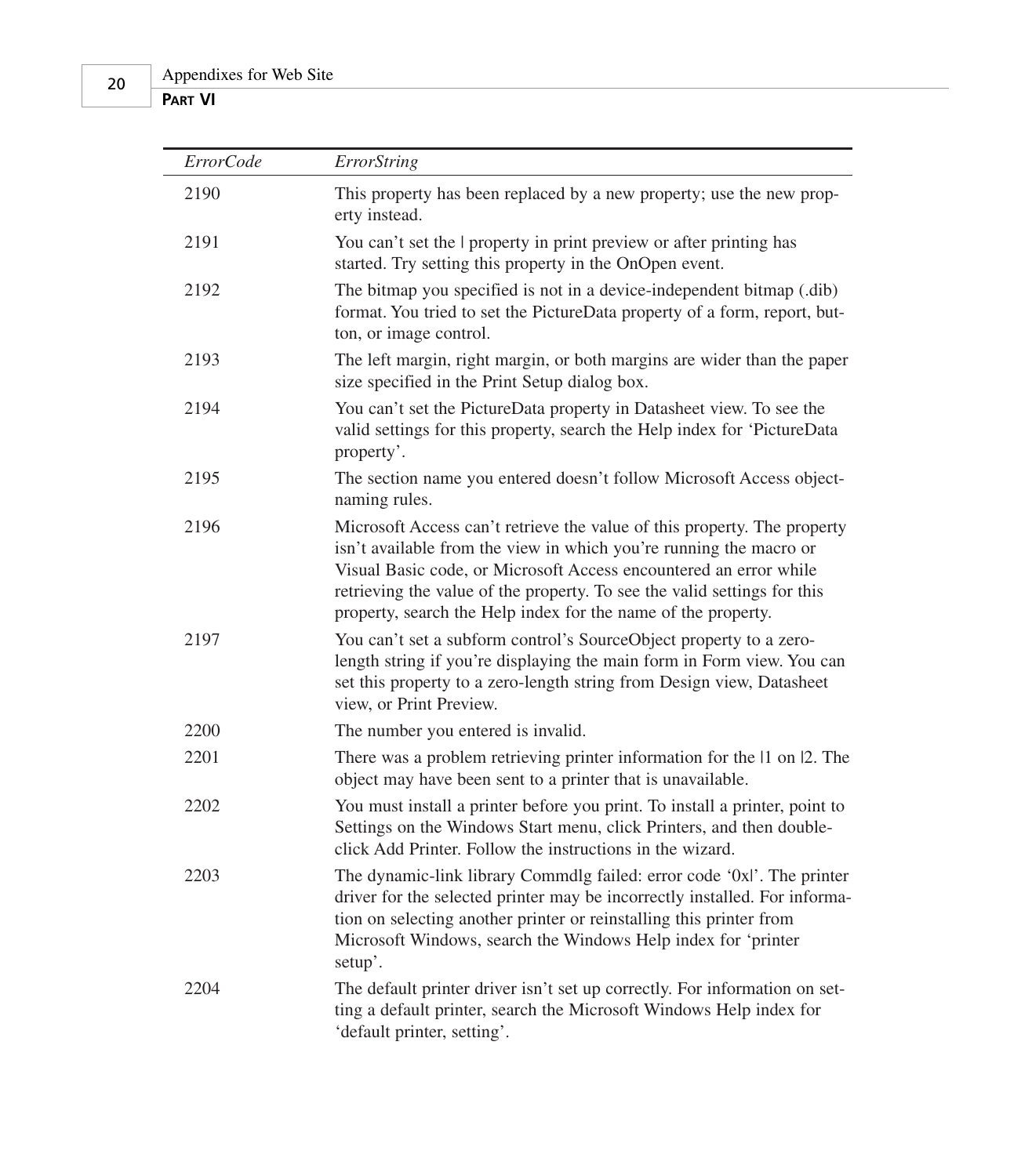| <b>ErrorCode</b> | ErrorString                                                                                                                                                                                                                                                                               |
|------------------|-------------------------------------------------------------------------------------------------------------------------------------------------------------------------------------------------------------------------------------------------------------------------------------------|
| 2205             | The default printer driver isn't set up correctly. For information on set-<br>ting a default printer, search the Microsoft Windows Help index for<br>'default printer, setting'.                                                                                                          |
| 2206             | The page number you entered is invalid. For example, it may be a neg-<br>ative number or an invalid range, such as 6 to 3.                                                                                                                                                                |
| 2207             | Microsoft Access can't print macros. You tried to use the PrintOut<br>action or method, but the active object is a macro. If you want to print<br>an object other than a macro, use the SelectObject action or method to<br>select the desired object before you run the PrintOut action. |
| 2210             | Microsoft Access can't print or preview the page because the page size<br>you selected is larger than 22.75 inches.                                                                                                                                                                       |
| 2211             | Microsoft Access can't print or preview the Debug window.                                                                                                                                                                                                                                 |
| 2212             | Microsoft Access couldn't print your object. Make sure that the speci-<br>fied printer is available. For information on setting a default printer,<br>search the Windows Help index for 'default printer, setting'.                                                                       |
| 2213             | There was a problem retrieving printer information for this object. The<br>object may have been sent to a printer that is unavailable.                                                                                                                                                    |
| 2214             | There was a problem retrieving information from the printer. New<br>printer has not been set.                                                                                                                                                                                             |
| 2220             | Microsoft Access can't open the file 'l'.                                                                                                                                                                                                                                                 |
| 2221             | The text is too long to be edited.                                                                                                                                                                                                                                                        |
| 2222             | This control is read-only and can't be modified.                                                                                                                                                                                                                                          |
| 2223             | The file name 'l' is too long. Enter a file name that's 256 characters or<br>less.                                                                                                                                                                                                        |
| 2225             | Microsoft Access couldn't open the Clipboard. The Clipboard isn't<br>responding, probably because another application is using it. Close all<br>other applications and try the operation again.                                                                                           |
| 2226             | The Clipboard isn't responding, so Microsoft Access can't paste the<br>Clipboard's contents.                                                                                                                                                                                              |
|                  | • Another application may be using the Clipboard.                                                                                                                                                                                                                                         |
|                  | • There may not be enough free memory for the paste operation. Close<br>all other applications, and then copy and paste again.                                                                                                                                                            |
| 2227             | The data on the Clipboard is damaged, so Microsoft Access can't paste<br>it. There may be an error in the Clipboard, or there may not be enough<br>free memory. Try the operation again.                                                                                                  |

L,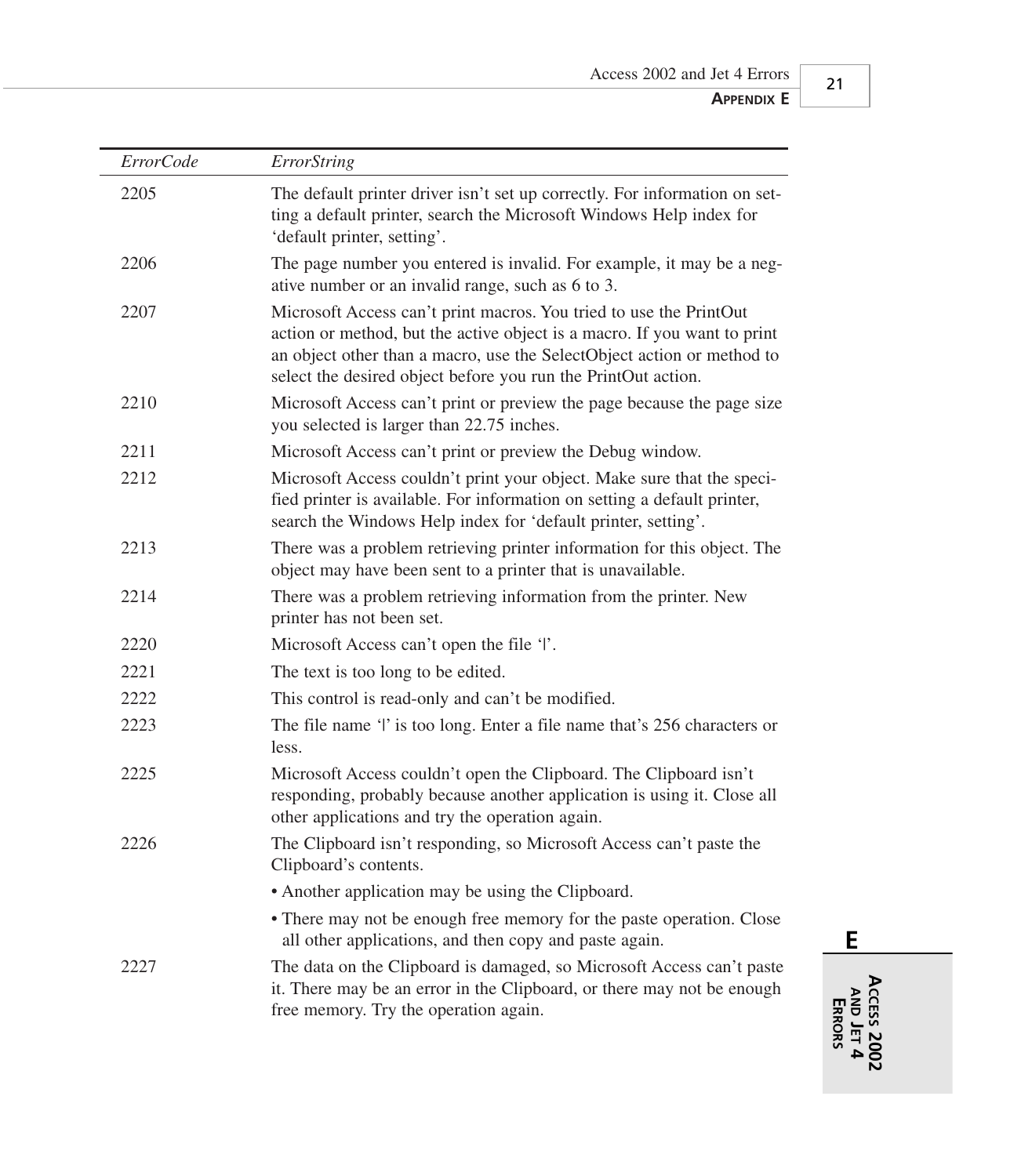| <b>ErrorCode</b> | ErrorString                                                                                                                                                                                                                                                                                                                                                                                                           |
|------------------|-----------------------------------------------------------------------------------------------------------------------------------------------------------------------------------------------------------------------------------------------------------------------------------------------------------------------------------------------------------------------------------------------------------------------|
| 2229             | Microsoft Access can't start the OLE server. You tried to use a form,<br>report, or datasheet that contains an OLE object, but the OLE server<br>(the application used to create the object) may not be registered prop-<br>erly. Reinstall the OLE server to register it correctly.                                                                                                                                  |
| 2234             | Microsoft Access can't paste the OLE object.                                                                                                                                                                                                                                                                                                                                                                          |
| 2237             | The text you entered isn't an item in the list. Select an item from the<br>list, or enter text that matches one of the listed items.                                                                                                                                                                                                                                                                                  |
| 2239             | The database 'l' needs to be repaired or isn't a Microsoft Access data-<br>base file. You may have quit Microsoft Access unexpectedly with the<br>database open. To repair the database, click the Repair Database com-<br>mand on the Tools menu (Database Utilities submenu). If the database<br>can't be repaired, the .mdb file is unusable. Restore the database from a<br>backup copy or create a new database. |
| 2243             | The data in the Clipboard isn't recognizable; Microsoft Access can't<br>paste the OLE object.                                                                                                                                                                                                                                                                                                                         |
| 2244             | The file name you specified in the Picture property for a command but-<br>ton or toggle button can't be read.                                                                                                                                                                                                                                                                                                         |
|                  | • The file you specified may be corrupted. Restore the file from a<br>backup copy or re-create the file.                                                                                                                                                                                                                                                                                                              |
|                  | • The disk where the file is located may be unreadable.                                                                                                                                                                                                                                                                                                                                                               |
| 2245             | The file you specified doesn't contain valid icon data. Specify a valid<br>icon file.                                                                                                                                                                                                                                                                                                                                 |
| 2246             | Microsoft Access can't run the query; the parameter values are too<br>large. The total length of all the values entered for the parameters can-<br>not exceed 1,024 characters.                                                                                                                                                                                                                                       |
| 2260             | An error occurred while sending data to the OLE server (the applica-<br>tion used to create the object).                                                                                                                                                                                                                                                                                                              |
|                  | • You may have tried to send too much data. If you're creating a chart<br>and the chart is based on a query, modify the query so that it selects<br>less data. If the chart is based on a table, consider basing it on a query<br>instead so that you can limit the data.                                                                                                                                             |
|                  | • You may be using an OLE server that doesn't accept the Clipboard<br>format.                                                                                                                                                                                                                                                                                                                                         |
|                  | • You may not be able to start the OLE server because it's not properly<br>registered. Reinstall it to register it.                                                                                                                                                                                                                                                                                                   |
|                  | • Your computer may be low on memory. Close other application win-<br>dows to free up memory.                                                                                                                                                                                                                                                                                                                         |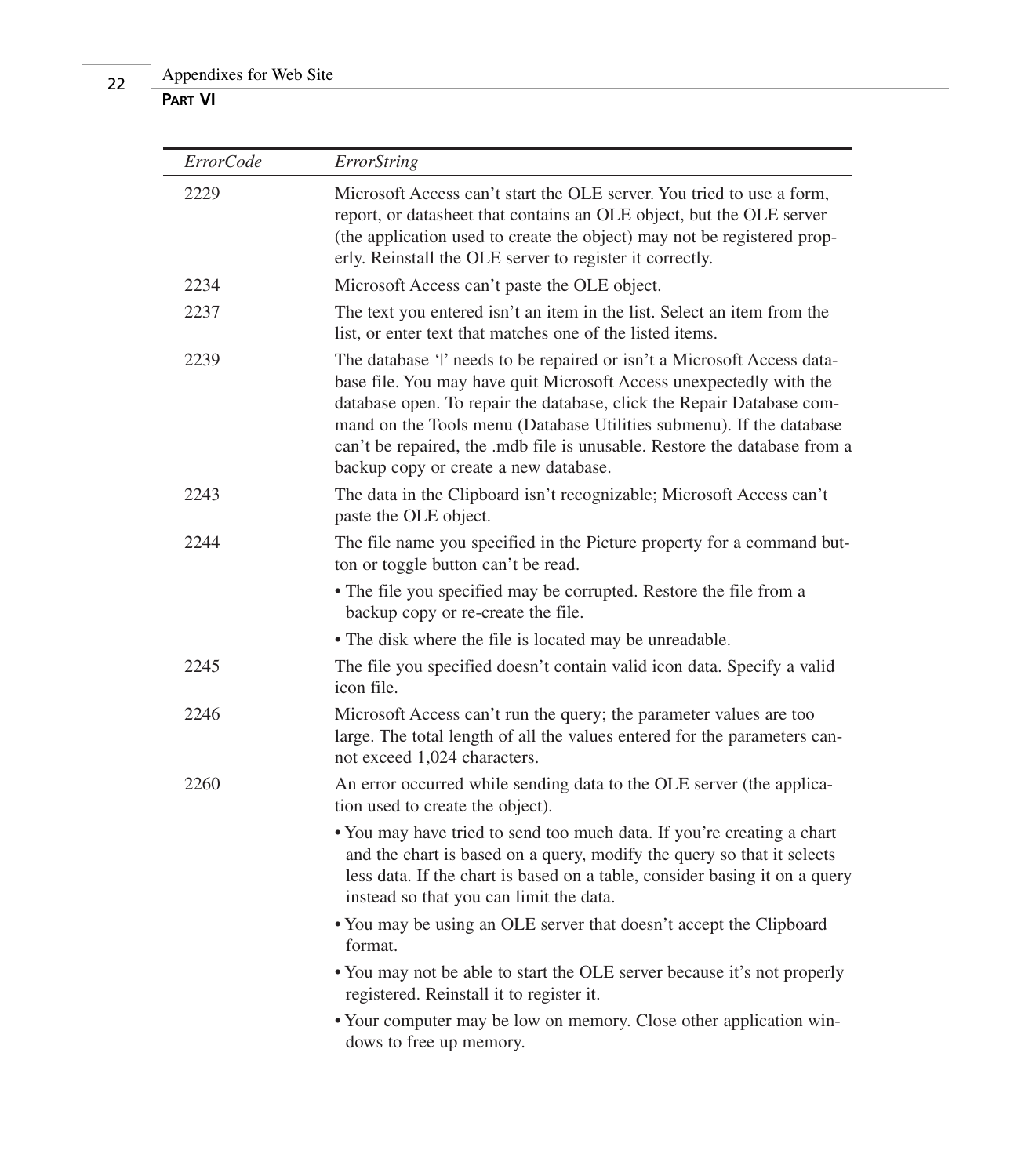| <b>ErrorCode</b> | ErrorString                                                                                                                                                                                                                                                                                                                                                                                                                                                           |
|------------------|-----------------------------------------------------------------------------------------------------------------------------------------------------------------------------------------------------------------------------------------------------------------------------------------------------------------------------------------------------------------------------------------------------------------------------------------------------------------------|
| 2262             | This value must be a number.                                                                                                                                                                                                                                                                                                                                                                                                                                          |
| 2263             | The number is too large.                                                                                                                                                                                                                                                                                                                                                                                                                                              |
| 2264             | Microsoft Access didn't recognize the unit of measurement. Type a<br>valid unit, such as inches (in) or centimeters (cm).                                                                                                                                                                                                                                                                                                                                             |
| 2265             | You must specify a unit of measurement, such as inches (in) or cen-<br>timeters (cm).                                                                                                                                                                                                                                                                                                                                                                                 |
| 2266             | 'i' may not be a valid setting for the RowSourceType property, or there<br>was a compile error in the function. For information on valid settings<br>for the RowSourceType property, click Help.                                                                                                                                                                                                                                                                      |
| 2267             | There is not enough disk space to create a temporary buffer file for<br>printing. Free up some disk space to make room for the temporary<br>buffer file.                                                                                                                                                                                                                                                                                                              |
| 2269             | Some library databases couldn't be loaded because too many were<br>specified. To change library database references, click References on<br>the Tools menu.                                                                                                                                                                                                                                                                                                           |
| 2272             | The setting for the Update Retry Interval must be from 0 through 1,000<br>milliseconds.                                                                                                                                                                                                                                                                                                                                                                               |
| 2273             | The setting for Update Retries must be from 0 through 10.                                                                                                                                                                                                                                                                                                                                                                                                             |
| 2274             | The database 'l' is already open as a library database.                                                                                                                                                                                                                                                                                                                                                                                                               |
| 2275             | The string returned by the builder was too long. The result will be<br>runcated.                                                                                                                                                                                                                                                                                                                                                                                      |
| 2276             | The custom builder you're using caused an error by changing the focus<br>to a different window while you were using it. Enter a value without<br>using the custom builder.                                                                                                                                                                                                                                                                                            |
| 2277             | There was a font initialization error.                                                                                                                                                                                                                                                                                                                                                                                                                                |
| 2278             | Microsoft Access can't save your changes to this bound OLE object.<br>Either you don't have permission to write to the record in which the<br>object is stored, or the record is locked by another user. Copy the<br>object to the Clipboard (select the object and click Copy on the Edit<br>menu), and click Undo Current Record on the Edit menu. Then open<br>the application you used to create the object, paste the object from the<br>Clipboard, and save it. |
| 2279             | The value you entered isn't appropriate for the input mask 'l' specified<br>for this field.                                                                                                                                                                                                                                                                                                                                                                           |
| 2280             | You have added more output formats to the Windows Registry than<br>Microsoft Access can initialize. Some output formats will not be avail-<br>able. Remove those formats that you never or least often use.                                                                                                                                                                                                                                                           |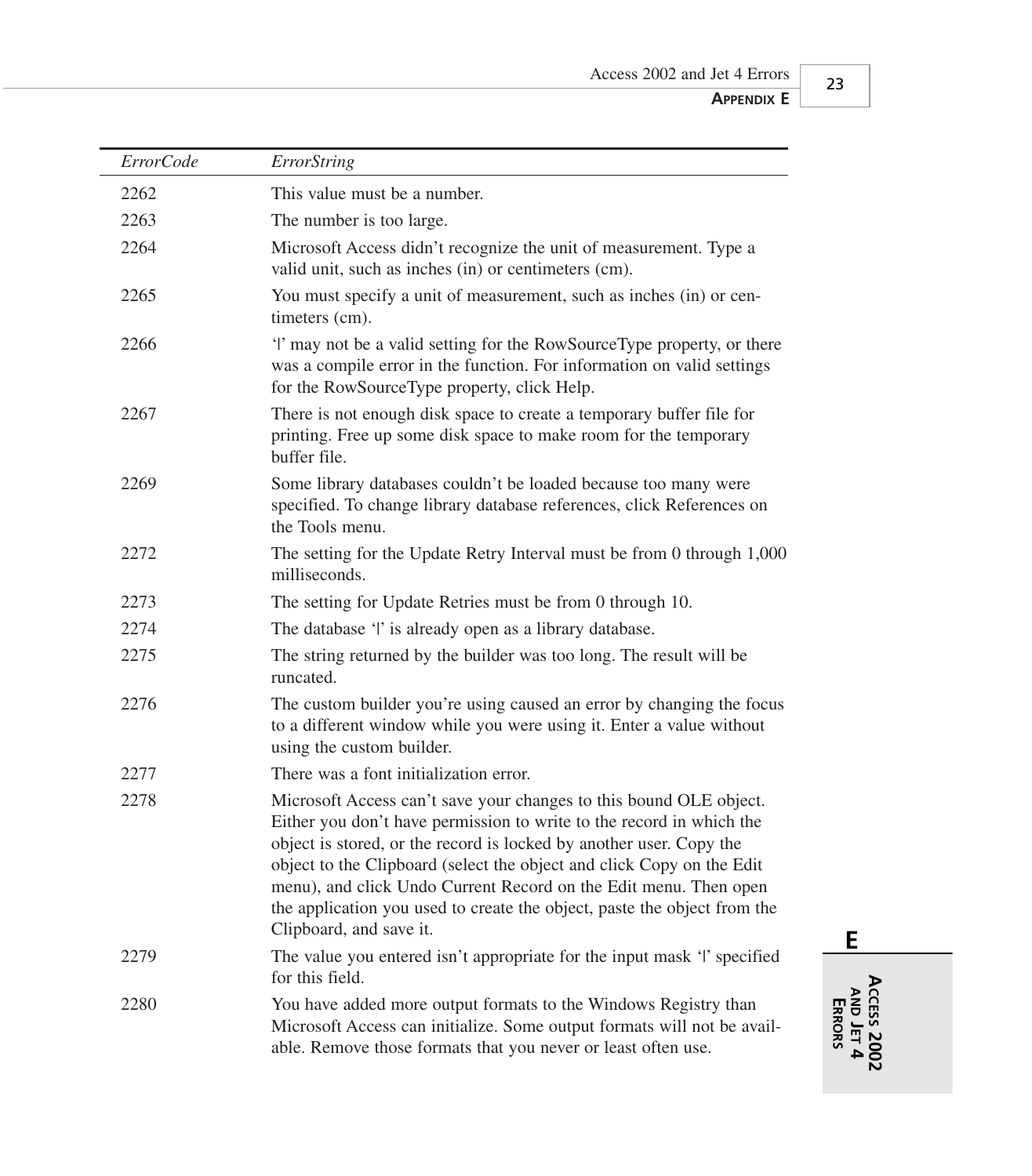| <b>ErrorCode</b> | ErrorString                                                                                                                                                                                                                                                                                                                                                                                                                                                                                                                                                   |
|------------------|---------------------------------------------------------------------------------------------------------------------------------------------------------------------------------------------------------------------------------------------------------------------------------------------------------------------------------------------------------------------------------------------------------------------------------------------------------------------------------------------------------------------------------------------------------------|
| 2281             | The formats that enable you to output data as a Microsoft Excel, rich-<br>text format, MS-DOS text, or HTML file are missing or incorrectly<br>registered in the Windows Registry. Run Setup to reinstall Microsoft<br>Access or, if you're familiar with the settings in the Registry, try to cor-<br>rect them yourself. For more information about the Registry, click<br>Help.                                                                                                                                                                            |
| 2282             | The format in which you are attempting to output the current object is<br>not available. Either you are attempting to output the current object to a<br>format that is not valid for its object type, or the formats that enable<br>you to output data as a Microsoft Excel, rich-text format, MS-DOS<br>text, or HTML file are missing from the Windows Registry. Run Setup<br>to reinstall Microsoft Access or, if you're familiar with the settings in<br>the Registry, try to correct them yourself. For more information on the<br>Registry, click Help. |
| 2283             | The format specification for 'l' is invalid. You can't save output data to<br>a file in this format until you correct the setting for the format in the<br>Windows Registry. Run Setup to reinstall Microsoft Access or, if<br>you're familiar with the settings in the Registry, try to correct them<br>yourself. For more information on the Registry, click Help.                                                                                                                                                                                          |
| 2284             | Microsoft Access can't write to the file.                                                                                                                                                                                                                                                                                                                                                                                                                                                                                                                     |
|                  | • The network may not be working. Wait until the network is working,<br>and then try again.                                                                                                                                                                                                                                                                                                                                                                                                                                                                   |
|                  | • You may be out of memory. Close one or more Microsoft Access<br>windows, close other applications, and then try again.                                                                                                                                                                                                                                                                                                                                                                                                                                      |
| 2285             | Microsoft Access can't create the output file.                                                                                                                                                                                                                                                                                                                                                                                                                                                                                                                |
|                  | • You may be out of disk space on the destination drive.                                                                                                                                                                                                                                                                                                                                                                                                                                                                                                      |
|                  | • The network may not be working. Wait until the network is working,<br>and then try again.                                                                                                                                                                                                                                                                                                                                                                                                                                                                   |
|                  | • You may be out of memory. Close one or more Microsoft Access<br>windows, close other applications, and then try again.                                                                                                                                                                                                                                                                                                                                                                                                                                      |
| 2286             | Microsoft Access can't close the file.                                                                                                                                                                                                                                                                                                                                                                                                                                                                                                                        |
|                  | • The network may not be working. Wait until the network is working,<br>and then try again.                                                                                                                                                                                                                                                                                                                                                                                                                                                                   |
|                  | • You may be out of memory. Close one or more Microsoft Access<br>windows, close other applications, and then try again.                                                                                                                                                                                                                                                                                                                                                                                                                                      |
| 2287             | Microsoft Access can't open the mail session. Check your mail appli-<br>cation to make sure that it's working properly.                                                                                                                                                                                                                                                                                                                                                                                                                                       |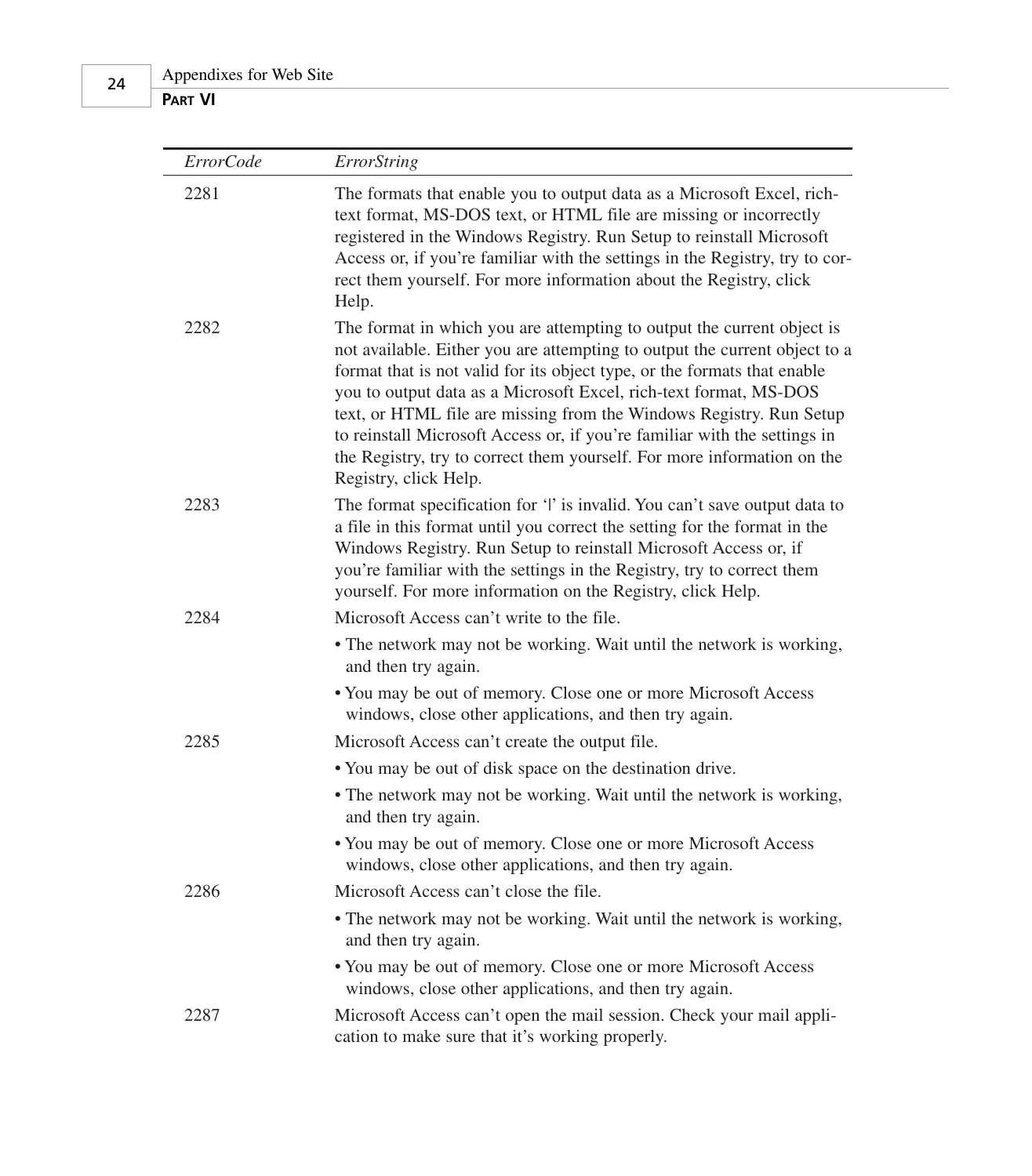| <b>ErrorCode</b> | ErrorString                                                                                                                                                                                                                                                                                                                                                                                                               |
|------------------|---------------------------------------------------------------------------------------------------------------------------------------------------------------------------------------------------------------------------------------------------------------------------------------------------------------------------------------------------------------------------------------------------------------------------|
| 2288             | Microsoft Access can't load the 'l' format. The setting for this format<br>in the Windows Registry is incorrect. You can't save the output data to<br>a file in this format until you correct the setting in the Registry. Run<br>Setup to reinstall Microsoft Access or, if you're familiar with the set-<br>tings in the Registry, try to correct them yourself. For more informa-<br>tion on the Registry, click Help. |
| 2289             | Microsoft Access can't output the module in the requested format.                                                                                                                                                                                                                                                                                                                                                         |
| 2290             | There were too many message recipients; the message was not sent.                                                                                                                                                                                                                                                                                                                                                         |
| 2291             | There are too many message attachments; the message was not sent.                                                                                                                                                                                                                                                                                                                                                         |
| 2292             | The message text is too long, so it was not sent.                                                                                                                                                                                                                                                                                                                                                                         |
| 2293             | Microsoft Access can't send this e-mail message. Before attempting to<br>send an e-mail message from Microsoft Access, resolve the problem<br>identified in the previous message, or configure your computer to send<br>and receive e-mail messages.                                                                                                                                                                      |
| 2294             | Microsoft Access can't attach the object; the message was not sent.                                                                                                                                                                                                                                                                                                                                                       |
|                  | • The network may not be working. Wait until the network is working,<br>and then try again.                                                                                                                                                                                                                                                                                                                               |
|                  | • You may be out of memory. Close one or more Microsoft Access<br>windows, close other applications, and then try again.                                                                                                                                                                                                                                                                                                  |
| 2295             | Unknown message recipient(s); the message was not sent.                                                                                                                                                                                                                                                                                                                                                                   |
| 2296             | The password is invalid; the message wasn't sent.                                                                                                                                                                                                                                                                                                                                                                         |
| 2297             | Microsoft Access can't open the mail session. You may be out of mem-<br>ory. Close one or more Microsoft Access windows, close other applica-<br>tions, and then try again. You may also want to check your mail<br>application to ensure that it's working properly.                                                                                                                                                     |
| 2298             | Microsoft Access can't start the wizard, builder, or add-in.                                                                                                                                                                                                                                                                                                                                                              |
|                  | • The library database containing the wizard, builder, or add-in may not<br>be installed. Point to Add-ins on the Tools menu, and then click Add-<br>in Manager to see if the library database is installed.                                                                                                                                                                                                              |
|                  | • The wizard, builder, or add-in code may not be compiled and<br>Microsoft Access can't compile it. There may be a syntax error in the<br>code.                                                                                                                                                                                                                                                                           |
|                  | • The key for the add-in in the Windows Registry file may be incorrect.                                                                                                                                                                                                                                                                                                                                                   |
| 2299             | Microsoft Access can't open the Zoom box. The Microsoft Access<br>Utility add-in is missing or was modified. Rerun Microsoft Access or<br>Microsoft Office Setup to reinstall Microsoft Access and the Microsoft<br>Access Utility add-in.                                                                                                                                                                                |

 $\overline{\phantom{a}}$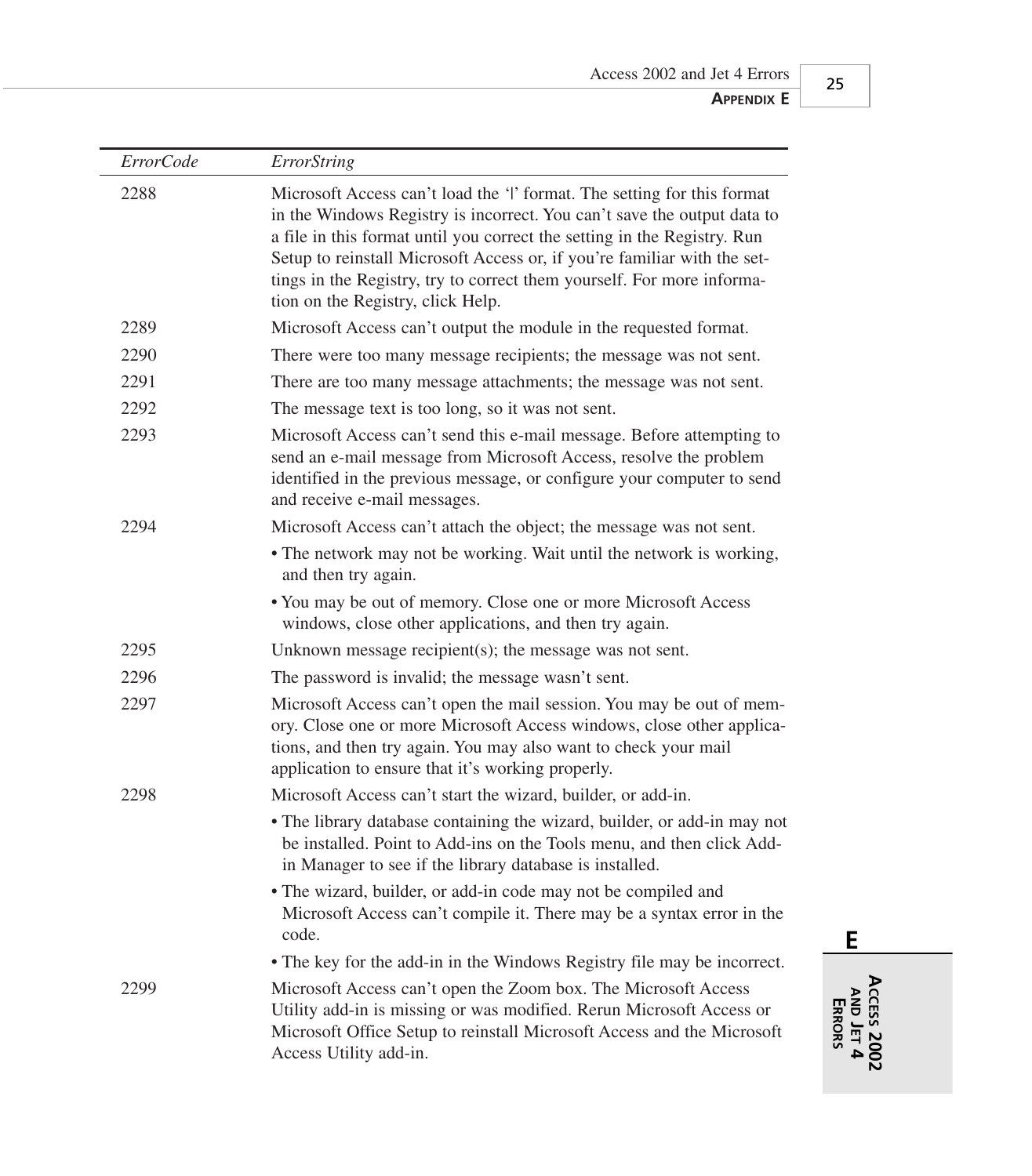| <b>ErrorCode</b> | ErrorString                                                                                                                                                                                               |
|------------------|-----------------------------------------------------------------------------------------------------------------------------------------------------------------------------------------------------------|
| 2300             | Microsoft Access can't output because there are too many controls<br>selected that have different styles, such as color and font. Select fewer<br>controls, and then try again.                           |
| 2301             | There are not enough system resources to output the data. Close one or<br>more Microsoft Access windows and close other applications. Then try<br>to output the data again.                               |
| 2302             | Microsoft Access can't save the output data to the file you've selected.                                                                                                                                  |
|                  | • The file may be open. If so, close it, and then save the output data to<br>the file again.                                                                                                              |
|                  | • If you are using a template, check to make sure the template exists.                                                                                                                                    |
|                  | • If the file isn't open, check to make sure that you have enough free<br>disk space.                                                                                                                     |
|                  | • Make sure that the file exists on the path specified.                                                                                                                                                   |
| 2303             | Microsoft Access can't output data now.                                                                                                                                                                   |
|                  | • The network may not be working. Wait until the network is working,<br>and then try again.                                                                                                               |
|                  | • You may be out of disk space. Free up disk space and try again.                                                                                                                                         |
| 2304             | Microsoft Access can't save output data to the specified file. Make sure<br>that you have enough free disk space on your destination drive.                                                               |
| 2305             | There are too many columns to output, based on the limitation speci-<br>fied in the output format or by Microsoft Access.                                                                                 |
| 2306             | There are too many rows to output, based on the limitation specified by<br>the output format or by Microsoft Access.                                                                                      |
| 2307             | You haven't selected any data, or the object you've selected is blank.                                                                                                                                    |
| 2308             | The file 'l' already exists. Do you want to replace the existing file?                                                                                                                                    |
| 2309             | There is an invalid add-in entry for 'l.' There is an error in the Windows<br>Registry for this add-in. Correct the setting and restart Microsoft<br>Access. For information on the Registry, click Help. |
| 2311             | There isn't enough memory to run the NotInList event procedure.                                                                                                                                           |
| 2312             | The shortcut 'l' must be re-created. The file may be missing, damaged,<br>or in an older format that can't be read.                                                                                       |
| 2313             | Microsoft Access can't find the shortcut databases '11' or '12.' Re-create<br>the shortcut with the correct locations of the databases.                                                                   |
| 2314             | Microsoft Access can't find the shortcut database 'l.' Re-create the<br>shortcut with the correct location of the database.                                                                               |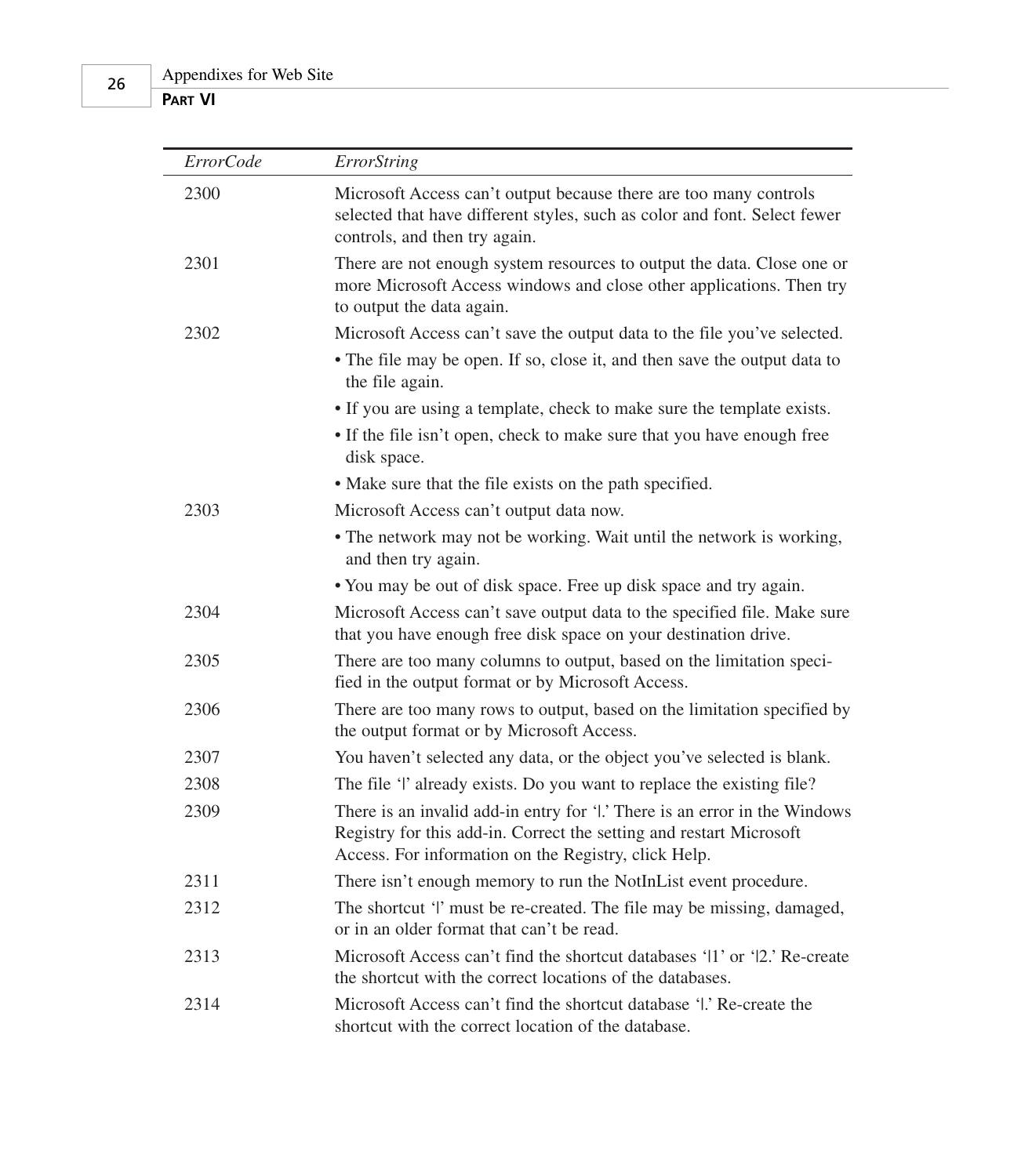| <b>ErrorCode</b> | ErrorString                                                                                                                                                                                                                                                                                                                                                                                                                                                 |
|------------------|-------------------------------------------------------------------------------------------------------------------------------------------------------------------------------------------------------------------------------------------------------------------------------------------------------------------------------------------------------------------------------------------------------------------------------------------------------------|
| 2315             | The input string is too long.                                                                                                                                                                                                                                                                                                                                                                                                                               |
| 2316             | This table or query can't be opened because it has no visible fields.<br>This can result if the table or query has only system fields, and the<br>Show System Objects option is off. To turn on the Show System<br>Objects option, click Options on the Tools menu, click the View tab,<br>and select the System Objects check box.                                                                                                                         |
| 2317             | The database 'l' can't be repaired or isn't a Microsoft Access database<br>file.                                                                                                                                                                                                                                                                                                                                                                            |
| 2319             | Microsoft Access can't import the object 'l' while it is open.                                                                                                                                                                                                                                                                                                                                                                                              |
| 2320             | Microsoft Access can't display the field for which you entered Where<br>in the Total row. Clear the Show check box for that field. If you want<br>this field to appear in the query's results, add it to the design grid<br>twice. For the field that will appear in the query's results, don't specify<br>Where in the Total row, and make sure the Show check box is checked.                                                                             |
| 2321             | You can't set criteria before you add a field or expression to the Field<br>row. Either add a field from the field list to the column and enter an<br>expression, or delete the criteria.                                                                                                                                                                                                                                                                   |
| 2322             | You can't sort on the asterisk (•). Because the asterisk represents all<br>fields in the underlying table or query, you can't sort on it. Add the<br>asterisk to the query design grid, along with the specific fields you<br>want to sort on. Clear the Show check box for the sorting fields, and<br>then specify a sort order.                                                                                                                           |
| 2323             | You can't specify criteria for the asterisk ( $\bullet$ ). Because the asterisk rep-<br>resents all the fields in the underlying table or query, you can't specify<br>criteria for it. Add the asterisk to the query design grid, along with the<br>field(s) you want to set criteria for, and then enter criteria for the spe-<br>cific fields. In the query design grid, clear the Show check box for the<br>criteria field(s), before you run the query. |
| 2324             | You can't calculate totals on the asterisk ( $\bullet$ ). Because the asterisk rep-<br>resents all the fields in the table, you can't calculate totals on it.<br>Remove the asterisk from the query design grid. Add the fields you<br>want to use to the design grid, and then select the total you want to cal-<br>culate for specific fields.                                                                                                            |
| 2325             | The field name you entered exceeds the LinkMasterFields property's<br>64-character limit. When you use the Relationships command (Tools<br>menu) to define a relationship between the tables underlying a form<br>and subform, Microsoft Access links the form and subform automati-<br>cally and sets the LinkChildFields and LinkMasterFields properties.                                                                                                 |

l,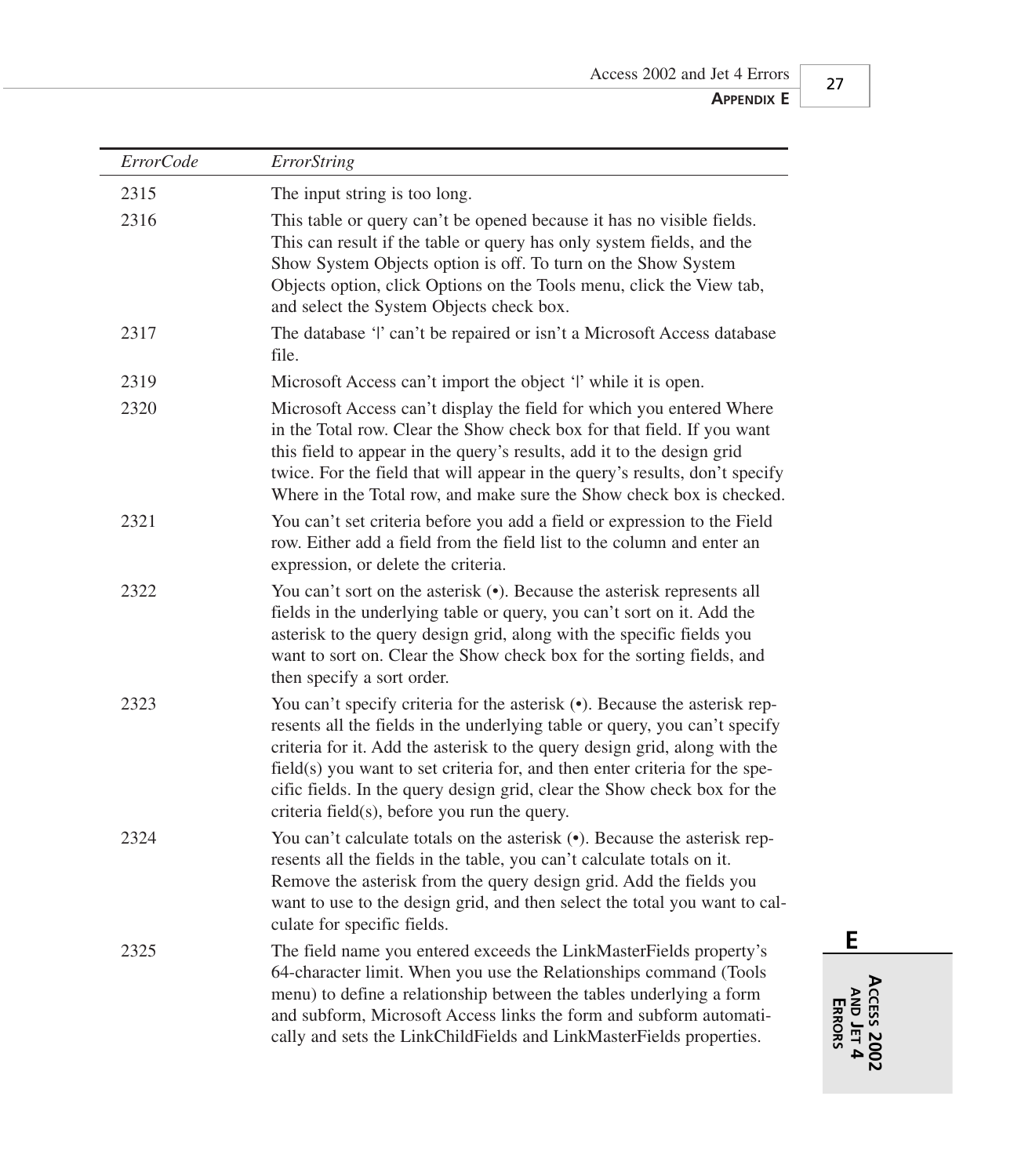| <b>ErrorCode</b> | ErrorString                                                                                                                                                                                                                                                                                                                                                                                                              |
|------------------|--------------------------------------------------------------------------------------------------------------------------------------------------------------------------------------------------------------------------------------------------------------------------------------------------------------------------------------------------------------------------------------------------------------------------|
| 2326             | You can't specify Group By, Expression, or Where in the Total row for<br>this column. Specify an aggregate function, such as Sum or Count, for<br>the field or expression you designate as the Value in the crosstab query.<br>For more information on aggregate functions, click Help.                                                                                                                                  |
| 2327             | You must enter Group By in the Total row for a field that has Column<br>Heading in the Crosstab row. The values derived from the field or<br>expression that you designate as the Column Heading are used to group<br>data in the crosstab query.                                                                                                                                                                        |
| 2328             | You can't run an update query on the asterisk (•). Because the asterisk<br>represents all the fields in the table, you can't update it. Remove the<br>asterisk from the query design grid. Add the fields you want to update<br>to the design grid.                                                                                                                                                                      |
| 2329             | To create a crosstab query, you must specify one or more Row<br>Heading(s) options, one Column Heading option, and one Value option.                                                                                                                                                                                                                                                                                     |
| 2330             | Microsoft Access can't represent the join expression I in Design view.                                                                                                                                                                                                                                                                                                                                                   |
|                  | • One or more fields may have been deleted or renamed.                                                                                                                                                                                                                                                                                                                                                                   |
|                  | • The name of one or more fields or tables specified in the join expres-<br>sion may be misspelled.                                                                                                                                                                                                                                                                                                                      |
|                  | • The join may use an operator that isn't supported in Design view,<br>such as $>$ or $<$ .                                                                                                                                                                                                                                                                                                                              |
| 2331             | You must enter Group By in the Total row for at least one of the Row<br>Heading options you enter in the Crosstab row.                                                                                                                                                                                                                                                                                                   |
| 2332             | Microsoft Access can't match the fields you added using the asterisk<br>(•) in the append query. Because the asterisk represents all the fields in<br>the underlying table or query, you can't append an asterisk to one field<br>or expression, and you can't append a single field or expression to an<br>asterisk. Append an asterisk to an asterisk (for example, a table to a<br>table), or append specific fields. |
| 2333             | You must enter the name of the table you are creating or appending<br>records to. You tried to define a make-table or append query without<br>specifying a destination table.                                                                                                                                                                                                                                            |
| 2334             | Microsoft Access can't print 'l' because it is an action query. Because<br>action queries don't produce a recordset, you can't print a Datasheet<br>view of them.                                                                                                                                                                                                                                                        |
|                  | Note that an exclamation point (!) joined to a query icon in the<br>Database window marks an action query. To print a Datasheet view of<br>the records that will be selected by the query, display the query in<br>Design view, click the Datasheet button, and then click the Print<br>button.                                                                                                                          |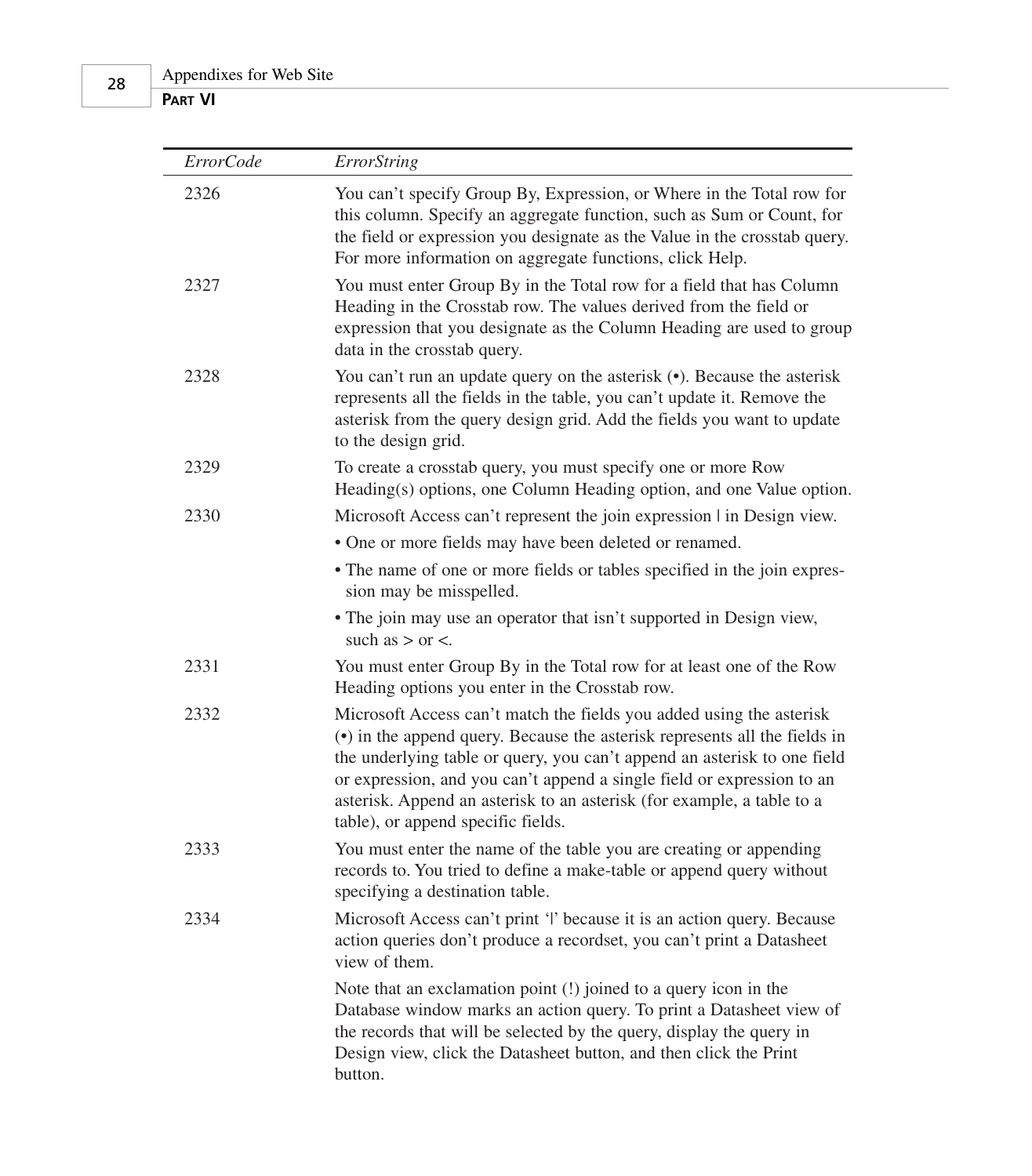| <b>ErrorCode</b> | ErrorString                                                                                                                                                                                                                                                                                                                                                                                                                                                                       |
|------------------|-----------------------------------------------------------------------------------------------------------------------------------------------------------------------------------------------------------------------------------------------------------------------------------------------------------------------------------------------------------------------------------------------------------------------------------------------------------------------------------|
| 2335             | You must use the same number of fields when you set the<br>LinkChildFields and LinkMasterFields properties. You entered a differ-<br>ent number of fields for one property than you did for the other. If you<br>use the Relationships command (Tools menu) to define a relationship<br>between the tables underlying the form and subform, Microsoft Access<br>will link the form and subform automatically and then set the<br>LinkChildFields and LinkMasterFields properties. |
| 2337             | You can't specify criteria on the same field for which you entered<br>Value in the Crosstab row. You tried to display a crosstab query after<br>entering Value in the Crosstab row and criteria in the Criteria row. If<br>you want this field to supply the cross-tabulated values in the crosstab<br>query, delete the entry in the Criteria row. If you want this to be a crite-<br>ria field, leave the Crosstab row blank.                                                   |
| 2338             | Microsoft Access truncated the expression you entered. The expression<br>'l' exceeds the 1,024-character limit for the query design grid.                                                                                                                                                                                                                                                                                                                                         |
| 2339             | Microsoft Access can't create a temporary link. You reached the limit<br>for the number of links in your database. Microsoft Access needs to<br>create a temporary link in order to import your ODBC table. Remove<br>all unneeded links or tables.                                                                                                                                                                                                                               |
| 2340             | The expression you entered exceeds the 1,024-character limit for the<br>query design grid.                                                                                                                                                                                                                                                                                                                                                                                        |
| 2342             | A RunSQL action requires an argument consisting of an SQL state-<br>ment. For example, an action query that appends records starts with<br>INSERT INTO. A data-definition query that creates a table starts with<br><b>CREATE TABLE.</b>                                                                                                                                                                                                                                          |
| 2343             | The value you entered exceeds the Alias property's 64-character limit.                                                                                                                                                                                                                                                                                                                                                                                                            |
| 2344             | For the TopValues property in the query property sheet, you must enter<br>an integer greater than zero.                                                                                                                                                                                                                                                                                                                                                                           |
| 2345             | For the TopValues property in the query property sheet, you must enter<br>a percentage from 1 through 100.                                                                                                                                                                                                                                                                                                                                                                        |
| 2346             | For the TopValues property in the query property sheet, you must enter<br>a number greater than zero.                                                                                                                                                                                                                                                                                                                                                                             |
| 2347             | Microsoft Access can't find the file name you entered for the<br>DestinationDB property in an action query's property sheet. You may<br>have misspelled the database file name, or the file may have been<br>deleted or renamed.                                                                                                                                                                                                                                                  |
| 2348             | You can't leave the Alias property blank.                                                                                                                                                                                                                                                                                                                                                                                                                                         |

L,

**E ACCESS 2002 AND JET 4 ERRORS**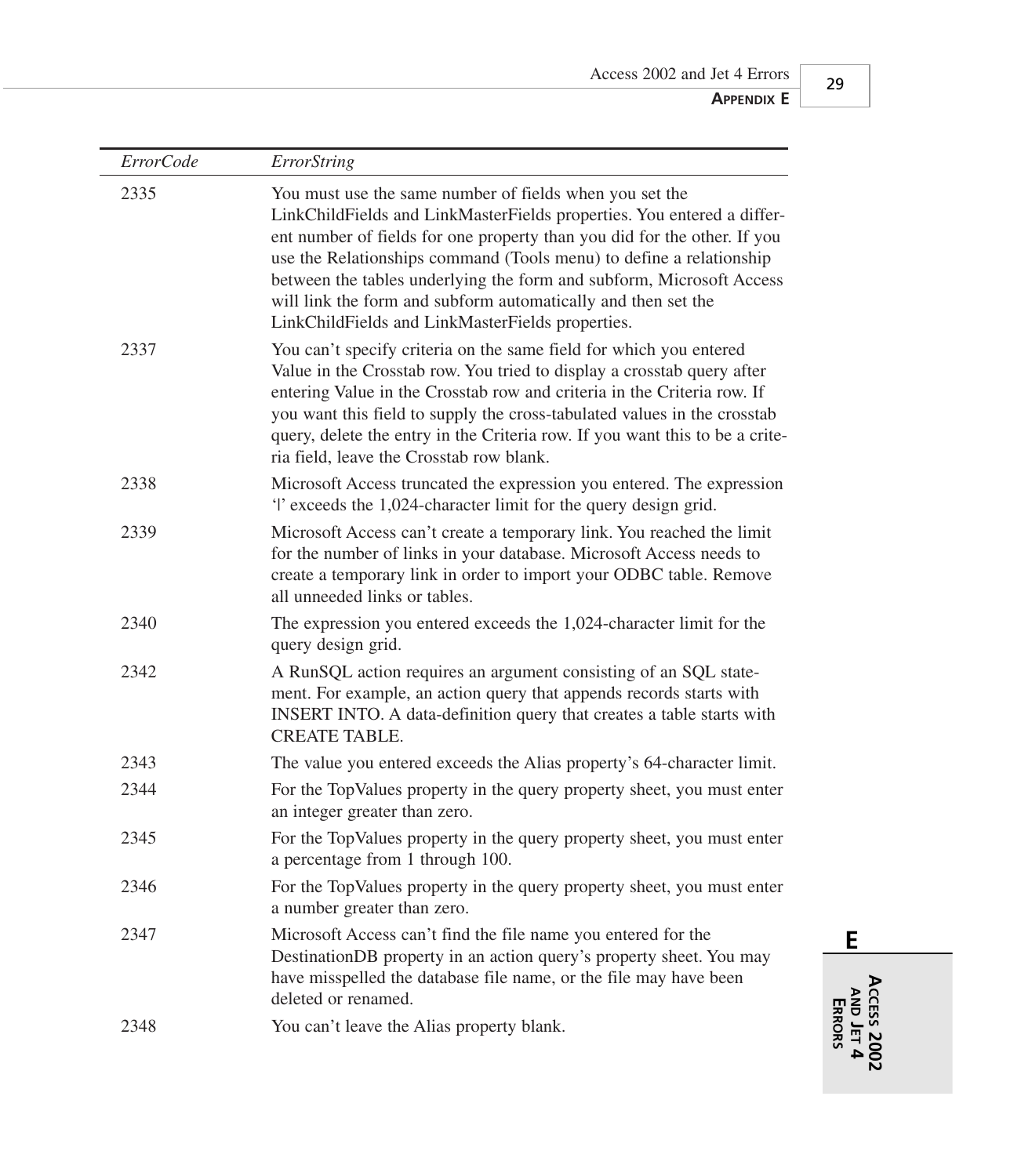| <b>ErrorCode</b> | ErrorString                                                                                                                                                                                                                                                                                                 |
|------------------|-------------------------------------------------------------------------------------------------------------------------------------------------------------------------------------------------------------------------------------------------------------------------------------------------------------|
| 2349             | For the TopValues property in the query property sheet, you must enter<br>a number smaller than 2,147,483,647.                                                                                                                                                                                              |
| 2350             | Microsoft Access can't save the query.                                                                                                                                                                                                                                                                      |
|                  | • The query is a pass-through query and can't be represented as a sim-<br>ple SQL string. Save the query as a named query from the Query<br>Builder. When you close the Query Builder, Microsoft Access will fill<br>the RecordSource or RowSource property with the saved query name.                      |
|                  | • Make sure the query doesn't have an SQL syntax error.                                                                                                                                                                                                                                                     |
| 2351             | Microsoft Access can't represent an implicit VALUES clause in the<br>query design grid. Edit this in SQL view.                                                                                                                                                                                              |
| 2352             | You can't modify this query because it has been deleted or renamed by<br>another user.                                                                                                                                                                                                                      |
| 2353             | Bad query parameter 'l'.                                                                                                                                                                                                                                                                                    |
| 2360             | A field name is missing. You have defined a data type or a description<br>for a field without specifying the field name. Enter a name for the field,<br>or delete the row.                                                                                                                                  |
| 2361             | Microsoft Access can't save this table. There are no fields in this table.<br>Define at least one field by entering a field name and selecting a data<br>type.                                                                                                                                              |
| 2362             | You already have a field named 'l.'                                                                                                                                                                                                                                                                         |
| 2363             | Microsoft Access allows only one AutoNumber field per table. Use the<br>Number data type for similar fields.                                                                                                                                                                                                |
| 2364             | Microsoft Access can't open the table in Datasheet view.                                                                                                                                                                                                                                                    |
| 2366             | Microsoft Access was unable to save the field ordering. All other<br>changes were saved successfully. Close this database and choose the<br>Repair Database command on the Tools menu (Database Utilities sub-<br>menu).                                                                                    |
| 2370             | Removing or changing the index for this field would require removal<br>of the primary key. If you want to delete the primary key, select that<br>field and click the Primary Key button.                                                                                                                    |
| 2371             | Microsoft Access can't create a primary key. Your changes weren't<br>saved.                                                                                                                                                                                                                                 |
| 2372             | The field name is not valid. Make sure that the name doesn't contain a<br>period (.), exclamation point (!), bracket ([]), leading space, or non-<br>printable character such as a carriage return. If you have pasted the<br>name from another application, try pressing ESC and typing the name<br>again. |

 $\overline{\phantom{0}}$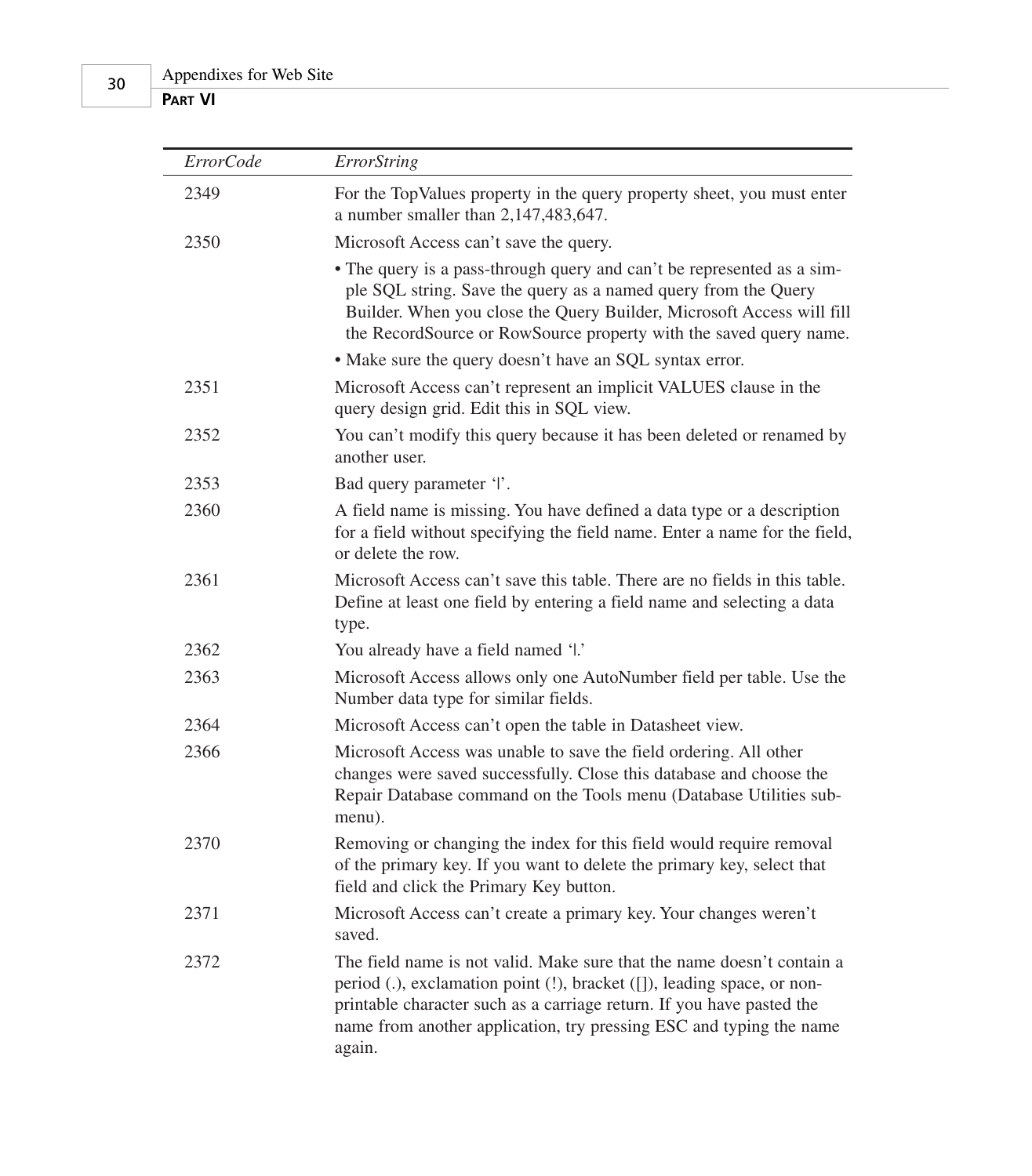| <b>ErrorCode</b> | ErrorString                                                                                                                                                                                                                                                                                                                                                    |
|------------------|----------------------------------------------------------------------------------------------------------------------------------------------------------------------------------------------------------------------------------------------------------------------------------------------------------------------------------------------------------------|
| 2373             | The setting for the FieldSize property must be from 0 through 255.                                                                                                                                                                                                                                                                                             |
| 2374             | You can't create an index or primary key on more than 10 fields.                                                                                                                                                                                                                                                                                               |
| 2375             | You can't paste beyond the end of a table. You have attempted to paste<br>fields beyond the 255th row in a table in Design view.                                                                                                                                                                                                                               |
| 2376             | Microsoft Access can't create a primary key. You have selected too<br>many fields for a multiple-field primary key.                                                                                                                                                                                                                                            |
| 2377             | Once you enter data in a table, you can't change the data type of any<br>field to AutoNumber, even if you haven't yet added data to that field.<br>Add a new field to the table, and define its data type as AutoNumber.<br>Microsoft Access then enters data in the AutoNumber field automati-<br>cally, numbering the records consecutively starting with 1. |
| 2378             | This table is read-only. Use a different name in the Save As dialog box<br>to save your changes.                                                                                                                                                                                                                                                               |
| 2379             | You can't create a primary key on a field of this data type. You can't<br>define a primary key on fields with an OLE Object data type.                                                                                                                                                                                                                         |
| 2380             | Microsoft Access can't create a primary key because no fields have<br>been selected. You have selected a row with no fields defined. Place the<br>insertion point somewhere in the row of the field you want to define as<br>the primary key.                                                                                                                  |
| 2381             | Microsoft Access can't create a primary key because the field doesn't<br>have a name. Name the field, and then define it as a primary key field.                                                                                                                                                                                                               |
| 2382             | You can't switch to Datasheet view and you can't return to Design<br>view. Another user has opened this table or a query, form, or report that<br>is bound to this table.                                                                                                                                                                                      |
| 2383             | Microsoft Access can't change the data type. There isn't enough disk<br>space or memory.                                                                                                                                                                                                                                                                       |
| 2384             | You can't change one field from an AutoNumber data type and add<br>another AutoNumber field at the same time. Do the following:                                                                                                                                                                                                                                |
|                  | 1. Delete the AutoNumber field you added, and click Save on the File<br>menu.                                                                                                                                                                                                                                                                                  |
|                  | 2. Add the new AutoNumber field, and save the table again.                                                                                                                                                                                                                                                                                                     |
| 2385             | Errors were encountered during the save operation. I                                                                                                                                                                                                                                                                                                           |
| 2386             | Microsoft Access was unable to create the table.                                                                                                                                                                                                                                                                                                               |
| 2387             | You can't delete the table 'l'; it is participating in one or more relation-<br>ships. If you want to delete this table, first delete its relationships in the<br>Relationships window.                                                                                                                                                                        |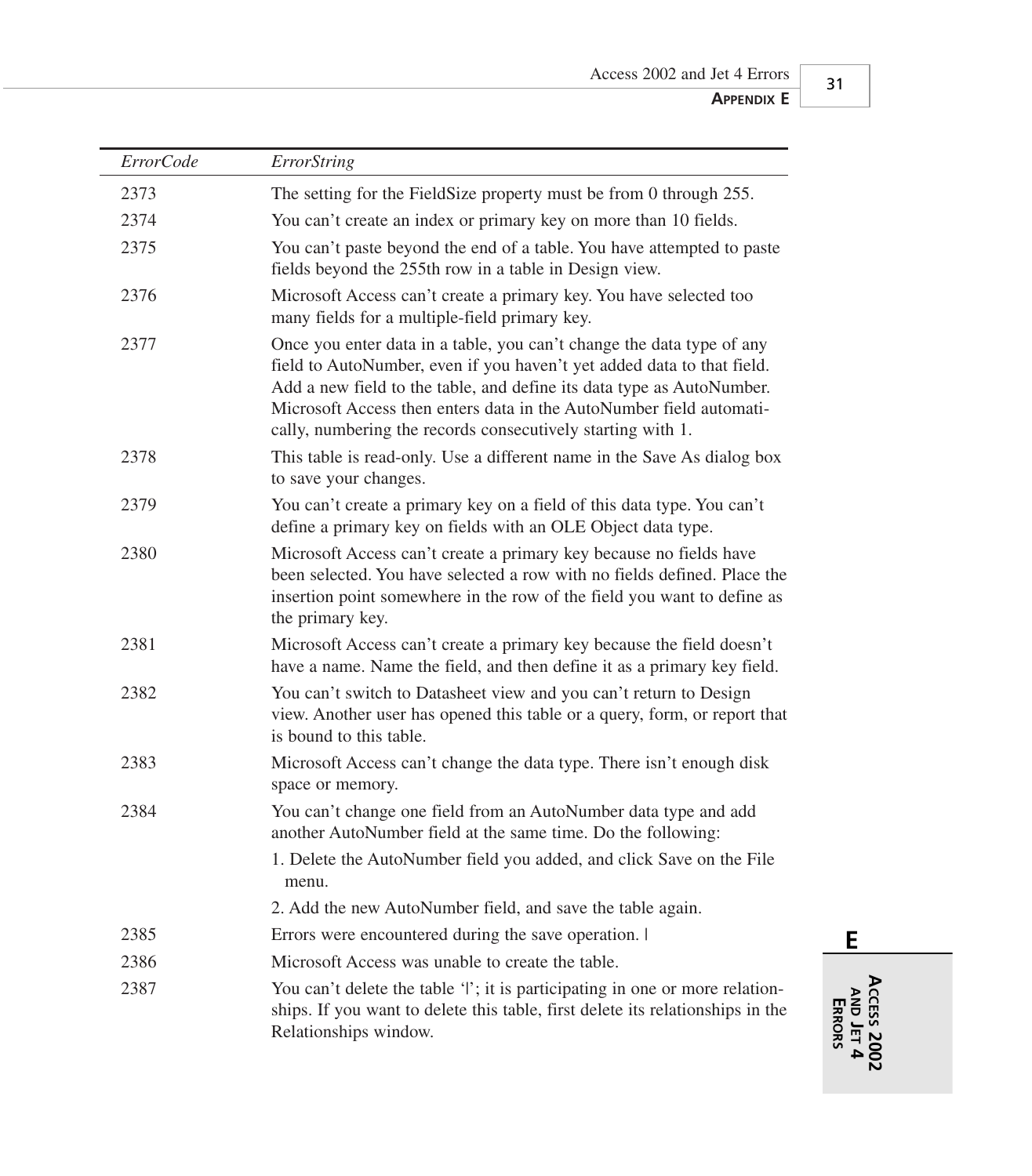| <b>ErrorCode</b> | ErrorString                                                                                                                                                                                                                                                 |
|------------------|-------------------------------------------------------------------------------------------------------------------------------------------------------------------------------------------------------------------------------------------------------------|
| 2388             | You can't change the primary key. This table is the primary table in<br>one or more relationships. If you want to change or remove the primary<br>key, first delete the relationship in the Relationships window.                                           |
| 2389             | You can't delete the field 'l.' It is part of one or more relationships. If<br>you want to delete this field, first delete its relationships in the<br>Relationships window.                                                                                |
| 2390             | You can't change the data type or field size of this field; it is part of<br>one or more relationships. If you want to change the data type of this<br>field, first delete its relationships in the Relationships window.                                   |
| 2391             | Field '11' doesn't exist in destination table '12' Microsoft Access was<br>unable to complete the append operation. The destination table must<br>contain the same fields as the table you are pasting from.                                                |
| 2392             | You can't set the Unique property of a primary key to No. A primary<br>key, by definition, contains only unique values. If you want to allow<br>nonunique values in this field, remove the primary key definition by<br>setting the Primary property to No. |
| 2393             | You can't set the IgnoreNulls property of a primary key to Yes. A pri-<br>mary key, by definition, can't allow null values. If you want null values<br>in this field, remove the primary key definition by setting the Primary<br>property to No.           |
| 2394             | The index name is invalid. The index name may be too long (over 64<br>characters) or contain invalid characters.                                                                                                                                            |
| 2395             | Indexes must have names.                                                                                                                                                                                                                                    |
| 2396             | Microsoft Access can't create an index or primary key. One or more<br>field names are missing. Enter or select at least one field in the Field<br>Name column for each index you name.                                                                      |
| 2397             | You already have an index named 'l.'                                                                                                                                                                                                                        |
| 2398             | The primary key has been changed. This table is the primary table in<br>one or more relationships. Changes to the primary key won't be saved.                                                                                                               |
| 2399             | The setting for the FieldSize property must be from 1 through 8000.                                                                                                                                                                                         |
| 2400             | The row you inserted in the grid exceeds the limit of 255 rows (fields)<br>for a table or 1,000 rows (actions) for a macro.                                                                                                                                 |
| 2420             | The expression you entered has an invalid number.                                                                                                                                                                                                           |
| 2421             | The expression you entered has an invalid date value.                                                                                                                                                                                                       |
| 2422             | The expression you entered has an invalid string. A string can be up to<br>2048 characters long, including opening and closing quotation marks.                                                                                                             |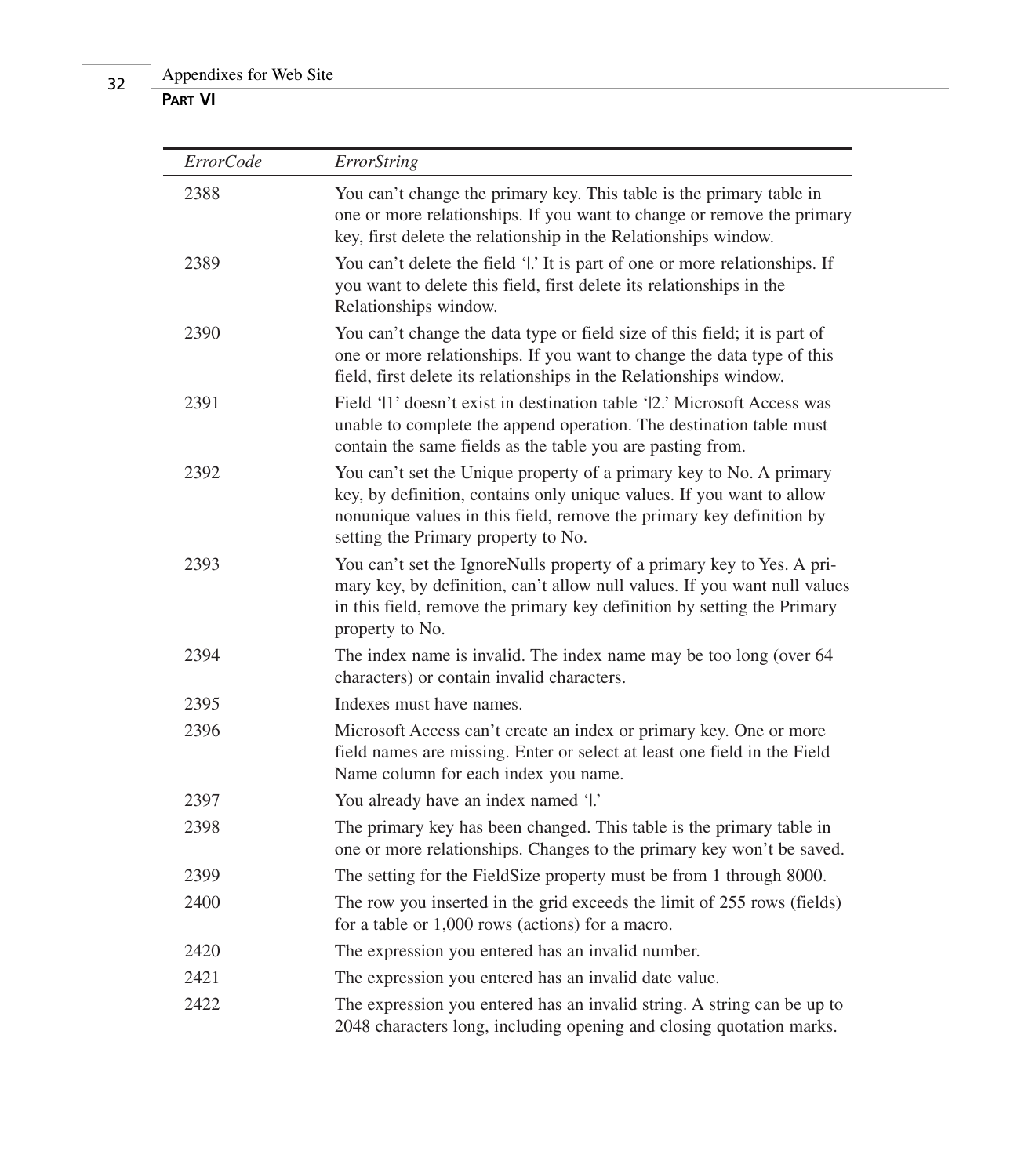**APPENDIX E**

| <i>ErrorCode</i> | ErrorString                                                                                                                                                                                                                                                                                                                                                                                                                  |
|------------------|------------------------------------------------------------------------------------------------------------------------------------------------------------------------------------------------------------------------------------------------------------------------------------------------------------------------------------------------------------------------------------------------------------------------------|
| 2423             | The expression you entered has an invalid . (dot) or ! operator or<br>invalid parentheses. You may have entered an invalid identifier or typed<br>parentheses following the Null constant.                                                                                                                                                                                                                                   |
| 2424             | The expression you entered has a field, control, or property name that<br>Microsoft Access can't find.                                                                                                                                                                                                                                                                                                                       |
| 2425             | The expression you entered has a function name that Microsoft Access<br>can't find.                                                                                                                                                                                                                                                                                                                                          |
| 2426             | The function you entered can't be used in this expression.                                                                                                                                                                                                                                                                                                                                                                   |
|                  | • You may have used a DoEvents, LBound, UBound, Spc, or Tab func-<br>tion in an expression.                                                                                                                                                                                                                                                                                                                                  |
|                  | • You may have used an aggregate function, such as Count, in a design<br>grid or in a calculated control or field.                                                                                                                                                                                                                                                                                                           |
| 2427             | You entered an expression that has no value. The expression may refer<br>to an object that has no value, such as a form, a report, or a label con-<br>trol.                                                                                                                                                                                                                                                                  |
| 2428             | You entered an invalid argument in a domain aggregate function.                                                                                                                                                                                                                                                                                                                                                              |
|                  | • A field in the string expression may not be in the domain.                                                                                                                                                                                                                                                                                                                                                                 |
|                  | • A field specified in the criteria expression may not be in the domain.                                                                                                                                                                                                                                                                                                                                                     |
| 2429             | The In operator you entered requires parentheses.                                                                                                                                                                                                                                                                                                                                                                            |
| 2430             | You did not enter the keyword And in the BetweenAnd operator. The<br>correct syntax is as follows:                                                                                                                                                                                                                                                                                                                           |
|                  | expression [Not] Between value1 And value2                                                                                                                                                                                                                                                                                                                                                                                   |
| 2431             | The expression you entered contains invalid syntax. You may have<br>entered a comma without a preceding value or identifier.                                                                                                                                                                                                                                                                                                 |
| 2432             | The expression you entered contains invalid syntax, or you need to<br>enclose your text data in quotes. You may have entered an invalid<br>comma or omitted quotation marks. For example, if the Default Value<br>property of a text field is "Huey, Louie, and Dewey," it must be<br>enclosed in quotes if you mean it as a literal text string. This avoids the<br>confusion with the expression "Huey Louie" And "Dewey". |
| 2433             | The expression you entered contains invalid syntax. You may have<br>entered an operator, such as the + operator, in an expression without a<br>corresponding operand.                                                                                                                                                                                                                                                        |
| 2434             | The expression you entered contains invalid syntax. You may have<br>entered an operand without an operator.                                                                                                                                                                                                                                                                                                                  |
| 2435             | The expression you entered has too many closing parentheses.                                                                                                                                                                                                                                                                                                                                                                 |
|                  |                                                                                                                                                                                                                                                                                                                                                                                                                              |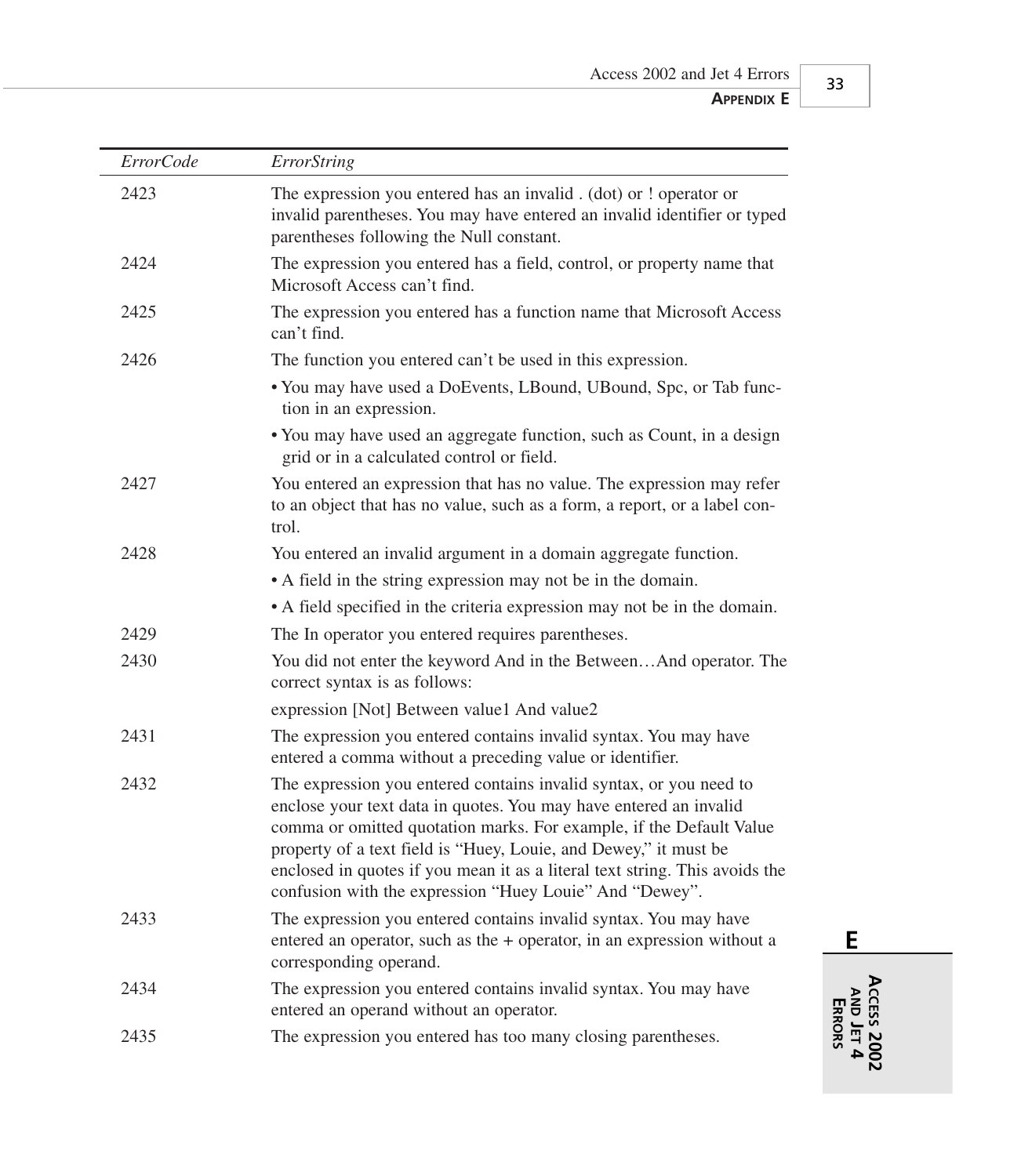| <b>ErrorCode</b> | ErrorString                                                                                                                                                                                                                        |
|------------------|------------------------------------------------------------------------------------------------------------------------------------------------------------------------------------------------------------------------------------|
| 2436             | The expression you entered is missing a closing parenthesis, bracket<br>(]), or vertical bar (l).                                                                                                                                  |
| 2437             | The expression you entered has invalid vertical bars (I).                                                                                                                                                                          |
| 2438             | The expression you entered contains invalid syntax. You omitted an<br>operand or operator, you entered an invalid character or comma, or you<br>entered text without surrounding it in quotation marks.                            |
| 2439             | The expression you entered has a function containing the wrong num-<br>ber of arguments.                                                                                                                                           |
| 2440             | You must enclose IIf function arguments in parentheses.                                                                                                                                                                            |
| 2442             | The expression you entered has invalid parentheses. You may have used<br>the parenthesis syntax for an identifier in a query. Use the standard<br>identifier syntax:                                                               |
|                  | Forms![Form]![Control].                                                                                                                                                                                                            |
| 2443             | You can use the Is operator only in an expression with Null or Not<br>Null.                                                                                                                                                        |
| 2445             | The expression you entered is too complex.                                                                                                                                                                                         |
| 2446             | There isn't enough memory available to perform this calculation. Close<br>unneeded programs, and try again. For more information on freeing<br>memory, search the Microsoft Windows Help index for 'memory, trou-<br>bleshooting'. |
| 2447             | There is an invalid use of the . (dot) or ! operator or invalid parenthe-<br>ses. You may have entered an invalid identifier or typed parentheses<br>following the Null constant.                                                  |
| 2448             | You can't assign a value to this object.                                                                                                                                                                                           |
|                  | • The object may be a control on a read-only form.                                                                                                                                                                                 |
|                  | • The object may be on a form that is open in Design view.                                                                                                                                                                         |
|                  | • The value may be too large for this field.                                                                                                                                                                                       |
| 2449             | There is an invalid method in an expression. For example, you may<br>have tried to use the Print method with an object other than Report or<br>Debug.                                                                              |
| 2450             | Microsoft Access can't find the form 'l' referred to in a macro expres-<br>sion or Visual Basic code.                                                                                                                              |
|                  | • The form you referenced may be closed or may not exist in this data-<br>base.                                                                                                                                                    |
|                  | • Microsoft Access may have encountered a compile error in a Visual<br>Basic module for the form.                                                                                                                                  |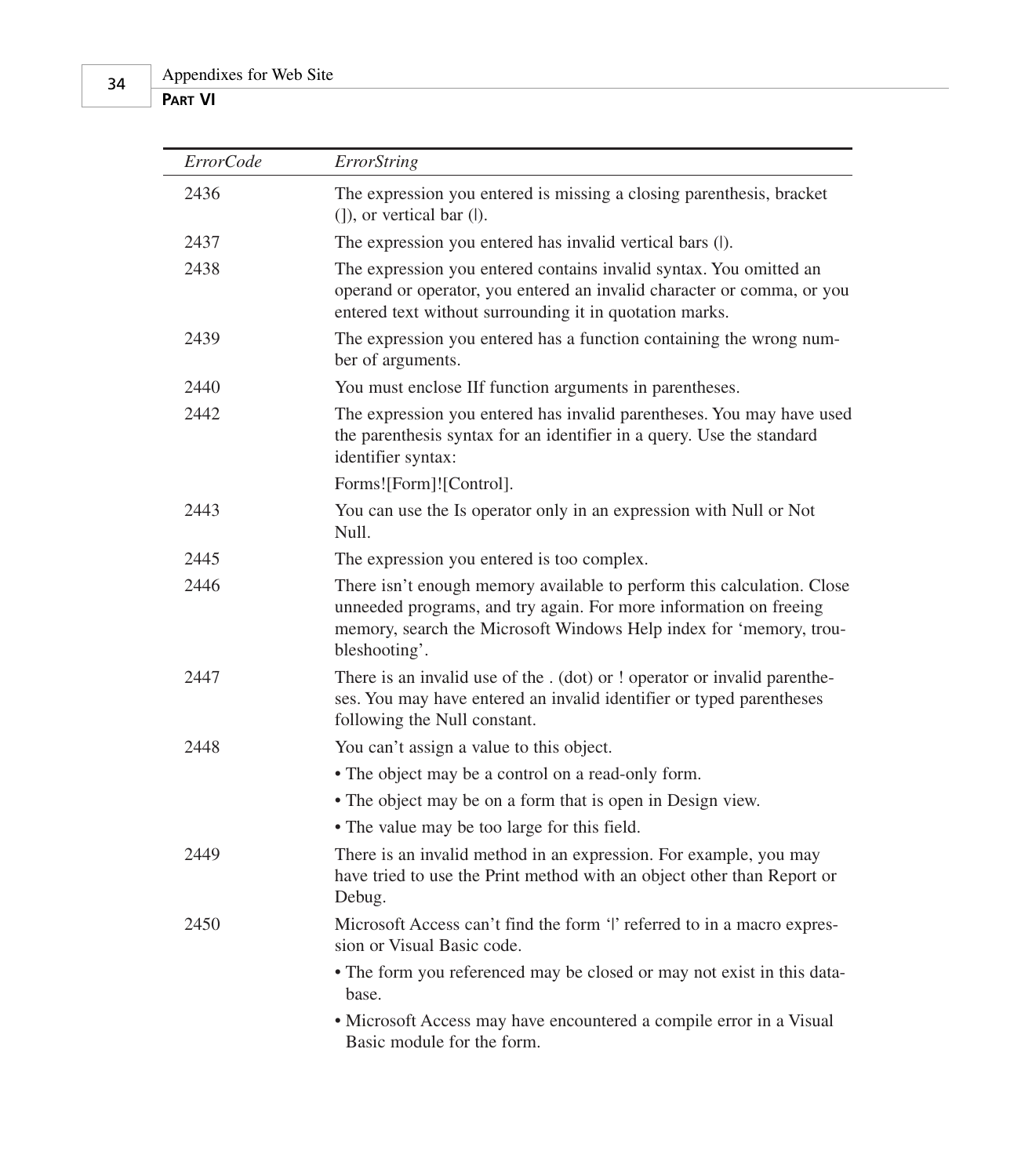| <b>ErrorCode</b> | ErrorString                                                                                                                                                                                                                                                                                     |
|------------------|-------------------------------------------------------------------------------------------------------------------------------------------------------------------------------------------------------------------------------------------------------------------------------------------------|
| 2451             | The report name 'l' you entered is misspelled or refers to a report that<br>isn't open or doesn't exist.                                                                                                                                                                                        |
| 2452             | The expression you entered has an invalid reference to the Parent prop-<br>erty. For example, you may be using the Parent property with a control<br>on a main form or report rather than with a control on a subform or<br>subreport.                                                          |
| 2453             | The control name 'l' you entered in your expression is misspelled or<br>refers to a control on a form or report that isn't open or doesn't exist.                                                                                                                                               |
| 2454             | The object name 'l' you entered following the ! operator in the expres-<br>sion is invalid. For example, you may have tried to enter an identifier<br>with two control names separated by the ! operator.                                                                                       |
| 2455             | You entered an expression that has an invalid reference to the property<br>I. The property may not exist or may not apply to the object you speci-<br>fied.                                                                                                                                     |
| 2456             | The number you used to refer to the form is invalid. Use the Count<br>property to count the open forms and make sure that the form number<br>is not greater than the number of open forms minus one.                                                                                            |
| 2457             | The number you used to refer to the report is invalid. Use the Count<br>property to count the open reports and make sure that the report num-<br>ber is not greater than the number of open reports.                                                                                            |
| 2458             | The control number you specified is greater than the number of con-<br>trols. Use the Count property to count the controls on the form or<br>report and then check that the control number you cite is within the<br>range of existing controls.                                                |
| 2459             | You can't refer to the Parent property of a form or report when either is<br>open in Design view.                                                                                                                                                                                               |
| 2460             | You can't refer to the RecordsetClone property of a form open in<br>Design view.                                                                                                                                                                                                                |
| 2461             | Use a section number, not a string, to refer to a form or report section.                                                                                                                                                                                                                       |
| 2462             | The section number you entered is invalid.                                                                                                                                                                                                                                                      |
| 2463             | Use a number, not a string, to refer to a group level.                                                                                                                                                                                                                                          |
| 2464             | There is no sorting or grouping field or expression defined for the<br>group level number you used. A valid group level number can be from<br>0 (for the first field or expression you sort or group on) through 9 (for<br>the tenth). Count the group levels in the report starting with zero. |
| 2465             | Microsoft Access can't find the field 'l' referred to in your expression.<br>You may have misspelled the field name, or the field may have been<br>renamed or deleted.                                                                                                                          |

L,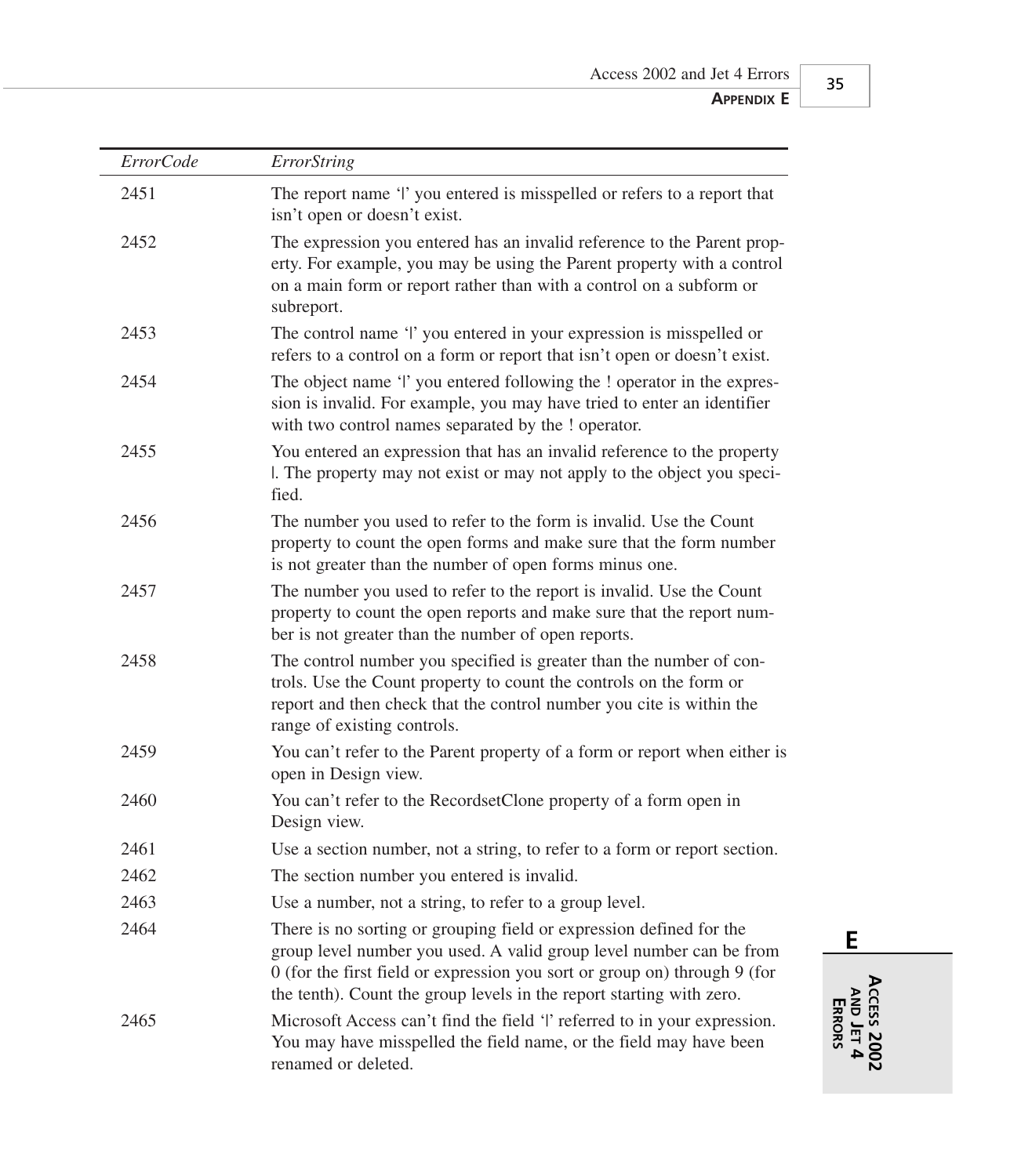| <b>ErrorCode</b> | ErrorString                                                                                                                                                                                                                                                                                                                                                                 |
|------------------|-----------------------------------------------------------------------------------------------------------------------------------------------------------------------------------------------------------------------------------------------------------------------------------------------------------------------------------------------------------------------------|
| 2466             | The expression you entered has an invalid reference to the Dynaset<br>property. For example, you may have used the Dynaset property with a<br>form that isn't based on a table or query.                                                                                                                                                                                    |
| 2467             | The expression you entered refers to an object that is closed or doesn't<br>exist. For example, you may have assigned a form to a Form object<br>variable, closed the form, and then referred to the object variable.                                                                                                                                                       |
| 2468             | The value you entered for the interval, number, or date argument in the<br>function is invalid. Check the argument to make sure that you entered it<br>correctly. For more information on valid argument values, search the<br>Help index for 'DatePart function,' 'DateAdd function,' or 'DateDiff<br>function'.                                                           |
| 2469             | The expression 2 you entered in the form control's ValidationRule<br>property contains the error 11. Microsoft Access can't parse the<br>ValidationRule expression you entered. For example, if you enter the<br>expression =MyFunction() in the ValidationRule property, and the<br>function MyFunction doesn't exist, Microsoft Access displays the<br>following message: |
|                  | Unknown function name in validation rule: 'MyFunction'.                                                                                                                                                                                                                                                                                                                     |
|                  | To help you create expressions as arguments in Visual Basic, use the<br>Expression Builder. For more information, search the Help index for<br>'Expression Builder'.                                                                                                                                                                                                        |
| 2470             | There is $a(n)$ 'l' in the form control's Validation Rule property. To help<br>you create expressions as arguments in Visual Basic, use the<br>Expression Builder. For more information, search the Help index for<br>'Expression Builder'.                                                                                                                                 |
| 2471             | The expression you entered as a query parameter produced this error: 'I'                                                                                                                                                                                                                                                                                                    |
| 2472             | The LinkMasterFields property setting has produced this error: 'I'                                                                                                                                                                                                                                                                                                          |
| 2473             | The expression 2 you entered as the event property setting produced<br>the following error: 11.                                                                                                                                                                                                                                                                             |
|                  | • The expression may not result in the name of a macro, the name of a<br>user-defined function, or [Event Procedure].                                                                                                                                                                                                                                                       |
|                  | • There may have been an error evaluating the function, event, or<br>macro.                                                                                                                                                                                                                                                                                                 |
| 2474             | The expression you entered requires the control to be in the active<br>window. Try one of the following:                                                                                                                                                                                                                                                                    |
|                  | • Open or select a form or report containing the control.                                                                                                                                                                                                                                                                                                                   |
|                  | • Create a new control in the active window, and try the operation<br>again.                                                                                                                                                                                                                                                                                                |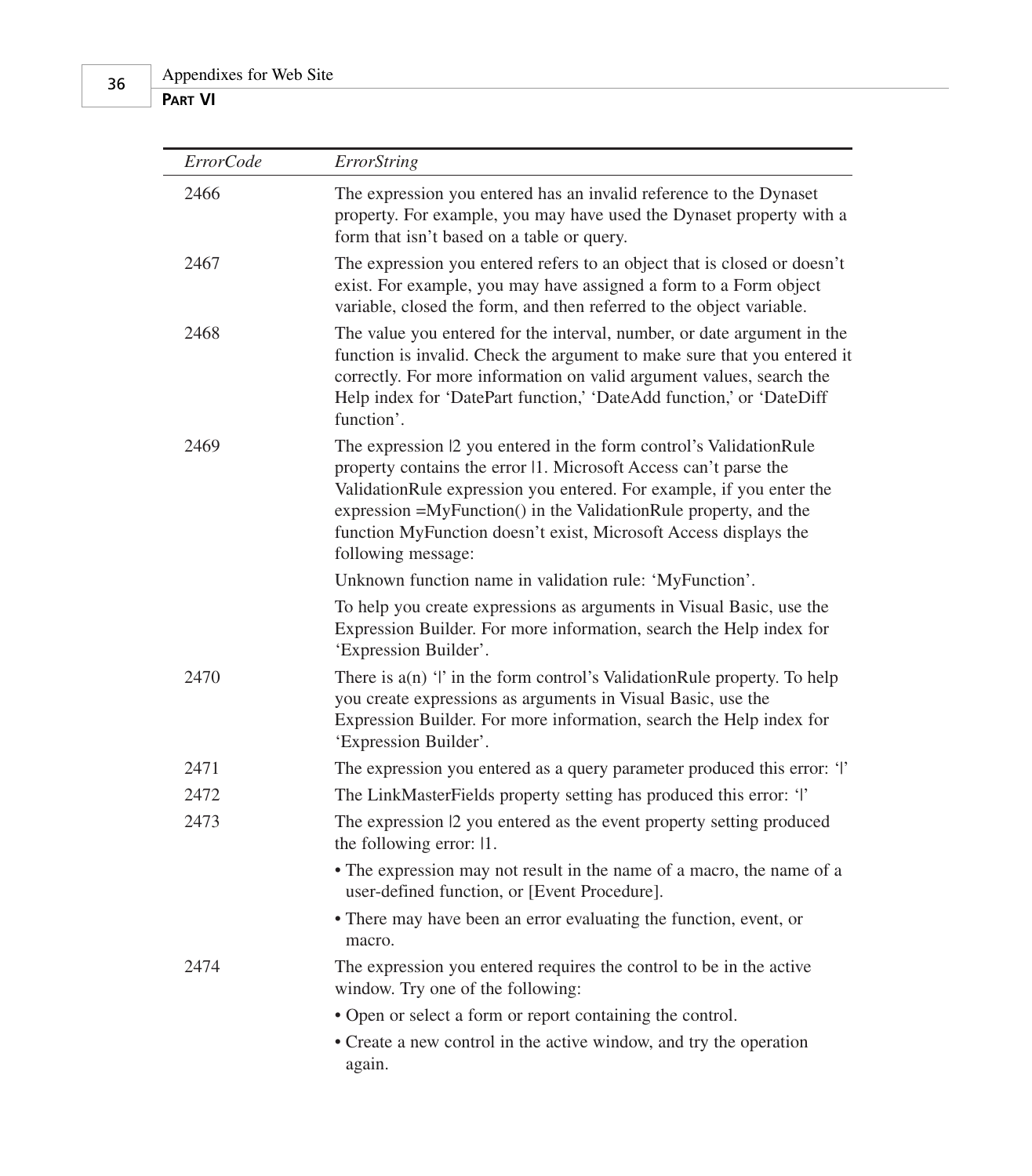**E**

**AND JET 4 ERRORS** **ACCESS**

**2002**

| <b>ErrorCode</b> | ErrorString                                                                                                                                                                                                                                                                                                                                                                                                                                                                      |
|------------------|----------------------------------------------------------------------------------------------------------------------------------------------------------------------------------------------------------------------------------------------------------------------------------------------------------------------------------------------------------------------------------------------------------------------------------------------------------------------------------|
| 2475             | You entered an expression that requires a form to be the active window.                                                                                                                                                                                                                                                                                                                                                                                                          |
| 2476             | You entered an expression that requires a report to be the active<br>window.                                                                                                                                                                                                                                                                                                                                                                                                     |
| 2477             | You entered an invalid objecttype value 'l' in an If TypeOf object Is<br>objecttype condition of an IfThenElse statement. The objecttype<br>can be any one of the following: BoundObjectFrame, CheckBox,<br>ComboBox, CommandButton, Label, Line, ListBox,<br>UnboundObjectFrame, OptionButton, OptionGroup, PageBreak,<br>Rectangle, Subform, Subreport, TextBox, ToggleButton, ImageControl,<br>or OLEControl.                                                                 |
| 2478             | Microsoft Access doesn't allow you to use this method in the current<br>view. Most methods, including the SetFocus and Requery methods,<br>can't be used in form or report Design view.                                                                                                                                                                                                                                                                                          |
| 2479             | The event procedure 'l' can't be a Function procedure; it must be a Sub<br>procedure. If you want to run a Function procedure when an event<br>occurs, try one of the following:                                                                                                                                                                                                                                                                                                 |
|                  | • Set the event property to the name of a macro containing a RunCode<br>action that runs the Function procedure.                                                                                                                                                                                                                                                                                                                                                                 |
|                  | • Set the event property to =FunctionName().                                                                                                                                                                                                                                                                                                                                                                                                                                     |
| 2480             | You referred to a property by a numeric argument that isn't one of the<br>property numbers in the collection. Check the property numbers in the<br>collection.                                                                                                                                                                                                                                                                                                                   |
| 2481             | You can't set a value while a document is in Print Preview.                                                                                                                                                                                                                                                                                                                                                                                                                      |
| 2482             | Microsoft Access can't find the name 'l' you entered in the expression.<br>You may have specified a control that wasn't on the current object<br>without specifying the correct form or report context. To refer to a con-<br>trol on another form or report, precede the control name with the name<br>of a collection, usually either Forms or Reports, and the name of the<br>form or report to which the control belongs. For example,<br>Forms![Products]![Units In Stock]. |
| 2483             | You can't move to a previous control when only one control has had<br>the focus. Use the PreviousControl property only after you've moved<br>the focus to a second control.                                                                                                                                                                                                                                                                                                      |
| 2484             | There is no active datasheet.                                                                                                                                                                                                                                                                                                                                                                                                                                                    |
| 2485             | Microsoft Access can't find the macro 'l.' The macro (or its macro group)<br>doesn't exist, or the macro is new but hasn't been saved. Note that when<br>you enter the macrogroupname.macroname syntax in an argument, you<br>must specify the name the macro's macro group was last saved under.                                                                                                                                                                                |

 $\overline{\phantom{a}}$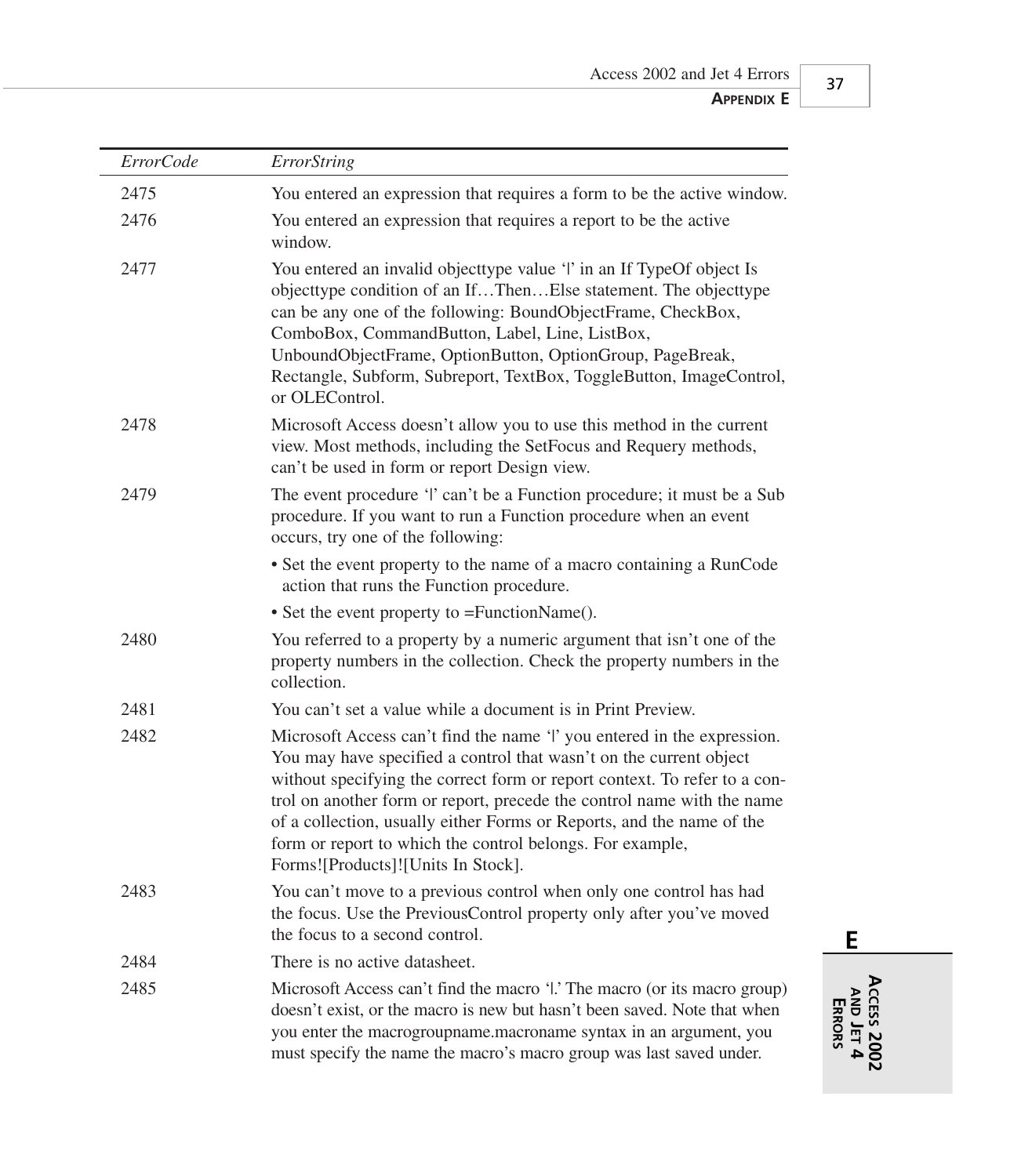| <b>ErrorCode</b> | ErrorString                                                                                                                                                                                                                                                                                                                                                                                                                                |
|------------------|--------------------------------------------------------------------------------------------------------------------------------------------------------------------------------------------------------------------------------------------------------------------------------------------------------------------------------------------------------------------------------------------------------------------------------------------|
| 2486             | You can't carry out this action at the present time. You tried to run a<br>macro or used the DoCmd object in Visual Basic to carry out an action.<br>However, Microsoft Access is performing another activity that prevents<br>this action from being carried out now. For example, no actions on a<br>form can be carried out while Microsoft Access is repainting a control<br>or calculating an expression. Carry out the action later. |
| 2487             | The Object Type argument for the action or method is blank or invalid.                                                                                                                                                                                                                                                                                                                                                                     |
|                  | • For a Close, GoToRecord, or RepaintObject action, enter values for<br>both arguments, or leave both blank to perform the action on the<br>active object.                                                                                                                                                                                                                                                                                 |
|                  | • For a DeleteObject, Rename, or CopyObject action, enter values for<br>both arguments, or leave both blank to perform the action on the<br>object currently selected in the Database window.                                                                                                                                                                                                                                              |
|                  | • For a SendObject or OutputTo action, enter values for both argu-<br>ments, or leave the Object Name argument blank if you want the<br>action performed on the active object of the specified object type.                                                                                                                                                                                                                                |
|                  | • If you're using a method with the DoCmd object, use an intrinsic<br>constant that equates to a valid object type or the corresponding<br>numeric value for the argument name.                                                                                                                                                                                                                                                            |
| 2488             | You can't use the ApplyFilter action on this window.                                                                                                                                                                                                                                                                                                                                                                                       |
|                  | • You tried to use the ApplyFilter action or method, but you didn't<br>apply the filter to a table, query, form, or report.                                                                                                                                                                                                                                                                                                                |
|                  | • You may have applied the filter to a form, but the form wasn't open<br>in Form or Datasheet view.                                                                                                                                                                                                                                                                                                                                        |
|                  | • You may have applied the filter to a report but didn't use the<br>ApplyFilter action in a macro specified by the OnOpen property set-<br>ting. Use the SelectObject action or method to select the table, query,<br>form, or report before applying the filter.                                                                                                                                                                          |
| 2489             | The object 'l' isn't open.                                                                                                                                                                                                                                                                                                                                                                                                                 |
|                  | • The macro you are running (directly or indirectly) contains a<br>GoToRecord, RepaintObject, or SelectObject action, but the Object<br>Name argument names an object that is closed.                                                                                                                                                                                                                                                      |
|                  | • The objectname argument for the GoToRecord, RepaintObject, or<br>SelectObject method names an object that is closed. Use one of the<br>Open actions or methods to open the object so that you can carry out<br>the desired action.                                                                                                                                                                                                       |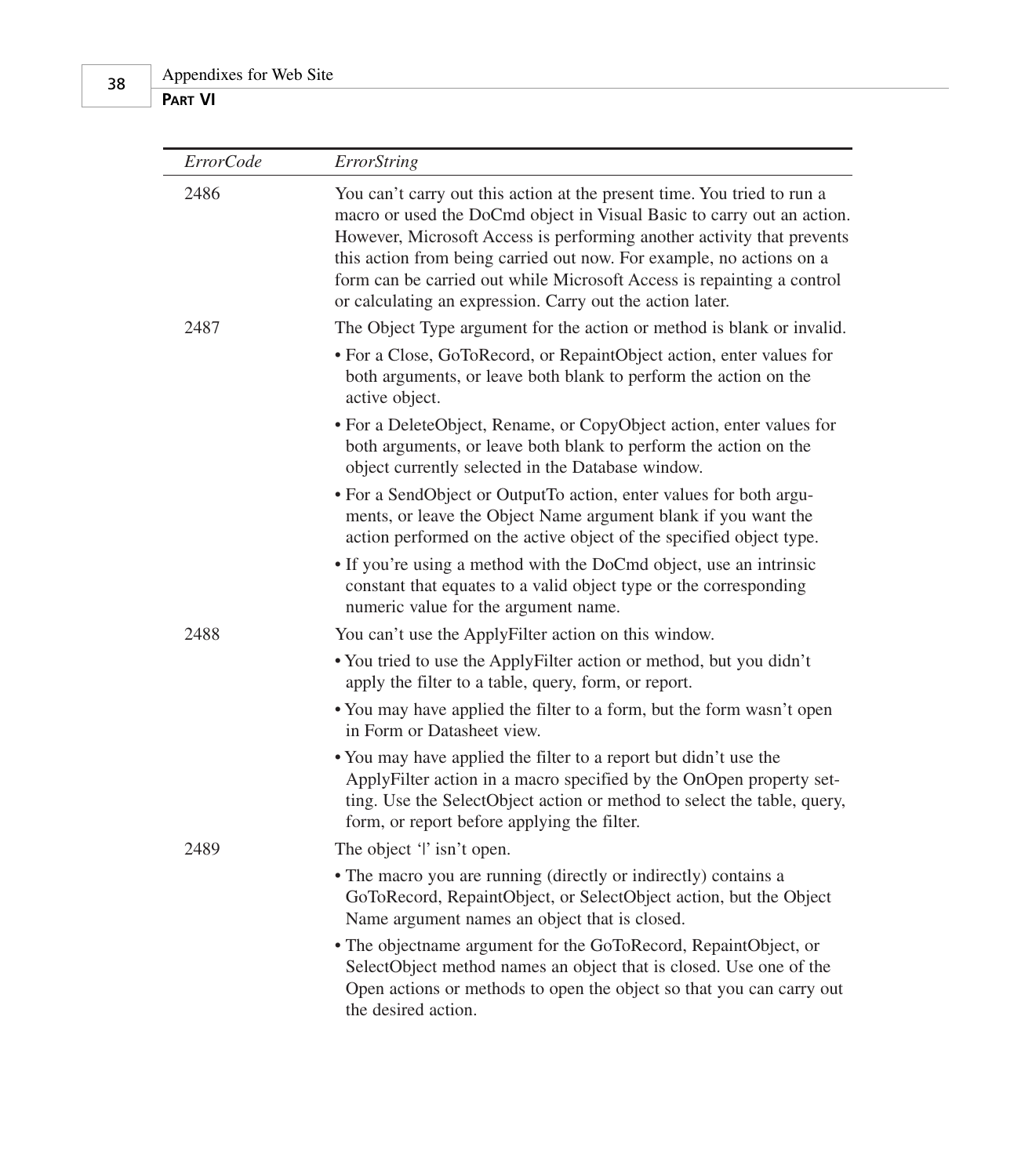**E**

**AND JET 4 ERRORS** **ACCESS**

**2002**

| <b>ErrorCode</b> | ErrorString                                                                                                                                                                                                                                                                                                                                                                                                                                                                                                                                                                                              |
|------------------|----------------------------------------------------------------------------------------------------------------------------------------------------------------------------------------------------------------------------------------------------------------------------------------------------------------------------------------------------------------------------------------------------------------------------------------------------------------------------------------------------------------------------------------------------------------------------------------------------------|
| 2491             | The action or method is invalid because the form or report isn't bound<br>to a table or query. You tried to use the ApplyFilter action or method.<br>However, the form or report you applied the filter to is not based on a<br>table or query, so the form or report doesn't have any records to apply<br>a filter to. Use the SelectObject action or method to select the desired<br>form or report before you run the ApplyFilter action. To base a form or<br>report on a table or query, open the form or report in Design view, and<br>enter the table or query name in the RecordSource property. |
| 2492             | Microsoft Access can't find the macro 'l2' in the macro group 'l1.' You<br>used the macrogroupname.macroname syntax to specify a macro. You<br>then tried to run the macro (directly or indirectly), or you used the<br>RunMacro method to run the macro. However, the macro you specified<br>isn't in this macro group. Create the macro in the macro group, specify<br>the correct macro group, or specify the correct macro name.                                                                                                                                                                     |
| 2493             | This action requires an Object Name argument.                                                                                                                                                                                                                                                                                                                                                                                                                                                                                                                                                            |
| 2494             | The action or method requires a Form Name argument. You tried to use<br>the OpenForm action or method, but you left the Form Name argument<br>blank. In the Form Name argument, enter the name of a form in the<br>current database.                                                                                                                                                                                                                                                                                                                                                                     |
| 2495             | The action or method requires a Table Name argument. You tried to use<br>the OpenTable, TransferSpreadsheet, or TransferText action or method,<br>but you left the Table Name argument blank. In the Table Name argu-<br>ment, enter the name of a table that is in the current database.                                                                                                                                                                                                                                                                                                                |
| 2496             | The action or method requires a Query Name argument. You tried to<br>use the OpenQuery action or method, but you left the Query Name<br>argument blank. In the Query Name argument, enter a query name.                                                                                                                                                                                                                                                                                                                                                                                                  |
| 2497             | The action or method requires a Report Name argument. You tried to<br>use the OpenReport action or method, but you left the Report Name<br>argument blank. In the Report Name argument, enter the name of a<br>report.                                                                                                                                                                                                                                                                                                                                                                                   |
| 2498             | An expression you entered is the wrong data type for one of the argu-<br>ments. You tried to run a macro or use a method to carry out an action,<br>but an expression evaluated to the wrong data type. For example, for<br>the Close method you specified a string for the Object Type argument,<br>but this argument can be set only to certain intrinsic constants or their<br>numeric equivalents.                                                                                                                                                                                                   |

÷,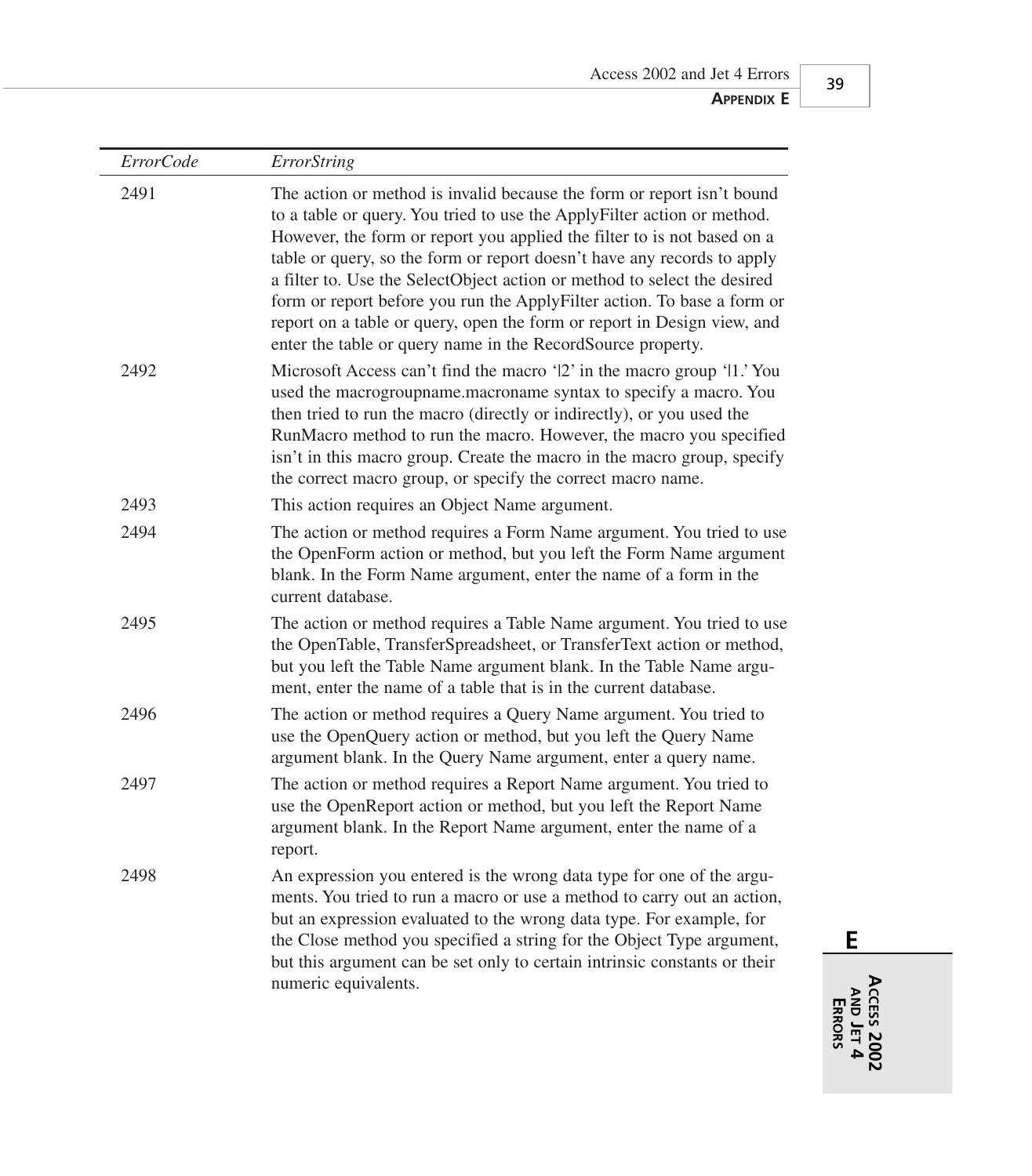| <b>ErrorCode</b> | ErrorString                                                                                                                                                                                                                                                                                                                                       |
|------------------|---------------------------------------------------------------------------------------------------------------------------------------------------------------------------------------------------------------------------------------------------------------------------------------------------------------------------------------------------|
| 2499             | You can't use the GoToRecord action or method on an object in Design<br>view. Try one of the following:                                                                                                                                                                                                                                           |
|                  | • Switch to Form or Datasheet view for a form.                                                                                                                                                                                                                                                                                                    |
|                  | • Switch to Datasheet view for a query or table.                                                                                                                                                                                                                                                                                                  |
|                  | • If you are running a macro or Visual Basic procedure containing an<br>action that opens the object, set the View argument to the correct<br>view before you carry out the GoToRecord action.                                                                                                                                                    |
| 2500             | You must enter a number greater than zero for a Repeat Count argu-<br>ment. You tried to use the RunMacro action or method, but you entered<br>a value less than zero (or an expression that evaluates to less than zero)<br>in the Repeat Count argument. To run the macro once, leave this argu-<br>ment blank.                                 |
| 2501             | The I action was canceled. You used a method of the DoCmd object to<br>carry out an action in Visual Basic, but then clicked Cancel in a dialog<br>box. For example, you used the Close method to close a changed form,<br>then clicked Cancel in the dialog box that asks if you want to save the<br>changes you made to the form.               |
| 2502             | The action or method requires a Macro Name argument.                                                                                                                                                                                                                                                                                              |
|                  | • You tried to use the RunMacro action or method, but you left the<br>Macro Name argument blank.                                                                                                                                                                                                                                                  |
|                  | • Microsoft Access tried to create a custom menu bar for a form or<br>report, but the Menu Macro Name argument of the AddMenu action<br>is blank. In the Menu Macro Name argument, enter the name of a<br>macro or macro group that is in the current database.                                                                                   |
| 2503             | You can't use this action with the DoCmd object. For a list of the<br>actions that the DoCmd object doesn't support and some alternatives to<br>using these actions, click Help. Any actions that aren't in this list can<br>be used with the DoCmd object.                                                                                       |
| 2504             | The action or method requires at least   argument(s). You tried to run<br>a macro containing an action or used a method or action with the<br>DoCmd object, but you didn't set the required number of arguments.<br>For example, if you use the MoveSize action, you must set at least one<br>of the four arguments.                              |
| 2505             | An expression in argument   has an invalid value. You tried to run a<br>macro or used the DoCmd object in Visual Basic. The argument num-<br>ber above is the position of the argument as it appears in the Macro<br>window, the Action Failed dialog box, or the Object Browser (if you're<br>using the DoCmd object). Try one of the following: |

 $\overline{\phantom{0}}$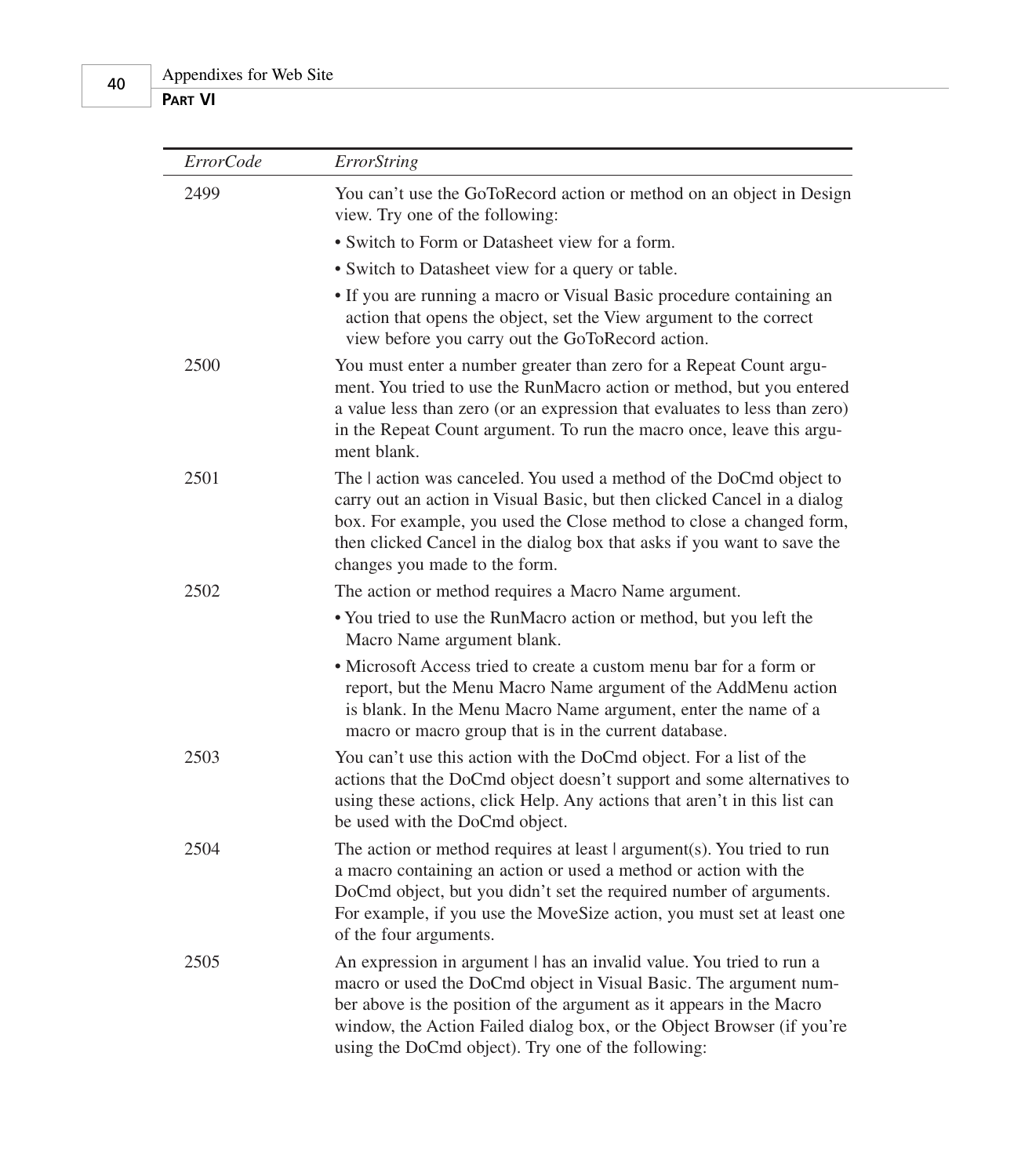| <b>ErrorCode</b> | ErrorString                                                                                                                                                                                                                                                                                                                                                  |
|------------------|--------------------------------------------------------------------------------------------------------------------------------------------------------------------------------------------------------------------------------------------------------------------------------------------------------------------------------------------------------------|
|                  | • Select a setting from the drop-down list box in each argument.                                                                                                                                                                                                                                                                                             |
|                  | • Use an intrinsic constant equating to a valid object type.                                                                                                                                                                                                                                                                                                 |
|                  | • Substitute the correct corresponding expression.                                                                                                                                                                                                                                                                                                           |
| 2506             | A value you entered for the Transfer Type argument is invalid. An<br>expression in the Transfer Type argument doesn't evaluate to a valid<br>numeric value. Valid values for the Transfer Type argument are as<br>follows:                                                                                                                                   |
|                  | • 0, 1, and 2 for the TransferDatabase action.                                                                                                                                                                                                                                                                                                               |
|                  | • 0, 1, and 2 for the TransferSpreadsheet action.                                                                                                                                                                                                                                                                                                            |
|                  | • 0 through 6 for the TransferText action.                                                                                                                                                                                                                                                                                                                   |
| 2507             | The I type isn't an installed database type or doesn't support the opera-<br>tion you chose. You used the TransferDatabase method, but an expres-<br>sion in the databasetype argument doesn't evaluate to a valid database<br>type for importing, exporting, or linking. For information on valid<br>database types, click Help.                            |
| 2508             | A value you entered for the spreadsheettype argument is invalid. You<br>used the TransferSpreadsheet method, and an expression in the spread-<br>sheettype argument doesn't evaluate to a valid numeric value. Valid<br>values are $0, 2, 3, 4, 5, 6, 7,$ and 8. Note that 1 is an invalid value; you<br>can't import or export to a Lotus .wks format file. |
| 2509             | The setting for the Range argument can't be longer than 255<br>characters.                                                                                                                                                                                                                                                                                   |
| 2510             | The expression you entered in the Specification Name argument<br>exceeds the 64-character limit. Select one of the existing specification<br>names from the argument list box when you use the TransferText<br>action in a macro, or enter a name in Visual Basic that follows<br>Microsoft Access object-naming rules.                                      |
| 2511             | The action or method requires a Specification Name argument. You<br>tried to use the TransferText action or method and you specified a<br>Transfer Type argument but left the Specification Name argument<br>blank. In the Specification Name argument, enter an existing specifica-<br>tion name from the argument list box.                                |
| 2512             | Microsoft Access can't parse the expression: 'I'. Click OK to return to<br>the action argument or conditional expression where this expression<br>appears, and then correct the syntax.                                                                                                                                                                      |
| 2513             | The Macro Name argument can't be longer than 64 characters accord-<br>ing to Microsoft Access object-naming rules.                                                                                                                                                                                                                                           |

L,

**E**

**AND JET 4 ERRORS** **ACCESS**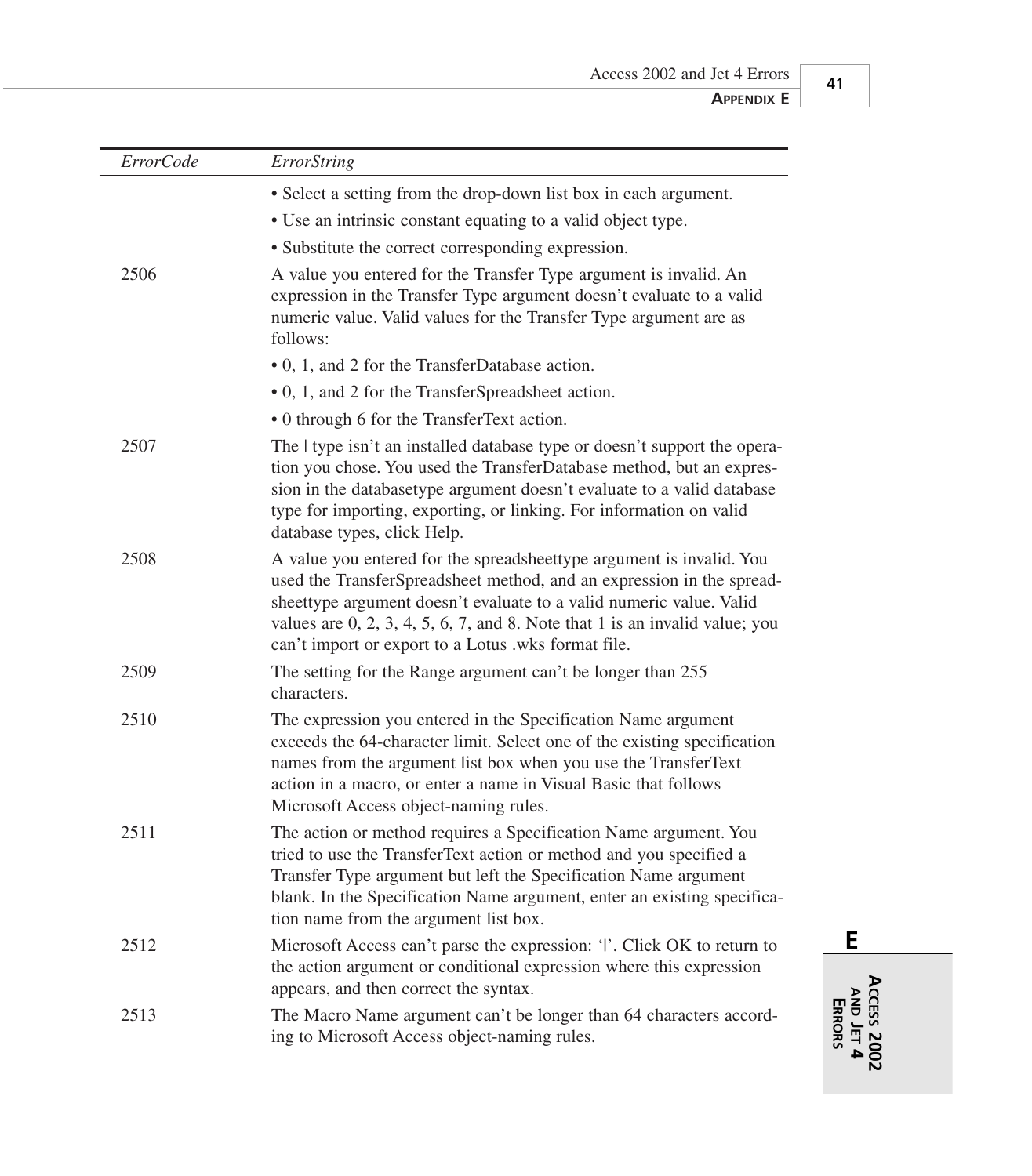| <b>ErrorCode</b> | ErrorString                                                                                                                                                                                                                                                                              |
|------------------|------------------------------------------------------------------------------------------------------------------------------------------------------------------------------------------------------------------------------------------------------------------------------------------|
| 2514             | The action or method requires a Control Name argument. You tried to<br>use the GoToControl action or method, but you left the control name<br>blank. In the Control Name argument, enter a control or field name<br>from the active form or datasheet.                                   |
| 2515             | Microsoft Access can't open the macro 'l' because it was saved using a<br>different version of Microsoft Access. Re-create the macro in the cur-<br>rent version of Microsoft Access.                                                                                                    |
| 2516             | Microsoft Access can't find the module 'l.' You tried to use the<br>OpenModule action or method, but Microsoft Access can't find the<br>module you specified in the Module Name argument. Enter a valid<br>module name from the current database.                                        |
| 2517             | Microsoft Access can't find the procedure 'l.'                                                                                                                                                                                                                                           |
|                  | • You may have used the Run method in Visual Basic but entered an<br>invalid procedure name, or you used the Run method without first<br>opening a database.                                                                                                                             |
|                  | • You tried to use the OpenModule action or method, but you used an<br>invalid procedure name.                                                                                                                                                                                           |
| 2519             | The database must be open for the SelectObject method to run. You<br>tried to run a function in a library database, and the function contains<br>the SelectObject method.                                                                                                                |
| 2520             | The action or method requires a Module or Procedure Name argument.<br>You tried to use the OpenModule action or method, but you didn't<br>enter a name in either the Module Name or the Procedure Name<br>argument in the Macro window. Enter a valid name in one of these<br>arguments. |
| 2521             | You have specified a Transfer Type that doesn't support the HTML<br>Table Name argument. Leave the HTML Table Name argument blank<br>unless you are using the Import HTML or Link HTML Transfer Types.                                                                                   |
| 2522             | The action or method requires a File Name argument. You tried to use<br>the TransferSpreadsheet or TransferText action or method. In the File<br>Name argument, enter a file name.                                                                                                       |
| 2523             | The value you entered for the show argument is invalid. You used the<br>ShowToolbar method. Valid values for this argument are acToolbarYes,<br>acToolbarWhereApprop, and acToolbarNo, or the corresponding<br>numeric values 0, 1, and 2.                                               |
| 2524             | Microsoft Access can't invoke the application using the RunApp<br>action. The path to the application is invalid, or a component of the<br>application is missing. Check the path in Windows Explorer or File<br>Manager.                                                                |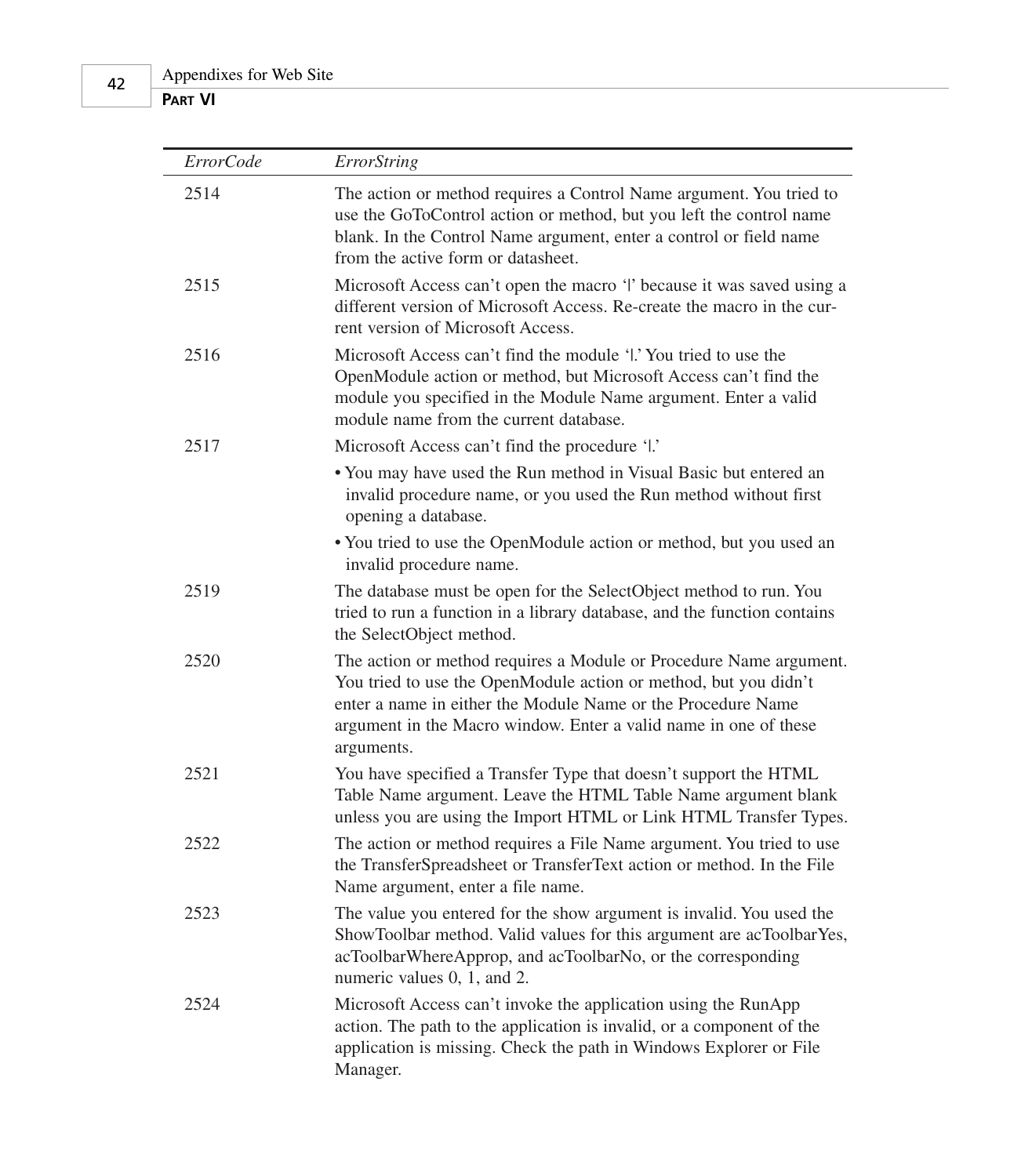| <b>ErrorCode</b> | ErrorString                                                                                                                                                                                                                                                                                                                                                                                                            |
|------------------|------------------------------------------------------------------------------------------------------------------------------------------------------------------------------------------------------------------------------------------------------------------------------------------------------------------------------------------------------------------------------------------------------------------------|
| 2525             | A macro can call itself a maximum of 20 times. Your macro contains a<br>RunMacro action that calls the same macro more than 20 times. Use a<br>condition to stop the macro after it has been run 20 times, or call<br>another macro with the RunMacro action.                                                                                                                                                          |
| 2526             | The SendKeys action requires the Microsoft Access Utility Add-in to<br>be loaded. Rerun Microsoft Access or Microsoft Office Setup to rein-<br>stall Microsoft Access and the Microsoft Access Utility Add-in.                                                                                                                                                                                                         |
| 2527             | Lotus .wks file formats aren't supported in the current version of<br>Microsoft Access. Convert your .wks file to a more recent format, such<br>as.wk1.                                                                                                                                                                                                                                                                |
| 2528             | The RunCommand macro action argument is missing, or you entered<br>an invalid command ID for the RunCommand method.                                                                                                                                                                                                                                                                                                    |
| 2529             | The Toolbar argument can't be longer than 64 characters.                                                                                                                                                                                                                                                                                                                                                               |
| 2530             | The SelectObject method can't be used on a report that is currently<br>printing.                                                                                                                                                                                                                                                                                                                                       |
| 2531             | Your HTML file does not contain any tabular data that Microsoft<br>Access can import.                                                                                                                                                                                                                                                                                                                                  |
| 2532             | Microsoft Access can't find the macro or sub procedure 'l.' The speci-<br>fied macro, macro group, or sub procedure doesn't exist. Note that<br>when you enter the macrogroupname.macroname syntax in an argu-<br>ment, you must specify the name the macro's macro group was last<br>saved under. Also, ensure that the referenced macro has been saved, or<br>that the referenced sub procedure expects 0 arguments. |
| 2533             | The ApplyFilter action requires that either the Filter Name or Where<br>Condition argument is set. You tried to run a macro containing an<br>ApplyFilter action, but you didn't set the required arguments.                                                                                                                                                                                                            |
| 2534             | The action or method requires a data access page Name argument. You<br>tried to use the OpenDataAccessPage action or method, but you left the<br>data access page Name argument blank. In the data access page Name<br>argument, enter the name of a data access page in the current database.                                                                                                                         |
| 2535             | The ApplyFilter action contains a Filter Name that cannot be applied.<br>The filter name is not a valid argument in the ApplyFilter action in<br>Client Server.                                                                                                                                                                                                                                                        |
| 2536             | Macros are disabled in this database.                                                                                                                                                                                                                                                                                                                                                                                  |
| 2540             | The file 'l' you tried to replace is a Microsoft Access system file that is<br>in use and can't be replaced or deleted.                                                                                                                                                                                                                                                                                                |

 $\overline{a}$ 

43

**E**

**AND JET 4 ERRORS** **ACCESS**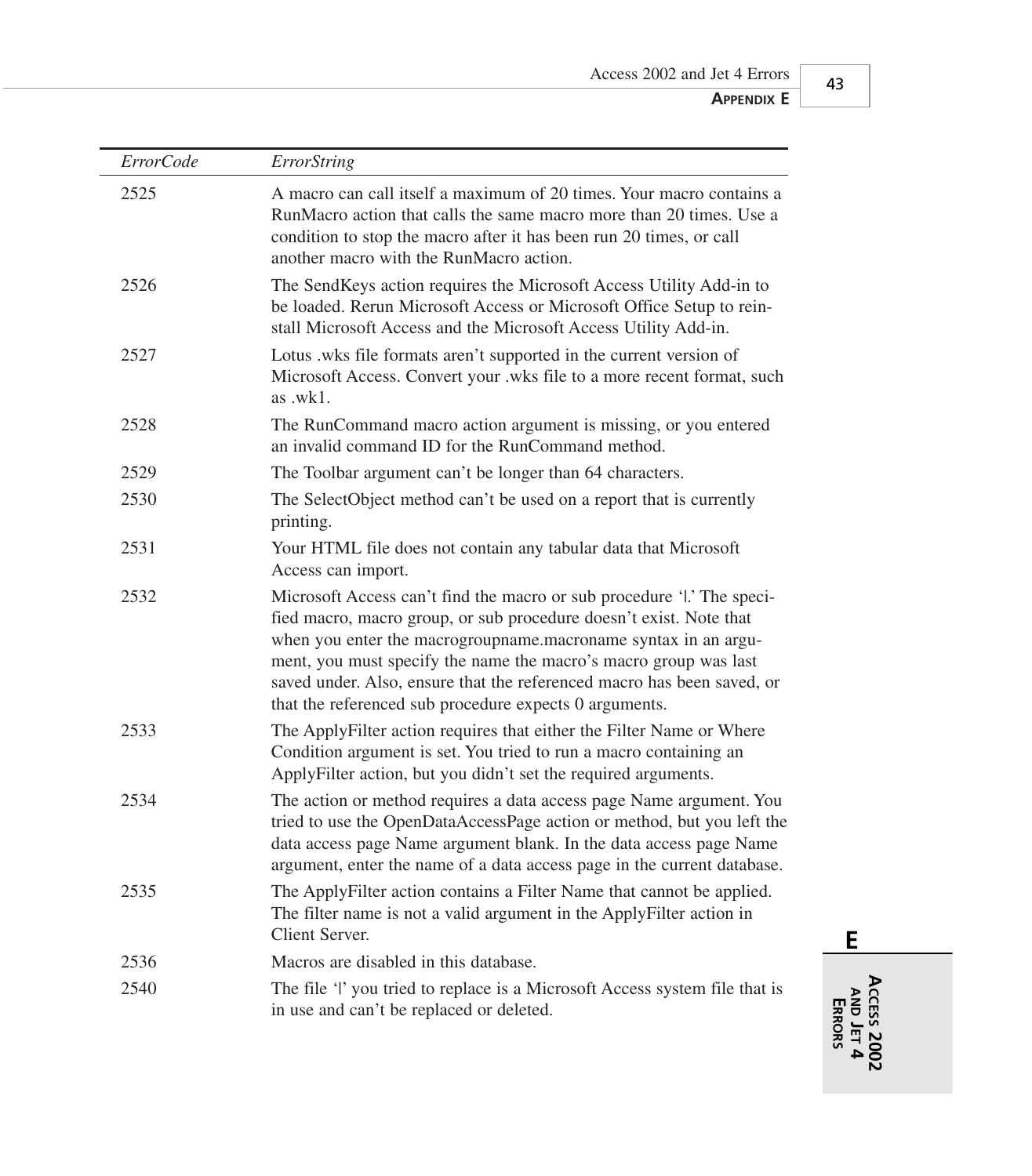| <b>ErrorCode</b> | ErrorString                                                                                                                                                                                                                                                                                                                                                                                                                                                                                                                                                         |
|------------------|---------------------------------------------------------------------------------------------------------------------------------------------------------------------------------------------------------------------------------------------------------------------------------------------------------------------------------------------------------------------------------------------------------------------------------------------------------------------------------------------------------------------------------------------------------------------|
| 2541             | The contents of the Clipboard have been deleted and can't be pasted.<br>Some applications do not put large objects on the Clipboard. Instead,<br>they put a pointer to the object on the Clipboard. The pointer may van-<br>ish before the paste happens.                                                                                                                                                                                                                                                                                                           |
| 2542             | Specify the database name in the command line so that Microsoft<br>Access can find the macro.                                                                                                                                                                                                                                                                                                                                                                                                                                                                       |
| 2543             | You can't paste a database object onto itself.                                                                                                                                                                                                                                                                                                                                                                                                                                                                                                                      |
| 2544             | Microsoft Access can't find the I you referenced in the Object Name<br>argument. The macro you tried to run includes a SelectObject action<br>with an invalid name for the Object Name argument. In the Database<br>window, verify the name of the object you want the macro to select.<br>Then open the macro in the Macro window and enter the correct name<br>for the Object Name argument.                                                                                                                                                                      |
| 2545             | The CopyObject action requires you to specify a different destination<br>database or a new name to copy from the current database. The macro<br>you are running includes a CopyObject action. Open the macro in the<br>Macro window, and select the CopyObject action. Enter a destination<br>database or a new name in the appropriate argument box.                                                                                                                                                                                                               |
| 2546             | Select a database object in the Database window before you run the<br>macro containing the l action.                                                                                                                                                                                                                                                                                                                                                                                                                                                                |
| 2547             | The database 'l' you tried to delete and replace is read-only and can't<br>be deleted or replaced. Enter a different name for the new database.                                                                                                                                                                                                                                                                                                                                                                                                                     |
| 2548             | Microsoft Access can't run the Security Wizard because this database<br>is open in exclusive mode. Do you want Microsoft Access to open the<br>database in shared mode and run the Security Wizard?                                                                                                                                                                                                                                                                                                                                                                 |
| 2549             | Microsoft Access can't delete l1 after compacting it. The compacted<br>database has been named 2. If you compact a database using the same<br>name, Microsoft Access creates a new compacted database and then<br>deletes the original database. In this case, however, the original data-<br>base wasn't deleted because it is read-only. If you can, remove the<br>read-only status, delete the original database, and then rename the new<br>database using the original name. If you can't remove the read-only<br>status, inform your workgroup administrator. |
| 2550             | Microsoft Access can't delete  1 after encrypting it. The encrypted<br>database has been named 2. If you encrypt a database using the same<br>name, Microsoft Access creates a new encrypted database, and then<br>deletes the original database. In this case, however, the original data-<br>base can't be deleted because it is read-only. If you can, remove the                                                                                                                                                                                                |

 $\overline{\phantom{0}}$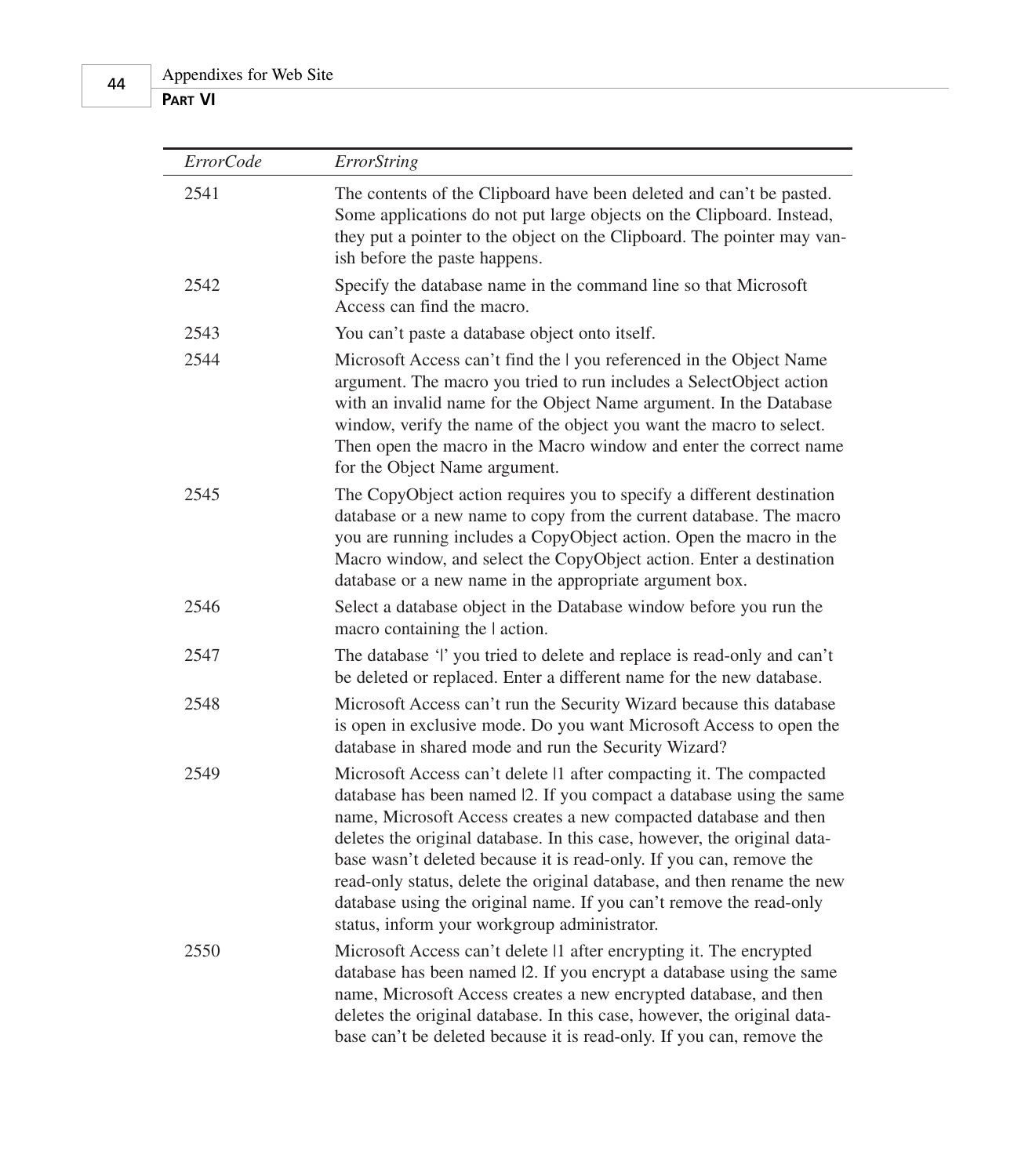| <i>ErrorCode</i> | ErrorString                                                                                                                                                                                                                                                                                                                                                                                                                                                                                                                                                             |
|------------------|-------------------------------------------------------------------------------------------------------------------------------------------------------------------------------------------------------------------------------------------------------------------------------------------------------------------------------------------------------------------------------------------------------------------------------------------------------------------------------------------------------------------------------------------------------------------------|
|                  | read-only status, delete the original database, and then rename the new<br>database using the original name. If you can't remove the read-only<br>status, inform your workgroup administrator.                                                                                                                                                                                                                                                                                                                                                                          |
| 2551             | Microsoft Access can't delete  1 after decrypting it. The decrypted<br>database has been named 12. If you decrypt a database using the same<br>name, Microsoft Access creates a new decrypted database, and then<br>deletes the original database. In this case, however, the original data-<br>base can't be deleted because it is read-only. If you can, remove the<br>read-only status, delete the original database, and then rename the new<br>database using the original name. If you can't remove the read-only<br>status, inform your workgroup administrator. |
| 2552             | You can't encrypt a database that you didn't create or don't own. See<br>the owner of the database or your workgroup administrator.                                                                                                                                                                                                                                                                                                                                                                                                                                     |
| 2553             | You can't decrypt a database that you didn't create or don't own. See<br>the owner of the database or your workgroup administrator.                                                                                                                                                                                                                                                                                                                                                                                                                                     |
| 2554             | Can't find the database you specified, or you didn't specify a database<br>at all. Specify a valid database name in the command line, and include<br>a path if necessary.                                                                                                                                                                                                                                                                                                                                                                                               |
| 2556             | Microsoft Access can't run the Security Wizard because the database<br>has had a password set on it. You will have to unset the database pass-<br>word by choosing Tools Security Unset Database Password.                                                                                                                                                                                                                                                                                                                                                              |
| 2557             | The database you tried to convert was either created in or was already<br>converted to the requested version of Microsoft Access.                                                                                                                                                                                                                                                                                                                                                                                                                                       |
| 2559             | Microsoft Access was unable to refresh the linked table 'I' in database<br>'l2' during conversion. Try and refresh the links manually by using the<br>Linked Table Manager (Tools menu, Database Utilities submenu).                                                                                                                                                                                                                                                                                                                                                    |
| 2560             | Microsoft Access is unable to load the Database Properties.                                                                                                                                                                                                                                                                                                                                                                                                                                                                                                             |
| 2561             | Microsoft Access can't display the Database Properties dialog box.                                                                                                                                                                                                                                                                                                                                                                                                                                                                                                      |
| 2562             | Microsoft Access is unable to save the Database Properties.                                                                                                                                                                                                                                                                                                                                                                                                                                                                                                             |
| 2563             | Microsoft Access can't load a dynamic-link library. Run Setup to rein-<br>stall Microsoft Access. If you want to preserve your security or custom<br>settings, back up the Microsoft Access workgroup information file. For<br>information on backing up files, search the Microsoft Windows Help<br>index for 'backing up files'.                                                                                                                                                                                                                                      |
| 2564             | You can't hide the document 'l' while it is open. Close the database<br>object first, and then hide it.                                                                                                                                                                                                                                                                                                                                                                                                                                                                 |
| 2565             | You can't unhide the database object 'l' while it is open. Close the<br>database object first, and then unhide it.                                                                                                                                                                                                                                                                                                                                                                                                                                                      |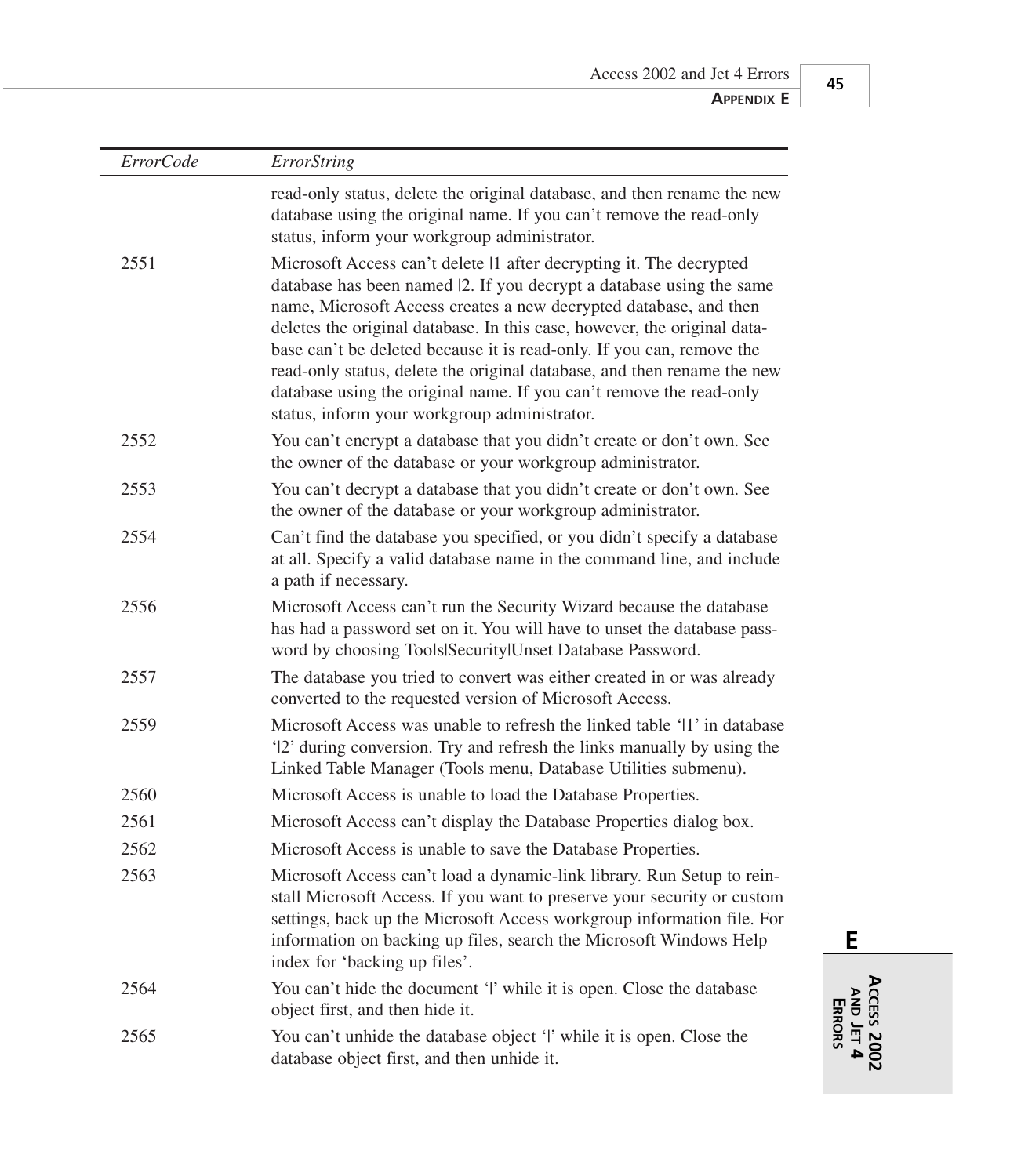$\overline{\phantom{0}}$ 

| <b>ErrorCode</b> | ErrorString                                                                                                                                                                                                                                                                                                                                                                                                                                                                                                                                                                                                                                                                                                           |
|------------------|-----------------------------------------------------------------------------------------------------------------------------------------------------------------------------------------------------------------------------------------------------------------------------------------------------------------------------------------------------------------------------------------------------------------------------------------------------------------------------------------------------------------------------------------------------------------------------------------------------------------------------------------------------------------------------------------------------------------------|
| 2566             | Microsoft Access is unable to set the application's icon to the file 'l'.<br>Make sure the file is a valid icon (.ico) file. If you're using Microsoft<br>Windows, you can also use .bmp files.                                                                                                                                                                                                                                                                                                                                                                                                                                                                                                                       |
| 2567             | Microsoft Access can't open or convert this previous version database.<br>The database was created in an earlier version of Microsoft Access.<br>You don't have appropriate security permissions to open or convert<br>databases created in earlier versions.                                                                                                                                                                                                                                                                                                                                                                                                                                                         |
| 2568             | Microsoft Access can't undo this operation. An object with the same<br>name already exists. Another user might have created an object named<br>'l' after you had performed this operation on an object with the same<br>name.                                                                                                                                                                                                                                                                                                                                                                                                                                                                                         |
| 2569             | Microsoft Access can't delete  1 after enabling it. The enabled database<br>has been named 2. If you enable a database using the same name,<br>Microsoft Access creates a new enabled database and then deletes the<br>original database. In this case, however, the original database wasn't<br>deleted because it is read-only. If you can, remove the read-only status,<br>delete the original database, and then rename the new database using<br>the original name. If you can't remove the read-only status, inform<br>your workgroup administrator.                                                                                                                                                            |
| 2571             | You can't modify objects created using an earlier version of Microsoft<br>Access. To convert this database to the current version of Microsoft<br>Access, close the database, point to Database Utilities on the Tools<br>menu, and then click Convert Database.                                                                                                                                                                                                                                                                                                                                                                                                                                                      |
| 2572             | This database is in an unexpected state; Microsoft Access can't open it.<br>This database has been converted from a prior version of Microsoft<br>Access by using the DAO CompactDatabase method instead of the<br>Convert Database command on the Tools menu (Database Utilities sub-<br>menu). This has left the database in a partially converted state. If you<br>have a copy of the database in its original format, use the Convert<br>Database command on the Tools menu (Database Utilities submenu) to<br>convert it. If the original database is no longer available, create a new<br>database and import your tables and queries to preserve your data. Your<br>other database objects can't be recovered. |
| 2573             | This database is a replica created in a different version of Access. You<br>can only convert this replica by synchronizing with its Design Master.<br>Convert the Design Master of this replica set then synchronize the<br>replica with the Design Master.                                                                                                                                                                                                                                                                                                                                                                                                                                                           |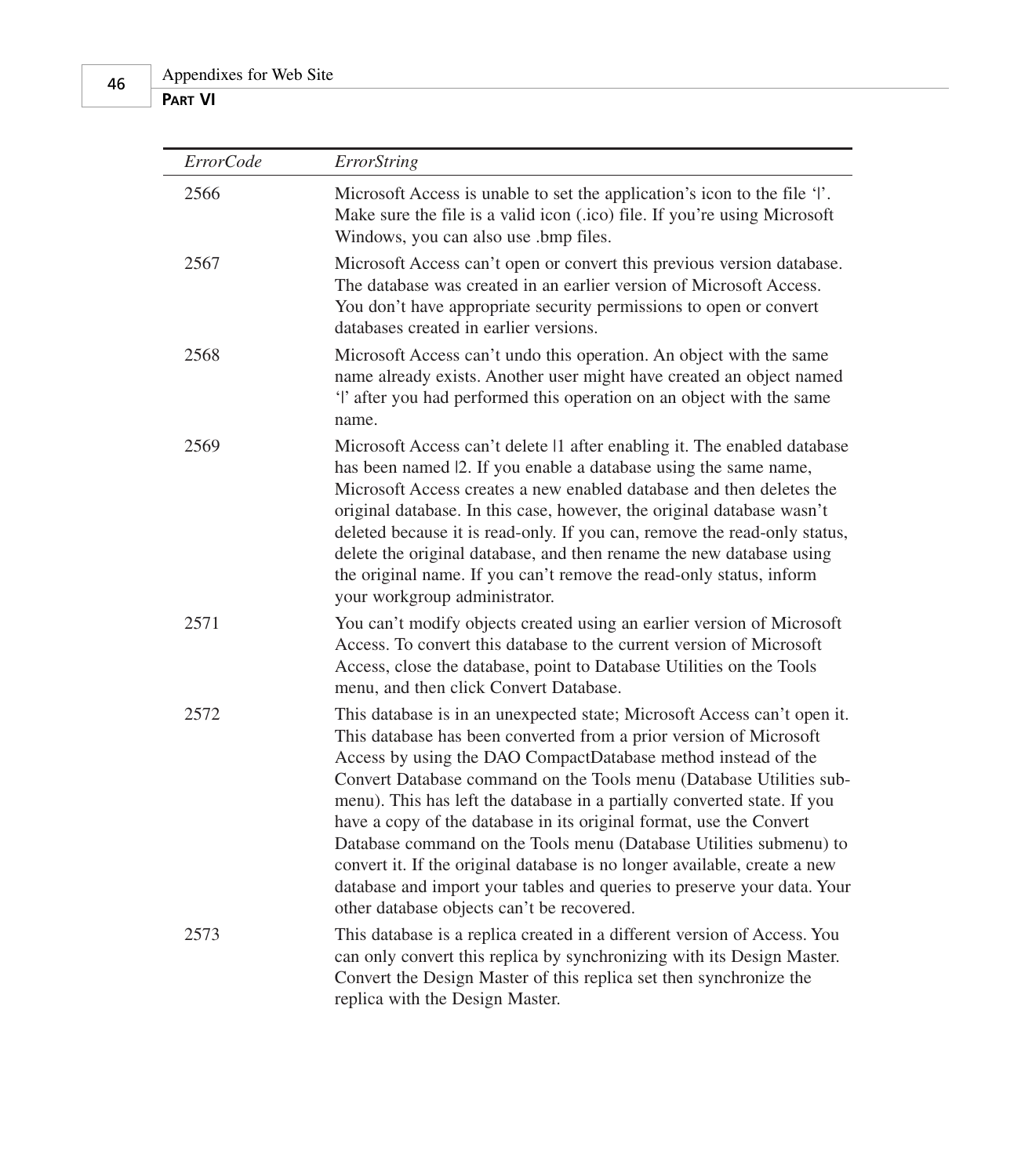**APPENDIX E**

| 2574 | You can't create another Microsoft Access database with the same<br>name and location as an existing database. You carried out the Make<br>MDE File command, but tried to give the new database the same<br>extension as the old one. Accept the default .mde extension for your<br>new MDE database.                                                                                 |
|------|---------------------------------------------------------------------------------------------------------------------------------------------------------------------------------------------------------------------------------------------------------------------------------------------------------------------------------------------------------------------------------------|
| 2575 | You can't create a Microsoft Access MDE database from a database<br>replica.                                                                                                                                                                                                                                                                                                          |
| 2576 | This database is a Microsoft Access 7.0/8.0/9.0 Design Master/Replica.<br>If you click OK, the database you selected will be renamed to 11 and<br>then converted to 2. Everyone using a replica of this database will<br>have to upgrade to Microsoft Access 2000 after the next synchroniza-<br>tion.                                                                                |
| 2577 | The database I is already open. Close the database before carrying out<br>the Make MDE File command.                                                                                                                                                                                                                                                                                  |
| 2578 | Microsoft Access was unable to create an MDE database.                                                                                                                                                                                                                                                                                                                                |
| 2579 | Local forms, reports, macros, and modules in this replica will not be<br>converted. To retain these objects, please be sure to import them into<br>the Design Master from the original replica.                                                                                                                                                                                       |
| 2580 | The record source 'l' specified on this form or report does not exist.<br>You misspelled the name, or it was deleted or renamed in the current<br>database, or it exists in a different database. In the Form or Report's<br>Design view, display the property sheet by clicking the Properties but-<br>ton, and then set the RecordSource property to an existing table or<br>query. |
| 2581 | You must define a sort field or expression for the group header or<br>footer in the report you tried to preview or print.                                                                                                                                                                                                                                                             |
| 2582 | You can't set the GroupInterval property to zero when the GroupOn<br>property is set to Interval. Click Sorting and Grouping on the View<br>menu and try one of the following:                                                                                                                                                                                                        |
|      | • Change the GroupInterval property setting to a number higher than<br>zero.                                                                                                                                                                                                                                                                                                          |
|      | • Change the GroupOn property setting to Each Value.                                                                                                                                                                                                                                                                                                                                  |
| 2583 | The ApplyFilter action or method can be carried out only from an<br>Open macro or Open event procedure.                                                                                                                                                                                                                                                                               |
|      | • You may have tried to run a macro or procedure containing the<br>ApplyFilter action or method from a report property other than the<br>OnOpen property.                                                                                                                                                                                                                             |

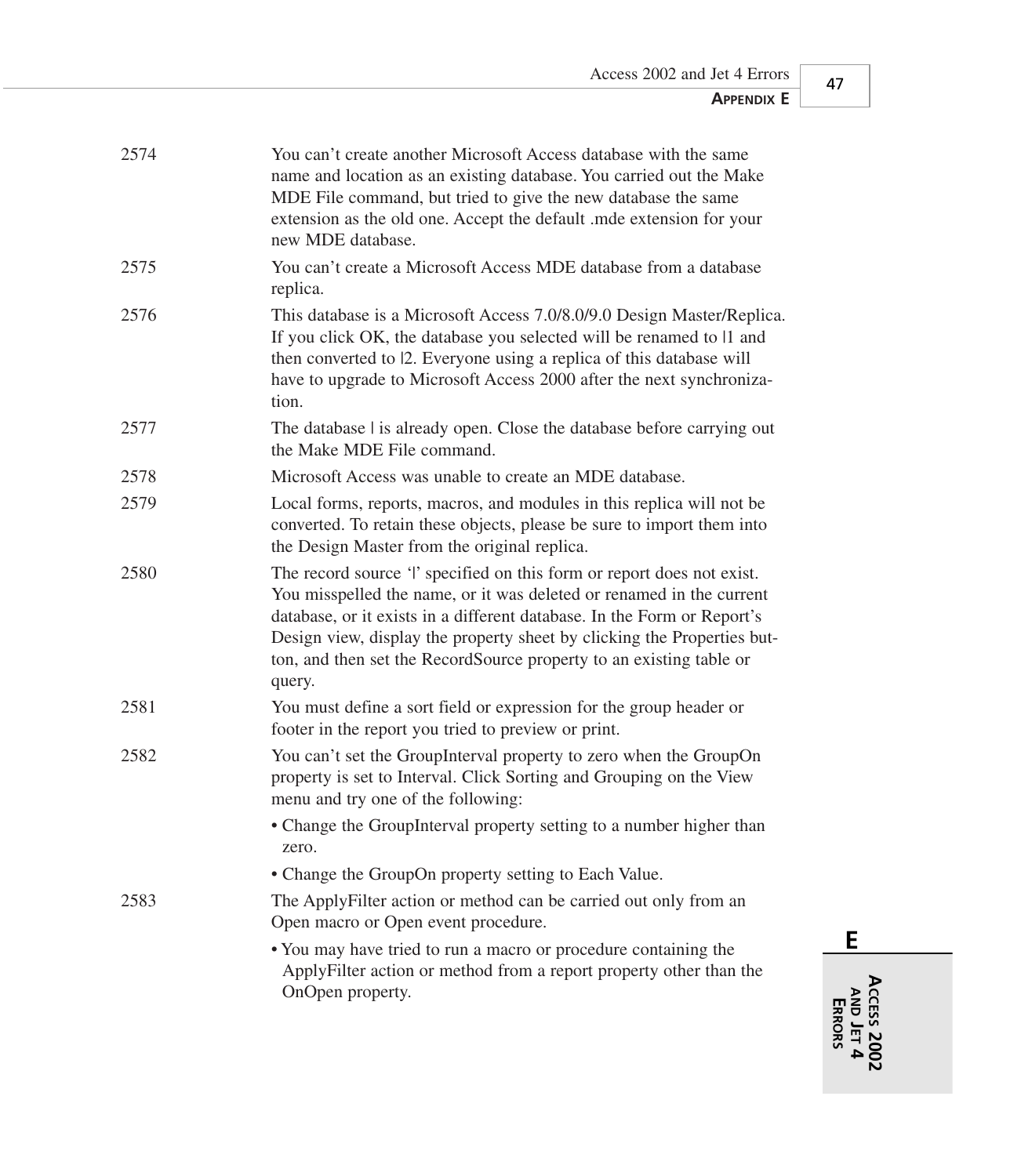| <b>ErrorCode</b> | ErrorString                                                                                                                                                                                                                                                                                                                                                                                                                                                                                                                                                                           |
|------------------|---------------------------------------------------------------------------------------------------------------------------------------------------------------------------------------------------------------------------------------------------------------------------------------------------------------------------------------------------------------------------------------------------------------------------------------------------------------------------------------------------------------------------------------------------------------------------------------|
|                  | • You may have tried to run a macro or event procedure on a report that<br>is already open. To use the ApplyFilter action in a report, set the<br>OnOpen property to the name of the macro, close the report, and then<br>reopen it.                                                                                                                                                                                                                                                                                                                                                  |
| 2584             | You can't use aggregate functions in a page header or footer. The page<br>header or footer of the report you tried to preview contains a calculated<br>control with an aggregate function in its expression. If you want to<br>show the result of an aggregate function in a page header or footer, cre-<br>ate a hidden calculated control in an appropriate section of the report.<br>Then create an unbound text box in the page header or footer. If you<br>are running a macro, use the SetValue action to set the unbound text<br>box value to the value in the hidden control. |
| 2585             | This action can't be carried out while processing a form or report<br>event. A macro specified as the OnOpen, OnClose, OnFormat,<br>OnRetreat, OnPage, or OnPrint property setting contains an invalid<br>action for the property. When you click OK, an Action Failed dialog<br>box will display the name of the macro that failed and its arguments.                                                                                                                                                                                                                                |
| 2586             | Microsoft Access changed the MoveLayout and NextRecord properties<br>to True from False. The macro or Visual Basic function run by the<br>OnFormat property of one of the sections of the report set both the<br>MoveLayout and NextRecord properties to False. Having both proper-<br>ties set to False can make the report print continuously. Revise the<br>macro or function so that it sets these properties to the values you<br>want.                                                                                                                                          |
| 2587             | Microsoft Access can't complete the Output operation. The Visual<br>Basic code you entered contains a syntax error or the Output proce-<br>dures are not available. Make sure there isn't a syntax error in your<br>code. If the syntax is correct, run Setup to reinstall Microsoft Access. If<br>you want to preserve your security or custom settings, back up the<br>Microsoft Access workgroup information file. For information on back-<br>ing up files, search the Microsoft Windows Help index for 'backing up<br>files'.                                                    |
| 2588             | You must select a form to save as a report.                                                                                                                                                                                                                                                                                                                                                                                                                                                                                                                                           |
| 2589             | The expression 'l' is invalid. Aggregate functions are only allowed on<br>output fields of the Record Source.                                                                                                                                                                                                                                                                                                                                                                                                                                                                         |
| 2590             | The Var and VarP aggregate functions are not supported in an Access<br>project.                                                                                                                                                                                                                                                                                                                                                                                                                                                                                                       |
| 2591             | You can't change printer properties in the OnOpen event of a report.                                                                                                                                                                                                                                                                                                                                                                                                                                                                                                                  |
| 2592             | You cannot bind a hierarchical report to a DAO Recordset.                                                                                                                                                                                                                                                                                                                                                                                                                                                                                                                             |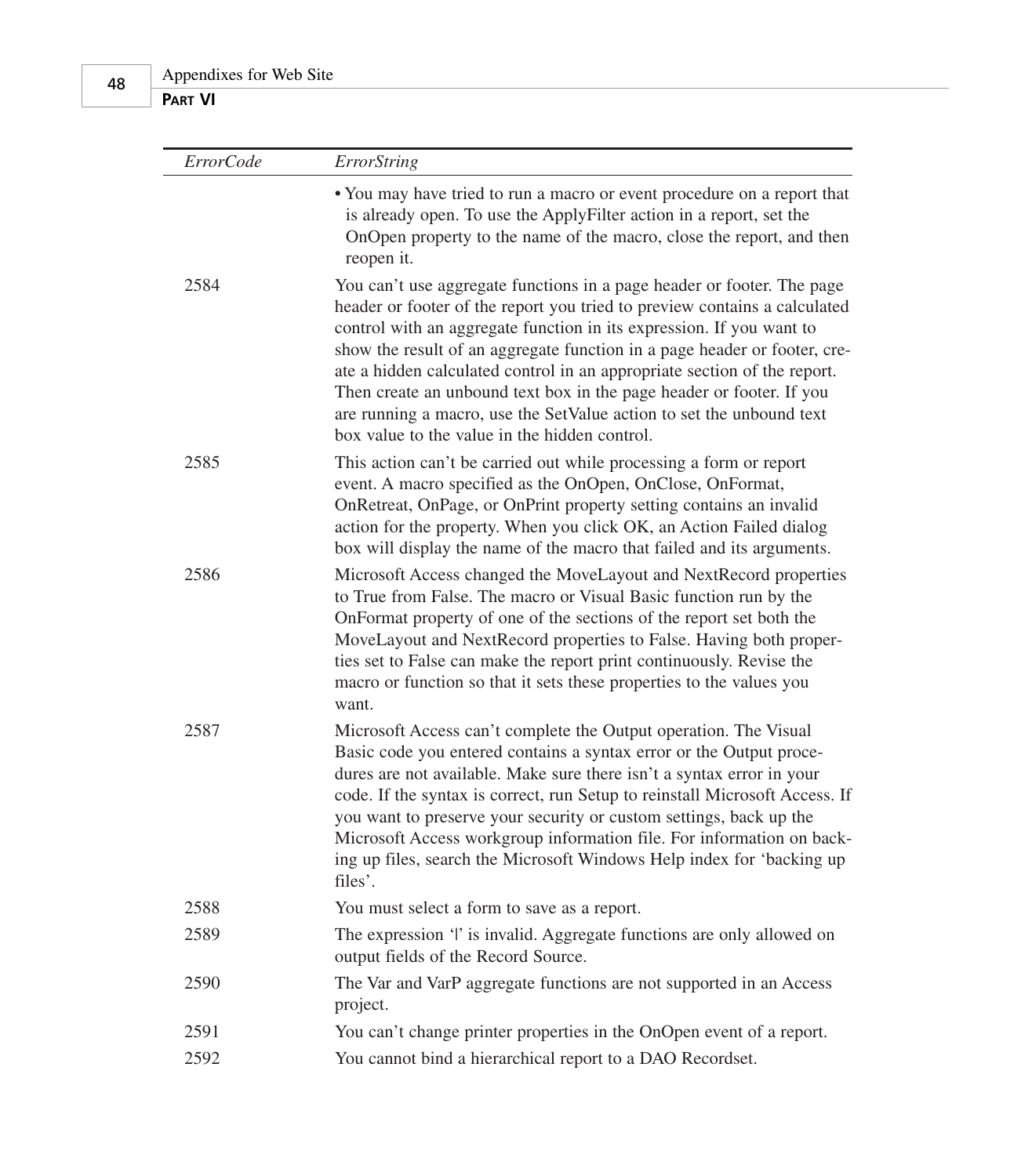| <b>ErrorCode</b> | ErrorString                                                                                                                                                                                                                                                                                |
|------------------|--------------------------------------------------------------------------------------------------------------------------------------------------------------------------------------------------------------------------------------------------------------------------------------------|
| 2593             | This feature is not available in an MDB.                                                                                                                                                                                                                                                   |
| 2594             | You cannot Filter By Form when form record source is a recordset<br>object.                                                                                                                                                                                                                |
| 2595             | Microsoft Access cannot set this property when DefaultSize property is<br>set to True.                                                                                                                                                                                                     |
| 2596             | Printer object is not available on subforms and subreports.                                                                                                                                                                                                                                |
| 2597             | Unable to bind the report to the specified recordset because the shape<br>does not match the sorting and grouping specified on the report.                                                                                                                                                 |
| 2598             | Recordset property not available for natively bound reports in MDB<br>files.                                                                                                                                                                                                               |
| 2600             | Verify the new password by retyping it in the Verify box and clicking<br>OK.                                                                                                                                                                                                               |
| 2601             | You don't have permission to read 'l.' To read this object, you must<br>have Read Design permission for it. For more information on permis-<br>sions and who can set them, click Help.                                                                                                     |
| 2602             | You don't have permission to modify 'l.' To modify this object, you<br>must have Modify Design permission for it. If the object is a table, you<br>must also have Delete Data and Update Data permissions for it. For<br>more information on permissions and who can set them, click Help. |
| 2603             | You don't have permission to run 'l.' To run this object, you must have<br>Open/Run permission for it. For more information on permissions and<br>who can set them, click Help.                                                                                                            |
| 2604             | You can't view this object's permissions. To view or change permis-<br>sions for this object, you must have Administer permission for it. For<br>more information on permissions and who can set them, click Help.                                                                         |
| 2605             | You can't remove this user account from group 'l.'                                                                                                                                                                                                                                         |
|                  | • You may have tried to remove a user account from the default Users<br>group. Microsoft Access automatically adds all users to the default<br>Users group. To remove a user account from the Users group, you<br>must first delete the account.                                           |
|                  | • You may have tried to remove all users from the Admins group.<br>There must be at least one user in the Admins group.                                                                                                                                                                    |
| 2606             | The object type is invalid.                                                                                                                                                                                                                                                                |
| 2607             | You don't have permission to cut 'l.' To cut this object, you must have<br>Modify Design permission for it. If the object is a table, you must also<br>have Delete Data permission for it. For more information on permis-<br>sions and who can set them, click Help.                      |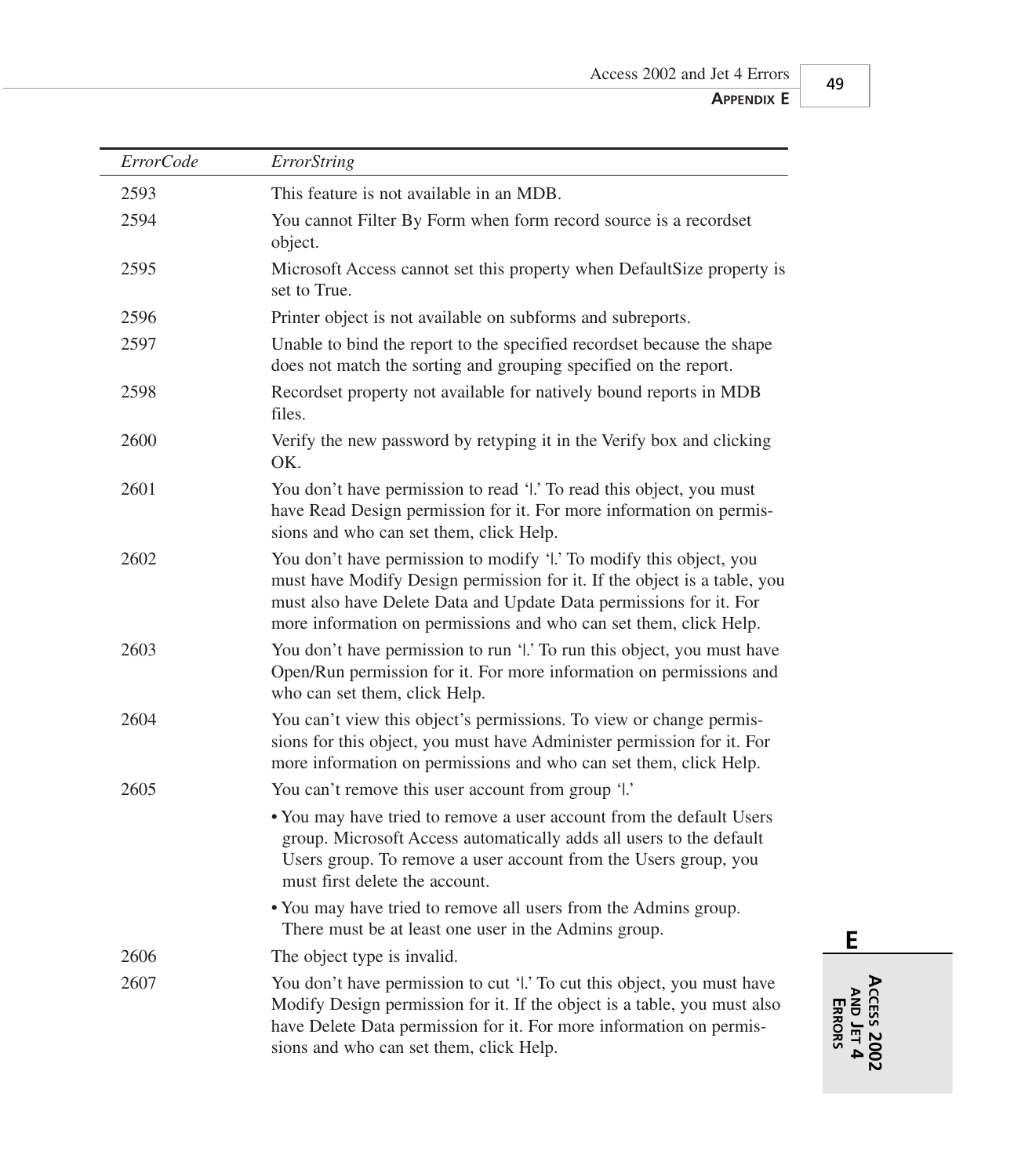| <b>ErrorCode</b> | ErrorString                                                                                                                                                                                                                                                                                                                                                                                                                                                                                |
|------------------|--------------------------------------------------------------------------------------------------------------------------------------------------------------------------------------------------------------------------------------------------------------------------------------------------------------------------------------------------------------------------------------------------------------------------------------------------------------------------------------------|
| 2608             | You don't have permission to copy 'l.' To copy this object, you must<br>have Read Design permission for it. If the object is a table, you must<br>also have Read Data permission for it. For more information on per-<br>missions and who can set them, click Help.                                                                                                                                                                                                                        |
| 2609             | You don't have permission to delete 'l.' To delete this object, you must<br>have Modify Design permission for it. If the object is a table, you must<br>also have Delete Data permission for it. For more information on per-<br>missions and who can set them, click Help.                                                                                                                                                                                                                |
| 2610             | You must enter a personal identifier (PID) consisting of at least 4 and<br>no more than 20 characters and digits. Microsoft Access uses the com-<br>bination of the user or group name and the PID to identify the user or<br>group. Note that Microsoft Access hides the PID after you create it, so<br>make sure to write down the exact user or group account name and the<br>PID entries. If you ever have to re-create the account, you must supply<br>the same name and PID entries. |
| 2611             | Microsoft Access can't find the workgroup file 'l.' Would you like to<br>use the default workgroup file?                                                                                                                                                                                                                                                                                                                                                                                   |
| 2612             | The account name is invalid. For information about naming conven-<br>tions, click Help.                                                                                                                                                                                                                                                                                                                                                                                                    |
| 2613             | You don't have permission to rename 'l.' To rename a database object,<br>you must have Modify Design permission for the object. For more<br>information on permissions and who can set them, click Help.                                                                                                                                                                                                                                                                                   |
| 2614             | You don't have permission to insert this form into another form. To<br>insert a form into another form as a subform, you must have Read<br>Design permission for the form being inserted. For more information<br>on permissions and who can set them, click Help.                                                                                                                                                                                                                         |
| 2615             | You don't have permission to change the owner of 'l.' To change the<br>owner of a database object, you must have Administer permission for<br>it. For more information on permissions and who can set them, click<br>Help.                                                                                                                                                                                                                                                                 |
| 2616             | You can't change permissions for 'l.' To change permissions for this<br>object, you must have Administer permission for it. For more informa-<br>tion on permissions and who can set them, click Help.                                                                                                                                                                                                                                                                                     |
| 2617             | You don't have permission to import, export, or link to 'l.' To import,<br>export, or link to this object, you must have Read Design and Read<br>Data permissions for it. For more information on permissions and who<br>can set them, click Help.                                                                                                                                                                                                                                         |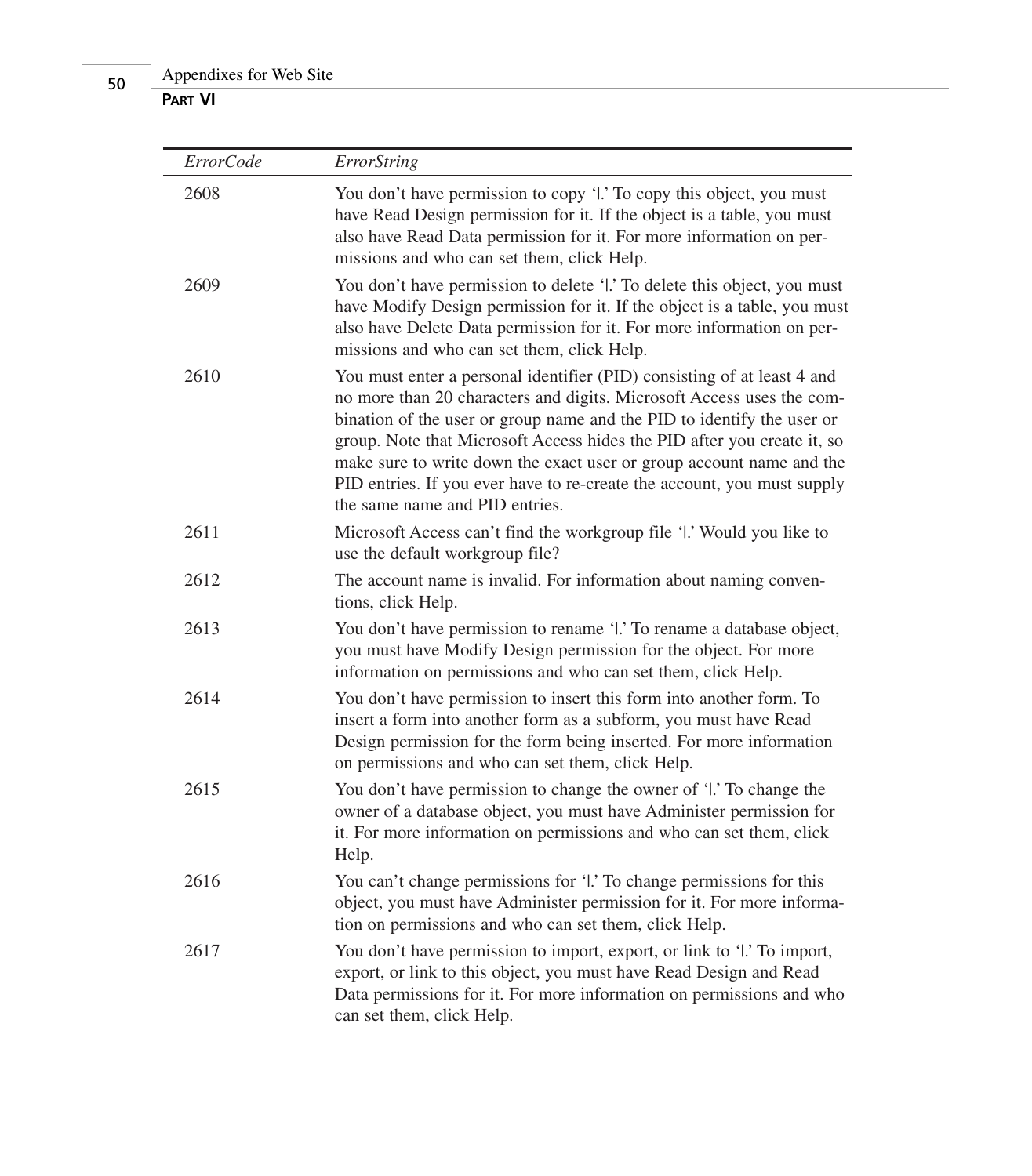| <i>ErrorCode</i> | ErrorString                                                                                                                                                                                                                                                                                                                        |
|------------------|------------------------------------------------------------------------------------------------------------------------------------------------------------------------------------------------------------------------------------------------------------------------------------------------------------------------------------|
| 2618             | You need to have the database open for exclusive use to set or unset<br>the database password. To open the database exclusively, close the<br>database, and then reopen it using the Open command on the File<br>menu. In the Open dialog box, click the arrow to the right of the Open<br>button, and then choose Open Exclusive. |
| 2619             | You can't change permissions for 'l' in a replica. Permissions may only<br>be changed in the Design Master for the replica set.                                                                                                                                                                                                    |
| 2620             | The password you entered in the Old Password box is incorrect. Please<br>enter the correct password for this account.                                                                                                                                                                                                              |
| 2621             | That password isn't valid. You may have used a semicolon.                                                                                                                                                                                                                                                                          |
| 2622             | You can't save 'l' because it is read-only. To save, switch to Design<br>View and choose Save As from the File menu.                                                                                                                                                                                                               |
| 2623             | Saving the database to the previous version of Access will create a new<br>database that contains none of the security information that you have<br>set. Are you sure you want to proceed?                                                                                                                                         |
| 2624             | An error has occurred while changing workgroup database.                                                                                                                                                                                                                                                                           |
| 2625             | Workgroup Administrator couldn't create the workgroup information<br>file. Make sure that you have specified a valid path and file name, that<br>you have adequate permissions to create the file, and that you have<br>enough disk space on the destination drive. (I)                                                            |
| 2626             | Reserved error (l); there is no message for this error.                                                                                                                                                                                                                                                                            |
| 2627             | There's not enough disk space.                                                                                                                                                                                                                                                                                                     |
| 2628             | One of your parameters is invalid.                                                                                                                                                                                                                                                                                                 |
| 2629             | Could not open workgroup file. This is a directory.                                                                                                                                                                                                                                                                                |
| 2630             | The specified path is invalid.                                                                                                                                                                                                                                                                                                     |
| 2631             | The specified path is too long.                                                                                                                                                                                                                                                                                                    |
| 2632             | Change Workgroup cannot proceed without your Name, PIN, and a<br>path to the new Workgroup Information File.                                                                                                                                                                                                                       |
| 2633             | Microsoft Access cannot change the password for the logon account 'l'<br>because the current connection is using Microsoft Windows NT inte-<br>grated security.                                                                                                                                                                    |
| 2634             | The new password doesn't match the verify password value.                                                                                                                                                                                                                                                                          |
| 2635             | Microsoft Access is unable to change the password because the old<br>password doesn't match the password of the currently logged in user.                                                                                                                                                                                          |
| 2636             | Workgroup file already exists.                                                                                                                                                                                                                                                                                                     |

 $\overline{a}$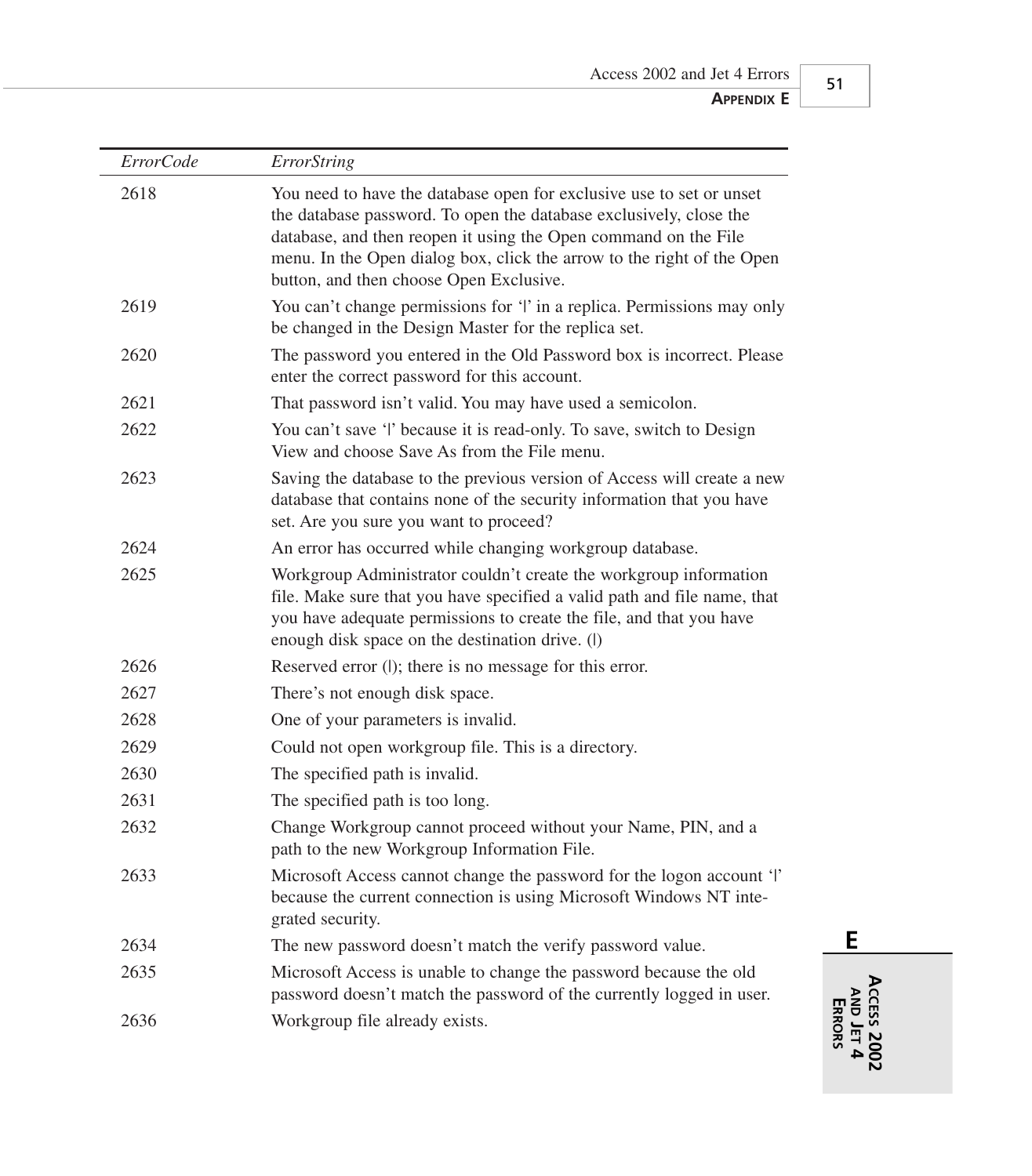| <b>ErrorCode</b> | ErrorString                                                                                                                                                                                                                                                                                                                                                                                                                                                                                                                             |
|------------------|-----------------------------------------------------------------------------------------------------------------------------------------------------------------------------------------------------------------------------------------------------------------------------------------------------------------------------------------------------------------------------------------------------------------------------------------------------------------------------------------------------------------------------------------|
| 2637             | Unable to start SQL Server service. To restart the SQL Server service,<br>double click on the SQL Server System Manager icon in the system<br>tray and click Start/Continue. Once the service is started, point to<br>Connection on the File menu in Access and click OK.                                                                                                                                                                                                                                                               |
| 2638             | Unable to start SQL Server service. To restart the SQL Server service,<br>double click on the SQL Server System Manager icon in the system<br>tray and click Start/Continue. If the service fails to start, go to the<br>Services console and verify that the MSSQLServer service Log On<br>information is correct. Once the service is started, point to Connection<br>on the File menu in Access and click OK.                                                                                                                        |
| 2646             | Microsoft Access can't create this relationship and enforce referential<br>integrity. Data in the table 'l' violates referential integrity rules. For<br>example, there may be records relating to an employee in the Related<br>table, but no record for the employee in the primary table. Edit the data<br>so that records in the primary table exist for all related records. If you<br>want to create the relationship without following the rules of referential<br>integrity, clear the Enforce Referential Integrity check box. |
| 2648             | Microsoft Access created a one-to-one relationship instead of a one-to-<br>many relationship because there is a unique index on the field(s) speci-<br>fied for the related table. If you want to define a one-to-many<br>relationship between these tables, try one of the following:                                                                                                                                                                                                                                                  |
|                  | • Delete the one-to-one relationship, and then change the setting of the<br>Indexed property for the foreign key field from No Duplicates to<br>Duplicates OK.                                                                                                                                                                                                                                                                                                                                                                          |
|                  | • Choose different matching fields.                                                                                                                                                                                                                                                                                                                                                                                                                                                                                                     |
| 2649             | Microsoft Access can't enforce referential integrity for this relation-<br>ship. Make sure the fields you drag are primary key fields or uniquely<br>indexed and that the unique index or primary key is correctly set. If<br>you want to create the relationship without following the rules of refer-<br>ential integrity, clear the Enforce Referential Integrity check box.                                                                                                                                                         |
| 2650             | Microsoft Access can't create this relationship and enforce referential<br>integrity.                                                                                                                                                                                                                                                                                                                                                                                                                                                   |
|                  | • The fields you chose may have different data types.                                                                                                                                                                                                                                                                                                                                                                                                                                                                                   |
|                  | • The fields may have the Number data type but not the same FieldSize<br>property setting. Try one of the following:                                                                                                                                                                                                                                                                                                                                                                                                                    |
|                  | • Select fields with the same data type.                                                                                                                                                                                                                                                                                                                                                                                                                                                                                                |
|                  | • Open the tables in Design view, and change the data types and<br>field sizes so that the fields match.                                                                                                                                                                                                                                                                                                                                                                                                                                |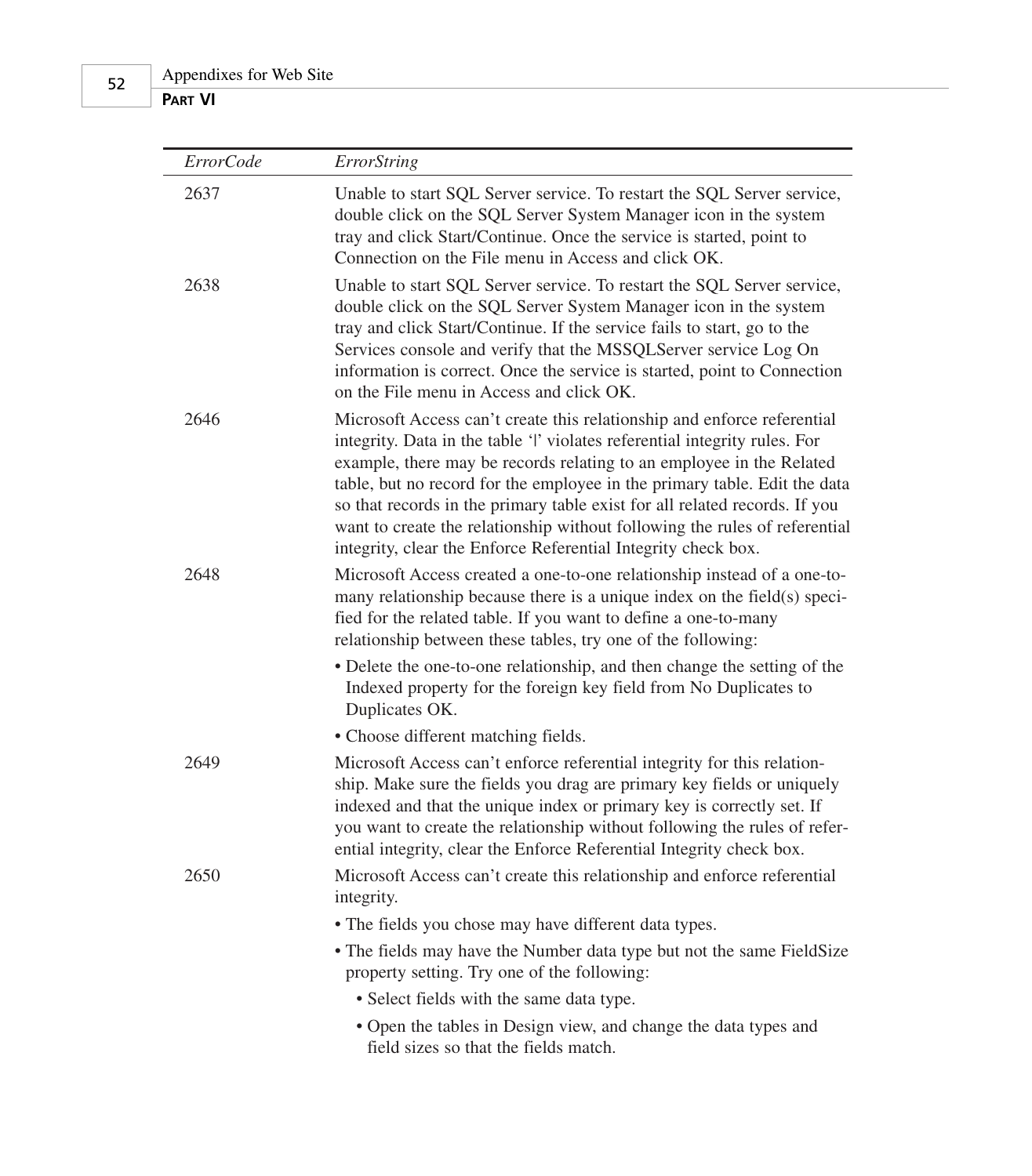| <b>ErrorCode</b> | ErrorString                                                                                                                                                                                                                                                                                                                                                                                                     |
|------------------|-----------------------------------------------------------------------------------------------------------------------------------------------------------------------------------------------------------------------------------------------------------------------------------------------------------------------------------------------------------------------------------------------------------------|
|                  | If you want to create the relationship without following the rules of<br>referential integrity, clear the Enforce Referential Integrity check box.                                                                                                                                                                                                                                                              |
| 2651             | You can't create a relationship between fields with the Memo, OLE<br>Object, Yes/No, or Hyperlink data type. You tried to enforce referential<br>integrity for a relationship, but one or more of the fields you chose<br>have the Memo, OLE Object, Yes/No, or Hyperlink data type. Select<br>fields in the grid that don't have these data types, or open the tables in<br>Design view and change data types. |
| 2652             | You can't delete a relationship inherited from a linked database.                                                                                                                                                                                                                                                                                                                                               |
| 2680             | The form or report includes more OLE objects than Microsoft Access<br>can display at one time. Delete some of the bound or unbound object<br>frames.                                                                                                                                                                                                                                                            |
| 2683             | There is no object in this control.                                                                                                                                                                                                                                                                                                                                                                             |
| 2684             | The OLE object is empty. You can't edit a bound object frame if the<br>field in the underlying table doesn't contain an OLE object. Embed or<br>link an OLE object into the bound object frame using the Object com-<br>mand on the Insert menu.                                                                                                                                                                |
| 2685             | The object doesn't have an OLE object data type. The bound object<br>frame containing the object you tried to edit isn't bound to a field with<br>the OLE object data type. If you want to display an OLE object, set the<br>ControlSource property for the bound object frame to a field with the<br>OLE object data type. Or use a different control, such as a text box, to<br>display the data.             |
| 2686             | Microsoft Access is unable to save the l object. Your computer ran out<br>of disk space while Microsoft Access was saving the OLE object. For<br>information on freeing disk space, search the Microsoft Windows Help<br>index for 'disk space, freeing'.                                                                                                                                                       |
| 2687             | There was a problem reading the l object.                                                                                                                                                                                                                                                                                                                                                                       |
| 2690             | A system resource necessary for displaying the l object isn't available.<br>Your computer may be low on memory. Close unneeded programs, and<br>try the operation again. For more information on freeing memory, search<br>the Microsoft Windows Help index for 'memory, troubleshooting'.                                                                                                                      |
| 2691             | Microsoft Access can't communicate with the OLE server. The OLE<br>server may not be registered. To register the OLE server, reinstall it.                                                                                                                                                                                                                                                                      |
| 2694             | The Clipboard isn't available. The Clipboard may be in use by another<br>application, or your computer may be low on memory. If your com-<br>puter is low on memory, close unneeded programs, and then try the<br>operation again. For more information on freeing memory, search the<br>Microsoft Windows Help index for 'memory, troubleshooting'.                                                            |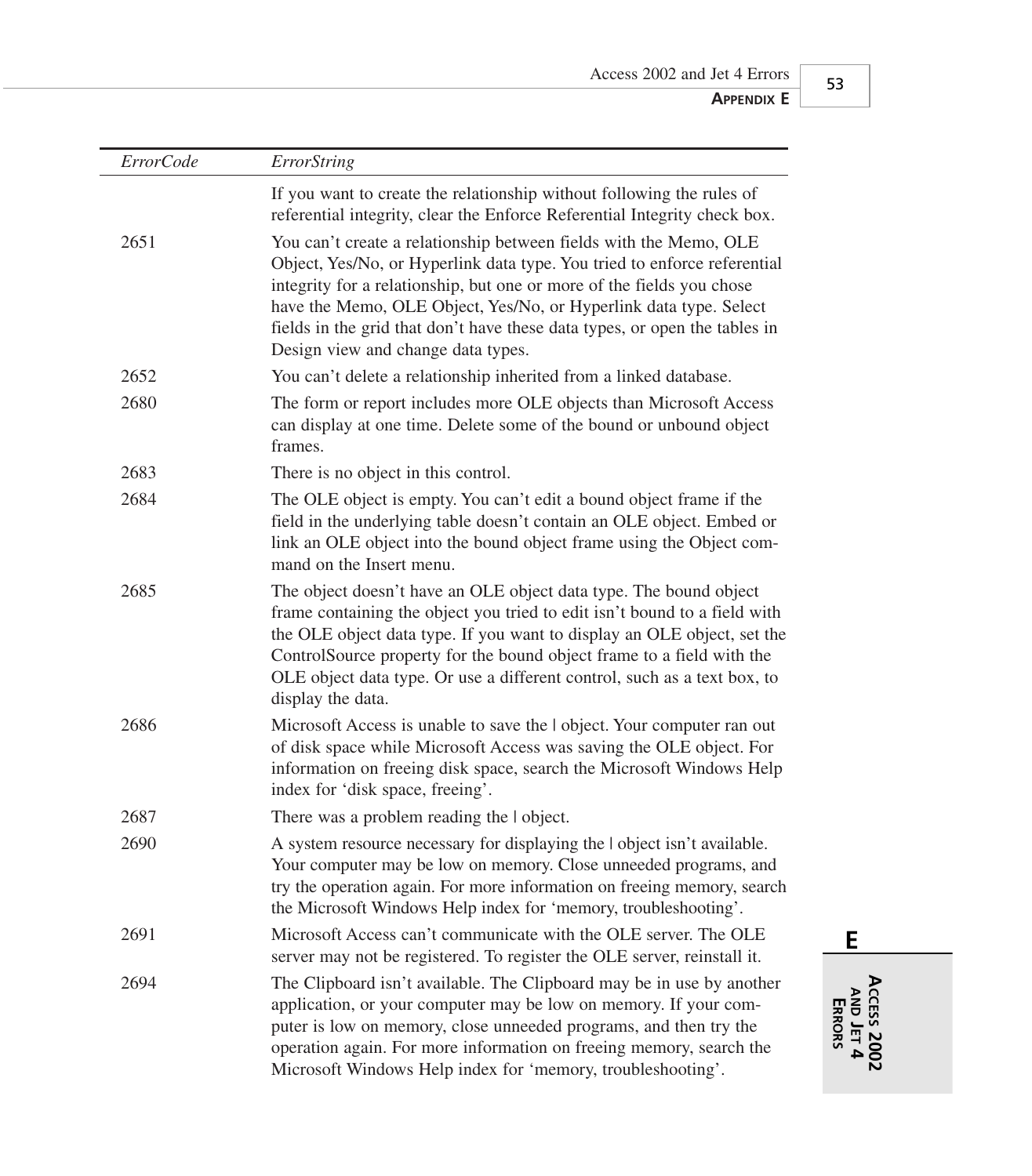| <b>ErrorCode</b> | ErrorString                                                                                                                                                                                                   |
|------------------|---------------------------------------------------------------------------------------------------------------------------------------------------------------------------------------------------------------|
| 2695             | Microsoft Access is unable to display the converted I object. Delete the<br>object in the bound object frame, and then re-create it.                                                                          |
| 2696             | Microsoft Access can't read the OLE object. Delete the object in the<br>bound object frame, and then re-create it.                                                                                            |
| 2697             | There was a problem loading the I object. The object you tried to create<br>or edit is not a valid OLE object. Re-create the object, and then embed<br>or link it again.                                      |
| 2698             | The $\vert$ object you tried to create or edit is too large to save.                                                                                                                                          |
|                  | • Your database may not contain enough space for the object.                                                                                                                                                  |
|                  | • Your computer may be out of disk space. For information on freeing<br>disk space, search the Microsoft Windows Help index for 'disk space,<br>freeing'.                                                     |
| 2699             | The connection with the OLE server was lost, or the OLE server<br>encountered an error while you were using it. Restart the OLE server,<br>and then try the operation again.                                  |
| 2700             | Microsoft Access can't find an OLE server or a dynamic-link library<br>(DLL) required for the OLE operation. The OLE server or DLL may<br>not be registered. To register the OLE server or DLL, reinstall it. |
| 2701             | The OLE server for the OLE object you tried to create is already open.<br>Switch to the OLE server window and close it. Then try to create or<br>edit the OLE object again.                                   |
| 2702             | The I object isn't registered. The object may be calling an application<br>that isn't installed. To register the application, reinstall it.                                                                   |
| 2703             | Microsoft Access can't read the   object because communication was<br>interrupted. If the OLE server application is located on a network<br>server, make sure your computer is connected to it.               |
| 2704             | The I object you tried to edit doesn't have any displayable information.                                                                                                                                      |
| 2707             | Microsoft Access can't open the file containing the OLE object.                                                                                                                                               |
|                  | • You may have specified an invalid file name or an invalid unit of data<br>(such as a range of cells from a worksheet) within the file for the<br>OLE object.                                                |
|                  | • The file you specified may not be available because it's locked by<br>another user or you don't have permission to use it. Try one of the<br>following:                                                     |
|                  | • Make sure the file is available and that you used the correct file<br>name.                                                                                                                                 |
|                  | • Check the OLE server's documentation for information about the                                                                                                                                              |

syntax to use when specifying an OLE object's data.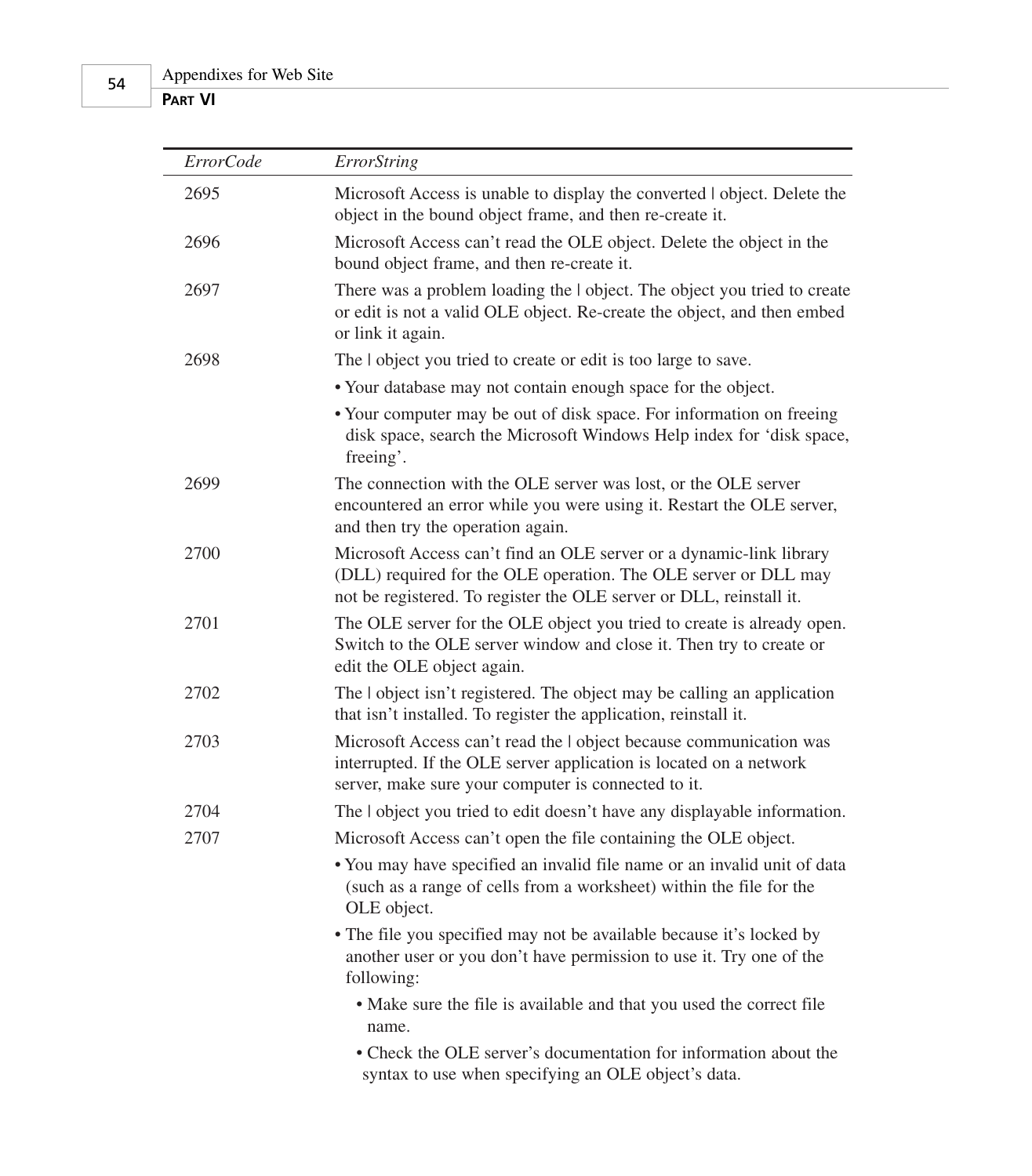| <b>ErrorCode</b> | ErrorString                                                                                                                                                                                                                                                                                                            |
|------------------|------------------------------------------------------------------------------------------------------------------------------------------------------------------------------------------------------------------------------------------------------------------------------------------------------------------------|
| 2711             | The file name argument in the GetObject function of the Visual Basic<br>procedure you ran is invalid.                                                                                                                                                                                                                  |
|                  | • You may not have entered, or may have misspelled, the file name.                                                                                                                                                                                                                                                     |
|                  | • The unit of data (such as a range of cells from a worksheet) may not<br>be valid. Try one of the following:                                                                                                                                                                                                          |
|                  | • Make sure the file is installed on your computer and that you used<br>the correct file name.                                                                                                                                                                                                                         |
|                  | • Check the OLE server's documentation for information about the<br>syntax to use when specifying an OLE object's data.                                                                                                                                                                                                |
| 2713             | A problem occurred when Microsoft Access tried to access the lobject.                                                                                                                                                                                                                                                  |
|                  | • You may have specified an invalid file name or an invalid unit of data<br>(such as a range of cells from a worksheet) within the file for the<br>OLE object.                                                                                                                                                         |
|                  | • The file you specified may not be available because it's locked by<br>another user or you don't have permission to use it. Try one of the<br>following:                                                                                                                                                              |
|                  | • Make sure that the file is installed on your computer and that you<br>used the correct file name.                                                                                                                                                                                                                    |
|                  | • Check the OLE server's documentation for information about the<br>syntax to use when specifying an OLE object's data.                                                                                                                                                                                                |
| 2714             | The I object doesn't support verbs that can be performed on an OLE<br>object, such as play or edit. Check the OLE server's documentation for<br>information on the verbs the OLE object supports, or use the<br>ObjectVerbs property or the ObjectVerbsCount property to find the<br>verbs supported by an OLE object. |
| 2715             | The index for the Action or the Verb property for the l object is invalid.<br>The setting you entered may be a negative number or may be too large.                                                                                                                                                                    |
| 2717             | The I object has no displayable information. You tried to perform an<br>operation on a bound or unbound object frame containing an OLE<br>object, but the OLE object is empty. Use the Object command on the<br>Insert menu to create an OLE object or to embed or link an OLE object<br>from a file that isn't empty. |
| 2719             | A problem occurred while accessing the l object.                                                                                                                                                                                                                                                                       |
|                  | • The OLE server may not be available because it's on a network<br>server and you lost the connection. Try re-establishing the<br>connection.                                                                                                                                                                          |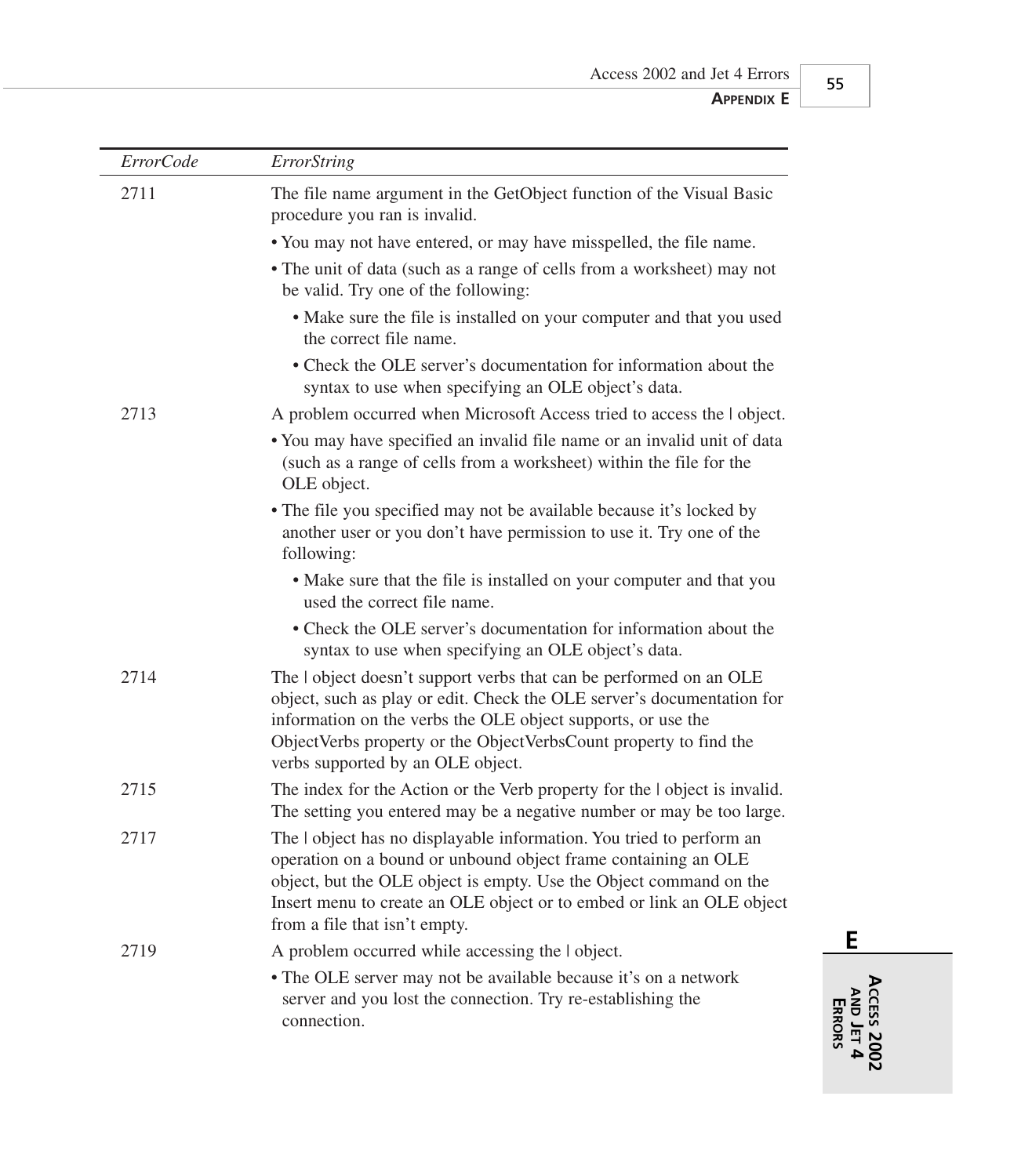| <b>ErrorCode</b> | ErrorString                                                                                                                                                                                                                                                                                                                                                                  |
|------------------|------------------------------------------------------------------------------------------------------------------------------------------------------------------------------------------------------------------------------------------------------------------------------------------------------------------------------------------------------------------------------|
|                  | • The OLE object may be stored in a linked file, but the file isn't avail-<br>able. Activate the OLE server outside of Microsoft Access, and then<br>open the file containing the OLE object to verify that it still exists<br>and can be accessed.                                                                                                                          |
| 2723             | The I object doesn't support the attempted operation. The OLE object<br>was changed to a picture, or the link to the object was broken. If you<br>want to perform the operation, delete the OLE object, and then embed<br>or link it again.                                                                                                                                  |
| 2724             | One or more dynamic-link libraries required for using OLE objects is<br>an incorrect version. Run Setup to reinstall Microsoft Access. If you<br>want to preserve your security or custom settings, back up the<br>Microsoft Access workgroup information file. For information on back-<br>ing up files, search the Microsoft Windows Help index for 'backing up<br>files'. |
| 2725             | The OLE server isn't registered. To register the OLE server, reinstall it.                                                                                                                                                                                                                                                                                                   |
| 2726             | Microsoft Access can't perform the OLE operation because it was<br>unable to read the Windows Registry where the OLE server is regis-<br>tered. Reinstall the OLE server, and then try the operation again. If<br>problems continue, reinstall Microsoft Windows and the other applica-<br>tions on your computer.                                                           |
|                  | If you reinstall Microsoft Access, you may want to back up your<br>Microsoft Access workgroup information file first to preserve any cus-<br>tom settings. For information on backing up files, search the Microsoft<br>Windows Help index for 'backing up files'.                                                                                                           |
|                  | For information on the Windows Registry, search the Microsoft<br>Windows Help index for 'registry'.                                                                                                                                                                                                                                                                          |
| 2727             | Microsoft Access can't perform the OLE operation because it was<br>unable to write to the Windows Registry where the OLE server is regis-<br>tered. Reinstall the OLE server, and then try the operation again. If<br>problems continue, reinstall Microsoft Windows and the other applica-<br>tions on your computer.                                                       |
|                  | If you reinstall Microsoft Access, you may want to back up your<br>Microsoft Access workgroup information file first to preserve any cus-<br>tom settings. For information on backing up files, search the Microsoft<br>Windows Help index for 'backing up files'.                                                                                                           |
|                  | For information on the Windows Registry, search the Microsoft<br>Windows Help index for 'registry'.                                                                                                                                                                                                                                                                          |
| 2729             | The OLE object you tried to edit is busy. Try again later.                                                                                                                                                                                                                                                                                                                   |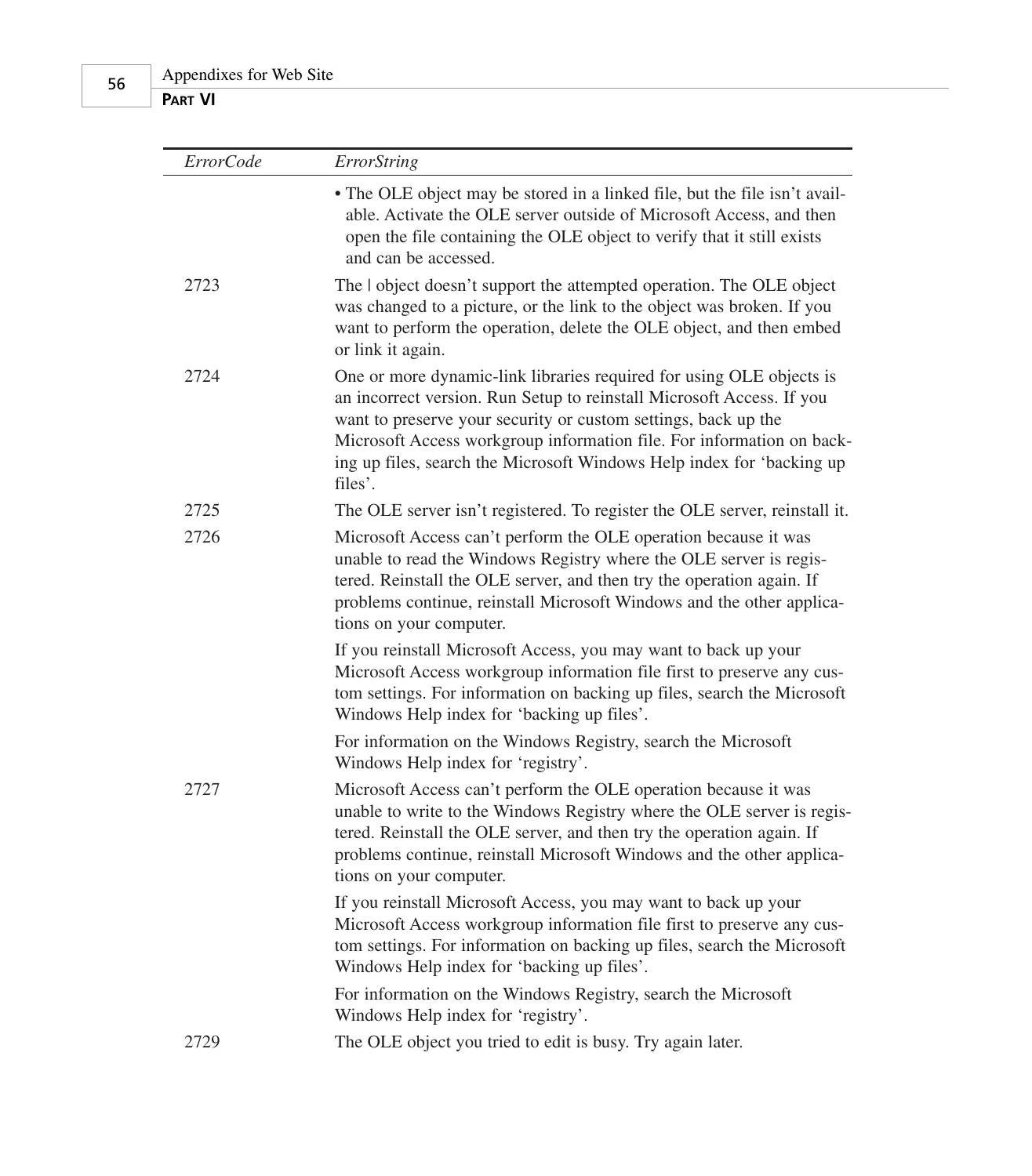| <b>ErrorCode</b> | ErrorString                                                                                                                                                                                                                                                                                                                                                                                  |
|------------------|----------------------------------------------------------------------------------------------------------------------------------------------------------------------------------------------------------------------------------------------------------------------------------------------------------------------------------------------------------------------------------------------|
| 2730             | There was a problem communicating with the OLE server. Try<br>again later. If you still can't access the object, try one or more of<br>the following:                                                                                                                                                                                                                                        |
|                  | • Free up system memory. For information on freeing memory, search<br>the Microsoft Windows Help index for 'memory, troubleshooting'.                                                                                                                                                                                                                                                        |
|                  | • Reinstall the OLE server to make sure it's registered.                                                                                                                                                                                                                                                                                                                                     |
|                  | • Check the OLE server's documentation for information about the<br>syntax to use when specifying an OLE object's data.                                                                                                                                                                                                                                                                      |
| 2731             | An error occurred while accessing the OLE server. The OLE server<br>may not be registered. To register the OLE server, reinstall it.                                                                                                                                                                                                                                                         |
| 2732             | Microsoft Access can't read the   object. Communication between<br>Microsoft Access and the OLE server was interrupted. Make sure your<br>computer is connected to the network server on which the OLE server<br>is located.                                                                                                                                                                 |
| 2733             | The OLE object you tried to edit can't be accessed. You don't have<br>permission to change the object, or another user opened and locked the<br>object.                                                                                                                                                                                                                                      |
| 2734             | You can't save the I object now. The OLE server is running an opera-<br>tion, or another user opened and locked the object. Try to save the<br>object again later.                                                                                                                                                                                                                           |
| 2735             | This disk is write-protected. You can't save the I object to it.                                                                                                                                                                                                                                                                                                                             |
| 2737             | Microsoft Access can't find the file containing the linked OLE object<br>you tried to update using the OLE/DDE Links command. You may<br>have misspelled the file name, or the file may have been deleted or<br>renamed. If the file has been moved to a different location, use the<br>OLE/DDE Links command to change the source. Or delete the object,<br>and create a new linked object. |
| 2738             | There isn't enough memory to complete the operation. Close unneeded<br>programs and try the operation again. For more information on freeing<br>memory, search the Microsoft Windows Help index for 'memory, trou-<br>bleshooting'.                                                                                                                                                          |
| 2739             | An error occurred during the operation with an OLE object. The object<br>is in use.                                                                                                                                                                                                                                                                                                          |
| 2741             | Your computer ran out of disk space while Microsoft Access was sav-<br>ing the changes you made to the l object. For information on freeing<br>disk space, search the Microsoft Windows Help index for 'disk space,<br>freeing'.                                                                                                                                                             |

 $\overline{a}$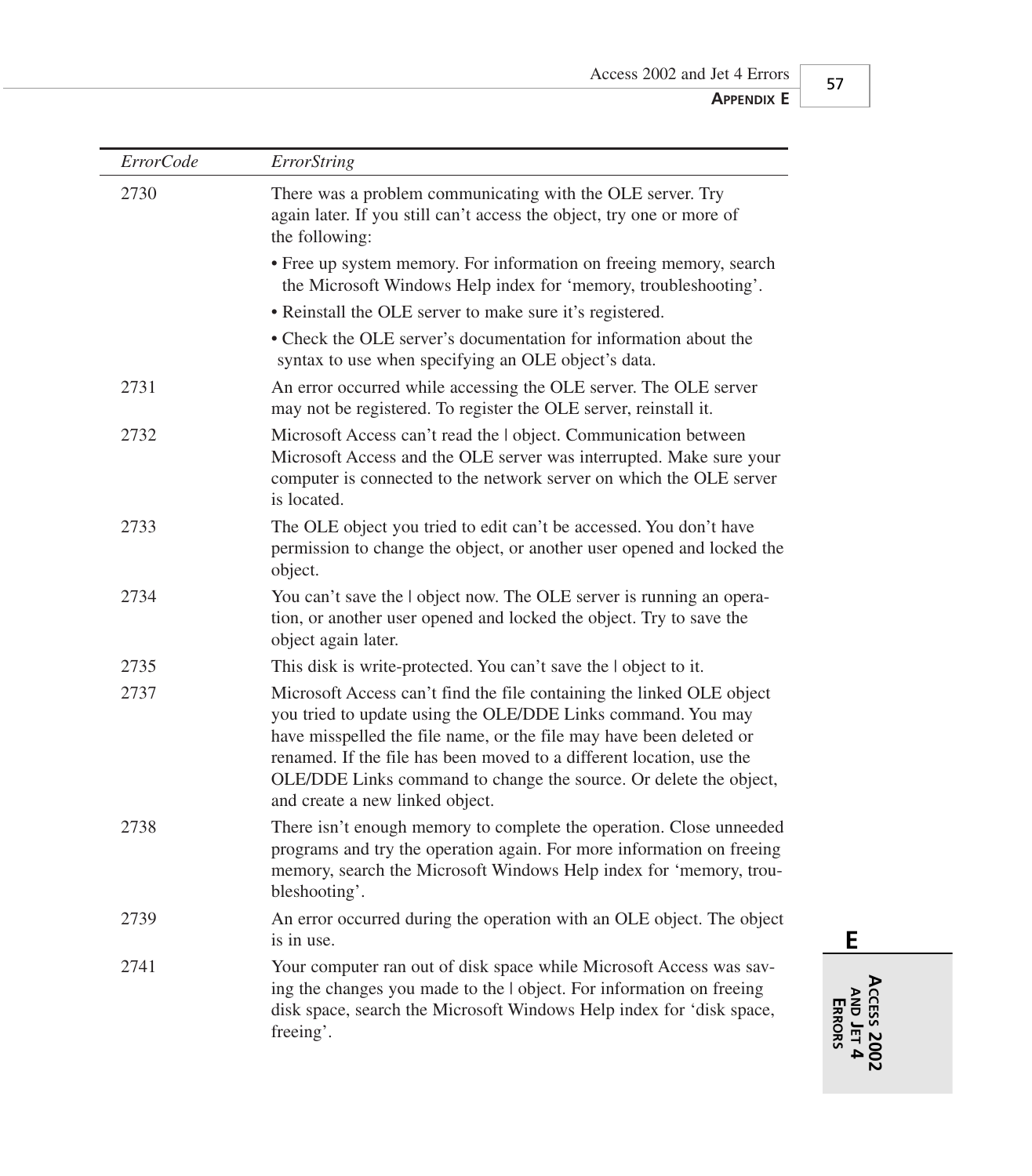| <b>ErrorCode</b> | ErrorString                                                                                                                                                                                                                                                                                                                                                                                                                                                                                                               |
|------------------|---------------------------------------------------------------------------------------------------------------------------------------------------------------------------------------------------------------------------------------------------------------------------------------------------------------------------------------------------------------------------------------------------------------------------------------------------------------------------------------------------------------------------|
| 2742             | Microsoft Access was unable to create more files. Your computer may<br>be low on memory or disk space. Close unneeded programs and try the<br>operation again. For information on freeing memory or disk space,<br>search the Microsoft Windows Help index for 'memory, troubleshoot-<br>ing' or 'disk space, freeing'.                                                                                                                                                                                                   |
| 2743             | The I object is stored in a format that is incompatible with the version<br>of OLE on your computer.                                                                                                                                                                                                                                                                                                                                                                                                                      |
| 2744             | Microsoft Access can't find the OLE server. The setting for the<br>SourceDoc property may be invalid, or the file may have been deleted,<br>renamed, or moved.                                                                                                                                                                                                                                                                                                                                                            |
| 2745             | Share.exe or Vshare.386 is missing from your computer; OLE support<br>needs these files to work correctly. Rerun Microsoft Access or<br>Microsoft Office Setup to reinstall Microsoft Access, the Share pro-<br>gram, and Vshare.386. If you want to preserve your security or custom<br>settings, back up the Microsoft Access workgroup information file.<br>Then restore the file to its original location. For information on backing<br>up files, search the Microsoft Windows Help index for 'backing up<br>files'. |
| 2746             | You can't switch to Design view because your form contains too many<br>OLE objects. Close other applications, close the form, and then open<br>the form again in Design view. Then delete some of the OLE objects or<br>move them to a different form.                                                                                                                                                                                                                                                                    |
| 2747             | The OLE server can't display the I object. There is a problem with the<br>file containing the OLE object, or there isn't enough memory available.<br>Open the OLE server outside of Microsoft Access, and then open the<br>OLE object file. If you can do this, then your computer may be low on<br>memory. Close other programs, and then try the operation again. For<br>more information on freeing memory, search the Microsoft Windows<br>Help index for 'memory, troubleshooting'.                                  |
| 2748             | The Automation object operation isn't available for the   object. Check<br>the component's documentation for information on which operations<br>are available for an Automation object.                                                                                                                                                                                                                                                                                                                                   |
| 2749             | There isn't enough memory to complete the Automation object opera-<br>tion on the I object. Close unneeded programs and try the operation<br>again. For more information on freeing memory, search the Microsoft<br>Windows Help index for 'memory, troubleshooting'.                                                                                                                                                                                                                                                     |
| 2750             | The operation on the I object failed. The OLE server may not be regis-<br>tered. To register the OLE server, reinstall it.                                                                                                                                                                                                                                                                                                                                                                                                |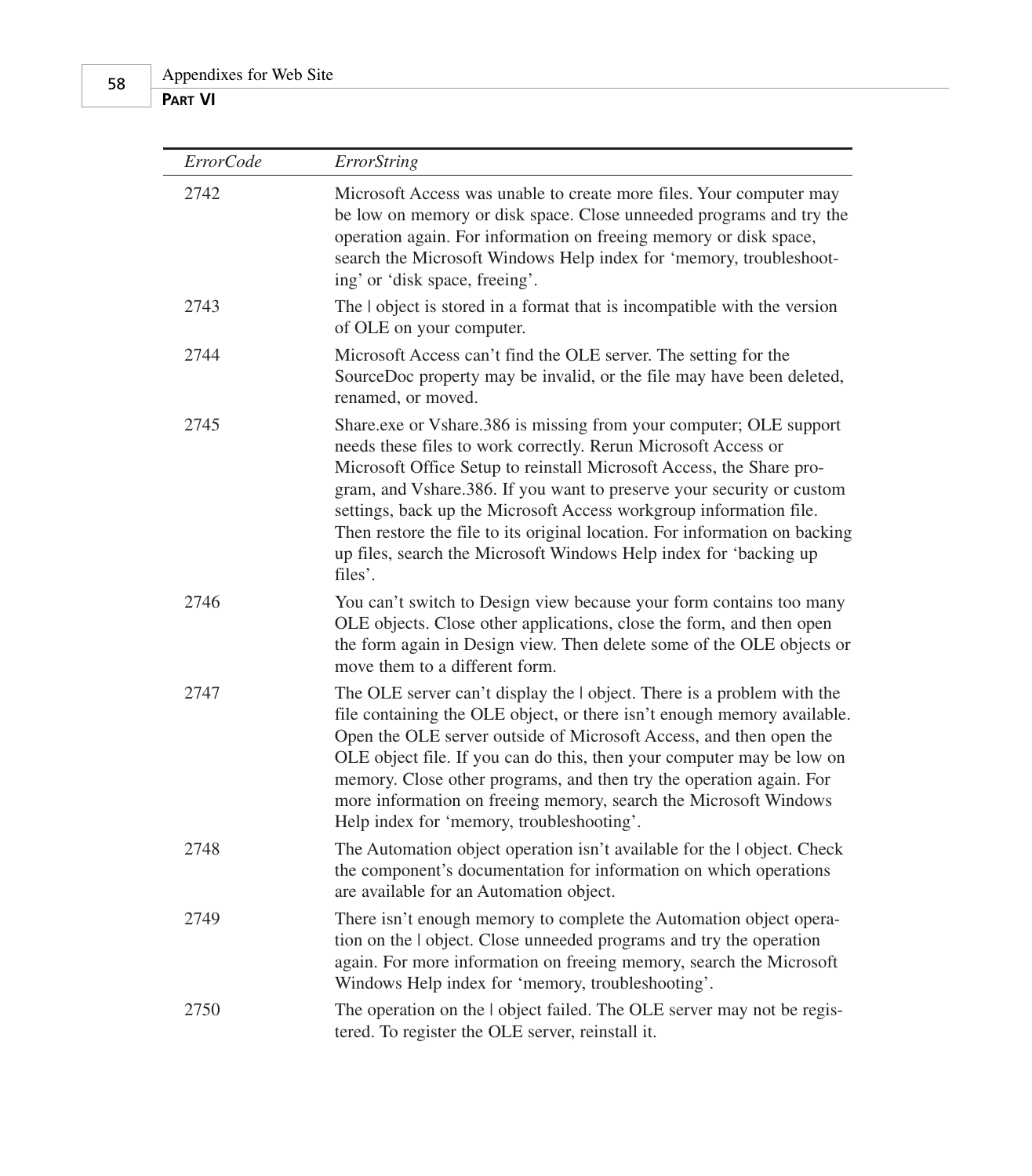| <b>ErrorCode</b> | ErrorString                                                                                                                                                                                                                                                  |
|------------------|--------------------------------------------------------------------------------------------------------------------------------------------------------------------------------------------------------------------------------------------------------------|
| 2751             | The Exit or Update operation failed. You pressed the ESC key (or<br>another key used in the OLE server to stop an operation) while<br>Microsoft Access was saving the changes you made to an OLE object<br>in a form or report. Try to exit or update again. |
| 2753             | A problem occurred while Microsoft Access was communicating with<br>the OLE server or ActiveX Control. Close the OLE server and restart it<br>outside of Microsoft Access. Then try the original operation again in<br>Microsoft Access.                     |
| 2754             | A problem occurred while Microsoft Access was communicating with<br>the OLE server. Try one or more of the following:                                                                                                                                        |
|                  | • Make sure you're connected to the network server where the OLE<br>server application is located.                                                                                                                                                           |
|                  | • Close the OLE server and restart it outside of Microsoft Access. Then<br>try the original operation again from within Microsoft Access.                                                                                                                    |
|                  | • Reinstall the OLE server to ensure that it's registered.                                                                                                                                                                                                   |
| 2755             | There was a problem referencing a property or method of the object.<br>You tried to run a Visual Basic procedure that references an object<br>property or method. Try one or more of the following:                                                          |
|                  | • Make sure the component is properly registered.                                                                                                                                                                                                            |
|                  | • Make sure your computer is connected to the network server where<br>the component is located.                                                                                                                                                              |
|                  | • Close the component and restart it outside of Microsoft Access. Then<br>try again to run the procedure in Microsoft Access.                                                                                                                                |
| 2756             | A problem occurred when Microsoft Access tried to access the OLE<br>object. Close the Microsoft Access form or report that displays the<br>OLE object, and close the OLE server. Then reopen the form or report<br>to see if it can display the OLE object.  |
| 2757             | There was a problem accessing a property or method of the OLE<br>object. Try one or more of the following:                                                                                                                                                   |
|                  | • Verify that the OLE server is registered correctly by reinstalling it.                                                                                                                                                                                     |
|                  | • Make sure your computer is connected to the server on which the<br>OLE server application resides.                                                                                                                                                         |
|                  | • Close the OLE server and restart it outside of Microsoft Access. Then<br>try the original operation again from within Microsoft Access.                                                                                                                    |
| 2758             | There was a problem initializing the dynamic-link library Msole20<br>when you tried to perform the OLE operation.                                                                                                                                            |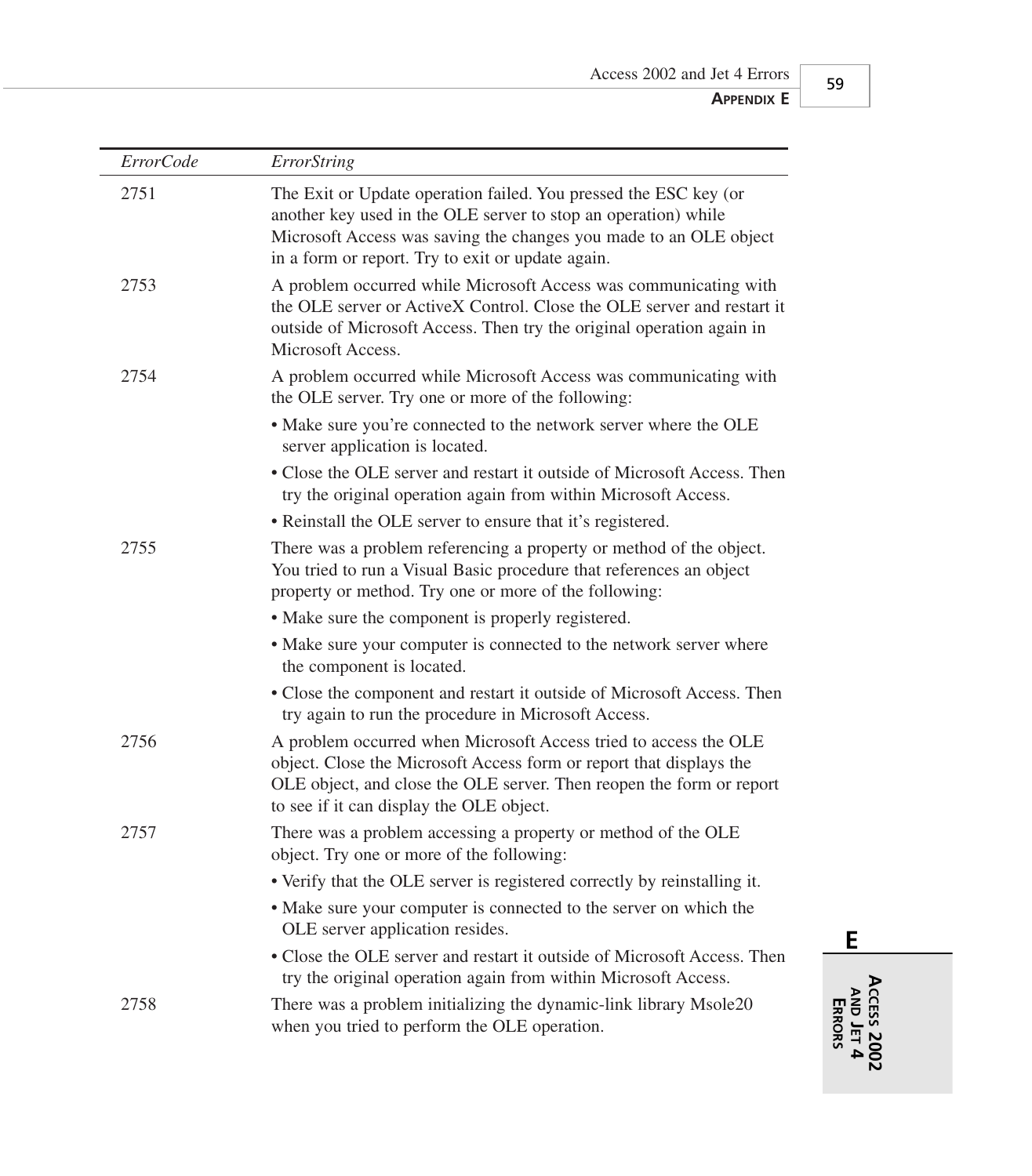| <b>ErrorCode</b> | ErrorString                                                                                                                                                                                                                                                                                                                                              |
|------------------|----------------------------------------------------------------------------------------------------------------------------------------------------------------------------------------------------------------------------------------------------------------------------------------------------------------------------------------------------------|
|                  | • You may have too many Microsoft applications open. Close Windows<br>applications other than Microsoft Access, and try the OLE operation<br>again.                                                                                                                                                                                                      |
|                  | • Your computer may have an older version of the dynamic-link library<br>Msole20, in which case you will need to run Setup to reinstall<br>Microsoft Access.                                                                                                                                                                                             |
|                  | If you need to reinstall Microsoft Access, you may want to preserve<br>your security or custom settings by backing up the Microsoft Access<br>workgroup information file. For information on backing up files,<br>search the Microsoft Windows Help index for 'backing up files'.                                                                        |
| 2759             | The method you tried to invoke on an object failed.                                                                                                                                                                                                                                                                                                      |
|                  | • You may have specified too many or too few arguments for a prop-<br>erty or method of an object. Check the component's documentation<br>for information on the properties and methods it makes available for<br>Automation operations.                                                                                                                 |
|                  | • There may not be enough memory to run the procedure. Close<br>unneeded programs and try to run the procedure again. For more<br>information on freeing memory, search the Microsoft Windows Help<br>index for 'memory, troubleshooting'.                                                                                                               |
| 2760             | An error occurred while referencing the object. You tried to run a<br>Visual Basic procedure that improperly references a property or<br>method of an object.                                                                                                                                                                                            |
| 2761             | There was a problem referencing a property or method of an object.<br>Check the component's documentation for information on the proper-<br>ties and methods it makes available for Automation operations.                                                                                                                                               |
| 2762             | I returned an error while referencing a property of an object. Check the<br>component's documentation for information on the properties and<br>methods it makes available for Automation operations.                                                                                                                                                     |
| 2763             | 11 returned the error: 12. Check the component's documentation for<br>information on the properties and methods it makes available for<br>Automation operations.                                                                                                                                                                                         |
| 2764             | The object's property or method can't be set. You tried to run a Visual<br>Basic procedure to set a property or apply a method for an object.<br>However, the property or method doesn't support named arguments.<br>Check the component's documentation for information on the proper-<br>ties and methods it makes available to Automation operations. |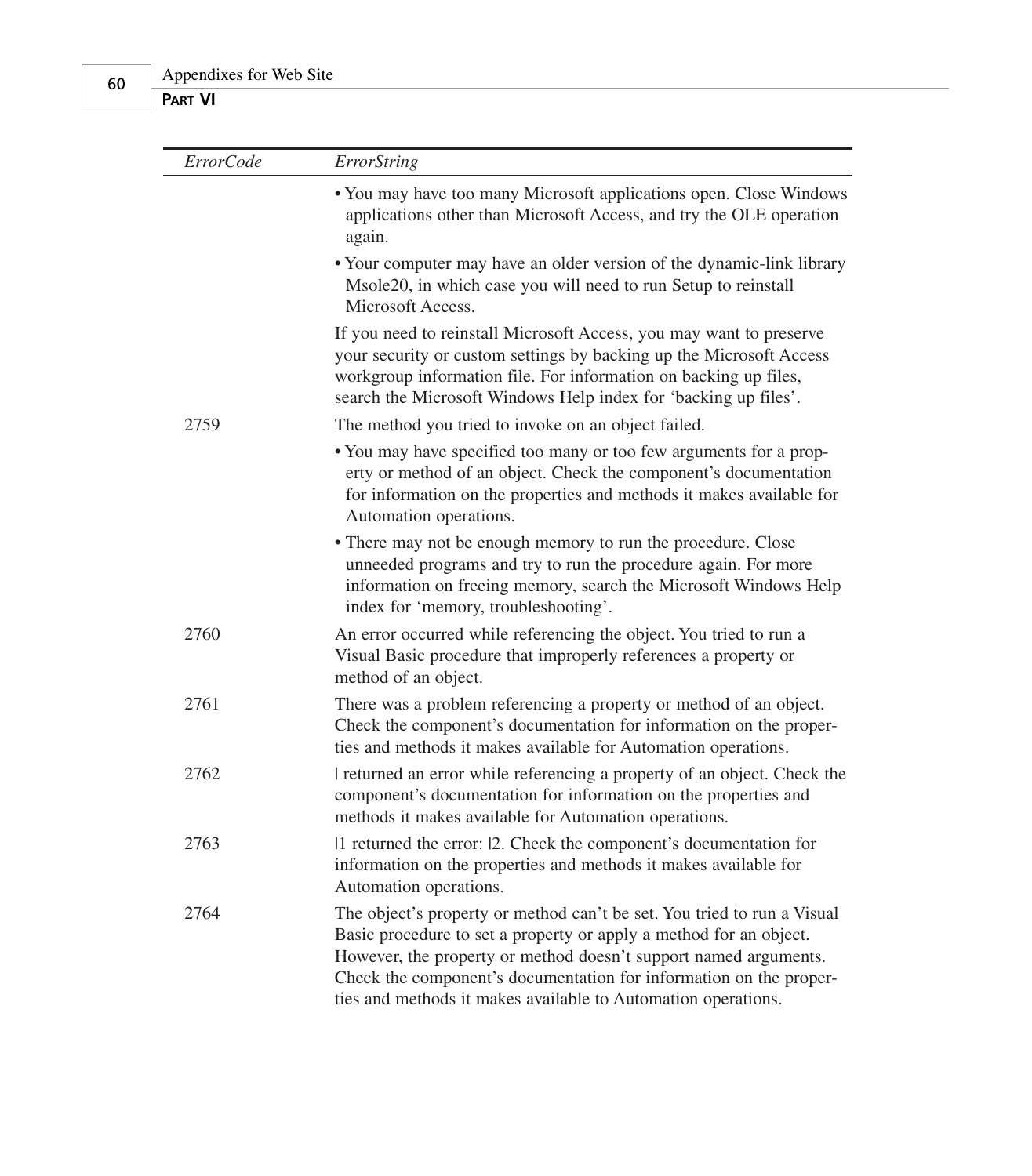| <b>ErrorCode</b> | ErrorString                                                                                                                                                                                                                                                                                                                                                                                                                 |
|------------------|-----------------------------------------------------------------------------------------------------------------------------------------------------------------------------------------------------------------------------------------------------------------------------------------------------------------------------------------------------------------------------------------------------------------------------|
| 2765             | Visual Basic can't convert the data type of one of the arguments you<br>entered. You tried to run a Visual Basic procedure that executes a<br>method or sets a property of an object. Check the component's docu-<br>mentation for information on the properties and methods it makes<br>available for Automation operations.                                                                                               |
| 2766             | The object doesn't contain the Automation object 'l.' You tried to run a<br>Visual Basic procedure to set a property or method for an object.<br>However, the component doesn't make the property or method avail-<br>able for Automation operations. Check the component's documentation<br>for information on the properties and methods it makes available for<br>Automation operations.                                 |
| 2767             | The object doesn't support American English; it was developed using a<br>different language. Use a version of the object developed in Visual<br>Basic that supports the language you are using.                                                                                                                                                                                                                             |
| 2768             | The number you used to reference an element in the array is outside<br>the bounds of the array. For example, the array is from 0 through 10,<br>and you entered a -1 or an 11. Check the component's documentation<br>for information on the properties and methods it makes available for<br>Automation operations.                                                                                                        |
| 2769             | A property of the Automation object requires or returns a data type that<br>isn't supported by Visual Basic. You tried to run a Visual Basic proce-<br>dure that references an Automation object's property. However, the<br>value of the property isn't supported by Visual Basic. Check the com-<br>ponent's documentation for information on the properties and methods<br>it makes available for Automation operations. |
| 2770             | The object you referenced in the Visual Basic procedure as an OLE<br>object isn't an OLE object.                                                                                                                                                                                                                                                                                                                            |
| 2771             | The bound or unbound object frame you tried to edit doesn't contain<br>an OLE object. Use the Object command on the Insert menu to add an<br>OLE object to the bound or unbound object frame.                                                                                                                                                                                                                               |
| 2774             | The component doesn't support Automation. You tried to run a Visual<br>Basic procedure that references an Automation object. Check the com-<br>ponent's documentation for information on whether it supports<br>Automation.                                                                                                                                                                                                 |
| 2775             | You specified too many arguments in the Visual Basic procedure, or<br>there isn't enough memory to run the procedure. Specify fewer argu-<br>ments, or close unneeded programs, and then try to run the procedure<br>again. For more information on freeing memory, search the Microsoft<br>Windows Help index for 'memory, troubleshooting'.                                                                               |

L,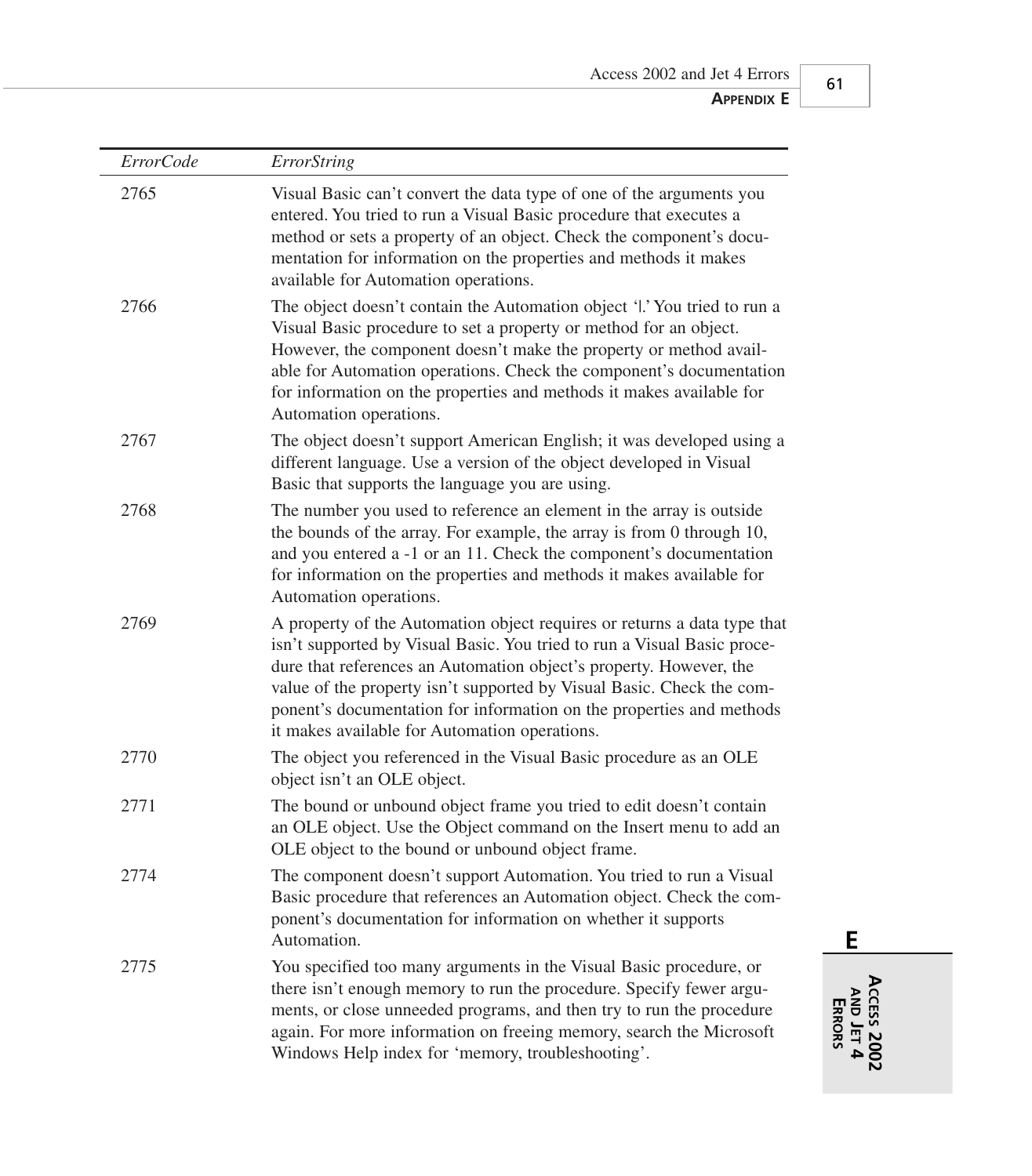| <b>ErrorCode</b> | ErrorString                                                                                                                                                                                                                                                                            |
|------------------|----------------------------------------------------------------------------------------------------------------------------------------------------------------------------------------------------------------------------------------------------------------------------------------|
| 2777             | The class argument in the CreateObject function of the Visual Basic<br>procedure you're trying to run is invalid. Try one of the following:                                                                                                                                            |
|                  | • Make sure the file is installed on your computer and that you used the<br>correct file name.                                                                                                                                                                                         |
|                  | • Check the OLE server's documentation for information about the syn-<br>tax to use when specifying an OLE object's data.                                                                                                                                                              |
| 2778             | Microsoft Access tried to create an OLE link, but there was no source<br>document for this object.                                                                                                                                                                                     |
| 2782             | You must specify a property or method for the object. You tried to run<br>a Visual Basic procedure that references and sets a property or method<br>for the object. Enter a property or method for the object.                                                                         |
| 2783             | You entered an invalid setting for the Action property. Use one of the<br>Microsoft Access intrinsic constants for the Action property. For a list<br>of valid settings you can use with the Action property, click Help.                                                              |
| 2784             | The path you entered for the SourceDoc property setting for a linked<br>OLE object is too long. Move the file to a location with a shorter path.                                                                                                                                       |
| 2785             | The OLE server wasn't able to open the object.                                                                                                                                                                                                                                         |
|                  | • The OLE server may not be installed.                                                                                                                                                                                                                                                 |
|                  | • You may have specified an invalid setting for the SourceDoc or<br>SourceItem property in a property sheet, a macro, or a Visual Basic<br>procedure. To see the valid settings for either of these properties,<br>search the Help index for the property topic.                       |
| 2786             | The OLE server doesn't support linking. You tried to run a Visual Basic<br>procedure using the Action property. However, you provided insuffi-<br>cient information to establish a link.                                                                                               |
| 2788             | The I object isn't a linked object. The property you tried to set in Visual<br>Basic applies only to linked objects.                                                                                                                                                                   |
| 2790             | You can't embed an OLE object into a bound or unbound object frame<br>if the OLETypeAllowed property for the bound or unbound object<br>frame is set to Linked. Insert a linked object, or set the<br>OLETypeAllowed property to Embedded or Either, and then embed the<br>object.     |
| 2791             | Microsoft Access can't link the OLE object or the bound or unbound<br>object frame. The OLETypeAllowed property for the bound or<br>unbound object frame is set to Embedded. Embed the object, or set the<br>OLETypeAllowed property to Linked or Either, and then link the<br>object. |

 $\overline{\phantom{0}}$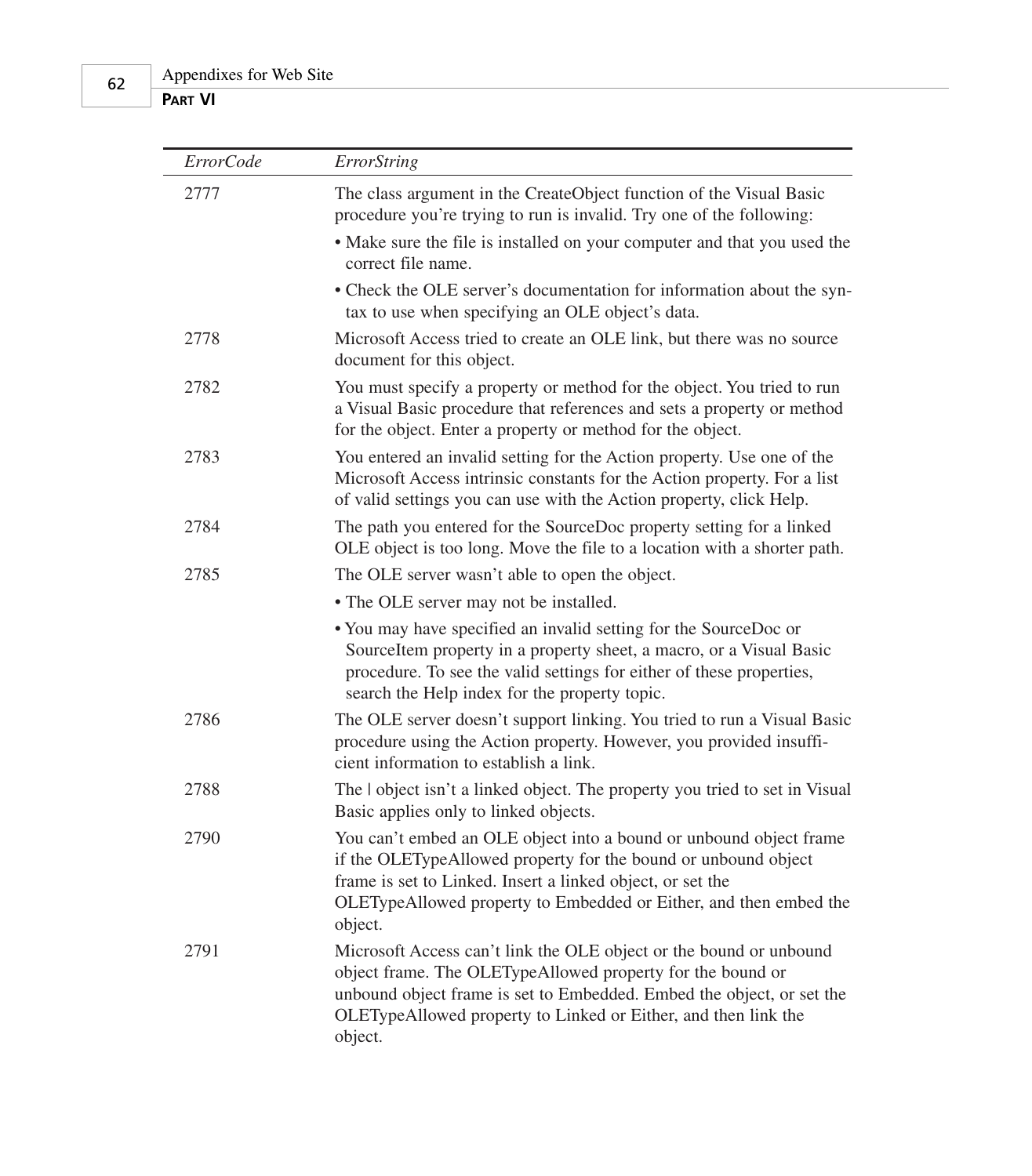**APPENDIX E**

| <b>ErrorCode</b> | ErrorString                                                                                                                                                                                                                                                                                                                                                                                                                                                                        |
|------------------|------------------------------------------------------------------------------------------------------------------------------------------------------------------------------------------------------------------------------------------------------------------------------------------------------------------------------------------------------------------------------------------------------------------------------------------------------------------------------------|
| 2792             | You can't save a locked OLE object.                                                                                                                                                                                                                                                                                                                                                                                                                                                |
| 2793             | Microsoft Access can't perform the operation specified in the Action<br>property of the Visual Basic procedure you're trying to run. The object<br>frame may be locked or disabled. Set the Locked property to No and<br>the Enabled property to Yes.                                                                                                                                                                                                                              |
| 2794             | The ActiveX control you tried to insert isn't registered. For information<br>on registering an ActiveX control, click Help.                                                                                                                                                                                                                                                                                                                                                        |
| 2797             | This OLE object was created in an earlier version of OLE so it can't be<br>displayed as an icon. For an effect similar to displaying an object as an<br>icon, add an image control to your form, and add the icon for the appli-<br>cation to the image control. Then set the image control's OnDblClick<br>property to a Visual Basic procedure that opens the OLE object.                                                                                                        |
| 2798             | You can't use the Action property to delete a bound OLE object from<br>its underlying table or query. You tried to run a Visual Basic procedure<br>that deletes the object in a bound object frame by setting the Action<br>property to acOLEDelete. Delete the object in a different way, such as<br>with the DAO Delete method in Visual Basic.                                                                                                                                  |
| 2799             | The OLE object can't be activated upon receiving the focus. If you<br>selected an OLE object or a chart, and the AutoActivate property for<br>that control is set to GetFocus, the OLE object or chart should be acti-<br>vated automatically when it receives the focus. However, the ActiveX<br>component doesn't support this operation. Check the component's doc-<br>umentation for information on the properties and methods it makes<br>available to Automation operations. |
| 2800             | The object is locked, so any changes you make will be discarded when<br>the form is closed. Click Save As on the File menu and save the object<br>under a different name.                                                                                                                                                                                                                                                                                                          |
| 2801             | The OLE object isn't loaded because the unbound ActiveX control has-<br>n't been initialized.                                                                                                                                                                                                                                                                                                                                                                                      |
| 2802             | You can't insert an ActiveX control in a bound or unbound object<br>frame. ActiveX controls are automatically contained in ActiveX control<br>frames.                                                                                                                                                                                                                                                                                                                              |
| 2803             | You don't have the license required to use this ActiveX control. You<br>tried to open a form containing an OLE object or an ActiveX control or<br>you tried to create an ActiveX control. To obtain the appropriate<br>license, contact the company that provides the licensed OLE object or<br>ActiveX control.                                                                                                                                                                   |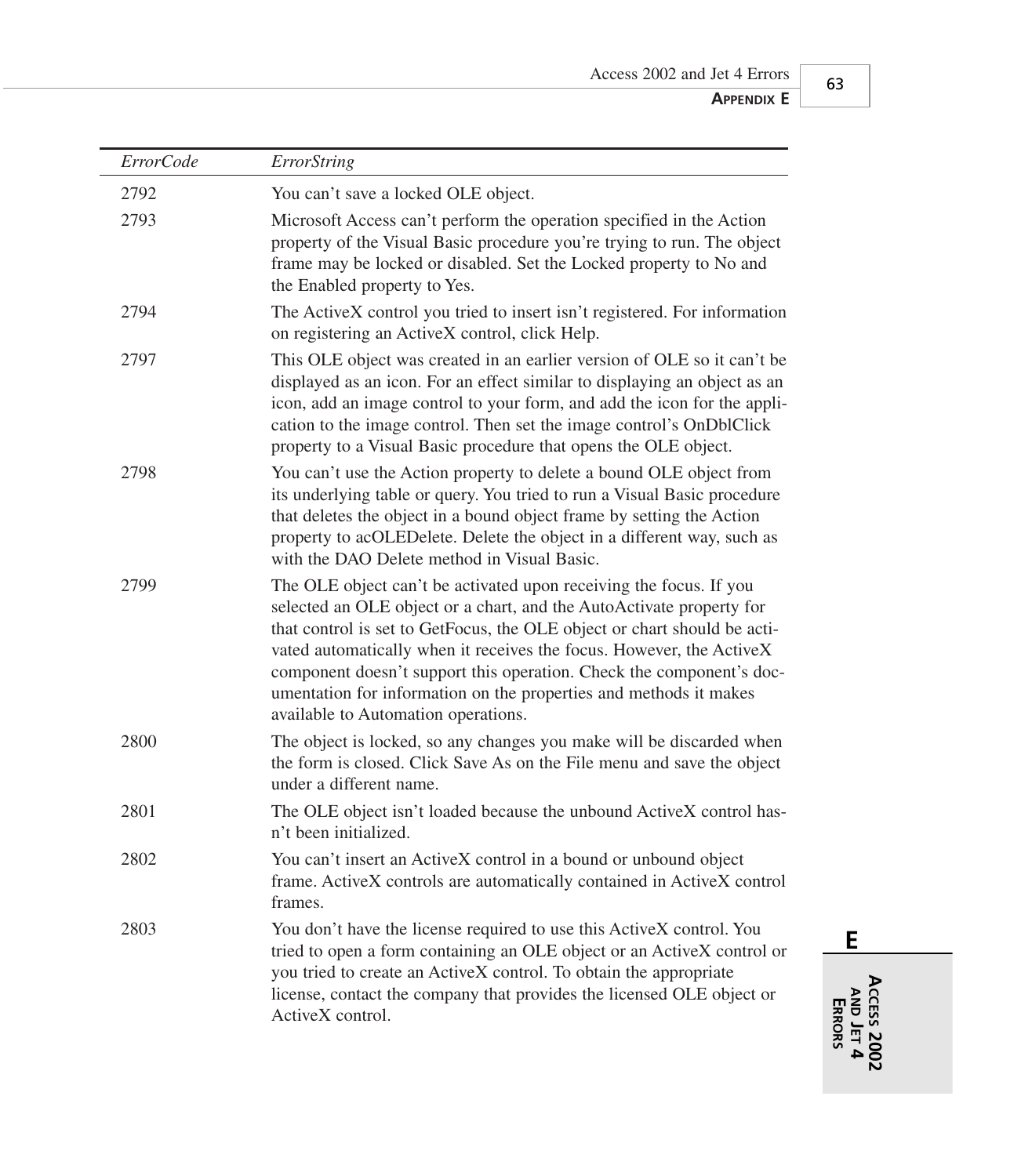| <b>ErrorCode</b> | ErrorString                                                                                                                                                                                                                                                                                                            |
|------------------|------------------------------------------------------------------------------------------------------------------------------------------------------------------------------------------------------------------------------------------------------------------------------------------------------------------------|
| 2804             | You can't create an ActiveX control in an unbound object frame.<br>ActiveX controls are automatically contained in ActiveX control<br>frames.                                                                                                                                                                          |
| 2805             | There was an error loading an ActiveX control on one of your forms or<br>reports. Make sure all the controls that you are using are properly reg-<br>istered. For information on registering an ActiveX control, click Help.                                                                                           |
| 2806             | Microsoft Access doesn't support this ActiveX control.                                                                                                                                                                                                                                                                 |
| 2807             | You can't paste this object as the type you specified. Choose another<br>object type.                                                                                                                                                                                                                                  |
| 2808             | Microsoft Access can't find the Active Accessibility dynamic-link<br>library (DLL) OleAcc. Rerun the Microsoft Access Setup program.                                                                                                                                                                                   |
| 2811             | Microsoft Access is unable to create the data access page.                                                                                                                                                                                                                                                             |
| 2812             | I The path specified was invalid, or may be too long. Please check the<br>path and ensure it is correct.                                                                                                                                                                                                               |
| 2813             | I The file could not be opened. It may currently be in use.                                                                                                                                                                                                                                                            |
| 2814             | I Unable to save the file.                                                                                                                                                                                                                                                                                             |
| 2815             | I Unable to save the file to an alternate location.                                                                                                                                                                                                                                                                    |
| 2816             | I Unable to close the file.                                                                                                                                                                                                                                                                                            |
| 2817             | Microsoft Access is unable to save (or send) the data access page.                                                                                                                                                                                                                                                     |
| 2818             | Microsoft Access is unable to retrieve the file: I. Either the file is not<br>available, or you do not have enough disk space to copy the file.                                                                                                                                                                        |
| 2819             | Microsoft Access is unable to open the data access page.                                                                                                                                                                                                                                                               |
| 2820             | Microsoft Access is unable to change the BASE HREF for your docu-<br>ment.                                                                                                                                                                                                                                             |
| 2821             | File in use                                                                                                                                                                                                                                                                                                            |
| 2822             | Microsoft Access encountered an unexpected error while attempting to<br>recover from a failed save (or send). Your data access page may not be<br>in a usable state. Please attempt to save to a different location.                                                                                                   |
| 2823             | The Microsoft Access data access page name 'l' is misspelled or refers<br>to a Page that doesn't exist. If the invalid Page name is in a macro, an<br>Action Failed dialog box will display the macro name and the macro's<br>arguments after you click OK. Open the Macro window, and enter the<br>correct Page name. |
| 2824             | l You do not have adequate file permissions.                                                                                                                                                                                                                                                                           |
| 2825             | The file does not exist, or you do not have read access to the file.                                                                                                                                                                                                                                                   |
| 2827             | I File read error.                                                                                                                                                                                                                                                                                                     |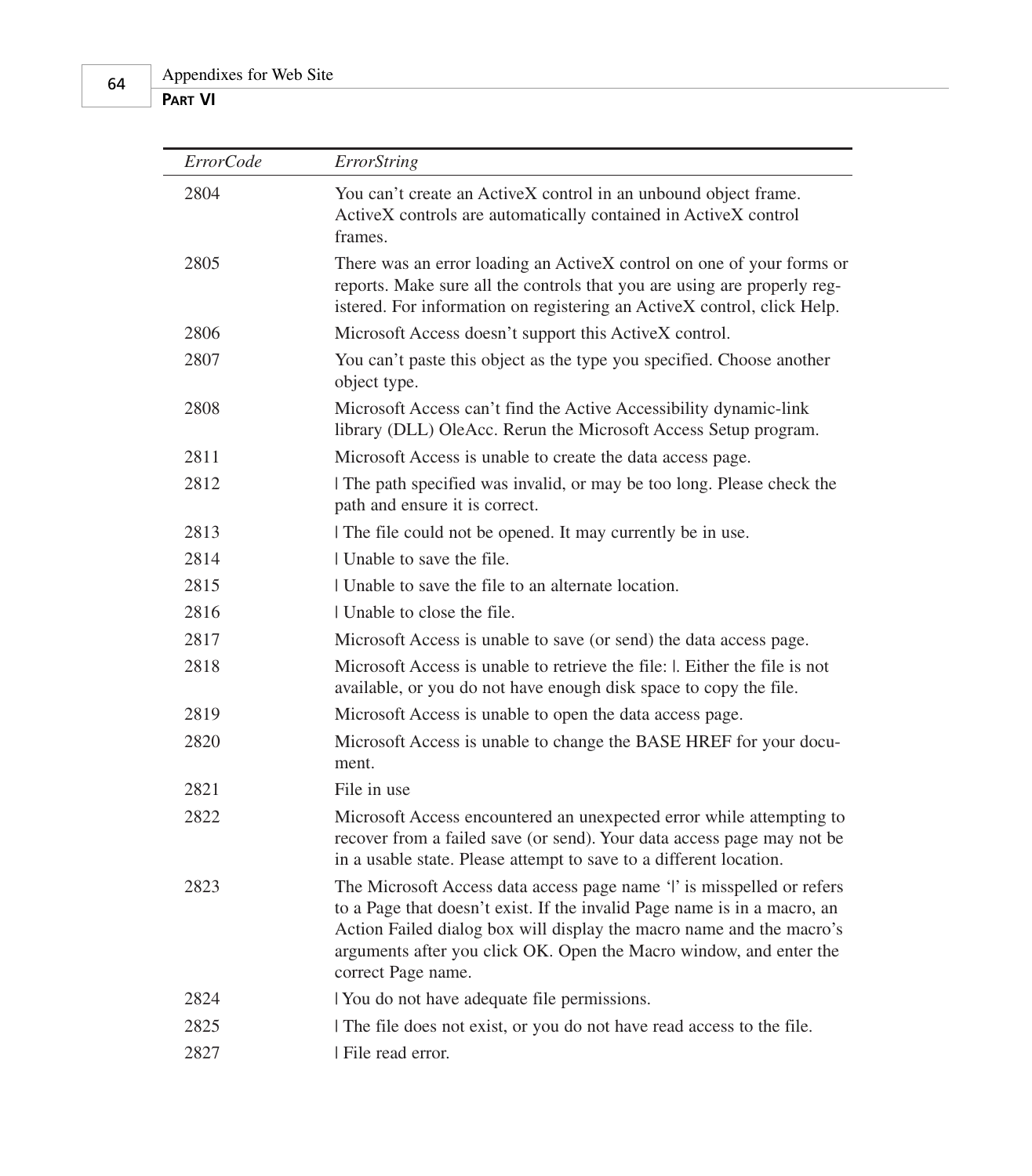| <b>ErrorCode</b> | ErrorString                                                                                                                                                                                                            |
|------------------|------------------------------------------------------------------------------------------------------------------------------------------------------------------------------------------------------------------------|
| 2828             | I File write error. The disk may be full.                                                                                                                                                                              |
| 2832             | I Check file permissions and delete them from their location in your<br>computer's file system.                                                                                                                        |
| 2833             | An unexpected error has occurred.                                                                                                                                                                                      |
| 2835             | An attempt to create this file has failed. Please select another location<br>and retry the operation.                                                                                                                  |
| 2837             | There was not enough memory. Please close other applications and<br>try the operation again.                                                                                                                           |
| 2838             | Microsoft Access is unable to preview the selected theme.                                                                                                                                                              |
| 2839             | An attempt to create a temporary file has failed. Please confirm that<br>you have adequate disk space on your system drive and try the opera-<br>tion again.                                                           |
| 2840             | I Unable to read the list of supporting files from the data access page.                                                                                                                                               |
| 2842             | Microsoft Access encountered an error after saving (or sending) your<br>data access page.                                                                                                                              |
| 2845             | Microsoft Access is unable to open the data access page from the mail<br>envelope.                                                                                                                                     |
| 2846             | I The save destination is full. Please clear space at the destination or<br>save to another location.                                                                                                                  |
| 2847             | I Unable to create a folder for the supporting files. You may not have<br>adequate permissions at the save destination.                                                                                                |
| 2848             | I The maximum path length was exceeded. Please specify a shorter file-<br>name, or use a folder that is closer to the root.                                                                                            |
| 2849             | I There are too many supporting files in your document. Please remove<br>a few supporting files from your document, and try again.                                                                                     |
| 2850             | l You do not have write permission at the save destination.                                                                                                                                                            |
| 2851             | I You are saving to a server that does not support long filenames and do<br>not have permission to create a folder. You must have permission to<br>create a folder at the save destination to complete this operation. |
| 2854             | Microsoft Access was unable to parse the document properties for this<br>data access page. They may be corrupted.                                                                                                      |
| 2855             | Microsoft Access could not delete one or more files related to the page.                                                                                                                                               |
| 2859             | Access could not load the e-mail envelope. This could be caused<br>by a network connection problem or a problem with your Office<br>installation.                                                                      |

 $\overline{a}$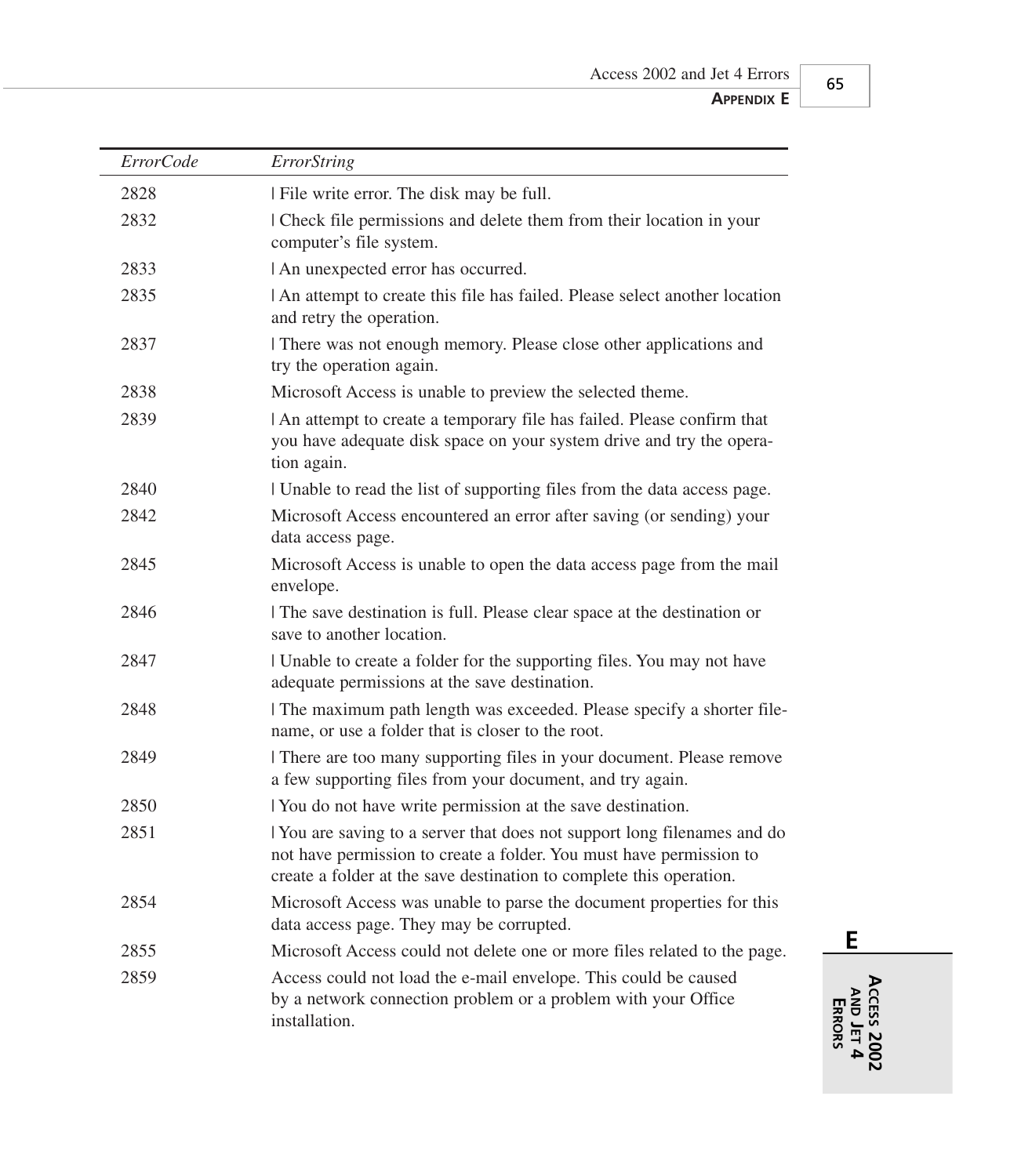| <b>ErrorCode</b> | ErrorString                                                                                                                                                                                                                                   |
|------------------|-----------------------------------------------------------------------------------------------------------------------------------------------------------------------------------------------------------------------------------------------|
| 2860             | You cannot insert a bound field to a caption or record navigation s<br>ection.                                                                                                                                                                |
| 2861             | Microsoft Access is unable to preview the selected web page.                                                                                                                                                                                  |
| 2862             | The file you attempted to load was not recognized as HTML. You may<br>have selected the wrong file, or tried to open a database file off of a<br>web server.                                                                                  |
| 2863             | I Unable to create or load a file due to network or access permission<br>problems.                                                                                                                                                            |
| 2864             | This file (or a supporting file) is already in use, or has the read-only<br>attribute set.                                                                                                                                                    |
| 2865             | I The disk is write-protected.                                                                                                                                                                                                                |
| 2866             | Unexpected data corruption failure.                                                                                                                                                                                                           |
| 2867             | Unexpected data I/O failure.                                                                                                                                                                                                                  |
| 2868             | You cannot save this data access page over itself because it is read-<br>only. Please select a different file for the save.                                                                                                                   |
| 2869             | The file does not exist. You do not have adequate permission to mod-<br>ify the data access page link to point to a valid file. Please contact the<br>database administrator.                                                                 |
| 2870             | Microsoft Access encountered an error synchronizing the HTML from<br>the Microsoft Script Editor. Please check the HTML for syntax errors<br>and try again.                                                                                   |
| 2871             | Microsoft Access is unable to create a data access page using the code-<br>page selected in Web Options. The codepage may not be installed on<br>your system. Please install the codepage, or select a different one in<br>Web Options.       |
| 2873             | The filename specified is a long filename, but you have the 'use long<br>filenames' web option turned off. Please specify a file name that uses a<br>maximum of eight characters for the name and three characters for the<br>file extension. |
| 2874             | Cannot move or paste the grouping field 'l' into a section at a higher<br>group level.                                                                                                                                                        |
| 2875             | I Unable to complete the save. The drive or network connection you<br>attempted to save to may no longer be available.                                                                                                                        |
| 2876             | The data definition of this data access page has been corrupted and<br>can't be repaired. You must recreate the page. Save has been disabled.                                                                                                 |

 $\overline{\phantom{0}}$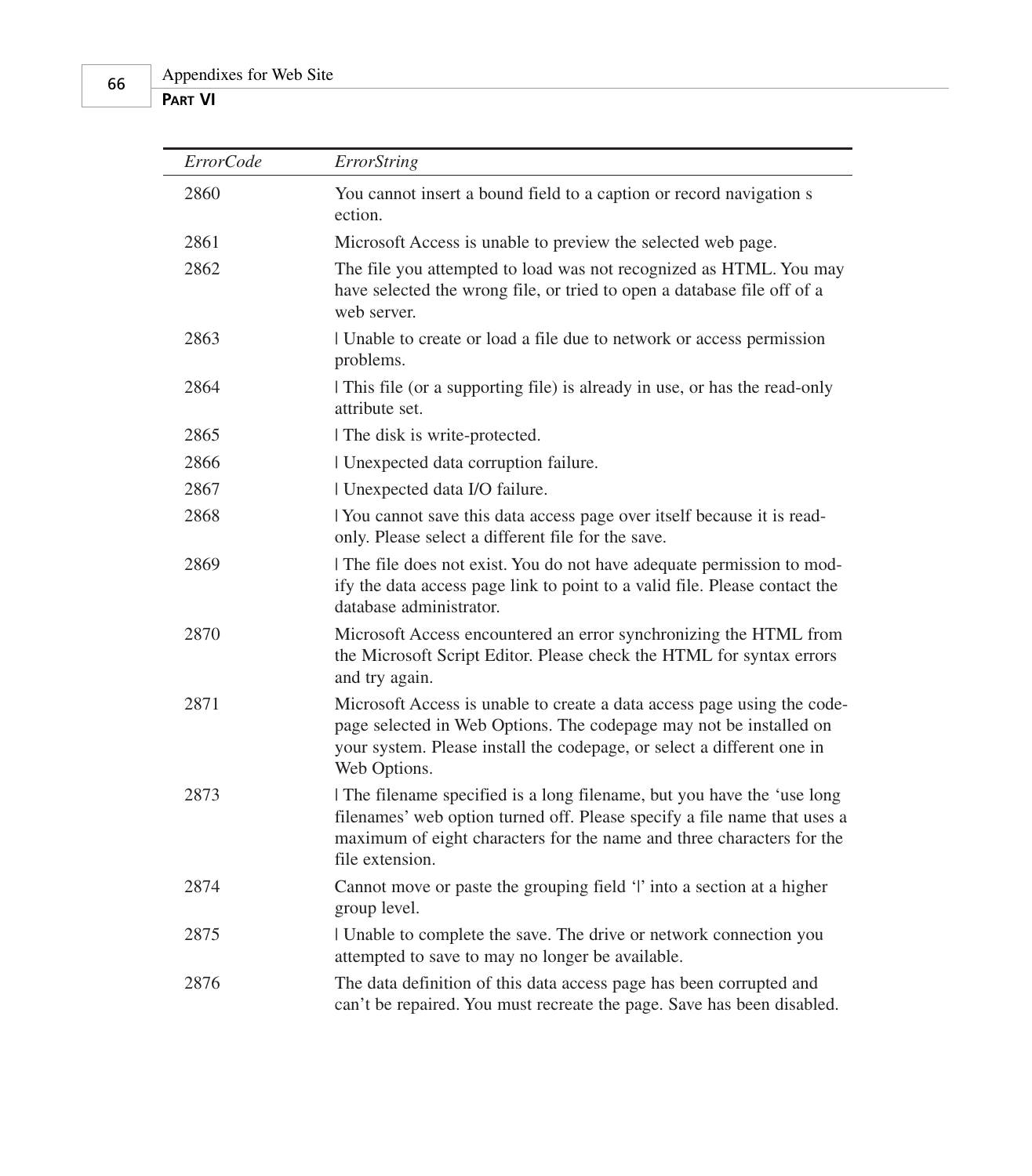**E**

**AND JET 4 ERRORS** **ACCESS**

| <b>ErrorCode</b> | ErrorString2877                                                                                                                                                                                                                                                         |
|------------------|-------------------------------------------------------------------------------------------------------------------------------------------------------------------------------------------------------------------------------------------------------------------------|
|                  | In a Microsoft Access database (.mdb), you can't group on a control<br>bound to a field that has a Memo or OLE Object data type. In a<br>Microsoft Access project (.adp), you can't group on a control bound to<br>a field that has an Image or Text data type.         |
| 2878             | You cannot add a bound field to a caption or record navigation section.                                                                                                                                                                                                 |
| 2879             | Caption and record navigation sections cannot contain bound fields.                                                                                                                                                                                                     |
| 2880             | Can't edit pages that contain framesets.                                                                                                                                                                                                                                |
| 2881             | This web page contains XML namespaces that may conflict with<br>Access namespaces. You should edit the HTML source to ensure that<br>all namespaces have a unique prefix.                                                                                               |
| 2882             | The folder that this Web page would use to organize supporting files<br>is already reserved for use in the current location. Please choose a dif-<br>ferent name or location for this Web page.                                                                         |
| 2883             | A supporting file path for this data access page has been altered out-<br>side of Access. Please save this page to a different location and ensure<br>that all supporting files are maintained.                                                                         |
| 2884             | Cannot find the database or some database objects that this page refers<br>to. Update the connection information of the page, or fix the references<br>to the missing database objects.                                                                                 |
| 2885             | This page uses a database which is not supported. You will not be able<br>to make data changes until you connect to a supported database                                                                                                                                |
| 2886             | Components necessary for data access pages are not installed.                                                                                                                                                                                                           |
| 2887             | The path specified is not a valid absolute (non-relative) path or URL.<br>Please enter a valid path.                                                                                                                                                                    |
| 2888             | Microsoft Access detects some HTML elements between the banner<br>and the section of your data access page. Saving this page in Access<br>will corrupt it. Close the page without saving it, and then edit the page<br>in another HTML editor to remove these elements. |
| 2889             | This section cannot be deleted.                                                                                                                                                                                                                                         |
| 2890             | You cannot edit this page because it contains frames. The data access<br>page designer cannot edit pages with frames.                                                                                                                                                   |
| 2892             | You can't move the group filter control to another section. Delete the<br>group filter control from the current section and create it in a different<br>section.                                                                                                        |
| 2893             | A link to this data access page could not be created because the data-<br>base cannot be exclusively locked. To create the link later, open the<br>page by selecting 'Edit web page that already exists', and then save.                                                |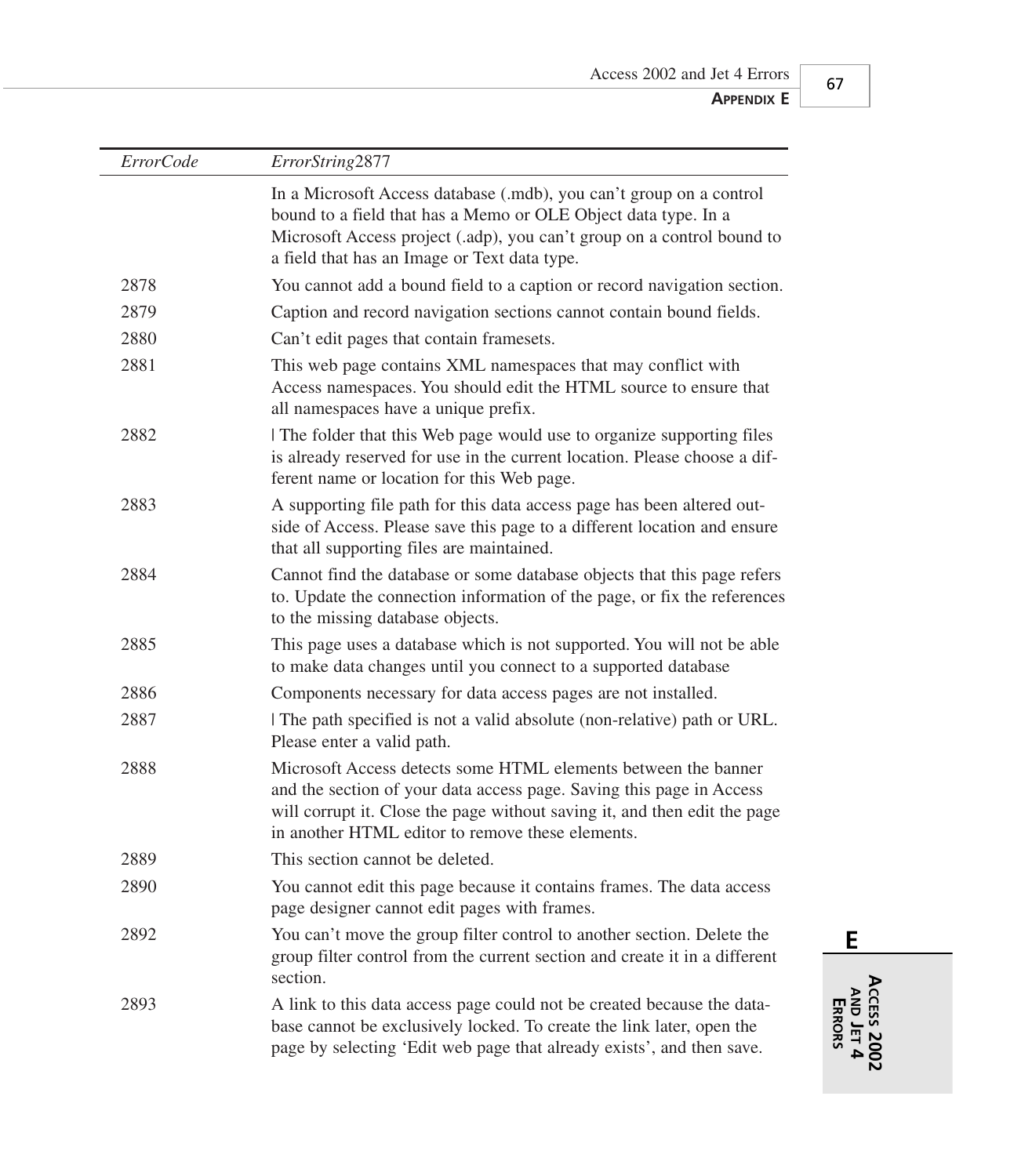| <b>ErrorCode</b> | ErrorString                                                                                                                                                                                                                                                                       |
|------------------|-----------------------------------------------------------------------------------------------------------------------------------------------------------------------------------------------------------------------------------------------------------------------------------|
| 2894             | The link to the data access page specified could not be updated because<br>the database cannot be exclusively locked. To update the link, open this<br>page again when you are the only person using the database.                                                                |
| 2895             | This page was designed with a later version of the Microsoft Office<br>Web Components than those currently installed on your machine. If<br>you have not been prompted to install those components on this page,<br>please contact the page author for the installation location. |
| 2896             | The operation is only valid on a data access page opened in Design<br>View. Please switch the page to Design View and try the operation<br>again.                                                                                                                                 |
| 2897             | You have opened a page that was last designed using Access 2000. The<br>page must be saved using Office 2002 Office Web Components before<br>you can edit this document. Would you like to convert this page?                                                                     |
| 2898             | Microsoft Access has created a backup copy of your original page.<br>This page can be used if you want to revert to the Office 2000 Web<br>Components.                                                                                                                            |
|                  | The backup page name is: 'l'                                                                                                                                                                                                                                                      |
| 2899             | Microsoft Access could not create a backup copy of your original page.<br>This page cannot be opened.                                                                                                                                                                             |
| 2900             | Microsoft Access could not upgrade the Office Web Components on<br>your page. This page cannot be opened.                                                                                                                                                                         |
| 2901             | Error loading ActiveX control 'll' on form or report 'l2'.                                                                                                                                                                                                                        |
| 2902             | Access is unable to save the I object because it does not support persis-<br>tence, or your computer may have run out of disk space.                                                                                                                                              |
| 2903             | Do you want to set this folder as the default location for data access<br>pages?                                                                                                                                                                                                  |
| 2904             | You must match each field on the left with a field on the right.                                                                                                                                                                                                                  |
| 2905             | You must choose a linking field for every parameter.                                                                                                                                                                                                                              |
| 2906             | 'l' contains no fields that can participate in a relationship.                                                                                                                                                                                                                    |
| 2907             | Do you want to revert to the saved 'l'?                                                                                                                                                                                                                                           |
| 2908             | The Control ID 'l' is already in use. Specify a different ID for the<br>control.                                                                                                                                                                                                  |
| 2909             | This relationship is not valid because the fields in the first table do not<br>match the fields in the second table. To repair the relationship, select at<br>least one field from each table.                                                                                    |
| 2910             | This connection file refers to a provider not supported by data access<br>pages. Please select a different connection file.                                                                                                                                                       |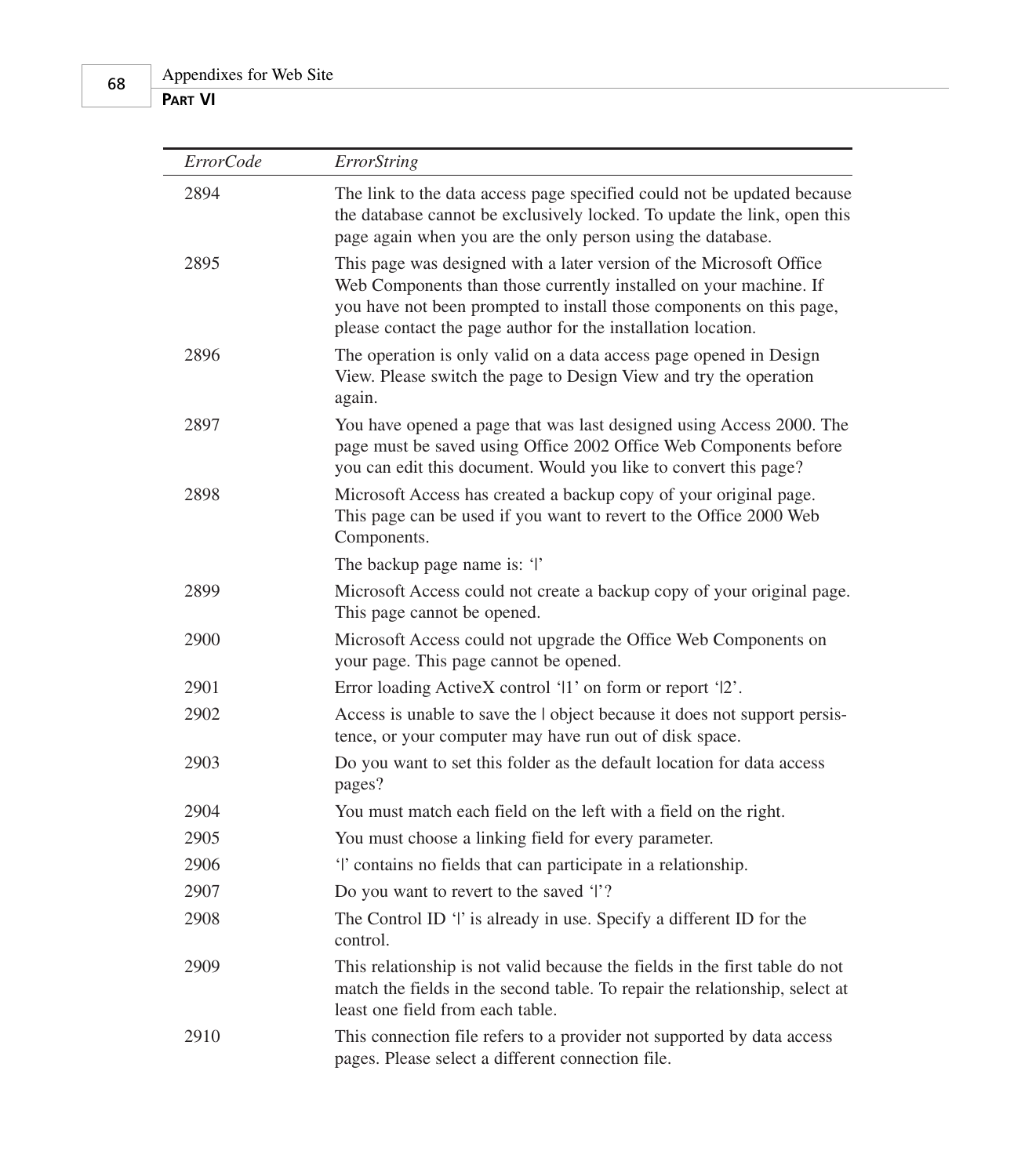| <b>ErrorCode</b> | ErrorString                                                                                                                                                                                                                                                 |
|------------------|-------------------------------------------------------------------------------------------------------------------------------------------------------------------------------------------------------------------------------------------------------------|
| 2911             | You cannot change the data access page path while it is open. Please<br>close the page and try again.                                                                                                                                                       |
| 2912             | If you create a data access page in this version of Microsoft Access,<br>you can't open it in Design view in Access 2000. However, you can<br>open the page in Page view in Access 2000, if you have installed the<br>Microsoft Office 2002 Web Components. |
| 2913             | Cannot save to a URL address with a bookmark. Please specify a valid<br>path.                                                                                                                                                                               |
| 2914             | Microsoft Access could not link to a connection file. A connection<br>string will be embedded in the page.                                                                                                                                                  |
| 2915             | Microsoft Access is unable to connect to the data source specified in<br>the connection string of this page. The server may not exist on the net-<br>work, or there may be an error in the connection string information for<br>this page.                  |
| 2916             | You cannot edit HTML pages created using PowerPoint in Microsoft<br>Access.                                                                                                                                                                                 |
| 2917             | Invalid HTML color value.                                                                                                                                                                                                                                   |
| 2918             | Unable to open or read this connection file. Either the file has been<br>damaged or the file format is not valid.                                                                                                                                           |
| 2919             | You can't place this control in the section you specified.                                                                                                                                                                                                  |
| 2920             | Microsoft Access is unable to load the database schema. Save has been<br>disabled. Either repair or reinstall Microsoft Office 2002.                                                                                                                        |
| 2921             | Microsoft Access cannot open this page because it was created using a<br>newer version of Access. Try opening the page using a newer version<br>of Microsoft Access.                                                                                        |
| 3000             | Reserved error (I); there is no message for this error.                                                                                                                                                                                                     |
| 3001             | Invalid argument.                                                                                                                                                                                                                                           |
| 3002             | Could not start session.                                                                                                                                                                                                                                    |
| 3003             | Could not start transaction; too many transactions already nested.                                                                                                                                                                                          |
| 3004             |                                                                                                                                                                                                                                                             |
| 3005             | 'l' is not a valid database name.                                                                                                                                                                                                                           |
| 3006             | Database 'l' is exclusively locked.                                                                                                                                                                                                                         |
| 3007             | Cannot open library database 'l'.                                                                                                                                                                                                                           |
| 3008             | The table 'l' is already opened exclusively by another user, or it is<br>already open through the user interface and cannot be manipulated pro-<br>grammatically.                                                                                           |

L,

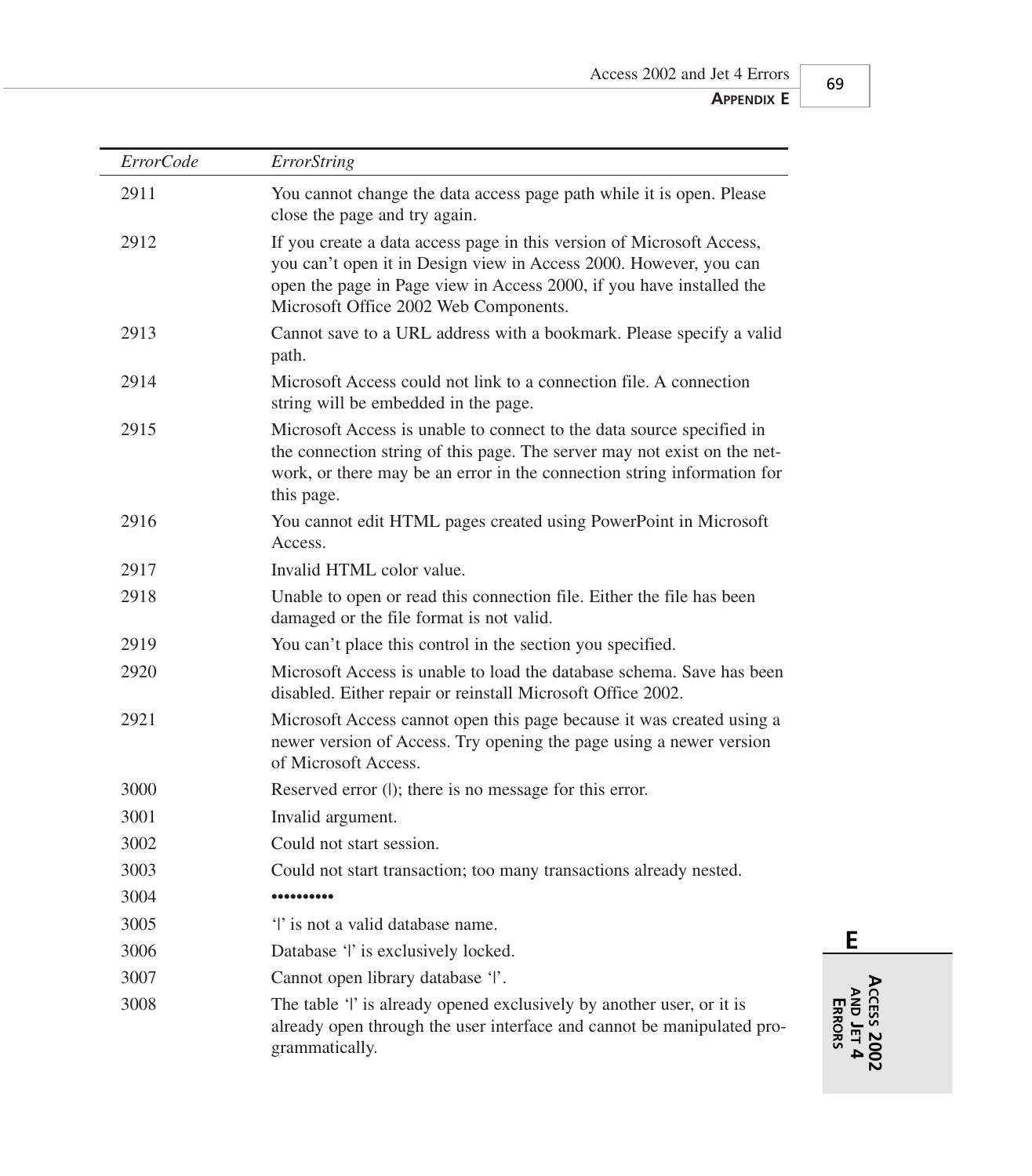| <b>ErrorCode</b> | ErrorString                                                                                                                                                                                                                                                                                                            |
|------------------|------------------------------------------------------------------------------------------------------------------------------------------------------------------------------------------------------------------------------------------------------------------------------------------------------------------------|
| 3009             | You tried to lock table 'l' while opening it, but the table cannot be<br>locked because it is currently in use. Wait a moment, and then try the<br>operation again.                                                                                                                                                    |
| 3010             | Table 'l' already exists.                                                                                                                                                                                                                                                                                              |
| 3011             | The Microsoft Jet database engine could not find the object 'l'. Make<br>sure the object exists and that you spell its name and the path name<br>correctly.                                                                                                                                                            |
| 3012             | Object 'l' already exists.                                                                                                                                                                                                                                                                                             |
| 3013             | Could not rename installable ISAM file.                                                                                                                                                                                                                                                                                |
| 3014             | Cannot open any more tables.                                                                                                                                                                                                                                                                                           |
| 3015             | Index not found.                                                                                                                                                                                                                                                                                                       |
| 3016             | Field will not fit in record.                                                                                                                                                                                                                                                                                          |
| 3017             | The size of a field is too long.                                                                                                                                                                                                                                                                                       |
| 3018             | Could not find field.                                                                                                                                                                                                                                                                                                  |
| 3019             | Operation invalid without a current index.                                                                                                                                                                                                                                                                             |
| 3020             | Update or CancelUpdate without AddNew or Edit.                                                                                                                                                                                                                                                                         |
| 3021             | No current record.                                                                                                                                                                                                                                                                                                     |
| 3022             | The changes you requested to the table were not successful because<br>they would create duplicate values in the index, primary key, or rela-<br>tionship. Change the data in the field or fields that contain duplicate<br>data, remove the index, or redefine the index to permit duplicate entries<br>and try again. |
| 3023             | AddNew or Edit already used.                                                                                                                                                                                                                                                                                           |
| 3024             | Could not find file 'l'.                                                                                                                                                                                                                                                                                               |
| 3025             | Cannot open any more files.                                                                                                                                                                                                                                                                                            |
| 3026             | Not enough space on disk.                                                                                                                                                                                                                                                                                              |
| 3027             | Cannot update. Database or object is read-only.                                                                                                                                                                                                                                                                        |
| 3028             | Cannot start your application. The workgroup information file is miss-<br>ing or opened exclusively by another user.                                                                                                                                                                                                   |
| 3029             | Not a valid account name or password.                                                                                                                                                                                                                                                                                  |
| 3030             | 'l' is not a valid account name.                                                                                                                                                                                                                                                                                       |
| 3031             | Not a valid password.                                                                                                                                                                                                                                                                                                  |
| 3032             | Cannot perform this operation.                                                                                                                                                                                                                                                                                         |
| 3033             | You do not have the necessary permissions to use the 'l' object. Have<br>your system administrator or the person who created this object estab-<br>lish the appropriate permissions for you.                                                                                                                           |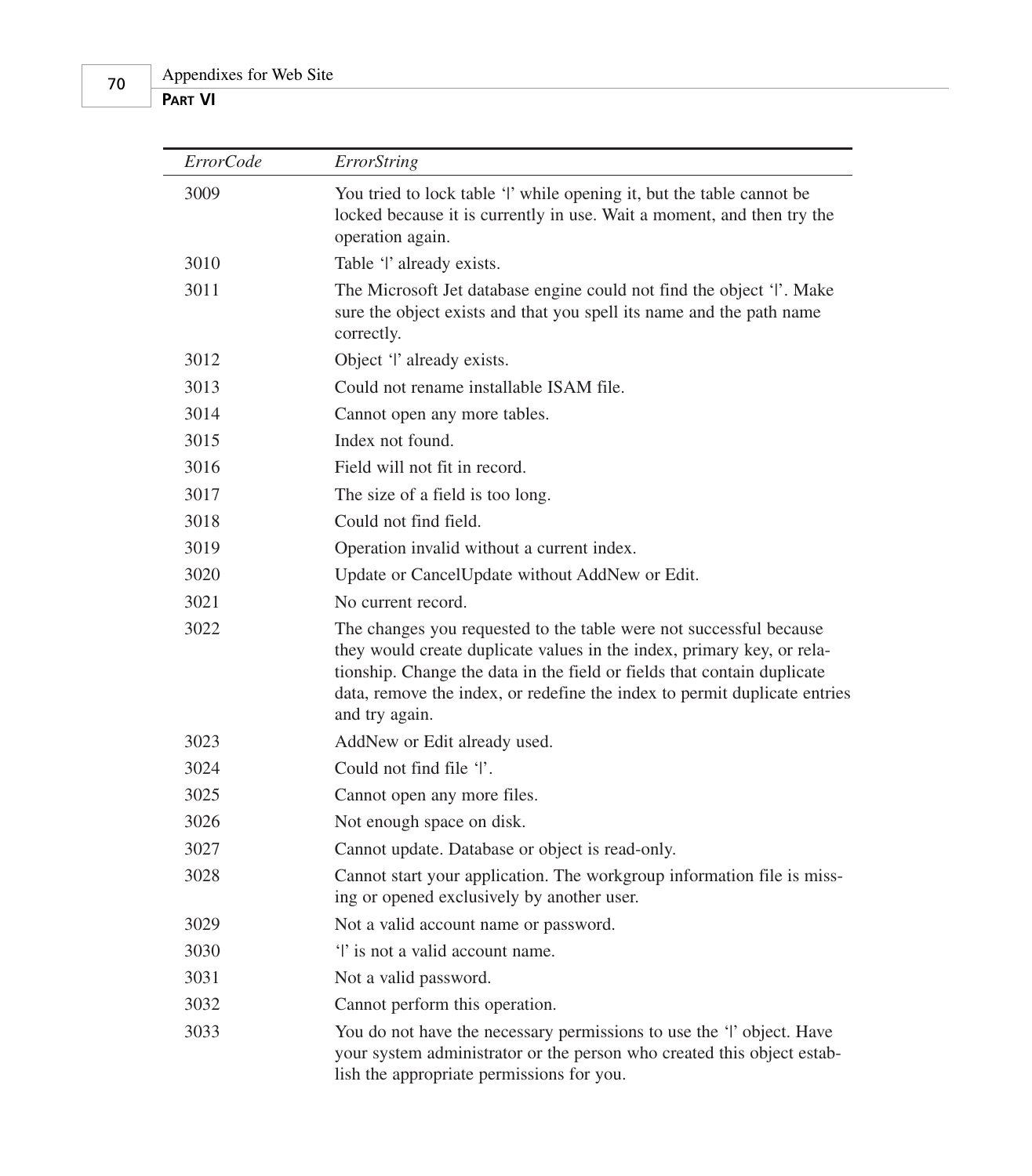| <b>ErrorCode</b> | ErrorString                                                                                                                                                  |
|------------------|--------------------------------------------------------------------------------------------------------------------------------------------------------------|
| 3034             | You tried to commit or rollback a transaction without first beginning a<br>transaction.                                                                      |
| 3035             | System resource exceeded.                                                                                                                                    |
| 3036             | Database has reached maximum size.                                                                                                                           |
| 3037             | Cannot open any more tables or queries.                                                                                                                      |
| 3038             | System resource exceeded.                                                                                                                                    |
| 3039             | Could not create index; too many indexes already defined.                                                                                                    |
| 3040             | Disk I/O error during read.                                                                                                                                  |
| 3041             | Cannot open a database created with a previous version of your<br>application.                                                                               |
| 3042             | Out of MS-DOS file handles.                                                                                                                                  |
| 3043             | Disk or network error.                                                                                                                                       |
| 3044             | 'i' is not a valid path. Make sure that the path name is spelled correctly<br>and that you are connected to the server on which the file resides.            |
| 3045             | Could not use 'l'; file already in use.                                                                                                                      |
| 3046             | Could not save; currently locked by another user.                                                                                                            |
| 3047             | Record is too large.                                                                                                                                         |
| 3048             | Cannot open any more databases.                                                                                                                              |
| 3049             | Cannot open database 'l'. It may not be a database that your applica-<br>tion recognizes, or the file may be corrupt.                                        |
| 3050             | Could not lock file.                                                                                                                                         |
| 3051             | The Microsoft Jet database engine cannot open the file 'l'. It is already<br>opened exclusively by another user, or you need permission to view its<br>data. |
| 3052             | File sharing lock count exceeded. Increase MaxLocksPerFile registry<br>entry.                                                                                |
| 3053             | Too many client tasks.                                                                                                                                       |
| 3054             | Too many Memo, OLE, or Hyperlink Object fields.                                                                                                              |
| 3055             | Not a valid file name.                                                                                                                                       |
| 3056             | Could not repair this database.                                                                                                                              |
| 3057             | Operation not supported on linked tables.                                                                                                                    |
| 3058             | Index or primary key cannot contain a Null value.                                                                                                            |
| 3059             | Operation canceled by user.                                                                                                                                  |
| 3060             | Wrong data type for parameter 'l'.                                                                                                                           |

J.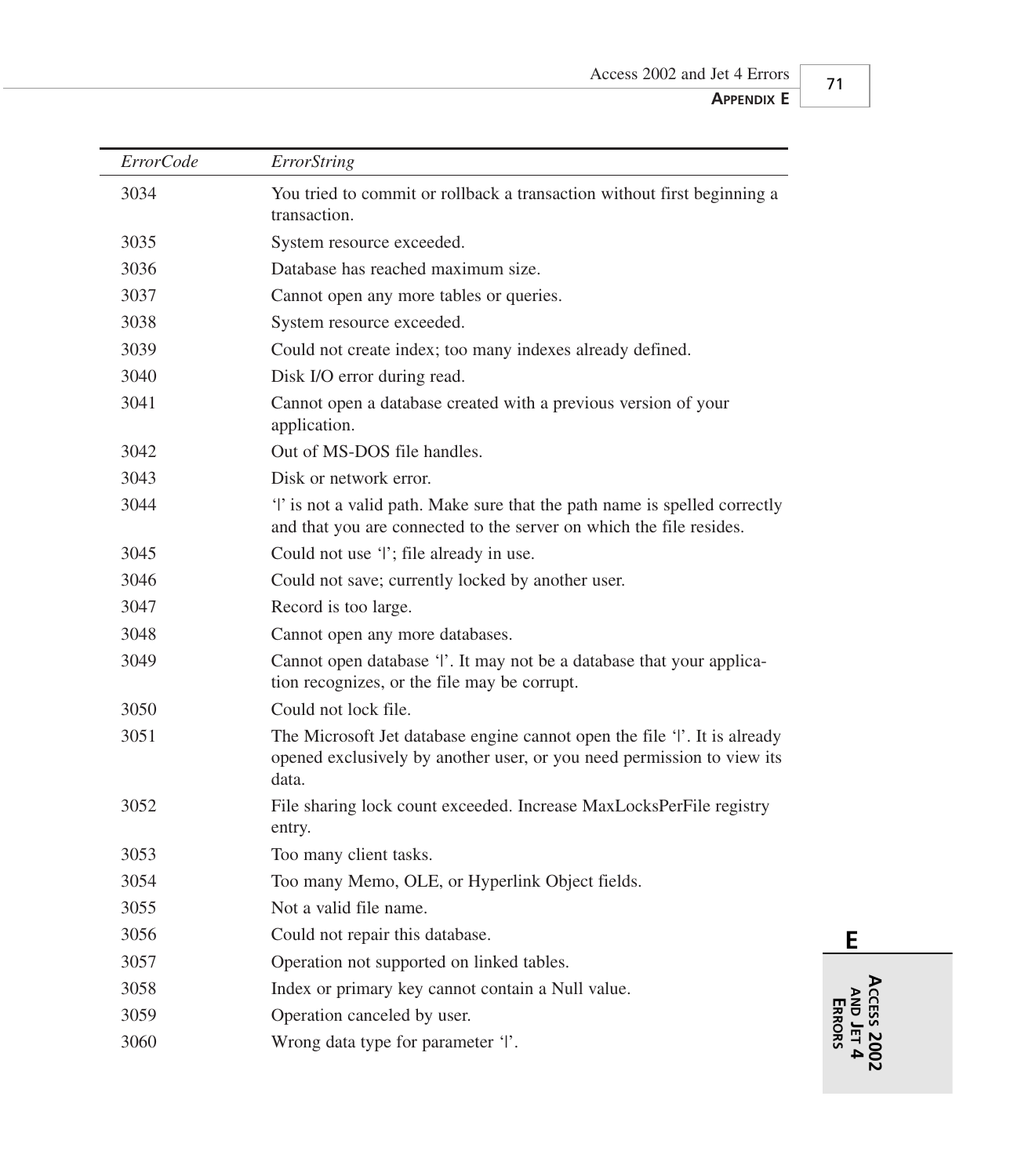*ErrorCode ErrorString* 3061 Too few parameters. Expected |. 3062 Duplicate output alias '|'. 3063 Duplicate output destination '|'. 3064 Cannot open action query '|'. 3065 Cannot execute a select query. 3066 Query must have at least one destination field. 3067 Query input must contain at least one table or query. 3068 Not a valid alias name. 3069 The action query '|' cannot be used as a row source. 3070 The Microsoft Jet database engine does not recognize '|' as a valid field name or expression. 3071 This expression is typed incorrectly, or it is too complex to be evaluated. For example, a numeric expression may contain too many complicated elements. Try simplifying the expression by assigning parts of the expression to variables. 3072 | 3073 Operation must use an updateable query. 3074 Cannot repeat table name '|' in FROM clause. 3075 | 1 in query expression '|2'. 3076 | in criteria expression. 3077 | in expression. 3078 The Microsoft Jet database engine cannot find the input table or query '|'. Make sure it exists and that its name is spelled correctly. 3079 The specified field '|' could refer to more than one table listed in the FROM clause of your SQL statement. 3080 Joined table '|' not listed in FROM clause. 3081 Cannot join more than one table with the same name (|). 3082 JOIN operation 'l' refers to a field that is not in one of the joined tables. 3083 Cannot use internal report query. 3084 Cannot insert data with action query. 3085 Undefined function 'l' in expression. 3086 Could not delete from specified tables.

3087 Too many expressions in GROUP BY clause.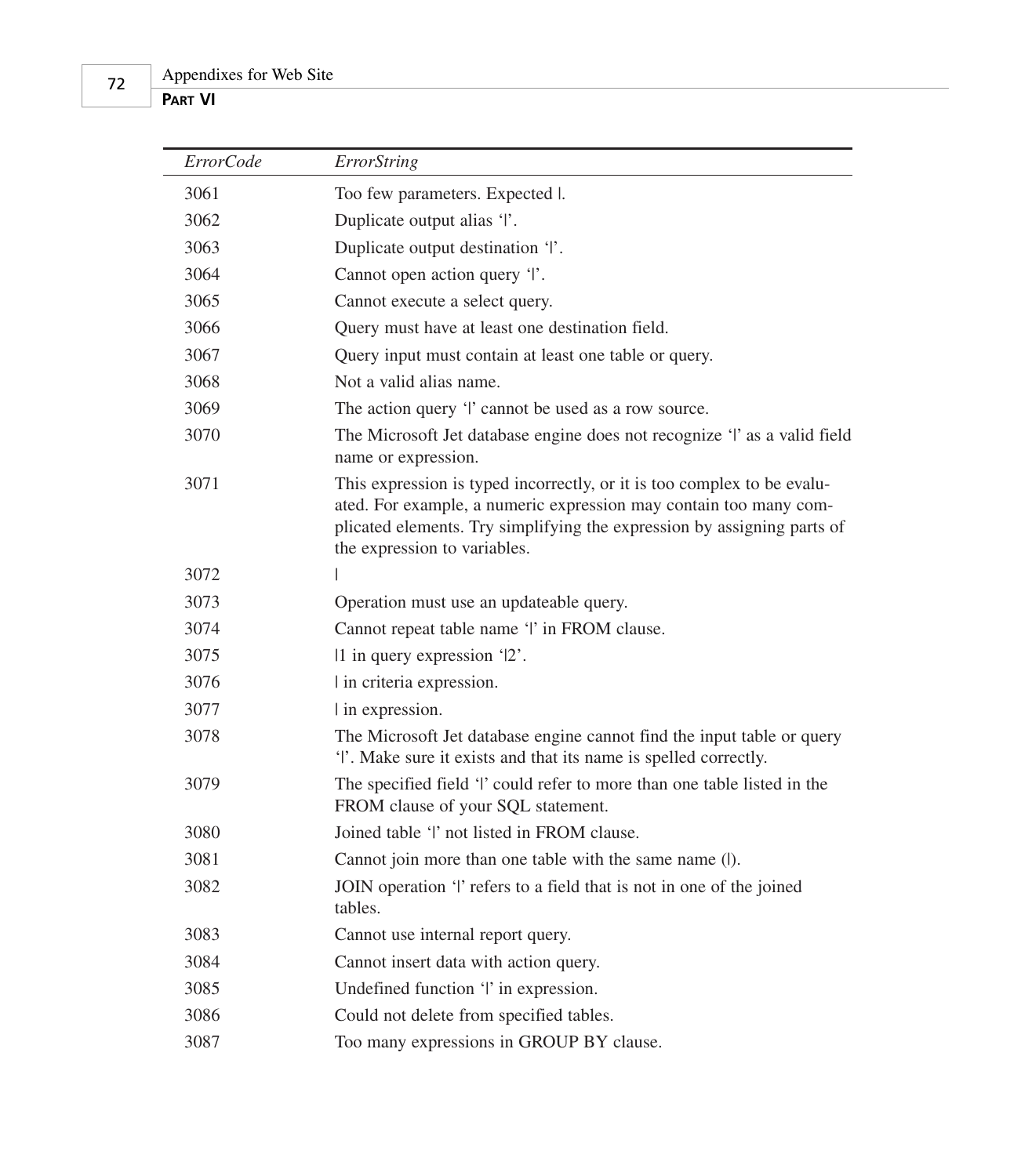| <b>ErrorCode</b> | ErrorString                                                                                                    |
|------------------|----------------------------------------------------------------------------------------------------------------|
| 3088             | Too many expressions in ORDER BY clause.                                                                       |
| 3089             | Too many expressions in DISTINCT output.                                                                       |
| 3090             | Resultant table not allowed to have more than one AutoNumber field.                                            |
| 3091             | HAVING clause (l) without grouping or aggregation.                                                             |
| 3092             | Cannot use HAVING clause in TRANSFORM statement.                                                               |
| 3093             | ORDER BY clause (I) conflicts with DISTINCT.                                                                   |
| 3094             | ORDER BY clause (I) conflicts with GROUP BY clause.                                                            |
| 3095             | Cannot have aggregate function in expression (I).                                                              |
| 3096             | Cannot have aggregate function in WHERE clause (I).                                                            |
| 3097             | Cannot have aggregate function in ORDER BY clause (l).                                                         |
| 3098             | Cannot have aggregate function in GROUP BY clause (I).                                                         |
| 3099             | Cannot have aggregate function in JOIN operation (l).                                                          |
| 3100             | Cannot set field 'l' in join key to Null.                                                                      |
| 3101             | The Microsoft Jet database engine cannot find a record in the table 'l2'<br>with key matching field(s) $'1'$ . |
| 3102             | Circular reference caused by 'l'.                                                                              |
| 3103             | Circular reference caused by alias 'l' in query definition's SELECT list.                                      |
| 3104             | Cannot specify fixed column heading 'l' in a crosstab query more than<br>once.                                 |
| 3105             | Missing destination field name in SELECT INTO statement (I).                                                   |
| 3106             | Missing destination field name in UPDATE statement (l).                                                        |
| 3107             | Record(s) cannot be added; no insert permission on 'l'.                                                        |
| 3108             | Record(s) cannot be edited; no update permission on 'l'.                                                       |
| 3109             | Record(s) cannot be deleted; no delete permission on 'l'.                                                      |
| 3110             | Could not read definitions; no read definitions permission for table or<br>query 'l'.                          |
| 3111             | Could not create; no modify design permission for table or query 'l'.                                          |
| 3112             | Record $(s)$ cannot be read; no read permission on $\mathcal{C}$ .                                             |
| 3113             | Cannot update 'l'; field not updateable.                                                                       |
| 3114             | Cannot include Memo, OLE, or Hyperlink Object when you select<br>unique values (l).                            |
| 3115             | Cannot have Memo, OLE, or Hyperlink Object fields in aggregate<br>argument (I).                                |
|                  |                                                                                                                |

 $\overline{a}$ 

73

**E**

**AND JET 4 ERRORS** **ACCESS**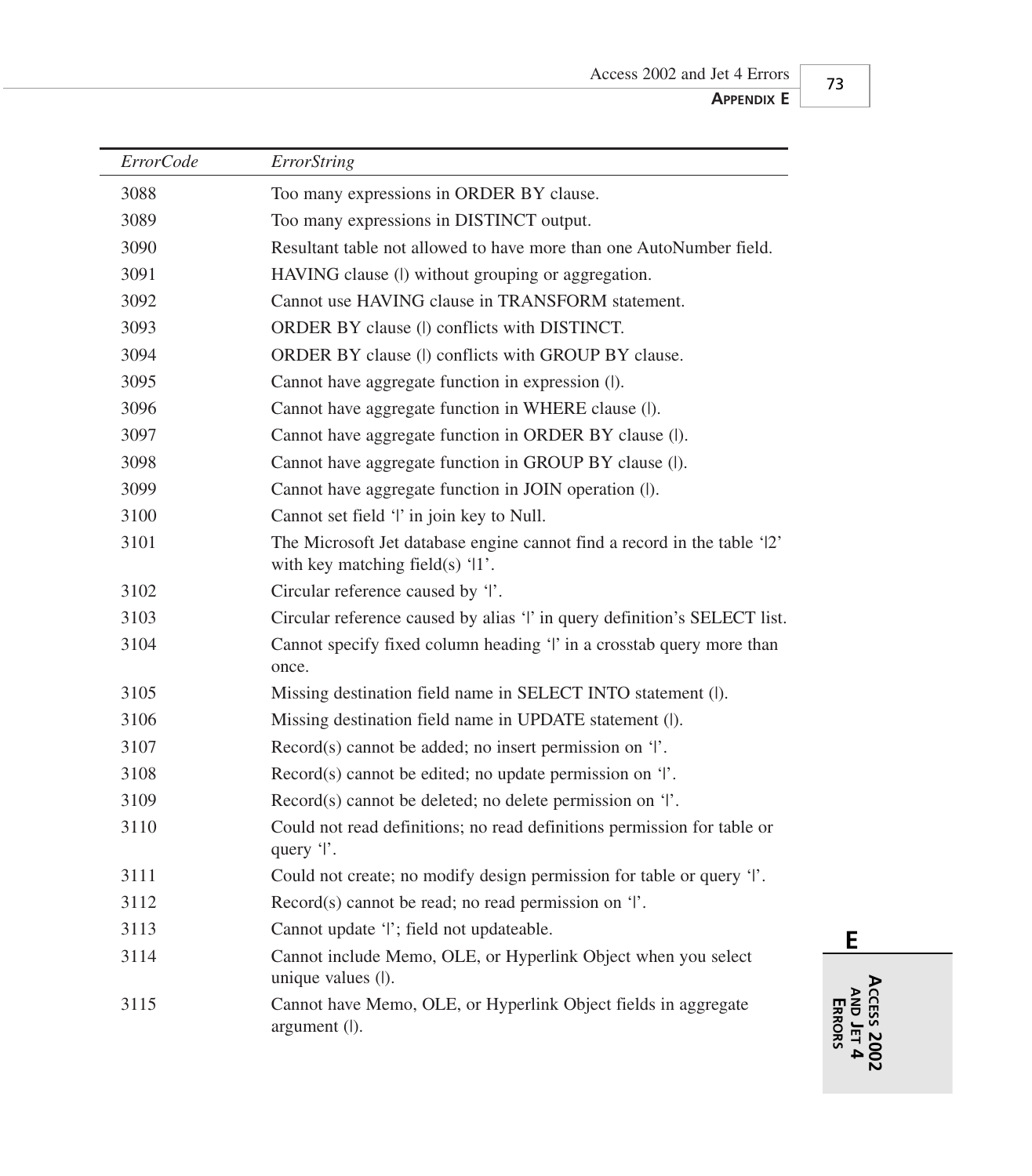| <b>ErrorCode</b> | ErrorString                                                                                                                                               |
|------------------|-----------------------------------------------------------------------------------------------------------------------------------------------------------|
| 3116             | Cannot have Memo, OLE, or Hyperlink Object fields in criteria (I) for<br>aggregate function.                                                              |
| 3117             | Cannot sort on Memo, OLE, or Hyperlink Object (l).                                                                                                        |
| 3118             | Cannot join on Memo, OLE, or Hyperlink Object (l).                                                                                                        |
| 3119             | Cannot group on Memo, OLE, or Hyperlink Object (I).                                                                                                       |
| 3120             | Cannot group on fields selected with '•' (l).                                                                                                             |
| 3121             | Cannot group on fields selected with '                                                                                                                    |
| 3122             | You tried to execute a query that does not include the specified expres-<br>sion 'l' as part of an aggregate function.                                    |
| 3123             | Cannot use '•' in crosstab query.                                                                                                                         |
| 3124             | Cannot input from internal report query (l).                                                                                                              |
| 3125             | 'l' is not a valid name. Make sure that it does not include invalid char-<br>acters or punctuation and that it is not too long.                           |
| 3126             | Invalid bracketing of name 'l'.                                                                                                                           |
| 3127             | The INSERT INTO statement contains the following unknown field<br>name: 'I'. Make sure you have typed the name correctly, and try the<br>operation again. |
| 3128             | Specify the table containing the records you want to delete.                                                                                              |
| 3129             | Invalid SQL statement; expected 'DELETE', 'INSERT', 'PROCE-<br>DURE', 'SELECT', or 'UPDATE'.                                                              |
| 3130             | Syntax error in DELETE statement.                                                                                                                         |
| 3131             | Syntax error in FROM clause.                                                                                                                              |
| 3132             | Syntax error in GROUP BY clause.                                                                                                                          |
| 3133             | Syntax error in HAVING clause.                                                                                                                            |
| 3134             | Syntax error in INSERT INTO statement.                                                                                                                    |
| 3135             | Syntax error in JOIN operation.                                                                                                                           |
| 3136             | The LEVEL clause includes a reserved word or argument that is mis-<br>spelled or missing, or the punctuation is incorrect.                                |
| 3137             | Missing semicolon (;) at end of SQL statement.                                                                                                            |
| 3138             | Syntax error in ORDER BY clause.                                                                                                                          |
| 3139             | Syntax error in PARAMETER clause.                                                                                                                         |
| 3140             | Syntax error in PROCEDURE clause.                                                                                                                         |
| 3141             | The SELECT statement includes a reserved word or an argument name<br>that is misspelled or missing, or the punctuation is incorrect.                      |

 $\overline{\phantom{0}}$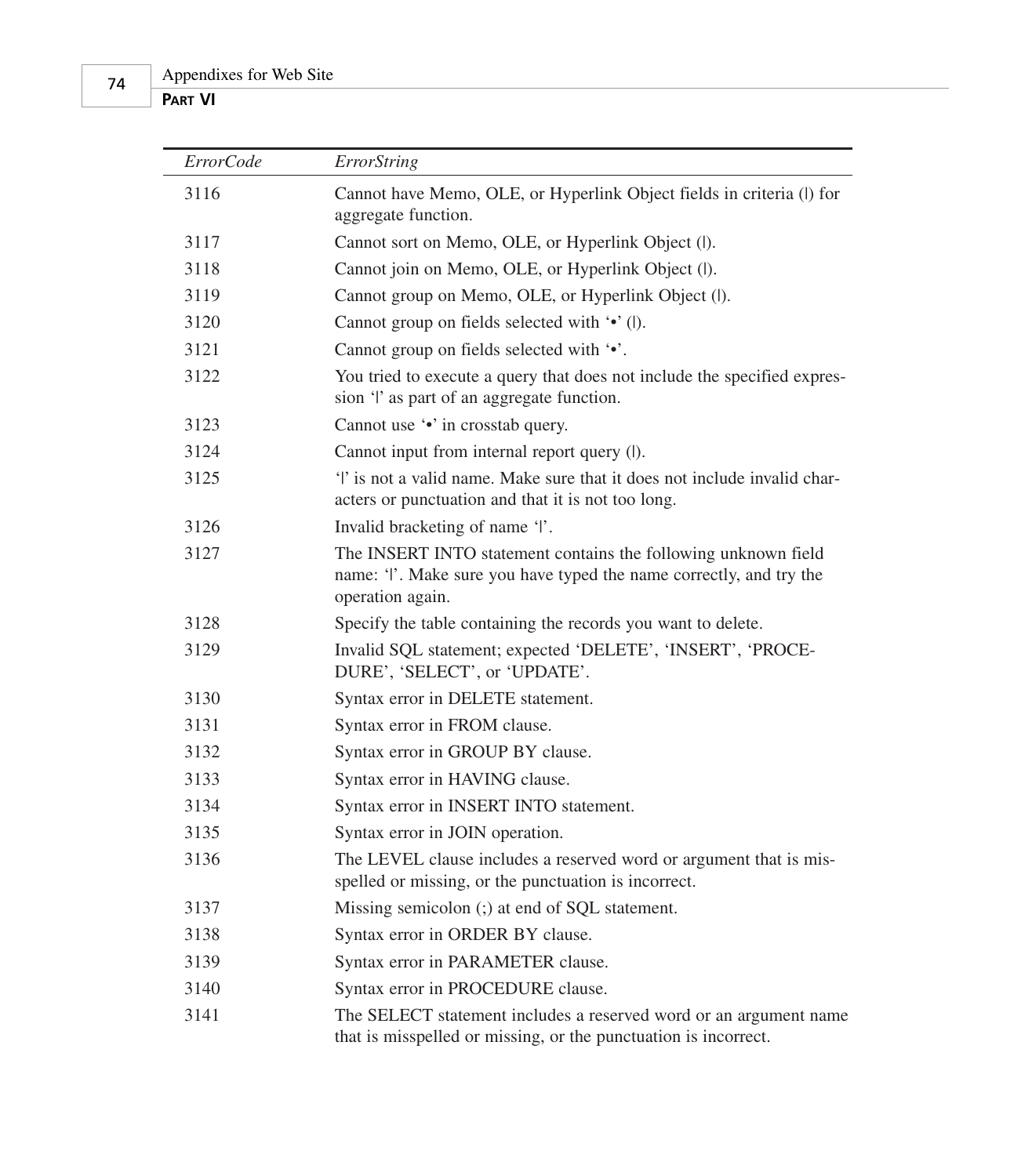**APPENDIX E**

| <b>ErrorCode</b> | ErrorString                                                                                                                           |
|------------------|---------------------------------------------------------------------------------------------------------------------------------------|
| 3142             | Characters found after end of SQL statement.                                                                                          |
| 3143             | Syntax error in TRANSFORM statement.                                                                                                  |
| 3144             | Syntax error in UPDATE statement.                                                                                                     |
| 3145             | Syntax error in WHERE clause.                                                                                                         |
| 3146             | ODBC-call failed.                                                                                                                     |
| 3151             | ODBC—connection to 'l' failed.                                                                                                        |
| 3154             | ODBC-could not find DLL 'l'.                                                                                                          |
| 3155             | ODBC—insert on a linked table 'l' failed.                                                                                             |
| 3156             | ODBC—delete on a linked table 'l' failed.                                                                                             |
| 3157             | ODBC—update on a linked table 'l' failed.                                                                                             |
| 3158             | Could not save record; currently locked by another user.                                                                              |
| 3159             | Not a valid bookmark.                                                                                                                 |
| 3160             | Table is not open.                                                                                                                    |
| 3161             | Could not decrypt file.                                                                                                               |
| 3162             | You tried to assign the Null value to a variable that is not a Variant data<br>type.                                                  |
| 3163             | The field is too small to accept the amount of data you attempted to<br>add. Try inserting or pasting less data.                      |
| 3164             | Field cannot be updated.                                                                                                              |
| 3165             | Could not open .inf file.                                                                                                             |
| 3166             | Cannot locate the requested Xbase memo file.                                                                                          |
| 3167             | Record is deleted.                                                                                                                    |
| 3168             | Invalid .inf file.                                                                                                                    |
| 3169             | The Microsoft Jet database engine could not execute the SQL state-<br>ment because it contains a field that has an invalid data type. |
| 3170             | Could not find installable ISAM.                                                                                                      |
| 3171             | Could not find network path or user name.                                                                                             |
| 3172             | Could not open Paradox.net.                                                                                                           |
| 3173             | Could not open table 'MSysAccounts' in the workgroup information<br>file.                                                             |
| 3174             | Could not open table 'MSysGroups' in the workgroup information file.                                                                  |
| 3175             | Date is out of range or is in an invalid format.                                                                                      |
| 3176             | Could not open file 'l'.                                                                                                              |
|                  |                                                                                                                                       |

75

**E**

**AND JET 4 ERRORS** **ACCESS**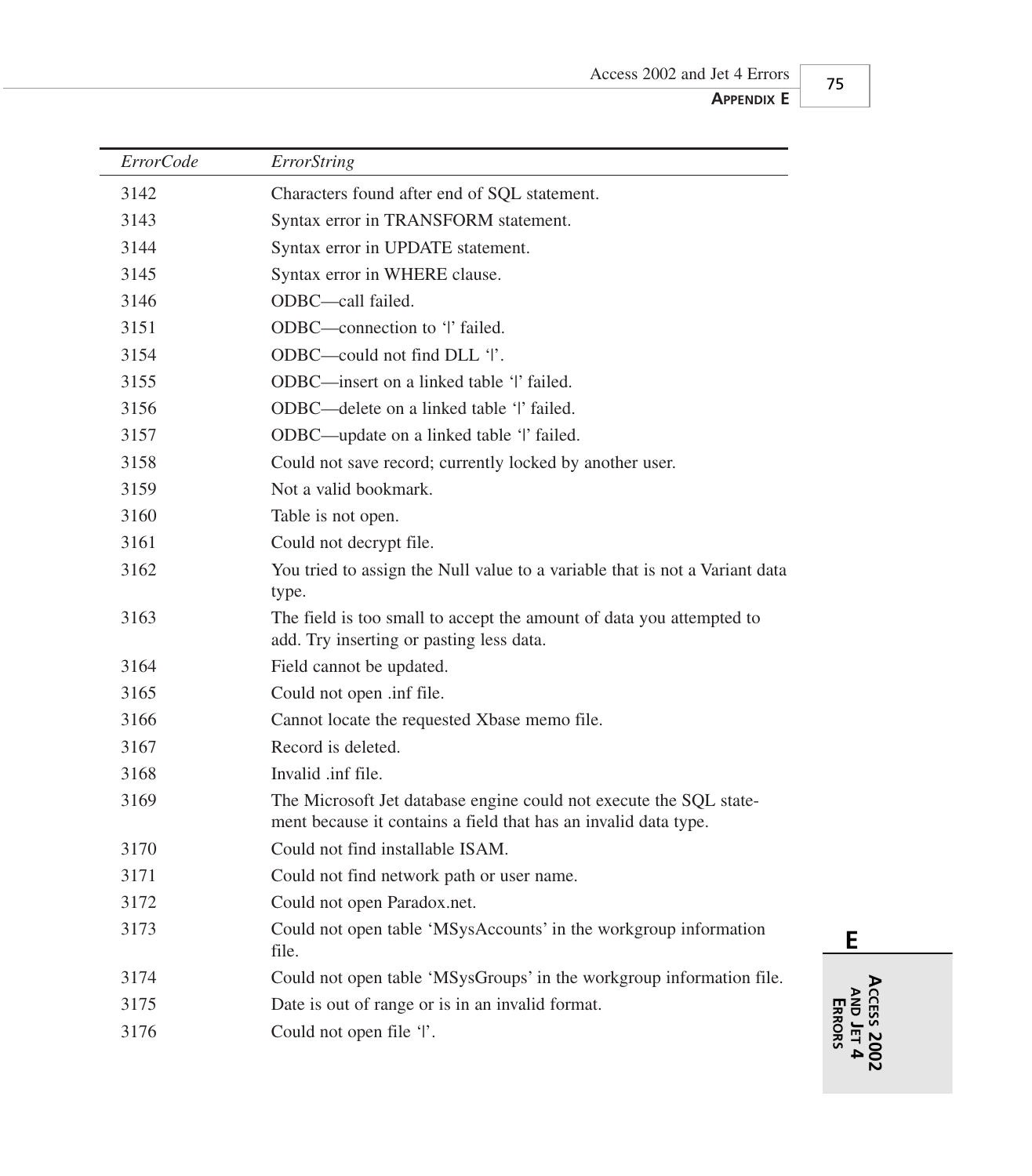| <b>ErrorCode</b> | ErrorString                                                                                                                                       |
|------------------|---------------------------------------------------------------------------------------------------------------------------------------------------|
| 3177             | Not a valid table name.                                                                                                                           |
| 3179             | Encountered unexpected end of file.                                                                                                               |
| 3180             | Could not write to file 'l'.                                                                                                                      |
| 3181             | Invalid range.                                                                                                                                    |
| 3182             | Invalid file format.                                                                                                                              |
| 3183             | Not enough space on temporary disk.                                                                                                               |
| 3184             | Could not execute query; could not find linked table.                                                                                             |
| 3185             | SELECT INTO on a remote database tried to produce too many fields.                                                                                |
| 3186             | Could not save; currently locked by user 'l2' on machine 'l1'.                                                                                    |
| 3187             | Could not read; currently locked by user 'l2' on machine 'l1'.                                                                                    |
| 3188             | Could not update; currently locked by another session on this machine.                                                                            |
| 3189             | Table '11' is exclusively locked by user '13' on machine '12'.                                                                                    |
| 3190             | Too many fields defined.                                                                                                                          |
| 3191             | Cannot define field more than once.                                                                                                               |
| 3192             | Could not find output table 'l'.                                                                                                                  |
| 3193             | (unknown)                                                                                                                                         |
| 3194             | (unknown)                                                                                                                                         |
| 3195             | (expression)                                                                                                                                      |
| 3196             | The database 'l' is already in use by another person or process. When<br>the database is available, try the operation again.                      |
| 3197             | The Microsoft Jet database engine stopped the process because you<br>and another user are attempting to change the same data at the same<br>time. |
| 3198             | Could not start session. Too many sessions already active.                                                                                        |
| 3199             | Could not find reference.                                                                                                                         |
| 3200             | The record cannot be deleted or changed because table 'l' includes<br>related records.                                                            |
| 3201             | You cannot add or change a record because a related record is required<br>in table 'l'.                                                           |
| 3202             | Could not save; currently locked by another user.                                                                                                 |
| 3203             | Subqueries cannot be used in the expression (l).                                                                                                  |
| 3204             | Database already exists.                                                                                                                          |
| 3205             | Too many crosstab column headers (l).                                                                                                             |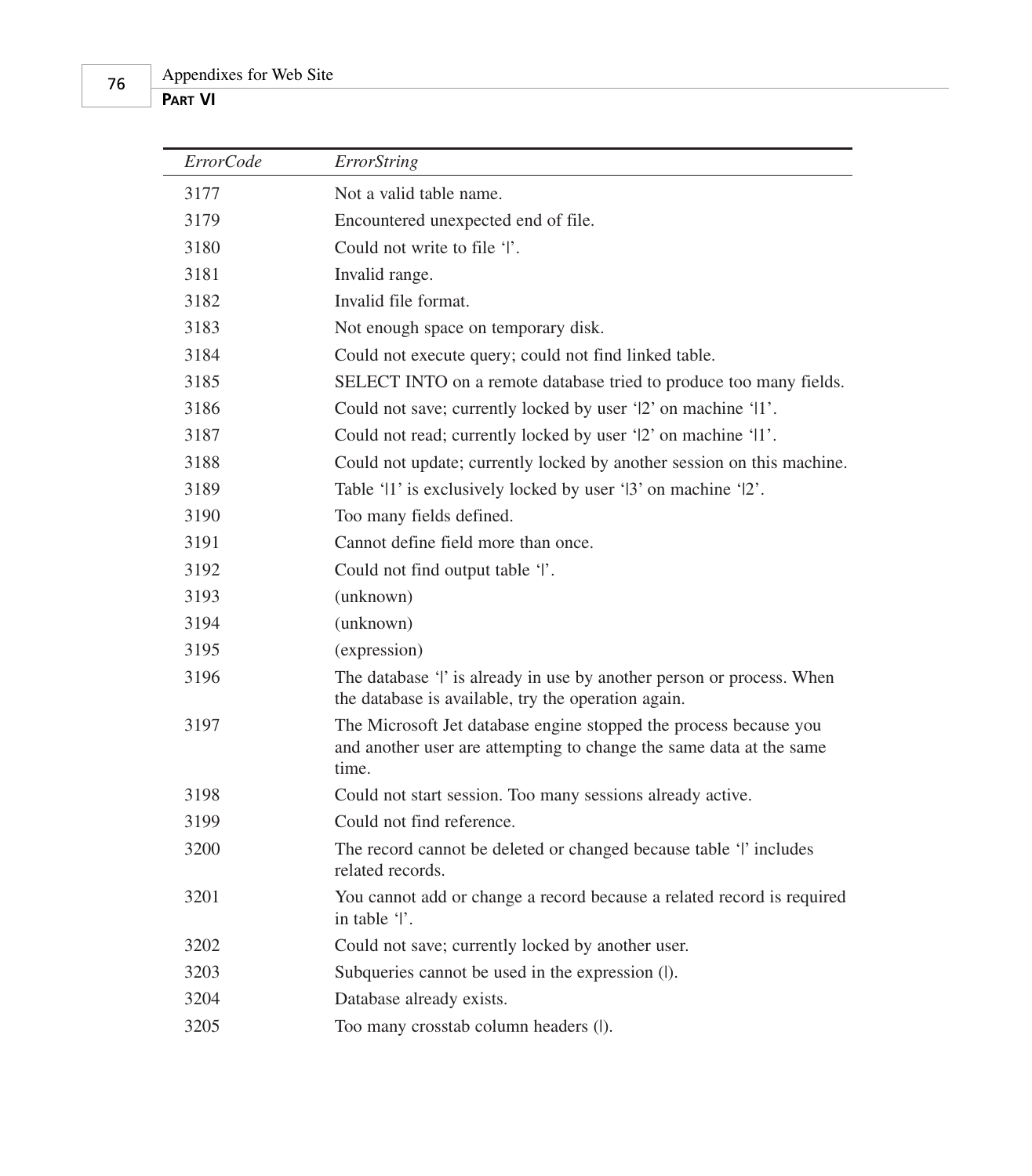| <b>ErrorCode</b> | ErrorString                                                                                                |
|------------------|------------------------------------------------------------------------------------------------------------|
| 3206             | Cannot create a relationship between a field and itself.                                                   |
| 3207             | Operation not supported on a Paradox table with no primary key.                                            |
| 3208             | Invalid Deleted setting in the Xbase key of the Windows Registry.                                          |
| 3209             |                                                                                                            |
| 3210             | The connection string is too long.                                                                         |
| 3211             | The database engine could not lock table 'l' because it is already in use<br>by another person or process. |
| 3212             | Could not lock table 'll'; currently in use by user 'la' on machine 'la'.                                  |
| 3213             | Invalid Date setting in the Xbase key of the Windows Registry.                                             |
| 3214             | Invalid Mark setting in the Xbase key of the Windows Registry.                                             |
| 3215             | Too many Btrieve tasks.                                                                                    |
| 3216             | Parameter 'l' specified where a table name is required.                                                    |
| 3217             | Parameter 'l' specified where a database name is required.                                                 |
| 3218             | Could not update; currently locked.                                                                        |
| 3219             | Invalid operation.                                                                                         |
| 3220             | Incorrect collating sequence.                                                                              |
| 3221             | Invalid settings in the Btrieve key of the Windows Registry.                                               |
| 3222             | Query cannot contain a Database parameter.                                                                 |
| 3223             | 'l' is invalid because it is too long, or contains invalid characters.                                     |
| 3224             | Cannot read Btrieve data dictionary.                                                                       |
| 3225             | Encountered a record locking deadlock while performing a Btrieve<br>operation.                             |
| 3226             | Errors encountered while using the Btrieve DLL.                                                            |
| 3227             | Invalid Century setting in the Xbase key of the Windows Registry.                                          |
| 3228             | Selected collating sequence not supported by the operating system.                                         |
| 3229             | Btrieve—cannot change field.                                                                               |
| 3230             | Out-of-date Paradox lock file.                                                                             |
| 3231             | ODBC-field would be too long; data truncated.                                                              |
| 3232             | ODBC-could not create table.                                                                               |
| 3234             | ODBC—remote query timeout expired.                                                                         |
| 3235             | ODBC-data type not supported on server.                                                                    |
| 3238             | ODBC-data out of range.                                                                                    |
| 3239             | Too many active users.                                                                                     |

**E**

**AND JET 4 ERRORS** **ACCESS**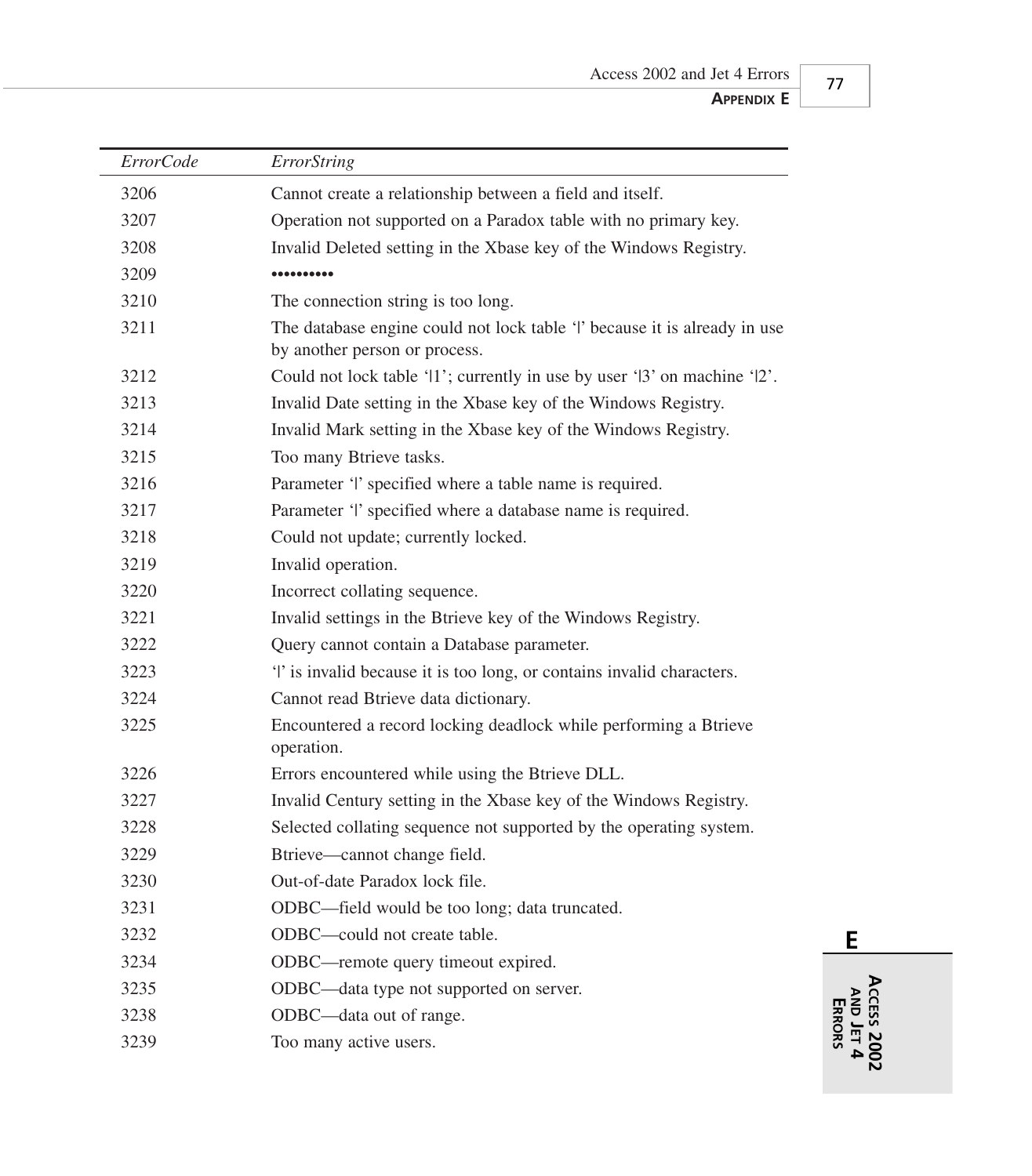**PART VI**

| <b>ErrorCode</b> | ErrorString                                                                                                                                                                                                                                            |
|------------------|--------------------------------------------------------------------------------------------------------------------------------------------------------------------------------------------------------------------------------------------------------|
| 3240             | Btrieve-missing Btrieve engine.                                                                                                                                                                                                                        |
| 3241             | Btrieve-out of resources.                                                                                                                                                                                                                              |
| 3242             | Invalid reference in SELECT statement.                                                                                                                                                                                                                 |
| 3243             | None of the import field names match fields in the appended table.                                                                                                                                                                                     |
| 3244             | Cannot import password-protected spreadsheet.                                                                                                                                                                                                          |
| 3245             | Could not parse field names from the first row of the import table.                                                                                                                                                                                    |
| 3246             | Operation not supported in transactions.                                                                                                                                                                                                               |
| 3247             | ODBC—linked table definition has changed.                                                                                                                                                                                                              |
| 3248             | Invalid NetworkAccess setting in the Windows Registry.                                                                                                                                                                                                 |
| 3249             | Invalid PageTimeout setting in the Windows Registry.                                                                                                                                                                                                   |
| 3250             | Could not build key.                                                                                                                                                                                                                                   |
| 3251             | Operation is not supported for this type of object.                                                                                                                                                                                                    |
| 3252             | Cannot open a form whose underlying query contains a user-defined<br>function that attempts to set or get the form's RecordsetClone property.                                                                                                          |
| 3254             | ODBC—Cannot lock all records.                                                                                                                                                                                                                          |
| 3256             | Index file not found.                                                                                                                                                                                                                                  |
| 3257             | Syntax error in WITH OWNERACCESS OPTION declaration.                                                                                                                                                                                                   |
| 3258             | The SQL statement could not be executed because it contains ambigu-<br>ous outer joins. To force one of the joins to be performed first, create a<br>separate query that performs the first join and then include that query<br>in your SQL statement. |
| 3259             | Invalid field data type.                                                                                                                                                                                                                               |
| 3260             | Could not update; currently locked by user 'l2' on machine 'l1'.                                                                                                                                                                                       |
| 3261             | Table 'l' is exclusively locked by user 'l2' on machine 'l1'.                                                                                                                                                                                          |
| 3262             | Could not lock table                                                                                                                                                                                                                                   |
| 3263             | Invalid Database object.                                                                                                                                                                                                                               |
| 3264             | No field defined—cannot append TableDef or Index.                                                                                                                                                                                                      |
| 3265             | Item not found in this collection.                                                                                                                                                                                                                     |
| 3266             | Cannot append a Field that is already a part of a Fields collection.                                                                                                                                                                                   |
| 3267             | Property can be set only when the Field is part of a Recordset object's<br>Fields collection.                                                                                                                                                          |
| 3268             | Cannot set this property once the object is part of a collection.                                                                                                                                                                                      |
| 3269             | Cannot append an Index that is already a part of an Indexes collection.                                                                                                                                                                                |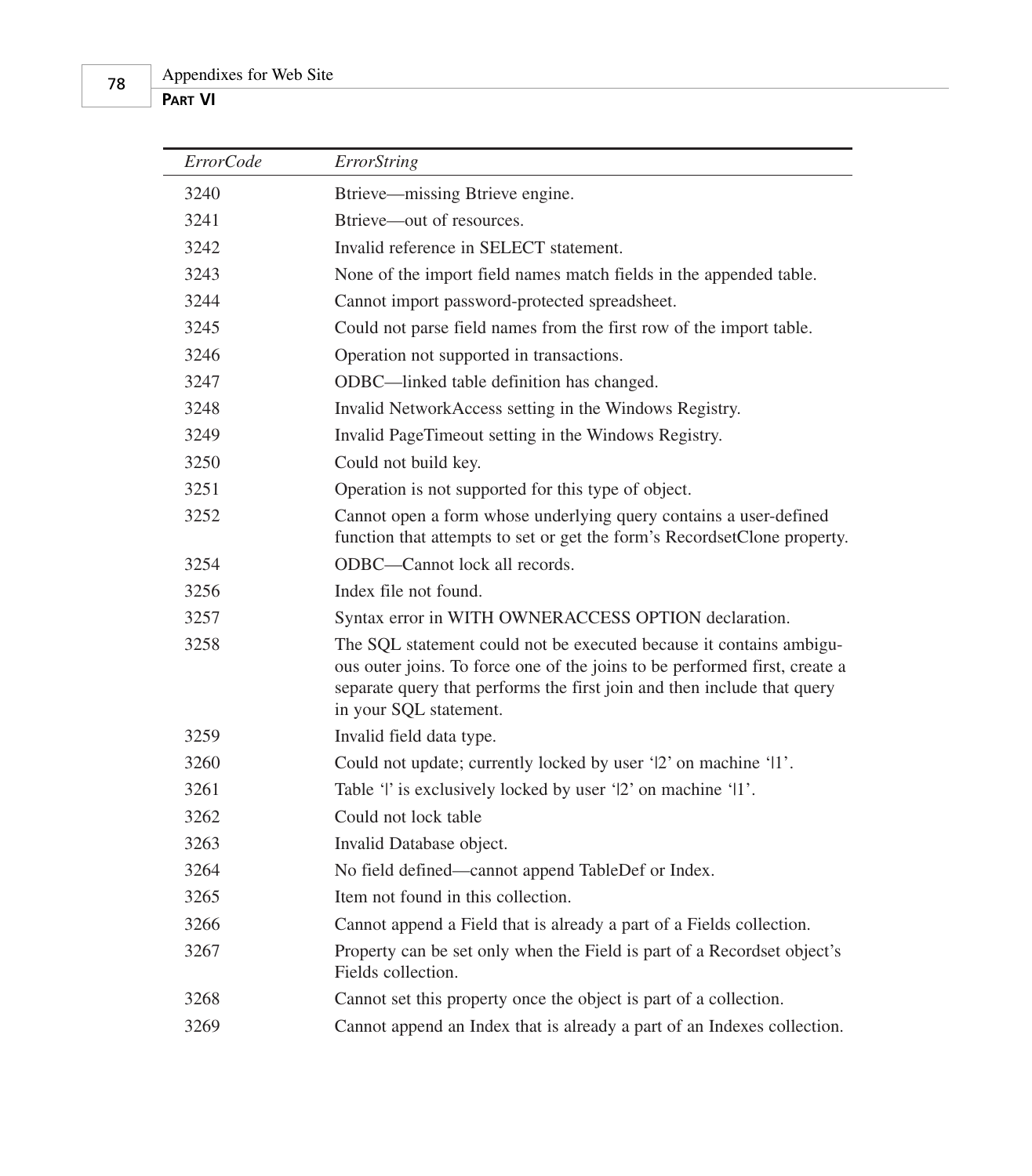| <b>ErrorCode</b> | ErrorString                                                                                        |
|------------------|----------------------------------------------------------------------------------------------------|
| 3270             | Property not found.                                                                                |
| 3271             | Invalid property value.                                                                            |
| 3272             | Object is not a collection.                                                                        |
| 3273             | Method not applicable for this object.                                                             |
| 3274             | External table is not in the expected format.                                                      |
| 3275             | Unexpected error from external database driver (l).                                                |
| 3276             | Invalid database object reference.                                                                 |
| 3277             | Cannot have more than 10 fields in an index.                                                       |
| 3278             | The Microsoft Jet database engine has not been initialized.                                        |
| 3279             | The Microsoft Jet database engine has already been initialized.                                    |
| 3280             | Cannot delete a field that is part of an index or is needed by the<br>system.                      |
| 3281             | Cannot delete this index or table. It is either the current index or is<br>used in a relationship. |
| 3282             | Operation not supported on a table that contains data.                                             |
| 3283             | Primary key already exists.                                                                        |
| 3284             | Index already exists.                                                                              |
| 3285             | Invalid index definition.                                                                          |
| 3286             | Format of memo file does not match specified external database<br>format.                          |
| 3287             | Cannot create index on the given field.                                                            |
| 3288             | Paradox index is not primary.                                                                      |
| 3289             | Syntax error in CONSTRAINT clause.                                                                 |
| 3290             | Syntax error in CREATE TABLE statement.                                                            |
| 3291             | Syntax error in CREATE INDEX statement.                                                            |
| 3292             | Syntax error in field definition.                                                                  |
| 3293             | Syntax error in ALTER TABLE statement.                                                             |
| 3294             | Syntax error in DROP INDEX statement.                                                              |
| 3295             | Syntax error in DROP TABLE or DROP INDEX.                                                          |
| 3296             | Join expression not supported.                                                                     |
| 3297             | Could not import table or query. No records found, or all records<br>contain errors.               |
| 3298             | There are several tables with that name. Please specify owner in the<br>format 'owner.table'.      |

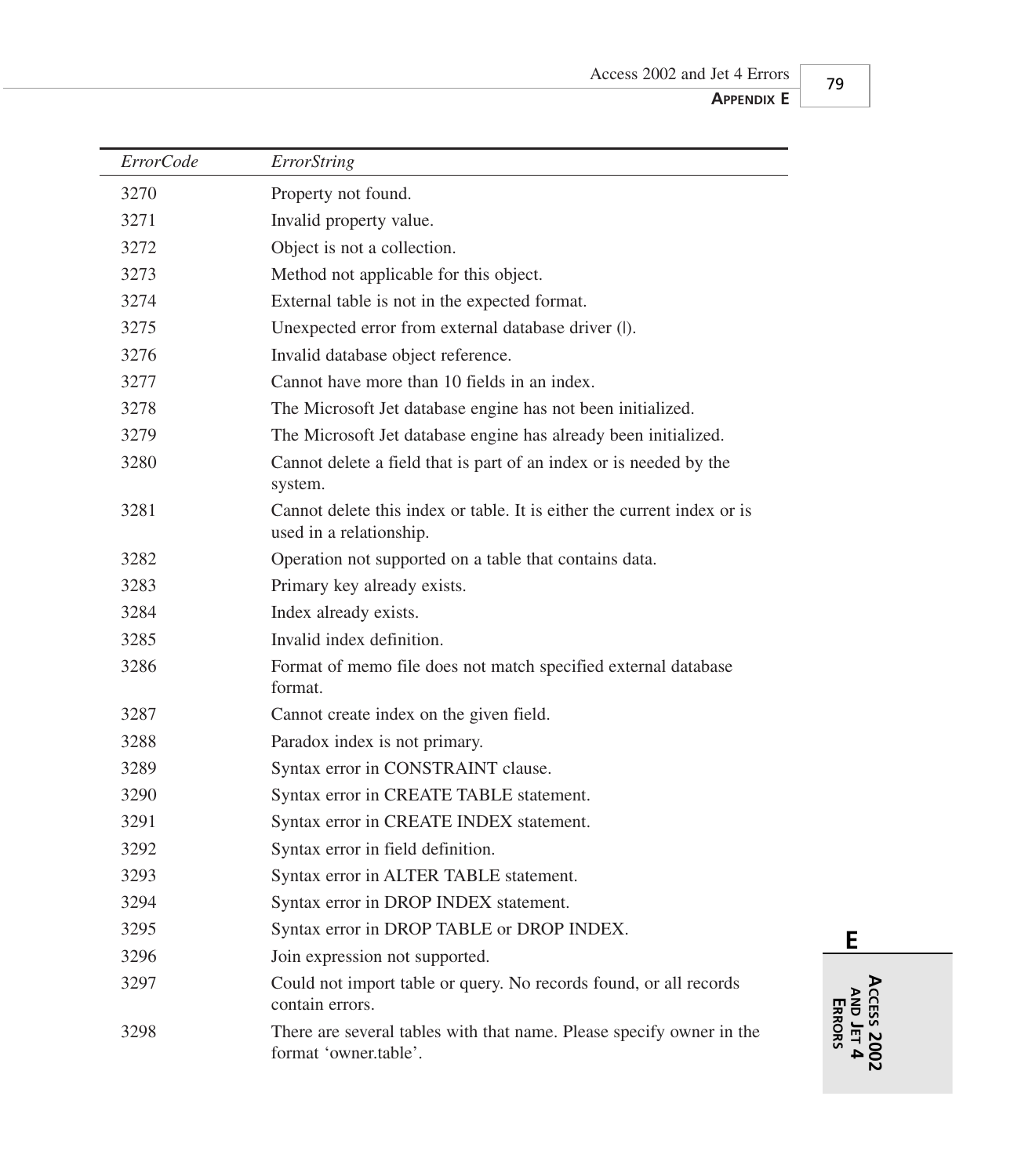| <i>ErrorCode</i> | ErrorString                                                                                                                                                                                                               |
|------------------|---------------------------------------------------------------------------------------------------------------------------------------------------------------------------------------------------------------------------|
| 3299             | ODBC Specification Conformance Error (I). Report this error to the<br>developer of your application.                                                                                                                      |
| 3300             | Cannot create a relationship.                                                                                                                                                                                             |
| 3301             | Cannot perform this operation; features in this version are not available<br>in databases with older formats.                                                                                                             |
| 3302             | Cannot change a rule while the rules for this table are in use.                                                                                                                                                           |
| 3303             | Cannot delete this field. It is part of one or more relationships.                                                                                                                                                        |
| 3304             | You must enter a personal identifier (PID) consisting of at least 4 and<br>no more than 20 characters and digits.                                                                                                         |
| 3305             | Invalid connection string in pass-through query.                                                                                                                                                                          |
| 3306             | You have written a subquery that can return more than one field with-<br>out using the EXISTS reserved word in the main query's FROM<br>clause. Revise the SELECT statement of the subquery to request only<br>one field. |
| 3307             | The number of columns in the two selected tables or queries of a union<br>query do not match.                                                                                                                             |
| 3308             | Invalid TOP argument in select query.                                                                                                                                                                                     |
| 3309             | Property value is too large.                                                                                                                                                                                              |
| 3310             | This property is not supported for external data sources or for data-<br>bases created with a previous version of Microsoft Jet.                                                                                          |
| 3311             | Property specified already exists.                                                                                                                                                                                        |
| 3312             | Validation rules and default values cannot be placed on system or<br>linked tables.                                                                                                                                       |
| 3313             | Cannot place this validation expression on this field.                                                                                                                                                                    |
| 3314             | The field 'l' cannot contain a Null value because the Required property<br>for this field is set to True. Enter a value in this field.                                                                                    |
| 3315             | Field 'l' cannot be a zero-length string.                                                                                                                                                                                 |
| 3316             |                                                                                                                                                                                                                           |
| 2217             | an mason culture and modellifeed by the cultified and in 1992 at Ca                                                                                                                                                       |

3317 One or more values are prohibited by the validation rule 'l2' set for '|1'. Enter a value that the expression for this field can accept. 3318 Values specified in a TOP clause are not allowed in delete queries or

- reports. 3319 Syntax error in union query.
- 3320 | in table-level validation expression.
- 3321 No database specified in connection string or IN clause.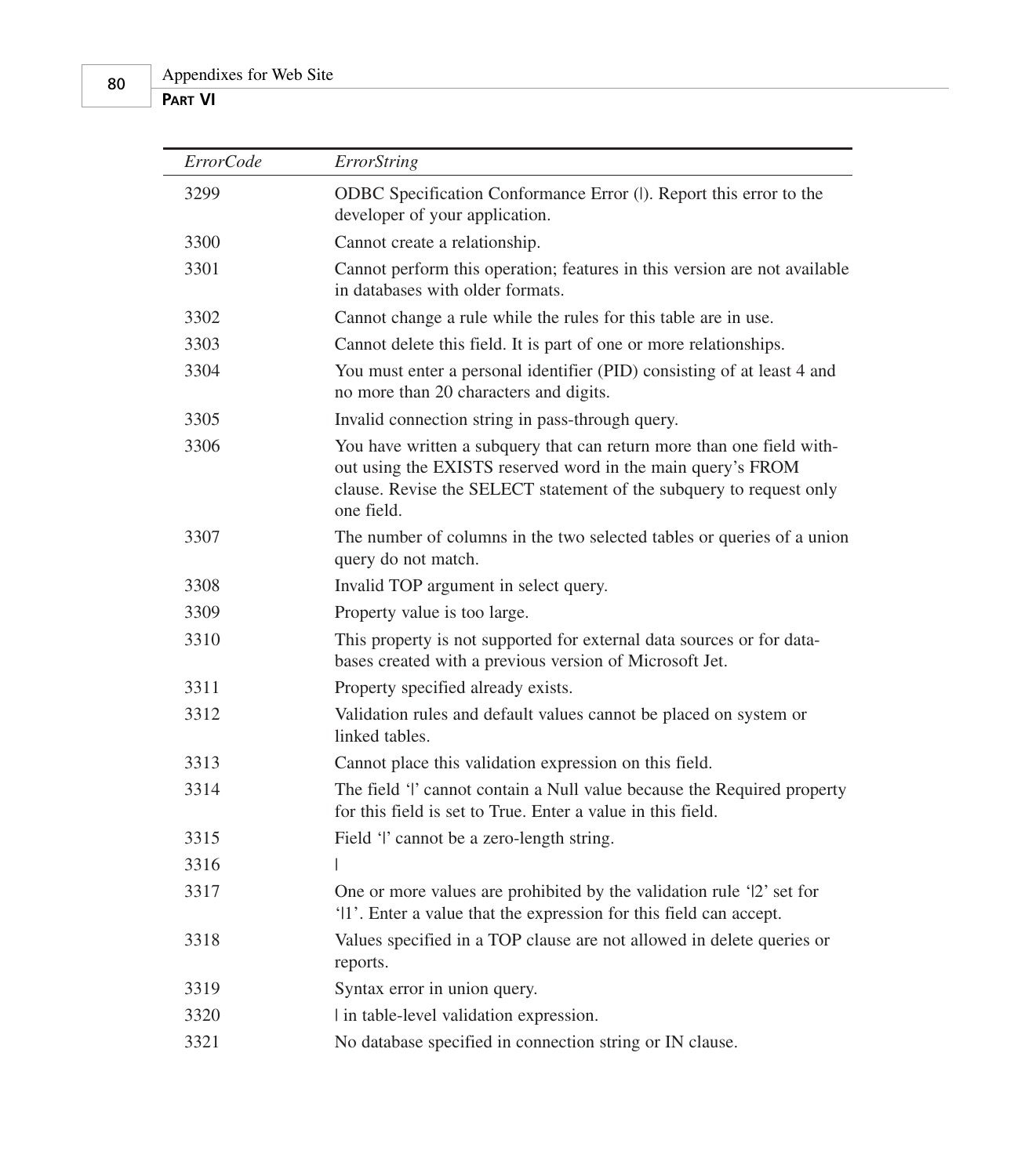| <b>ErrorCode</b> | ErrorString                                                                                                                                                                                                                                                                   |
|------------------|-------------------------------------------------------------------------------------------------------------------------------------------------------------------------------------------------------------------------------------------------------------------------------|
| 3322             | Crosstab query contains one or more invalid fixed column headings.                                                                                                                                                                                                            |
| 3323             | The query cannot be used as a row source.                                                                                                                                                                                                                                     |
| 3324             | The query is a DDL query and cannot be used as a row source.                                                                                                                                                                                                                  |
| 3325             | Pass-through query with ReturnsRecords property set to True did not<br>return any records.                                                                                                                                                                                    |
| 3326             | This Recordset is not updateable.                                                                                                                                                                                                                                             |
| 3327             | Field 'l' is based on an expression and cannot be edited.                                                                                                                                                                                                                     |
| 3328             | Table ' 2' is read-only.                                                                                                                                                                                                                                                      |
| 3329             | Record in table 'l' was deleted by another user.                                                                                                                                                                                                                              |
| 3330             | Record in table 'l' is locked by another user.                                                                                                                                                                                                                                |
| 3331             | To make changes to this field, first save the record.                                                                                                                                                                                                                         |
| 3332             | Cannot enter value into blank field on 'one' side of outer join.                                                                                                                                                                                                              |
| 3333             | Records in table 'l' would have no record on the 'one' side.                                                                                                                                                                                                                  |
| 3334             | Can be present only in version 1.0 format.                                                                                                                                                                                                                                    |
| 3335             | DeleteOnly called with non-zero cbData.                                                                                                                                                                                                                                       |
| 3336             | Btrieve: Invalid IndexDDF option in initialization setting.                                                                                                                                                                                                                   |
| 3337             | Invalid DataCodePage option in initialization setting.                                                                                                                                                                                                                        |
| 3338             | Btrieve: Xtrieve options are not correct in initialization setting.                                                                                                                                                                                                           |
| 3339             | Btrieve: Invalid IndexDeleteRenumber option in initialization setting.                                                                                                                                                                                                        |
| 3340             | Query 'l' is corrupt.                                                                                                                                                                                                                                                         |
| 3341             | The current field must match the join key 'l' in the table that serves as<br>the 'one' side of one-to-many relationship. Enter a record in the 'one'<br>side table with the desired key value, and then make the entry with the<br>desired join key in the 'many-only' table. |
| 3342             | Invalid Memo, OLE, or Hyperlink Object in subquery 'l'.                                                                                                                                                                                                                       |
| 3343             | Unrecognized database format 'l'.                                                                                                                                                                                                                                             |
| 3344             | The database engine does not recognize either the field 'll' in a valida-<br>tion expression, or the default value in the table ' 2'.                                                                                                                                         |
| 3345             | Unknown or invalid field reference 'l'.                                                                                                                                                                                                                                       |
| 3346             | Number of query values and destination fields are not the same.                                                                                                                                                                                                               |
| 3347             | Cannot add record(s); primary key for table 'l' not in recordset.                                                                                                                                                                                                             |
| 3348             | Cannot add record(s); join key of table 'l' not in recordset.                                                                                                                                                                                                                 |
|                  |                                                                                                                                                                                                                                                                               |

**E ACCESS 2002 AND JET 4 ERRORS**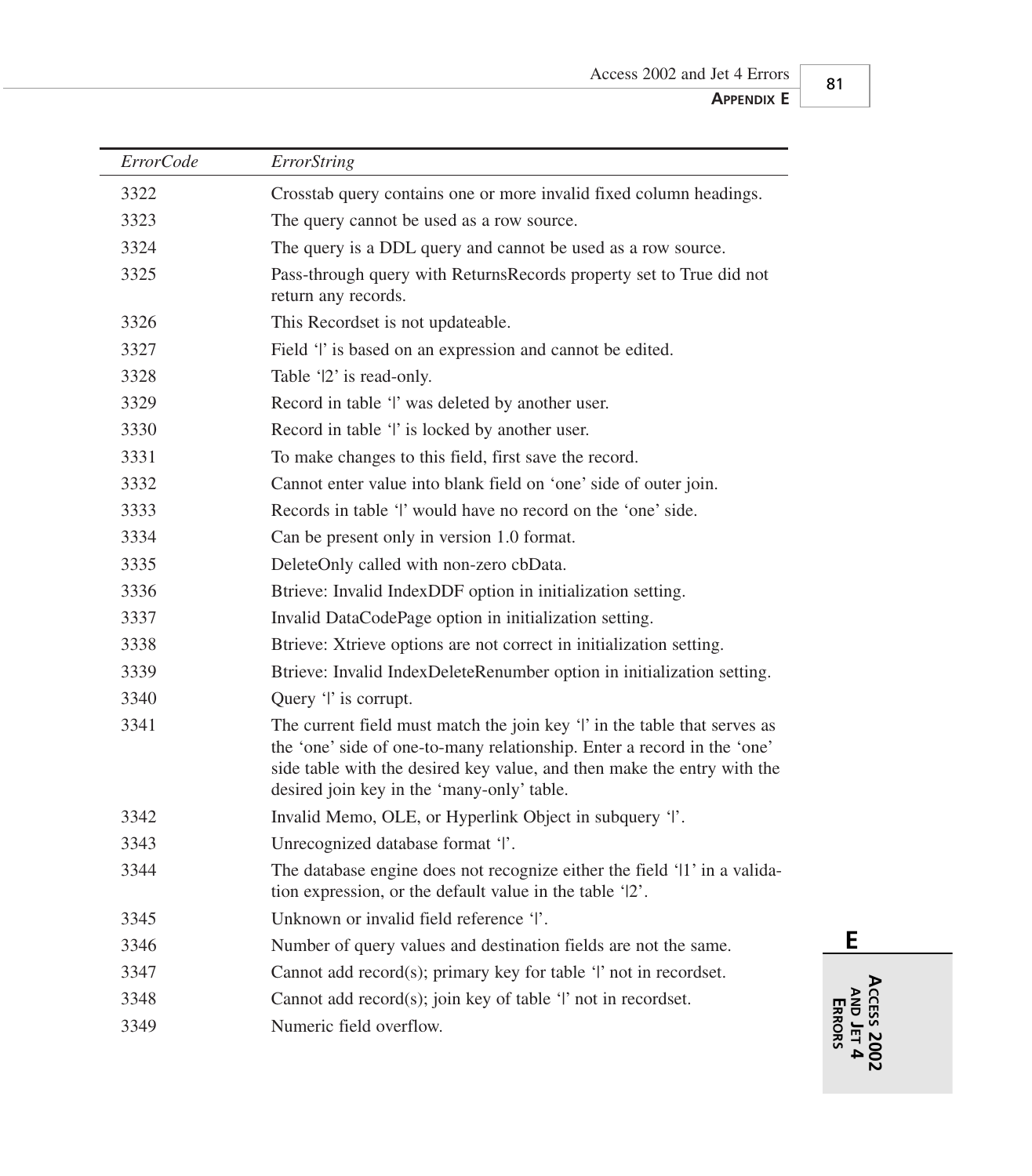| <b>ErrorCode</b> | ErrorString                                                                                                                                                                     |
|------------------|---------------------------------------------------------------------------------------------------------------------------------------------------------------------------------|
| 3350             | Object is invalid for operation.                                                                                                                                                |
| 3351             | The ORDER BY expression (I) includes fields that are not selected by<br>the query. Only those fields requested in the first query can be included<br>in an ORDER BY expression. |
| 3352             | No destination field name in INSERT INTO statement (I).                                                                                                                         |
| 3353             | Btrieve: Cannot find file Field.ddf.                                                                                                                                            |
| 3354             | At most one record can be returned by this subquery.                                                                                                                            |
| 3355             | Syntax error in default value.                                                                                                                                                  |
| 3356             | You attempted to open a database that is already opened exclusively by<br>user 'l2' on machine 'l1'. Try again when the database is available.                                  |
| 3357             | This query is not a properly formed data-definition query.                                                                                                                      |
| 3358             | Cannot open the Microsoft Jet engine workgroup information file.                                                                                                                |
| 3359             | Pass-through query must contain at least one character.                                                                                                                         |
| 3360             | Query is too complex.                                                                                                                                                           |
| 3361             | Unions not allowed in a subquery.                                                                                                                                               |
| 3362             | Single-row update/delete affected more than one row of a linked table.<br>Unique index contains duplicate values.                                                               |
| 3363             | Record(s) cannot be added; no corresponding record on the 'one' side.                                                                                                           |
| 3364             | Cannot use Memo, OLE, or Hyperlink Object field 'l' in the SELECT<br>clause of a union query.                                                                                   |
| 3365             | Property value not valid for REMOTE objects.                                                                                                                                    |
| 3366             | Cannot append a relation with no fields defined.                                                                                                                                |
| 3367             | Cannot append. An object with that name already exists in the collec-<br>tion.                                                                                                  |
| 3368             | Relationship must be on the same number of fields with the same data<br>types.                                                                                                  |
| 3369             |                                                                                                                                                                                 |
| 3370             | Cannot modify the design of table 'l'. It is in a read-only database.                                                                                                           |
| 3371             | Cannot find table or constraint.                                                                                                                                                |
| 3372             | No such index 'l2' on table 'l1'.                                                                                                                                               |
| 3373             | Cannot create relationship. Referenced table 'l' does not have a primary<br>key.                                                                                                |
| 3374             | The specified fields are not uniquely indexed in table 'l'.                                                                                                                     |
| 3375             | Table 'll' already has an index named 'l2'.                                                                                                                                     |

 $\overline{\phantom{0}}$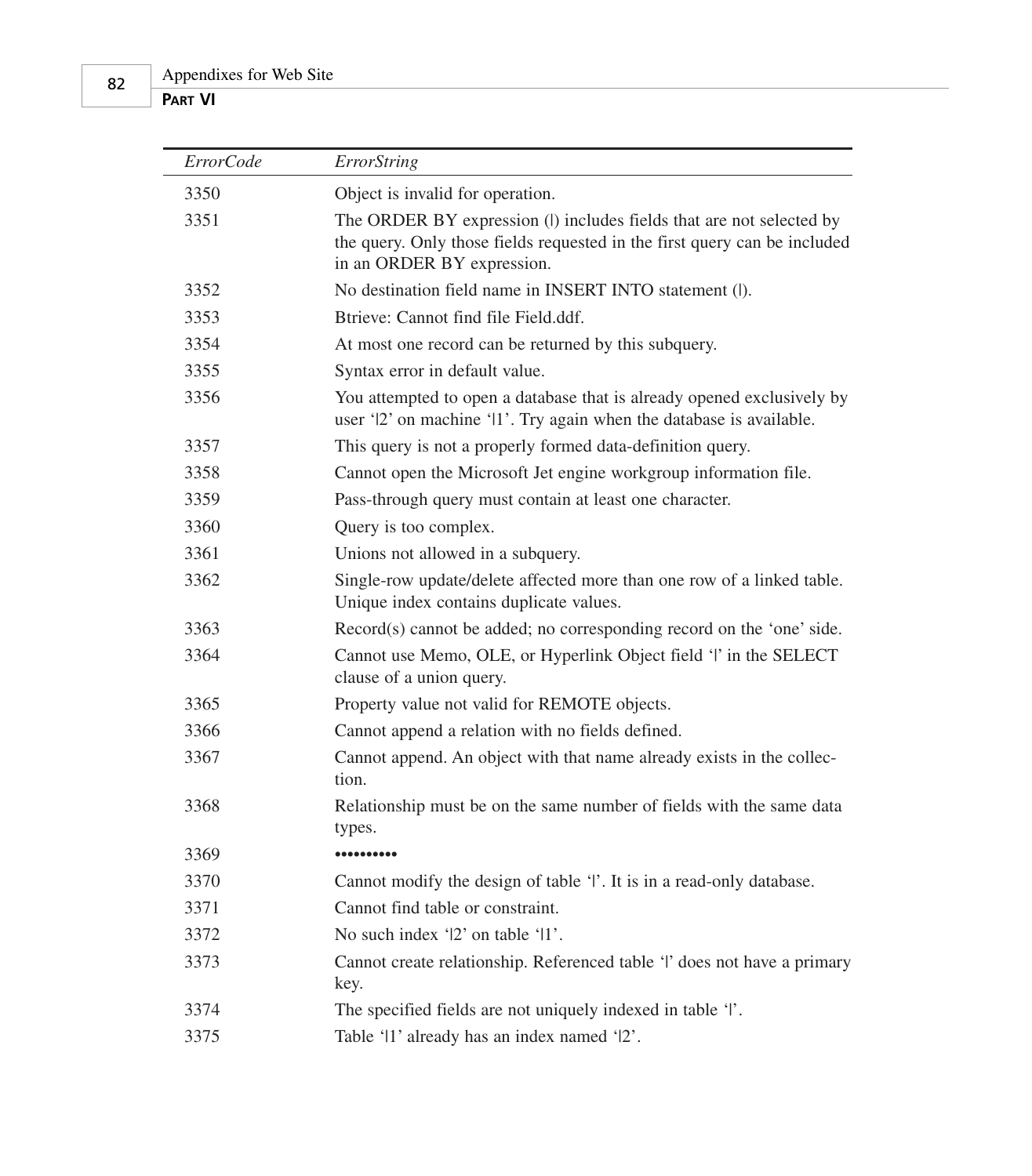**APPENDIX E**

## *ErrorCode ErrorString* 3376 Table '|' does not exist. 3377 No such relationship ' $|2$ ' on table ' $|1$ '. 3378 There is already a relationship named '|' in the current database. 3379 Cannot create relationships to enforce referential integrity. Existing data in table '12' violates referential integrity rules in table '11'. 3380 Field '|2' already exists in table '|1'. 3381 There is no field named '|2' in table '|1'. 3382 Size of field 'l' is too long. 3383 Cannot delete field '|'. It is part of one or more relationships. 3384 Cannot delete a built-in property. 3385 User-defined properties do not support a Null value. 3386 Property '|' must be set before using this method. 3387 Cannot find TEMP directory. 3388 Unknown function '|2' in validation expression or default value on '|1'. 3389 Query support unavailable. 3390 Account name already exists. 3391 An error has occurred. Properties were not saved. 3392 •••••••••• 3393 Cannot perform join, group, sort, or indexed restriction. A value being searched or sorted on is too long. 3394 Cannot save property; property is a schema property. 3395 •••••••••• 3396 Cannot perform cascading operation. Since related records exist in table '|', referential integrity rules would be violated. 3397 Cannot perform cascading operation. There must be a related record in table '|'. 3398 Cannot perform cascading operation. It would result in a null key in table '|'. 3399 Cannot perform cascading operation. It would result in a duplicate key in table '|'. 3400 Cannot perform cascading operation. It would result in two updates to field  $'2'$  in table  $'1'$ . 3401 Cannot perform cascading operation. It would cause field '|' to become Null, which is not allowed.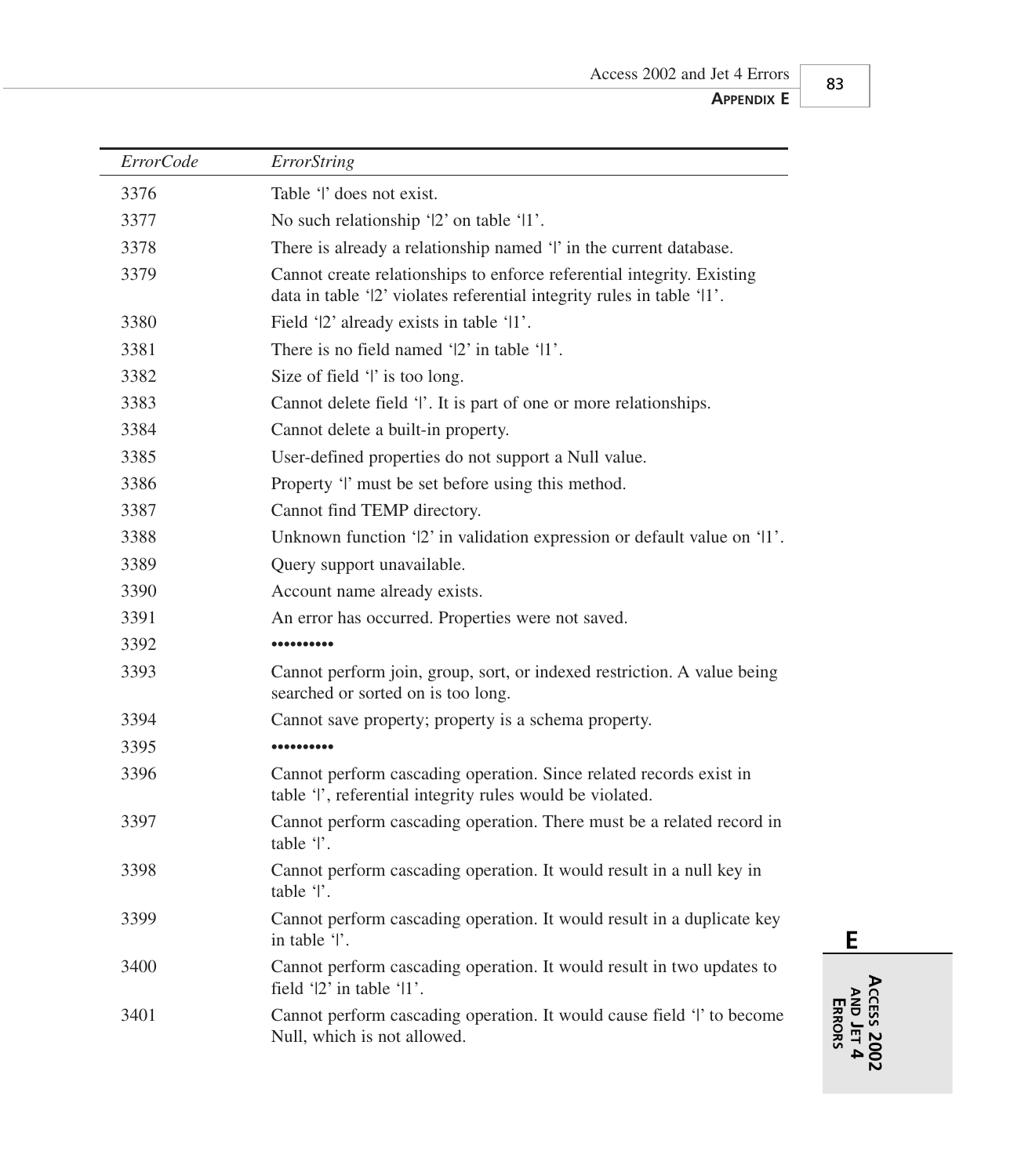|--|--|

 $\overline{\phantom{0}}$  $\overline{\phantom{a}}$ 

| <b>ErrorCode</b> | ErrorString                                                                                                                                |
|------------------|--------------------------------------------------------------------------------------------------------------------------------------------|
| 3402             | Cannot perform cascading operation. It would cause field 'l' to become<br>a zero-length string, which is not allowed.                      |
| 3403             | Cannot perform cascading operation: 'I'.                                                                                                   |
| 3404             | Cannot perform cascading operation. The value entered is prohibited<br>by the validation rule 'l2' set for 'l1'.                           |
| 3405             | Error 'l' in validation rule.                                                                                                              |
| 3406             | The expression you are trying to use for the DefaultValue property is<br>invalid because 'l'. Use a valid expression to set this property. |
| 3407             | The server's MSysConf table exists, but is in an incorrect format.<br>Contact your system administrator.                                   |
| 3408             | Too many FastFind Sessions were invoked.                                                                                                   |
| 3409             | Invalid field definition 'l' in definition of index or relationship.                                                                       |
| 3411             | Invalid entry. Cannot perform cascading operation in table 'll' because<br>the value entered is too large for field 'l2'.                  |
| 3412             | Cannot perform cascading update on the table because it is currently in<br>use by another user.                                            |
| 3413             | Cannot perform cascading operation on table 'll' because it is currently<br>in use by user ' 3' on machine ' 2'.                           |
| 3414             | Cannot perform cascading operation on table 'll' because it is currently<br>in use.                                                        |
| 3415             | Zero-length string is valid only in a Text or Memo field.                                                                                  |
| 3416             | ı                                                                                                                                          |
| 3417             | An action query cannot be used as a row source.                                                                                            |
| 3418             | Cannot open 'l'. Another user has the table open using a different net-<br>work control file or locking style.                             |
| 3419             | Cannot open this Paradox 4.x or 5.x table because ParadoxNetStyle is<br>set to 3.x in the Windows Registry.                                |
| 3420             | Object invalid or no longer set.                                                                                                           |
| 3421             | Data type conversion error.                                                                                                                |
| 3422             | Cannot modify table structure. Another user has the table open.                                                                            |
| 3423             | You cannot use ODBC to import from, export to, or link an external<br>Microsoft Jet or ISAM database table to your database.               |
| 3424             | Cannot create database because the locale is invalid.                                                                                      |
| 3425             | This method or property is not currently available on this Recordset.                                                                      |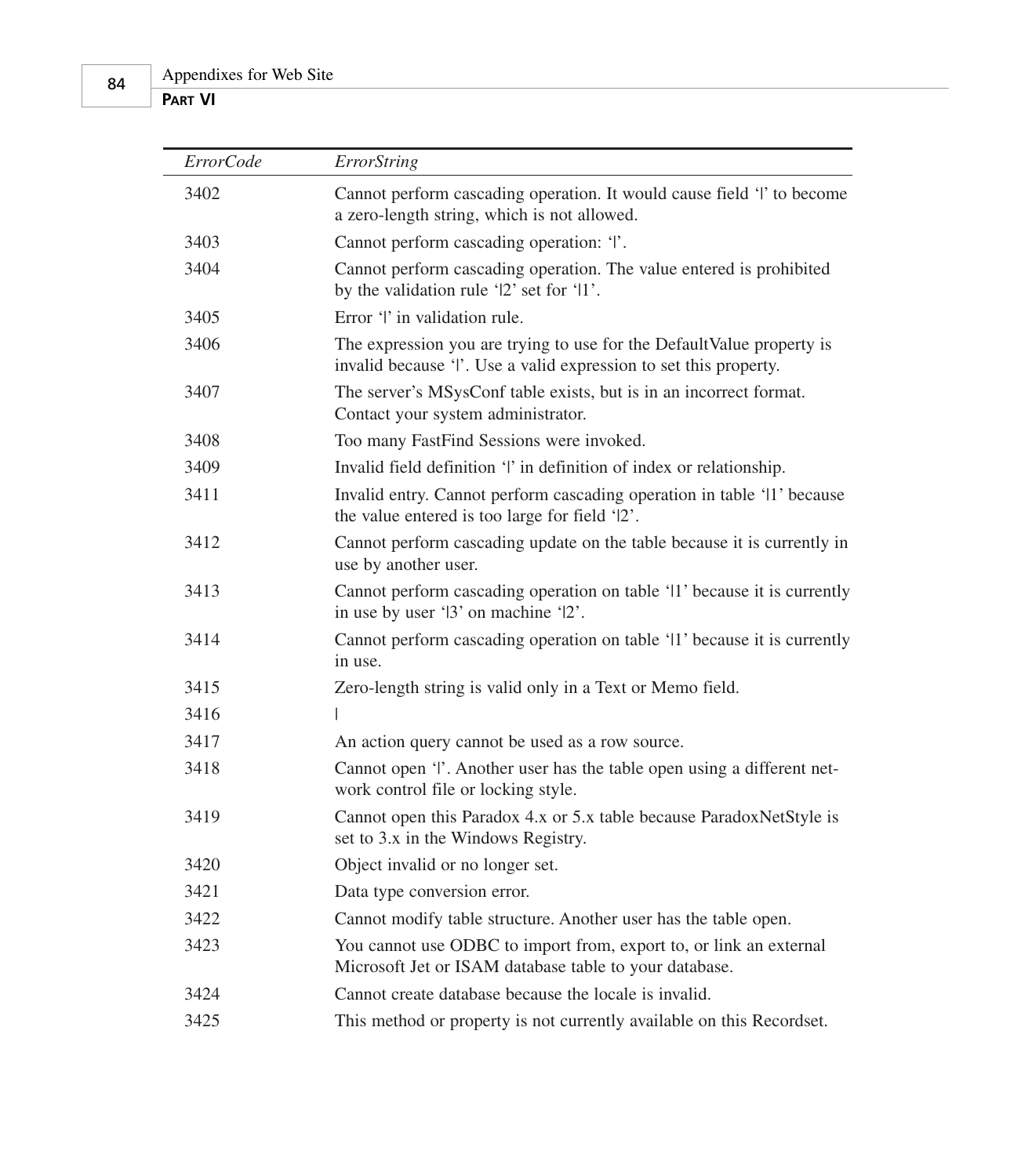| <b>ErrorCode</b> | ErrorString                                                                                                                                                                              |
|------------------|------------------------------------------------------------------------------------------------------------------------------------------------------------------------------------------|
| 3426             | This action was cancelled by an associated object.                                                                                                                                       |
| 3427             | Error in DAO automation.                                                                                                                                                                 |
| 3428             | A problem occurred in your database. Correct the problem by repairing<br>and compacting the database.                                                                                    |
| 3429             | Incompatible version of an installable ISAM.                                                                                                                                             |
| 3430             | While loading the Microsoft Excel installable ISAM, OLE was unable<br>to initialize.                                                                                                     |
| 3431             | This is not a Microsoft Excel 5.0 file.                                                                                                                                                  |
| 3432             | Error opening a Microsoft Excel 5.0 file.                                                                                                                                                |
| 3433             | Invalid setting in Excel key of the Engines section of the Windows<br>Registry.                                                                                                          |
| 3434             | Cannot expand named range.                                                                                                                                                               |
| 3435             | Cannot delete spreadsheet cells.                                                                                                                                                         |
| 3436             | Failure creating file.                                                                                                                                                                   |
| 3437             | Spreadsheet is full.                                                                                                                                                                     |
| 3438             | The data being exported does not match the format described in the<br>Schema.ini file.                                                                                                   |
| 3439             | You attempted to link or import a Microsoft Word mail merge file.<br>Although you can export such files, you cannot link or import them.                                                 |
| 3440             | An attempt was made to import or link an empty text file. To import or<br>link a text file, the file must contain data.                                                                  |
| 3441             | Text file specification field separator matches decimal separator or text<br>delimiter.                                                                                                  |
| 3442             | In the text file specification 'l1', the l2 option is invalid.                                                                                                                           |
| 3443             | The fixed width specification 'll' contains no column widths.                                                                                                                            |
| 3444             | In the fixed width specification '11', column '12' does not specify a<br>width.                                                                                                          |
| 3445             | Incorrect version of the DLL file 'l' was found.                                                                                                                                         |
| 3446             | Jet VBA file (VBAJET.dll for 16-bit versions, or VBAJET32.dll for 32-<br>bit versions) is missing. Try reinstalling the application that returned<br>the error.                          |
| 3447             | The Jet VBA file (VBAJET.dll for 16-bit versions, or VBAJET32.dll<br>for 32-bit versions) failed to initialize when called. Try reinstalling the<br>application that returned the error. |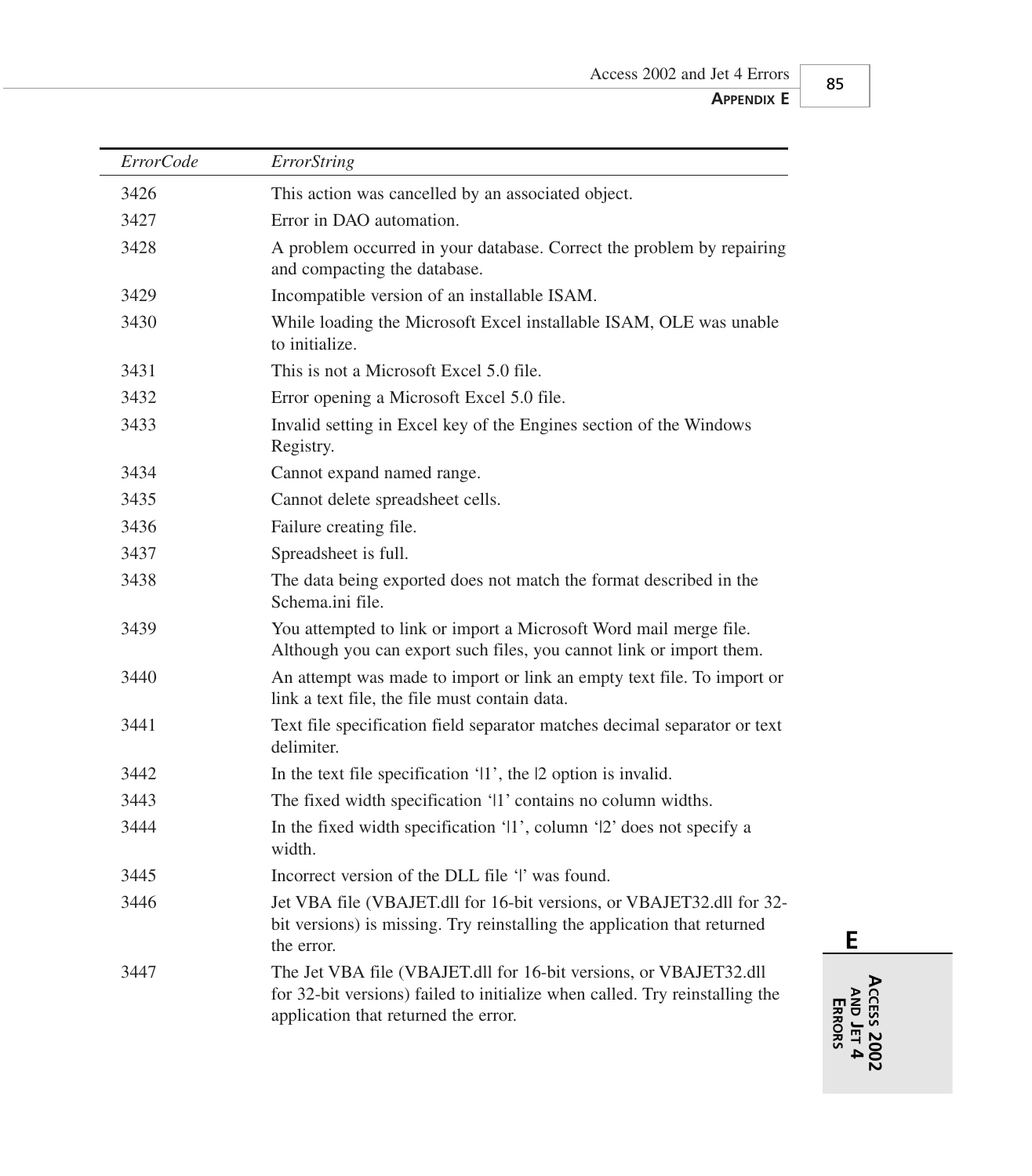| <b>ErrorCode</b> | ErrorString                                                                                                       |
|------------------|-------------------------------------------------------------------------------------------------------------------|
| 3448             | A call to an OLE system function was not successful. Try reinstalling<br>the application that returned the error. |
| 3449             | No country code found in connection string for a linked table.                                                    |
| 3450             | Syntax error in query. Incomplete query clause.                                                                   |
| 3451             | Illegal reference in query.                                                                                       |
| 3452             | You cannot make changes to the design of the database at this replica.                                            |
| 3453             | You cannot establish or maintain an enforced relationship between a<br>replicated table and a local table.        |
| 3455             | Cannot make the database replicable.                                                                              |
| 3456             | Cannot make the l2 object in l1 container replicable.                                                             |
| 3457             | You cannot set the KeepLocal property for an object that is already<br>replicated.                                |
| 3458             | The KeepLocal property cannot be set on a database; it can be set only<br>on the objects in a database.           |
| 3459             | After a database has been replicated, you cannot remove the replication<br>features from the database.            |
| 3460             | The operation you attempted conflicts with an existing operation<br>involving this member of the replica set.     |
| 3461             | The replication property you are attempting to set or delete is read-only<br>and cannot be changed.               |
| 3462             | Failure to load a DLL.                                                                                            |
| 3463             | Cannot find the .dll '12'.                                                                                        |
| 3464             | Data type mismatch in criteria expression.                                                                        |
| 3465             | The disk drive you are attempting to access is unreadable.                                                        |
| 3468             | Access was denied while accessing dropbox folder 'l2'.                                                            |
| 3469             | The disk for dropbox folder ' 2' is full.                                                                         |
| 3470             | Disk failure accessing dropbox folder 'l2'.                                                                       |
| 3471             | Failure to write to the Synchronizer log file.                                                                    |
| 3472             | Disk full for path 'll'.                                                                                          |
| 3473             | Disk failure while accessing log file 'l1'.                                                                       |
| 3474             | Cannot open the log file 'll' for writing.                                                                        |
| 3475             | Sharing violation while attempting to open log file 'll' in Deny Write<br>mode.                                   |
| 3476             | Invalid dropbox path ' 2'.                                                                                        |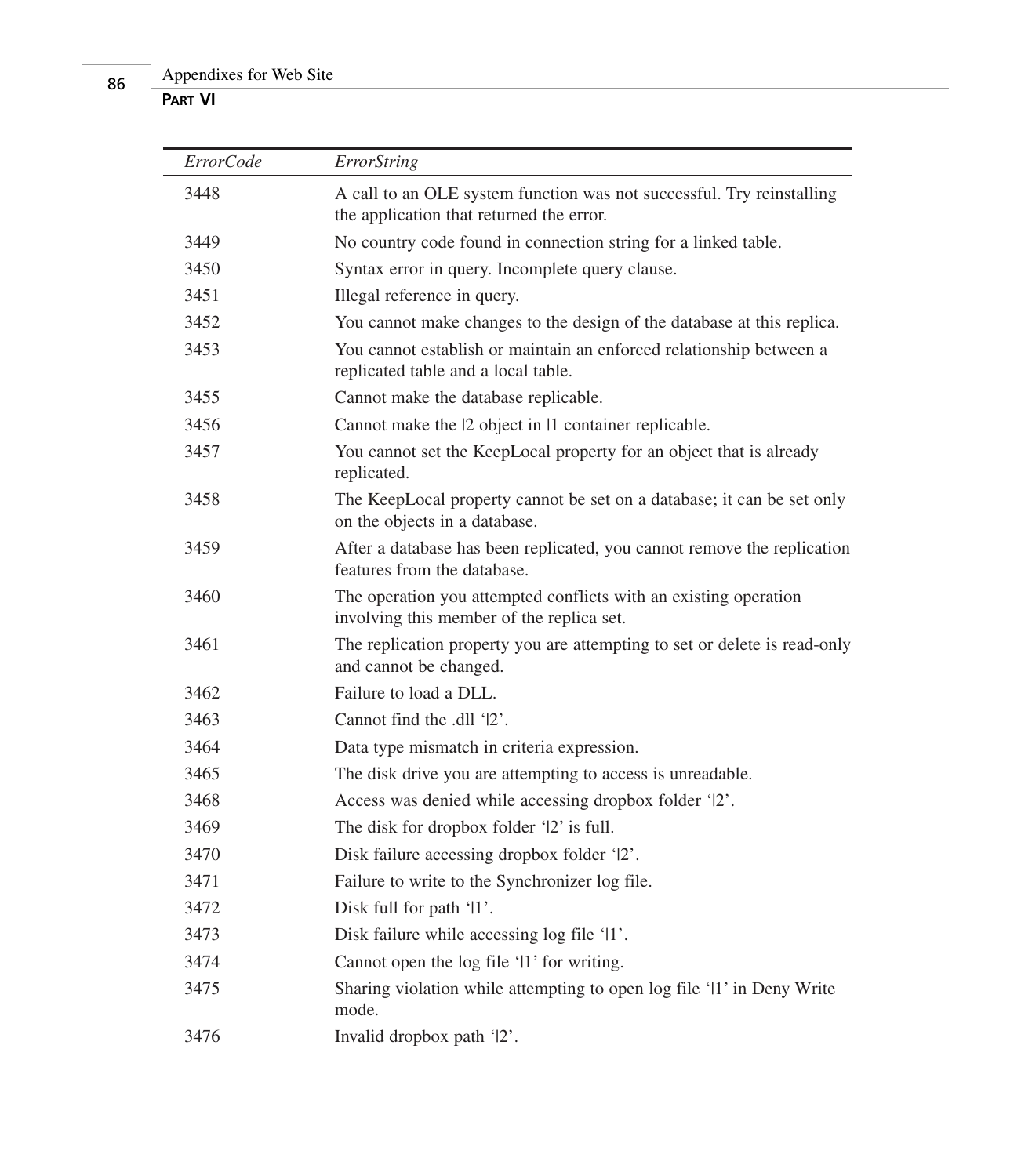| <b>ErrorCode</b> | ErrorString                                                                                        |
|------------------|----------------------------------------------------------------------------------------------------|
| 3477             | Dropbox address 'l2' is syntactically invalid.                                                     |
| 3478             | The replica is not a partial replica.                                                              |
| 3479             | Cannot designate a partial replica as the Design Master for the replica<br>set.                    |
| 3480             | The relationship 'l' in the partial filter expression is invalid.                                  |
| 3481             | The table name 'l' in the partial filter expression is invalid.                                    |
| 3482             | The filter expression for the partial replica is invalid.                                          |
| 3483             | The password supplied for the dropbox folder 'l2' is invalid.                                      |
| 3484             | The password used by the Synchronizer to write to a destination drop-<br>box folder is invalid.    |
| 3485             | The object cannot be replicated because the database is not replicated.                            |
| 3486             | You cannot add a second Replication ID AutoNumber field to a table.                                |
| 3487             | The database you are attempting to replicate cannot be converted.                                  |
| 3488             | The value specified is not a ReplicaID for any member in the replica<br>set.                       |
| 3489             | The object specified cannot be replicated because it is missing a neces-<br>sary resource.         |
| 3490             | Cannot create a new replica because the 'l2' object in 'l1' container<br>could not be replicated.  |
| 3491             | The database must be opened in exclusive mode before it can be<br>replicated.                      |
| 3492             | The synchronization failed because a design change could not be<br>applied to one of the replicas. |
| 3493             | Cannot set the specified Registry parameter for the Synchronizer.                                  |
| 3494             | Unable to retrieve the specified Registry parameter for the<br>Synchronizer.                       |
| 3495             | There are no scheduled synchronization's between the two<br>Synchronizers.                         |
| 3496             | Replication Manager cannot find the ExchangeID in the<br>MSysExchangeLog table.                    |
| 3497             | Unable to set a schedule for the Synchronizer.                                                     |
| 3499             | Cannot retrieve the full path information for a member of the replica<br>set.                      |
| 3500             | You cannot specify two different Synchronizers to manage the same<br>replica.                      |

l,

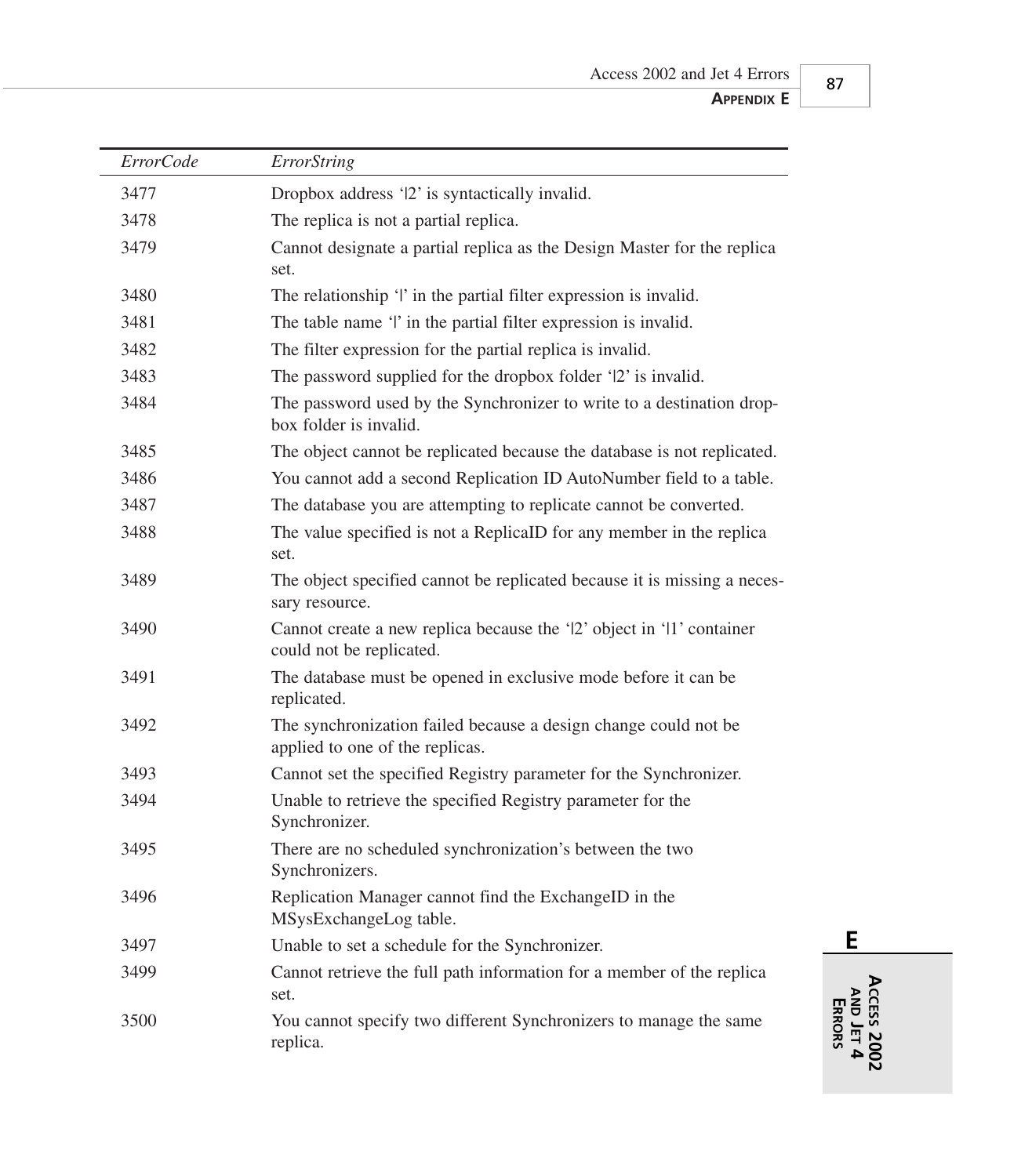| <b>ErrorCode</b> | ErrorString                                                                                                                                                       |
|------------------|-------------------------------------------------------------------------------------------------------------------------------------------------------------------|
| 3502             | The Design Master or replica is not being managed by a Synchronizer.                                                                                              |
| 3503             | The Synchronizer's Registry has no value set for the key you queried.                                                                                             |
| 3504             | The Synchronizer ID does not match an existing ID in the<br>MSysTranspAddress table.                                                                              |
| 3505             | You attempted to delete or get information about a partial filter that<br>does not exist in MSysFilters.                                                          |
| 3506             | The Synchronizer is unable to open the Synchronizer log.                                                                                                          |
| 3507             | Failure writing to the Synchronizer log.                                                                                                                          |
| 3508             | There is no active transport for the Synchronizer.                                                                                                                |
| 3509             | Could not find a valid transport for this Synchronizer.                                                                                                           |
| 3510             | The member of the replica set you are attempting to synchronize is cur-<br>rently being used in another synchronization.                                          |
| 3512             | Failed to read the dropbox folder.                                                                                                                                |
| 3513             | Failed to write to the dropbox folder.                                                                                                                            |
| 3514             | Synchronizer could not find any scheduled or on-demand synchroniza-<br>tion's to process.                                                                         |
| 3515             | The Microsoft Jet database engine could not read the system clock on<br>your computer.                                                                            |
| 3516             | Destination synchronizer is not configured to support indirect syn-<br>chronronization, and the destination replica is unavailable for direct<br>synchronization. |
| 3517             | Synchronizer could not find any messages to process.                                                                                                              |
| 3518             | Could not find Synchronizer in the MSysTranspAddress table.                                                                                                       |
| 3519             | Failed to send a message.                                                                                                                                         |
| 3520             | The replica name or ID does not match a currently managed member<br>of the replica set.                                                                           |
| 3521             | Two members of the replica set cannot be synchronized because there<br>is no common point to start the synchronization.                                           |
| 3522             | Synchronizer cannot find the record of a specific synchronization in the<br>MSysExchangeLog table.                                                                |
| 3523             | Synchronizer cannot find a specific version number in the<br>MSysSchChange table.                                                                                 |
| 3524             | The history of design changes in the replica does not match the history<br>in the Design Master.                                                                  |
|                  |                                                                                                                                                                   |

3525 Synchronizer could not access the message database.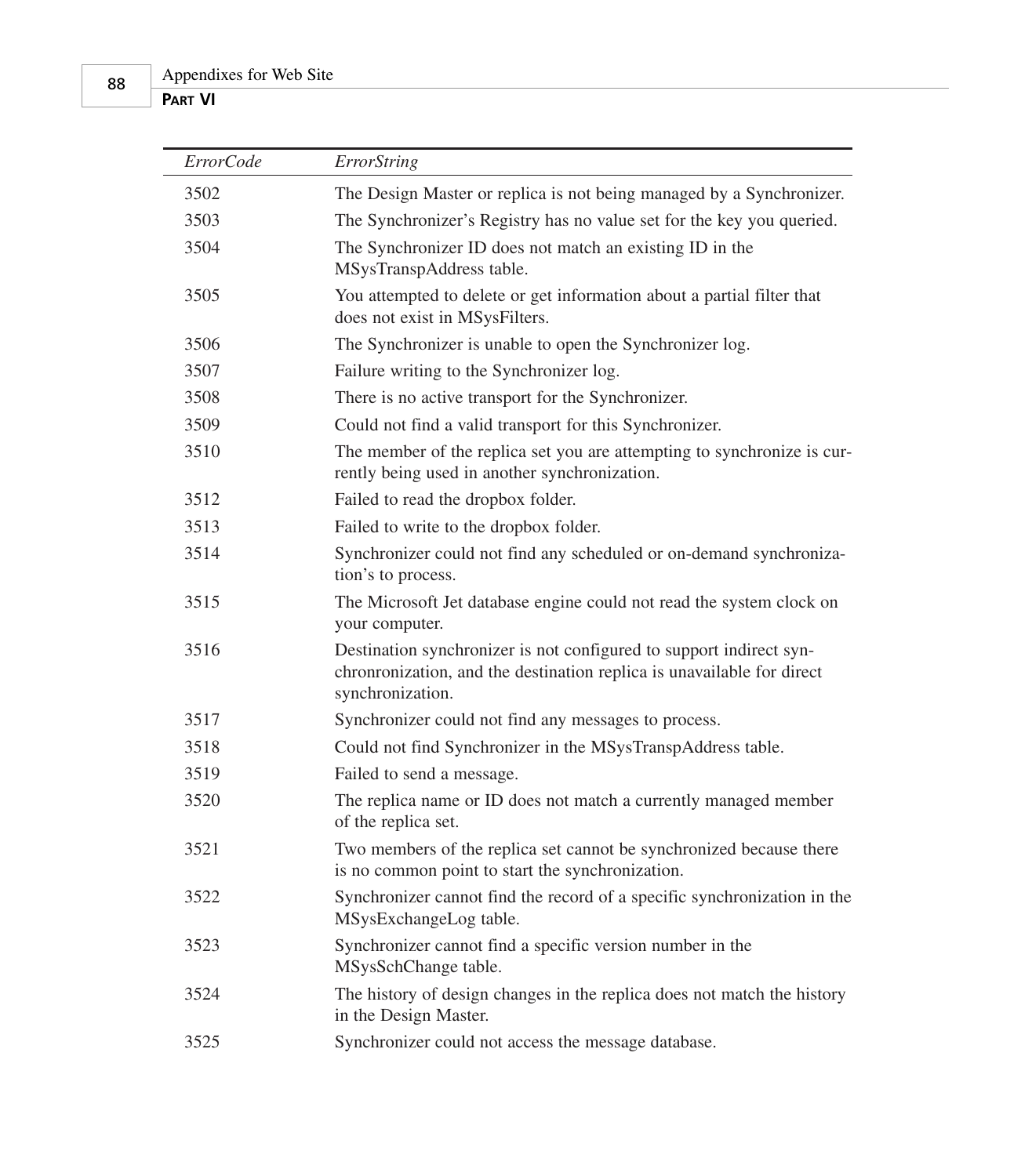**E**

**AND JET 4 ERRORS** **ACCESS**

| <b>ErrorCode</b> | ErrorString                                                                                                               |
|------------------|---------------------------------------------------------------------------------------------------------------------------|
| 3526             | The name selected for the system object is already in use.                                                                |
| 3527             | The Synchronizer or Replication Manager could not find the system<br>object.                                              |
| 3528             | There is no new data in shared memory for the Synchronizer or<br>Replication Manager to read.                             |
| 3529             | The Synchronizer or Replication Manager found unread data in the<br>shared memory. The existing data will be overwritten. |
| 3530             | The Synchronizer is already serving a client.                                                                             |
| 3531             | The wait period for an event has timed out.                                                                               |
| 3532             | Synchronizer could not be initialized.                                                                                    |
| 3533             | The system object used by a process still exists after the process has<br>stopped.                                        |
| 3534             | Synchronizer looked for a system event but did not find one to report<br>to the client.                                   |
| 3535             | Client has asked the Synchronizer to terminate operation.                                                                 |
| 3536             | Synchronizer received an invalid message for a member of the replica<br>set that it manages.                              |
| 3537             | The Synchronizer's client is no longer present and cannot be notified.                                                    |
| 3538             | Cannot initialize Synchronizer because there are too many applications<br>running.                                        |
| 3539             | A system error has occurred or your swap file has reached its limit.                                                      |
| 3540             | Your swap file has reached its limit or is corrupted.                                                                     |
| 3541             | Synchronizer could not be shut down properly and is still active.                                                         |
| 3542             | Process stopped when attempting to terminate Synchronizer client.                                                         |
| 3543             | Synchronizer has not been set up.                                                                                         |
| 3544             | Synchronizer is already running.                                                                                          |
| 3545             | The two replicas you are attempting to synchronize are from different<br>replica sets.                                    |
| 3546             | The type of synchronization you are attempting is not valid.                                                              |
| 3547             | Synchronizer could not find a replica from the correct set to complete<br>the synchronization.                            |
| 3548             | GUIDs do not match or the requested GUID could not be found.                                                              |
| 3549             | The file name you provided is too long.                                                                                   |
| 3550             | There is no index on the GUID column.                                                                                     |
|                  |                                                                                                                           |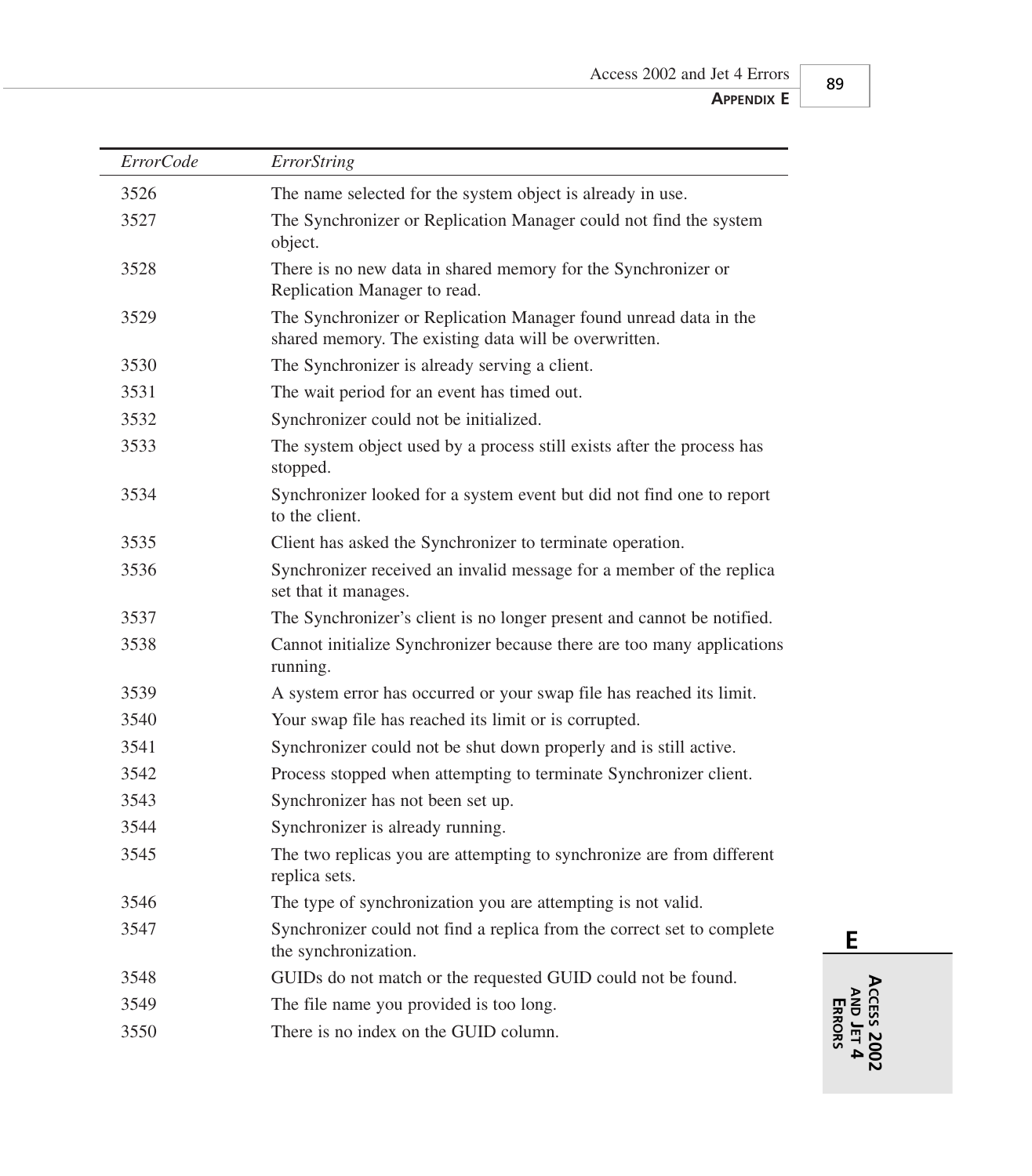**PART VI**

| <b>ErrorCode</b> | ErrorString                                                                                                               |
|------------------|---------------------------------------------------------------------------------------------------------------------------|
| 3551             | Unable to delete the specified Registry parameter for the Synchronizer.                                                   |
| 3552             | The size of the Registry parameter exceeds the maximum allowed.                                                           |
| 3553             | The GUID could not be created.                                                                                            |
| 3555             | All valid nicknames for replicas are already in use.                                                                      |
| 3556             | Invalid path for destination dropbox folder.                                                                              |
| 3557             | Invalid address for destination dropbox folder.                                                                           |
| 3558             | Disk I/O error at destination dropbox folder.                                                                             |
| 3559             | Failure to write because destination disk is full.                                                                        |
| 3560             | The two members of the replica set you are attempting to synchronize<br>have the same ReplicaID.                          |
| 3561             | The two members of the replica set you are attempting to synchronize<br>are both Design Masters.                          |
| 3562             | Access denied at destination dropbox folder.                                                                              |
| 3563             | Fatal error accessing a local dropbox folder.                                                                             |
| 3564             | Synchronizer cannot find the source file for messages.                                                                    |
| 3565             | There is a sharing violation in the source dropbox folder because the<br>message database is open in another application. |
| 3566             | Network I/O error.                                                                                                        |
| 3567             | Message in dropbox folder belongs to the wrong Synchronizer.                                                              |
| 3568             | Synchronizer could not delete a file.                                                                                     |
| 3569             | This member of the replica set has been logically removed from the set<br>and is no longer available.                     |
| 3570             | The filters defining a partial replica have been changed. The partial<br>replica must be repopulated.                     |
| 3571             | The attempt to set a column in a partial replica violated a rule govern-<br>ing partial replicas.                         |
| 3572             | A disk I/O error occurred while reading or writing to the TEMP<br>directory.                                              |
| 3573             | The directory you queried for a list of replicas is not a managed<br>directory.                                           |
| 3574             | The ReplicaID for this member of the replica set was reassigned during<br>a move or copy procedure.                       |
| 3575             | The disk drive you are attempting to write to is full.                                                                    |
| 3576             | The database you are attempting to open is already in use by another<br>application.                                      |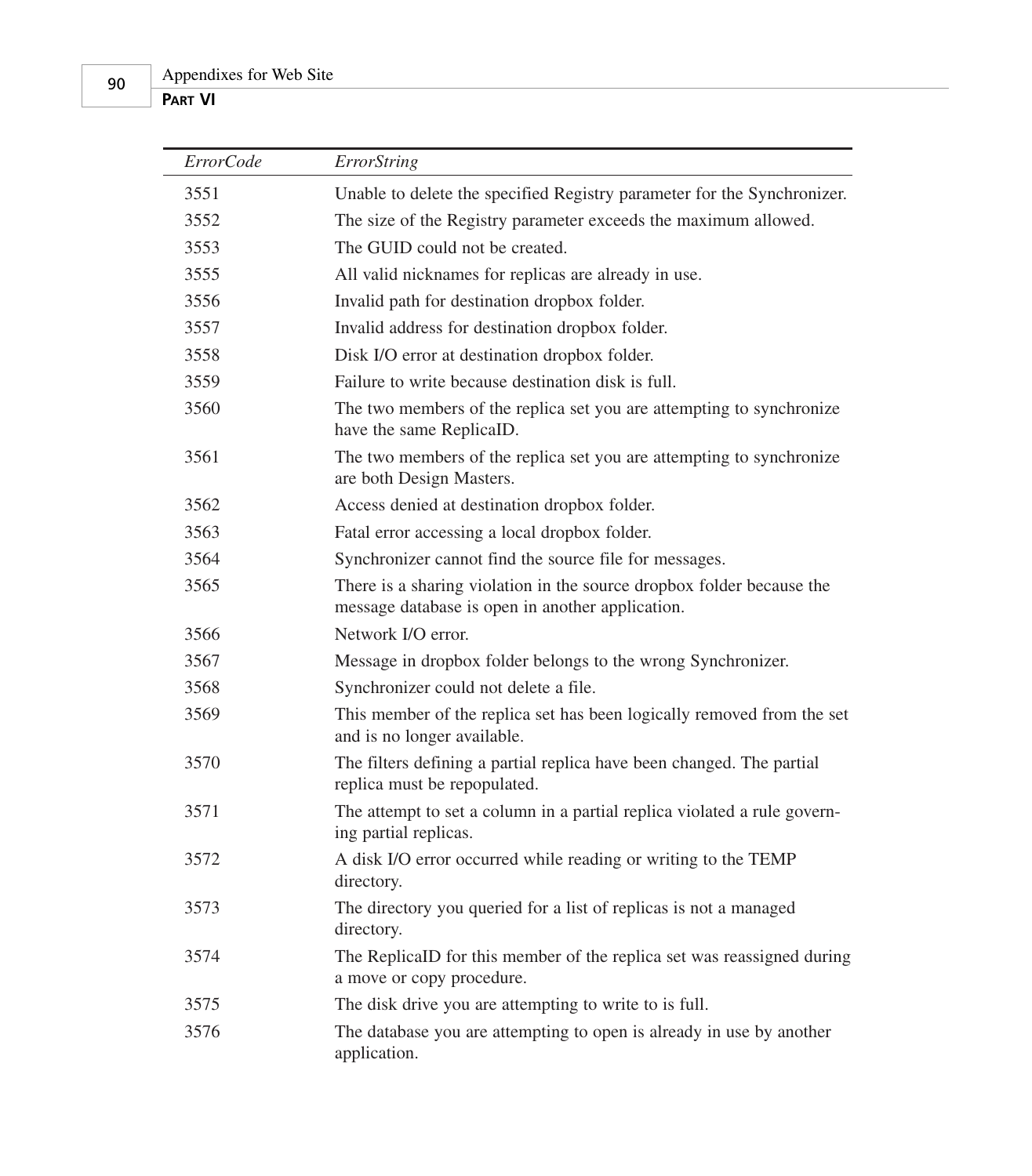| <b>ErrorCode</b> | ErrorString                                                                                                           |
|------------------|-----------------------------------------------------------------------------------------------------------------------|
| 3577             | Cannot update replication system column.                                                                              |
| 3578             | Failure to replicate database; cannot determine whether the database is<br>open in exclusive mode.                    |
| 3579             | Could not create replication system tables needed to make the database<br>replicable.                                 |
| 3580             | Could not add rows needed to make the database replicable.                                                            |
| 3581             | Cannot open replication system table 'l' because the table is already in<br>use.                                      |
| 3582             | Cannot make a new replica because the l2 object in l1 container could<br>not be made replicable.                      |
| 3583             | Cannot make the l2 object in l1 container replicable.                                                                 |
| 3584             | Insufficient memory to complete operation.                                                                            |
| 3585             | Cannot replicate the table; the number of columns exceeds the maxi-<br>mum allowed.                                   |
| 3586             | Syntax error in partial filter expression on table 11.                                                                |
| 3587             | Invalid expression in the ReplicaFilter property.                                                                     |
| 3588             | Error when evaluating the partial filter expression.                                                                  |
| 3589             | The partial filter expression contains an unknown function.                                                           |
| 3590             | Violates the rules for partial replicas.                                                                              |
| 3591             | Log file path 'll' is invalid.                                                                                        |
| 3592             | You cannot replicate a password-protected database or set password<br>protection on a replicated database.            |
| 3593             | You cannot change the data master attribute for the replica set.                                                      |
| 3594             | You cannot change the data master attribute for the replica set. It<br>allows data changes only at the Design Master. |
| 3595             | The system tables in your replica are no longer reliable and the replica<br>should not be used.                       |
| 3600             | Aggregation expressions cannot use GUIDs.                                                                             |
| 3605             | Synchronizing with a non-replicated database is not allowed. The 'l'<br>database is not a Design Master or replica.   |
| 3607             | The replication property you are attempting to delete is read-only and<br>cannot be removed.                          |
| 3608             | Record length is too long for an indexed Paradox table.                                                               |
| 3609             | No unique index found for the referenced field of the primary table.                                                  |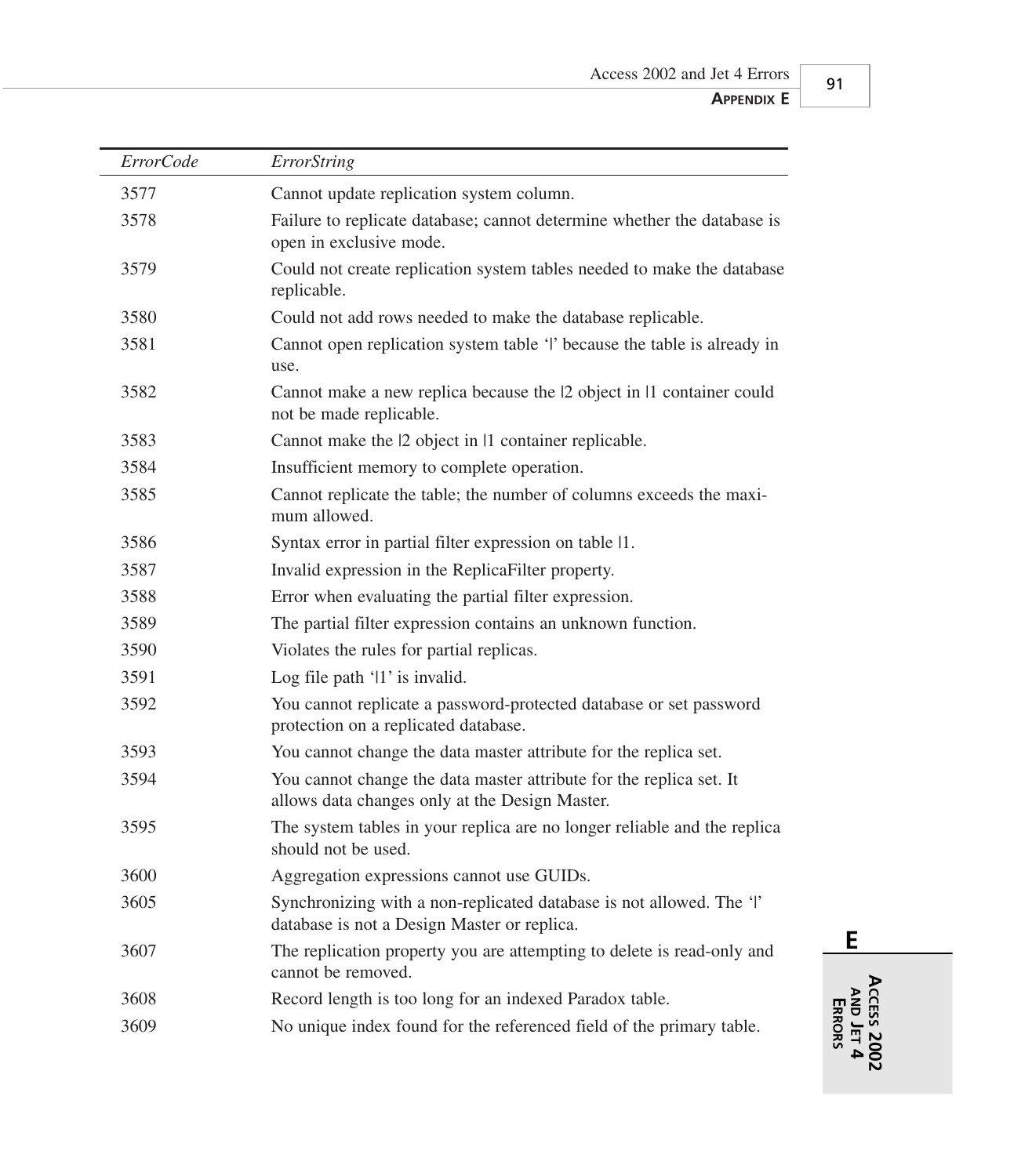| <i>ErrorCode</i> | ErrorString                                                                                                                            |
|------------------|----------------------------------------------------------------------------------------------------------------------------------------|
| 3610             | Same table 'l' referenced as both the source and destination in make-<br>table query.                                                  |
| 3611             | Cannot execute data definition statements on linked data sources.                                                                      |
| 3612             | Multi-level GROUP BY clause is not allowed in a subquery.                                                                              |
| 3613             | Cannot create a relationship on linked ODBC tables.                                                                                    |
| 3614             | GUID not allowed in Find method criteria expression.                                                                                   |
| 3615             | Type mismatch in expression.                                                                                                           |
| 3616             | Updating data in a linked table is not supported by this ISAM.                                                                         |
| 3617             | Deleting data in a linked table is not supported by this ISAM.                                                                         |
| 3618             | Exceptions table could not be created on import/export.                                                                                |
| 3619             | Records could not be added to exceptions table.                                                                                        |
| 3620             | The connection for viewing your linked Microsoft Excel worksheet<br>was lost.                                                          |
| 3621             | Cannot change password on a shared open database.                                                                                      |
| 3622             | You must use the dbSeeChanges option with OpenRecordset when<br>accessing a SQL Server table that has an IDENTITY column.              |
| 3623             | Cannot access the FoxPro 3.0 bound DBF file 'l'.                                                                                       |
| 3624             | Could not read the record; currently locked by another user.                                                                           |
| 3625             | The text file specification 'l' does not exist. You cannot import, export,<br>or link using the specification.                         |
| 3626             | The operation failed. There are too many indexes on table 'l'. Delete<br>some of the indexes on the table and try the operation again. |
| 3627             | Cannot find the executable file for the Synchronizer (mstran40.exe).                                                                   |
| 3628             | Partner replica is not managed by a Synchronizer.                                                                                      |
| 3629             | Synchronizer '11' is also using the same File System dropbox '12'.                                                                     |
| 3630             | Synchronizer 'll' is also using the same File System dropbox 'l2'.                                                                     |
| 3631             | Invalid Table Name In Filter                                                                                                           |
| 3632             | Internet Transport not enabled on the remote Synchronizer.                                                                             |
| 3633             | Cannot load DLL: 'l'                                                                                                                   |
| 3634             | Cannot create a replica using a partial replica.                                                                                       |
| 3635             | Cannot create partial replica of a system database.                                                                                    |
| 3636             | Cannot populate the replica or change the replica's filter because the<br>replica has conflicts or data errors.                        |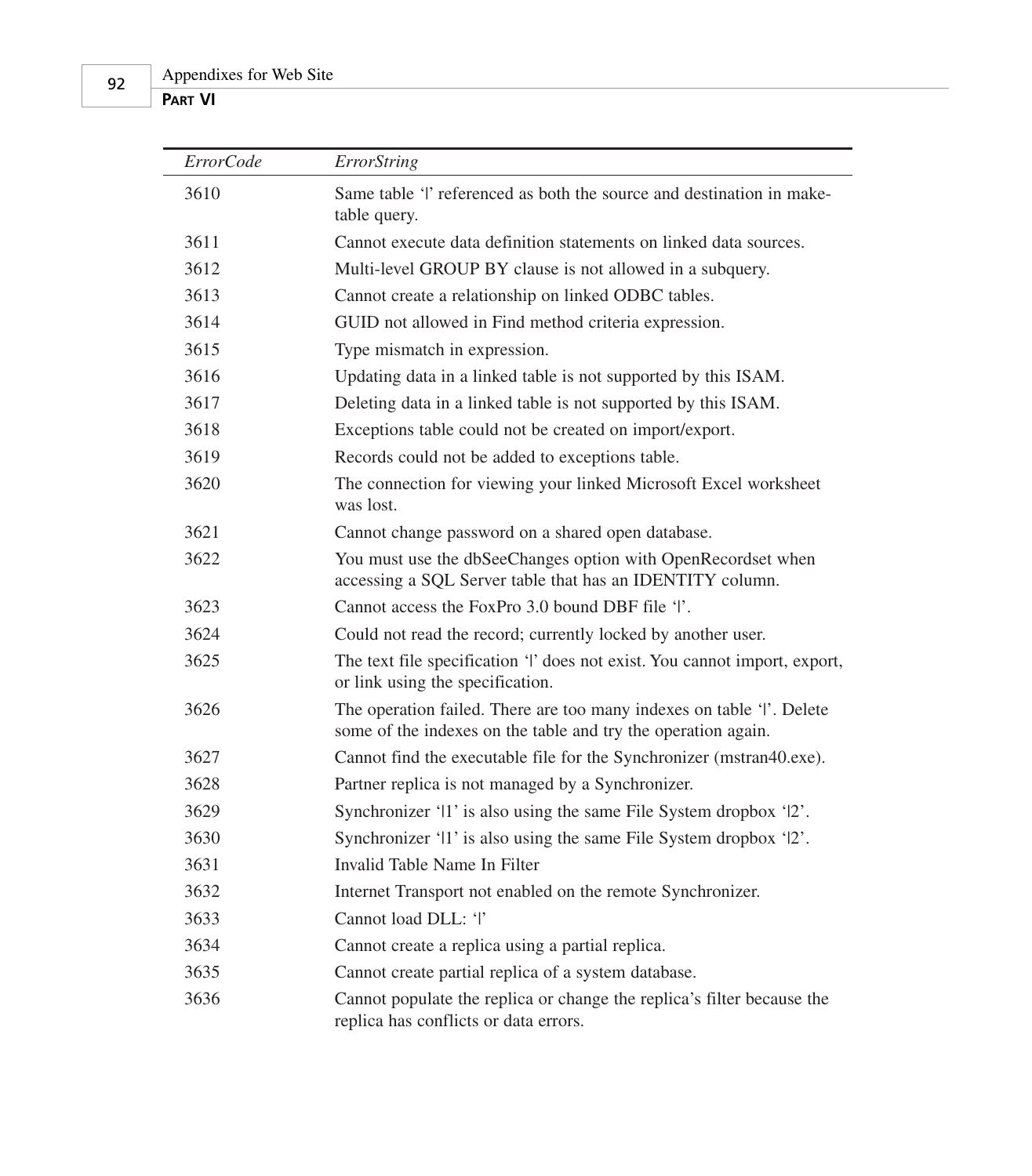| <b>ErrorCode</b> | ErrorString                                                                                                                               |
|------------------|-------------------------------------------------------------------------------------------------------------------------------------------|
| 3637             | Cannot use the crosstab of a non-fixed column as a subquery.                                                                              |
| 3638             | A Source Controlled database cannot be made replicable.                                                                                   |
| 3639             | Cannot create a replica of a System database.                                                                                             |
| 3640             | The fetch buffer was too small for the amount of data you requested.                                                                      |
| 3641             | There are fewer records remaining in the recordset than you requested.                                                                    |
| 3642             | A cancel was performed on the operation.                                                                                                  |
| 3643             | One of the records in the recordset was deleted by another process.                                                                       |
| 3645             | One of the binding parameters is incorrect.                                                                                               |
| 3646             | The specified row length is shorter than the sum of the column lengths.                                                                   |
| 3647             | A column requested is not being returned to the recordset.                                                                                |
| 3648             | Cannot synchronize a partial replica with another partial replica.                                                                        |
| 3649             | The language-specific code page was not specified or could not be<br>found.                                                               |
| 3650             | Either the Internet is very slow or there is some problem in the replica-<br>tion manager setup on the internet server machine.           |
| 3651             | Invalid internet address.                                                                                                                 |
| 3652             | Internet login failure.                                                                                                                   |
| 3653             | Internet not set up.                                                                                                                      |
| 3654             | Internal internet failure.                                                                                                                |
| 3655             | The wininet.dll cannot be loaded or initialized.                                                                                          |
| 3656             | Error in evaluating a partial expression                                                                                                  |
| 3657             | Error in evaluating the boolean filter expression for table 'll'.                                                                         |
| 3658             | Binary column 'l' cannot be used in a boolean filter.                                                                                     |
| 3659             | Relationship '11' is unenforced. Relationship in a partial filter expres-<br>sion must be enforced.                                       |
| 3660             | Requested exchange failed because 'll'.                                                                                                   |
| 3661             | Requested exchange failed because 'll'                                                                                                    |
| 3663             | This operation requires a different cursor library.                                                                                       |
| 3664             | An asynchronous OpenConnection call is not yet complete; you cannot<br>yet reference the returned connection object until it is complete. |
| 3665             | You cannot modify the replication system object 'l'.                                                                                      |
| 3666             | You cannot modify the replication system object 'l'.                                                                                      |
| 3667             | A different operation is preventing this operation from being executed.                                                                   |
|                  |                                                                                                                                           |

l,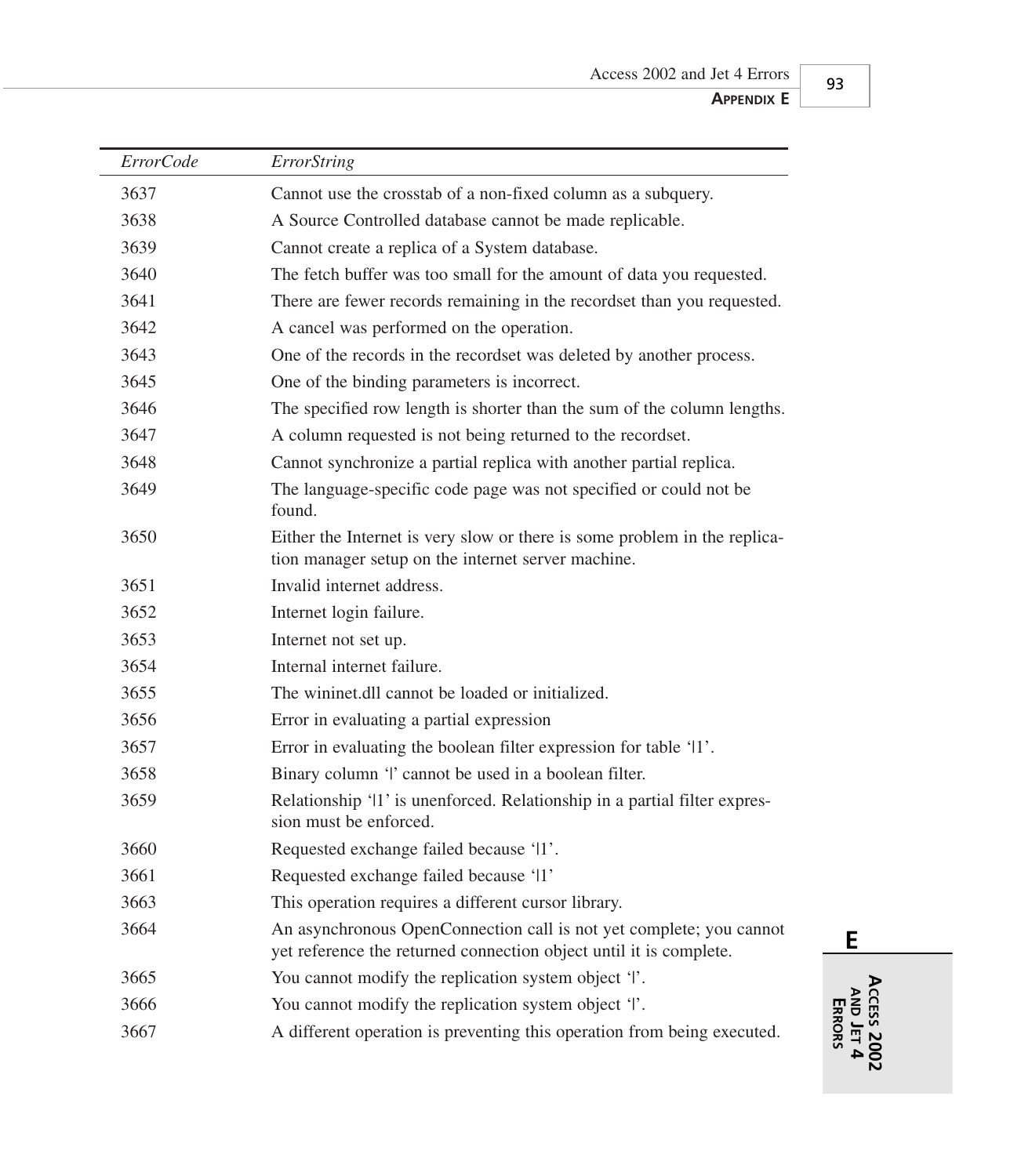| <b>ErrorCode</b> | ErrorString                                                                                                                                                                           |
|------------------|---------------------------------------------------------------------------------------------------------------------------------------------------------------------------------------|
| 3668             | Cannot perform this operation because there is no active connection.                                                                                                                  |
| 3669             | Execution cancelled.                                                                                                                                                                  |
| 3670             | Cursor is not valid.                                                                                                                                                                  |
| 3671             | Cannot find table to update.                                                                                                                                                          |
| 3672             | Failed to load RDOCURS.DLL.                                                                                                                                                           |
| 3673             | This table contains cells that are outside the range of cells defined in<br>this spreadsheet.                                                                                         |
| 3674             | Internet dll (wininet.dll) could not be found or loaded.                                                                                                                              |
| 3675             | Failure to read from an internet handle. Try the operation again.                                                                                                                     |
| 3676             | Failure to write to an internet handle. Try the operation again.                                                                                                                      |
| 3677             | Failure to execute the HTTP request to start internet synchronizer on<br>the internet server. Use Replication Manager to configure internet syn-<br>chronizer on the internet server. |
| 3678             | Failure to connect to the FTP service on the internet server. Make sure<br>that FTP service is running properly on the server and supports anony-<br>mous connections.                |
| 3679             | Failure to do open file using FTP service. Make sure that FTP dropbox<br>has read permissions.                                                                                        |
| 3680             | Failure in getting a file from the server using FTP. Make sure that FTP<br>dropbox has read permissions.                                                                              |
| 3681             | Failure in putting a file to the server using FTP. Make sure that FTP<br>dropbox has write permissions.                                                                               |
| 3682             | Failure to delete a file on the server using FTP. Make sure that FTP<br>dropbox has read and write permissions.                                                                       |
| 3683             | Internet synchronizer exited unexpectedly on the server. Look at the<br>partner replica exchange history on the internet server to figure out the<br>problem.                         |
| 3684             | There is no suitable replica with which to exchange.                                                                                                                                  |
| 3685             | Invalid HTTP address.                                                                                                                                                                 |
| 3686             | Invalid replica path or name.                                                                                                                                                         |
| 3687             | Invalid SQL syntax—expected token: Option.                                                                                                                                            |
| 3688             | Invalid SQL syntax-expected token: For.                                                                                                                                               |
| 3689             | Invalid SQL syntax—expected token: Privileges.                                                                                                                                        |
| 3690             | Invalid SQL syntax—expected a table right/privilege.                                                                                                                                  |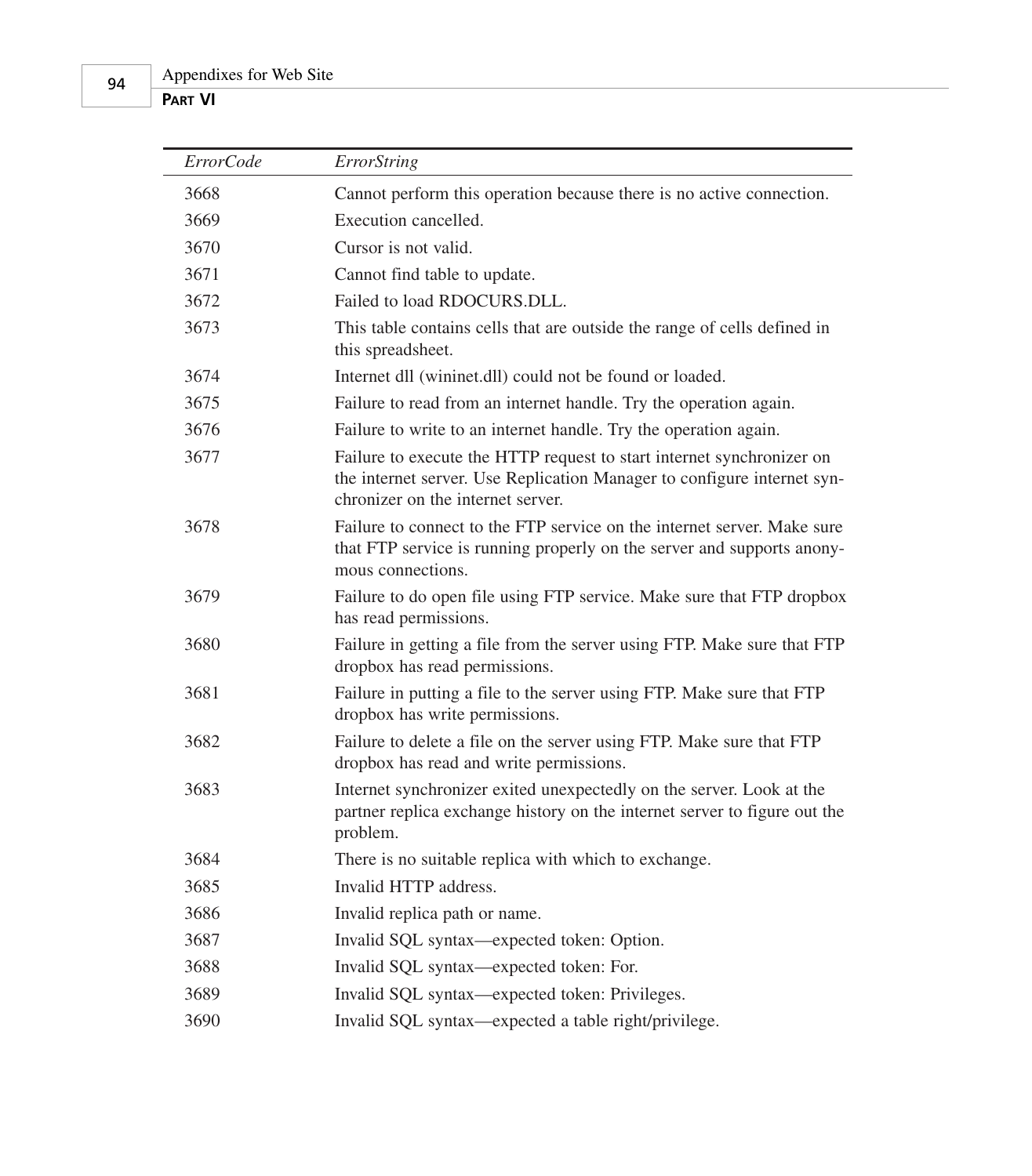| <b>ErrorCode</b> | ErrorString                                                                                                                                                                                             |
|------------------|---------------------------------------------------------------------------------------------------------------------------------------------------------------------------------------------------------|
| 3691             | Invalid SQL syntax—expected an object name.                                                                                                                                                             |
| 3692             | Invalid SQL syntax-related tokens did not match. Jet expected<br>GRANTTO, REVOKEFROM, ADDTO, or DROPFROM.                                                                                               |
| 3693             | Invalid SQL syntax—expected user or group name.                                                                                                                                                         |
| 3694             | Invalid SQL syntax-expected token: Grant.                                                                                                                                                               |
| 3695             | Invalid SQL syntax-GRANT/REVOKE syntax error.                                                                                                                                                           |
| 3696             | Invalid SQL syntax-expected token: User (or) Group.                                                                                                                                                     |
| 3697             | Invalid SQL syntax-expected token: Password.                                                                                                                                                            |
| 3698             | Invalid SQL syntax-expected password.                                                                                                                                                                   |
| 3699             | Invalid SQL syntax—expected token: User.                                                                                                                                                                |
| 3700             | Invalid precision for decimal data type.                                                                                                                                                                |
| 3701             | Invalid scale for decimal data type.                                                                                                                                                                    |
| 3702             | The width of a Unicode text column must be an even number of bytes.                                                                                                                                     |
| 3703             | Operation not supported on replicable databases that have not been<br>converted to the current version.                                                                                                 |
| 3704             | You attempted to open a database that is already opened by user 'l2' on<br>machine 'll'. Try again when the database is available.                                                                      |
| 3705             | Cannot make the l2 table replicable—too many columns.                                                                                                                                                   |
| 3706             | Cannot make the l2 table replicable—too many indexes.                                                                                                                                                   |
| 3707             | The cascading options for the new reference conflict with existing ref-<br>erence 'l'.                                                                                                                  |
| 3708             | Syntax error in Transaction statement. Expected TRANSACTION,<br>WORK, or nothing.                                                                                                                       |
| 3709             | The search key was not found in any record.                                                                                                                                                             |
| 3710             | MAPI folder or address book not found.                                                                                                                                                                  |
| 3711             | Recovered replicable data. This row was recovered from a corrupted<br>replicable database. Verify that the record contents are correct and then<br>reinsert the record, or delete this conflict record. |
| 3712             | Other. This record was rejected due to an undefined replication conflict<br>problem.                                                                                                                    |
| 3713             | Update/update conflict. Another replica also updated this record. This<br>record lost the conflict. Either resubmit your update or delete this con-<br>flict record.                                    |

 $\overline{a}$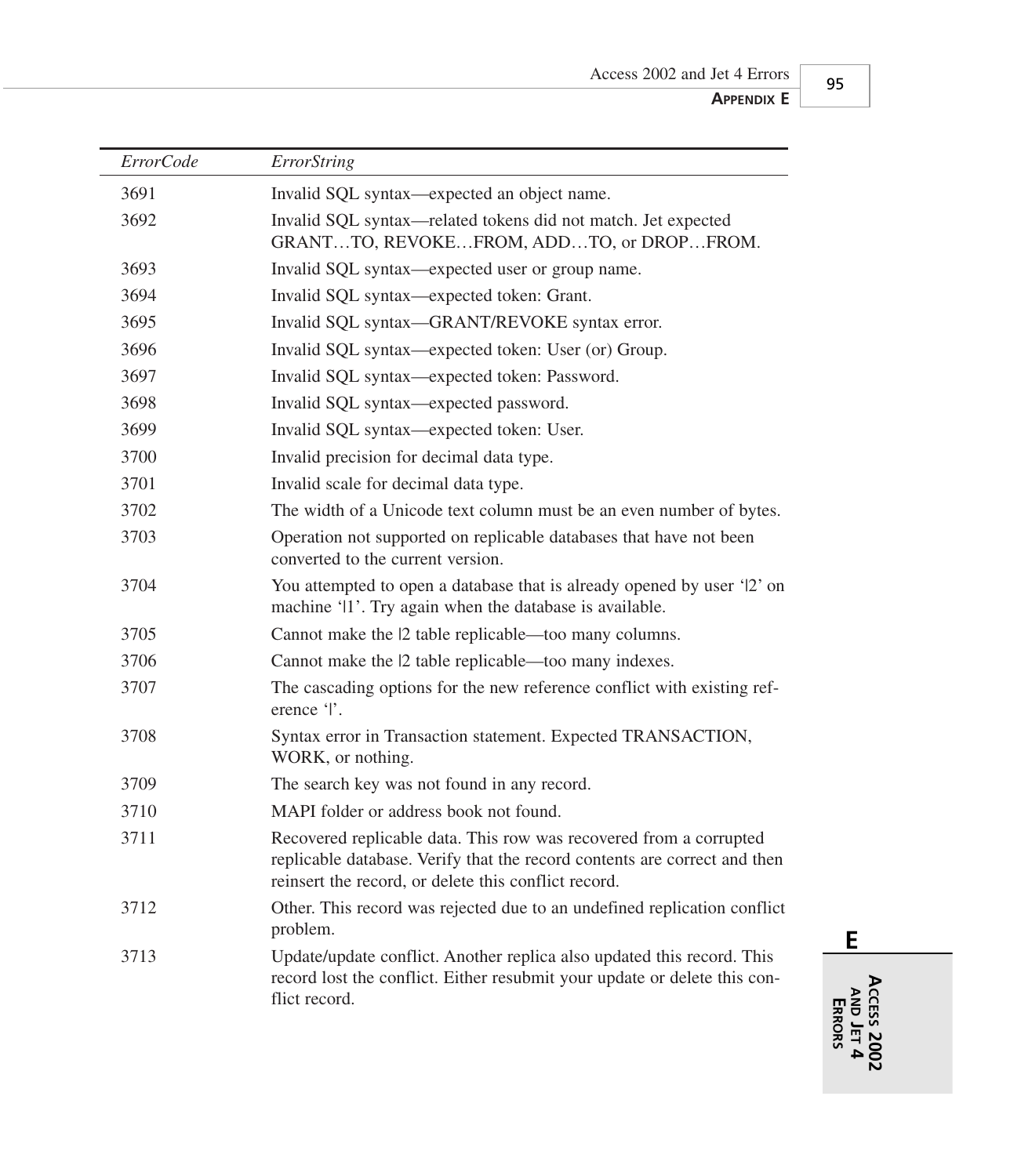| <b>ErrorCode</b> | ErrorString                                                                                                                                                                                                                                                                                                                                                                                            |
|------------------|--------------------------------------------------------------------------------------------------------------------------------------------------------------------------------------------------------------------------------------------------------------------------------------------------------------------------------------------------------------------------------------------------------|
| 3714             | Locked table. This record could not be applied during synchronization<br>since the table was locked by another user. Resubmit this conflict<br>record.                                                                                                                                                                                                                                                 |
| 3715             | Unique key violation. This record has the same key value as another<br>record, whereas only unique values are permitted. Either change the<br>key value in this conflict record or the winning record and then resub-<br>mit this record, or delete this conflict record.                                                                                                                              |
| 3716             | TLV violation. This record contains a field value that does not meet the<br>table level validation constraint. Either update the field value that is<br>violating the validation rule and then resubmit this conflict record, or<br>delete this conflict record.                                                                                                                                       |
| 3717             | Delete/RI conflict. The primary key record has been deleted by another<br>replica, therefore this referencing record has been rejected. Either cre-<br>ate a new primary key record that satisfies the referential integrity con-<br>straint and then resubmit your update, or delete this conflict record.                                                                                            |
| 3718             | Update/RI conflict. The primary key record has been updated by<br>another replica, therefore this referencing record has been rejected.<br>Either create a new primary key record that satisfies the referential<br>integrity constraint, modify the foreign key value in this conflict record<br>to match a valid primary key value and then resubmit your update, or<br>delete this conflict record. |
| 3719             | Foreign key violation resulting from an invalid primary key record that<br>was involved in a replication conflict. Either create a new primary key<br>record that satisfies the referential integrity constraint, modify the for-<br>eign key value in this conflict record to match a valid primary key<br>value and then resubmit this conflict record, or delete this conflict<br>record.           |
| 3720             | Cannot change field 'l'. It is part of one or more relationships.                                                                                                                                                                                                                                                                                                                                      |
| 3721             | Invalid SQL syntax—expected constraint name.                                                                                                                                                                                                                                                                                                                                                           |
| 3722             | Invalid SQL syntax-expected token: DEFAULT.                                                                                                                                                                                                                                                                                                                                                            |
| 3723             | Invalid SQL syntax-expected token: COMPRESSION to follow<br>WITH.                                                                                                                                                                                                                                                                                                                                      |
| 3724             | Invalid SQL syntax—expected token: UPDATE or DELETE.                                                                                                                                                                                                                                                                                                                                                   |
| 3725             | Invalid SQL syntax-expected token: CASCADE, SET NULL, or NO<br><b>ACTION.</b>                                                                                                                                                                                                                                                                                                                          |
| 3726             | Invalid SQL syntax-expected token: NULL.                                                                                                                                                                                                                                                                                                                                                               |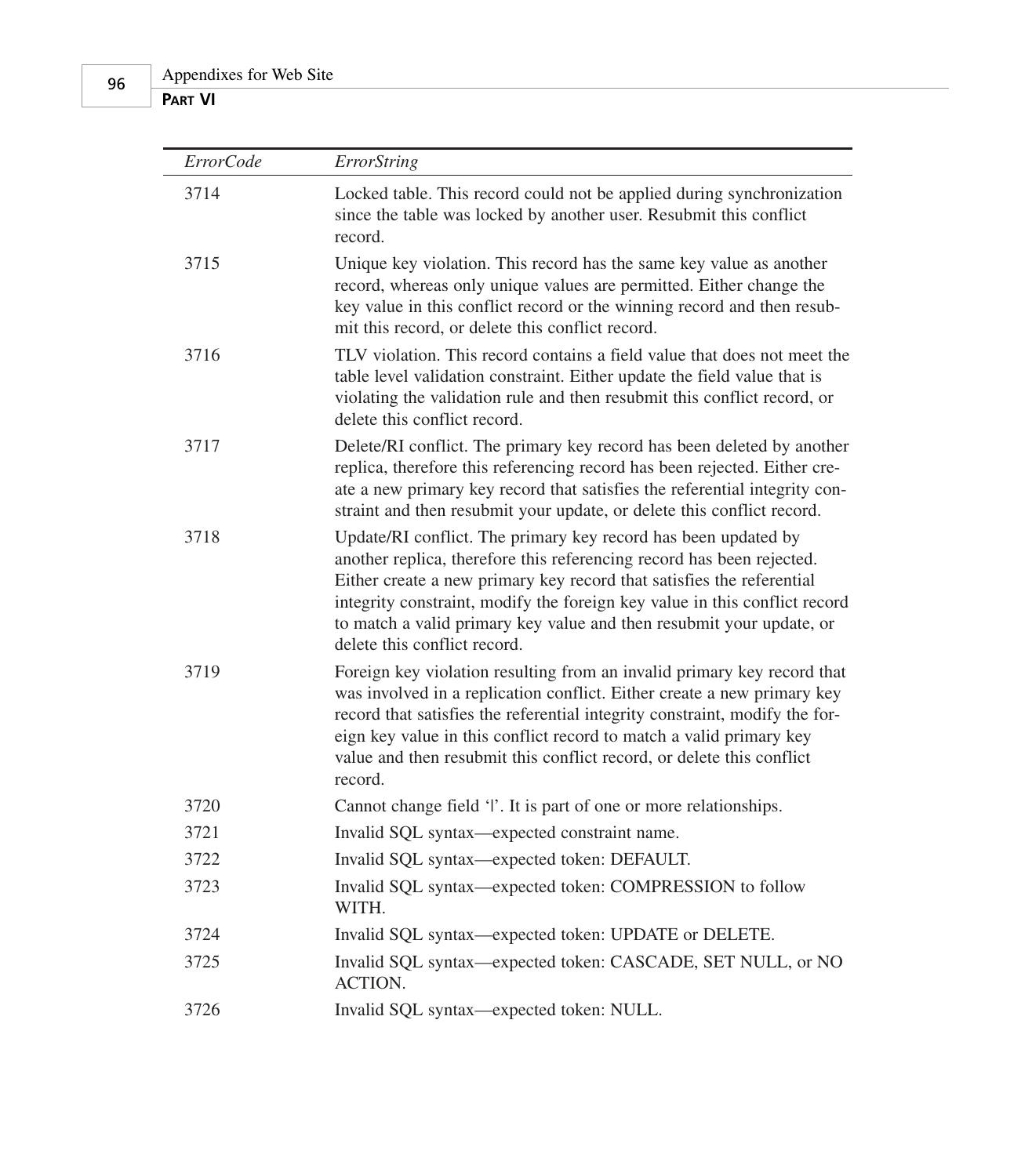| <b>ErrorCode</b> | ErrorString                                                                                                                       |
|------------------|-----------------------------------------------------------------------------------------------------------------------------------|
| 3727             | Invalid SQL syntax-only one update rule and/or one delete rule<br>allowed.                                                        |
| 3728             | Invalid SQL syntax—expected token: AS.                                                                                            |
| 3729             | Invalid SQL syntax-expected token: SELECT.                                                                                        |
| 3730             | VIEW cannot contain a parameter.                                                                                                  |
| 3731             | The number of aliases specified shall be the same as the number of<br>output columns.                                             |
| 3732             | Expected query name after EXECUTE.                                                                                                |
| 3733             | The database has been placed in a state by an unknown user that pre-<br>vents it from being opened or locked.                     |
| 3734             | The database has been placed in a state by user 'l2' on machine 'l1'<br>that prevents it from being opened or locked.             |
| 3735             | Too many columns in inverted index.                                                                                               |
| 3736             | Update/delete conflict. This updated record was deleted at another<br>replica. Either reinsert this conflict record or delete it. |
| 3737             | Cannot create this type of replica from the given source replica.                                                                 |
| 3738             | Local or Anonymous replicas must synch only to their designated hub<br>replica.                                                   |
| 3739             | The proxy replica has been removed.                                                                                               |
| 3740             | Cannot add a new column to conflict table 'l'. Delete obsolete columns<br>and compact the database.                               |
| 3741             | Invalid partner synchronizer. Local or anonymous replica must syn-<br>chronize with designated hub replica.                       |
| 3742             | An internet function timed out.                                                                                                   |
| 3743             | Replica has not been synchronized within the replica set retention<br>period.                                                     |
| 3744             | Counter columns in replicable tables cannot be modified.                                                                          |
| 3745             | The combined length of Internet Server Name, HTTP Share name, and<br>FTP alias name should not be greater than 252 characters.    |
| 3746             | Syntax error in parameters clause. Make sure the parameter exists and<br>that you typed its value correctly.                      |
| 3747             | Parameter has no default value.                                                                                                   |
| 3748             | Parameter   has no default value.                                                                                                 |
| 3749             | The object is not a stored procedure.                                                                                             |

L,

97

**ACCESS**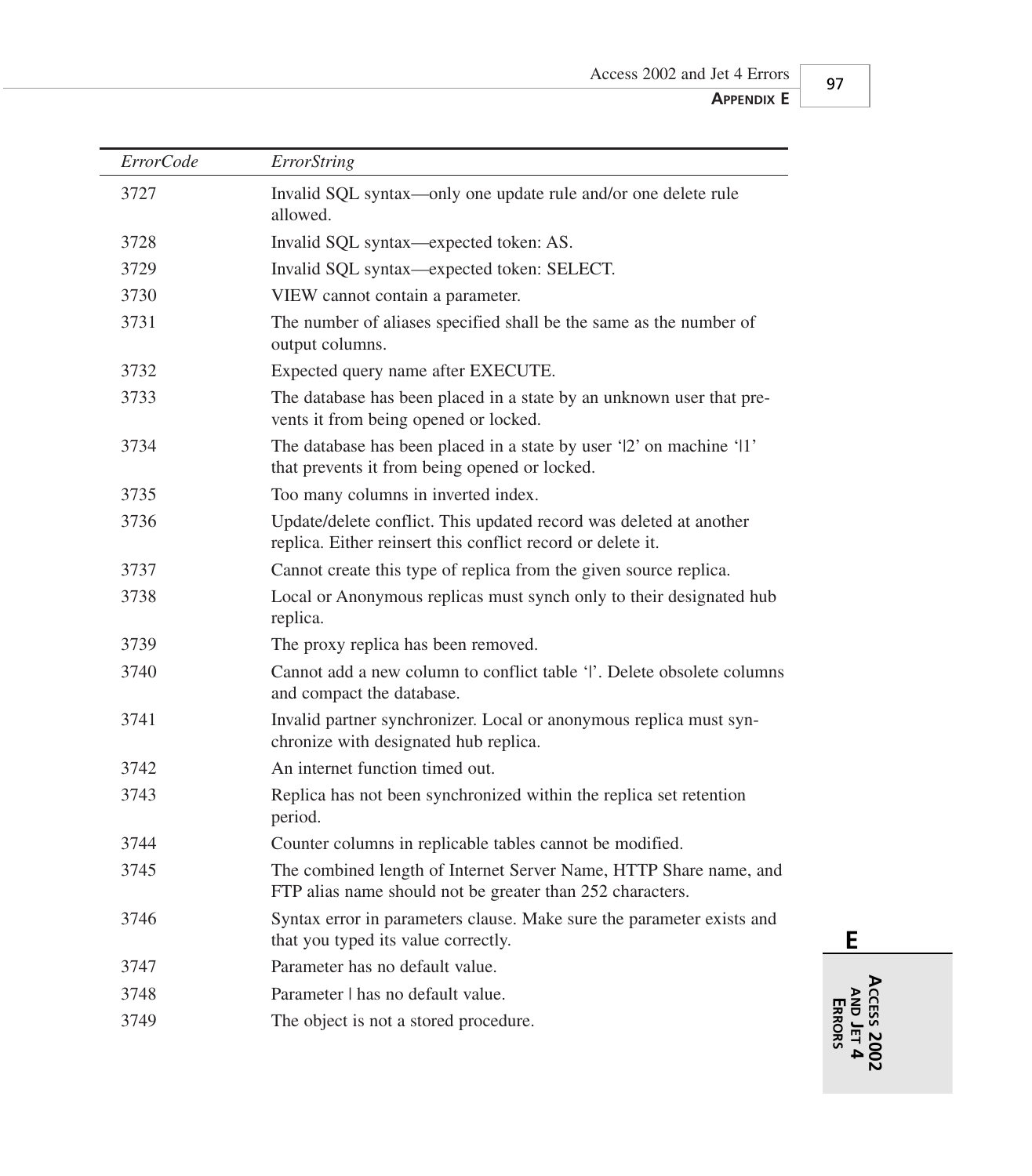| <b>ErrorCode</b> | ErrorString                                                                               |
|------------------|-------------------------------------------------------------------------------------------|
| 3750             | Object I is not a stored procedure.                                                       |
| 3751             | Requested row locking, but DB is in page lock mode.                                       |
| 3752             | Requested page locking, but DB is in row lock mode.                                       |
| 3753             | Cannot create replica of a Jet SQL replica.                                               |
| 3754             | Cannot delete from a Prevent Deletes Replica.                                             |
| 3755             | CHECK constraint 'l' does not exist.                                                      |
| 3756             | CHECK constraint 'l' already exists.                                                      |
| 3757             | The Jet sorting DLLs could not be loaded properly.                                        |
| 3758             | Scaling of decimal value resulted in data truncation.                                     |
| 3759             | Scaling of decimal value resulted in data truncation.                                     |
| 3760             | Scaling of decimal value resulted in data overflow.                                       |
| 3761             | The decimal field's precision is too small to accept the numeric you<br>attempted to add. |
| 3762             | Invalid SQL syntax - expected token: ACTION.                                              |
| 3763             | Concurrent schema changes caused the create replica operation to fail.<br>Try again.      |
| 3764             | Failed to re-create one or more indexes.                                                  |
| 3765             | Syntax error in CHECK constraint clause.                                                  |
| 3766             | Only simple SELECT queries are allowed in VIEWS.                                          |
| 3767             | Table 'l' could not be made replicable because it could not be opened<br>exclusively.     |
| 3768             | FastFind cannot search on non-column references.                                          |
| 3769             | Conflict tables cannot be renamed.                                                        |
| 3770             | Counter definition not in valid range.                                                    |
| 3771             | Local or Anonymous replicas cannot be made the design master.                             |
| 3772             | Without Administer permission, replica priority must be in the range<br>$0 - 1$ .         |
| 3773             | Cannot delete one or more objects: l.                                                     |
| 3774             | Pin value is not valid.                                                                   |
| 3775             | Unable to load Jet SQL Server Reconciler-MSRPJT40.dll.                                    |
| 3776             | Unable to exchange between two Jet SQL Server Replicas.                                   |
| 3777             | Illegal Operation performed on a Jet SQL Server Replica.                                  |
| 3778             | The Jet database is wrong or missing for this SQL/Jet replica set.                        |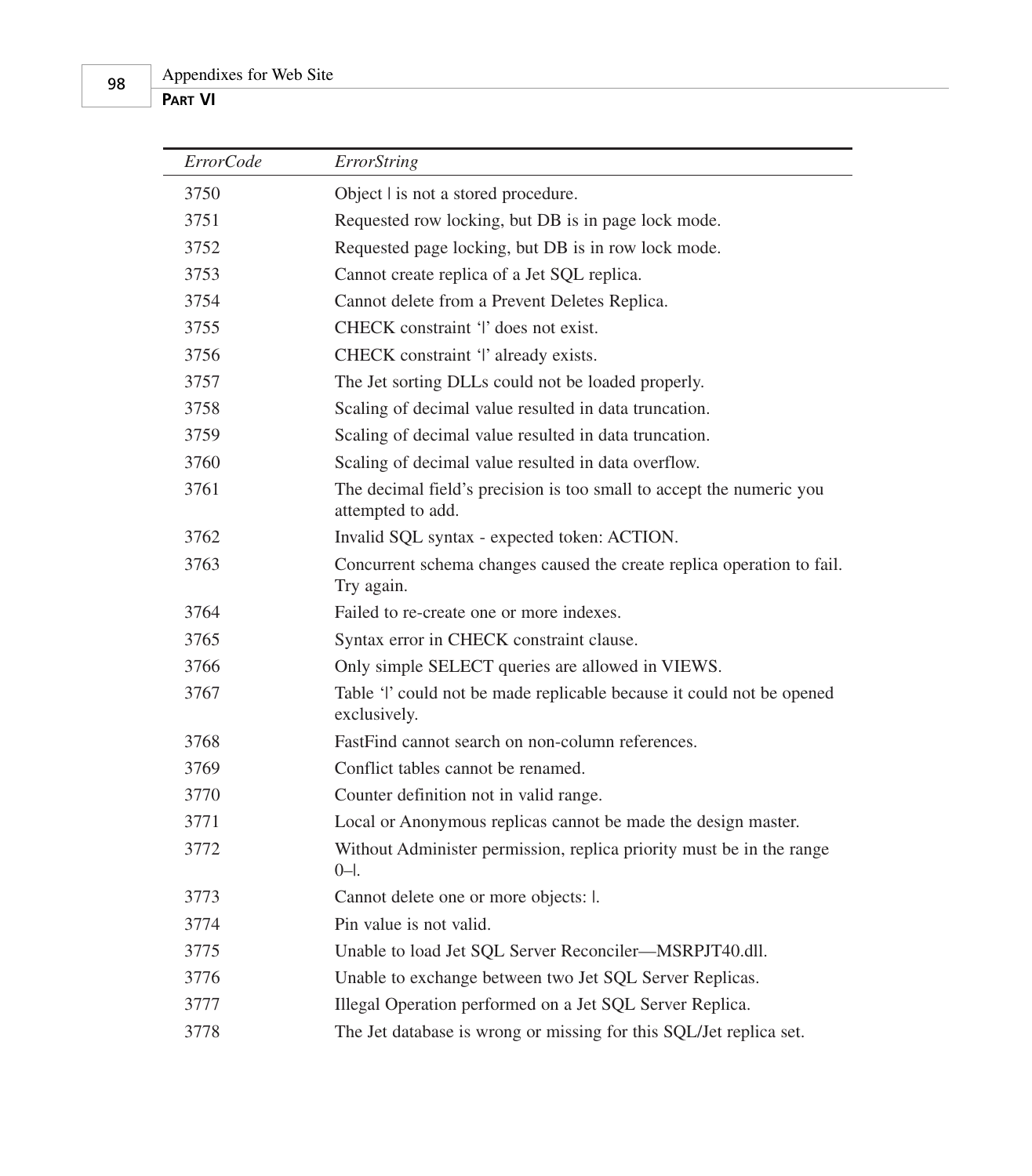| <b>ErrorCode</b> | ErrorString                                                                                                          |
|------------------|----------------------------------------------------------------------------------------------------------------------|
| 3779             | Unable to change Column Level Tracking Property on objects that are<br>already Replicable.                           |
| 3780             | Invalid SQL syntax—expected a view name.                                                                             |
| 3781             | Invalid SQL syntax—expected a procedure name.                                                                        |
| 3782             | Invalid SQL syntax—currently only one column-level CHECK con-<br>straint is allowed.                                 |
| 3783             | Invalid SQL syntax—cannot use multiple columns in a column-level<br>CHECK constraint.                                |
| 3784             | Database is already replicable.                                                                                      |
| 3785             | Invalid SQL syntax-expected token: Database.                                                                         |
| 3786             | Invalid SQL syntax-expected a database privilege, such as CREAT-<br>EDB or CONNECT.                                  |
| 3787             | This operation is not allowed in subqueries.                                                                         |
| 3788             | Cannot create an index on this MAPI folder/addressbook.                                                              |
| 3789             | Illegal column-level constraint.                                                                                     |
| 3790             | This object requires a newer version of the Microsoft Jet database<br>engine.                                        |
| 3791             | This index requires Microsoft Jet database engine l.                                                                 |
| 3792             | The index 'l2' requires Microsoft Jet database engine l1.                                                            |
| 3793             | The column 'l2' requires Microsoft Jet database engine  1.                                                           |
| 3794             | This table requires Microsoft Jet database engine l.                                                                 |
| 3795             | The table 'l2' requires Microsoft Jet database engine l1.                                                            |
| 3796             | The version of MSRECR40.DLL that was loaded was too old. Run<br>setup again to get the correct version of this file. |
| 3797             | The SQL/Jet exchange failed, look in the SQLServer Agent history for<br>details.                                     |
| 3798             | CHECK constraints are not allowed on replicable databases.                                                           |
| 3799             | Could not find field 'l'.                                                                                            |
| 3800             | 'l' is not an index in this table.                                                                                   |
| 3801             | The object (I) cannot be used in a CHECK constraint clause.                                                          |
| 3802             | Error evaluating   CHECK constraint.                                                                                 |
| 3803             | DDL cannot be completed on this table because it is referenced by<br>constraint on table l.                          |

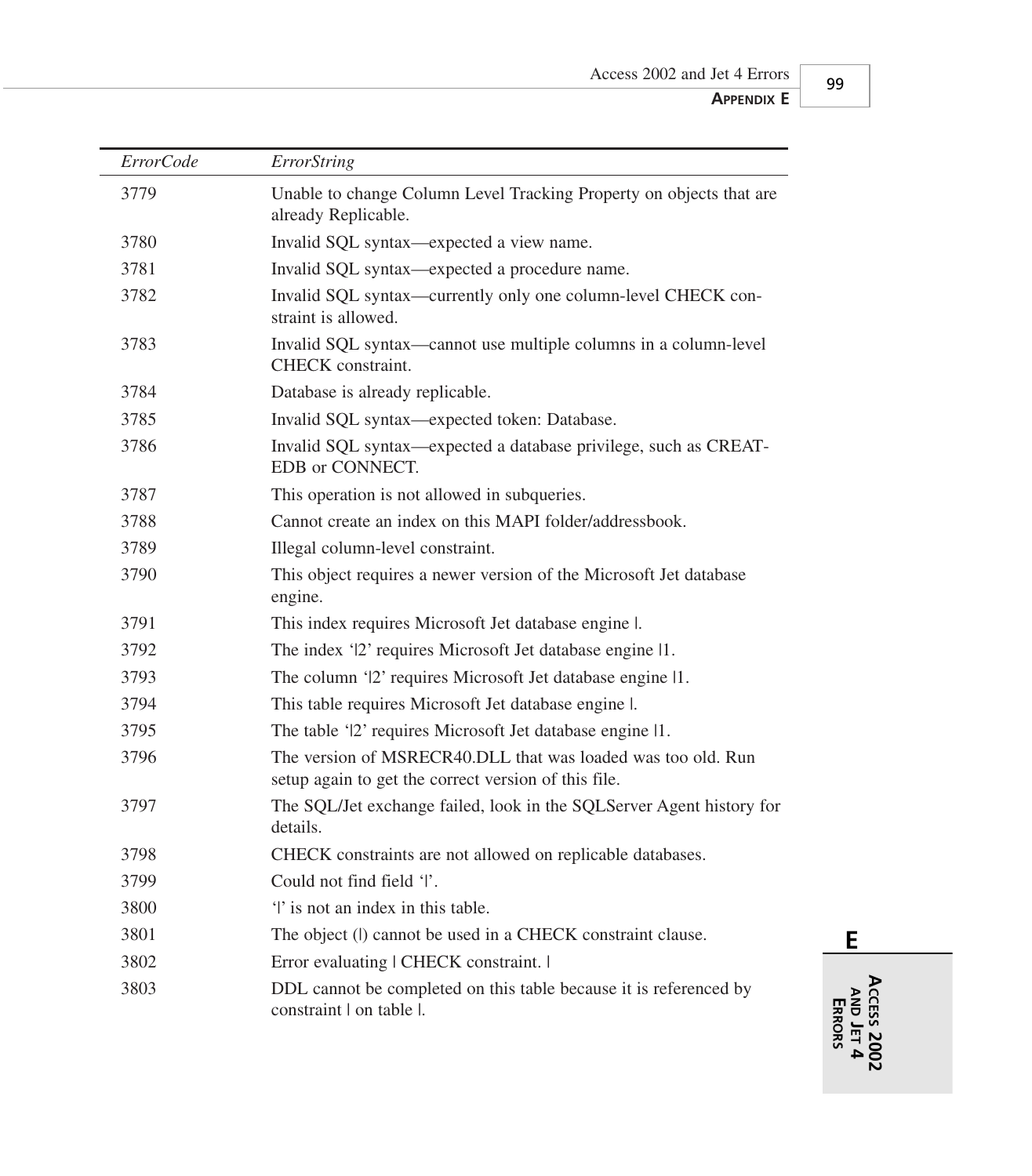| <b>ErrorCode</b> | ErrorString                                                                                                                                                                                                                                                                                                                                           |
|------------------|-------------------------------------------------------------------------------------------------------------------------------------------------------------------------------------------------------------------------------------------------------------------------------------------------------------------------------------------------------|
| 3804             | There are no MAPI clients installed on this machine. Install a MAPI<br>client (like Outlook) on this machine.                                                                                                                                                                                                                                         |
| 3805             | CHECK constraints on table $\vert$ will not be transferred to this table.<br>CHECK constraints can only be created via SQL DDL statements.                                                                                                                                                                                                            |
| 3806             | Cannot set multiple NULL, NOT NULL attributes.                                                                                                                                                                                                                                                                                                        |
| 3807             | Query I contains an ambiguous column name that is conflicting with<br>the correlation (alias) name l. Either fully qualify the column name or<br>change the correlation (alias) name.                                                                                                                                                                 |
| 6000             | Errors were encountered during the save operation.                                                                                                                                                                                                                                                                                                    |
| 6001             | A form or report cannot be the subdatasheet of a table or query. Only a<br>table or query can be inserted into another table or query.                                                                                                                                                                                                                |
| 6002             | Microsoft Access cannot expand this subdatasheet because all of the<br>records are locked. The RecordLocks property of the form or report or<br>the Default Record Locking option on the Advanced tab of the Options<br>dialog box (Tools menu) is set to All Records. Reset the value to No<br>Locks or Edited Record as appropriate.                |
| 6003             | The setting for the Precision property must be from 1 through 28.                                                                                                                                                                                                                                                                                     |
| 6004             | The setting for the Scale property must be from 0 through 28.                                                                                                                                                                                                                                                                                         |
| 6005             | The table or query name 'l' you entered in either the property sheet or<br>macro is misspelled or refers to a table or query that doesn't exist. If<br>the invalid name is in a macro, an Action Failed dialog box will display<br>the macro name and the macro's arguments after you click OK. Open<br>the Macro window, and enter the correct name. |
| 6006             | Filter by selection of a partial value is only supported for fields con-<br>taining character data.                                                                                                                                                                                                                                                   |
| 6007             | Cannot open a form bound to a stored procedure in server filter by<br>form mode.                                                                                                                                                                                                                                                                      |
| 6008             | Microsoft Access encountered an error closing your connection. Please<br>close all of your application windows before trying again.                                                                                                                                                                                                                   |
| 6009             | Invalid connection string. You may need to specify a valid connection<br>string and try it again.                                                                                                                                                                                                                                                     |
| 6010             | Invalid use of Move method. The Move method is not applicable to<br>subforms or subreports.                                                                                                                                                                                                                                                           |
| 6011             | Do you want to save the data changes on form 'l'?                                                                                                                                                                                                                                                                                                     |
| 6012             | Microsoft Access can't set this property to No right now. You cannot<br>set the Allow Form View, Allow Datasheet View, Allow PivotTable<br>View, and Allow PivotChart View properties to No at the same time.<br>Set one of the other properties to Yes before changing this one to No.                                                               |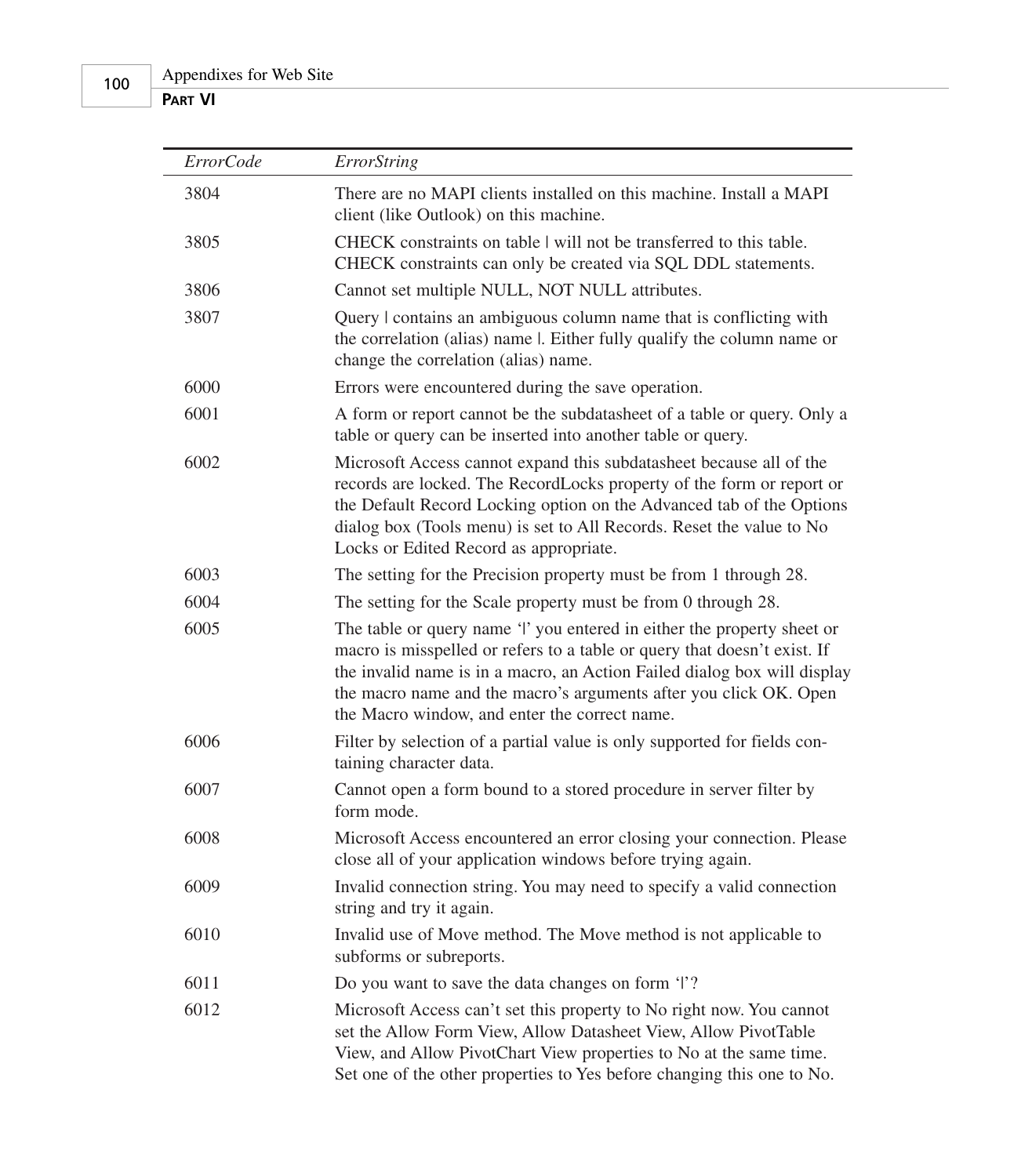| <b>ErrorCode</b> | ErrorString                                                                                                                                                                                                                                                                                       |
|------------------|---------------------------------------------------------------------------------------------------------------------------------------------------------------------------------------------------------------------------------------------------------------------------------------------------|
| 6013             | Unable to remove item. 'I' not found in list.                                                                                                                                                                                                                                                     |
| 6014             | The RowSourceType property must be set to 'Value List' to use this<br>method.                                                                                                                                                                                                                     |
| 6015             | Can't add this item. The index is too large.                                                                                                                                                                                                                                                      |
| 6016             | Microsoft Access is unable to switch to PivotTable or PivotChart view<br>right now. You must set the Record Source property of the form before<br>attempting to PivotTable or PivotChart view.                                                                                                    |
| 6017             | Microsoft Access doesn't support the requested property for this type<br>of database object. The DateCreated and DateModified properties are<br>not supported for Tables, Queries, Stored Procedures, Database<br>Diagrams, and Functions in a Client Server database.                            |
| 6018             | The form or report template is open in Design view. Before creating a<br>new form or report, close the corresponding template.                                                                                                                                                                    |
| 6019             | You must save new or dirty objects in the database before you can save<br>them to this external format.                                                                                                                                                                                           |
| 6020             | This format does not support objects named 'Schema'. Rename the<br>object and try again.                                                                                                                                                                                                          |
| 6021             | You cannot create a form with AutoForm or a report with AutoReport<br>by using a scalar function; you can use a table, view, stored procedure,<br>inline function, or table function.                                                                                                             |
| 6022             | This option cannot be changed in an Access Project file.                                                                                                                                                                                                                                          |
| 6023             | The Maximum Record Count setting cannot be a negative number.                                                                                                                                                                                                                                     |
| 6024             | The Maximum Record Count setting cannot contain text—please enter<br>a number.                                                                                                                                                                                                                    |
| 6025             | The Requery action cannot be used on a control bound to a Recordset.                                                                                                                                                                                                                              |
| 6026             | The RowSourceType property must be set to 'Table/Query' to use this<br>method.                                                                                                                                                                                                                    |
| 6027             | You can't save or undo the record at this time. The form's<br>BatchUpdates property is set to Yes, but the form is not bound to a<br>record source. Either set the form's BatchUpdates property to No, or<br>bind the form to a record source by setting a value in the RecordSource<br>property. |
| 6028             | The OLE object failed to persist itself. You will not be able to undo<br>this operation.                                                                                                                                                                                                          |
| 7700             | Microsoft Access is unable to complete the operation. Try the opera-<br>tion again. If the error persists, restart Microsoft Access.                                                                                                                                                              |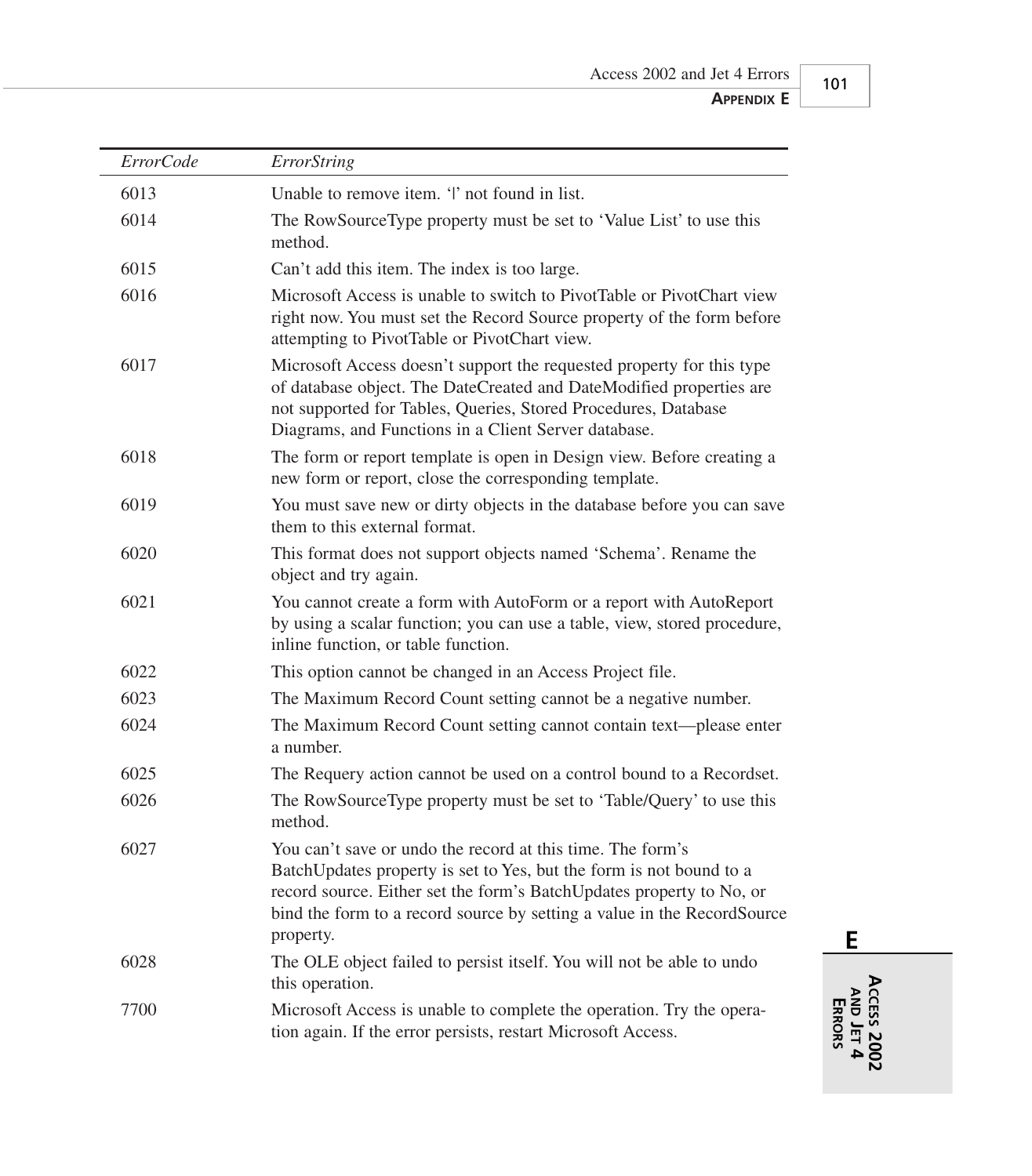| <b>ErrorCode</b> | ErrorString                                                                                                                                                                                                                                                                                                                                                                                                                                                              |
|------------------|--------------------------------------------------------------------------------------------------------------------------------------------------------------------------------------------------------------------------------------------------------------------------------------------------------------------------------------------------------------------------------------------------------------------------------------------------------------------------|
| 7701             | Microsoft Access can't synchronize with Synchronizer '11.' A possible<br>reason for the failure to synchronize with 'll' is that both the<br>Synchronizer and Microsoft Access were trying to write to the current<br>database at the same time. Try synchronizing with 'll' again. Do you<br>want to continue synchronizing with the remaining Synchronizers?                                                                                                           |
| 7702             | The user-supplied function named 'l', the program to assist you in<br>resolving conflicts, could not be found. Contact the author of this cus-<br>tomized database application.                                                                                                                                                                                                                                                                                          |
| 7703             | There are no synchronization conflicts to resolve.                                                                                                                                                                                                                                                                                                                                                                                                                       |
| 7704             | You can't modify the design of 'l' at a replica. Design changes to repli-<br>cated objects can be made only at the Design Master. Do you want to<br>open it as read-only?                                                                                                                                                                                                                                                                                                |
| 7705             | This member of the replica set has conflicts from synchronizing<br>changes with other members. Do you want to resolve these conflicts<br>now?                                                                                                                                                                                                                                                                                                                            |
| 7706             | This member of the replica set has errors from synchronizing changes<br>with another member. Do you want to see the errors now?                                                                                                                                                                                                                                                                                                                                          |
| 7707             | This member of the replica set has both errors and conflicts from syn-<br>chronizing changes with another member. Do you want to see the<br>errors and resolve the conflicts now?                                                                                                                                                                                                                                                                                        |
| 7708             | 'll' was the last designated Design Master for the replica set. Has 'll'<br>been moved, renamed, deleted, or corrupted? You should never have<br>more than one Design Master for each replica set. Having more than<br>one Design Master in a replica set prevents the members of the set<br>from synchronizing correctly. Use Windows Explorer to determine<br>whether the file has been moved or deleted. Open the file to determine<br>whether it has been corrupted. |
| 7709             | To make this replica the Design Master for the replica set, point to<br>Replication on the Tools menu, click Synchronize Now, enter the path<br>to 'l' (the current Design Master), and select the MakeThe Design<br>Master check box.                                                                                                                                                                                                                                   |
| 7710             | To make this replica the Design Master for the replica set, first syn-<br>chronize this replica with all other replicas in the set. This ensures that<br>this replica includes all design changes made at the previous Design<br>Master. If you have already synchronized this replica, do you want to<br>make it the Design Master?                                                                                                                                     |
| 7711             | This member of the replica set is now the Design Master. Microsoft<br>Access will now close and reopen the database in order for the changes<br>to take effect.                                                                                                                                                                                                                                                                                                          |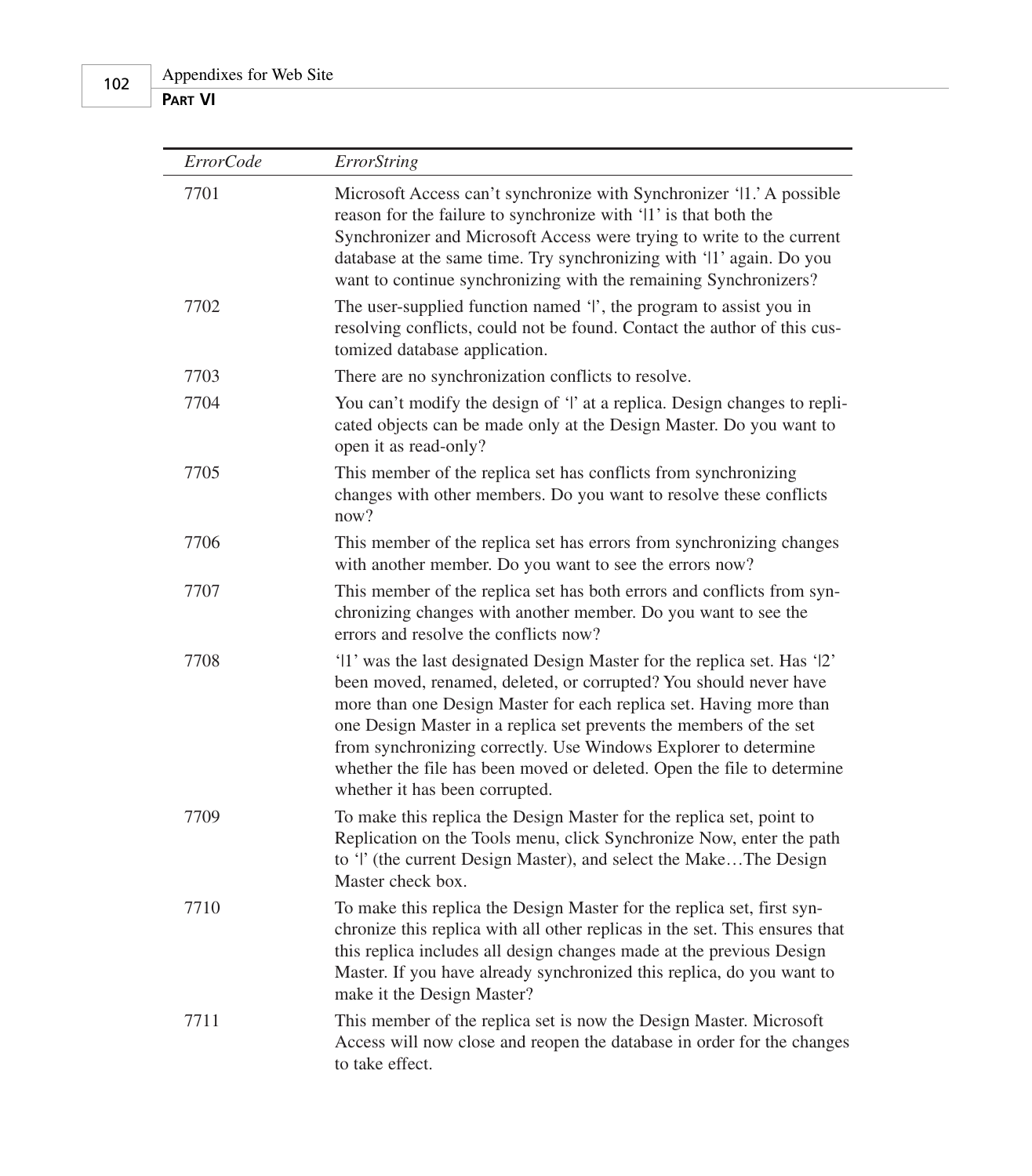| <b>ErrorCode</b> | ErrorString                                                                                                                                                                                                                                                                                                                                                                                                                                                                                                                                          |
|------------------|------------------------------------------------------------------------------------------------------------------------------------------------------------------------------------------------------------------------------------------------------------------------------------------------------------------------------------------------------------------------------------------------------------------------------------------------------------------------------------------------------------------------------------------------------|
| 7712             | This member of the replica set has exceeded the maximum number of<br>days allowed between synchronizations and can't be synchronized with<br>any other member of the replica set. Delete this replica set member and<br>create a new replica.                                                                                                                                                                                                                                                                                                        |
| 7713             | This member of the replica set will expire in I days because it hasn't<br>been synchronized with another member of the replica set. If the mem-<br>ber is allowed to expire, it can no longer be synchronized with any<br>other member of the replica set. Synchronize with another member as<br>soon as possible. To synchronize, point to Replication on the Tools<br>menu, and click Synchronize Now.                                                                                                                                             |
| 7714             | Microsoft Access cannot close the database at this time. Make sure<br>there is no Visual Basic code executing in the current database. You<br>may need to run Setup again to properly install Briefcase Replication.                                                                                                                                                                                                                                                                                                                                 |
| 7715             | Microsoft Access cannot complete this operation because it can't find<br>or initialize the dynamic-link library Msrclr40. Rerun Microsoft Access<br>or Microsoft Office Setup again to reinstall Microsoft Briefcase<br>Replication. During Setup, click Add/Remove, and select Microsoft<br>Briefcase Replication. If you want to preserve your security or custom<br>settings, back up the Microsoft Access workgroup information file. For<br>information on backing up files, search the Microsoft Windows Help<br>index for 'backing up files'. |
| 7716             | The database must be closed prior to synchronization. Do you want<br>Microsoft Access to close the database and synchronize with 'l'?                                                                                                                                                                                                                                                                                                                                                                                                                |
| 7717             | All open objects must be closed before synchronizing. Do you want<br>Microsoft Access to close the objects?                                                                                                                                                                                                                                                                                                                                                                                                                                          |
| 7718             | Microsoft Access can't synchronize this member of the replica set<br>because one or more objects are open. Because synchronizing may<br>involve updating the data in or design of the database, all objects must<br>be closed before you synchronize. Close all objects and try again.                                                                                                                                                                                                                                                               |
| 7719             | You can't save design changes to 'l' at a replica. Design changes to<br>replicated objects can be made only at the Design Master.                                                                                                                                                                                                                                                                                                                                                                                                                    |
| 7720             | You can't save design changes to 'll' at a replica. Design changes to<br>replicated objects can be made only at the Design Master. Do you want<br>to save it as a new, local object?                                                                                                                                                                                                                                                                                                                                                                 |
| 7721             | You can't delete or rename 'l' at a replica. These operations can't be<br>performed on a replica; they can be performed only at the Design<br>Master.                                                                                                                                                                                                                                                                                                                                                                                                |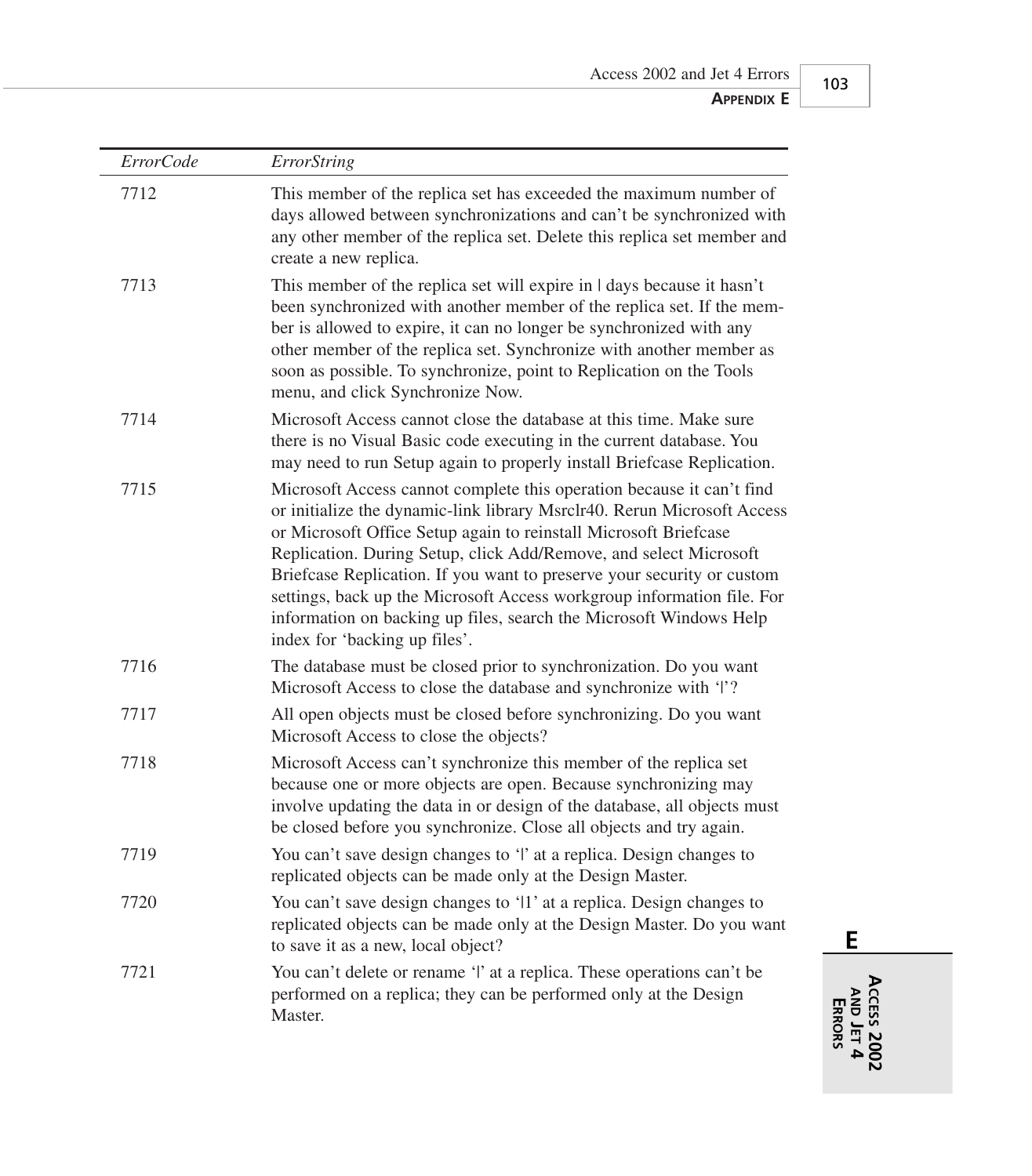| <b>ErrorCode</b> | ErrorString                                                                                                                                                                                                                                                                                            |
|------------------|--------------------------------------------------------------------------------------------------------------------------------------------------------------------------------------------------------------------------------------------------------------------------------------------------------|
| 7722             | All open objects must be closed before creating a replica. Do you want<br>Microsoft Access to close the objects?                                                                                                                                                                                       |
| 7723             | Microsoft Access couldn't close one or more objects. Close all objects<br>manually and try again.                                                                                                                                                                                                      |
| 7724             | Microsoft Access has converted '11' to the Design Master for the<br>replica set. Only the Design Master can accept changes to the database<br>structure; however, data changes can be made at the Design Master or<br>any replica.                                                                     |
| 7725             | Microsoft Access has converted 'll' to the Design Master for the<br>replica set and has created a replica at 'l2'. Only the Design Master can<br>accept changes to the database structure; however, data changes can be<br>made at the Design Master or any replica.                                   |
| 7726             | Microsoft Access has created a replica at 'l2'.                                                                                                                                                                                                                                                        |
| 7727             | Microsoft Access can't create a replica because this database is already<br>open in exclusive mode. Do you want Microsoft Access to close the<br>database?                                                                                                                                             |
| 7728             | Microsoft Access can't overwrite 'l': the replica can't be created at this<br>location. The file you are trying to overwrite may be open. Close any<br>other applications that might be using this file.                                                                                               |
| 7729             | Microsoft Access can't make a new replica at 'l' because the source has<br>the same path and file name. Choose a different path or file name for<br>the new replica.                                                                                                                                   |
| 7730             | The synchronization was completed successfully.                                                                                                                                                                                                                                                        |
| 7731             | Microsoft Access can't synchronize this member of the replica set<br>because it is open in exclusive mode. To open the database in shared<br>mode, close the database, click Open Database on the File menu, and<br>clear the Exclusive check box. Then select the database.                           |
| 7732             | 'l' is saved as a local table. Changes made to it won't be sent to the<br>replicas in the set. To make this table available to other members of the<br>replica set, close the table, select it in the Database window, click<br>Properties on the View menu, and then select the Replicated check box. |
| 7733             | The synchronization request has been received, and the Synchronizer<br>will complete the process as resources become available. Make sure<br>that the Synchronizer for this member of the replica set is running. It<br>may be several minutes before the synchronization will occur.                  |
| 7734             | Microsoft Access has saved the design of table 'l,' but it will not be<br>made replicable until the Table window is closed.                                                                                                                                                                            |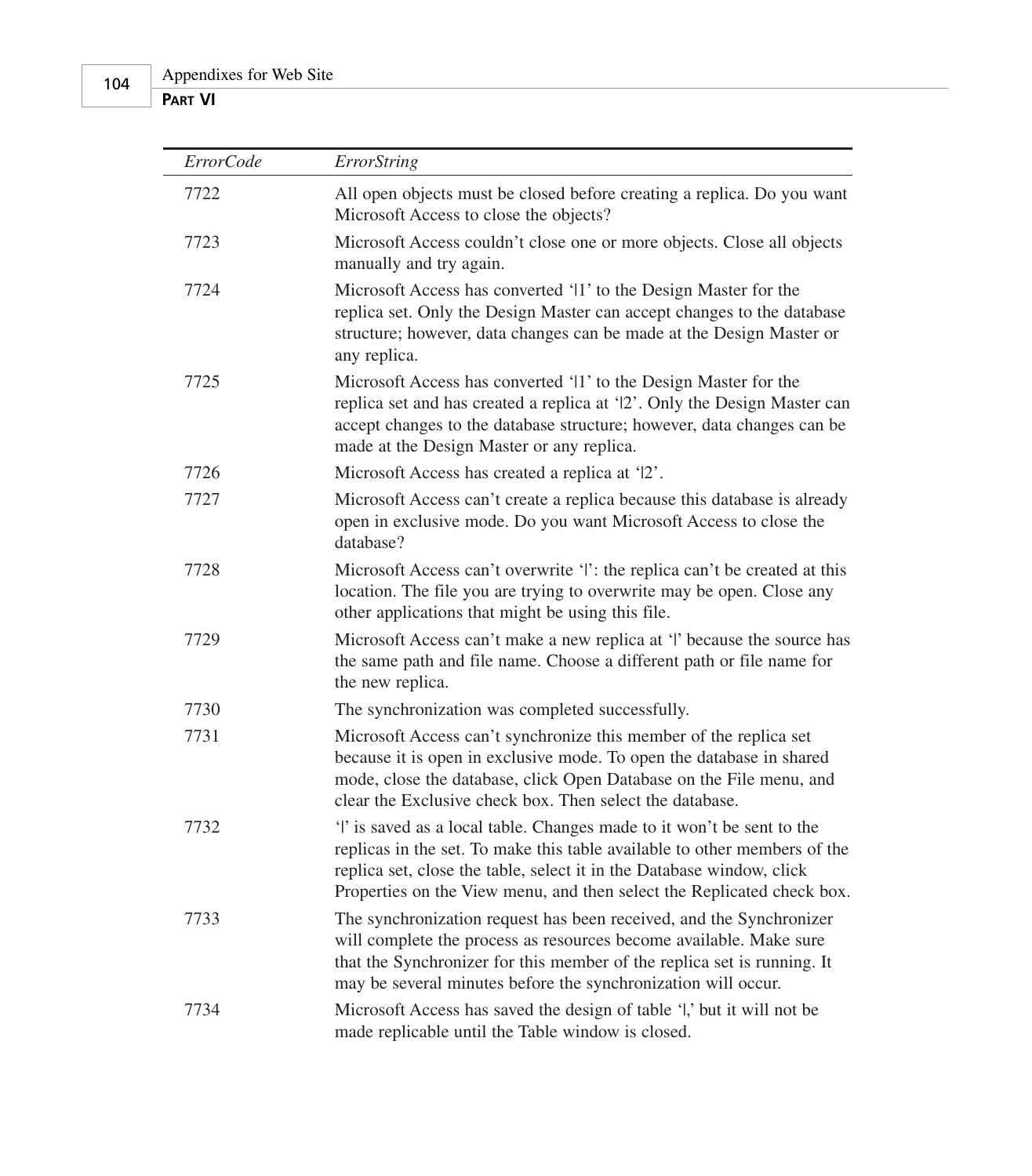| Appendix E |  |
|------------|--|
|------------|--|

| <b>ErrorCode</b> | ErrorString                                                                                                                                                                                                                                                                                                                    |
|------------------|--------------------------------------------------------------------------------------------------------------------------------------------------------------------------------------------------------------------------------------------------------------------------------------------------------------------------------|
| 7735             | Changes to this object can be made only at the Design Master. Any<br>changes you make will be discarded when the form is closed. To save<br>your changes, click Save As on the File menu and save the object<br>under a different name.                                                                                        |
| 7736             | Microsoft Access has deleted 'l' and removed it from the replica set.<br>This change isn't reflected until the database is closed and reopened.<br>Do you want Microsoft Access to close and reopen the database now?                                                                                                          |
| 7737             | Microsoft Access has converted 'll' to the Design Master for the<br>replica set and has created a replica at 'l2'. The new replica will not<br>appear in the list of potential synchronization partners until this data-<br>base is closed and reopened. Do you want Microsoft Access to close<br>and reopen the database now? |
| 7738             | Microsoft Access has successfully created a replica at 'l2'. However,<br>the new replica will not appear in the list of potential synchronization<br>partners until this database is closed and reopened. Do you want<br>Microsoft Access to close and reopen the database now?                                                |
| 7739             | Microsoft Access has deleted 'l' and removed it from the replica set.<br>This change isn't reflected until the database is closed and reopened.<br>Please close and reopen the database when you are finished synchro-<br>nizing replicas.                                                                                     |
| 7740             | Microsoft Access cannot synchronize with a database from a previous<br>version. Convert the database you are trying to synchronize with,<br>before synchronizing.                                                                                                                                                              |
| 7741             | Microsoft Access can't make a new replica at 'l' because the value<br>entered for priority is out of range. Priority for new replicas should be<br>in the range of 0-100.                                                                                                                                                      |
| 7742             | Microsoft Access can't make a password-protected database replicable                                                                                                                                                                                                                                                           |
| 7743             | Backup, restore, and drop database operations are only available for<br>Microsoft SQL Server version 7.0 or later running on your local com-<br>puter.                                                                                                                                                                         |
| 7744             | Microsoft Access can't make a new replica at 'l' because the value<br>entered for priority is out of range. Priority for anonymous replicas<br>should be 0.                                                                                                                                                                    |
| 7745             | You can't copy local objects in a replica. Design changes to replicated<br>objects can be made only at the Design Master.                                                                                                                                                                                                      |
| 7746             | The Database administrative components failed to load or initialize.<br>Verify that the components are installed and registered locally.                                                                                                                                                                                       |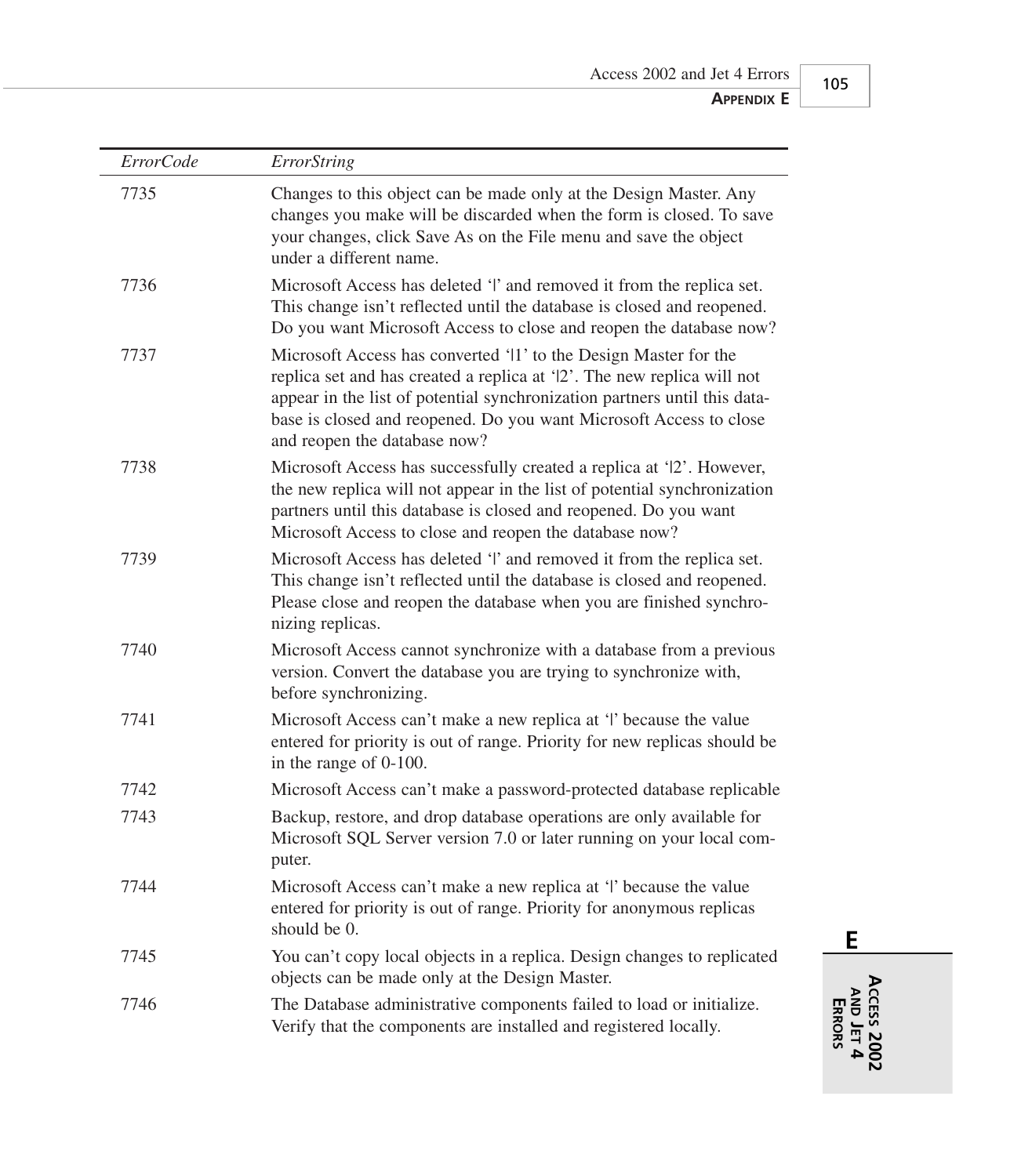| <b>ErrorCode</b> | ErrorString                                                                                                                                                                                                                                                                                                                                                                                                                                             |
|------------------|---------------------------------------------------------------------------------------------------------------------------------------------------------------------------------------------------------------------------------------------------------------------------------------------------------------------------------------------------------------------------------------------------------------------------------------------------------|
| 7747             | Database Replicas cannot be converted to prior versions of Microsoft<br>Access.                                                                                                                                                                                                                                                                                                                                                                         |
| 7748             | This stage of the conversion process is finished. To complete the con-<br>version process, synchronize this replica to the (converted) Design<br>Master.                                                                                                                                                                                                                                                                                                |
| 7749             | Open the Design Master and sync to this replica before opening.                                                                                                                                                                                                                                                                                                                                                                                         |
| 7750             | In Datasheet view, you can't set a control property if the control is part<br>of an option group.                                                                                                                                                                                                                                                                                                                                                       |
| 7751             | In Design view, you can't retrieve the value of the ObjectPalette prop-<br>erty for an OLE object contained in a bound object frame. Microsoft<br>Access doesn't display the OLE object in the object frame in Design<br>view. Remove the reference to the ObjectPalette property, or switch to<br>Form view before you run the macro or Visual Basic code that refer-<br>ences the ObjectPalette property.                                             |
| 7752             | Microsoft Access can't apply the filter because all the records are<br>locked. The RecordLocks property of the form or report or the Default<br>Record Locking option on the Advanced tab of the Options dialog box<br>(Tools menu) is set to All Records. Reset the value to No Locks or<br>Edited Record as appropriate.                                                                                                                              |
| 7753             |                                                                                                                                                                                                                                                                                                                                                                                                                                                         |
| 7754             | You can't move columns between two frozen columns in a datasheet.<br>To unfreeze all columns, click Unfreeze All Columns on the Format<br>menu.                                                                                                                                                                                                                                                                                                         |
| 7755             | Microsoft Access can't start the Chart Wizard. The wizard may not be<br>installed, or this wizard has been disabled. To install the Chart Wizard,<br>rerun the Microsoft Access or Microsoft Office Setup program, click<br>Add/Remove, and then select the Wizards check box. To reenable this<br>wizard, click About Microsoft Access on the Help menu, and then click<br>the Disabled Items button to view a list of addins which you can<br>enable. |
| 7756             | The form can't display the What's This button if the Minimize button<br>or the Maximize button is displayed. Set the WhatsThisButton property<br>to No, or set the MinMaxButtons property to None.                                                                                                                                                                                                                                                      |
| 7757             | The form can't display the Minimize button or the Maximize button if<br>the What's This button is displayed.                                                                                                                                                                                                                                                                                                                                            |
| 7758             | This ActiveX control isn't enabled in Form view. You can't set the<br>Enabled or TabStop properties to True.                                                                                                                                                                                                                                                                                                                                            |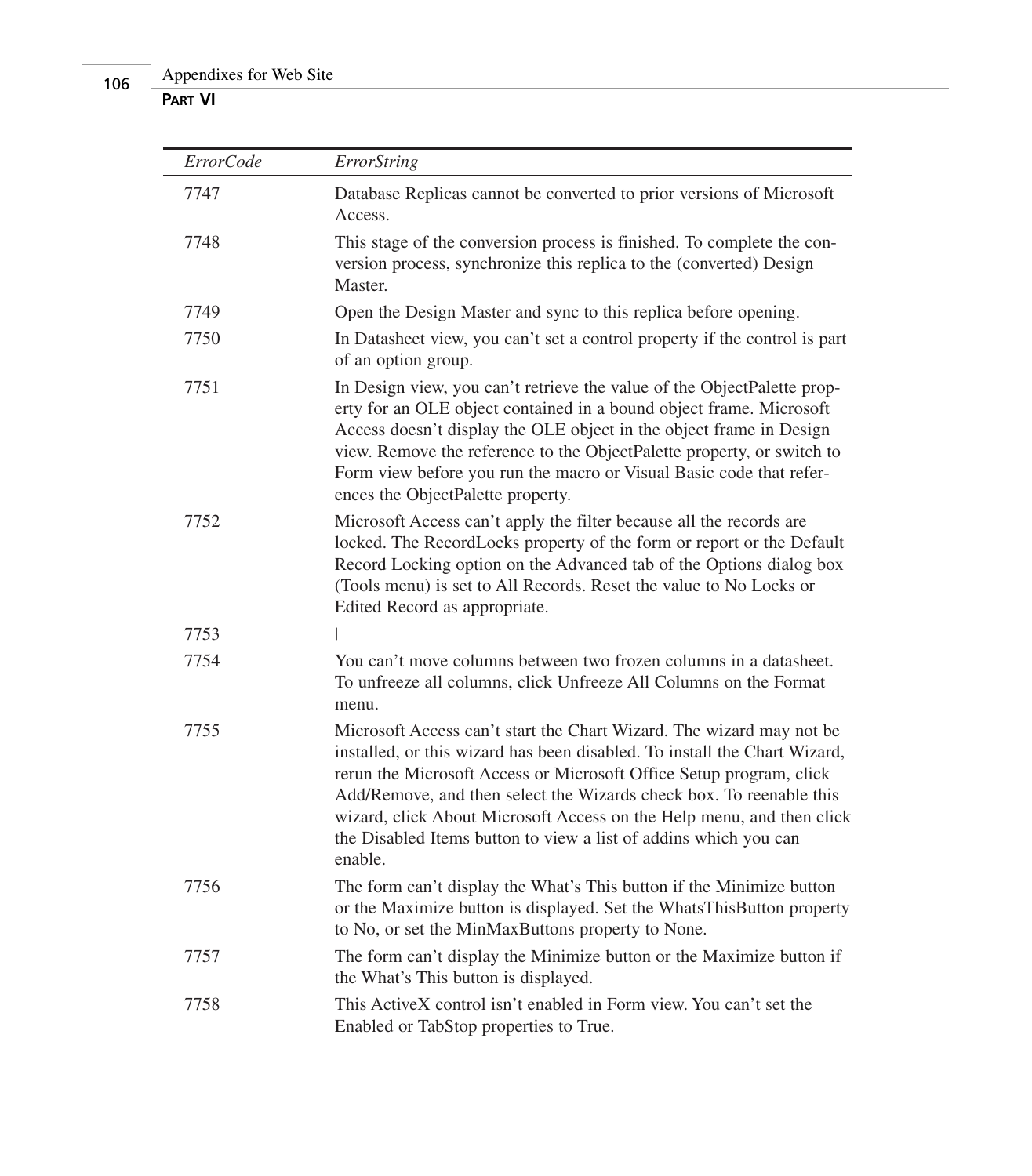| <b>ErrorCode</b> | ErrorString                                                                                                                                                                                                                                                                                                                                                                                  |
|------------------|----------------------------------------------------------------------------------------------------------------------------------------------------------------------------------------------------------------------------------------------------------------------------------------------------------------------------------------------------------------------------------------------|
| 7759             | This ActiveX control isn't visible in Form view. You can't set the<br>Visible or TabStop properties to True.                                                                                                                                                                                                                                                                                 |
| 7760             | This property is locked and can't be changed.                                                                                                                                                                                                                                                                                                                                                |
| 7761             | An error occurred when you changed the control.                                                                                                                                                                                                                                                                                                                                              |
| 7762             | The pattern string is invalid.                                                                                                                                                                                                                                                                                                                                                               |
| 7763             | This feature isn't installed, or has been disabled. To install this feature,<br>rerun the Microsoft Access or Microsoft Office Setup program or, if<br>you're using a third-party add-in, reinstall the add-in. To reenable this<br>wizard, click About Microsoft Access on the Help menu, and then click<br>the Disabled Items button to view a list of addins which you can<br>enable.     |
| 7764             | This feature isn't installed, or has been disabled. To install this feature,<br>rerun the Microsoft Access or Microsoft Office Setup program, click<br>Add/Remove, and then select the Wizards check box. To reenable this<br>wizard, click About Microsoft Access on the Help menu, and then click<br>the Disabled Items button to view a list of addins which you can<br>enable.           |
| 7765             | This feature isn't installed, or has been disabled. To install this feature,<br>rerun the Microsoft Access or Microsoft Office Setup program, click<br>Add/Remove, and then click the Additional Wizards check box. To<br>reenable this wizard, click About Microsoft Access on the Help menu,<br>and then click the Disabled Items button to view a list of addins which<br>you can enable. |
| 7766             | This control can't be changed to the type you requested.                                                                                                                                                                                                                                                                                                                                     |
| 7767             | An error occurred while Microsoft Access was creating a section.                                                                                                                                                                                                                                                                                                                             |
| 7768             | In order to change data through this form, the focus must be in a bound<br>field that can be modified.                                                                                                                                                                                                                                                                                       |
| 7769             | The filter operation was canceled. The filter would be too long.                                                                                                                                                                                                                                                                                                                             |
| 7770             | Microsoft Access didn't apply the filter. Microsoft Access may not be<br>able to apply the filter if you entered an invalid data type in one of the<br>fields. Do you want to close the filter anyway? If you click Yes,<br>Microsoft Access will build the filter, but won't apply it to the record-<br>set. Then it will close the Filter By Form window.                                  |
| 7771             | You can't set the ColumnOrder property when you are in Form view or<br>Print Preview.                                                                                                                                                                                                                                                                                                        |

L,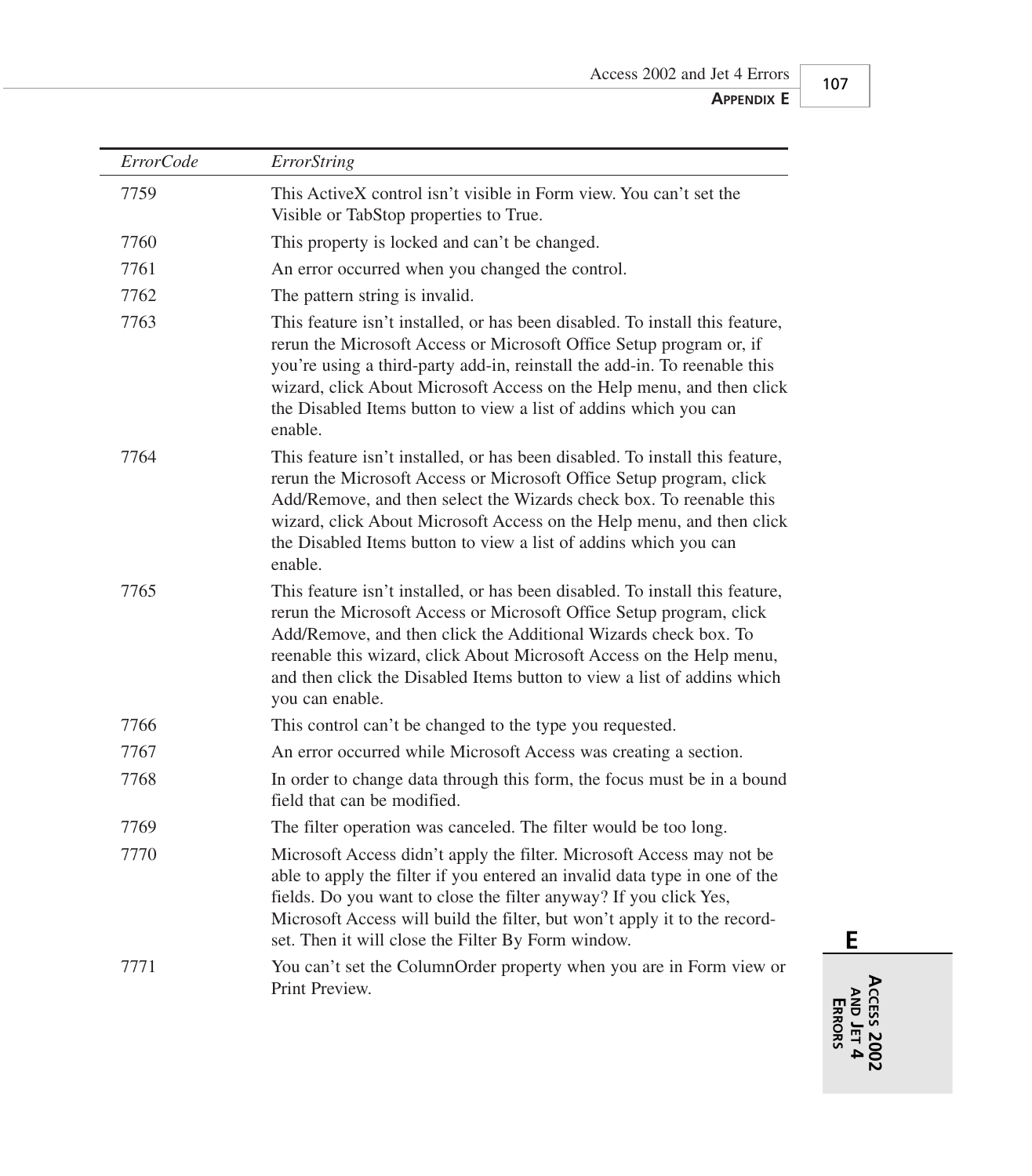| <b>ErrorCode</b> | ErrorString                                                                                                                                                                                                                                                                                                             |
|------------------|-------------------------------------------------------------------------------------------------------------------------------------------------------------------------------------------------------------------------------------------------------------------------------------------------------------------------|
| 7773             | Microsoft Access can't set the LimitToList property to No right now.<br>The first visible column, which is determined by the Column Widths<br>property, isn't equal to the bound column. Adjust the ColumnWidths<br>property first, and then set the LimitToList property.                                              |
| 7774             | You can't set the MenuBar property while an OLE object is in-place<br>active.                                                                                                                                                                                                                                           |
| 7775             | There are too many controls on the form to allow Filter By Form.                                                                                                                                                                                                                                                        |
| 7777             | You've used the ListIndex property incorrectly.                                                                                                                                                                                                                                                                         |
| 7778             | You can't save an object when you are in the Filter By Form window.<br>Switch to Form view, and then save the object.                                                                                                                                                                                                   |
| 7779             | You can't set a form's MenuBar property from its menu bar macro.<br>Right-click the Form selector button (located to the left of the horizon-<br>tal ruler) on the form in Design view. Click Properties, click the Other<br>tab, and then set the MenuBar property.                                                    |
| 7780             | You're trying to insert into a section that can't grow enough for the<br>control you're trying to add. The maximum total height for all sections<br>in a report, including the section headers, is 200 inches (508 cm).<br>Remove, or reduce the height of, at least one section. Then try to add<br>the control again. |
| 7782             | You can't create a new instance of this form or report while it is in<br>Design view.                                                                                                                                                                                                                                   |
| 7784             | This form or report is already being designed as a subform or subre-<br>port. To open this form in Design view, select the subform or subreport<br>and click Subform in New Window on the View menu.                                                                                                                    |
| 7785             | Microsoft Access didn't build the filter. There is an error in the current<br>field. Do you want to close the filter anyway? If you click Yes,<br>Microsoft Access will undo the changes to the filter, and then close the<br>Filter By Form window.                                                                    |
| 7788             | Compile error.                                                                                                                                                                                                                                                                                                          |
| 7789             | Type mismatch.                                                                                                                                                                                                                                                                                                          |
| 7790             | Microsoft Access can't create the 11. Either there was an error getting<br>information from the table or query you selected, or a new l2 could not<br>be created.                                                                                                                                                       |
| 7791             | There was an error creating your 11. Some fields may have been<br>skipped because there was an error getting information about them or<br>because they didn't fit on the l2.                                                                                                                                            |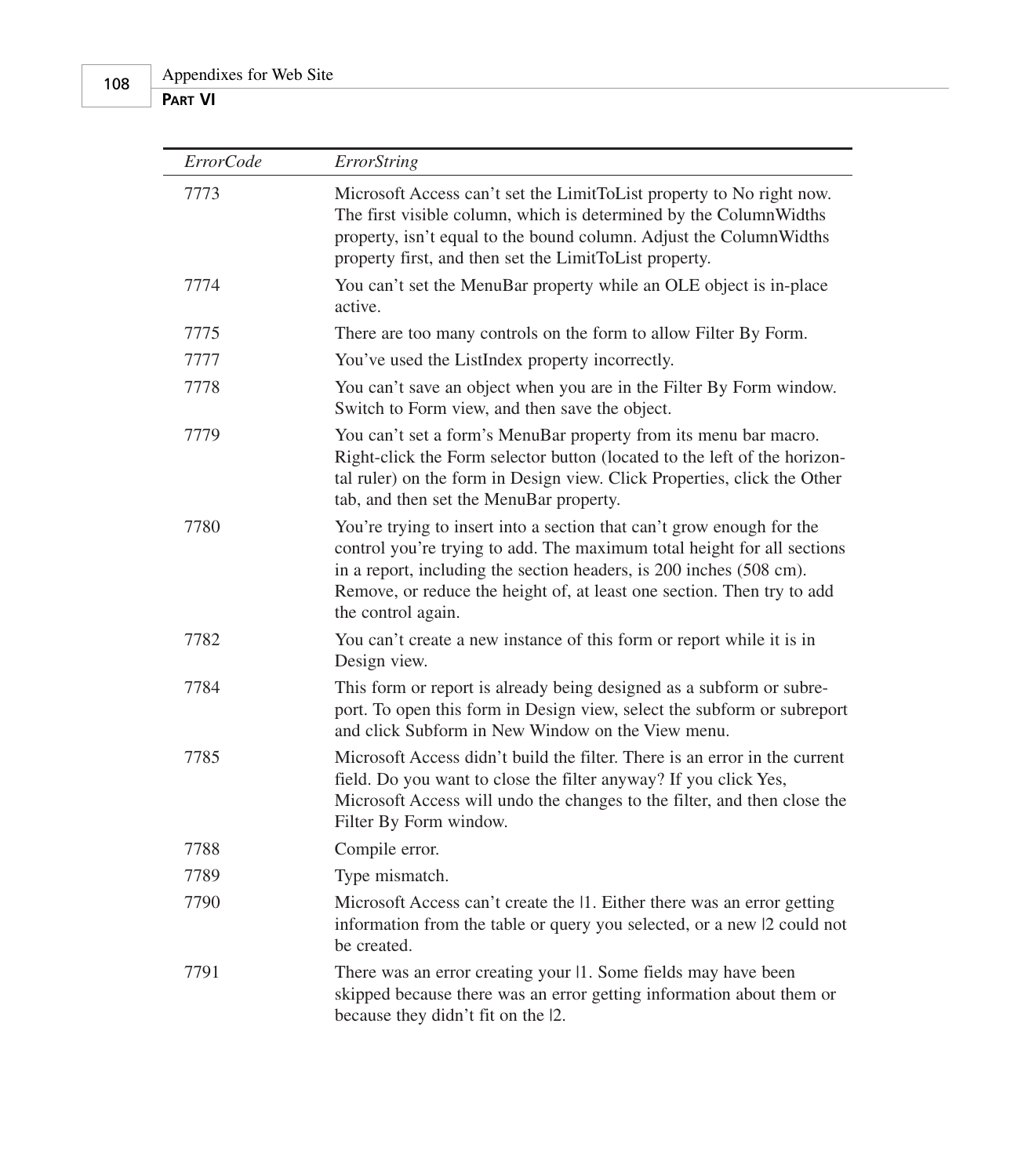## **APPENDIX E**

| <b>ErrorCode</b> | ErrorString                                                                                                                                                                                                                                                                                                                                                                                                          |
|------------------|----------------------------------------------------------------------------------------------------------------------------------------------------------------------------------------------------------------------------------------------------------------------------------------------------------------------------------------------------------------------------------------------------------------------|
| 7792             | You can't open a subform when it is also open in Design view.                                                                                                                                                                                                                                                                                                                                                        |
| 7793             | You must save the form 'l' before you can embed it.                                                                                                                                                                                                                                                                                                                                                                  |
| 7794             | Microsoft Access couldn't find the toolbar 'l'.                                                                                                                                                                                                                                                                                                                                                                      |
| 7795             | The custom toolbar 'l' is the wrong type (menu, shortcut menu, or tool-<br>bar) for the property it's being used in.                                                                                                                                                                                                                                                                                                 |
| 7796             | The process failed because there is no printer installed. Because<br>Microsoft Access saves the printer settings with each form or report, a<br>printer is needed to convert, enable, copy and paste, import, or export<br>your forms or reports. To install a printer, point to Settings on the<br>Windows Start menu, click Printers, and then double-click Add Printer.<br>Follow the instructions in the wizard. |
| 7797             | You must save new objects in the database before you can save them to<br>this external format.                                                                                                                                                                                                                                                                                                                       |
| 7798             | You can only save select, crosstab, and union queries to this format.                                                                                                                                                                                                                                                                                                                                                |
| 7799             | This form or report is based on a query that exceeds the limit for data<br>in a single record. Exclude any unnecessary fields from the query, or<br>change some of the field types to Memo in the original tables.                                                                                                                                                                                                   |
| 7800             | You can't create a Microsoft Access MDE database from a database in<br>an old format. Close the database and convert it to the current version<br>of Microsoft Access. Then create the MDE database.                                                                                                                                                                                                                 |
| 7801             | This database is in an unrecognized format. The database may have<br>been created with a later version of Microsoft Access than the one you<br>are using. Upgrade your version of Microsoft Access to the current<br>one, then open this database.                                                                                                                                                                   |
| 7802             | That command isn't available in an MDE/ADE database.                                                                                                                                                                                                                                                                                                                                                                 |
| 7803             | Microsoft Access can't rename 11 to 12. The convert operation failed.                                                                                                                                                                                                                                                                                                                                                |
| 7805             | This is already an MDE database.                                                                                                                                                                                                                                                                                                                                                                                     |
| 7806             | This database does not have a Visual Basic project, so it can't be made<br>into an MDE file. Open the database in Microsoft Access to create the<br>Visual Basic project.                                                                                                                                                                                                                                            |
| 7807             | You can't make the open database into an MDE file while running a<br>macro or Visual Basic code. Instead of using a macro or code, on the<br>Tools menu, point to Database Utilities, and then click Make MDE<br>File.                                                                                                                                                                                               |
| 7808             | Microsoft Access can't replace an existing file as a result of converting<br>the Microsoft Access database. You must select a new file name.                                                                                                                                                                                                                                                                         |

L.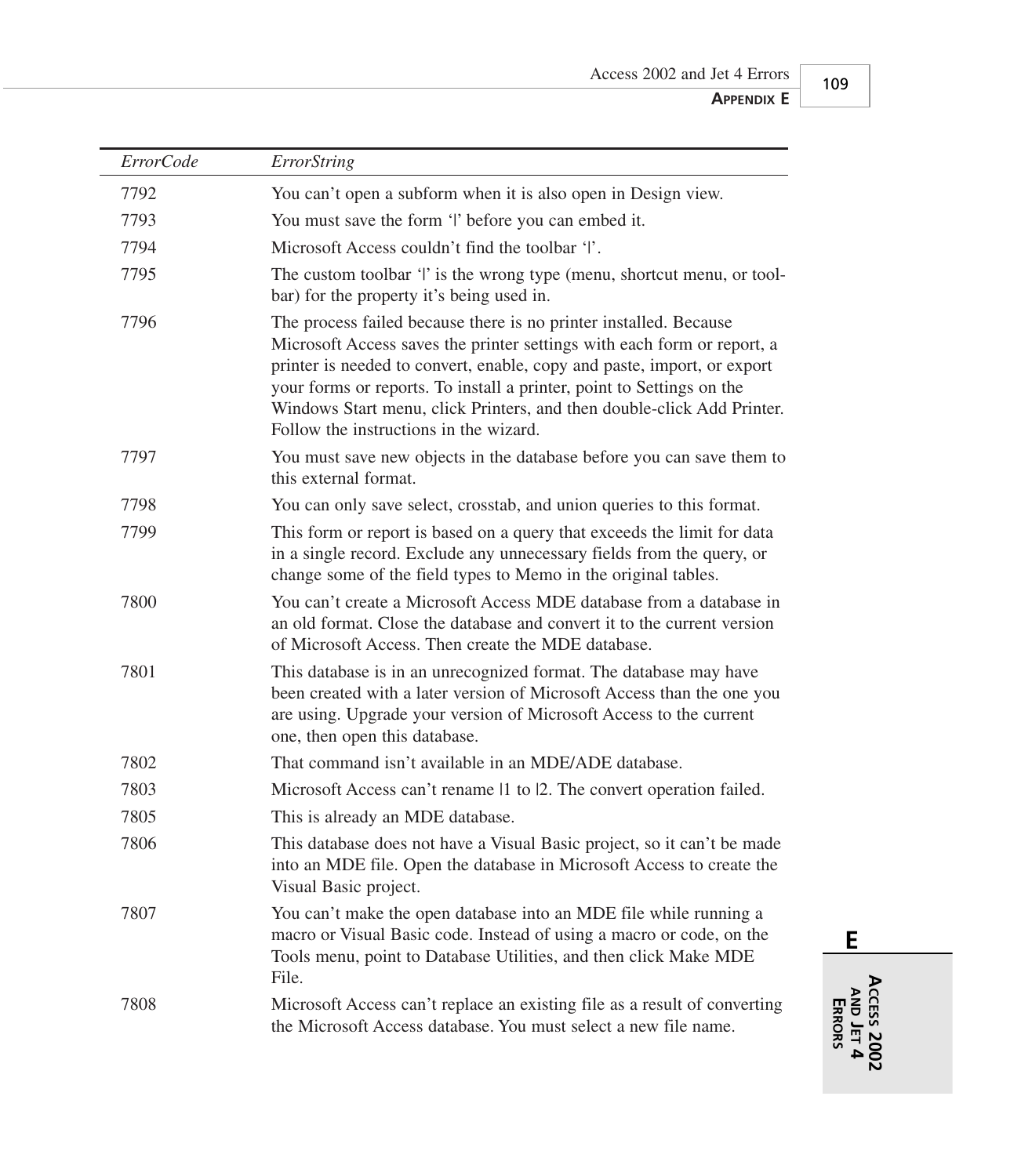| <b>ErrorCode</b> | ErrorString                                                                                                                                                                                                                                              |
|------------------|----------------------------------------------------------------------------------------------------------------------------------------------------------------------------------------------------------------------------------------------------------|
| 7809             | You can't rename a l object in the client/server version of Microsoft<br>Access.                                                                                                                                                                         |
| 7810             | You can't compact the open database while running a macro or Visual<br>Basic code. Instead of using a macro or code, on the Tools menu, point<br>to Database Utilities, and then click Compact/Repair Database.                                          |
| 7811             | Microsoft Access requires Microsoft SQL Server 6.5 or later for<br>Access projects. You need to upgrade the selected SQL database to<br>Microsoft SQL Server 6.5 or later.                                                                               |
| 7812             | Microsoft Access projects can only be connected to Microsoft SQL<br>Server                                                                                                                                                                               |
| 7813             | Restoring a database requires that no one is currently using the data-<br>base. Do you want to close all objects, select a backup file, and restore<br>the database from backup?                                                                         |
| 7814             | Dropping a database requires that no one is currently using the data-<br>base. Do you want to close all open objects and drop the database?                                                                                                              |
| 7815             | Microsoft Access was unable to create an ADE database.                                                                                                                                                                                                   |
| 7816             | Microsoft Access requires this Microsoft SQL Server 6.5 installation to<br>be upgraded to service pack 5 in order to successfully connect to this<br>server.                                                                                             |
| 7817             | The database file 'l' is already open. You cannot encrypt to an open file.                                                                                                                                                                               |
| 7818             | Microsoft Access was unable to create the Database window. Please<br>upgrade to a newer version of Microsoft Internet Explorer.                                                                                                                          |
| 7819             | You have chosen a database template file that is not supported in the<br>current version of Microsoft Access. To create a database using the<br>Database Wizard, click the Databases tab in the New dialog box and<br>then double-click a database icon. |
| 7820             | Microsoft Access no longer supports Pages as startup documents.                                                                                                                                                                                          |
| 7821             | The TEMP environment variable isn't defined. Microsoft Access can't<br>find the temporary file directory.                                                                                                                                                |
| 7822             | Microsoft Access can't initialize the transfer object. Make sure you<br>have Microsoft SQL Server or the Microsoft SQL Server Desktop<br>Engine installed on the local machine.                                                                          |
| 7823             | The source or destination database name is missing. The transfer<br>operation can't continue.                                                                                                                                                            |
| 7824             | The source or destination server name is missing. The transfer<br>operation can't continue.                                                                                                                                                              |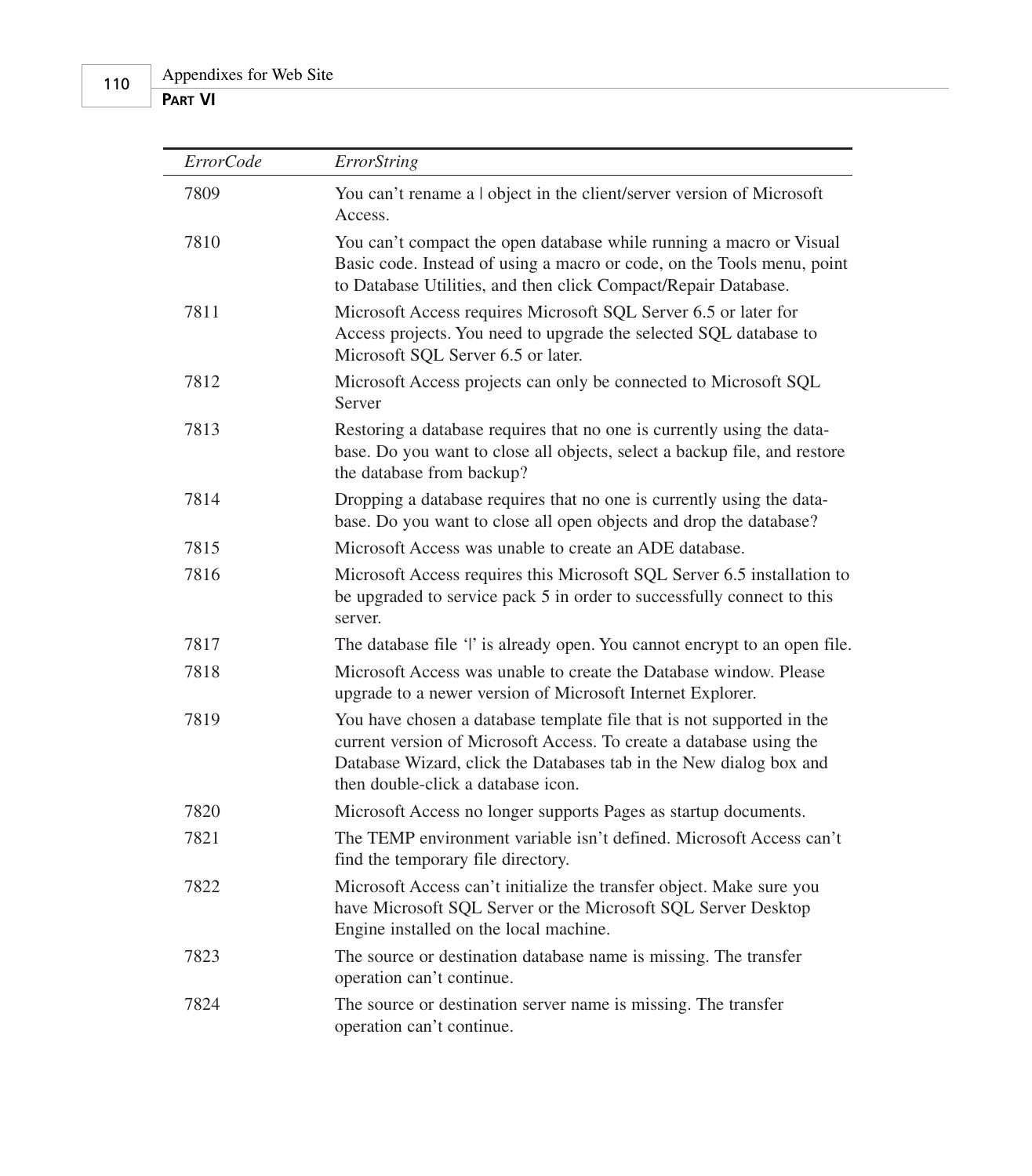## **APPENDIX E**

| <b>ErrorCode</b> | ErrorString                                                                                                                                                                                                               |
|------------------|---------------------------------------------------------------------------------------------------------------------------------------------------------------------------------------------------------------------------|
| 7825             | Microsoft Access can't find the server 'l'.                                                                                                                                                                               |
| 7826             | The database object type isn't supported by the Microsoft Access<br>transfer operation.                                                                                                                                   |
| 7827             | The current database '11' has 12 active connections. Microsoft Access<br>must disconnect all applications before you can copy the database file.<br>What do you want to do to all the active connections?                 |
| 7828             | The object 'l' is not a valid Microsoft SQL Server database object.<br>Microsoft Access can't transfer this object.                                                                                                       |
| 7829             | The SQL script used to create database objects is corrupted. Microsoft<br>Access can't create the new objects.                                                                                                            |
| 7830             | The SQL script used to create database object 'l' is corrupted.<br>Microsoft Access can't create the new object.                                                                                                          |
| 7831             | Microsoft Access can't create the file 'l'.                                                                                                                                                                               |
| 7832             | The current database 'l' is replicated and can't be copied until you dis-<br>able replication. Use Microsoft SQL Server Enterprise Manager to<br>remove publications and subscriptions before copying the database file.  |
| 7833             | The current database ' ' has more than one data file and can't be<br>copied.                                                                                                                                              |
| 7834             | The Transfer Database Wizard didn't provide enough information to<br>perform the transfer operation.                                                                                                                      |
| 7835             | Microsoft Access can't copy the database file because one or more<br>objects are open. Do you want to close all the objects?                                                                                              |
| 7836             | Microsoft Access can't copy the database file because one or more<br>objects are open. Close all objects and try again.                                                                                                   |
| 7837             | Invalid argument in script.                                                                                                                                                                                               |
| 7838             | There were errors during the database transfer operation. Open the<br>transfer log file for details.                                                                                                                      |
| 7839             | Errors occurred during the database transfer operation.                                                                                                                                                                   |
| 7840             | The database transfer operation failed. The destination database 'l' was<br>created and is in an unknown state. What would you like to do with the<br>destination database?                                               |
| 7841             | The destination file 'l' already exists. Set the Overwrite flag to TRUE if<br>you want to replace the existing file.                                                                                                      |
| 7842             | This operation requires Microsoft SQL Server version 7.0 or later on<br>your local computer. You can install Microsoft SQL Server 2000<br>Desktop Engine from the MSDE2000 folder on the Microsoft Office<br>2002 CD-ROM. |

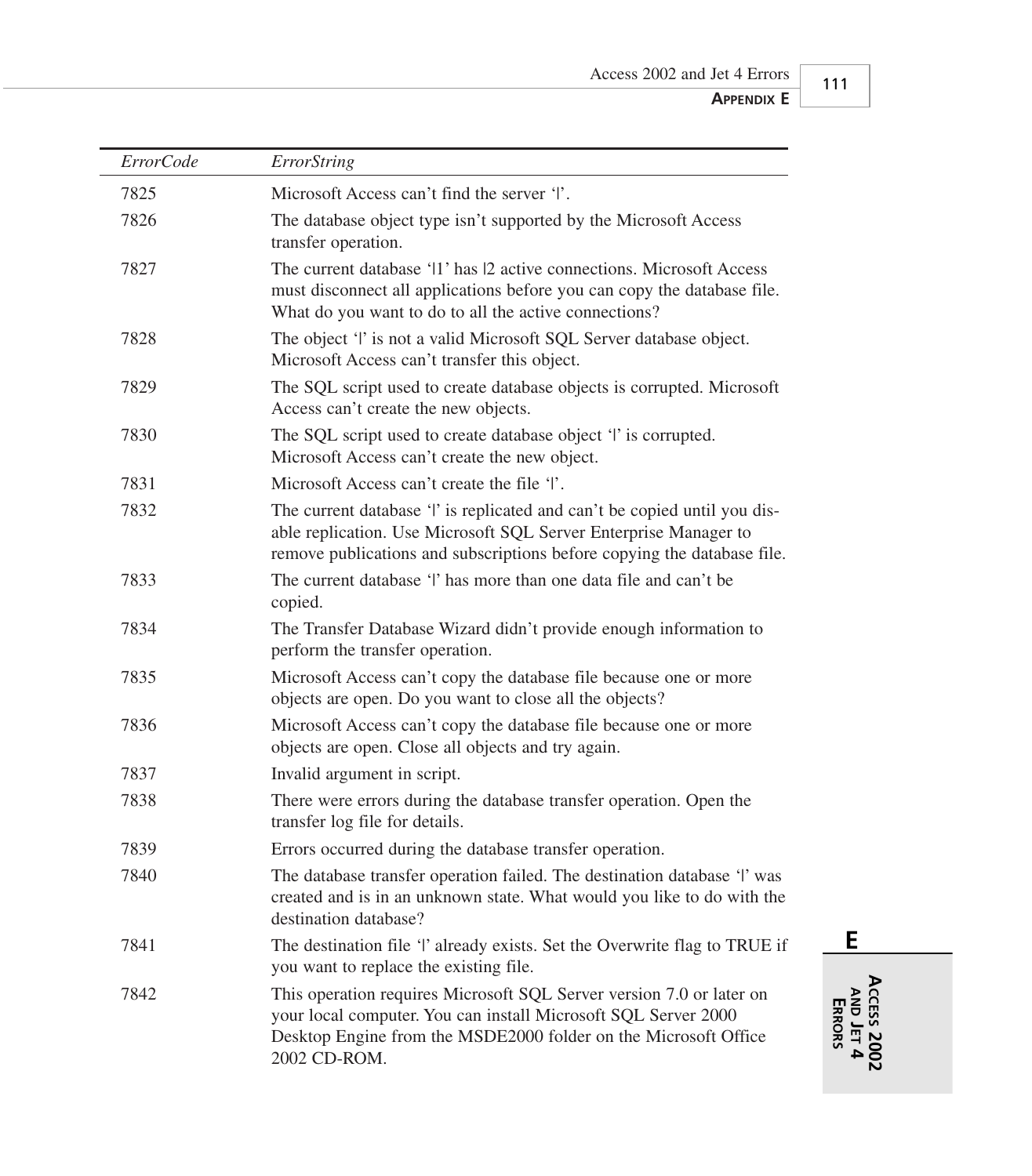| <b>ErrorCode</b> | ErrorString                                                                                                                                                                                                                                                                                                                                                                                                                                                                                        |
|------------------|----------------------------------------------------------------------------------------------------------------------------------------------------------------------------------------------------------------------------------------------------------------------------------------------------------------------------------------------------------------------------------------------------------------------------------------------------------------------------------------------------|
| 7843             | You can only copy the database file when the current database is on<br>your local computer. If you want to make a copy of a database on a<br>remote server point to Database Utilities on the Tools menu, and then<br>click Transfer Database.                                                                                                                                                                                                                                                     |
| 7844             | Microsoft Access can't copy the database file because there are active<br>connections to the current database.                                                                                                                                                                                                                                                                                                                                                                                     |
| 7845             |                                                                                                                                                                                                                                                                                                                                                                                                                                                                                                    |
| 7846             | Microsoft Access can't compact and repair the current database.                                                                                                                                                                                                                                                                                                                                                                                                                                    |
| 7847             | 'l' already exists. Microsoft Access must create a backup of your file<br>before performing the repair operation. Enter a name for the backup<br>file.                                                                                                                                                                                                                                                                                                                                             |
| 7848             | The transfer operation has been cancelled. The destination database 'l'<br>was created and is in an unknown state. What would you like to do<br>with the destination database?                                                                                                                                                                                                                                                                                                                     |
| 7849             | The repair operation has been cancelled because Microsoft Access<br>couldn't create a backup of the file. You might not have adequate per-<br>missions or enough disk space to create the backup file. To repair the<br>file manually, point to Database Utilities on the Tools menu, and then<br>click Compact and Repair Database.                                                                                                                                                               |
| 7850             | Microsoft Access can't find the wizard, or the wizard has not been<br>installed, or there is a syntax error in the Declarations section of a<br>Visual Basic module.                                                                                                                                                                                                                                                                                                                               |
|                  | The wizard you need may be missing from the Libraries key of the<br>Microsoft Access section of the Windows Registry, or the wizard has<br>been disabled. To make sure that the wizard is in the Windows<br>Registry, run Setup to reinstall Microsoft Access, and then compile all<br>Visual Basic modules in the database. To reenable this wizard, click<br>About Microsoft Access on the Help menu, and then click the Disabled<br>Items button to view a list of addins which you can enable. |
| 7851             | The toolbar name 'l' you entered already exists. Enter a unique name<br>for this toolbar.                                                                                                                                                                                                                                                                                                                                                                                                          |
| 7852             | The toolbar name 'l' you entered doesn't follow Microsoft Access<br>object-naming rules. For more information about naming objects, click<br>Help.                                                                                                                                                                                                                                                                                                                                                 |
| 7853             | The default column width must be at least 0.1 inch.                                                                                                                                                                                                                                                                                                                                                                                                                                                |
| 7854             | You can't export database objects (except tables) from the current<br>version of Microsoft Access to earlier versions of Microsoft Access.                                                                                                                                                                                                                                                                                                                                                         |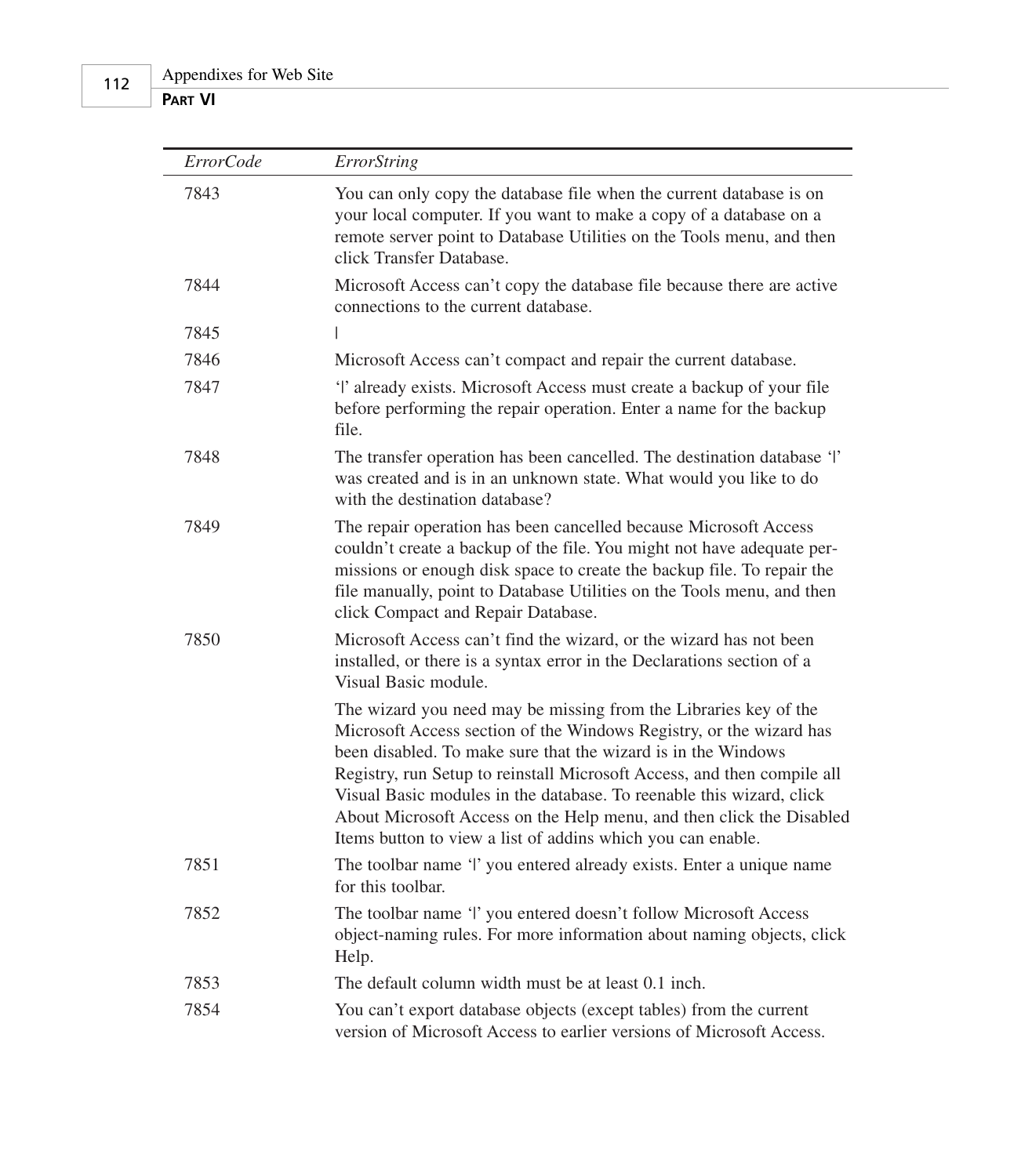| <b>ErrorCode</b> | ErrorString                                                                                                                                                                                                                                                                                                                                                                                                                                                                                                                               |
|------------------|-------------------------------------------------------------------------------------------------------------------------------------------------------------------------------------------------------------------------------------------------------------------------------------------------------------------------------------------------------------------------------------------------------------------------------------------------------------------------------------------------------------------------------------------|
| 7855             | You must have a database open to create custom toolbars, and the data-<br>base can't be read-only.                                                                                                                                                                                                                                                                                                                                                                                                                                        |
| 7856             | 'l' cannot be imported, exported, or copied to Access project files.                                                                                                                                                                                                                                                                                                                                                                                                                                                                      |
| 7858             | The Tab Width setting in the Options dialog box (Tools menu) for the<br>Module or Debug window must be from 1 through 32.                                                                                                                                                                                                                                                                                                                                                                                                                 |
| 7859             | Microsoft Access can't start because there is no license for it on this<br>machine.                                                                                                                                                                                                                                                                                                                                                                                                                                                       |
| 7860             | The profile 'l' that you specified on the command line doesn't exist in<br>the Windows Registry.                                                                                                                                                                                                                                                                                                                                                                                                                                          |
| 7861             | 'l' cannot be imported, exported, or copied to Access database files.                                                                                                                                                                                                                                                                                                                                                                                                                                                                     |
| 7862             | Microsoft Access can't find the wizard. This wizard has not been<br>installed, or there is an incorrect setting in the Windows Registry, or<br>this wizard has been disabled. To reenable this wizard, click About<br>Microsoft Access on the Help menu, and then click the Disabled Items<br>button to view a list of addins which you can enable. Rerun Microsoft<br>Access or Microsoft Office Setup to reinstall the wizards. If the miss-<br>ing wizard is not a Microsoft Access wizard, reinstall it using the Add-<br>in Manager. |
| 7863             | Links can only be created between Microsoft Access database files.                                                                                                                                                                                                                                                                                                                                                                                                                                                                        |
| 7864             | Microsoft Access doesn't allow empty strings.                                                                                                                                                                                                                                                                                                                                                                                                                                                                                             |
| 7865             | There is already an existing database with the name you entered. Give<br>the new database a unique name.                                                                                                                                                                                                                                                                                                                                                                                                                                  |
| 7866             | Microsoft Access can't open the database because it is missing, or<br>opened exclusively by another user.                                                                                                                                                                                                                                                                                                                                                                                                                                 |
| 7867             | You already have the database open.                                                                                                                                                                                                                                                                                                                                                                                                                                                                                                       |
| 7868             | You can't use a SetMenuItem macro action on a default menu.<br>SetMenuItem is for custom menus only.                                                                                                                                                                                                                                                                                                                                                                                                                                      |
| 7869             | The SetMenuItem action does not have enough information to be car-<br>ried out. An argument is invalid, or there are not enough arguments.                                                                                                                                                                                                                                                                                                                                                                                                |
| 7870             | Microsoft Access can't find the database 'l.' Check the database name<br>(and path, if specified) to make sure you entered it correctly.                                                                                                                                                                                                                                                                                                                                                                                                  |
| 7871             | The table name you entered doesn't follow Microsoft Access object-<br>naming rules. For more information about naming objects, click Help.                                                                                                                                                                                                                                                                                                                                                                                                |
| 7872             | This recordset is not updateable.                                                                                                                                                                                                                                                                                                                                                                                                                                                                                                         |
| 7873             | 'l' cannot be imported, exported, or copied to another database or pro-<br>ject file.                                                                                                                                                                                                                                                                                                                                                                                                                                                     |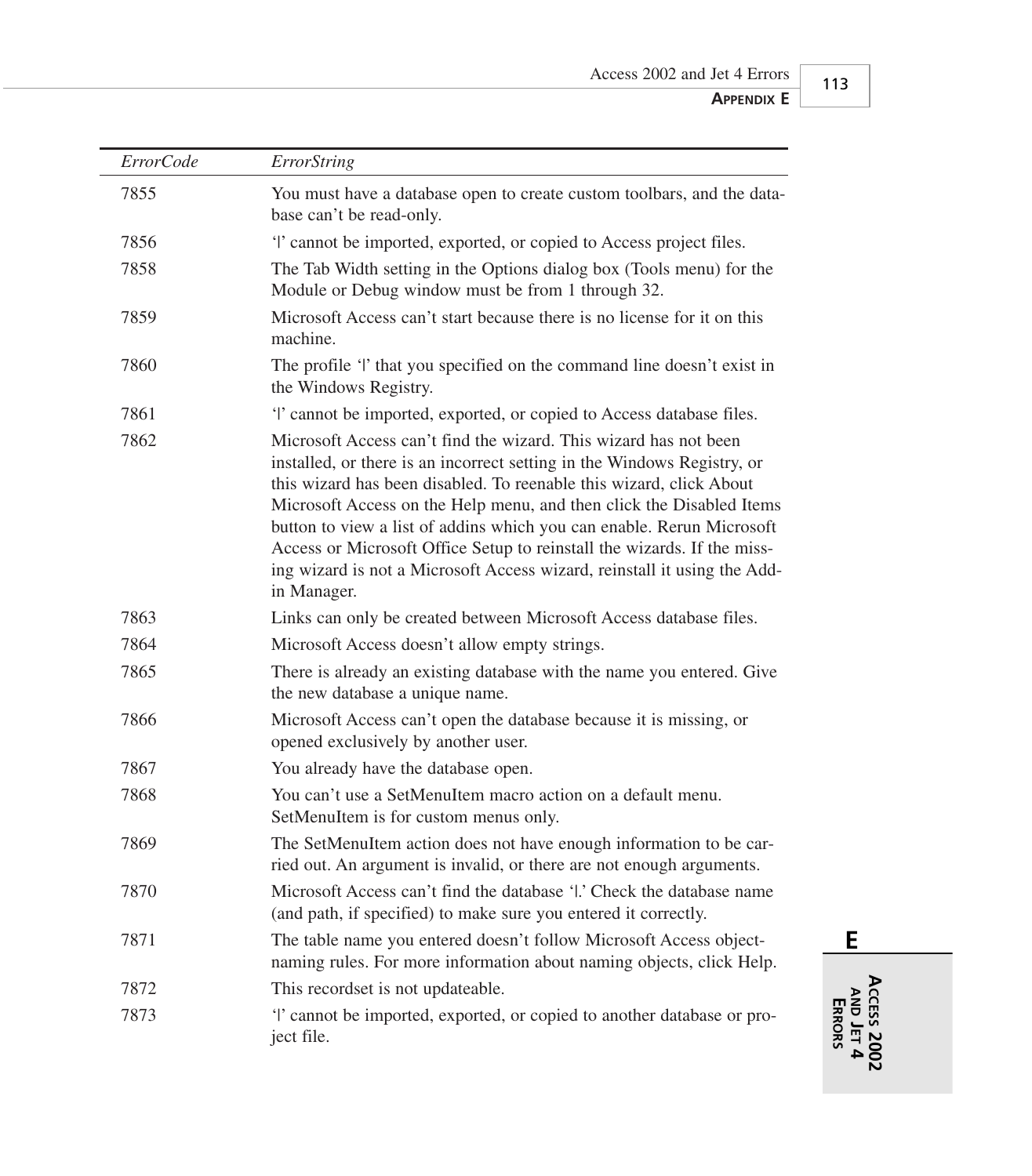| <b>ErrorCode</b> | ErrorString                                                                                                                                                                                                                                                                                                                                                                                                                                                                                                                                                                                                           |
|------------------|-----------------------------------------------------------------------------------------------------------------------------------------------------------------------------------------------------------------------------------------------------------------------------------------------------------------------------------------------------------------------------------------------------------------------------------------------------------------------------------------------------------------------------------------------------------------------------------------------------------------------|
| 7874             | Microsoft Access can't find the object 'l.'                                                                                                                                                                                                                                                                                                                                                                                                                                                                                                                                                                           |
|                  | • You misspelled the object name. Check for missing underscores $($<br>or other punctuation, and make sure you didn't enter leading spaces.                                                                                                                                                                                                                                                                                                                                                                                                                                                                           |
|                  | • You tried to open a linked table, but the file containing the table isn't<br>on the path you specified. Use the Linked Table Manager to update<br>the link and point to the correct path.                                                                                                                                                                                                                                                                                                                                                                                                                           |
| 7875             | The table 'l' already exists. You created or renamed a table, and then<br>tried to save it. Before Microsoft Access could save the table, another<br>user created or renamed one using the same name.                                                                                                                                                                                                                                                                                                                                                                                                                 |
| 7876             | There isn't enough temporary disk space to complete the operation.<br>Free disk space, and then try the operation again. For more information<br>on freeing temporary disk space, search the Microsoft Windows Help<br>index for 'disk space, freeing'. For information on compacting a data-<br>base to free disk space, click Help.                                                                                                                                                                                                                                                                                 |
| 7877             | Microsoft Access can't sort on the Memo, OLE Object, or Hyperlink<br>'l'. The ORDER BY clause of an SQL statement can't include any<br>Memo, OLE Object, or Hyperlink fields.                                                                                                                                                                                                                                                                                                                                                                                                                                         |
| 7878             | The data has been changed. Another user edited this record and saved<br>the changes before you attempted to save your changes. Re-edit the<br>record.                                                                                                                                                                                                                                                                                                                                                                                                                                                                 |
| 7879             | An invalid IDA has been passed to Microsoft Access error handling.<br>Please report this error and the steps that caused it.                                                                                                                                                                                                                                                                                                                                                                                                                                                                                          |
| 7880             | The value you entered is the wrong data type for this field. Enter an<br>integer.                                                                                                                                                                                                                                                                                                                                                                                                                                                                                                                                     |
| 7881             | The Macro Conversion Wizard can't be started. This wizard may not be<br>installed, or this wizard has been disabled. To reenable this wizard,<br>click About Microsoft Access on the Help menu, and then click the<br>Disabled Items button to view a list of addins which you can enable.<br>Rerun Microsoft Access or Microsoft Office Setup to reinstall this wiz-<br>ard. If you want to preserve your security or custom settings, back up<br>the Microsoft Access workgroup information file. For more informa-<br>tion on backing up files, search the Microsoft Windows Help index for<br>'backing up files'. |
| 7882             | You can't convert, enable, or encrypt an Access Project file.                                                                                                                                                                                                                                                                                                                                                                                                                                                                                                                                                         |
| 7883             | You can't set the MenuBar property unless a database is open.                                                                                                                                                                                                                                                                                                                                                                                                                                                                                                                                                         |
| 7884             | You can't export an object to itself. Select a different database to<br>export to, or give the object a new name.                                                                                                                                                                                                                                                                                                                                                                                                                                                                                                     |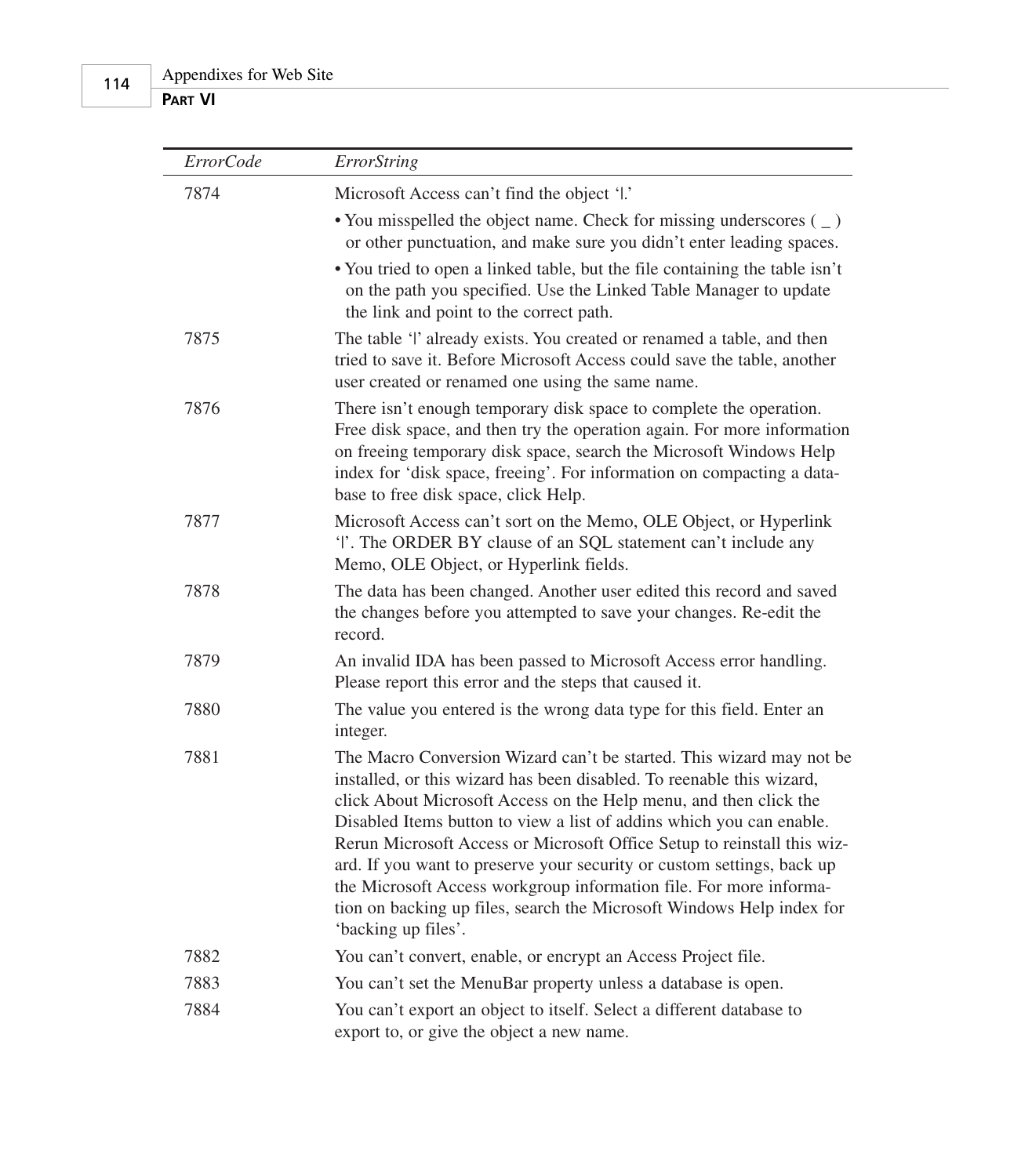| <b>ErrorCode</b> | ErrorString                                                                                                                                                                                                                                              |
|------------------|----------------------------------------------------------------------------------------------------------------------------------------------------------------------------------------------------------------------------------------------------------|
| 7885             | The source database has no import/export specifications to copy.                                                                                                                                                                                         |
| 7886             | Microsoft Access can't find the dynamic-link library (DLL) Mso.<br>Rerun the Microsoft Access or Microsoft Office Setup program.                                                                                                                         |
| 7887             | A unique record identifier can't consist of more than 10 fields.                                                                                                                                                                                         |
| 7888             | You must set the default font size to a number from 11 through 12. For<br>more information on the FontSize property, click Help.                                                                                                                         |
| 7889             | The file 'l' does not exist.                                                                                                                                                                                                                             |
| 7890             | The file 'l' doesn't contain any data. You can't import from, or link to,<br>an empty spreadsheet.                                                                                                                                                       |
| 7891             | This database is read-only. The conditional compilation argument<br>option can't be saved.                                                                                                                                                               |
| 7892             | An error occurred while saving module options. You may be running<br>Visual Basic in break mode. Reset the running code before changing<br>the module options.                                                                                           |
| 7893             | You can't import objects into a database created in an earlier version of<br>Microsoft Access. Convert the database to the current version of<br>Microsoft Access using the Convert Database command (Tools menu,<br>Database Utilities submenu).        |
| 7895             | Microsoft Access was unable to create a window. The system is out of<br>resources or memory. Close unneeded programs and try again. For<br>more information on freeing memory, search the Microsoft Windows<br>Help index for 'memory, troubleshooting'. |
| 7896             | Error 'l' in the validation rule.                                                                                                                                                                                                                        |
| 7897             | Error 'l' in the default value.                                                                                                                                                                                                                          |
| 7898             | Execution of this application has stopped due to a run-time error. The<br>application can't continue and will be shut down.                                                                                                                              |
| 7899             | Microsoft Access can't be started. Microsoft Access was unable to ini-<br>tialize the Windows Registry. Rerun Microsoft Access or Microsoft<br>Office Setup to reinstall Microsoft Access.                                                               |
| 7900             | Microsoft Access can't convert the database because it can't create an<br>error table.                                                                                                                                                                   |
| 7901             | Microsoft Access can't convert the database because it can't write to<br>the error table.                                                                                                                                                                |
| 7902             | Errors occurred converting  1 validation rules and default values. See<br>error table 'l2' for a list of errors.                                                                                                                                         |

**E ACCESS 2002 AND JET 4 ERRORS**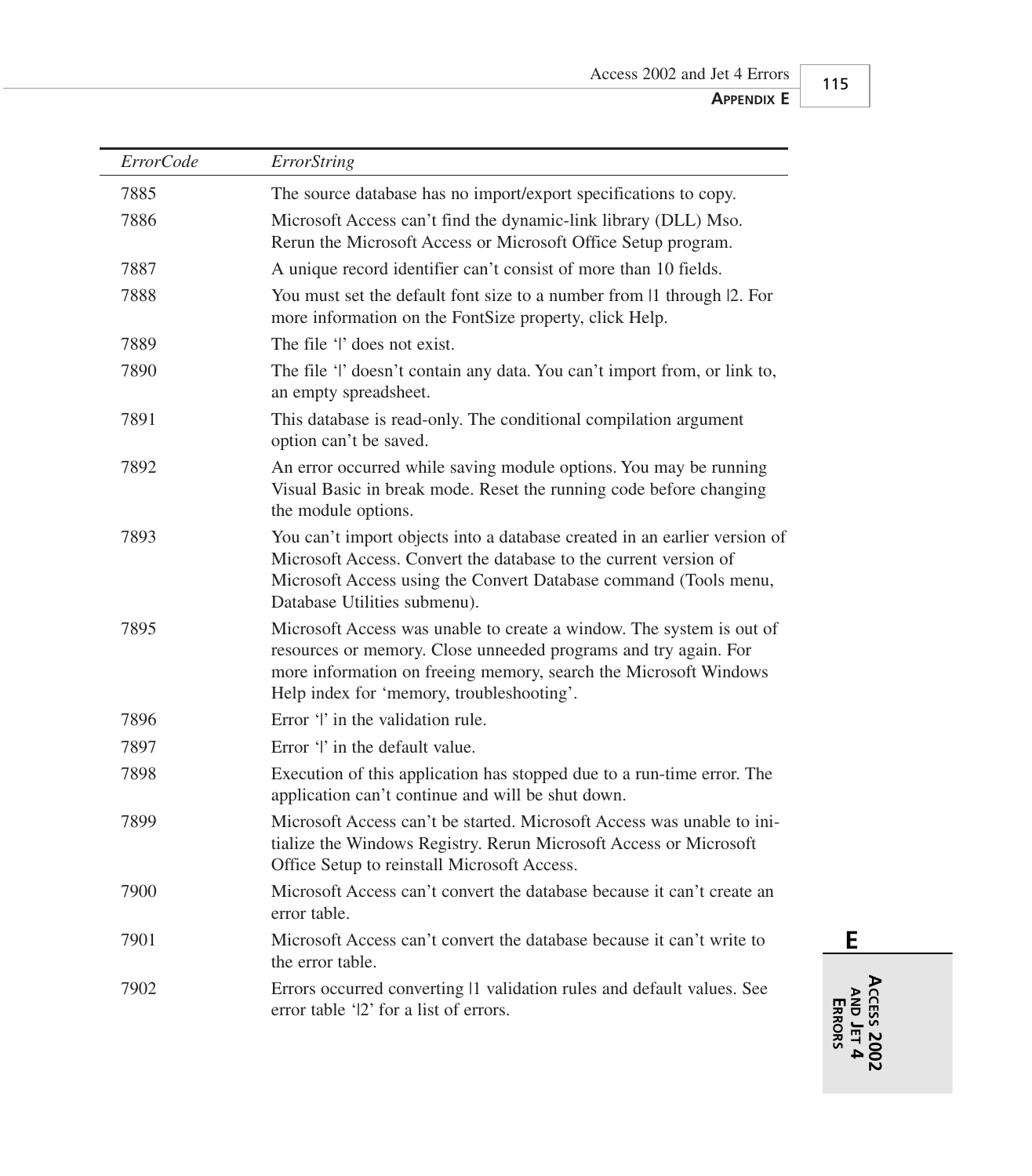| <b>ErrorCode</b> | ErrorString                                                                                                                                                                                                                                                                                                                                                                            |
|------------------|----------------------------------------------------------------------------------------------------------------------------------------------------------------------------------------------------------------------------------------------------------------------------------------------------------------------------------------------------------------------------------------|
| 7903             | Microsoft Access can't insert this field. There are too many fields in<br>the table. The limit is 255.                                                                                                                                                                                                                                                                                 |
| 7904             | An error occurred in the Field Builder. You've replaced or modified the<br>default Field Builder, and Microsoft Access is unable to run the new<br>version. Reinstall Microsoft Access to correct the error.                                                                                                                                                                           |
| 7905             | Microsoft Access can't change these field data types. Some data in this<br>table violates the record validation rule. Before any data types can be<br>changed, remove the record validation rule or correct the data.                                                                                                                                                                  |
| 7906             | Microsoft Access couldn't launch the Lookup Wizard, or this wizard<br>has been disabled. Rerun the Microsoft Access or Microsoft Office<br>Setup program, click Add/Remove, and select the Wizards check box.<br>To reenable this wizard, click About Microsoft Access on the Help<br>menu, and then click the Disabled Items button to view a list of addins<br>which you can enable. |
| 7907             | You don't have permission to modify the design of this table. For more<br>information on permissions and who can set them, click Help.                                                                                                                                                                                                                                                 |
| 7908             | You can't modify this table now because someone else is using it.                                                                                                                                                                                                                                                                                                                      |
| 7909             | Microsoft Access can't add another column to this table. You can have<br>up to 255 columns in your table.                                                                                                                                                                                                                                                                              |
| 7910             | Microsoft Access can't delete this column. Tables must have at least<br>one column.                                                                                                                                                                                                                                                                                                    |
| 7911             | Microsoft Access can't delete this index. This table participates in one<br>or more relationships. Delete its relationships in the Relationships win-<br>dow first.                                                                                                                                                                                                                    |
| 7912             | Once you save the change to the data type of this column, you will not<br>be able to change back to the previous data type. Are you sure you<br>want change the data type?                                                                                                                                                                                                             |
| 7913             | You can't change a random-valued AutoNumber field to an incremental<br>AutoNumber field. The values of random-valued AutoNumber fields<br>aren't continuous.                                                                                                                                                                                                                           |
| 7914             | You can't convert ReplicationID values to other data types.                                                                                                                                                                                                                                                                                                                            |
| 7915             | You can't delete the field 'l'; it is a replication system field. Use a<br>make-table query to create a new table that contains all the fields in the<br>table except system fields. For information on make-table queries, click<br>Help.                                                                                                                                             |
| 7916             | Microsoft Access is unable to start the Lookup Wizard. The Lookup<br>Wizard doesn't apply to fields of this data type.                                                                                                                                                                                                                                                                 |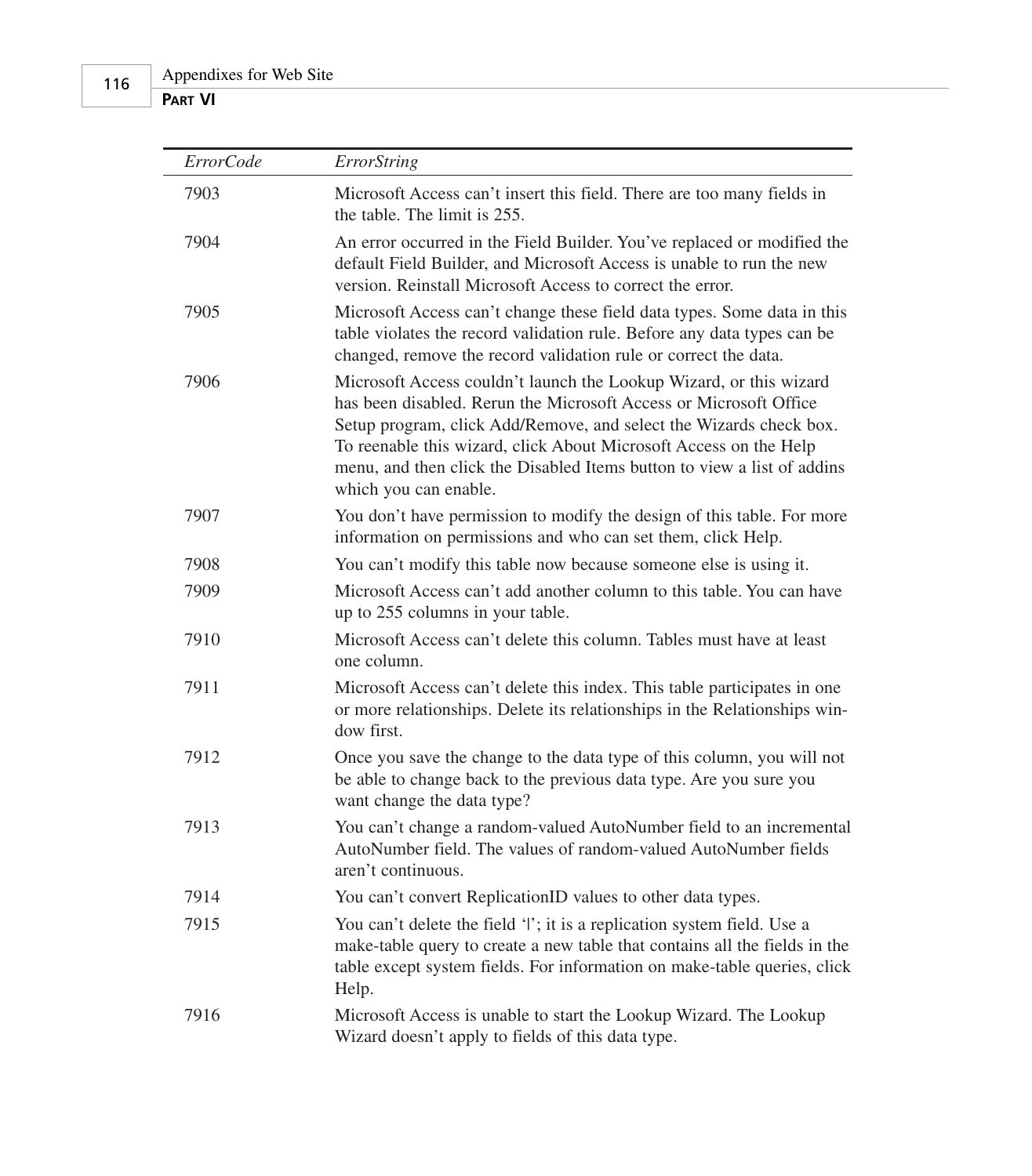| <b>ErrorCode</b> | ErrorString                                                                                                                                                                                                                                  |
|------------------|----------------------------------------------------------------------------------------------------------------------------------------------------------------------------------------------------------------------------------------------|
| 7917             | 'l' cannot be created due to the project being disconnected. Use the<br>Connection command under the File menu to connect the project to<br>a database.                                                                                      |
| 7918             | The Object Name argument for the 'Save' macro action is not sup-<br>ported within an Access Project for Table or Query objects. You cannot<br>save these objects with a new name in an Access Project.                                       |
| 7919             | The default data type you selected is not supported in all versions of<br>Microsoft SQL Server. If the server doesn't support the data type you<br>have chosen, the varchar data type will be used in its place.                             |
| 7950             | You can't refer to the RecordsetClone property of a form when the<br>form is open in Design view.                                                                                                                                            |
| 7951             | You entered an expression that has an invalid reference to the<br>RecordsetClone property. For example, you may have used the<br>RecordsetClone property with a form or report that isn't based on a<br>table or query.                      |
| 7952             | You made an illegal function call. Check the syntax of the function you<br>are trying to use.                                                                                                                                                |
| 7953             | The value you entered doesn't match the type required.                                                                                                                                                                                       |
|                  | • The variable, property, or object may not be of the correct type.                                                                                                                                                                          |
|                  | • You may have used an If TypeOf construct with something other than<br>a control.                                                                                                                                                           |
| 7954             | The expression you entered requires the control to be in the active<br>window. Try one of the following:                                                                                                                                     |
|                  | • Open or select a form or report containing the control.                                                                                                                                                                                    |
|                  | • Create a new control in the active window, and try the operation<br>again.                                                                                                                                                                 |
| 7955             | There is no current code context object.                                                                                                                                                                                                     |
| 7956             | The syntax of the subquery in this expression is incorrect. Check the<br>subquery's syntax and enclose the subquery in parentheses.                                                                                                          |
| 7957             | You used a Like operator with an incorrect pattern. Make sure the<br>comparison value is enclosed in quotation marks.                                                                                                                        |
| 7958             | The Replication ID you entered is invalid. Make sure the Replication<br>ID you enter contains only digits or letters for hexadecimal numbers,<br>that the Replication ID is the correct length, and that it is in a canoni-<br>cal SQL form. |

**E ACCESS 2002 AND JET 4 ERRORS**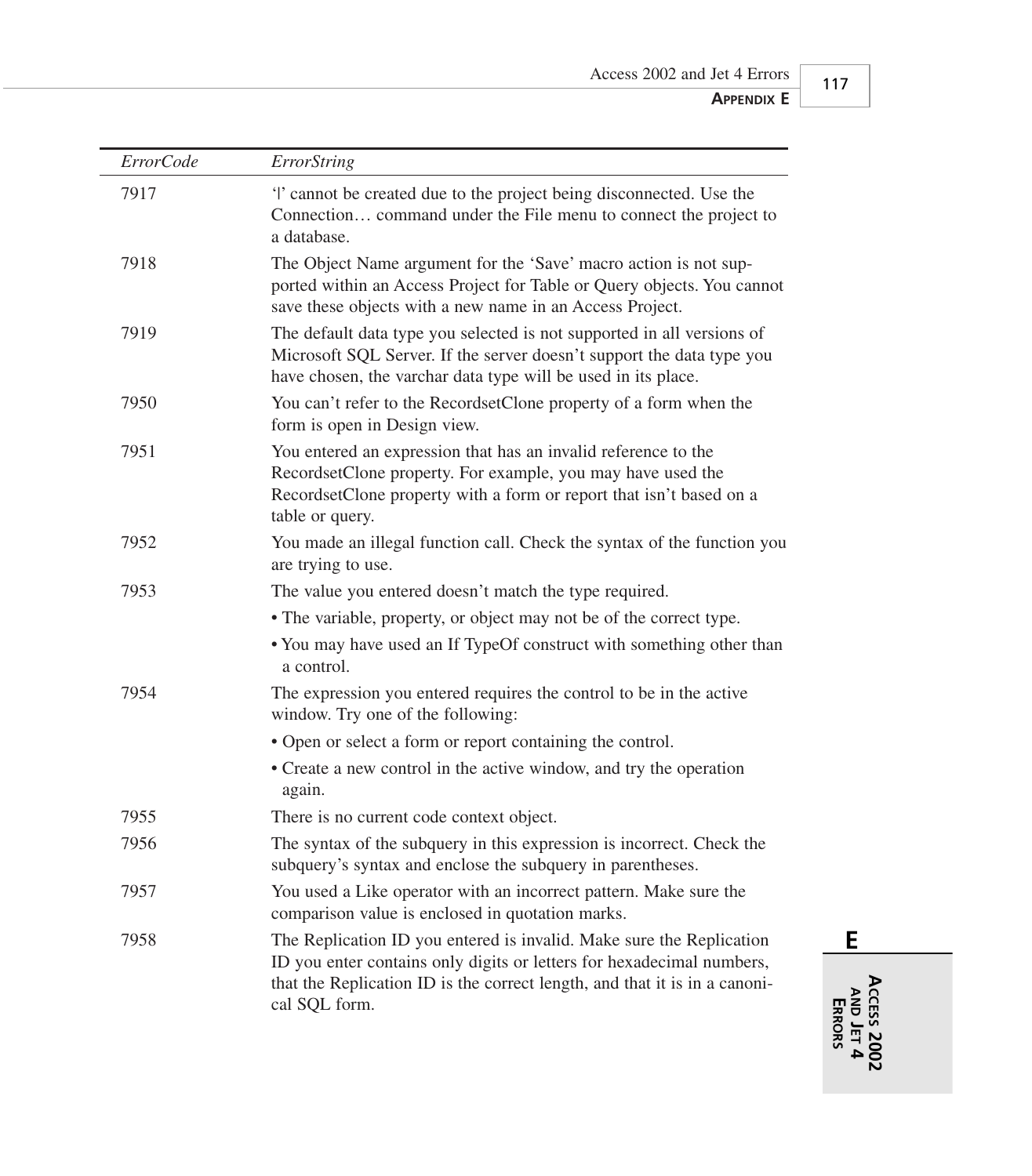$\sim$ 

| <i>ErrorCode</i> | ErrorString                                                                                                                                                                                                                                                                             |
|------------------|-----------------------------------------------------------------------------------------------------------------------------------------------------------------------------------------------------------------------------------------------------------------------------------------|
| 7959             | The expression contains an ambiguous name. You may have two or<br>more functions with the same name in different modules. Rename the<br>functions so that each one has a unique name.                                                                                                   |
| 7960             | There was an error compiling this function. The Visual Basic module<br>contains a syntax error. Check the code, and then recompile it.                                                                                                                                                  |
| 7961             | Microsoft Access can't find the module 'l' referred to in a macro<br>expression or Visual Basic code. The module you referenced may be<br>closed or may not exist in this database, or the name may be mis-<br>spelled.                                                                 |
| 7962             | The index number you used to refer to the module is invalid. Use the<br>Count property to count the open modules and make sure that the mod-<br>ule number is not greater than the number of open modules minus 1.                                                                      |
| 7963             | Microsoft Access can't run the macro or callback function 'l'. Make<br>sure the macro or function exists and takes the correct parameters.                                                                                                                                              |
| 7964             | You entered an expression that has an invalid reference to the<br>Recordset property. You can only use a dynaset or snapshot recordset to<br>set this property.                                                                                                                         |
| 7965             | The object you entered is not a valid Recordset property. For example,<br>you may have used a forward-only recordset, or tried to set it to null.                                                                                                                                       |
| 7966             | The format condition number you specified is greater than the number<br>of format conditions. Use the Count property to count the format con-<br>ditions for the control and then check that the format condition number<br>you cite is within the range of existing format conditions. |
| 7967             | A required minimum or maximum value is missing.                                                                                                                                                                                                                                         |
| 7968             | The format condition Type you specified is invalid. Valid values for the<br>Type property are 0 to 2 for the first condition, and 0 to 1 for all other<br>format conditions.                                                                                                            |
| 7969             | The format condition Operator you specified is invalid. Valid values for<br>the Operator property are 0 to 7.                                                                                                                                                                           |
| 7970             | Microsoft Access can't open the file 'l.' It may not be a database, or it<br>may be a database you are unable to open.                                                                                                                                                                  |
| 7971             | Microsoft Access can't follow the hyperlink to 'l'. Please verify the<br>destination.                                                                                                                                                                                                   |
| 7972             | Microsoft Access encountered an error while trying to show the<br>Hyperlink dialog.                                                                                                                                                                                                     |
| 7973             | The hyperlink address or subaddress text you entered was too long for<br>Microsoft Access to store. The text was truncated to fit in the available<br>space, so the link may not work as expected.                                                                                      |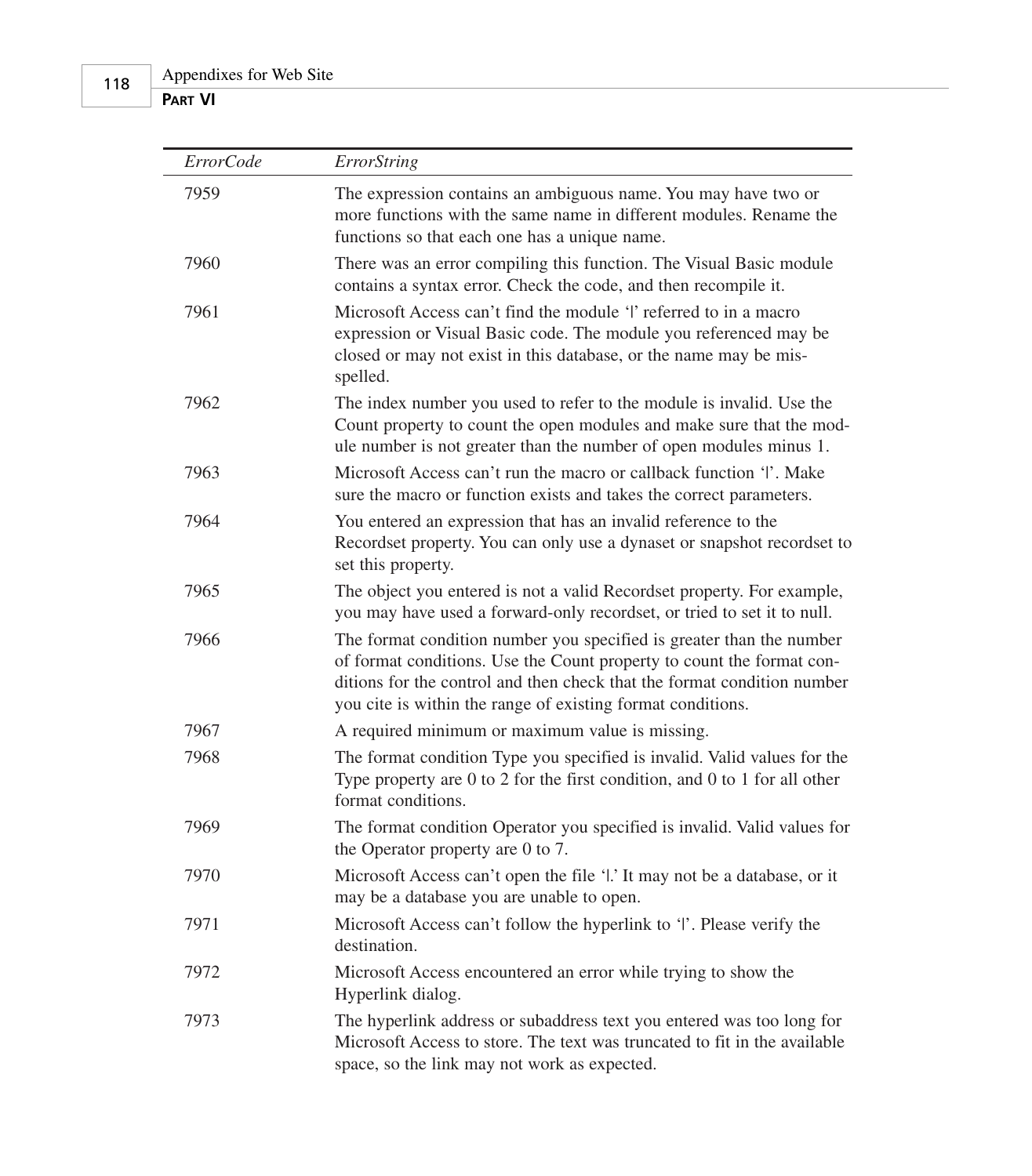| <b>ErrorCode</b> | ErrorString                                                                                                                                                                                                                                                                                                                                                                                                             |
|------------------|-------------------------------------------------------------------------------------------------------------------------------------------------------------------------------------------------------------------------------------------------------------------------------------------------------------------------------------------------------------------------------------------------------------------------|
| 7974             | Microsoft Access failed to insert a hyperlink at the current location.                                                                                                                                                                                                                                                                                                                                                  |
| 7975             | You chose an invalid control type for use with hyperlinks. You can only<br>use hyperlinks with labels, images, command buttons, or bound text<br>hoxes.                                                                                                                                                                                                                                                                 |
| 7976             | There is no stored hyperlink in this control.                                                                                                                                                                                                                                                                                                                                                                           |
| 7977             | Microsoft Access is unable to paste the data on the clipboard as a<br>hyperlink.                                                                                                                                                                                                                                                                                                                                        |
| 7978             | Microsoft Access is unable to add the current hyperlink to the favorites<br>folder.                                                                                                                                                                                                                                                                                                                                     |
| 7979             | You can't use the hyperlink property builder with more than one con-<br>trol selected.                                                                                                                                                                                                                                                                                                                                  |
| 7980             | The HyperlinkAddress or HyperlinkSubAddress property is read-only<br>for this hyperlink.                                                                                                                                                                                                                                                                                                                                |
| 7981             | The values for 'File or web page name' and/or 'Text to Display' are too<br>long. The values will be truncated. To keep your original values, click<br>Cancel in the Edit Hyperlink dialog.                                                                                                                                                                                                                              |
| 7983             | Microsoft Access can't follow the hyperlink because it couldn't create<br>the hyperlink object.                                                                                                                                                                                                                                                                                                                         |
| 7990             | You entered an invalid project name. You may have deleted the default<br>project name and forgotten to specify a new one.                                                                                                                                                                                                                                                                                               |
| 7991             | The Microsoft Access Source Code Control Add-in is not available;<br>this object will be opened read-only.                                                                                                                                                                                                                                                                                                              |
| 7992             | The Microsoft Access Source Code Control Add-in could not be<br>started.                                                                                                                                                                                                                                                                                                                                                |
| 7993             | The object I is currently checked in and is therefore read-only. To mod-<br>ify the object, close it first, then check it out and reopen it.                                                                                                                                                                                                                                                                            |
| 7994             | There was a problem communicating with the Source Code Control<br>Add-in.                                                                                                                                                                                                                                                                                                                                               |
| 7995             | The menus on your form or report that are based on Microsoft Access<br>macros will not be visible while the Customize dialog box is open. To<br>have the full power of menu or toolbar customization, convert your<br>macro-based menus to menus or toolbars. With the macro selected in<br>the Database window, point to Macro on the Tools menu, and create a<br>menu, a toolbar, or a shortcut menu from that macro. |
| 7996             | Microsoft Access couldn't create the Data and Misc. Objects because<br>the linked table 'l' could not be found. To create the Data and Misc.                                                                                                                                                                                                                                                                            |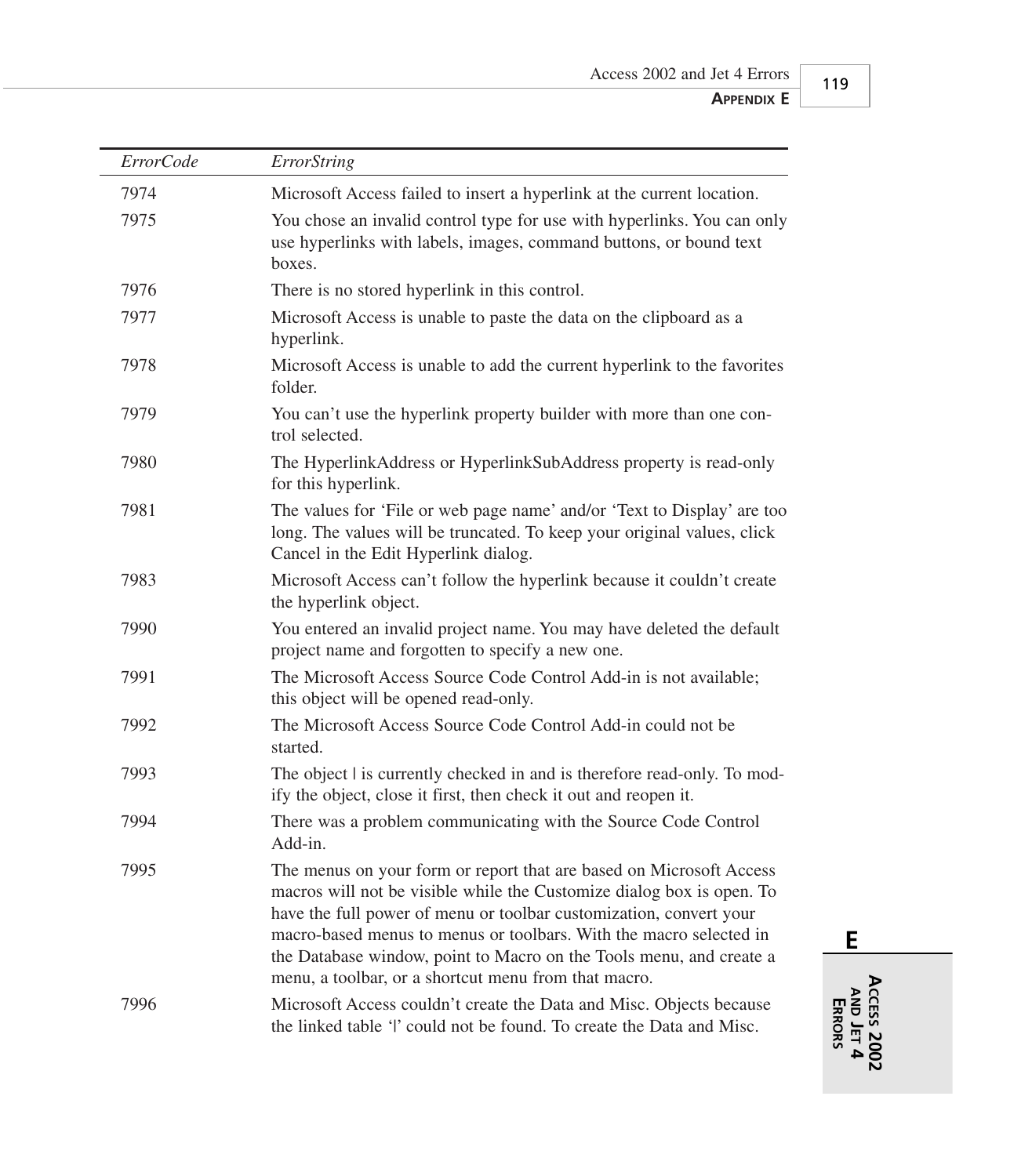| <i>ErrorCode</i> | ErrorString                                                                                                                                                                                                                               |
|------------------|-------------------------------------------------------------------------------------------------------------------------------------------------------------------------------------------------------------------------------------------|
|                  | Objects, use the Linked Table Manager (Tools menu, Add-ins sub-<br>menu) to update the link to the source table or file, or delete the link<br>from your current database.                                                                |
| 7997             | You can't save the standard module 'l' over a class module with the<br>same name. Save the standard module to a different name, or delete the<br>class module first.                                                                      |
| 7998             | You can't save the class module ' <i>l'</i> over a standard module with the<br>same name. Save the class module to a different name, or delete the<br>standard module first.                                                              |
| 7999             | Microsoft Access can't delete this relationship because you don't have<br>the Data and Misc. Objects checked out. Check out the Data and Misc.<br>Objects and then delete the relationship.                                               |
| 8000             | The name you entered already exists for another object of the same<br>type in this database. Do you want to replace the existing  ?                                                                                                       |
| 8001             | 'l' has been changed since the last time you opened it, either by another<br>user or because another instance of it was opened on your own<br>machine. Do you want to replace the changes that you or another user<br>made?               |
|                  | • To save your most recent changes and discard the other user's<br>changes or your previous changes, click Yes.                                                                                                                           |
|                  | • To save this version of the object with another name, click No.                                                                                                                                                                         |
| 8002             | 'l' has been changed since the last time you opened it, either by another<br>user or because another instance of it was opened on your own<br>machine. Do you want to replace the changes that you or another user<br>made?               |
|                  | • To save your most recent changes and discard the other user's<br>changes or your previous changes, click Yes.                                                                                                                           |
|                  | • To cancel saving this version of the object, click No.                                                                                                                                                                                  |
| 8003             | You must save a table or query before you can create a new object<br>based on it. Do you want to save and use the table or query to create a<br>new object?                                                                               |
| 8004             | The layout of 'l' has been changed since the last time you opened it,<br>either by another user or because another instance of it was opened on<br>your own machine. Do you want to replace the changes that you or<br>another user made? |
|                  | • To save your most recent changes and discard the other user's<br>changes or your previous changes, click Yes.                                                                                                                           |
|                  | • To cancel saving this version of the object, click No.                                                                                                                                                                                  |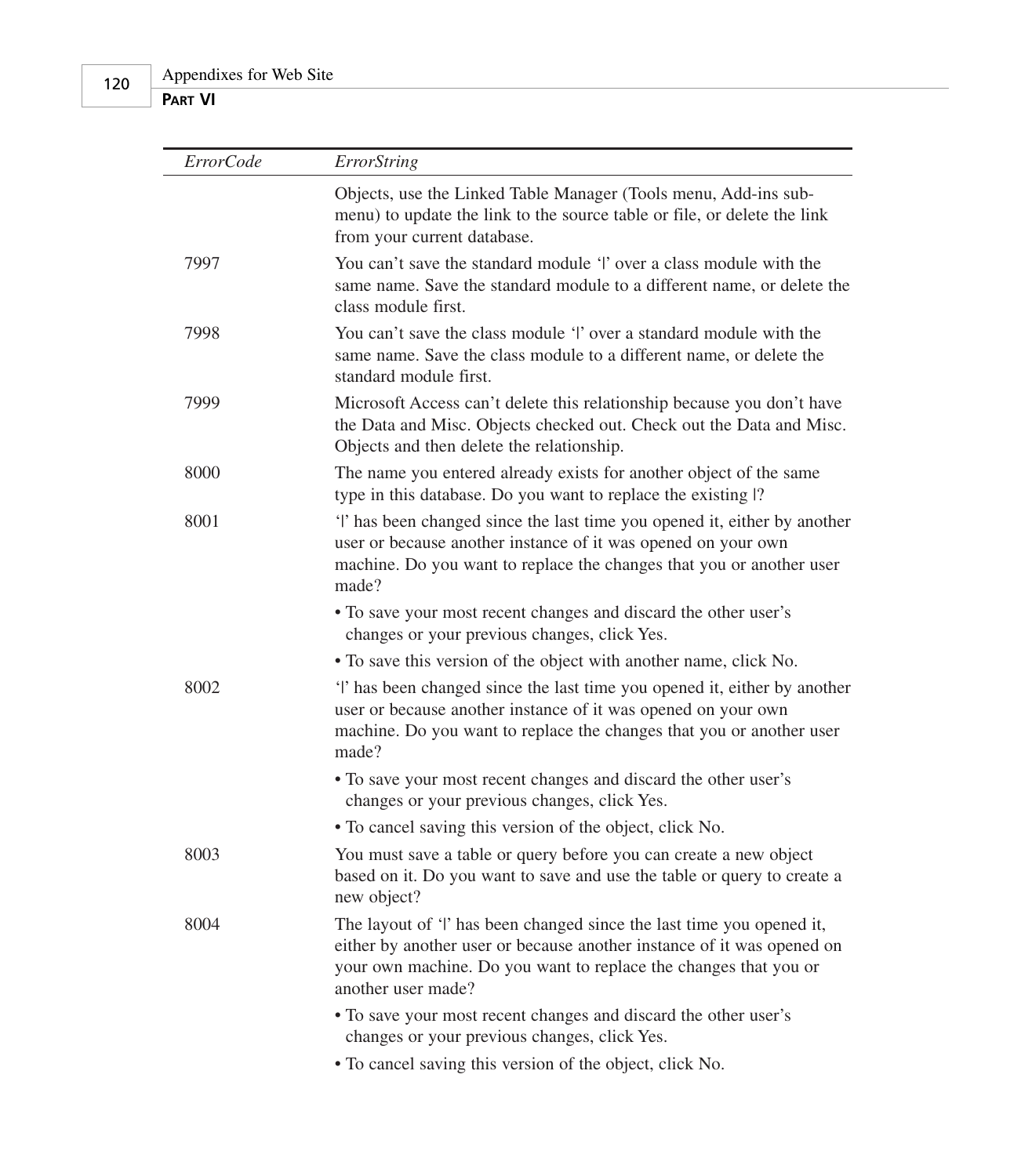| <b>ErrorCode</b> | ErrorString                                                                                                                                                                                                                                                                                                                                                                                                                                                                                                 |
|------------------|-------------------------------------------------------------------------------------------------------------------------------------------------------------------------------------------------------------------------------------------------------------------------------------------------------------------------------------------------------------------------------------------------------------------------------------------------------------------------------------------------------------|
| 8005             | You can't save this object. You must have Administer permission for<br>the Database object in order to save modules, forms, or reports in a<br>Design Master.                                                                                                                                                                                                                                                                                                                                               |
| 8006             | The name you entered already exists for another object of the same<br>type in this database. Do you want to replace the existing I? You will<br>not be able to undo this operation.                                                                                                                                                                                                                                                                                                                         |
| 8007             | You cannot get into Exclusive Mode right now because this database is<br>opened by other users or because you do not have permissions to open<br>exclusively.                                                                                                                                                                                                                                                                                                                                               |
| 8008             | The stored procedure executed successfully but did not return records.                                                                                                                                                                                                                                                                                                                                                                                                                                      |
| 8050             | Do you want to save changes to the design of  ?                                                                                                                                                                                                                                                                                                                                                                                                                                                             |
| 8051             | Do you want to save changes to  ?                                                                                                                                                                                                                                                                                                                                                                                                                                                                           |
| 8052             | Do you want to delete the I and empty the Clipboard? You tried to<br>delete a database object that is currently on the Microsoft Access<br>Clipboard. If you delete it from your database, you won't be able to<br>paste it later.                                                                                                                                                                                                                                                                          |
| 8053             | Do you want to delete the $\frac{1}{2}$ For more information on how to prevent this<br>message from displaying every time you delete an object, click Help.                                                                                                                                                                                                                                                                                                                                                 |
| 8054             | Do you want to exit Microsoft Access and empty the Clipboard?                                                                                                                                                                                                                                                                                                                                                                                                                                               |
| 8055             | Microsoft Access can't change the working directory to 'l.' Verify that<br>the drive is valid and the path is 260 characters or less in length.                                                                                                                                                                                                                                                                                                                                                             |
| 8057             |                                                                                                                                                                                                                                                                                                                                                                                                                                                                                                             |
| 8058             | Do you want to save changes to the layout of  ?                                                                                                                                                                                                                                                                                                                                                                                                                                                             |
| 8059             | Do you want to remove the link to the $\vert$ ? If you delete the link, you<br>delete only the information Microsoft Access uses to open the table,<br>not the table itself.                                                                                                                                                                                                                                                                                                                                |
| 8060             | The toolbar 'l' is partly unreadable. Microsoft Access can't display all<br>the toolbar buttons. The specified toolbar may be in a different format<br>than the toolbars in the current version of Microsoft Access. Click OK<br>to close the dialog box, and then add the buttons missing from the tool-<br>bar. Microsoft Access will then update the toolbar to the latest format.                                                                                                                       |
| 8061             | Are you sure you want to restore the default settings to the built-in<br>toolbar or menu bar l? If you previously customized, moved, changed<br>the visibility, or otherwise altered the toolbar or menu bar, or any of<br>the menus that cascade from it, Microsoft Access removes your<br>changes, returns the original buttons to their original order, and shows<br>or hides the toolbar based on the original setting. To return the built-in<br>toolbar or menu bar to its original state, click Yes. |

 $\overline{a}$ 

121

**E**

**AND JET 4 ERRORS** **ACCESS**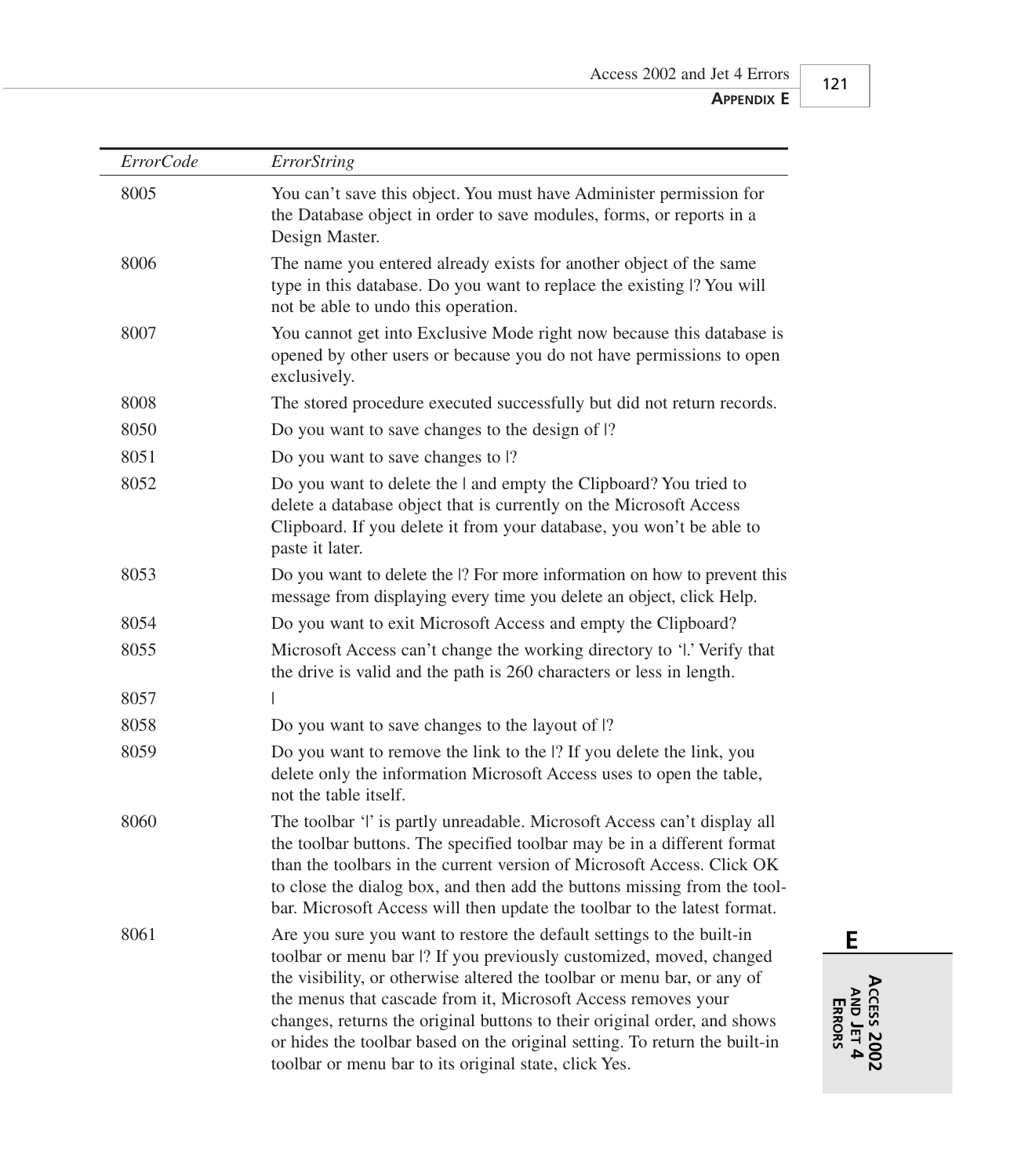| <b>ErrorCode</b> | ErrorString                                                                                                                                                                                                                                                                                                                                       |
|------------------|---------------------------------------------------------------------------------------------------------------------------------------------------------------------------------------------------------------------------------------------------------------------------------------------------------------------------------------------------|
| 8063             | The source application isn't responding. Do you want to continue wait-<br>ing? The DDE channel is established, but the data exchange wasn't<br>completed in the amount of time specified in the OLE/DDE Timeout<br>setting in the Options dialog box (Tools menu).                                                                                |
|                  | • To continue waiting for the data exchange to be completed, click Yes.                                                                                                                                                                                                                                                                           |
|                  | • To cancel the data exchange and try again later, click No.                                                                                                                                                                                                                                                                                      |
| 8064             | This linked table has indexes that use an unsupported sort order. If you<br>modify this table, the Microsoft Jet database engine can't correctly<br>maintain the table's indexes. As a result, your data may appear in the<br>wrong order, and functions that use the table's indexes may have unex-<br>pected results. Try one of the following: |
|                  | • Cancel this operation. Use the application in which the table was cre-<br>ated to re-create the indexes, making sure to specify an ASCII or<br>International sort order. Then try again to link the tables.                                                                                                                                     |
|                  | • Use this table on a read-only basis.                                                                                                                                                                                                                                                                                                            |
| 8065             | You can't delete the table 'l' until its relationships to other tables have<br>been deleted. Do you want Microsoft Access to delete the relationships<br>now?                                                                                                                                                                                     |
| 8067             | Do you want to permanently delete the I? If you click Yes, you won't<br>be able to undo the deletion.                                                                                                                                                                                                                                             |
| 8069             | Microsoft Access couldn't create the custom toolbar '                                                                                                                                                                                                                                                                                             |
| 8071             | Would you like to remove the compacted database from Source Code<br>Control?                                                                                                                                                                                                                                                                      |
| 8072             | Microsoft Access must close the I in order to complete this operation.<br>Would you like Microsoft Access to close it now?                                                                                                                                                                                                                        |
| 8073             | You do not have the   checked out. Microsoft Access can't check out an<br>object while it is open, and you can't make design changes until you<br>check it out. If you want to make design changes to this object, first<br>close it, check it out, and then reopen it.                                                                           |
| 8074             | Microsoft Access must save the I in order to complete this operation.<br>Would you like Microsoft Access to save it now?                                                                                                                                                                                                                          |
| 8075             | You do not have the Data and Misc. Objects checked out. You can't<br>create a new table or save changes to a data access page.                                                                                                                                                                                                                    |
| 8076             | To import tables, relationships, menus, toolbars, import/export specs or<br>data access pages you must have the Data and Misc. Objects checked<br>out.                                                                                                                                                                                            |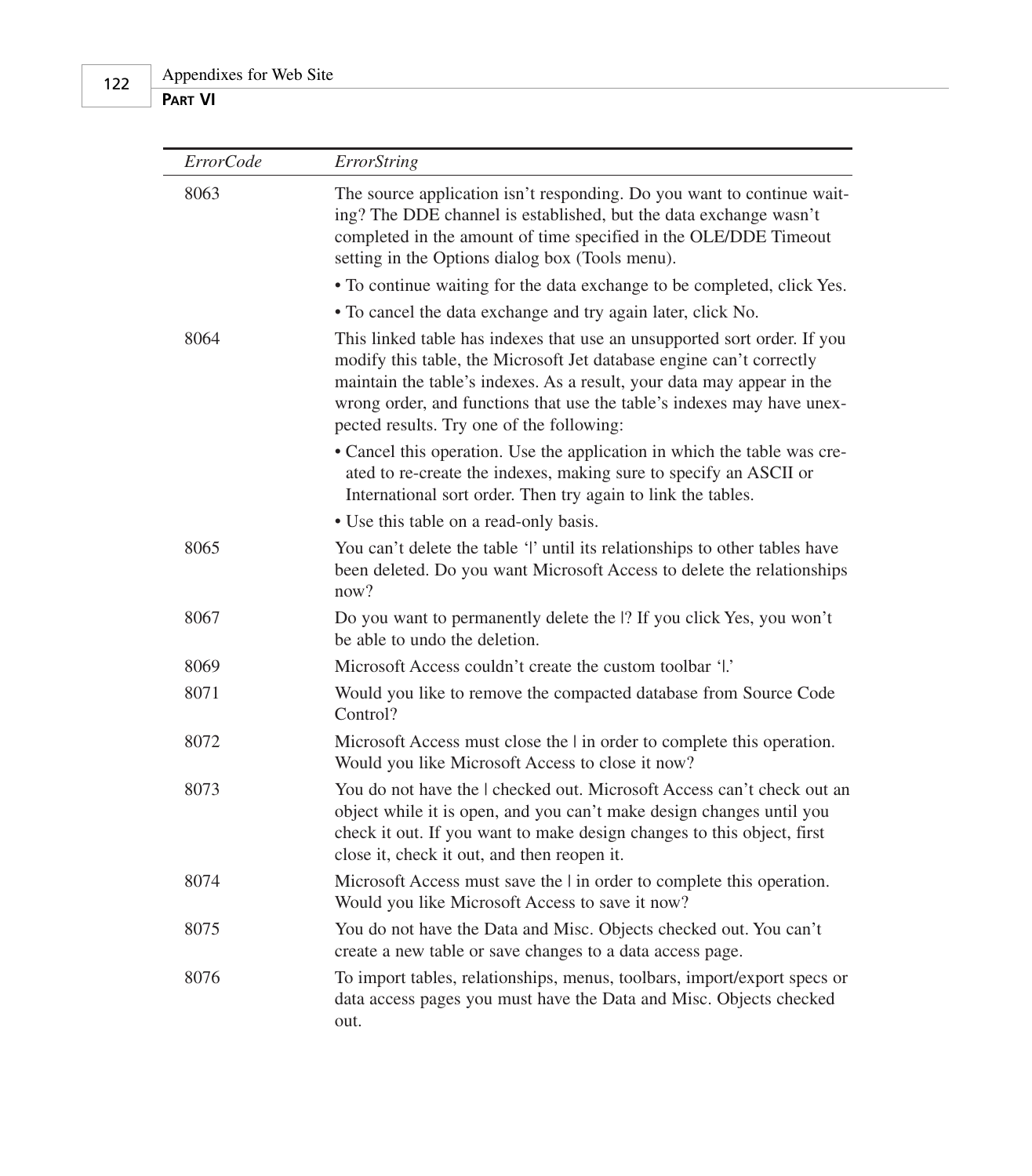| <b>APPFNDIX</b> |  |
|-----------------|--|
|-----------------|--|

| <b>ErrorCode</b> | ErrorString                                                                                                                                                                                                                                                                                                                                                               |
|------------------|---------------------------------------------------------------------------------------------------------------------------------------------------------------------------------------------------------------------------------------------------------------------------------------------------------------------------------------------------------------------------|
| 8077             | Are you sure you want to cut the  ?                                                                                                                                                                                                                                                                                                                                       |
| 8078             | This object will be removed from your local database, but not from<br>source code control. The next time you get this database from source<br>code control, the object will reappear. Are you sure that you want to<br>delete the local object?                                                                                                                           |
| 8079             | Microsoft Access was not able to add a reference to the type library for<br>this control because Data and Misc. Objects is not checked out. Check<br>out the Data and Misc. Objects and add a reference to the library 'l'.                                                                                                                                               |
| 8080             | An error occurred while trying to create the linked table 'l'. Check to<br>make sure that the source table or file is available, and then retry the<br>operation on the Data and Misc. Objects.                                                                                                                                                                           |
| 8081             | You have set II's Type property to Popup, which changes the toolbar to<br>a shortcut menu. The shortcut menu disappears because Microsoft<br>Access adds  2 to the Shortcut Menus toolbar. To complete the shortcut<br>menu, close the Toolbar Properties sheet, display the Shortcut Menus<br>toolbar, click the Custom category, and then add the commands you<br>want. |
| 8082             | Microsoft Access must save the   to the current database in order to<br>complete this operation. Would you like Microsoft Access to save it<br>now?                                                                                                                                                                                                                       |
| 8086             | An error occurred trying to add one or more references from the source<br>code control project. The library may not be registered on your com-<br>puter. Check your project references and add any missing references<br>after registering the missing components that this database requires.                                                                            |
| 8087             | Restoring a database requires that no one is currently using the data-<br>base. Do you want to close all objects, select a backup file, and restore<br>the database from backup?                                                                                                                                                                                          |
| 8088             | Dropping a database requires that no one is currently using the data-<br>base. Do you want to close all open objects, and drop the database?                                                                                                                                                                                                                              |
| 8090             | Are you sure you want to delete the conflict table  ? You will not be<br>able to undo this operation.                                                                                                                                                                                                                                                                     |
| 8091             | This database is enabled for publication. Do you want to delete exist-<br>ing publications and drop the database?                                                                                                                                                                                                                                                         |
| 8092             | Access could not save your project. Do you want to cancel the close<br>operation?                                                                                                                                                                                                                                                                                         |
|                  | •To cancel the close operation, click Yes.                                                                                                                                                                                                                                                                                                                                |
|                  | •To close without saving, click No.                                                                                                                                                                                                                                                                                                                                       |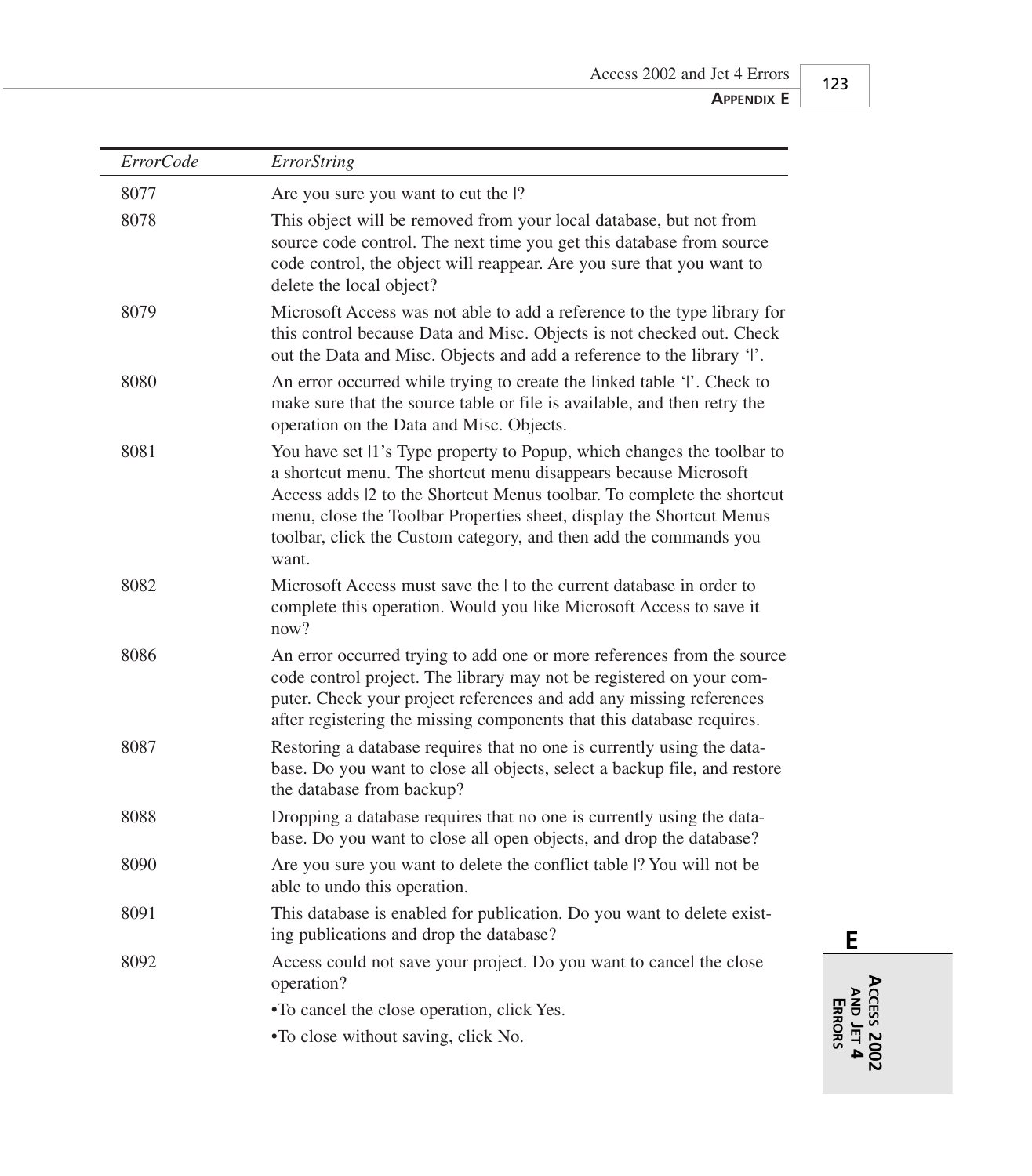| <b>ErrorCode</b> | ErrorString                                                                                                                                                                                                                                                                                                                                                                                                                                                                                  |
|------------------|----------------------------------------------------------------------------------------------------------------------------------------------------------------------------------------------------------------------------------------------------------------------------------------------------------------------------------------------------------------------------------------------------------------------------------------------------------------------------------------------|
| 8093             | Send a pointer to the data access page? To send an e-mail message that<br>contains a pointer to your data access page, click Send Pointer. This is<br>the recommended method. The e-mail recipient must have access to the<br>server or public share to view the page. To send a copy of the page,<br>click Send Copy. To cancel sending the page, click Cancel. For more<br>information, click Help.                                                                                        |
| 8094             | Send a copy of the data access page? The contents of the page will be<br>copied into the body of the email message, however the page will con-<br>nect to the data source when the recipient views the message. If this is<br>correct, click OK. Otherwise, click Cancel, save the page to a server or<br>public share, and resend a pointer to the page. It is generally more<br>secure to send a pointer to the page than to send a copy of the page.<br>For more information, click Help. |
| 8095             | You tried to create a group filter based on a column type which cannot<br>be used in a filter.                                                                                                                                                                                                                                                                                                                                                                                               |
| 8096             | Microsoft Access can't change the working directory to 'l.' Please enter<br>a non-Internet location.                                                                                                                                                                                                                                                                                                                                                                                         |
| 8097             | The connection string of this page specifies an absolute path. The page<br>might not be able to connect to data through the network. To connect<br>through a network, edit the connection string to specify a network<br>(UNC) path.                                                                                                                                                                                                                                                         |
| 8098             | Your computer has resumed operation after Critical Suspend mode.<br>Any unsaved changes might have been lost. To ensure proper opera-<br>tion, close and reopen any files. Restarting Microsoft Access is recom-<br>mended.                                                                                                                                                                                                                                                                  |
| 8400             | The database 'l' is read-only. You won't be able to save changes made<br>to data or object definitions in this database.                                                                                                                                                                                                                                                                                                                                                                     |
| 8401             | You can't make changes to the database objects in the database 'l.' This<br>database was created in an earlier version of Microsoft Access. To con-<br>vert this database to the current version of Microsoft Access, close the<br>database, point to Database Utilities on the Tools menu, and then click<br>Convert Database.                                                                                                                                                              |
| 8402             | The file 'l' already exists. Do you want to replace the existing file? If<br>you want to compact or convert to a different file name, click No. Enter<br>the new file name after the /compact or /convert option in the com-<br>mand line, and run the command again.                                                                                                                                                                                                                        |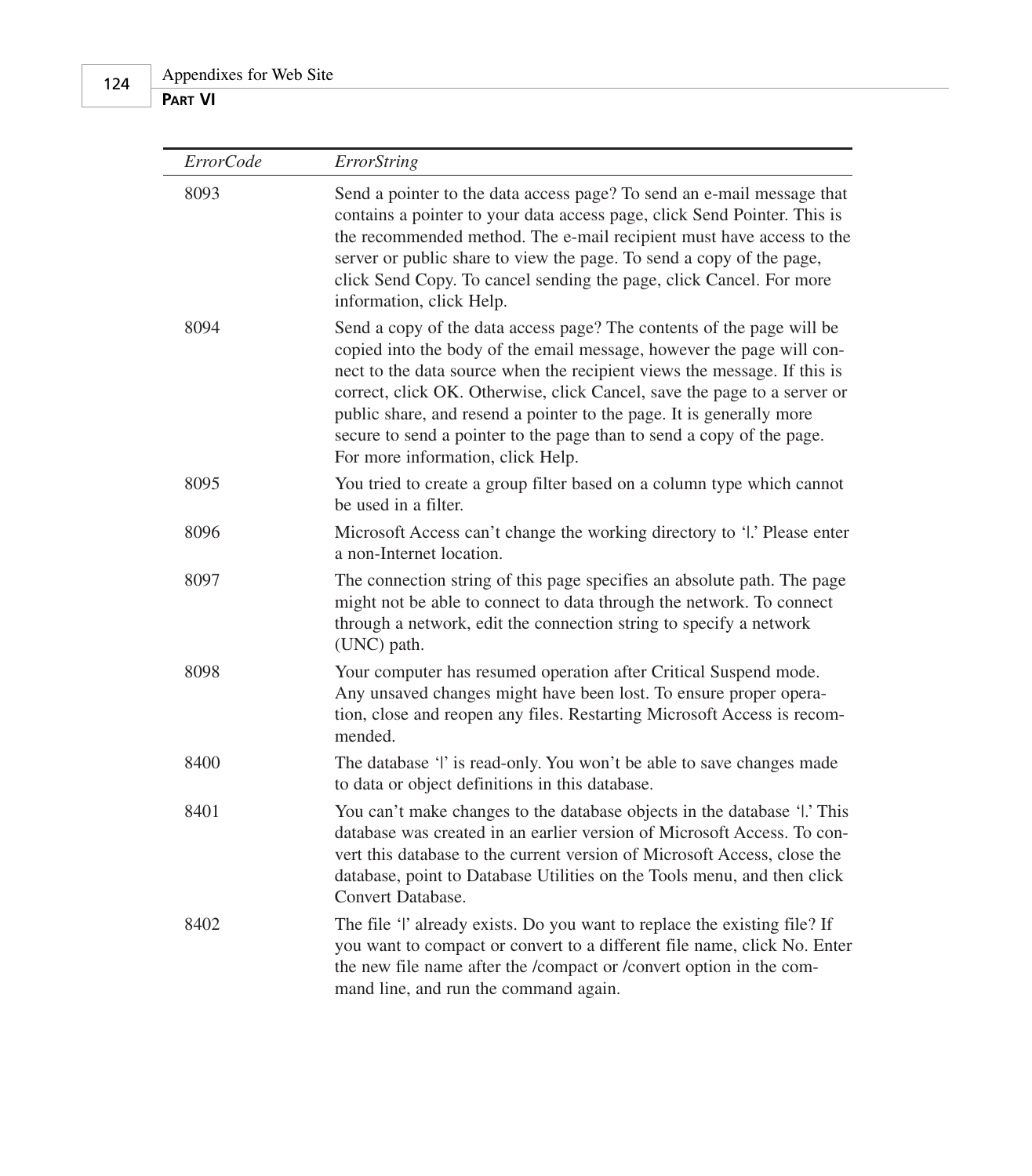| <b>ErrorCode</b> | ErrorString                                                                                                                                                                                                                                                                                                                                                                             |
|------------------|-----------------------------------------------------------------------------------------------------------------------------------------------------------------------------------------------------------------------------------------------------------------------------------------------------------------------------------------------------------------------------------------|
| 8403             | The setting you entered is invalid. The database's sort order can't be<br>updated. The setting you entered in the New Database Sort Order<br>option of the Options dialog box (Tools menu) isn't a valid sort order<br>for the version of the database you are compacting.                                                                                                              |
| 8404             | You can't open 'l' for exclusive use because another user has the data-<br>base open or because you do not have permissions to open exclusively.<br>Microsoft Access will open the database for shared access.                                                                                                                                                                          |
| 8405             | You can't make changes to the database objects in the database 'l.' This<br>database was created in an earlier version of Microsoft Access. To con-<br>vert this database to the current version of Microsoft Access, close the<br>database, point to Database Utilities on the Tools menu, and then click<br>Convert Database.                                                         |
| 8406             | Does the first row of your data contain column headings?                                                                                                                                                                                                                                                                                                                                |
| 8407             | This database is a replica created in a previous version of Microsoft<br>Access. You can view objects in this database, but you can't modify<br>their design. If you want to modify objects in this database, convert the<br>Design Master for this replica set to the current version of Microsoft<br>Access and synchronize this replica. Do you want to open the database<br>anyway? |
| 8408             | The name you entered already exists for another custom group in this<br>database. Do you want to replace the existing custom group  ? You will<br>not be able to undo this operation.                                                                                                                                                                                                   |
| 8409             | Microsoft Access has made a backup of database 11 at 12. Note: Only<br>server-related objects have been backed up. To protect other objects,<br>back up the .ADP file manually                                                                                                                                                                                                          |
| 8410             | Microsoft Access successfully restored database 11 from its backup at<br> 2                                                                                                                                                                                                                                                                                                             |
| 8411             | Do you want to permanently delete the custom group 'l'? If you click<br>Yes, all shortcuts in the custom group will be deleted as well, and you<br>won't be able to undo the deletion.                                                                                                                                                                                                  |
| 8412             | The name you entered already exists for another shortcut in this group.<br>Do you want to replace the existing shortcut 'l?'                                                                                                                                                                                                                                                            |
| 8413             | The project 'l' is read-only. You won't be able to save changes made to<br>object definitions in this project.                                                                                                                                                                                                                                                                          |
| 8414             | Microsoft Access encountered one or more errors during conversion.<br>To view a summary of these errors, open the 'l' table.                                                                                                                                                                                                                                                            |
| 8415             | The HTML file associated with this link has been moved, renamed, or<br>deleted. File: 'l'                                                                                                                                                                                                                                                                                               |

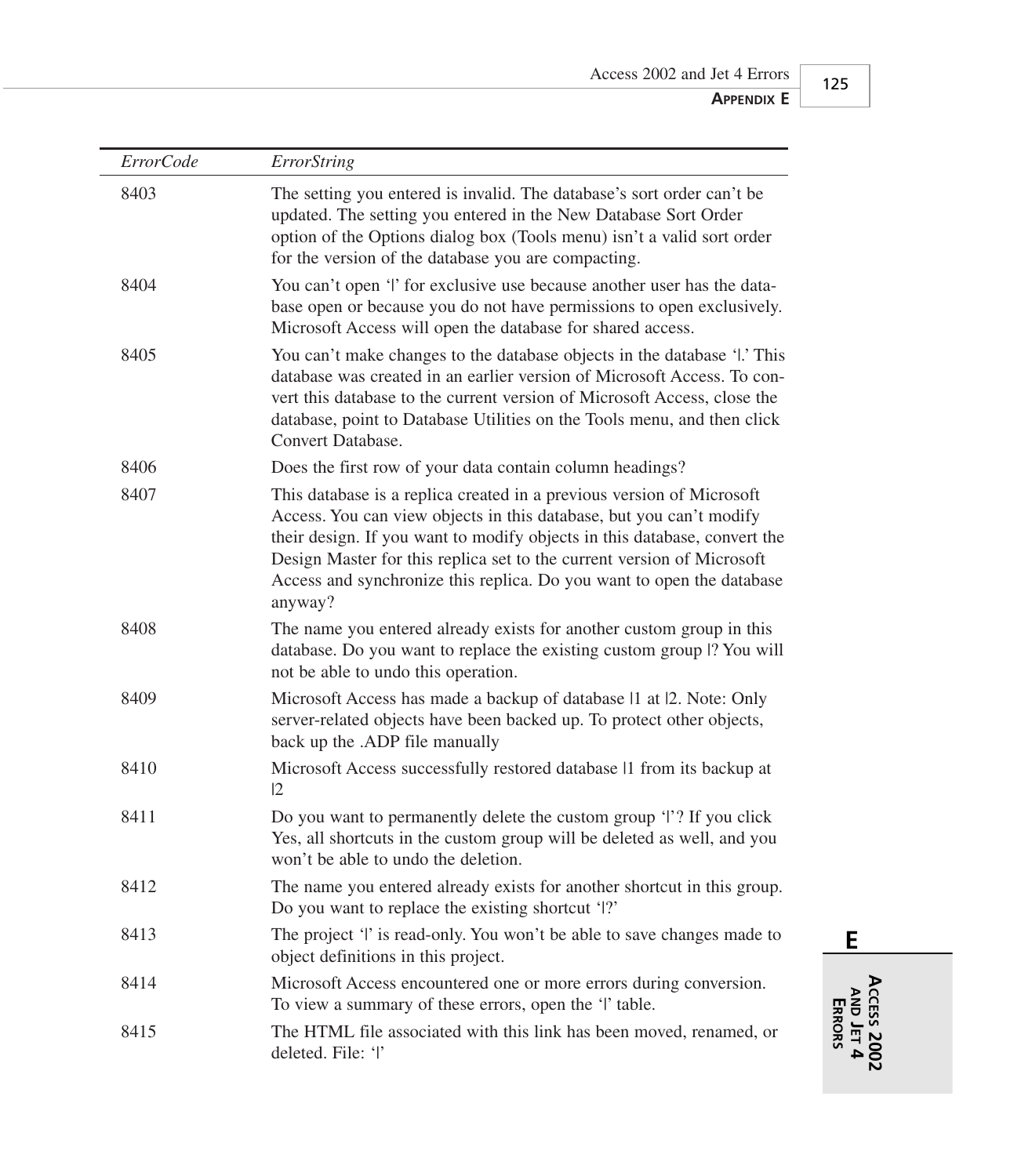| <b>ErrorCode</b> | ErrorString                                                                                                                                                                                                                                                                                     |
|------------------|-------------------------------------------------------------------------------------------------------------------------------------------------------------------------------------------------------------------------------------------------------------------------------------------------|
| 8416             | Renaming this user-defined function removes any existing permissions<br>and extended properties. Do you want to complete the rename action?                                                                                                                                                     |
| 8500             | A form with a subform object can't have its DefaultView property set<br>to Continuous Forms. You tried to add a subform to a form in Design<br>view. Microsoft Access will reset the property to Single Form.                                                                                   |
| 8501             | You can't modify this field because it is read-only. Some fields, such as<br>a calculated field, are read-only by design. However, any field can be<br>read-only if its Locked property is set to Yes.                                                                                          |
| 8502             | Microsoft Access has reached the end of the records. Do you want to<br>continue searching from the beginning?                                                                                                                                                                                   |
| 8503             | Microsoft Access has reached the beginning of the records. Do you<br>want to continue searching from the end?                                                                                                                                                                                   |
| 8504             | Microsoft Access finished searching the records. The search item was<br>not found.                                                                                                                                                                                                              |
| 8505             | Do you want to continue to search or replace?                                                                                                                                                                                                                                                   |
| 8506             | There isn't enough memory to save the current filter. Close unneeded<br>programs. Return to the form or datasheet, and then redefine and reap-<br>ply the filter. For more information on freeing memory, search the<br>Microsoft Windows Help index for 'memory, troubleshooting'.             |
| 8507             | There isn't enough memory to execute the macro that updates the<br>active filter. Microsoft Access is closing the Filter window.                                                                                                                                                                |
|                  | Close unneeded programs. Then try again to open the Filter window.                                                                                                                                                                                                                              |
|                  | For more information on freeing memory, search the Microsoft<br>Windows Help index for 'memory, troubleshooting'.                                                                                                                                                                               |
| 8508             | Microsoft Access can't find 'l.' The text string you entered in the Find<br>What box can't be evaluated against the current field. Reenter the text<br>string so that it conforms to the data type of the field.                                                                                |
| 8509             | You won't be able to undo this Replace operation. There isn't enough<br>free memory to use the Undo command. Do you want to continue?                                                                                                                                                           |
| 8510             | Microsoft Access can't save the current record. Do you want to undo<br>the changes to the record and continue the Paste operation?                                                                                                                                                              |
| 8511             | Records that Microsoft Access was unable to paste have been inserted<br>into a new table called 'l.' In the Database window, open the new table<br>to see the unpasted records. After you fix the problems that resulted in<br>the paste errors, copy and paste the records from the new table. |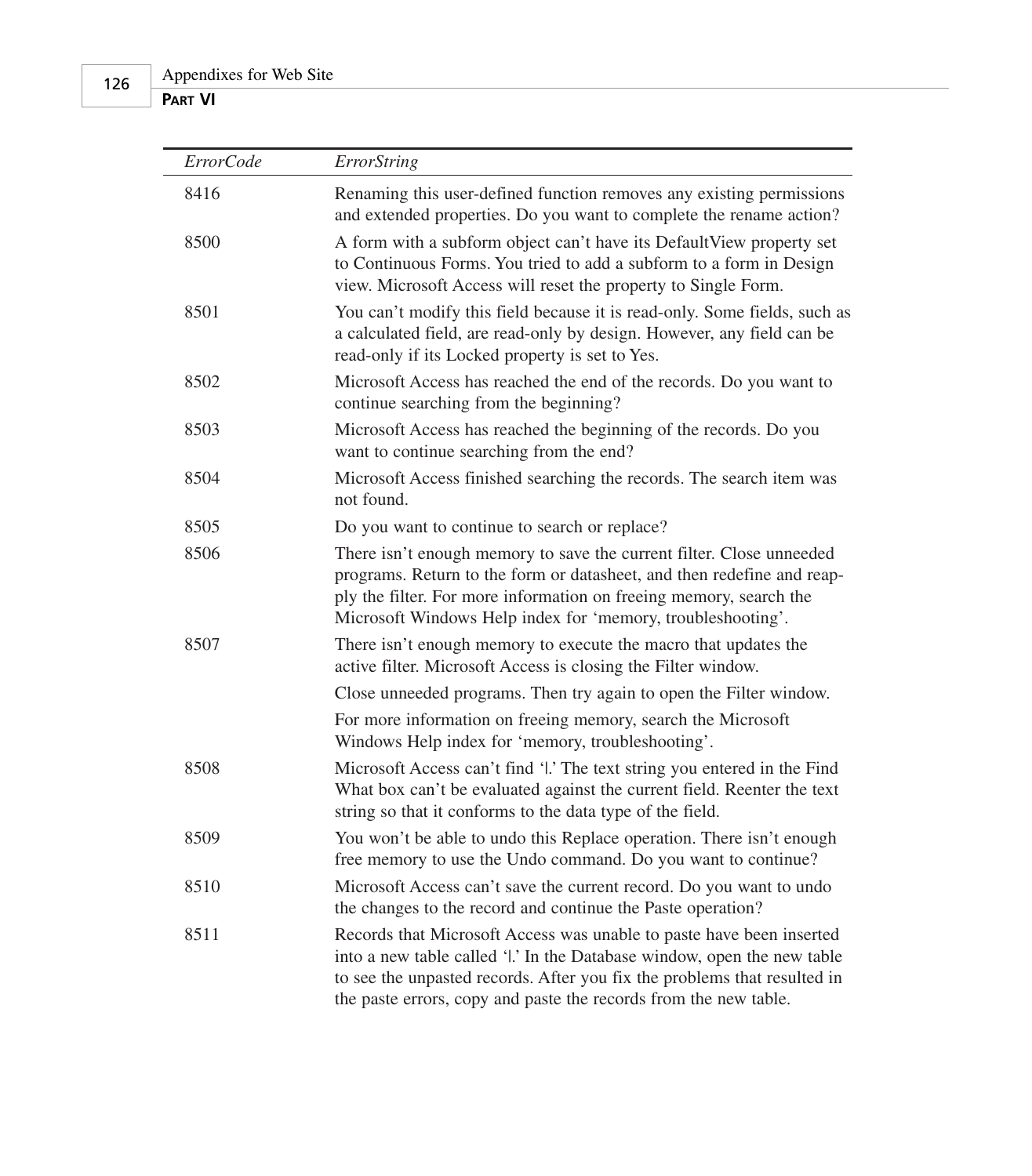| <b>ErrorCode</b> | ErrorString                                                                                                                                                                                                                                                                                                                                                                                              |
|------------------|----------------------------------------------------------------------------------------------------------------------------------------------------------------------------------------------------------------------------------------------------------------------------------------------------------------------------------------------------------------------------------------------------------|
| 8512             | None of the field names you pasted onto the Clipboard match the field<br>names on the form. Microsoft Access treats the data in the first row on<br>the Clipboard as field names. If you copied the data from another<br>application, the first row of data may have taken the place of the field<br>names. Do you want to paste the field names in the order you defined<br>with the Tab Order command? |
| 8513             | Some of the field names for the data you tried to paste don't match<br>field names on the form. Microsoft Access treats data in the first row<br>on the Clipboard as field names. In this case, some of those field<br>names don't match the field names on the form. Do you want to paste<br>only that data whose names match the field names on the Clipboard?                                         |
| 8514             | Do you want to suppress further error messages telling you why<br>records can't be pasted? If you click No, a message will appear for<br>every record that can't be pasted.                                                                                                                                                                                                                              |
| 8515             | You copied a large amount of data onto the Clipboard. When you copy<br>data onto the Clipboard, only the reference to the object is copied. If<br>you close the source document, however, Microsoft Access must paste<br>all the data from its source. Depending on the amount of data, this can<br>take some time. Do you want to save this data on the Clipboard?                                      |
| 8516             | You selected more records than can be copied onto the Clipboard at<br>one time. Divide the records into two or more groups, and then copy<br>and paste one group at a time. The maximum number of records you<br>can paste at one time is approximately 65,000.                                                                                                                                          |
| 8517             | Do you want to suppress further error messages telling you why<br>records can't be deleted? If you click No, a message will appear for<br>every record that can't be deleted.                                                                                                                                                                                                                            |
| 8518             | You won't be able to undo this Replace operation. Do you want to<br>continue?                                                                                                                                                                                                                                                                                                                            |
| 8519             | You are about to delete   record(s). If you click Yes, you won't be able<br>to undo this Delete operation. Are you sure you want to delete these<br>records?                                                                                                                                                                                                                                             |
| 8520             | You are about to paste $  record(s)$ . Are you sure you want to paste these<br>records?                                                                                                                                                                                                                                                                                                                  |
| 8521             | You won't be able to undo this Delete operation. The Undo command<br>won't be available because this operation is too large, or there isn't<br>enough free memory. Do you want to delete these items?                                                                                                                                                                                                    |
| 8522             | All timers are in use. Set the TimerInterval property back to zero so<br>that you can start another timer.                                                                                                                                                                                                                                                                                               |

L,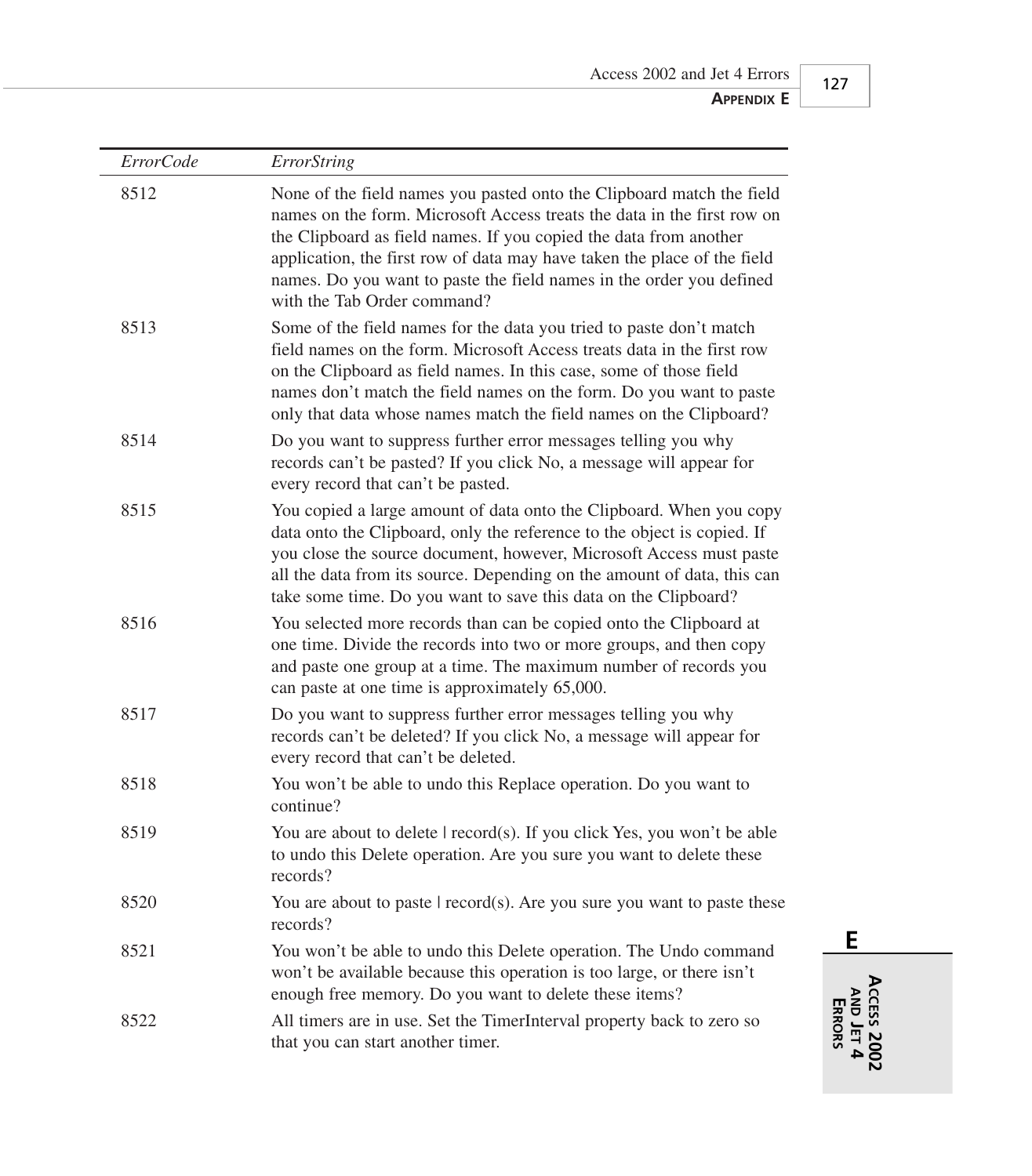| <b>ErrorCode</b> | ErrorString                                                                                                                                                                                                                                                                                                                                                        |
|------------------|--------------------------------------------------------------------------------------------------------------------------------------------------------------------------------------------------------------------------------------------------------------------------------------------------------------------------------------------------------------------|
| 8523             | Do you want to delete the custom palette information from this form or<br>report and revert to the default palette?                                                                                                                                                                                                                                                |
| 8524             | Do you want to delete the graphic from this button?                                                                                                                                                                                                                                                                                                                |
| 8525             | The remote data isn't accessible. You tried to open a form or report that<br>includes a DDE or DDESend function in a calculated control that spec-<br>ifies an OLE server application. Do you want to start the application  ?                                                                                                                                     |
| 8526             | Microsoft Access encountered a problem while trying to switch views<br>and must close this window.                                                                                                                                                                                                                                                                 |
| 8527             | Do you want to delete the group section for the database object 'l' and<br>its contents? You will not be able to undo this action. The group header<br>or footer you want to delete contains controls and will be deleted along<br>with the section.                                                                                                               |
| 8528             | Deleting these sections will also delete all controls in them. You will<br>not be able to undo this action. Do you want to delete these sections<br>anyway?                                                                                                                                                                                                        |
| 8529             | Do you want to delete the selected group level(s) and all associated<br>sections and their controls? The field or expression you're deleting<br>from the Sorting and Grouping box has an associated section (a header<br>or footer) containing controls that will be deleted along with the sec-<br>tion.                                                          |
| 8530             | Relationships that specify cascading deletes are about to cause I<br>record(s) in this table and in related tables to be deleted. Are you sure<br>you want to delete these records?                                                                                                                                                                                |
| 8531             | The section width is greater than the page width, and there are no items<br>in the additional space, so some pages may be blank. For example, the<br>report width may be wider than the page width.                                                                                                                                                                |
| 8532             | Do you want to remove this picture from the form?                                                                                                                                                                                                                                                                                                                  |
| 8533             | Some data may not be displayed. There is not enough horizontal space<br>on the page for the number of columns and column spacing you speci-<br>fied. Click Page Setup on the File menu, click the Columns tab, and<br>then reduce the number of columns or the size of the columns.                                                                                |
| 8534             | When you save this form or report, any code behind it will be deleted.<br>You have set the HasModule property to No, creating a form or report<br>that opens more quickly. Any macros associated with this form or<br>report will not be affected, nor will code in separate modules that is<br>called from this property sheet. Are you sure you want to do this? |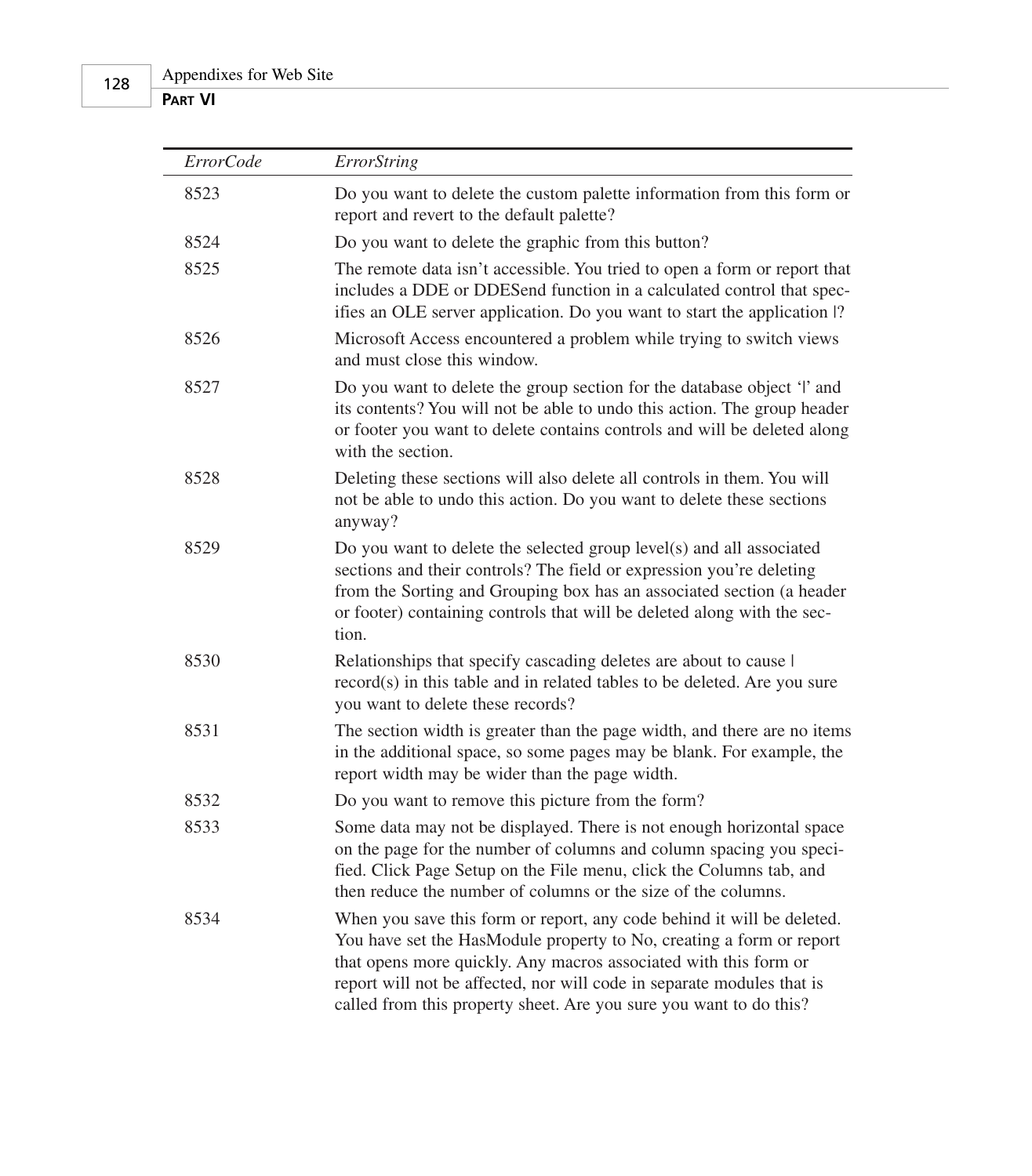| <b>ErrorCode</b> | ErrorString                                                                                                                                                                                                                                                                                                              |
|------------------|--------------------------------------------------------------------------------------------------------------------------------------------------------------------------------------------------------------------------------------------------------------------------------------------------------------------------|
| 8538             | You are about to delete this section. If you click Yes, the controls you<br>placed in this section will be deleted. Are you sure you want to delete<br>these controls?                                                                                                                                                   |
| 8539             | Relationships that specify cascading deletes are about to cause<br>record(s) in this table and in related tables to be deleted. Are you sure<br>you want to delete these records?                                                                                                                                        |
| 8540             | You are about to delete one or more records. If you click Yes, you<br>won't be able to undo this Delete operation. Are you sure you want to<br>delete these records?                                                                                                                                                     |
| 8541             | Microsoft Access could not perform the delete operation. An error<br>occurred during the delete operation, no records were deleted.                                                                                                                                                                                      |
| 8542             | Microsoft Access did not detect a relationship between the fields you<br>have chosen. Do you want a relationship to be created for you now?                                                                                                                                                                              |
| 8543             | You are about to delete this section and all related sections. If you click<br>Yes, the controls you placed in these sections will be deleted. Are you<br>sure you want to delete these controls?                                                                                                                        |
| 8544             | You won't be able to undo this paste operation. Do you want to<br>continue?                                                                                                                                                                                                                                              |
| 8545             | Microsoft Access can't save the filter criteria you entered in the Insert<br>Hyperlink dialog box. Make sure that the data access page is bound to<br>a record source before you set the filter criteria. Also make sure that<br>the criteria is in the form of a WHERE clause; for example,<br>EmployeeID=[EmployeeID]. |
| 9502             | Microsoft Access won't be able to undo this action or subsequent<br>actions. To make more resources available so that Access can record<br>further design actions, close and reopen this window. Do you want to<br>continue anyway?                                                                                      |
| 9504             | The file 'l' is not readable by JET. If you think you have a valid JET<br>file then this is most likely due to the recent file format change. Do<br>you want to attempt to upgrade the database format?                                                                                                                  |
| 9505             | The database 'l' needs to be repaired or isn't a database file. You or<br>another user may have unexpectedly quit Microsoft Access while a<br>Microsoft Access database was open. Do you want Microsoft Access to<br>attempt to repair the database?                                                                     |
| 9507             | Microsoft Access was unable to load all the library modules.                                                                                                                                                                                                                                                             |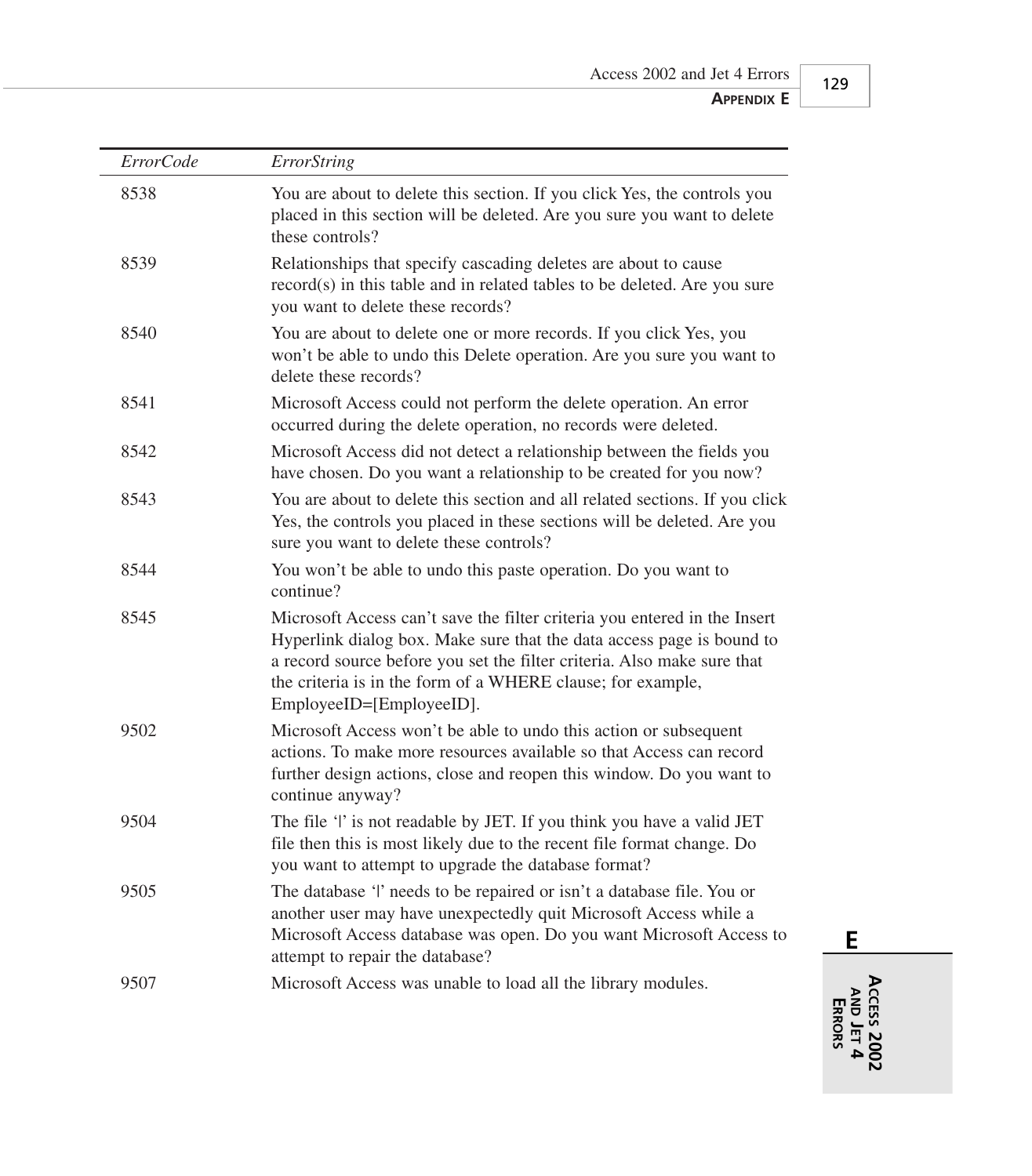| <b>ErrorCode</b> | ErrorString                                                                                                                                                                                                                                                                                                                                                                       |
|------------------|-----------------------------------------------------------------------------------------------------------------------------------------------------------------------------------------------------------------------------------------------------------------------------------------------------------------------------------------------------------------------------------|
| 9508             | Microsoft Access couldn't close database 'l.' Your last change may not<br>have been saved because an internal buffer was locked by another user<br>(whose name was given in the previous message). To avoid losing data,<br>wait for the other user to finish using the record, and then click OK<br>again. If you click Cancel, you may lose changes that haven't been<br>saved. |
| 9509             | You can't undo this command and, once it's completed, you won't be<br>able to edit this object. Do you want to continue anyway?                                                                                                                                                                                                                                                   |
| 9510             | Microsoft Access can't open the file 'l'.                                                                                                                                                                                                                                                                                                                                         |
| 9511             | I                                                                                                                                                                                                                                                                                                                                                                                 |
| 9512             | Successfully repaired the 'l' database.                                                                                                                                                                                                                                                                                                                                           |
| 9513             | Microsoft Access was unable to completely repair the 'l' table and<br>deleted some Memo, OLE Object, or Hyperlink field values. To<br>recover the data, restore from your backup copy of the database.                                                                                                                                                                            |
|                  | Note that the data in the deleted field may have been damaged by a bad<br>sector on your hard disk. For more information on checking your disk's<br>surface, files, and folders for errors, search the Windows Help index for<br>'checking for disk errors'.                                                                                                                      |
| 9514             | One or more records were unrecoverable and were deleted from the 'l'<br>table.                                                                                                                                                                                                                                                                                                    |
| 9515             | The 'l' table was truncated; data was lost.                                                                                                                                                                                                                                                                                                                                       |
| 9516             | One or more indexes from the 'l' table couldn't be repaired and were<br>deleted.                                                                                                                                                                                                                                                                                                  |
| 9517             | The Save As command can't process any subforms contained in your<br>report. Do you want to proceed anyway?                                                                                                                                                                                                                                                                        |
| 9518             | An error occurred while adding this word to the custom dictionary.                                                                                                                                                                                                                                                                                                                |
|                  | • The dictionary file may be read-only.                                                                                                                                                                                                                                                                                                                                           |
|                  | • There may be a disk error.                                                                                                                                                                                                                                                                                                                                                      |
| 9519             | An error occurred while adding this word to the Change All list. The<br>dictionary may be full.                                                                                                                                                                                                                                                                                   |
| 9520             | An error occurred while adding the word to the Ignore All list. The<br>dictionary may be full.                                                                                                                                                                                                                                                                                    |
| 9521             | The specified word is too large. Words can't exceed 64 characters.                                                                                                                                                                                                                                                                                                                |
| 9523             | Microsoft Access can't open the 'l' custom dictionary.                                                                                                                                                                                                                                                                                                                            |
| 9524             | Microsoft Access can't start the spelling checker because it isn't<br>installed.                                                                                                                                                                                                                                                                                                  |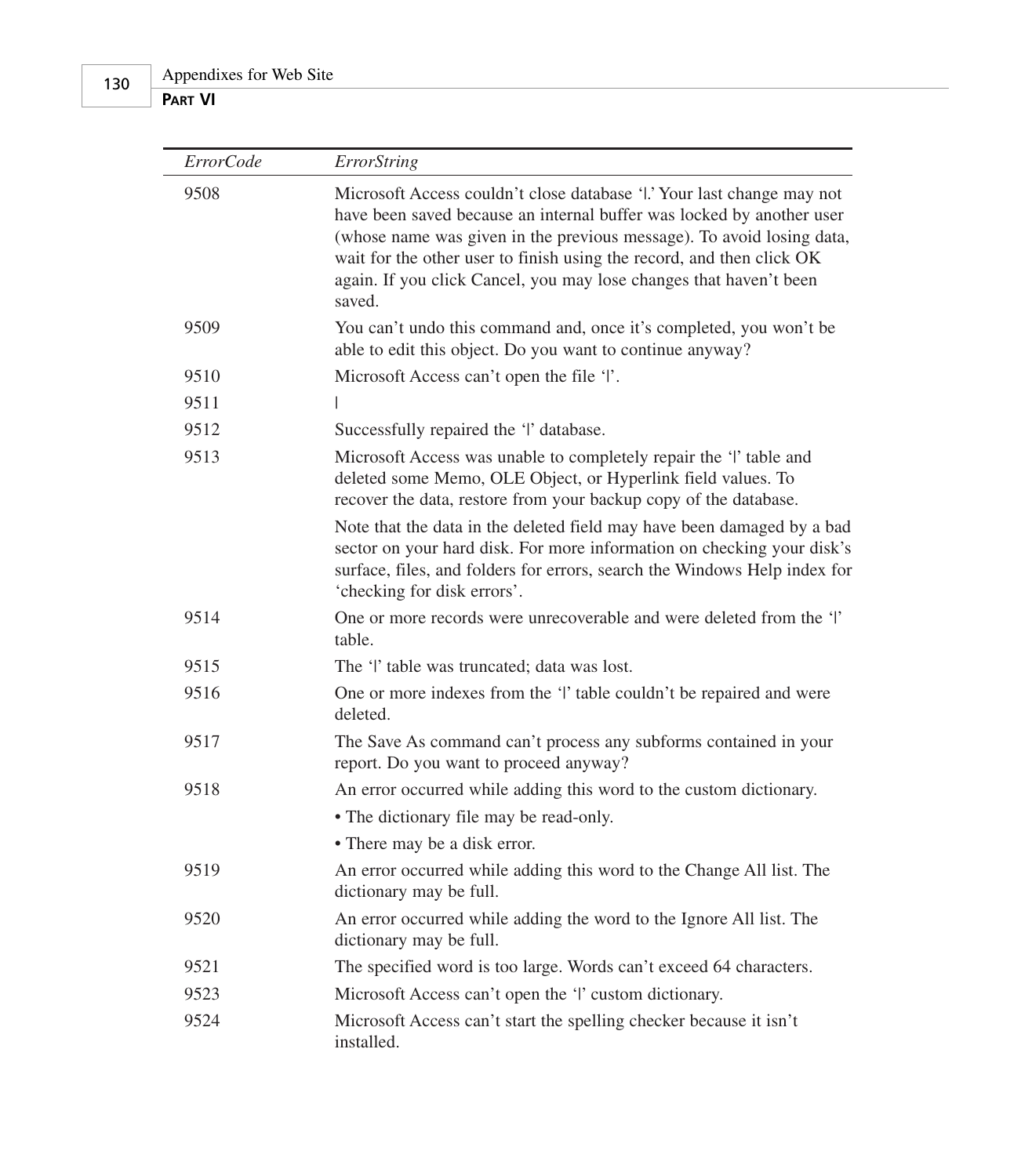| <b>ErrorCode</b> | ErrorString                                                                                                                                                                                                                                                                        |
|------------------|------------------------------------------------------------------------------------------------------------------------------------------------------------------------------------------------------------------------------------------------------------------------------------|
| 9525             | Microsoft Access can't open the main dictionary file. Verify that this<br>file has been correctly installed.                                                                                                                                                                       |
| 9526             | The spelling checker only works on text fields that contain text data.<br>You're trying to check a field with a data type other than Text or<br>Memo.                                                                                                                              |
| 9527             | The spelling checker can't proceed; you must first select data from a<br>table, query, view, stored procedure, or form.                                                                                                                                                            |
| 9529             | The spelling checker can't proceed; form data is not updateable. The<br>form may be based on a query that isn't updateable or is only partly<br>updateable. For information on when a query is updateable, click Help.                                                             |
| 9530             | An error occurred while trying to modify the contents of field 'l.' The<br>field may be locked or read-only, or you may not have permissions to<br>change it. For information on security permissions and who can change<br>them, click Help.                                      |
| 9531             | An error occurred while trying to save spelling preferences.                                                                                                                                                                                                                       |
| 9532             | The 'l' field can't be modified because it's a read-only field.                                                                                                                                                                                                                    |
| 9533             | An error occurred while trying to add the word pair to the AutoCorrect<br>list.                                                                                                                                                                                                    |
| 9534             | The current selection does not contain any fields that can be checked<br>for spelling errors. You can check the spelling of text box controls with<br>Text or Memo data types.                                                                                                     |
| 9535             | You entered an invalid main dictionary. Please select a valid entry.                                                                                                                                                                                                               |
| 9536             | The spelling check is complete.                                                                                                                                                                                                                                                    |
| 9537             | You must restart the spelling checker for the dictionary change to take<br>effect.                                                                                                                                                                                                 |
| 9538             | The 'l' custom dictionary doesn't exist. Do you want to create it?                                                                                                                                                                                                                 |
| 9539             | You have specified a word that isn't found in the main or custom dic-<br>tionary. Do you want to use this word and continue checking?                                                                                                                                              |
| 9540             | The main dictionary you selected can't be used. It has not been cor-<br>rectly installed.                                                                                                                                                                                          |
| 9541             | The spelling checker can't undo your last change. The data in field 'l'<br>has been modified by another user. To resume the spelling check, click<br>OK.                                                                                                                           |
| 9542             | This database must be closed before you can create a replica. Do you<br>want Microsoft Access to close this database and create the replica? If<br>you proceed, Microsoft Access will close your database and convert it<br>to a Design Master. The database may increase in size. |

L.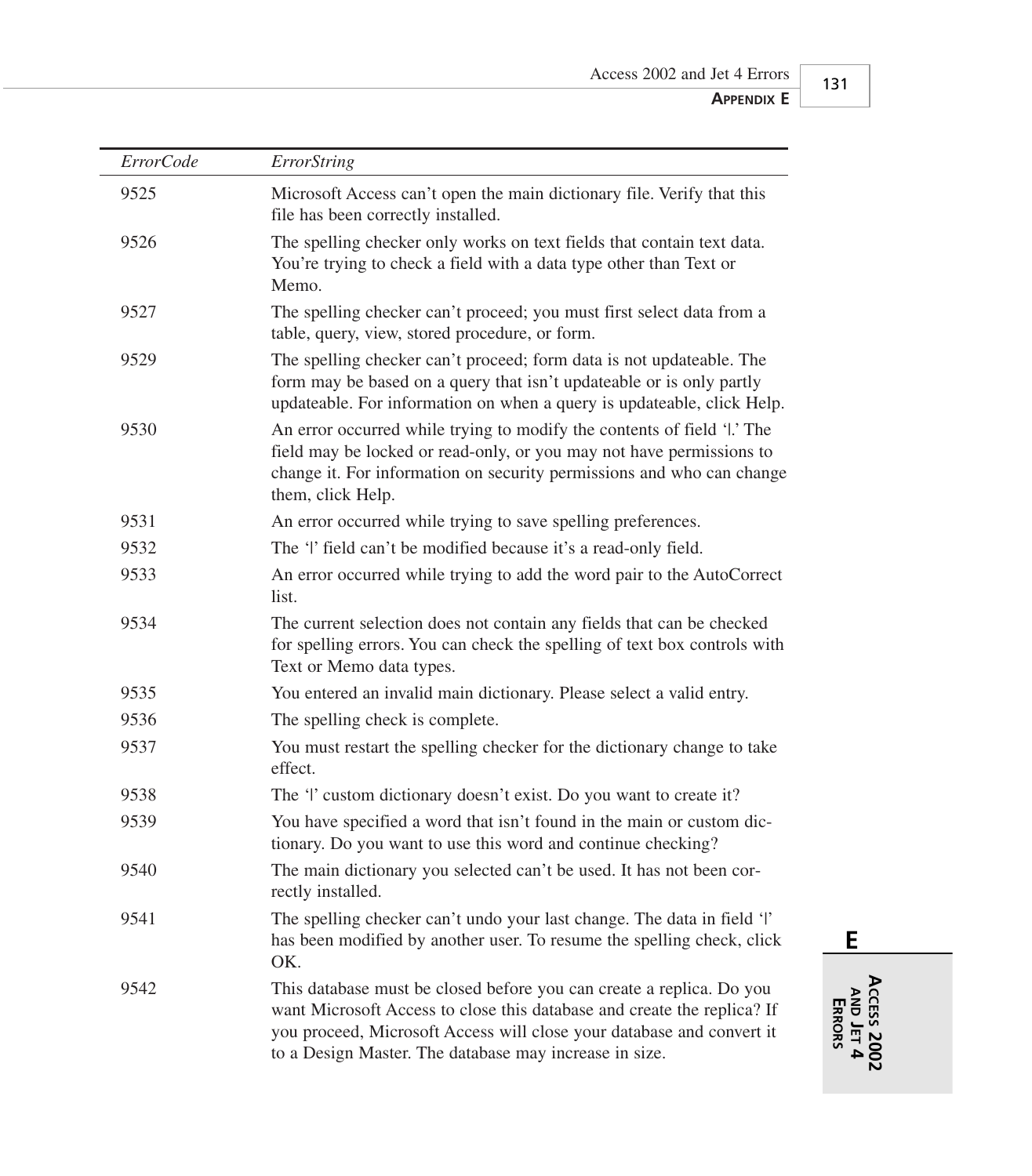| <b>ErrorCode</b> | ErrorString                                                                                                                                                                                                                                                                        |
|------------------|------------------------------------------------------------------------------------------------------------------------------------------------------------------------------------------------------------------------------------------------------------------------------------|
| 9543             | The Hangul Hanja Converter can't proceed. There is no Hangul or<br>Hanja data to convert.                                                                                                                                                                                          |
| 9544             | Microsoft Access can't register the 'l' custom dictionary.                                                                                                                                                                                                                         |
| 9545             | After you have converted this file to Access 2002 File Format, the new<br>file cannot be shared with Access 2000 users or Access 97 users. For<br>more information about conversion, click Help.                                                                                   |
| 9546             | This data access page was created in a previous version of Microsoft<br>Access. To open this page in Design view, you must convert it to the<br>current version of Access. Once you have converted this page, you<br>can't open it in Design view in a previous version of Access. |
| 9547             | After you have converted this file to Access 2000 File Format, the new<br>file cannot be shared with Access 97 users. Any functionality specific<br>to Access 2002 will not be available in Access 2000. For more infor-<br>mation about conversion, click Help.                   |
| 9548             | After you have converted this file to Access 97 File Format, any func-<br>tionality specific to Access 2000 or Access 2002 will be lost. For more<br>information about conversion, click Help.                                                                                     |
| 10000            | You must first save the table. Do you want to save the table now?                                                                                                                                                                                                                  |
| 10001            | You must first save the view. Do you want to save the view now?                                                                                                                                                                                                                    |
| 10002            | You must first save the stored procedure. Do you want to save the<br>stored procedure now?                                                                                                                                                                                         |
| 10003            | You must first save the query. Do you want to save the query now?                                                                                                                                                                                                                  |
| 10004            | Do you want to permanently delete the selected field(s) and all the data<br>in the field(s)? To permanently delete the field(s), click Yes.                                                                                                                                        |
| 10005            | There is no primary key defined. Although a primary key isn't<br>required, it's highly recommended. A table must have a primary key for<br>you to define a relationship between this table and other tables in the<br>database. Do you want to create a primary key now?           |
| 10006            | Changing to this data type requires removal of one or more indexes.<br>You can't use indexes on fields with a Memo, OLE Object, or<br>Hyperlink data type. If you click Yes, Microsoft Access will delete the<br>indexes that include that field. Do you want to continue anyway?  |
| 10007            | Deleting field 'l' requires Microsoft Access to delete the primary key.<br>Do you want to delete this field anyway?                                                                                                                                                                |
| 10008            | Deleting field 'l' requires Microsoft Access to delete one or more<br>indexes. If you click Yes, Microsoft Access will delete the field and all<br>its indexes. Do you want to delete this field anyway?                                                                           |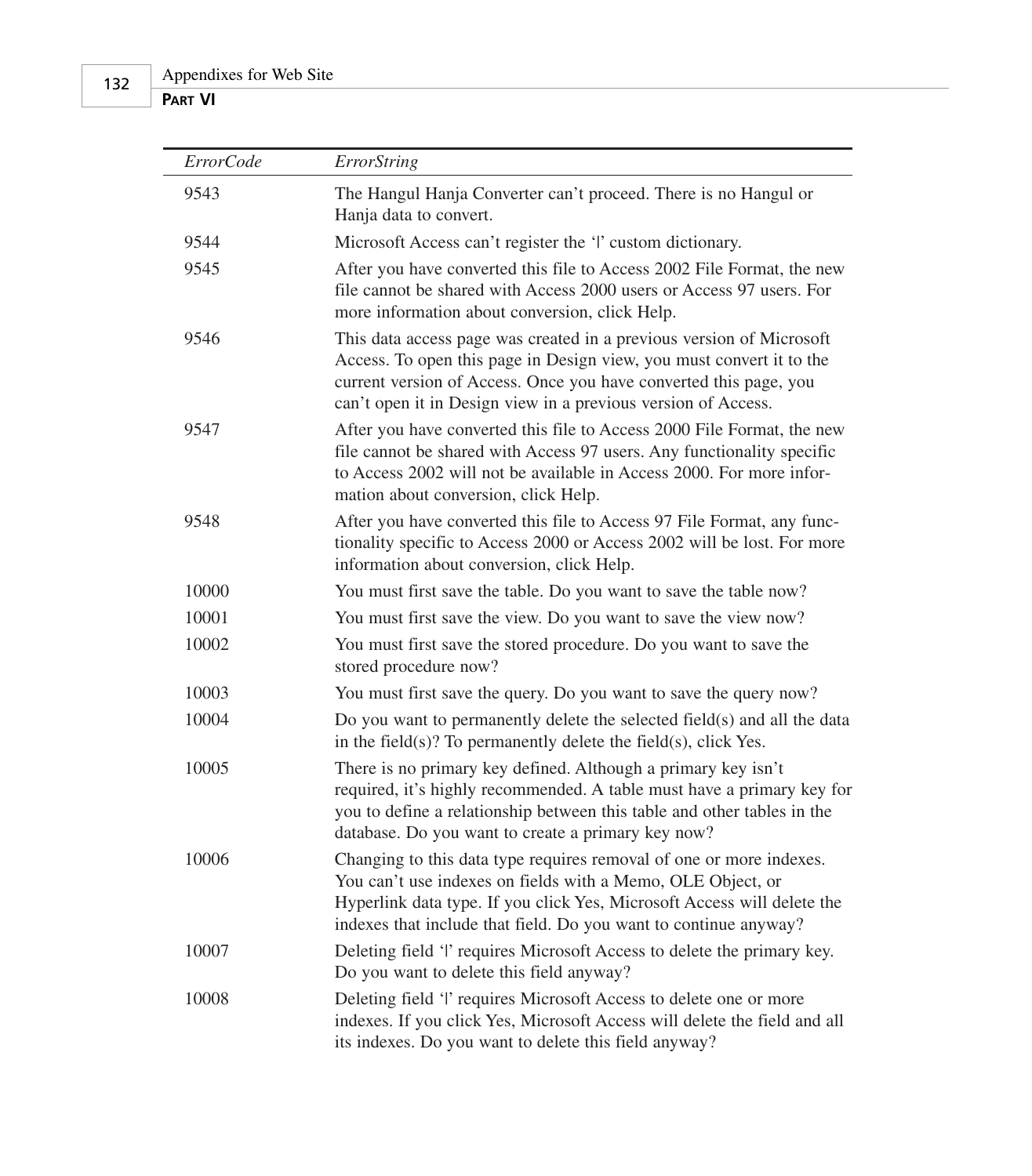| <b>ErrorCode</b> | ErrorString                                                                                                                                                                                                                                                                                                                                                                   |
|------------------|-------------------------------------------------------------------------------------------------------------------------------------------------------------------------------------------------------------------------------------------------------------------------------------------------------------------------------------------------------------------------------|
| 10009            | You can't open the table 'l' for modification. A query or form bound to<br>the table is open, you may not have permission to open this table in<br>Design view, or another user has the table open. Do you want to open<br>this table as read-only? If you have opened a query or form bound to<br>this table, close it, and then try again to open the table in Design view. |
| 10010            | Table 'l' is a linked table with some properties that can't be modified.<br>Do you want to open it anyway?                                                                                                                                                                                                                                                                    |
| 10011            | Microsoft Access encountered errors while converting the data. The<br>contents of fields in $ 1 \text{ record}(s)$ were deleted. Do you want to proceed<br>anyway?                                                                                                                                                                                                            |
| 10012            | Microsoft Access can't retrieve field properties from the system tables.<br>The database needs to be repaired. If you click Yes, Microsoft Access<br>will open the table in Design view. The settings of the FieldName,<br>DataType, FieldSize, Indexed, and Primary properties will remain<br>intact, but the settings of other field properties will be lost.               |
|                  | You can attempt to redefine the lost properties, but it is recommended<br>that you restore the database from a backup copy, or close it and use<br>the Repair Database command on the Tools menu (Database Utilities<br>submenu).                                                                                                                                             |
|                  | Do you want to continue anyway?                                                                                                                                                                                                                                                                                                                                               |
| 10013            | Microsoft Access can't save property changes for linked tables. Do you<br>want to continue anyway?                                                                                                                                                                                                                                                                            |
| 10014            | Microsoft Access was unable to append all the data to the table. The<br>contents of fields in 11 record(s) were deleted, and 12 record(s) were<br>lost due to key violations.                                                                                                                                                                                                 |
|                  | • If data was deleted, the data you pasted or imported doesn't match<br>the field data types or the FieldSize property in the destination table.                                                                                                                                                                                                                              |
|                  | • If records were lost, either the records you pasted contain primary<br>key values that already exist in the destination table, or they violate<br>referential integrity rules for a relationship defined between tables.                                                                                                                                                    |
|                  | Do you want to proceed anyway?                                                                                                                                                                                                                                                                                                                                                |
| 10015            | Changing to this data type requires removal of the primary key. Do you<br>want to continue anyway?                                                                                                                                                                                                                                                                            |
| 10016            | Some data may be lost. The setting for the FieldSize property of one or<br>more fields has been changed to a shorter size. If data is lost, valida-<br>tion rules may be violated as a result. Do you want to continue any-<br>way?                                                                                                                                           |

L,

133

**E**

**AND JET 4 ERRORS** **ACCESS**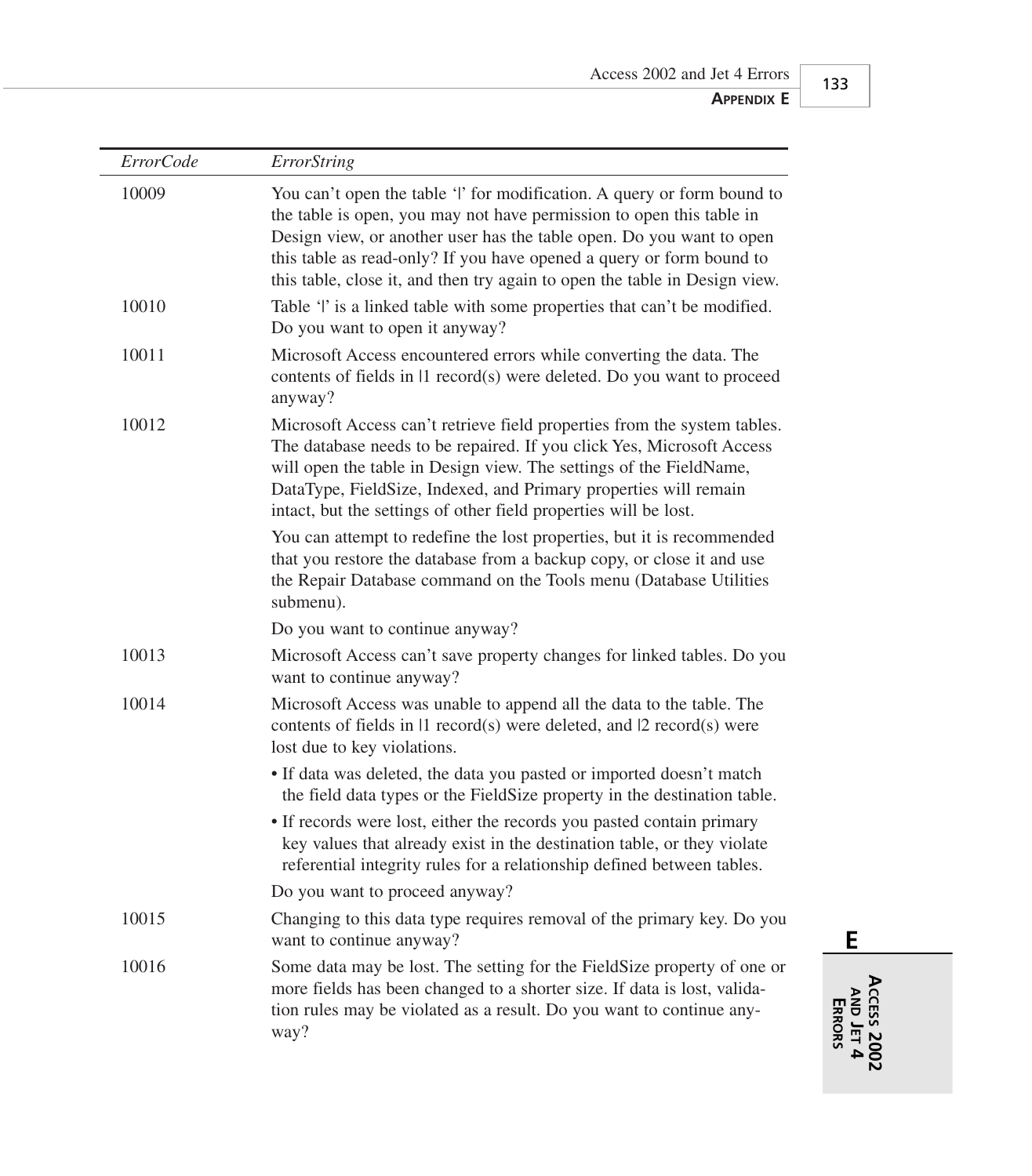| <b>ErrorCode</b> | ErrorString                                                                                                                                                                                                                            |
|------------------|----------------------------------------------------------------------------------------------------------------------------------------------------------------------------------------------------------------------------------------|
| 10017            | Your computer is out of disk space. You won't be able to undo this<br>paste append. Do you want to continue anyway?                                                                                                                    |
| 10018            | Microsoft Access was unable to append all the data to the table. The<br>contents of fields in 11 record(s) were deleted, and 12 record(s) were<br>lost due to key violations.                                                          |
|                  | • If data was deleted, the data you pasted or imported doesn't match<br>the field data types or the FieldSize property in the destination table.                                                                                       |
|                  | • If records were lost, the records you pasted contain primary key val-<br>ues that already exist in the destination table, or they violate referen-<br>tial integrity rules for a relationship defined between tables.                |
| 10019            | Microsoft Access can't find the database containing the linked table 'l.'<br>The properties set in Microsoft Access for the linked table will be lost.<br>Do you want to continue with the conversion anyway?                          |
| 10020            | Data integrity rules have been changed; existing data may not be valid<br>for the new rules. This process may take a long time. Do you want the<br>existing data to be tested with the new rules?                                      |
| 10021            | Existing data violates the new record validation rule. Do you want to<br>keep testing with the new rule?                                                                                                                               |
|                  | • To keep the new rule and continue testing, click Yes.                                                                                                                                                                                |
|                  | • To revert to the old rule and continue testing, click No.                                                                                                                                                                            |
|                  | • To stop testing, click Cancel.                                                                                                                                                                                                       |
| 10022            | Existing data violates the new setting for the '11' property for field '12.'<br>Do you want to keep testing with the new setting?                                                                                                      |
|                  | • To keep the new setting and continue testing, click Yes.                                                                                                                                                                             |
|                  | • To revert to the old setting and continue testing, click No.                                                                                                                                                                         |
|                  | • To stop testing, click Cancel.                                                                                                                                                                                                       |
| 10023            | Microsoft Access deleted   indexes on the converted fields. Some data<br>did not convert properly.                                                                                                                                     |
| 10024            | You must save the table first. Microsoft Access can't test your data<br>until you save the design changes you made. Do you want to save the<br>table now?                                                                              |
| 10025            | This operation will test the table's record and field validation rules, as<br>well as the Required and AllowZeroLength properties, for all data in<br>the table. This process may take a long time. Do you want to continue<br>anyway? |
| 10026            | All data was valid for all rules.                                                                                                                                                                                                      |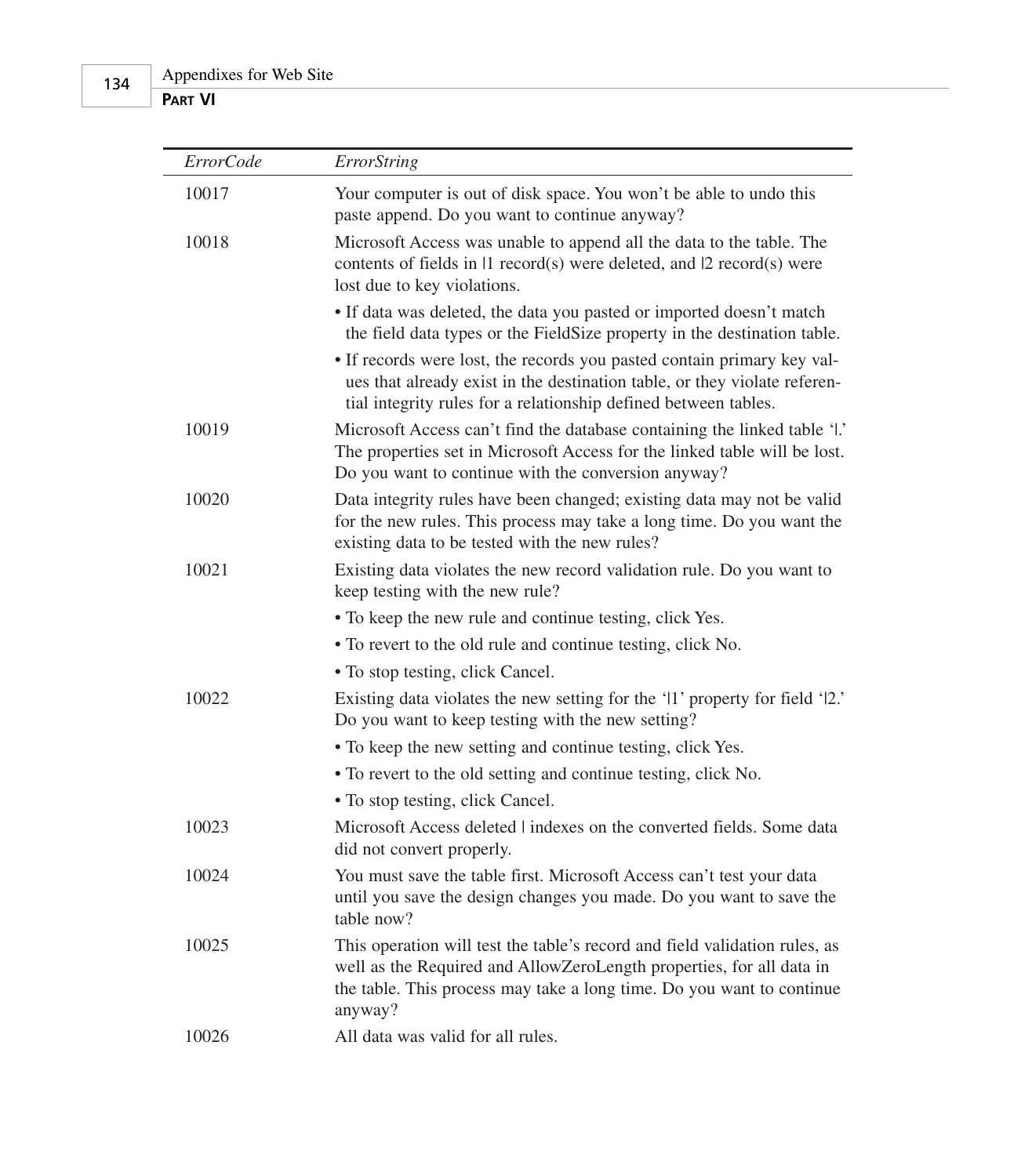| <b>ErrorCode</b> | ErrorString                                                                                                                                                                                                                                                                                                                     |
|------------------|---------------------------------------------------------------------------------------------------------------------------------------------------------------------------------------------------------------------------------------------------------------------------------------------------------------------------------|
| 10027            | Existing data violates the new record validation rule. Do you want to<br>continue testing data with this new rule?                                                                                                                                                                                                              |
|                  | • To continue testing for other new rule violations, click Yes.                                                                                                                                                                                                                                                                 |
|                  | • To continue to test only the old validation rules, click No.                                                                                                                                                                                                                                                                  |
|                  | • To stop testing, click Cancel.                                                                                                                                                                                                                                                                                                |
| 10028            | The existing data violates the 'll' property for field 'l2.' If you continue<br>testing, Microsoft Access will inform you if data violates any other<br>property settings in the table. Would you like to continue testing?                                                                                                     |
| 10029            | There is no primary key defined. Although a primary key isn't<br>required, it's highly recommended. A table must have a primary key<br>for you to add data to this table or to define relationships between this<br>table and other tables in the database. Do you want to return to table<br>design and add a primary key now? |
| 10030            | There is no primary key defined. Although a primary key isn't<br>required, it's highly recommended. A table must have a primary key<br>for you to define relationships between this table and other tables in<br>the database. Do you want to return to table design and add a primary<br>key now?                              |
| 10031            | You must first save the function. Do you want to save the function<br>now?                                                                                                                                                                                                                                                      |
| 10250            | You can't print the scrollable (unfrozen) columns on the datasheet. The<br>frozen columns are wider than the page. Do you want to print just the<br>frozen columns? If you want to print the unfrozen columns, try one or<br>more of the following:                                                                             |
|                  | • Decrease the column width and increase the row height of the frozen<br>columns.                                                                                                                                                                                                                                               |
|                  | • Change the page orientation to Landscape in the printer Properties<br>dialog box.                                                                                                                                                                                                                                             |
|                  | • Decrease the size of the left and right page margins in the Page Setup<br>dialog box.                                                                                                                                                                                                                                         |
| 10251            | The column heading is too tall to fit on the page. Part of the heading<br>will be cut off. Do you want to print the incomplete heading? To pre-<br>vent headings from being cut off, try one or more of the following:                                                                                                          |
|                  | • Change the page orientation to Portrait in the printer Properties dia-<br>log box.                                                                                                                                                                                                                                            |
|                  | • Decrease the size of the top and bottom page margins in the Page<br>Setup dialog box.                                                                                                                                                                                                                                         |

 $\sim$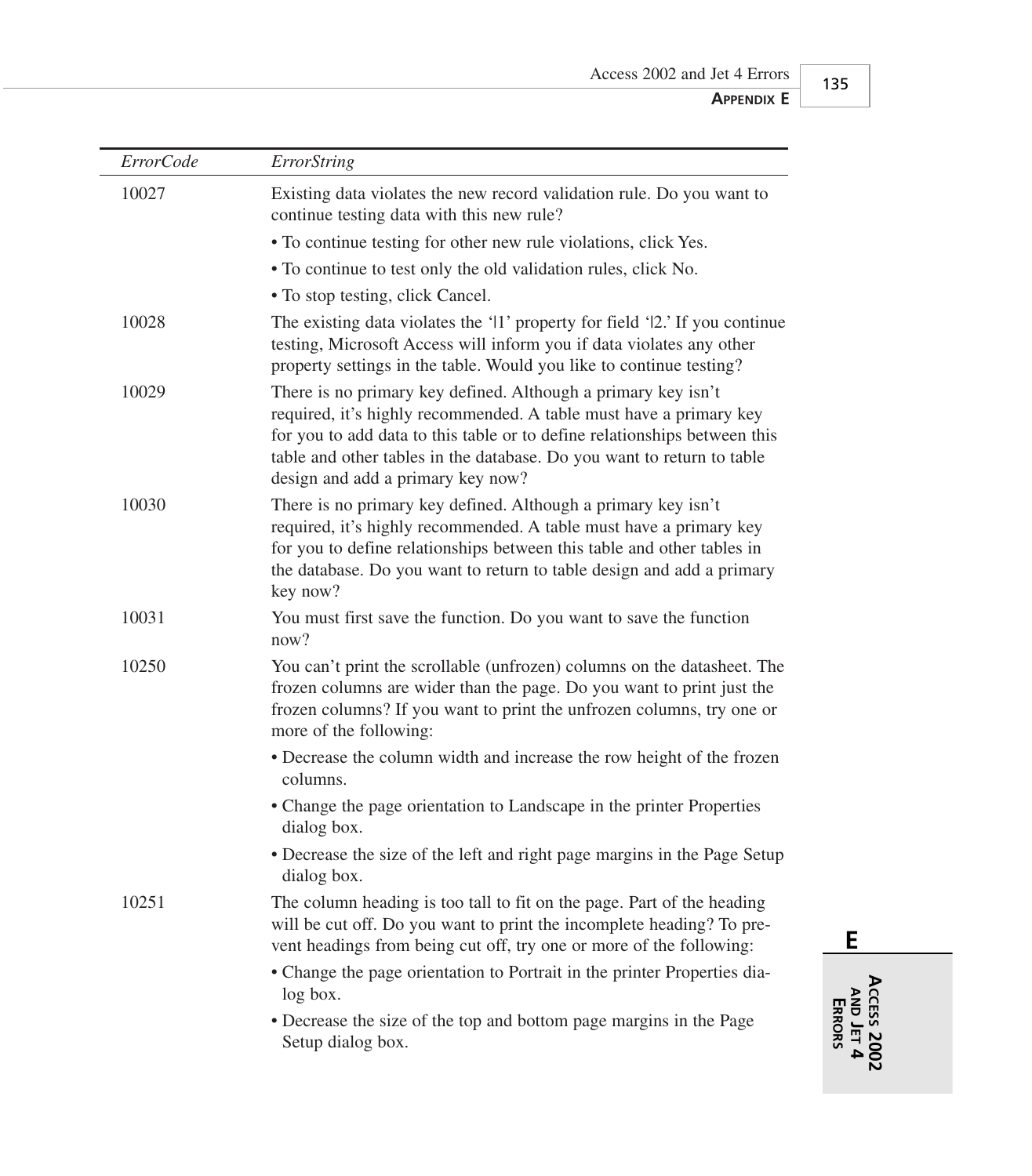| <b>ErrorCode</b> | ErrorString                                                                                                                                                                                                                                                  |
|------------------|--------------------------------------------------------------------------------------------------------------------------------------------------------------------------------------------------------------------------------------------------------------|
| 10252            | At least one column is too wide to fit on the page. Data in that column<br>will be cut off. Do you want to print the column with incomplete data?<br>To prevent data from being cut off, try one or more of the following:                                   |
|                  | • Decrease the column width and increase the row height.                                                                                                                                                                                                     |
|                  | • Change the page orientation to Landscape in the printer Properties<br>dialog box.                                                                                                                                                                          |
|                  | • Decrease the size of the left and right page margins in the Page Setup<br>dialog box.                                                                                                                                                                      |
| 10253            | The row height exceeds the space between the top and bottom margins.<br>Do you want to print the columns with incomplete data? To prevent<br>data from being cut off, try one or more of the following:                                                      |
|                  | · Increase the column width and decrease the row height.                                                                                                                                                                                                     |
|                  | • Change the page orientation to Portrait in the printer Properties dialog<br>box.                                                                                                                                                                           |
|                  | • Decrease the size of the top and bottom page margins in the Page<br>Setup dialog box.                                                                                                                                                                      |
| 10500            | You are about to run an update query that will modify data in your<br>table. Are you sure you want to run this type of action query? For<br>information on how to prevent this message from displaying every time<br>you run an action query, click Help.    |
| 10501            | You are about to run an append query that will modify data in your<br>table. Are you sure you want to run this type of action query? For<br>information on turning off confirmation messages for document dele-<br>tions, click Help.                        |
| 10502            | You are about to run a make-table query that will modify data in your<br>table. Are you sure you want to run this type of action query? For<br>information on how to prevent this message from displaying every time<br>you run an action query, click Help. |
| 10503            | You are about to run a delete query that will modify data in your table.<br>Are you sure you want to run this type of action query? For informa-<br>tion on how to prevent this message from displaying every time you<br>run an action query, click Help.   |
| 10504            | You are about to run a data-definition query that may modify data in<br>your table. Are you sure you want to run this type of an SQL query? If<br>not, click No and then modify the query or close it to run later.                                          |
| 10505            | You are about to update   row(s). Once you click Yes, you can't use the<br>Undo command to reverse the changes. Are you sure you want to<br>update these records?                                                                                            |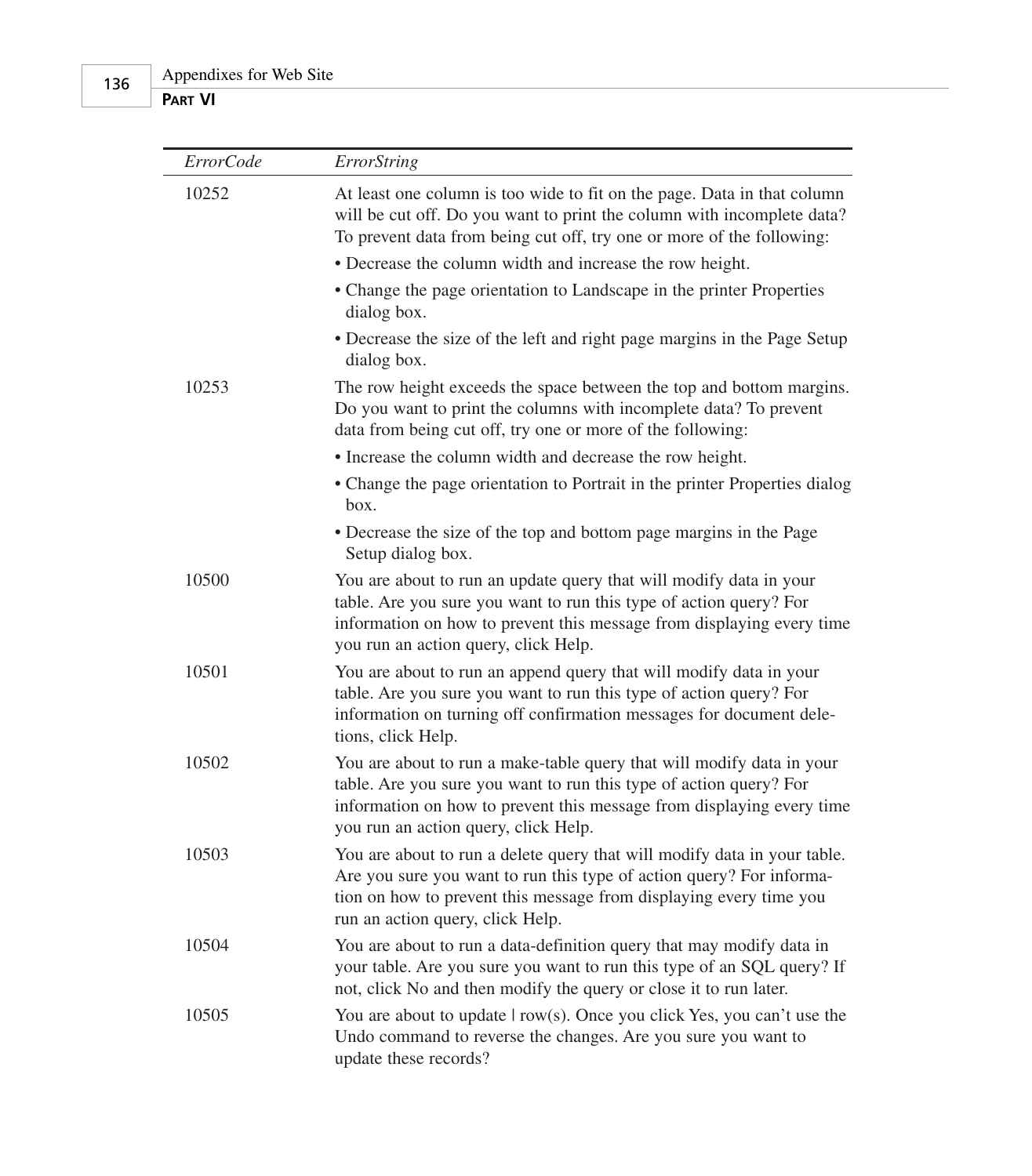| <b>ErrorCode</b> | ErrorString                                                                                                                                                                                                                                                                                                                                                                                                       |
|------------------|-------------------------------------------------------------------------------------------------------------------------------------------------------------------------------------------------------------------------------------------------------------------------------------------------------------------------------------------------------------------------------------------------------------------|
| 10506            | You are about to append $ row(s)$ . Once you click Yes, you can't use the<br>Undo command to reverse the changes. Are you sure you want to<br>append the selected rows?                                                                                                                                                                                                                                           |
| 10507            | You are about to paste $ \text{row}(s) $ into a new table. Once you click Yes,<br>you can't use the Undo command to reverse the changes. Are you sure<br>you want to create a new table with the selected records?                                                                                                                                                                                                |
| 10508            | You are about to delete $  row(s)$ from the specified table. Once you<br>click Yes, you can't use the Undo command to reverse the changes. Are<br>you sure you want to delete the selected records?                                                                                                                                                                                                               |
| 10509            | Microsoft Access can't update all the records in the update query.<br>Microsoft Access didn't update l1 field(s) due to a type conversion fail-<br>ure, $ 2 \text{ record}(s)$ due to key violations, $ 3 \text{ record}(s)$ due to lock viola-<br>tions, and  4 record(s) due to validation rule violations. Do you want to<br>continue running this type of action query anyway?                                |
|                  | To ignore the error(s) and run the query, click Yes.                                                                                                                                                                                                                                                                                                                                                              |
|                  | For an explanation of the causes of the violations, click Help.                                                                                                                                                                                                                                                                                                                                                   |
| 10510            | Microsoft Access can't append all the records in the append query.<br>Microsoft Access set 11 field(s) to Null due to a type conversion failure,<br>and it didn't add $ 2 \text{ record}(s)$ to the table due to key violations, $ 3 \rangle$<br>$record(s)$ due to lock violations, and $ 4 \text{ record}(s)$ due to validation rule<br>violations. Do you want to run the action query anyway?                 |
|                  | To ignore the error(s) and run the query, click Yes.                                                                                                                                                                                                                                                                                                                                                              |
|                  | For an explanation of the causes of the violations, click Help.                                                                                                                                                                                                                                                                                                                                                   |
| 10511            | Microsoft Access can't add all the records in the update or append<br>query. It set $ 1$ field(s) to Null due to a type conversion failure.                                                                                                                                                                                                                                                                       |
|                  | A type conversion failure is caused when the data in one or more fields<br>doesn't match the DataType or FieldSize property in the destination<br>table. For example, leaving blank fields in a Yes/No field or entering<br>text in a numeric field will cause this error. Do you want to ignore the<br>errors and run the update or append query anyway? To ignore the<br>error(s) and run the query, click Yes. |
| 10512            | Microsoft Access can't delete $ 2 \text{ record}(s) $ in the delete query due to<br>key violations and 13 record(s) due to lock violations. Do you want to<br>run this action query anyway?                                                                                                                                                                                                                       |
|                  | To ignore the error(s) and run the query, click Yes.                                                                                                                                                                                                                                                                                                                                                              |
|                  | For an explanation of the causes of the violations, click Help.                                                                                                                                                                                                                                                                                                                                                   |

**ACCESS 2002 AND JET 4 ERRORS**

**E**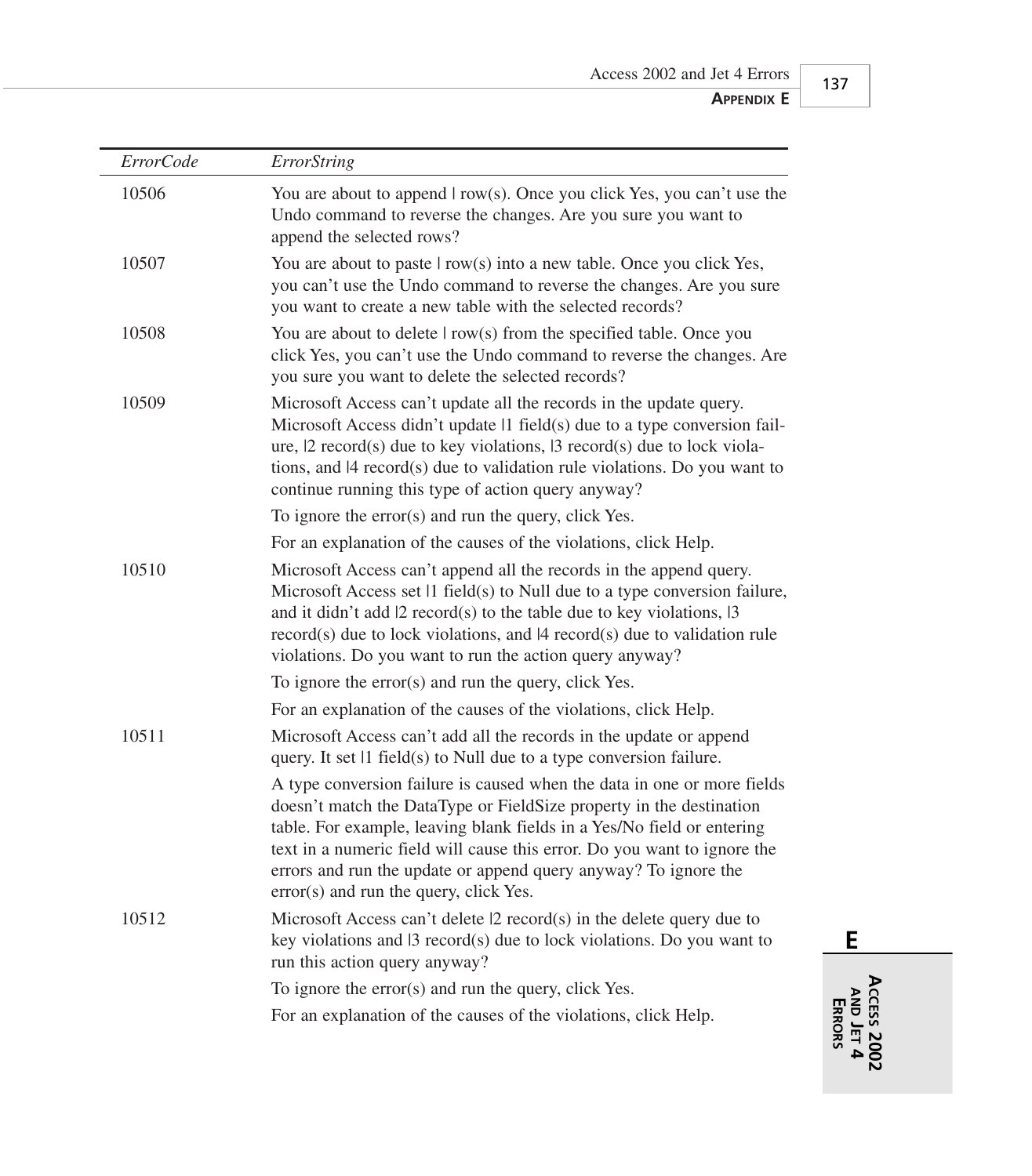| <b>ErrorCode</b> | ErrorString                                                                                                                                                                                                                                                                                                                                                                                                     |
|------------------|-----------------------------------------------------------------------------------------------------------------------------------------------------------------------------------------------------------------------------------------------------------------------------------------------------------------------------------------------------------------------------------------------------------------|
| 10513            | The existing I will be deleted before you run the query. Do you want to<br>continue anyway?                                                                                                                                                                                                                                                                                                                     |
| 10514            | You won't be able to undo the changes this action query is about to<br>make to the data in a linked table or tables. Do you want to run this<br>action query anyway?                                                                                                                                                                                                                                            |
| 10515            | Microsoft Access was unable to update all the records in the update<br>query. Microsoft Access didn't update l1 field(s) due to a type conver-<br>sion failure, 22 record(s) due to key violations, 13 record(s) due to lock<br>violations, and 14 record(s) due to validation rule violations. For an<br>explanation of the causes of the violations, click Help.                                              |
| 10516            | Microsoft Access can't append all the records to the table. Microsoft<br>Access set l1 field(s) to Null due to a type conversion failure, and it<br>$\text{d}$ idn't add $\text{12 record}(s)$ due to key violations, $\text{13 record}(s)$ due to lock<br>violations, and 14 record(s) due to validation rule violations. For an<br>explanation of the causes of the violations, click Help.                   |
| 10517            | Microsoft Access can't add all the records in the make-table query. It<br>set  1 field(s) to Null due to a type conversion failure. A type conver-<br>sion failure is caused when the data in one or more fields doesn't<br>match the DataType or FieldSize property in the destination table. For<br>example, leaving blank fields in a Yes/No field or adding text in<br>numeric field will cause this error. |
| 10518            | Microsoft Access can't delete all the records in the delete query.<br>Microsoft Access didn't delete  2 record(s) due to key violations and  3<br>record(s) due to lock violations. For an explanation of the causes of the<br>violation, click Help.                                                                                                                                                           |
| 10519            | There isn't enough disk space or memory to undo the data changes this<br>action query is about to make. Do you want to run this action query<br>anyway? For information on freeing disk space or freeing memory,<br>search the Microsoft Windows Help index for 'disk space, freeing' or<br>'memory, troubleshooting'.                                                                                          |
| 10520            | Do you want to save the changes made to the SQL statement and<br>update the property? The RecordSource or RowSource property con-<br>tained a SQL statement when you invoked the Query Builder, so the<br>original SQL statement was modified. To close the Query Builder with-<br>out changing the original SQL statement, click No.                                                                           |
| 10521            | Do you want to save the changes made to the query and update the<br>property? The RecordSource or RowSource property contained the<br>name of a query when you invoked the Query Builder, so the original<br>query was modified. To close the Query Builder without changing the<br>original query, click No.                                                                                                   |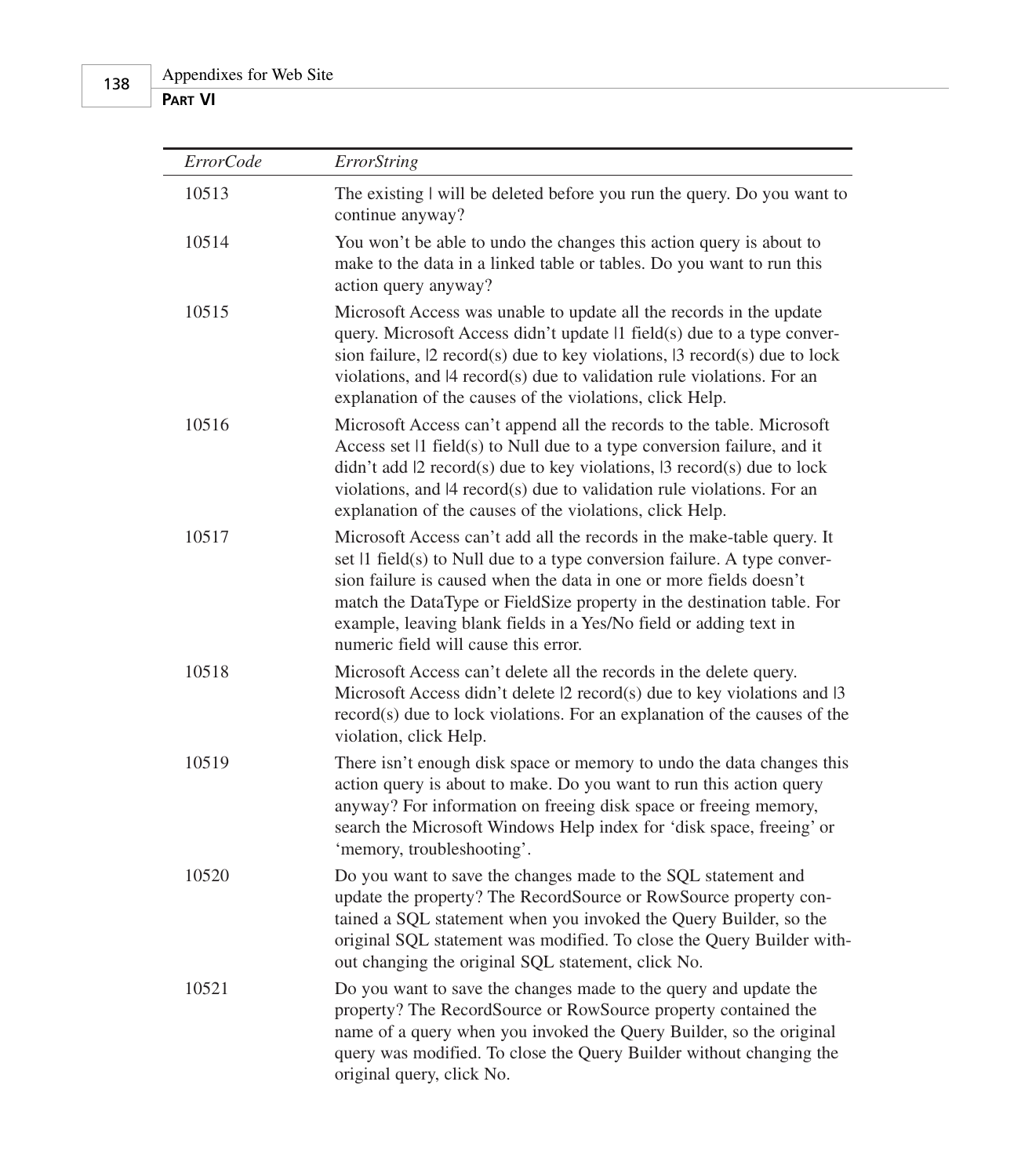| <i>ErrorCode</i> | ErrorString                                                                                                                                                                                                                                                                                                                                     |
|------------------|-------------------------------------------------------------------------------------------------------------------------------------------------------------------------------------------------------------------------------------------------------------------------------------------------------------------------------------------------|
| 10522            | You invoked the Query Builder on a table. Do you want to create a<br>query based on the table?                                                                                                                                                                                                                                                  |
| 10523            | You are about to run a pass-through query that may modify data in<br>your table. Are you sure you want to run this type of an SQL query?<br>For information on how to prevent this message from displaying every<br>time you run an SQL query, click Help.                                                                                      |
| 10524            | I output column(s) in the query were unnamed and will not show any<br>data.                                                                                                                                                                                                                                                                     |
| 10526            | Do you want to save the changes made to the SQL Statement and<br>update the text editor? The Stored Procedure or Function contained an<br>SQL statement when you invoked the Query Builder, so the original<br>SQL statement was modified. To close the Query Builder without<br>changing the original SQL statement, click No.                 |
| 10600            | Are you sure you want to permanently delete the selected relationship<br>from your database?                                                                                                                                                                                                                                                    |
| 10601            | A relationship already exists. Do you want to edit the existing relation-<br>ship? To create a new relationship, click No.                                                                                                                                                                                                                      |
| 10602            | The field name is missing in row l. You haven't selected a matching<br>field for this relationship in each row of the grid. Select fields so that<br>the grid has the same number of fields on the left and right sides, and<br>then try to create the relationship again.                                                                      |
| 10603            | This relationship has been modified or deleted by another user since<br>you opened the Relationships window. Do you want to edit the rela-<br>tionship and overwrite the other user's changes? To update your<br>Relationships window to include the other user's changes, click No.                                                            |
| 10604            | This relationship has already been deleted by another user. To update<br>your view, click OK.                                                                                                                                                                                                                                                   |
| 10605            | The layout of the Relationships window will be cleared. Do you want<br>to continue?                                                                                                                                                                                                                                                             |
| 10606            | You can't display queries or linked tables in the Relationships window<br>for this database. The database 'l' was created in an earlier version of<br>Microsoft Access. If you want to convert this database to the current<br>version of Microsoft Access, use the Convert Database command on<br>the Tools menu (Database Utilities submenu). |
| 10607            | The relationship has been created as a one-to-many relationship<br>because there are duplicate entries in the related field. You've tried to<br>create a one-to-one relationship, but the data in the tables suggests that<br>a one-to-many relationship is more appropriate.                                                                   |

**E ACCESS AND 4 ERRORS**

**JET**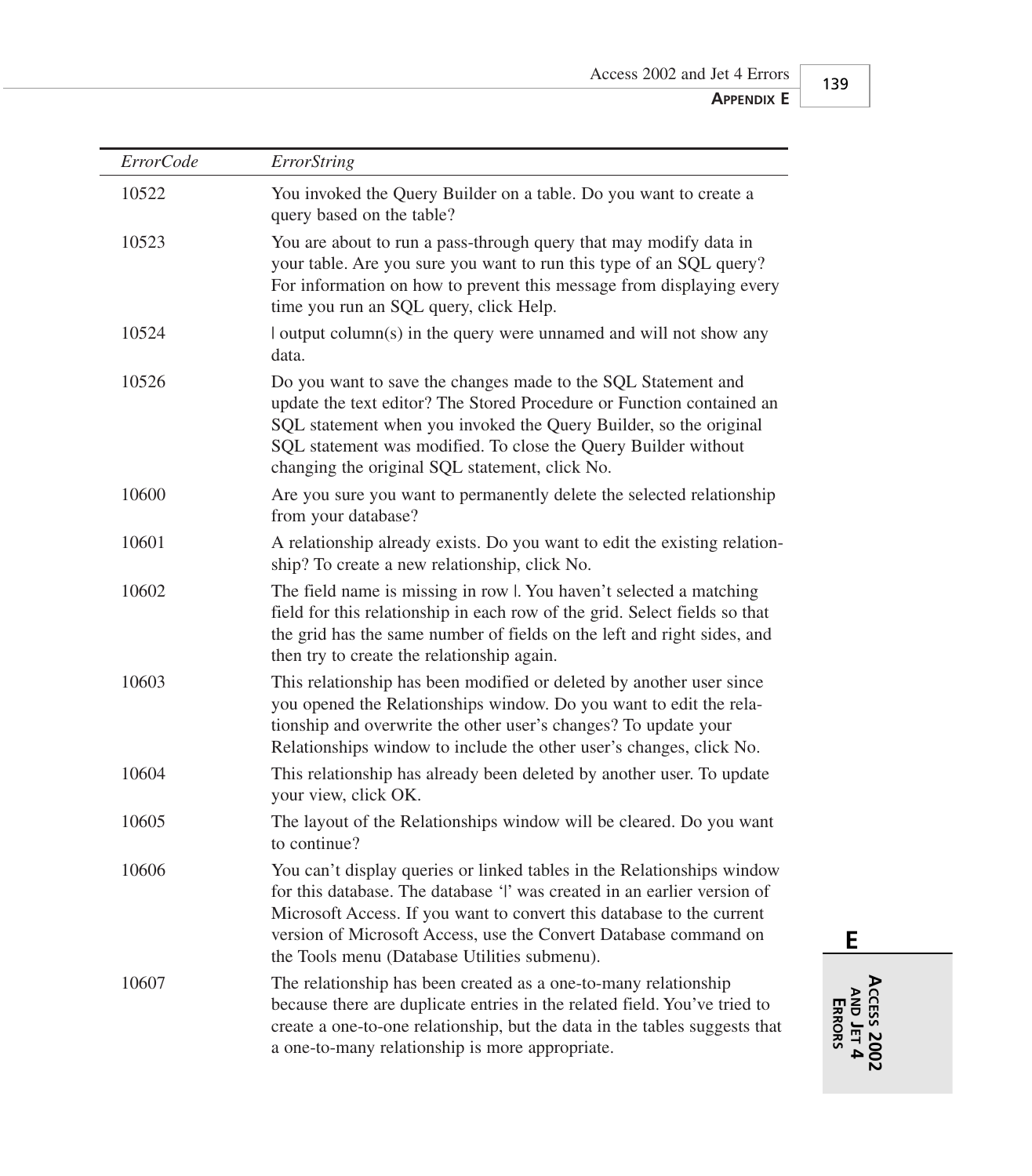| <b>ErrorCode</b> | ErrorString                                                                                                                                                                                                                                                                                                        |
|------------------|--------------------------------------------------------------------------------------------------------------------------------------------------------------------------------------------------------------------------------------------------------------------------------------------------------------------|
| 10608            | To create a relationship, use the mouse to drag a field from one table to<br>another.                                                                                                                                                                                                                              |
| 10700            | This document was previously formatted for the printer 11 on 12, but<br>that printer isn't available. Do you want to use the default printer 13 on<br> 4?                                                                                                                                                          |
| 10701            | This document was previously formatted for the printer 'll on l2', but<br>that printer isn't available. The page settings shown in the Print Setup<br>dialog box are for the current default printer ' 3 on  4'. Do you want to<br>continue?                                                                       |
| 10750            | You must save the macro before you run it. Do you want to save the<br>macro now?                                                                                                                                                                                                                                   |
|                  | • To save the macro and then run it, click Yes.                                                                                                                                                                                                                                                                    |
|                  | • To return to the Macro window for this macro or to the window you<br>executed the Run Macro command from, click No.                                                                                                                                                                                              |
| 10751            | Some of the macro actions you are trying to save cannot be performed<br>in Access 97. These actions will be permanently deleted from the<br>macro in the Access 97 version of your database.                                                                                                                       |
| 10800            | Microsoft Access finished adding the index 'l.' Add another index from<br>the Select Index Files dialog box, or click Close.                                                                                                                                                                                       |
| 10801            | The Microsoft Access index information (.inf) file for 'l' already exists.<br>Do you want to replace the existing Microsoft Access .inf file for the<br>dBASE or Microsoft FoxPro file you're linking?                                                                                                             |
|                  | • To create a new .inf file, click Yes.                                                                                                                                                                                                                                                                            |
|                  | • To use the existing file, click No.                                                                                                                                                                                                                                                                              |
|                  | If the .inf file contains invalid or outdated information, you must click<br>Yes to create a new .inf file before you can link the table.                                                                                                                                                                          |
| 10803            | The database object 'l' already exists. Do you want to replace the exist-<br>ing database object with the one you are exporting? If you want to<br>export this object without replacing the existing database object, click<br>No. You can then export the object again and rename it in the Export<br>dialog box. |
| 10804            | Not all of the import specifications could be imported due to name<br>conflicts. Conflicts existed in $\vert$ of the specifications. Rename the con-<br>flicting import specifications, and try the import operation again.                                                                                        |
| 10805            | Invalid CDF file name                                                                                                                                                                                                                                                                                              |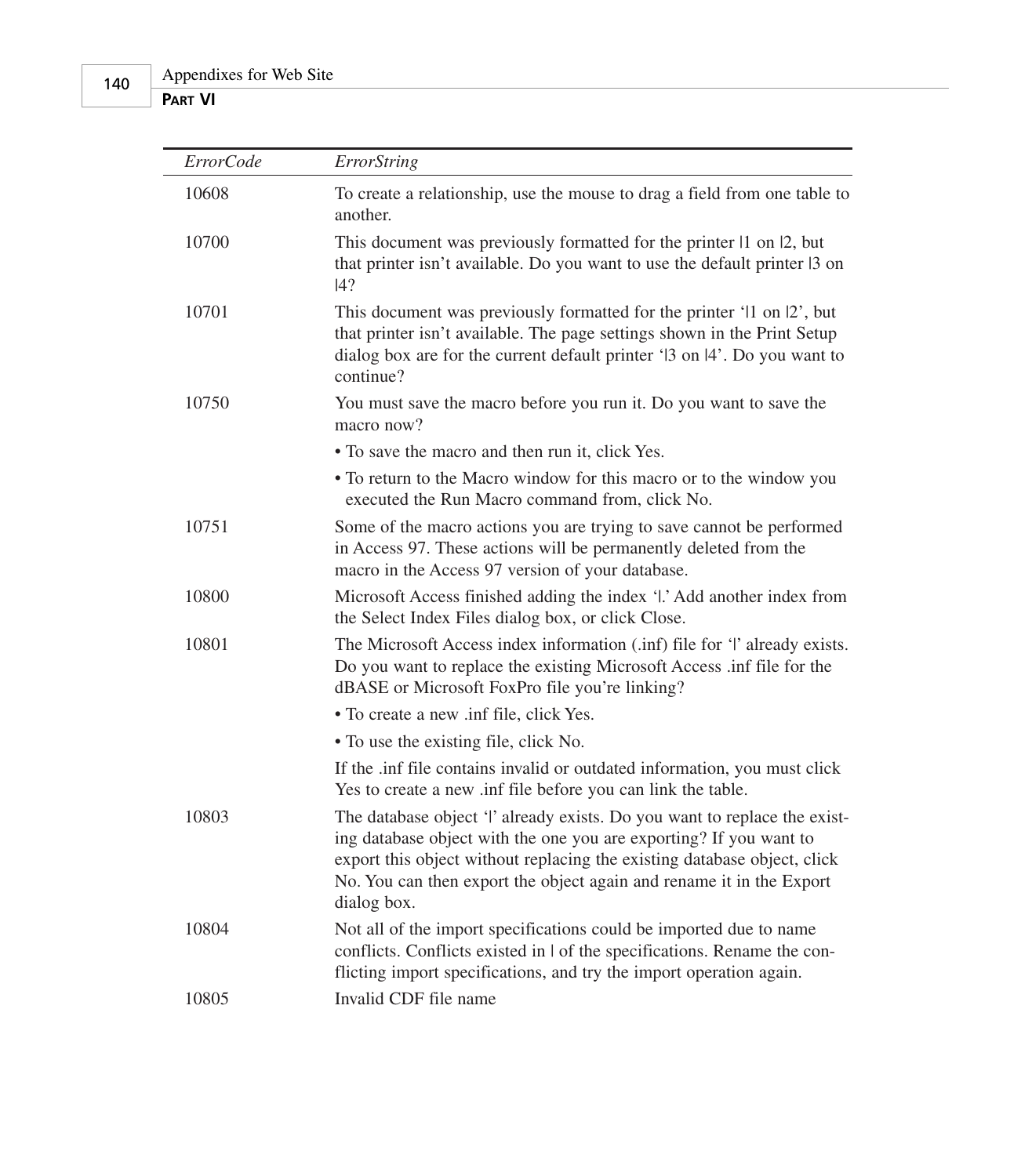| <b>ErrorCode</b> | ErrorString                                                                                                                                                                                                                                                                                       |
|------------------|---------------------------------------------------------------------------------------------------------------------------------------------------------------------------------------------------------------------------------------------------------------------------------------------------|
| 10892            | A form with a bound ActiveX control or an embedded object bound to<br>a data source can't have its DefaultView property set to Continuous<br>Forms. You tried to add a bound ActiveX control to a form in Design<br>view. Microsoft Access will reset the DefaultView property to Single<br>Form. |
| 10893            | Either the data access page file has been opened by another user or you<br>don't have write permission to the file. If you make changes, you will<br>have to save them to another file.                                                                                                           |
| 10894            | An unexpected error occurred while saving document properties to the<br>data access page.                                                                                                                                                                                                         |
| 10895            | You tried to drop an OLE or binary column onto your data access<br>page. There is no HTML control which binds correctly to this column<br>type.                                                                                                                                                   |
| 10896            | You have chosen to permanently delete the data access page. Do you<br>want to delete both the link and page file(s), or delete just the link?                                                                                                                                                     |
| 10897            | There is a problem with Internet Explorer registry settings. Please<br>reinstall Internet Explorer.                                                                                                                                                                                               |
| 10898            | Microsoft Access data access pages can only be viewed in Microsoft<br>Internet Explorer, but it is not your default Browser. Do you want to<br>open Internet Explorer to view this page?                                                                                                          |
| 10899            | A link to this data access page could not be created because the Data<br>and Misc. Objects are not checked out.                                                                                                                                                                                   |
| 10900            | The save operation was successful. A folder was created for your sup-<br>porting files at the save destination. This directory had to be created<br>because the server does not support long file names.                                                                                          |
| 10901            | You must save your data access page before you can preview it. Do<br>you want to save now?                                                                                                                                                                                                        |
| 10902            | The data access page has been saved, but one or more of the support-<br>ing files (i.e., image, sound, video files) are missing. You may need to:                                                                                                                                                 |
|                  | • Delete and recreate the HTML object(s) on the page.                                                                                                                                                                                                                                             |
| 10903            | • Reapply the theme, if the page has a theme.<br>The save completed, but files for the selected theme are missing.<br>Please apply a new theme to your data access page, and save again.                                                                                                          |
| 10904            | Do you want Microsoft Access to set the DataPageSize property of this<br>group level to All?                                                                                                                                                                                                      |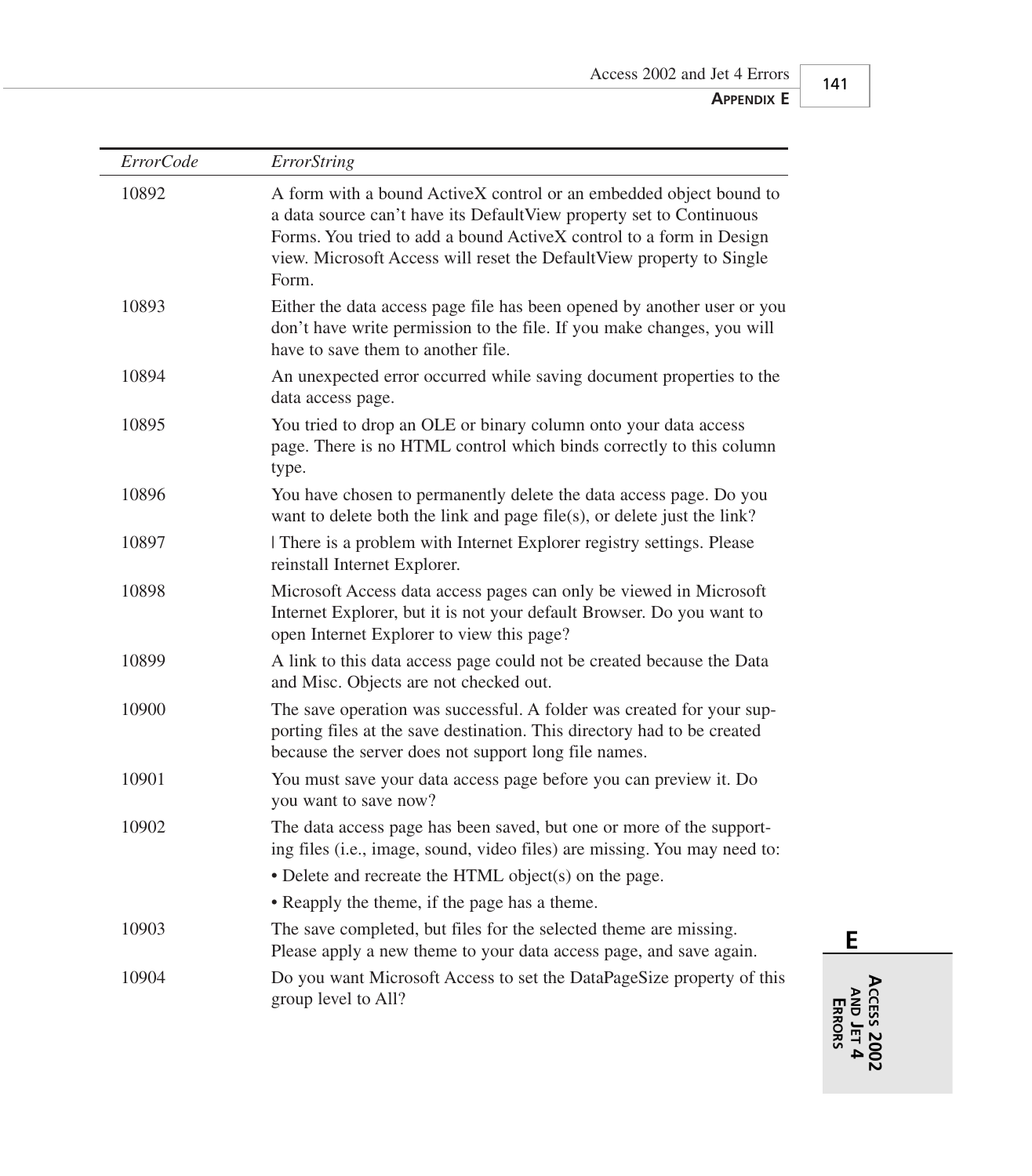| <i>ErrorCode</i> | ErrorString                                                                                                                                                                                                                                                                                     |
|------------------|-------------------------------------------------------------------------------------------------------------------------------------------------------------------------------------------------------------------------------------------------------------------------------------------------|
| 10905            | You have opened a page that was last designed using Access 2000. The<br>page must be saved using Office 2002 Office Web Components before<br>you can edit this document. Would you like to convert this page?                                                                                   |
| 10950            | Are you sure you want to delete this account? You can't undo the dele-<br>tion of a user or group account. To restore a user or group account that<br>has been deleted, you must recreate the account using the same name<br>and personal identifier (PID).                                     |
| 10951            | You don't have permission to modify 'l.' To modify this object, you<br>must have Modify Design permission for it. If the object is a table, you<br>must also have Delete Data and Update Data permissions for it. Do you<br>want to save a copy of the object as a new object?                  |
| 10952            | You don't have permission to view this macro. To view a macro, you<br>must have Read Design permission for it. Do you want to continue to<br>run the macro?                                                                                                                                     |
| 10953            | You don't have permission to modify 'l.' To modify this object, you<br>must have Modify Design permission for it. If the object is a table, you<br>must also have Delete Data and Update Data permissions for it. Do you<br>want to open it as read-only?                                       |
| 10954            | You changed the permissions of 'l1' for 'l2.' Do you want to assign<br>these permissions now?                                                                                                                                                                                                   |
| 10955            | You don't have permission to open 'l' for exclusive use. Microsoft<br>Access is opening the database for shared access. To open a database<br>for exclusive access, you must have Open Exclusive permission for it.<br>For more information on permissions and who can set them, click<br>Help. |
| 10956            | :LCID= $0x0409$                                                                                                                                                                                                                                                                                 |
| 10957            | You haven't entered a workgroup ID. To ensure that your workgroup<br>information file is unique, enter a unique workgroup ID of up to 20<br>numbers or letters. Continue without a workgroup ID?                                                                                                |
| 10958            | The file 'l' already exists. Replace existing file?                                                                                                                                                                                                                                             |
| 10959            | Workgroup Files (.mdw)                                                                                                                                                                                                                                                                          |
| 10960            | Select Workgroup Information File                                                                                                                                                                                                                                                               |
| 10961            | Open                                                                                                                                                                                                                                                                                            |
| 10962            | You have successfully created the workgroup information file 'l.'                                                                                                                                                                                                                               |
| 10963            | Could not find file: 'I'                                                                                                                                                                                                                                                                        |
| 10964            | You have successfully joined the workgroup defined by the workgroup<br>information file 'l'                                                                                                                                                                                                     |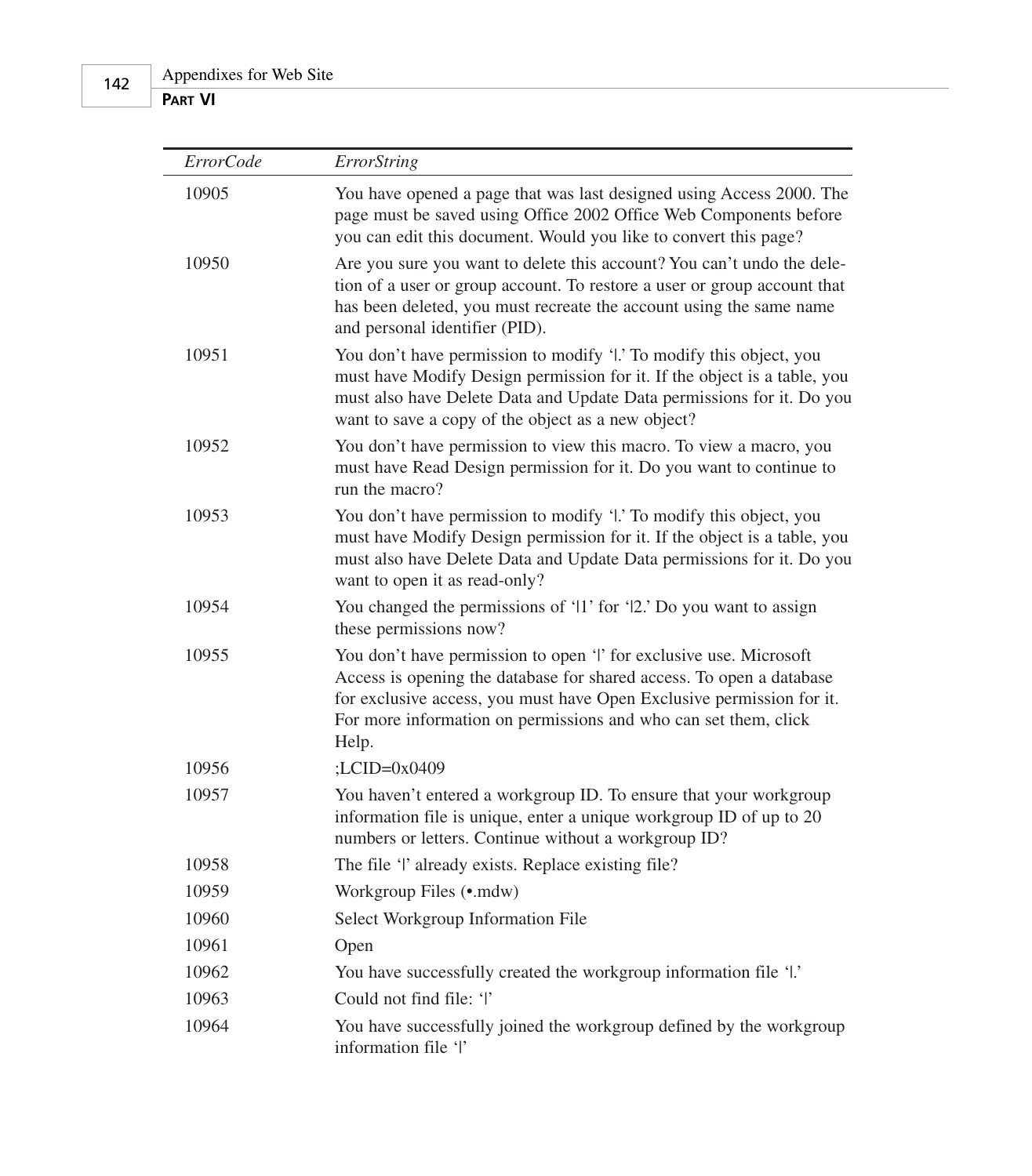| <b>ErrorCode</b> | ErrorString                                                                                                                                                                                                                                                                   |
|------------------|-------------------------------------------------------------------------------------------------------------------------------------------------------------------------------------------------------------------------------------------------------------------------------|
| 10965            | It is strongly recommended that you change the system administrator<br>(SA) password when this operation is complete. To change the SA<br>password point to Security on the Tools menu, and then click Set<br>Login Password.                                                 |
| 29000            | There isn't enough memory to create an input area. Close unneeded<br>programs. Then try to create the input area again. For more informa-<br>tion on freeing memory, search the Microsoft Windows Help index for<br>'memory, troubleshooting'.                                |
| 29001            | Microsoft Access failed to save module 'l.' Your computer may be low<br>on disk space. For information on freeing memory or disk space,<br>search the Microsoft Windows Help index for 'memory, troubleshoot-<br>ing' or 'disk space, freeing'.                               |
| 29002            | Microsoft Access failed to create the Visual Basic module 'l.' If your<br>database is on a network drive, check your network connection, and<br>then try again.                                                                                                               |
| 29003            | Microsoft Access failed to convert or enable your code modules. Your<br>computer may be low on disk space or memory.                                                                                                                                                          |
| 29004            | The new procedure name you provided is invalid.                                                                                                                                                                                                                               |
| 29005            | The procedure 'l' already exists. Choose another procedure name.                                                                                                                                                                                                              |
| 29006            | Microsoft Access failed to create a Debug window toolbar. The system<br>may be out of resource memory. Close unneeded programs and try<br>again. For more information on freeing memory, search the Microsoft<br>Windows Help index for 'memory, troubleshooting'.            |
| 29007            | During the paste or import operation, Microsoft Access failed to con-<br>vert the 'l' module from an earlier version of a Microsoft Access data-<br>base. Your computer may be low on disk space or memory.                                                                   |
| 29008            | Microsoft Access couldn't create storage space for a Visual Basic mod-<br>ule. If your database is on a network drive, check your network con-<br>nection, and then try again.                                                                                                |
| 29009            | Microsoft Access couldn't open the storage space for a Visual Basic<br>module. Your computer may be low on disk space. For information on<br>freeing memory or disk space, search the Microsoft Windows Help<br>index for 'memory, troubleshooting' or 'disk space, freeing'. |
| 29010            | The function name is too long. Microsoft Access will truncate the<br>function name to 255 characters.                                                                                                                                                                         |
| 29011            | Microsoft Access failed to save the database. Your computer may be<br>low on disk space. For information on freeing memory or disk space,<br>search the Microsoft Windows Help index for 'memory, troubleshoot-<br>ing' or 'disk space, freeing'.                             |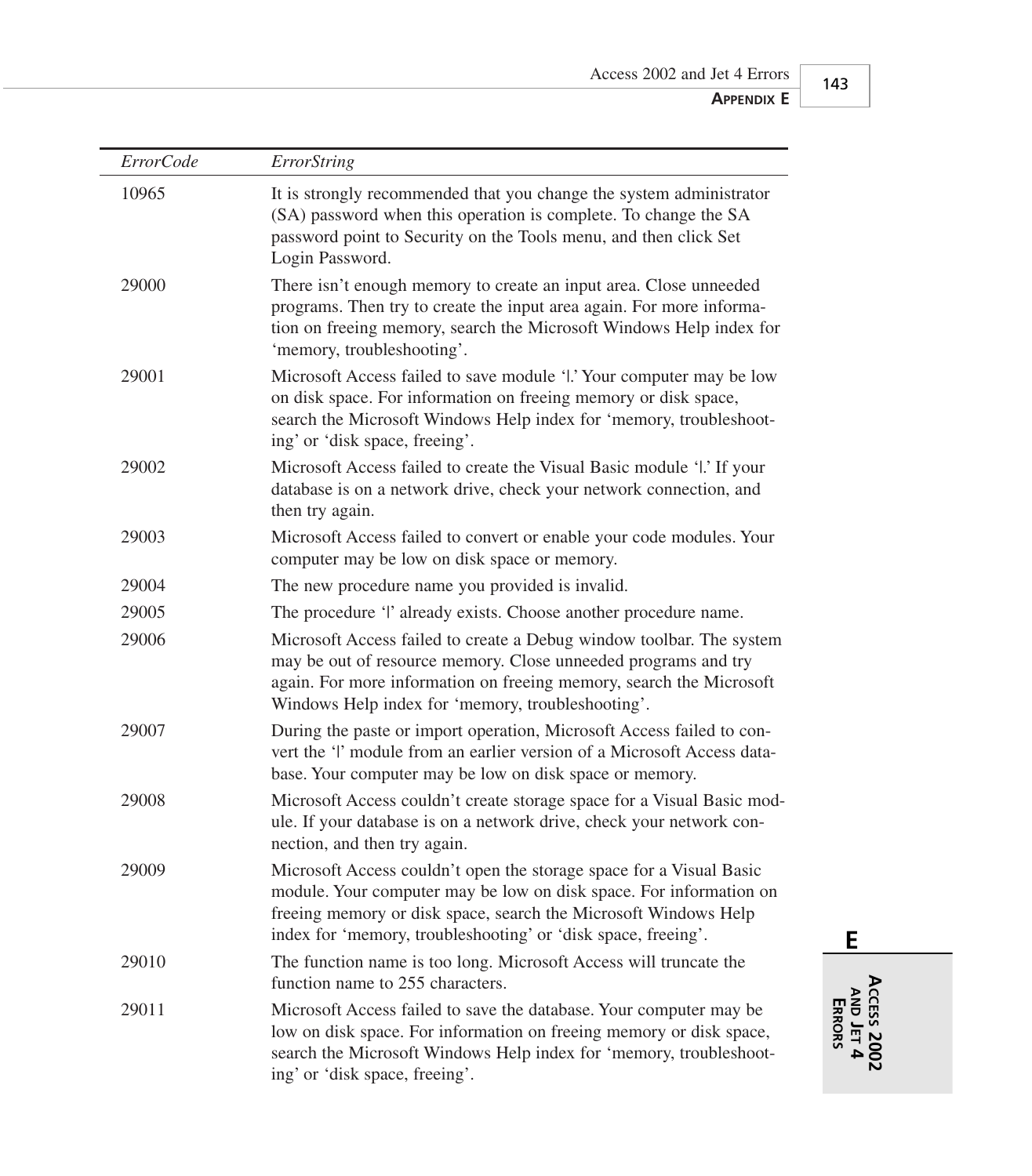| <b>ErrorCode</b> | ErrorString                                                                                                                                                                                                                                                                                                                                 |
|------------------|---------------------------------------------------------------------------------------------------------------------------------------------------------------------------------------------------------------------------------------------------------------------------------------------------------------------------------------------|
| 29013            | This action will reset the current code in break mode. Do you want to<br>stop the running code?                                                                                                                                                                                                                                             |
|                  | • To halt the execution of the program so the Module window can be<br>closed, select Yes.                                                                                                                                                                                                                                                   |
|                  | • To leave the code in the current state, select No.                                                                                                                                                                                                                                                                                        |
| 29014            | You can't add a reference to a Microsoft Access workgroup.                                                                                                                                                                                                                                                                                  |
| 29015            | You can't remove this reference. Microsoft Access needs this reference<br>in order to work properly.                                                                                                                                                                                                                                        |
| 29016            | You can't add a reference to the open database.                                                                                                                                                                                                                                                                                             |
| 29017            | The database I was created in an earlier version of Microsoft Access.<br>Convert this database to the current version of Microsoft Access by<br>using the Convert Database command on the Tools menu (Database<br>Utilities submenu).                                                                                                       |
| 29018            | You can't use a standard module for this operation.                                                                                                                                                                                                                                                                                         |
| 29019            | The module name 'l' is invalid.                                                                                                                                                                                                                                                                                                             |
|                  | • The module name may start with the prefix Form_ or Report_.                                                                                                                                                                                                                                                                               |
|                  | • The module can't be named Forms, Reports, Modules, Application,<br>Screen, Assistant, CommandBars, References, or DoCmd.                                                                                                                                                                                                                  |
|                  | • The module name may have too many characters.                                                                                                                                                                                                                                                                                             |
| 29020            | Another user has modified this database. To see the current version,<br>close the database and open it again.                                                                                                                                                                                                                               |
| 29021            | This operation isn't available while there is a module in break mode.<br>Reset the executing code and try the operation again.                                                                                                                                                                                                              |
| 29022            | There were compilation errors during the conversion or enabling of this<br>database. The database has not been saved in a compiled state. The per-<br>formance of this database will be impaired because Microsoft Access<br>will need to recompile the database for each session. For information<br>on improving performance, click Help. |
| 29023            | There are calls to 16-bit dynamic-link libraries (.dll) in modules in this<br>database. These won't work under Microsoft Windows 95 or Microsoft<br>Windows NT. Change your code to call equivalent 32-bit dynamic-link<br>libraries (.dll).                                                                                                |
| 29024            | The current user account doesn't have permission to convert or enable<br>this database. To convert or enable a database, ensure the following:                                                                                                                                                                                              |
|                  | • You must join the workgroup that defines the user accounts used to<br>access the database.                                                                                                                                                                                                                                                |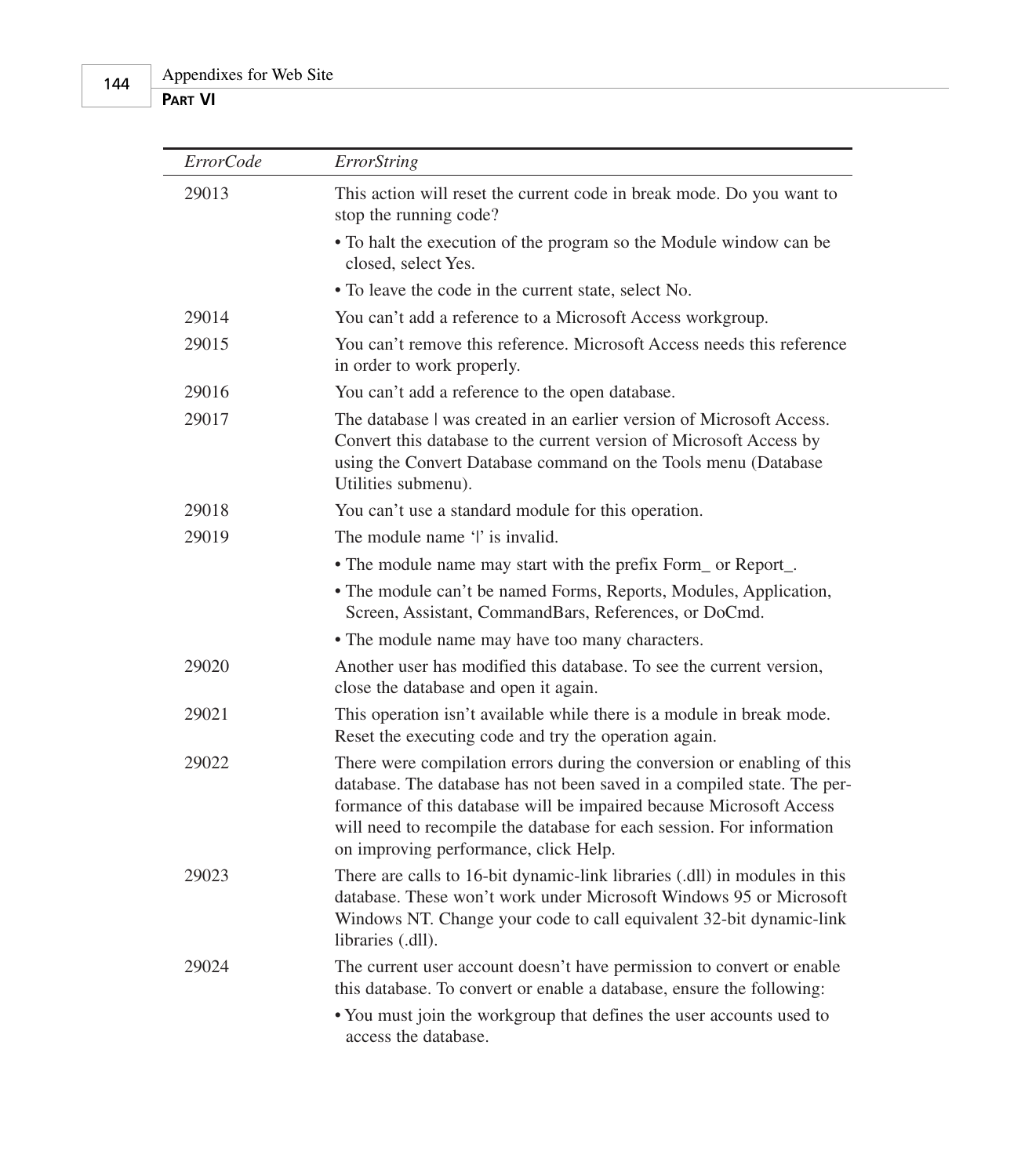| <i>ErrorCode</i> | ErrorString                                                                                                                                                                                                                                                                                                                              |
|------------------|------------------------------------------------------------------------------------------------------------------------------------------------------------------------------------------------------------------------------------------------------------------------------------------------------------------------------------------|
|                  | • Your user account must have Open/Run and Open Exclusive permis-<br>sions for the database object.                                                                                                                                                                                                                                      |
|                  | • Your user account must have Modify Design or Administer permis-<br>sions for all tables in the database, or it must be the owner of all<br>tables in the database.                                                                                                                                                                     |
|                  | • Your user account must have Read Design permission for all objects<br>in the database.                                                                                                                                                                                                                                                 |
|                  | • Request that other users close the database.                                                                                                                                                                                                                                                                                           |
| 29025            | There are calls to 16-bit dynamic-link libraries (.dll) in modules in this<br>database. These won't work under Microsoft Windows 95 or Microsoft<br>Windows NT. Translate these calls to equivalent 32-bit dynamic-link<br>libraries.                                                                                                    |
| 29026            | The database that you are trying to open or convert is currently in use,<br>or you do not have permission to open it exclusively. When you con-<br>vert a database, or the first time you open an earlier version database,<br>another user can't have the database open. Try one of the following:                                      |
|                  | • Request that other users close the database.                                                                                                                                                                                                                                                                                           |
|                  | • Using the version of Microsoft Access in which the database is writ-<br>ten, have your workgroup administrator grant you the permission to<br>open the database exclusively.                                                                                                                                                           |
|                  | Multiple users can share the database after you convert it, or after you<br>open it for the first time.                                                                                                                                                                                                                                  |
| 29027            | Microsoft Access was unable to save the project. Another user is sav-<br>ing the project now. Do you want to retry?                                                                                                                                                                                                                      |
| 29028            | The Save operation failed.                                                                                                                                                                                                                                                                                                               |
| 29029            | You are trying to open a read-only database. The first time you open an<br>earlier version database, you must be able to write changes to the data-<br>base.                                                                                                                                                                             |
|                  | • The database file's read-only attribute may be set; clear this attribute.                                                                                                                                                                                                                                                              |
|                  | • You may have chosen the Open Read Only command in the Open<br>dialog box. Don't choose this command the first time you open the<br>database.                                                                                                                                                                                           |
|                  | • Your license to use this application may have expired.                                                                                                                                                                                                                                                                                 |
| 29030            | Microsoft Access can't establish a reference to the specified database.<br>The referenced database can't be found, or it's locked exclusively by<br>another user so it can't be opened. Restore the referenced database<br>from a backup copy or ask the user that has the database locked to<br>open the database in nonexclusive mode. |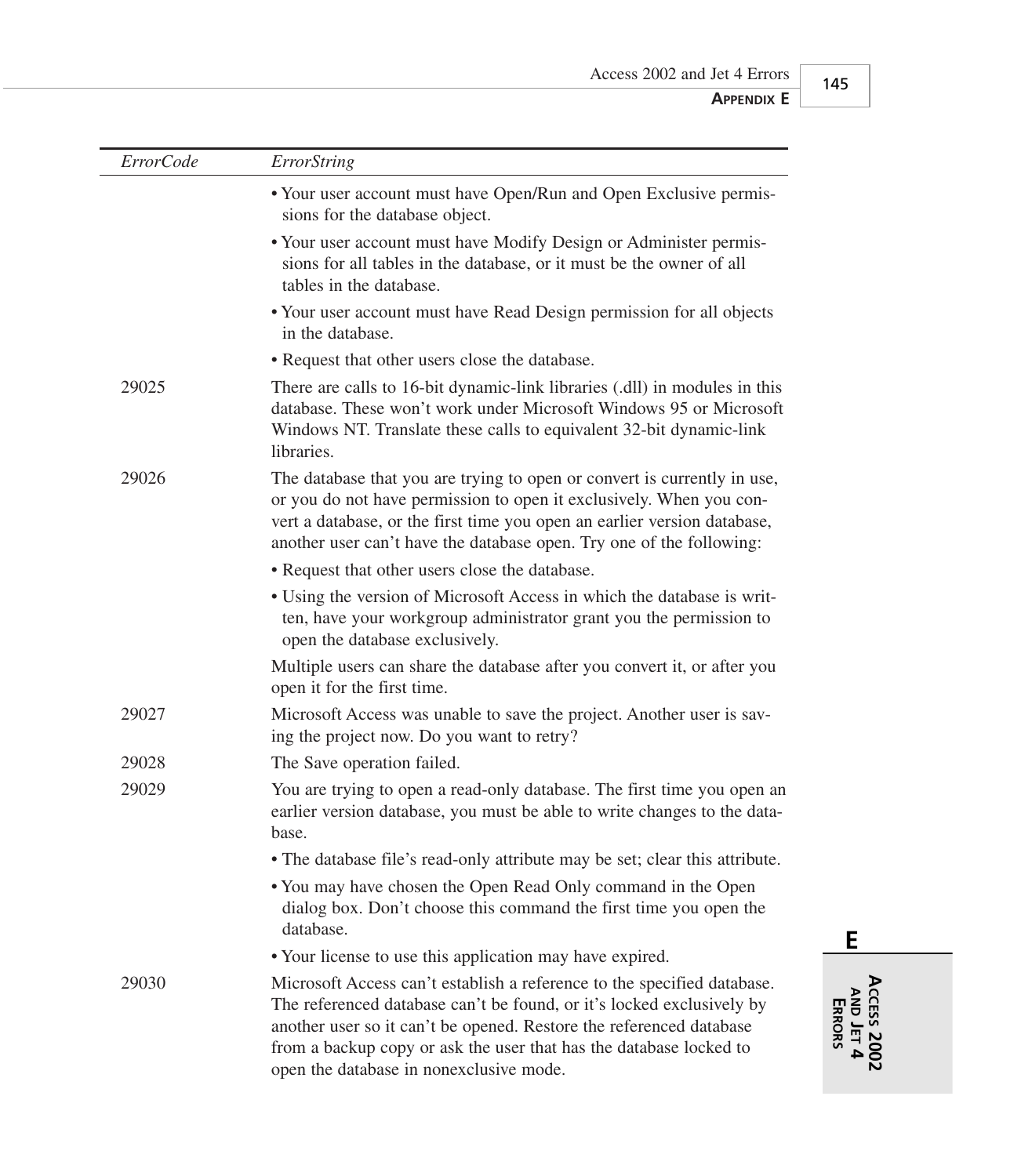| <b>ErrorCode</b> | ErrorString                                                                                                                                                                                                                               |
|------------------|-------------------------------------------------------------------------------------------------------------------------------------------------------------------------------------------------------------------------------------------|
| 29031            | Microsoft Access can't create or open the requested database now. The<br>database may be locked exclusively by another user.                                                                                                              |
| 29032            | The 'l' module is open; Microsoft Access can't set the permissions on<br>an open module.                                                                                                                                                  |
| 29033            | Microsoft Access can't add references to a replicated database; changes<br>will be ignored.                                                                                                                                               |
| 29034            | Microsoft Access is unable to import the module from the source<br>replica. Synchronize the source database.                                                                                                                              |
| 29040            | Microsoft Access is currently unable to rename the form, report, or<br>module to 'l'. Close the database, reopen it, and then try the rename<br>operation again.                                                                          |
| 29041            | One or more forms or reports contains an ActiveX control that could<br>not be loaded. These controls will not function properly until you reg-<br>ister them, open the forms or reports in Design view, and save the<br>forms or reports. |
| 29042            | One or more forms or reports contains an ActiveX control that could<br>not be loaded. These controls will not function properly until you reg-<br>ister them, open the forms or reports in Design view, and save the<br>forms or reports. |
| 29043            | Microsoft Access has converted the code in 'l' to your current version<br>of Visual Basic. To improve the performance of this database, do the<br>following:                                                                              |
|                  | 1. Open any module in this database in Design view.                                                                                                                                                                                       |
|                  | 2. On the Debug menu, click Compile And Save All Modules.                                                                                                                                                                                 |
| 29044            | DAO version 3.0 is not compatible with this version of Microsoft<br>Access. Create a reference to DAO version 3.5. For information on set-<br>ting references, click Help.                                                                |
| 29045            | You can't import, export, create, modify, or rename any forms, reports,<br>pages or modules in an MDE database.                                                                                                                           |
| 29046            | You can't create a module for a form or report if it is read-only, or if<br>the database is read-only.                                                                                                                                    |
| 29047            | Microsoft Access was unable to open the Visual Basic project for this<br>database. Another user is saving the project now. Do you want to retry?                                                                                          |
| 29048            | MDE databases can't reference MDB databases. MDE databases can<br>only reference other MDE databases or type libraries.                                                                                                                   |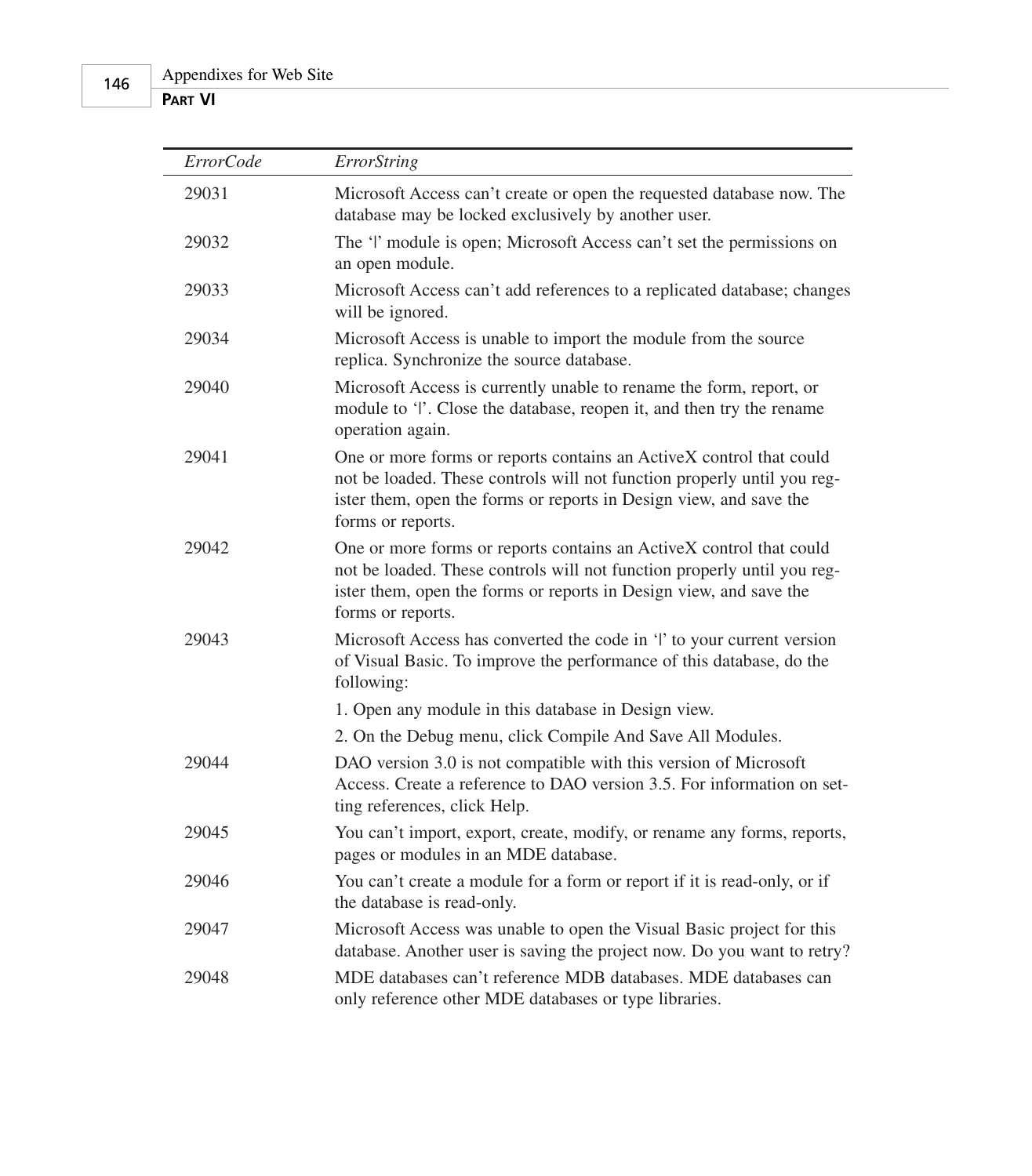147

| <b>ErrorCode</b> | ErrorString                                                                                                                                                                                                                                                                                                                                                       |
|------------------|-------------------------------------------------------------------------------------------------------------------------------------------------------------------------------------------------------------------------------------------------------------------------------------------------------------------------------------------------------------------|
| 29049            | You can't refer to a form or report module from Form view or Report<br>preview if the form's or report's HasModule property is set to No.<br>Switch to Design view or set the HasModule property to Yes in order<br>to refer to the module.                                                                                                                       |
| 29050            | Microsoft Access couldn't compile this database because one or more<br>references couldn't be resolved. The database has not been saved in a<br>compiled state. The performance of this database will be slower<br>because Microsoft Access will need to recompile the database for each<br>session. For information on improving performance, click Help.        |
| 29051            | The current user account doesn't have permission to make an MDE file<br>from this database. To make an MDE file, do the following:                                                                                                                                                                                                                                |
|                  | • Join the workgroup that defines the user accounts used to access the<br>database.                                                                                                                                                                                                                                                                               |
|                  | • Make sure the user account has Open/Run and Open Exclusive per-<br>missions for the database object.                                                                                                                                                                                                                                                            |
|                  | • Make sure the user account has Modify Design or Administer permis-<br>sions for the MSysModules2 table in the database.                                                                                                                                                                                                                                         |
|                  | • Request that other users close the database.                                                                                                                                                                                                                                                                                                                    |
| 29052            | The Visual Basic for Applications project in the database 'l' can't be<br>converted to the current Visual Basic format. If the database is an<br>MDE, you will need to rebuild the MDE from the source MDB. If you<br>don't have the source MDB, you will need to obtain a new version of<br>the MDE that is compatible with the current version of Visual Basic. |
| 29053            | Microsoft Access can't create any more controls on this form or report.<br>If you have deleted controls from this form or report in the past, you<br>may be able to rename the form or report and then add more controls<br>to it.                                                                                                                                |
| 29054            | Microsoft Access can't add, rename, or delete the control(s) you<br>requested.                                                                                                                                                                                                                                                                                    |
| 29055            | The form or report 'l' has too many controls. Reduce the number of<br>controls on the form or report before using it in this version of<br>Microsoft Access.                                                                                                                                                                                                      |
| 29056            | Someone else is using 'l' and the Visual Basic for Applications project<br>does not match your version of Visual Basic. You need to open the<br>database exclusively in order to upgrade the Visual Basic for<br>Applications project in this database.                                                                                                           |

 $\overline{a}$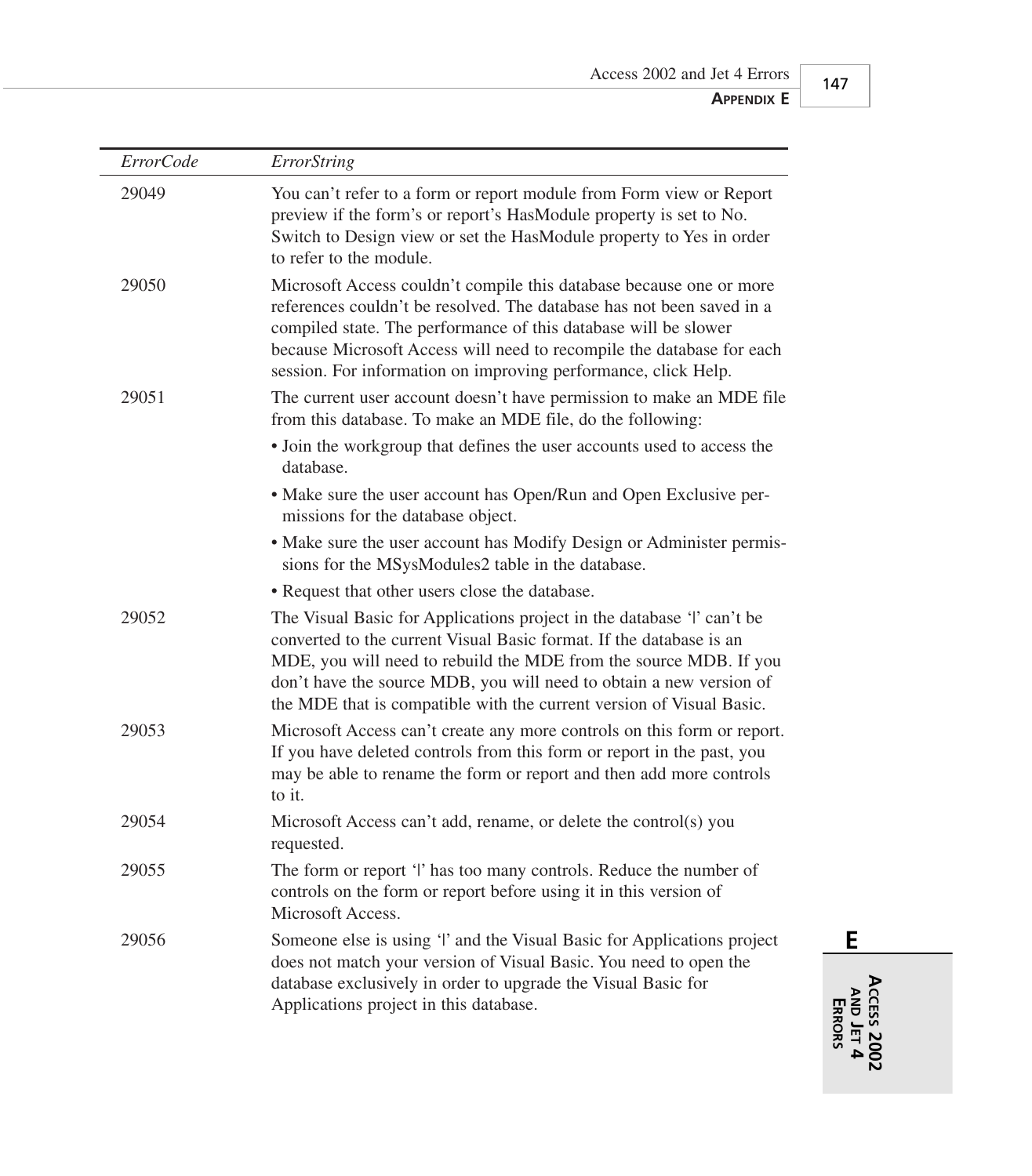| <b>ErrorCode</b> | ErrorString                                                                                                                                                                                                                                                                                    |
|------------------|------------------------------------------------------------------------------------------------------------------------------------------------------------------------------------------------------------------------------------------------------------------------------------------------|
| 29057            | The database 'l' is read-only and the Visual Basic for Applications pro-<br>ject does not match your version of Visual Basic. You need to open the<br>database read-write in order to upgrade the Visual Basic for<br>Applications project in this database.                                   |
| 29058            | You can't create a module for a form or report while an instance of the<br>form or report is in browse mode.                                                                                                                                                                                   |
| 29059            | Microsoft Access was unable do display the module.                                                                                                                                                                                                                                             |
| 29060            | File not found.                                                                                                                                                                                                                                                                                |
| 29061            | There were compilation errors during the conversion or enabling of this<br>database. This might be due to old DAO syntax that is no longer sup-<br>ported. For an example on how to fixup the code, click Help.                                                                                |
| 29062            | The module name 'l' is misspelled or refers to a module that doesn't<br>exist. If the invalid module name is in a macro, an Action Failed dialog<br>box will display the macro name and the macro's arguments after you<br>click OK. Open the Macro window, and enter the correct module name. |
| 29063            | The Visual Basic for Applications project in the database is corrupt.                                                                                                                                                                                                                          |
| 29064            | You do not have exclusive access to the database at this time. If you<br>proceed to make changes, you may not be able to save them later.                                                                                                                                                      |
| 29065            | Microsoft Access can't save design changes or save to a new database<br>object because another user has the file open. To save your design<br>changes or to save to a new object, you must have exclusive access to<br>the file.                                                               |
| 29066            | You do not have exclusive access to the database. Your design changes<br>cannot be saved at this time. Do you want to close without saving your<br>changes?                                                                                                                                    |
| 29067            | You do not have exclusive access to the database. You cannot convert<br>this database at this time.                                                                                                                                                                                            |
| 29068            | Microsoft Access cannot complete this operation. You must stop the<br>code and try again.                                                                                                                                                                                                      |
| 29069            | Microsoft Access cannot save the digital signature at this time.                                                                                                                                                                                                                               |
|                  | • You may be in a database under Source Code Control.                                                                                                                                                                                                                                          |
|                  | • You may be in a database which is read only.                                                                                                                                                                                                                                                 |
| 29070            | Your Microsoft Access database or project contains a missing or bro-<br>ken reference to the file '11' <sup>12</sup>                                                                                                                                                                           |
|                  | • To ensure that your database or project works properly, you must fix<br>this reference.                                                                                                                                                                                                      |
|                  | $\sim$ $\sim$ $\sim$ $\sim$<br>$-1$ $-1$<br>$\cdots$                                                                                                                                                                                                                                           |

• To learn how to fix this reference, click Help.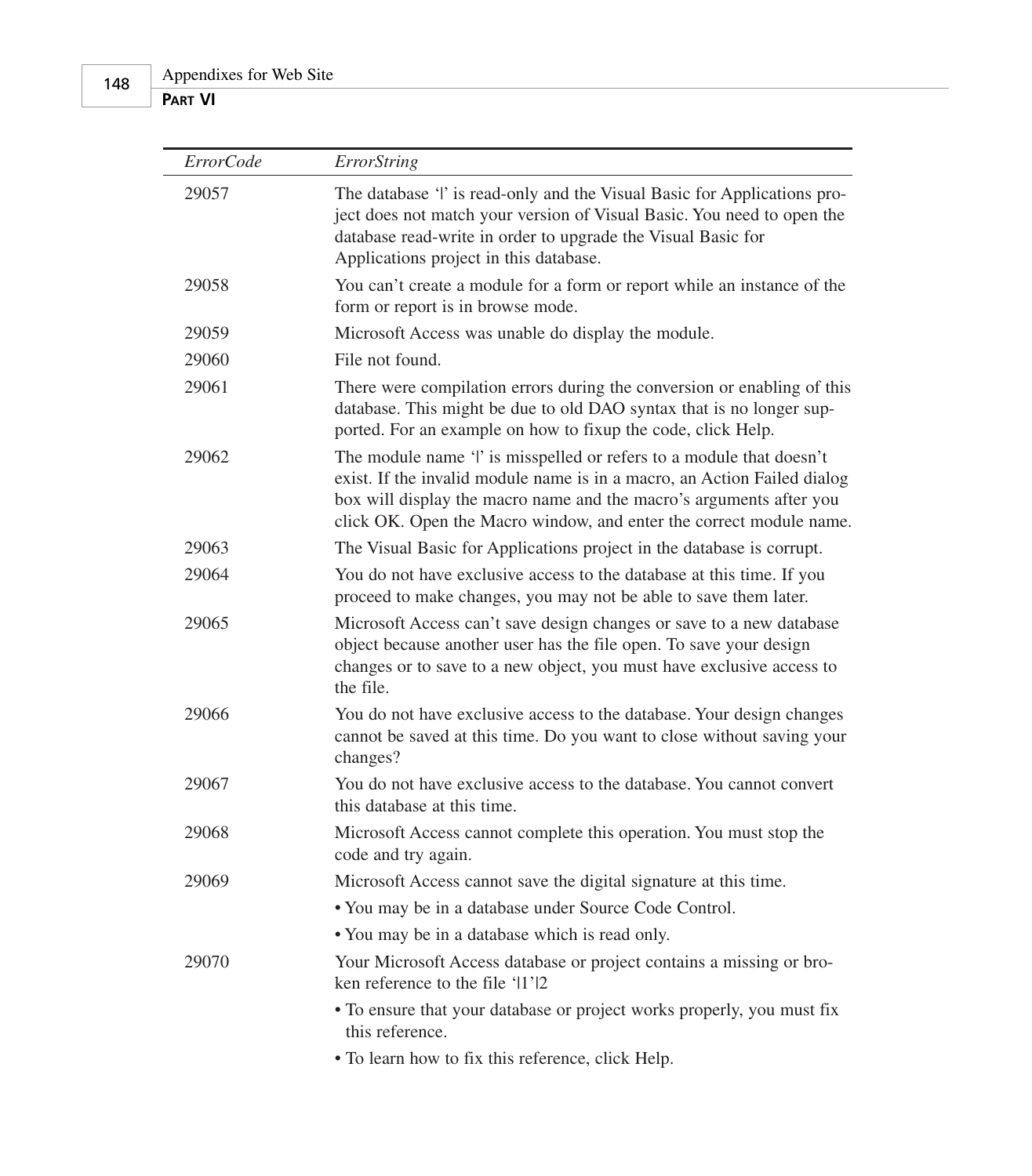149

| <b>ErrorCode</b> | ErrorString                                                                                                                                                                                                                                                                                                                                                                |
|------------------|----------------------------------------------------------------------------------------------------------------------------------------------------------------------------------------------------------------------------------------------------------------------------------------------------------------------------------------------------------------------------|
| 29071            | Missing or broken VBE reference to the file 'l1'.                                                                                                                                                                                                                                                                                                                          |
| 29072            | Microsoft Access has detected corruption in this file. To try to repair<br>the corruption, first make a backup copy of the file. Then, on the Tools<br>menu, point to Database Utilities and click Compact and Repair<br>Database. If you are currently trying to repair this corruption then you<br>will need to recreate this file or restore it from a previous backup. |
| 29073            | You do not have exclusive access to the database. You cannot continue<br>with the Source Code Control command.                                                                                                                                                                                                                                                             |
| 29074            | Microsoft Access failed to create the Visual Basic module. If your<br>database is on a network drive, check your network connection, and<br>then try again.                                                                                                                                                                                                                |
| 30000            | Microsoft Access could not find the SQL Server specified. Verify that<br>the server name is correct.                                                                                                                                                                                                                                                                       |
| 30001            | Microsoft Access could not find the database on the server. Verify that<br>the database name is correct.                                                                                                                                                                                                                                                                   |
| 30002            | Microsoft Access could not log on to the server. Verify that the log on<br>information is correct.                                                                                                                                                                                                                                                                         |
| 30004            | The Default Max Records setting must be between 0 and 2147483647.                                                                                                                                                                                                                                                                                                          |
| 30005            | Missing SQL command                                                                                                                                                                                                                                                                                                                                                        |
| 30006            | Access was not able to perform this operation because the project is<br>not connected to a SQL Server database.                                                                                                                                                                                                                                                            |
| 30007            | Can't sort on one or more fields specified in 'Order By' property or<br>sorting/grouping dialog.                                                                                                                                                                                                                                                                           |
| 30008            | The server you are trying to access is case sensitive. Objects of the<br>same name but of different case are not supported. Using these objects<br>may result in a loss of data.                                                                                                                                                                                           |
| 30009            | Another user or application has deleted this record or changed the<br>value of its primary key.                                                                                                                                                                                                                                                                            |
| 30010            | Cannot apply Filter on one or more fields specified in the Filter<br>property.                                                                                                                                                                                                                                                                                             |
| 30011            | Cannot get column information for the database object being browsed.                                                                                                                                                                                                                                                                                                       |
| 30012            | A Server Filter cannot be applied to a stored procedure Record Source.<br>Filter not applied.                                                                                                                                                                                                                                                                              |
| 30013            | You can't update the record because another user or application deleted<br>it or changed the value of its primary key.                                                                                                                                                                                                                                                     |

 $\overline{a}$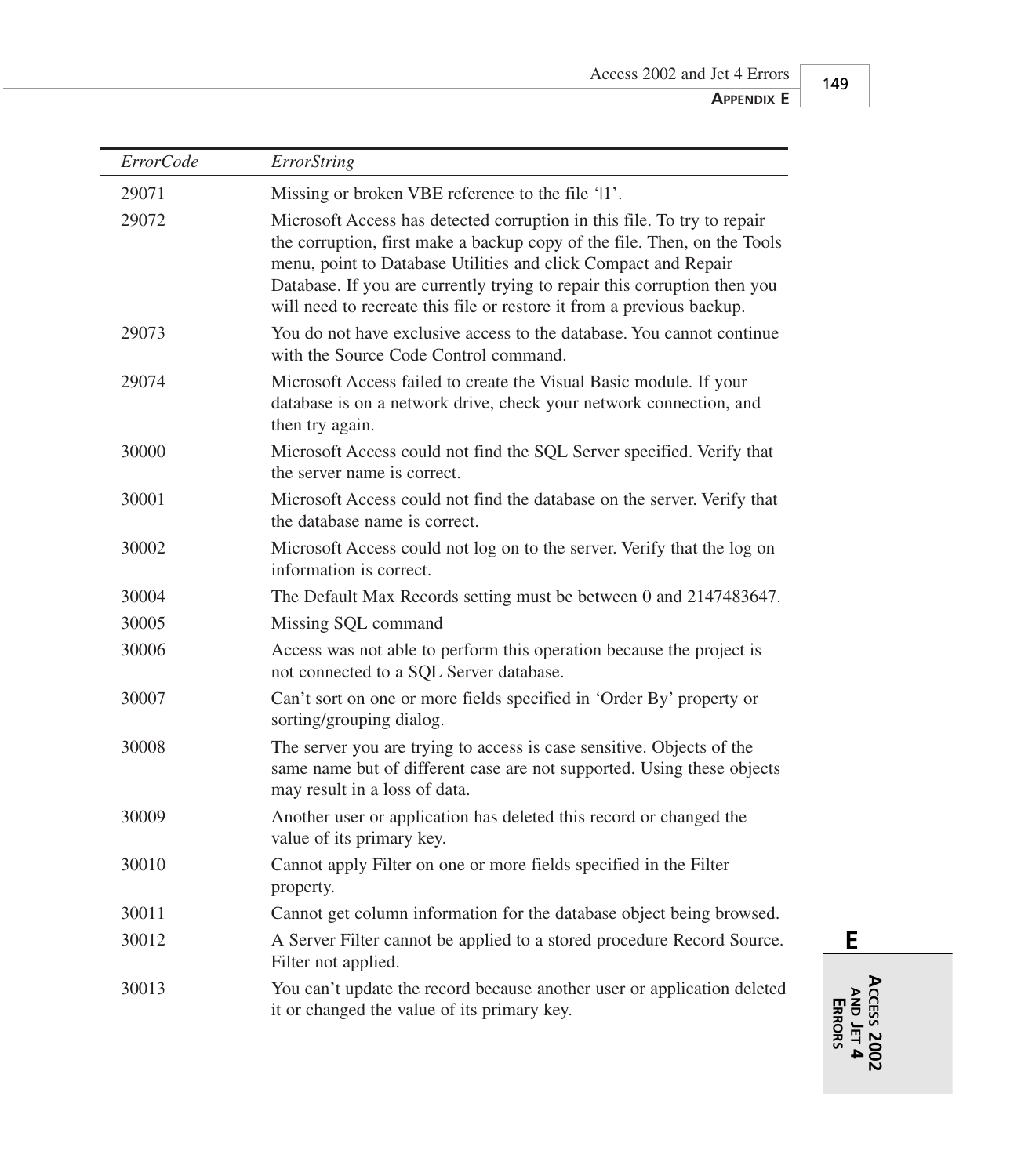| <b>ErrorCode</b> | ErrorString                                                                                                                                                                                         |
|------------------|-----------------------------------------------------------------------------------------------------------------------------------------------------------------------------------------------------|
| 30014            | The data was added to the database but the data won't be displayed in<br>the form because it doesn't satisfy the criteria in the underlying record<br>source.                                       |
| 30015            | The specified record source contains duplicate names for some output<br>fields. Use aliases in your SELECT statement to give each field a<br>unique name.                                           |
| 30016            | The field 'l' is read only.                                                                                                                                                                         |
| 30017            | This database is not enabled for publication.                                                                                                                                                       |
| 30018            | Cannot create objects of type 'l' against current SQL backend. Please<br>check your permissions and server setup.                                                                                   |
| 30019            | Microsoft Access cannot copy a table with a name that is longer than<br>64 characters.                                                                                                              |
| 30020            | Cannot find column 'l'.                                                                                                                                                                             |
| 30021            | Cannot use domain functions on stored procedures.                                                                                                                                                   |
| 30022            | The Access project could not be opened. You may not have adequate<br>permissions, or the project may be read-only.                                                                                  |
| 30023            | Cannot use domain functions on scalar functions.                                                                                                                                                    |
| 30024            | Your password will not be encrypted before it is saved to the file. Users<br>who view the source contents of the file will be able to see the account<br>user name and password.                    |
| 30025            | Invalid SQL Statement. Check the server filter on the form record<br>source                                                                                                                         |
| 30026            | Access is unable to connect to '11' database on the '12' server. Make<br>sure that the database still exists and that the server is running.                                                        |
| 30027            | The value you entered is not consistent with the data type or length of<br>the column.                                                                                                              |
| 30028            | The database name for the attached database file is blank. Enter a name<br>for your database.                                                                                                       |
| 31000            | You must specify criteria for all conditional formats.                                                                                                                                              |
| 31001            | A conditional format expression can't be longer than 946 characters.                                                                                                                                |
| 31002            | Microsoft Access can't modify the control's conditional formats right<br>now. Your program tried to modify the conditional format of a control<br>while the conditional format was being evaluated. |
| 31003            | The setting for this property is too long. You can enter up to either 255<br>or 2,048 characters for this property, depending on the data type.                                                     |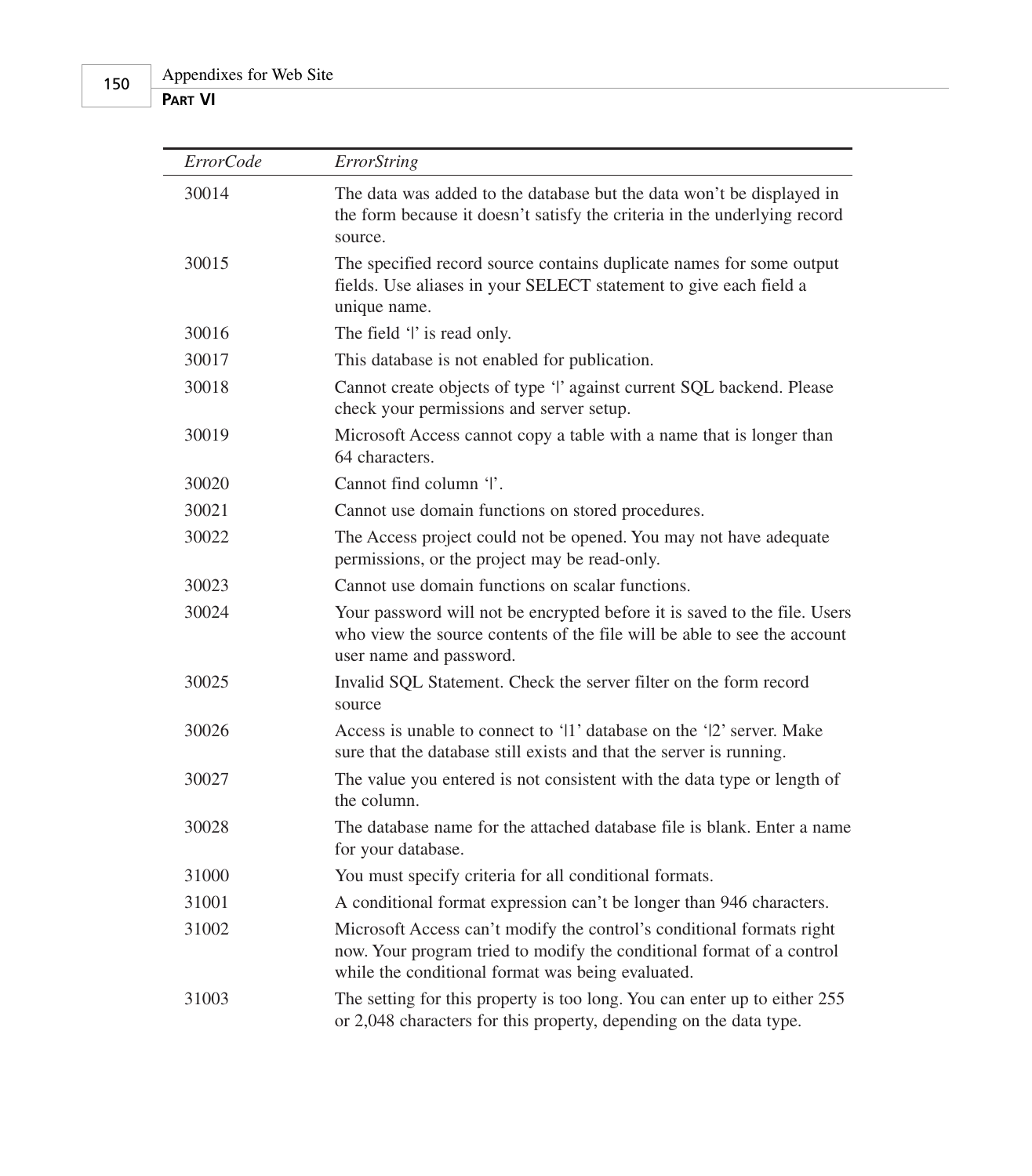| <b>ErrorCode</b> | ErrorString                                                                                                                                                                                                                   |
|------------------|-------------------------------------------------------------------------------------------------------------------------------------------------------------------------------------------------------------------------------|
| 31500            | Microsoft Access can't send this format in a mail message. To send<br>this format in a mail message, click Export on the File menu, or use<br>the OutputTo method to create the files and attach them to a mail mes-<br>sage. |
| 31502            | Microsoft Access can't find the Microsoft Office international<br>dynamic-link library (DLL). Reinstall Microsoft Office.                                                                                                     |
| 31507            | Invalid field data type.                                                                                                                                                                                                      |
| 31508            | Cannot load the Office Web Components. Access had a problem load-<br>ing the Office Web Components Version 9.0. Try going through set-up<br>to re-install them.                                                               |
| 31509            | Cannot load the Office Web Components. Access had a problem load-<br>ing the Office Web Components Version 10.0. Try going through set-up<br>to re-install them.                                                              |
| 31510            | Microsoft Access can't load the dynamic-link library l. You need to<br>resolve the failure and start Access again.                                                                                                            |
| 31511            | You have chosen to alter the mode in which SQL syntax will be inter-<br>preted in this database. This will mean:                                                                                                              |
|                  | • Existing queries may return different results or not run at all.                                                                                                                                                            |
|                  | • The range of data-types and reserved words will change.                                                                                                                                                                     |
|                  | • Different wildcards will be used.                                                                                                                                                                                           |
|                  | It is recommended that you make a backup copy of this database<br>before continuing. If you agree to continue, Access will close this data-<br>base, compact it, and re-open in the new mode. Select OK to continue.          |
| 31512            | Microsoft Access can't open the mail session. You may not have con-<br>figured an e-mail client on this computer. Ensure that your e-mail soft-<br>ware has been installed and configured properly.                           |
| 31513            | All open objects must be closed prior to converting to a different ver-<br>sion. Do you want Microsoft Access to close the objects?                                                                                           |
| 31514            | Microsoft Access can't convert this database to a different version<br>because one or more objects are open. Close all objects and try again.                                                                                 |
| 31515            | Your database is using SQL Server Compatible Syntax (ANSI 92) for<br>which Access 2000 has limited support. This will mean:                                                                                                   |
|                  | • Access 2000 users may not be able to see some queries.                                                                                                                                                                      |
|                  | • Existing queries may return different results or not run at all.                                                                                                                                                            |
|                  | • The range of data-types and reserved words will change.                                                                                                                                                                     |
|                  | • Different wildcards will be used.                                                                                                                                                                                           |

 $\overline{a}$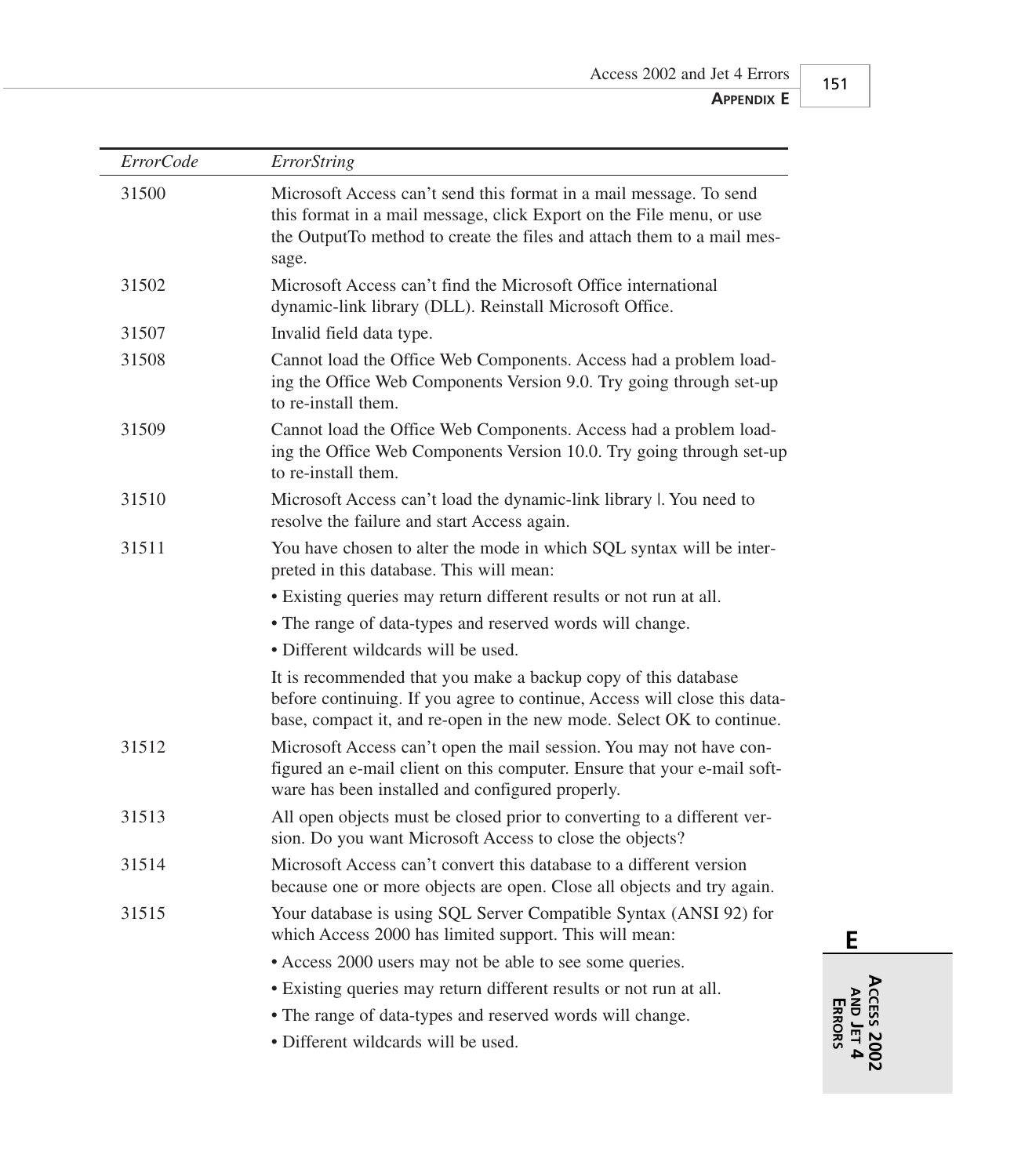| <b>ErrorCode</b> | ErrorString                                                                                                                                                                                                                                                                                                              |
|------------------|--------------------------------------------------------------------------------------------------------------------------------------------------------------------------------------------------------------------------------------------------------------------------------------------------------------------------|
|                  | It is recommended that you change the SQL Server Compatible Syntax<br>(ANSI 92) setting before converting this database to the Access 2000<br>file format. Select Cancel to abort the conversion process and change<br>the SQL Server Compatible Syntax (ANSI 92) setting.                                               |
| 31516            | Microsoft Access can't convert this database to the requested version<br>because it has been 'enabled' to work with newer versions of Microsoft<br>Access than it was originally created with. You can convert this data-<br>base to a newer format, and then retry this operation with the newly<br>converted database. |
| 31517            | Microsoft Access can't convert this database to the requested version<br>because it is from an older version of Microsoft Access. You can con-<br>vert this database to a newer format, and then retry this operation with<br>the newly converted database.                                                              |
| 31518            | The following controls contain expressions that can't be represented in<br>a Microsoft Access project PivotTable or PivotChart view: l. Do you<br>still want to switch to PivotTable or PivotChart view?                                                                                                                 |
| 31519            | You cannot import this file. You cannot import a text file unless it has<br>one of these extensions: I.                                                                                                                                                                                                                  |
| 31520            | You cannot import this file. You cannot import a text file that has one<br>of these extensions: l.                                                                                                                                                                                                                       |
| 31521            | Cannot establish connection to the server.                                                                                                                                                                                                                                                                               |
| 31522            | Microsoft SQL Server Desktop Engine must be on the machine run-<br>ning Microsoft Access.                                                                                                                                                                                                                                |
| 31523            | Microsoft Access was unable to open the file 'l'. The file may not be an<br>Access file, the path or filename specified may be incorrect, or the file<br>can not be opened exclusively. To repair the file manually, on the Tools<br>menu, point to Database Utilities, and then click Compact and Repair<br>Database.   |
| 31524            | Microsoft Access can't transfer the user-defined function 'l'. User-<br>defined functions can only be transferred between Microsoft SQL<br>Servers that are version 8.0 or higher.                                                                                                                                       |
| 31525            | The selected object can't be pasted because the version of either the<br>source or the destination server is less than 7.0. Microsoft Access can<br>only copy and paste this object if both Microsoft SQL Servers are ver-<br>sion 7.0 or higher.                                                                        |
| 31526            | You can't create a Microsoft Access MDE database from a database in<br>Microsoft Access 2000 file format. Close the database and convert it to<br>the current version of Microsoft Access. Then create the MDE data-<br>base.                                                                                            |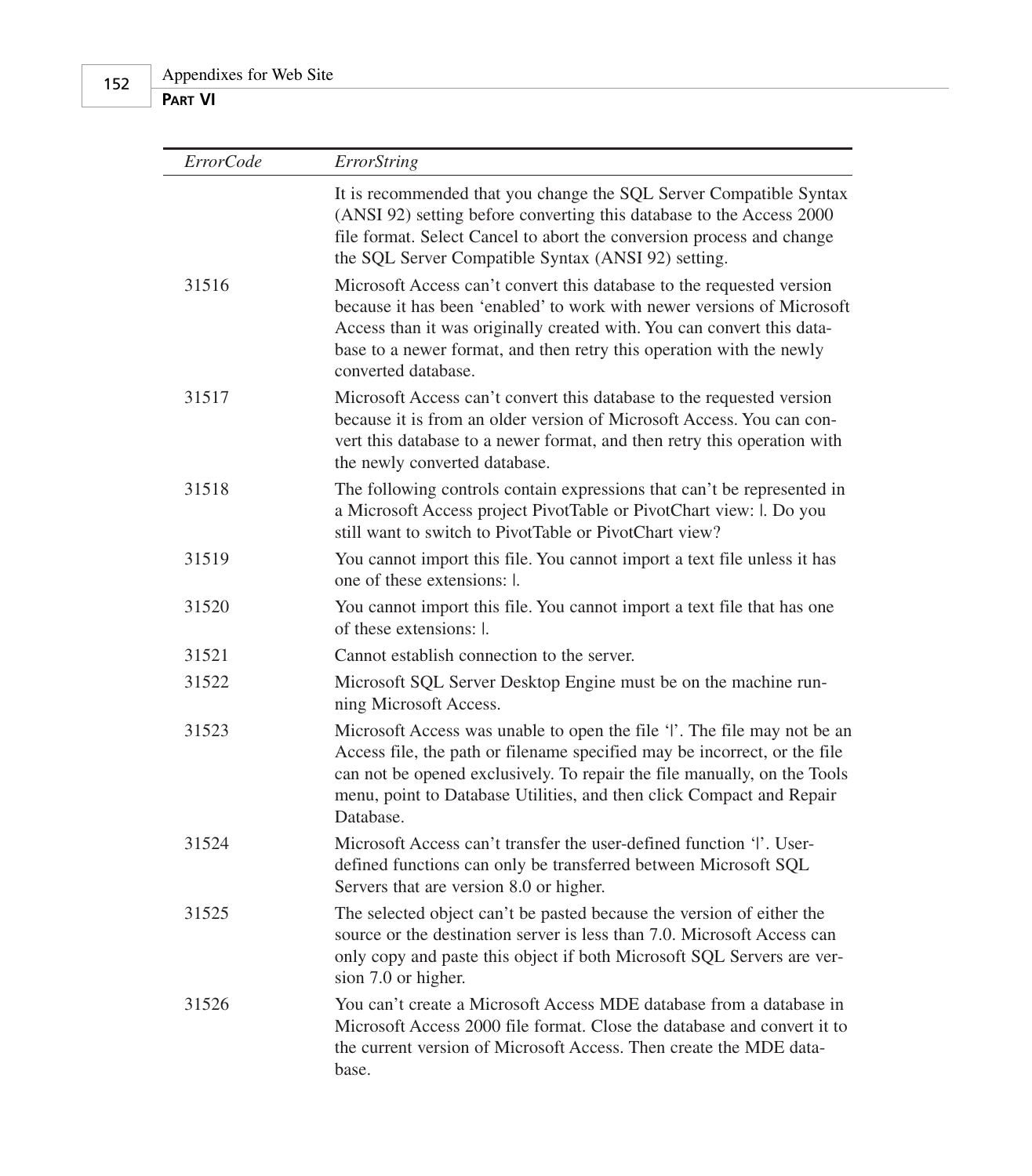**APPENDIX E**

| <b>ErrorCode</b> | ErrorString                                                                                                                                                                                                                                                                   |
|------------------|-------------------------------------------------------------------------------------------------------------------------------------------------------------------------------------------------------------------------------------------------------------------------------|
| 31527            | Path not found: l.                                                                                                                                                                                                                                                            |
| 31528            | Table 'l' is in use. Please close the table and retry import.                                                                                                                                                                                                                 |
| 31529            | View 'l' is in use. Please close the view and retry import.                                                                                                                                                                                                                   |
| 31530            | Procedure 'l' is in use. Please close the procedure and retry import.                                                                                                                                                                                                         |
| 31531            | Microsoft Access cannot create table(s) using the information con-<br>tained in the document(s) you are trying to import.                                                                                                                                                     |
| 31532            | Microsoft Access was unable to export the data.                                                                                                                                                                                                                               |
| 31533            | Invalid filename.                                                                                                                                                                                                                                                             |
| 31534            | Your database is using SQL Server Compatible Syntax (ANSI 92) for<br>which Access 97 has limited support. This will mean:                                                                                                                                                     |
|                  | • Existing queries may return different results or not run at all.                                                                                                                                                                                                            |
|                  | • The range of data-types and reserved words will change.                                                                                                                                                                                                                     |
|                  | • Different wildcards will be used.                                                                                                                                                                                                                                           |
|                  | It is recommended that you change the SQL Server Compatible Syntax<br>(ANSI 92) setting before converting this database to the Access 97 file<br>format. Select Cancel to abort the conversion process and change the<br>SQL Server Compatible Syntax (ANSI 92) setting.      |
| 31535            | Invalid parameters for ExportXML. Press Help for more information.                                                                                                                                                                                                            |
| 31536            | The XML schema properties do not match the existing table structures.<br>Overwrite existing structures?                                                                                                                                                                       |
| 31537            | There is already an object named 'l' in the database.                                                                                                                                                                                                                         |
| 31538            | Microsoft Access cannot create this file. To create the file, you must<br>give the file a unique name, provide a valid connection string and user<br>ID, and you must have the necessary connection and file creation per-<br>missions.                                       |
| 31539            | There was an error loading the XSL transformation file. Please make<br>sure that the file is a properly formatted XSL file and is the correct file<br>to use for the data supplied.                                                                                           |
| 31540            | There was an error loading the XML data file. Please make sure that<br>the file is a properly formatted XML file.                                                                                                                                                             |
| 31541            | Microsoft Access cannot open this file. This file is located outside your<br>intranet or on an untrusted site. Microsoft Access will not open the file<br>due to potential security problems. To open the file, copy it to your<br>machine or an accessible network location. |
| 31542            | The startup action associated with this file may not be safe. Do you<br>want to execute the startup action as you open the file?                                                                                                                                              |